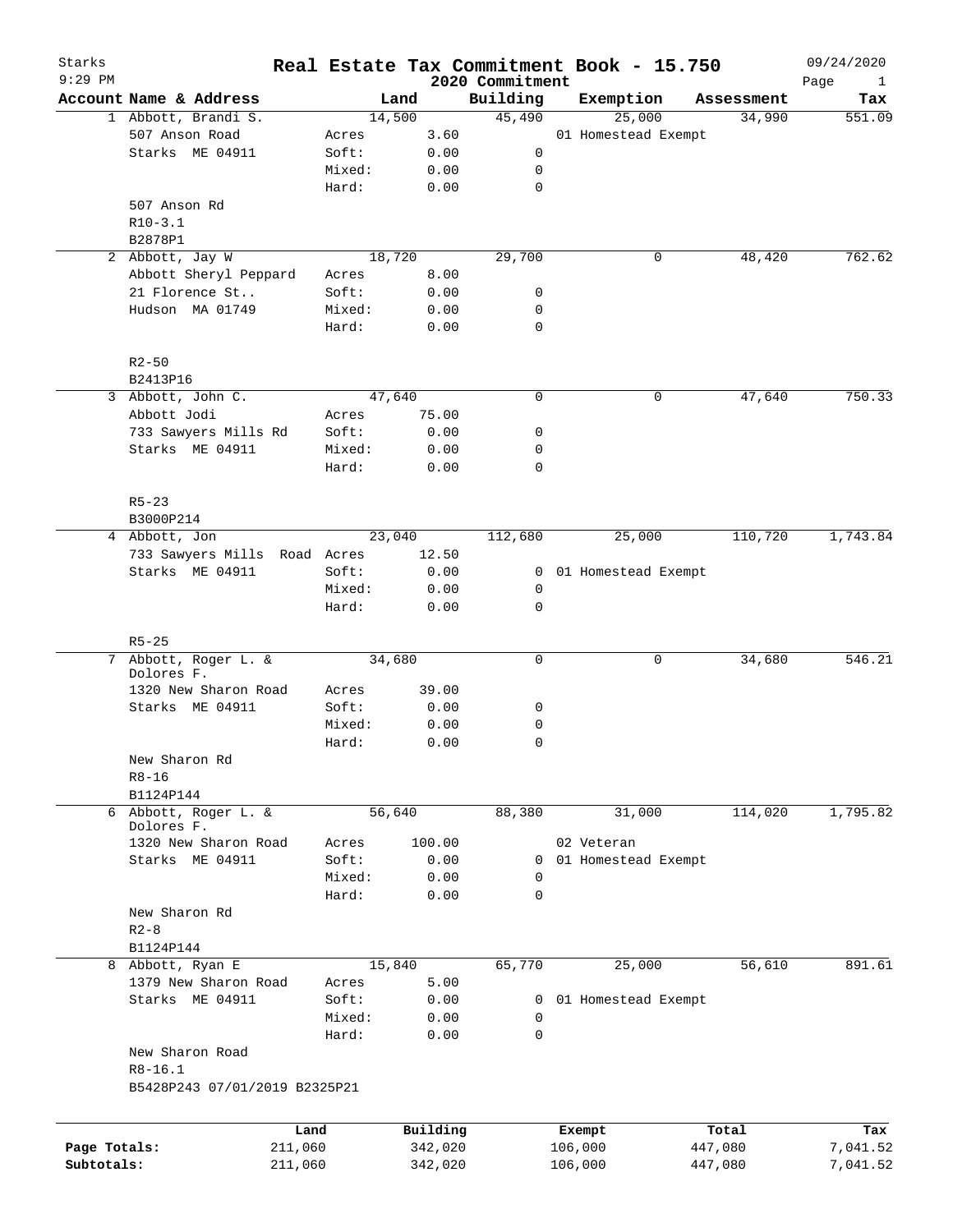| Starks<br>$9:29$ PM |                                                    |        |        | 2020 Commitment | Real Estate Tax Commitment Book - 15.750 |            | 09/24/2020<br>Page<br>2 |
|---------------------|----------------------------------------------------|--------|--------|-----------------|------------------------------------------|------------|-------------------------|
|                     | Account Name & Address                             |        | Land   | Building        | Exemption                                | Assessment | Tax                     |
|                     | 72 Adams Family                                    |        | 77,160 | 186,480         | 25,000                                   | 238,640    | 3,758.58                |
|                     | Irrevocable Trust                                  |        |        |                 |                                          |            |                         |
|                     | 544 Anson Rd                                       | Acres  | 157.00 |                 |                                          |            |                         |
|                     | Starks ME 04911                                    | Soft:  | 0.00   |                 | 0 01 Homestead Exempt                    |            |                         |
|                     |                                                    | Mixed: | 0.00   | 0               |                                          |            |                         |
|                     |                                                    | Hard:  | 0.00   | $\mathbf 0$     |                                          |            |                         |
|                     | 544 Anson Rd                                       |        |        |                 |                                          |            |                         |
|                     | $R11-5$                                            |        |        |                 |                                          |            |                         |
|                     | B5368P29 01/03/2019 B4347P133 12/06/2010 B1724P254 |        |        |                 |                                          |            |                         |
|                     | 10 Adams, Kaitlyn N.                               |        | 7,000  | 0               | 0                                        | 7,000      | 110.25                  |
|                     | Adams, Jeffrey S.                                  | Acres  | 0.34   |                 |                                          |            |                         |
|                     | 150 Beans Corner Road                              | Soft:  | 0.00   | 0               |                                          |            |                         |
|                     | New Sharon ME 04955                                | Mixed: | 0.00   | 0               |                                          |            |                         |
|                     |                                                    | Hard:  | 0.00   | $\Omega$        |                                          |            |                         |
|                     | Beans Corner Rd                                    |        |        |                 |                                          |            |                         |
|                     | $R1 - 12$                                          |        |        |                 |                                          |            |                         |
|                     | B5502P178 12/01/2019 B2769P63                      |        |        |                 |                                          |            |                         |
|                     | 13 Adams, Robert W. &<br>Jeanette G.               |        | 20,640 | 0               | $\mathbf 0$                              | 20,640     | 325.08                  |
|                     | 312 Starks Road                                    | Acres  | 10.00  |                 |                                          |            |                         |
|                     | New Sharon ME 04955                                | Soft:  | 0.00   | 0               |                                          |            |                         |
|                     |                                                    | Mixed: | 0.00   | 0               |                                          |            |                         |
|                     |                                                    | Hard:  | 0.00   | $\mathbf 0$     |                                          |            |                         |
|                     | Young Road                                         |        |        |                 |                                          |            |                         |
|                     | $R1 - 15.1$                                        |        |        |                 |                                          |            |                         |
|                     | B2055P89                                           |        |        |                 |                                          |            |                         |
|                     | 12 Adams, Robert W. &                              |        | 5,950  | $\mathbf 0$     | $\mathbf 0$                              | 5,950      | 93.71                   |
|                     | Jeanette G.                                        |        |        |                 |                                          |            |                         |
|                     | 312 Starks Road                                    | Acres  | 35.00  |                 |                                          |            |                         |
|                     | New Sharon ME 04955                                | Soft:  | 0.00   | 0               |                                          |            |                         |
|                     |                                                    | Mixed: | 0.00   | 0               |                                          |            |                         |
|                     |                                                    | Hard:  | 35.00  | 5,950           |                                          |            |                         |
|                     | Between 134 & Brann                                |        |        |                 |                                          |            |                         |
|                     | Mills<br>$R1 - 15$                                 |        |        |                 |                                          |            |                         |
|                     | B868P410                                           |        |        |                 |                                          |            |                         |
|                     | 401 Ainslie, Debra                                 |        | 10,730 | 0               | $\mathbf 0$                              | 10,730     | 169.00                  |
|                     | 44 Pond Road                                       | Acres  |        |                 |                                          |            |                         |
|                     |                                                    |        | 0.80   |                 |                                          |            |                         |
|                     | Sidney ME 04330                                    | Soft:  | 0.00   | 0               |                                          |            |                         |
|                     |                                                    | Mixed: | 0.00   | 0               |                                          |            |                         |
|                     |                                                    | Hard:  | 0.00   | 0               |                                          |            |                         |
|                     | $R8 - 24$                                          |        |        |                 |                                          |            |                         |
|                     | B4481P265 01/09/2012 B3870P88 06/21/2007 B802P683  |        |        |                 |                                          |            |                         |
|                     | 655 Ainslie, Debra                                 |        | 12,960 | 3,600           | 0                                        | 16,560     | 260.82                  |
|                     | 44 Pond Road                                       | Acres  | 2.00   |                 |                                          |            |                         |
|                     | Sidney ME 04330                                    | Soft:  | 0.00   | 0               |                                          |            |                         |
|                     |                                                    | Mixed: | 0.00   | 0               |                                          |            |                         |
|                     |                                                    | Hard:  | 0.00   | 0               |                                          |            |                         |
|                     | River Rd                                           |        |        |                 |                                          |            |                         |
|                     | $R8 - 26$                                          |        |        |                 |                                          |            |                         |
|                     | B4621P70 01/22/2013 B4364P339 01/31/2011 B3789P336 |        |        |                 |                                          |            |                         |
|                     | 11/07/2006 B2035P239                               |        |        |                 |                                          |            |                         |
|                     |                                                    |        |        |                 |                                          |            |                         |
|                     |                                                    |        |        |                 |                                          |            |                         |
|                     |                                                    |        |        |                 |                                          |            |                         |

|              | Land    | Building | Exempt  | Total   | Tax       |
|--------------|---------|----------|---------|---------|-----------|
| Page Totals: | 134,440 | 190,080  | 25,000  | 299,520 | 4,717.44  |
| Subtotals:   | 345,500 | 532,100  | 131,000 | 746,600 | 11,758.96 |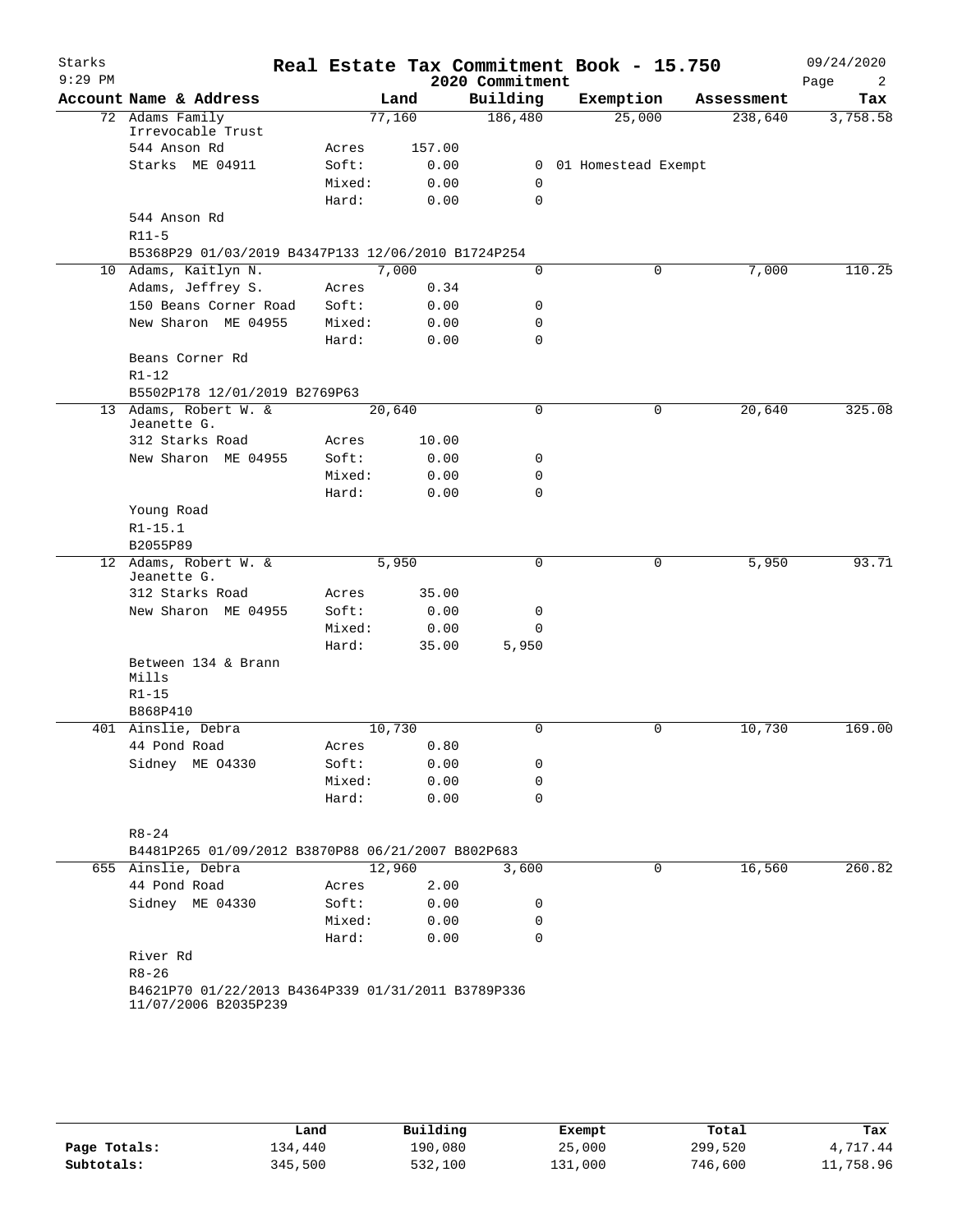| Starks<br>$9:29$ PM |                                                    |                |          | 2020 Commitment | Real Estate Tax Commitment Book - 15.750 |                    | 09/24/2020<br>Page<br>3 |
|---------------------|----------------------------------------------------|----------------|----------|-----------------|------------------------------------------|--------------------|-------------------------|
|                     | Account Name & Address                             |                | Land     | Building        | Exemption                                | Assessment         | Tax                     |
|                     | 18 Ames, Peter E.                                  |                | 16,890   | 10,380          |                                          | 27,270<br>$\Omega$ | 429.50                  |
|                     | Ames Roxanne M.                                    | Acres          |          | 6.09            |                                          |                    |                         |
|                     | 1326 Main St.                                      | Soft:          |          | 0.00            | 0                                        |                    |                         |
|                     | Readfield ME 04355                                 | Mixed:         |          | 0.00            | 0                                        |                    |                         |
|                     |                                                    | Hard:          |          | 0.00            | $\mathbf 0$                              |                    |                         |
|                     | West Mills Rd                                      |                |          |                 |                                          |                    |                         |
|                     | $R7-11.3$                                          |                |          |                 |                                          |                    |                         |
|                     | B2456P349                                          |                |          |                 |                                          |                    |                         |
|                     | 19 Anger Jr. Robert K                              |                | 37,560   | 25,440          |                                          | 63,000<br>0        | 992.25                  |
|                     | 249 Boston Post Rd.                                | Acres          | 47.00    |                 |                                          |                    |                         |
|                     | East Lyme CT 06333                                 | Soft:          |          | 0.00            | 0                                        |                    |                         |
|                     |                                                    | Mixed:         |          | 0.00            | 0                                        |                    |                         |
|                     |                                                    | Hard:          |          | 0.00            | $\mathbf 0$                              |                    |                         |
|                     | Locke Hill Rd                                      |                |          |                 |                                          |                    |                         |
|                     | $R2 - 24.15$                                       |                |          |                 |                                          |                    |                         |
|                     | B5375P266 01/30/2019 B2778P86                      |                |          |                 |                                          |                    |                         |
|                     | 711 Ashby, Deborah                                 |                | 13,920   | 25,800          | 25,000                                   | 14,720             | 231.84                  |
|                     | Ashby, Lawrence E. Jr                              | Acres          |          | 3.00            | 01 Homestead Exempt                      |                    |                         |
|                     | P.O. Box 443                                       | Soft:          |          | 0.00            | 0                                        |                    |                         |
|                     | Anson ME 04911                                     | Mixed:         |          | 0.00            | 0                                        |                    |                         |
|                     |                                                    | Hard:          |          | 0.00            | $\mathbf 0$                              |                    |                         |
|                     |                                                    |                |          |                 |                                          |                    |                         |
|                     | $R7-1.2A, 1.3$                                     |                |          |                 |                                          |                    |                         |
|                     | B5503P323 01/02/2020                               |                |          |                 |                                          |                    |                         |
| 137                 |                                                    |                | 13,250   | 105,070         |                                          | 0<br>118,320       | 1,863.54                |
|                     | Ashe, Shelagh M.<br>Plant, William B.              |                |          |                 |                                          |                    |                         |
|                     |                                                    | Acres          |          | 2.30            |                                          |                    |                         |
|                     | PO Box 478                                         | Soft:          |          | 0.00            | 0                                        |                    |                         |
|                     | Chepachet RI 02814                                 | Mixed:         |          | 0.00            | 0                                        |                    |                         |
|                     |                                                    | Hard:          |          | 0.00            | $\mathbf 0$                              |                    |                         |
|                     | 169 Anson Rd                                       |                |          |                 |                                          |                    |                         |
|                     | $R8 - 43$                                          |                |          |                 |                                          |                    |                         |
|                     | B5030P73 05/27/2016 B3641P267 03/03/2006 B788P1121 |                |          |                 |                                          |                    |                         |
|                     | 24 Athearn, James A. &<br>Deborah F.               |                | 29,280   | 17,820          |                                          | 0<br>47,100        | 741.83                  |
|                     | 100 Meshacket Rd                                   | Acres          | 24.00    |                 |                                          |                    |                         |
|                     | Edgartown MA 02539                                 | Soft:          |          | 0.00            | 0                                        |                    |                         |
|                     |                                                    | Mixed:         |          | 0.00            | 0                                        |                    |                         |
|                     |                                                    | Hard:          |          | 0.00            | 0                                        |                    |                         |
|                     | West Mills Rd.                                     |                |          |                 |                                          |                    |                         |
|                     | $R3 - 12$                                          |                |          |                 |                                          |                    |                         |
|                     | B812P665                                           |                |          |                 |                                          |                    |                         |
|                     | 25 Athenian, Gary                                  |                | 26,400   | 25,800          | 25,000                                   | 27,200             | 428.40                  |
|                     | 164 Dill Road                                      |                | 16.00    |                 |                                          |                    |                         |
|                     | Starks ME 04911                                    | Acres<br>Soft: |          | 0.00            |                                          |                    |                         |
|                     |                                                    |                |          |                 | 01 Homestead Exempt<br>0                 |                    |                         |
|                     |                                                    | Mixed:         |          | 0.00            | $\mathbf 0$                              |                    |                         |
|                     |                                                    | Hard:          |          | 0.00            | $\mathbf 0$                              |                    |                         |
|                     | 164 Dill Rd.                                       |                |          |                 |                                          |                    |                         |
|                     | $R12-6$                                            |                |          |                 |                                          |                    |                         |
|                     | B1992P161                                          |                |          |                 |                                          |                    |                         |
|                     | 26 Atwood, John T. and                             |                | 5,760    | 25,800          | 25,000                                   | 6,560              | 103.32                  |
|                     | Meader, Twilight G.<br>33 Chicken Street           |                |          | 0.23            |                                          |                    |                         |
|                     | Starks ME 04911                                    | Acres<br>Soft: |          | 0.00            | 0 01 Homestead Exempt                    |                    |                         |
|                     |                                                    | Mixed:         |          | 0.00            | 0                                        |                    |                         |
|                     |                                                    |                |          |                 |                                          |                    |                         |
|                     |                                                    | Hard:          |          | 0.00            | $\mathbf 0$                              |                    |                         |
|                     | Chicken St.                                        |                |          |                 |                                          |                    |                         |
|                     | $U2 - 20$                                          |                |          |                 |                                          |                    |                         |
|                     | B1163P27                                           |                |          |                 |                                          |                    |                         |
|                     |                                                    | Land           | Building |                 | Exempt                                   | Total              | Tax                     |
| Page Totals:        |                                                    | 143,060        | 236,110  |                 | 75,000                                   | 304,170            | 4,790.68                |
| Subtotals:          |                                                    | 488,560        | 768,210  |                 | 206,000                                  | 1,050,770          | 16,549.64               |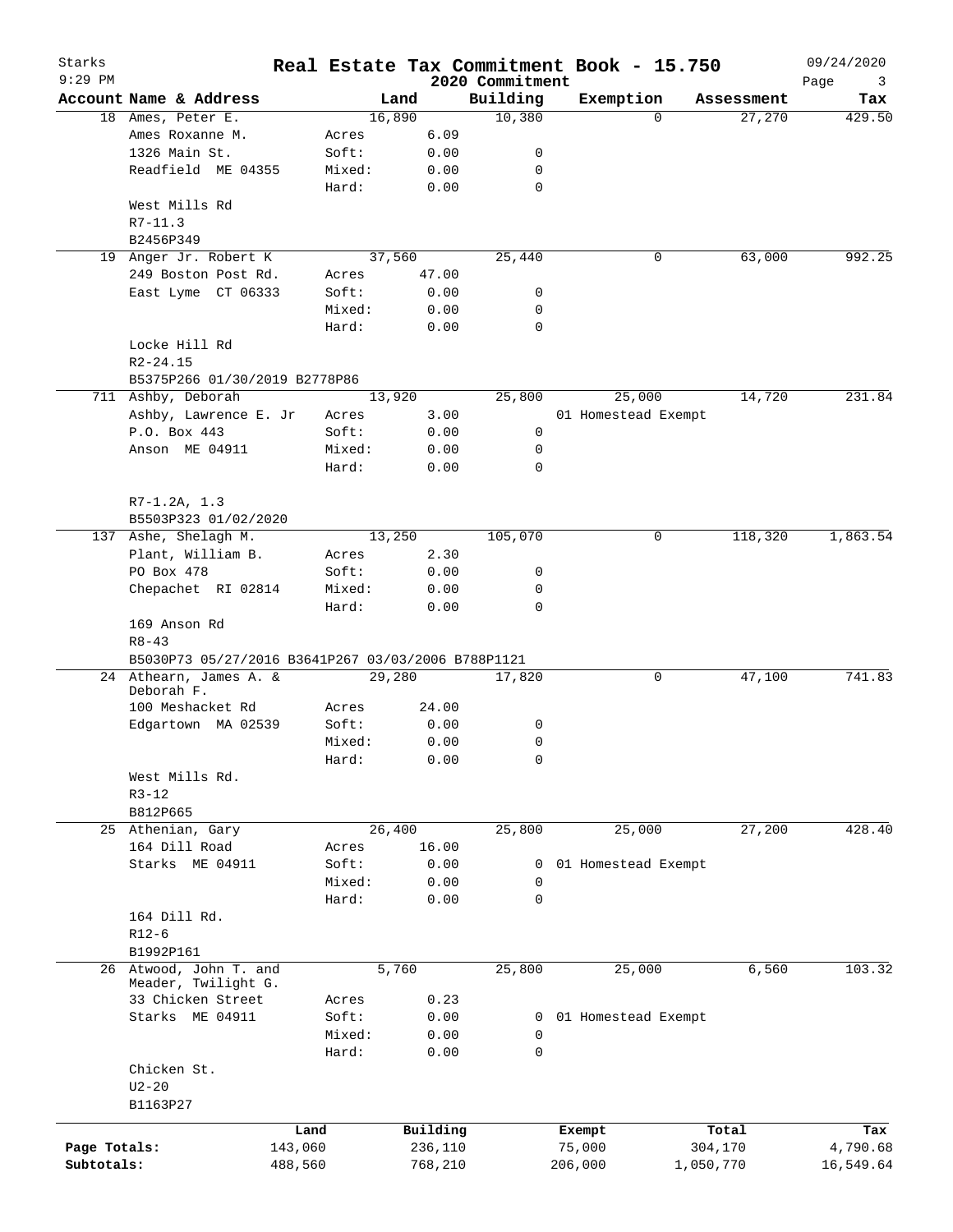| Starks<br>$9:29$ PM |                                                                                        |        |       |                             | Real Estate Tax Commitment Book - 15.750 |            | 09/24/2020       |
|---------------------|----------------------------------------------------------------------------------------|--------|-------|-----------------------------|------------------------------------------|------------|------------------|
|                     | Account Name & Address                                                                 |        | Land  | 2020 Commitment<br>Building | Exemption                                | Assessment | Page<br>4<br>Tax |
| 27                  | Aube, Edwin L. &                                                                       | 39,360 |       | 0                           | $\Omega$                                 | 39,360     | 619.92           |
|                     | Lorraine M.                                                                            |        |       |                             |                                          |            |                  |
|                     | 52 Lynds Road                                                                          | Acres  | 52.00 |                             |                                          |            |                  |
|                     | Starks ME 04911                                                                        | Soft:  | 0.00  | 0                           |                                          |            |                  |
|                     |                                                                                        | Mixed: | 0.00  | 0                           |                                          |            |                  |
|                     |                                                                                        | Hard:  | 0.00  | 0                           |                                          |            |                  |
|                     | Rt.43 Madison Rd.                                                                      |        |       |                             |                                          |            |                  |
|                     | R11-14                                                                                 |        |       |                             |                                          |            |                  |
|                     | B987P290                                                                               | 40,080 |       |                             |                                          |            |                  |
|                     | 28 Aube, Edwin L. &<br>Lorraine M.                                                     |        |       | 75,060                      | 25,000                                   | 90,140     | 1,419.71         |
|                     | 52 Lynds Road                                                                          | Acres  | 54.00 |                             |                                          |            |                  |
|                     | Starks ME 04911                                                                        | Soft:  | 0.00  | 0                           | 01 Homestead Exempt                      |            |                  |
|                     |                                                                                        | Mixed: | 0.00  | 0                           |                                          |            |                  |
|                     |                                                                                        | Hard:  | 0.00  | 0                           |                                          |            |                  |
|                     | Rt.43 Madison Rd.                                                                      |        |       |                             |                                          |            |                  |
|                     | R11-13                                                                                 |        |       |                             |                                          |            |                  |
|                     | B987P290                                                                               |        |       |                             |                                          |            |                  |
|                     | 14 Ayotte, Pierre                                                                      | 19,130 |       | 0                           | 0                                        | 19,130     | 301.30           |
|                     | 628 Valley Rd                                                                          | Acres  | 8.43  |                             |                                          |            |                  |
|                     | Anson Me 04911                                                                         | Soft:  | 0.00  | 0                           |                                          |            |                  |
|                     |                                                                                        | Mixed: | 0.00  | 0                           |                                          |            |                  |
|                     |                                                                                        | Hard:  | 0.00  | 0                           |                                          |            |                  |
|                     |                                                                                        |        |       |                             |                                          |            |                  |
|                     | $R3 - 41.3$                                                                            |        |       |                             |                                          |            |                  |
|                     | B4242P223 09/28/2009 B3344P81<br>30 Baker, Shane Michael                               | 5,450  |       | 0                           | $\mathbf 0$                              | 5,450      | 85.84            |
|                     | 899 New Vineyard Rd.                                                                   | Acres  | 34.30 |                             |                                          |            |                  |
|                     | New Vineyard Me 04956                                                                  | Soft:  | 0.00  | 0                           |                                          |            |                  |
|                     |                                                                                        | Mixed: | 34.30 | 5,454                       |                                          |            |                  |
|                     |                                                                                        | Hard:  | 0.00  | 0                           |                                          |            |                  |
|                     | Ind Line & Chick. St.                                                                  |        |       |                             |                                          |            |                  |
|                     | $R4 - 12$                                                                              |        |       |                             |                                          |            |                  |
|                     | B5025P134 02/24/2016 B2692P346                                                         |        |       |                             |                                          |            |                  |
| 457                 | Barnes, Helen C.                                                                       | 15,650 |       | 25,800                      | 25,000                                   | 16,450     | 259.09           |
|                     | 170 Glenmore Rd                                                                        | Acres  | 4.80  |                             | 01 Homestead Exempt                      |            |                  |
|                     | Tenants Hbr ME 04860                                                                   | Soft:  | 0.00  | 0                           |                                          |            |                  |
|                     |                                                                                        | Mixed: | 0.00  | 0                           |                                          |            |                  |
|                     |                                                                                        | Hard:  | 0.00  | 0                           |                                          |            |                  |
|                     |                                                                                        |        |       |                             |                                          |            |                  |
|                     | $R4 - 23.4$                                                                            |        |       |                             |                                          |            |                  |
|                     | B5077P201 09/16/2016 B4827P183 09/09/2014 B4827P163<br>09/03/2014 B4373P209 02/14/2011 |        |       |                             |                                          |            |                  |
|                     | 577 Bavolar, James R.                                                                  | 20,160 |       | 19,840                      | $\Omega$                                 | 40,000     | 630.00           |
|                     | 1966 7th Avenue, #8                                                                    | Acres  | 9.50  |                             |                                          |            |                  |
|                     | New York City NY 10026 Soft:                                                           |        | 0.00  | 0                           |                                          |            |                  |
|                     |                                                                                        | Mixed: | 0.00  | 0                           |                                          |            |                  |
|                     |                                                                                        | Hard:  | 0.00  | 0                           |                                          |            |                  |
|                     |                                                                                        |        |       |                             |                                          |            |                  |
|                     | $R5 - 31$                                                                              |        |       |                             |                                          |            |                  |
|                     | B4282P220 05/21/2010 B3754P304 10/04/2006 B1033P170                                    |        |       |                             |                                          |            |                  |
|                     |                                                                                        |        |       |                             |                                          |            |                  |
|                     |                                                                                        |        |       |                             |                                          |            |                  |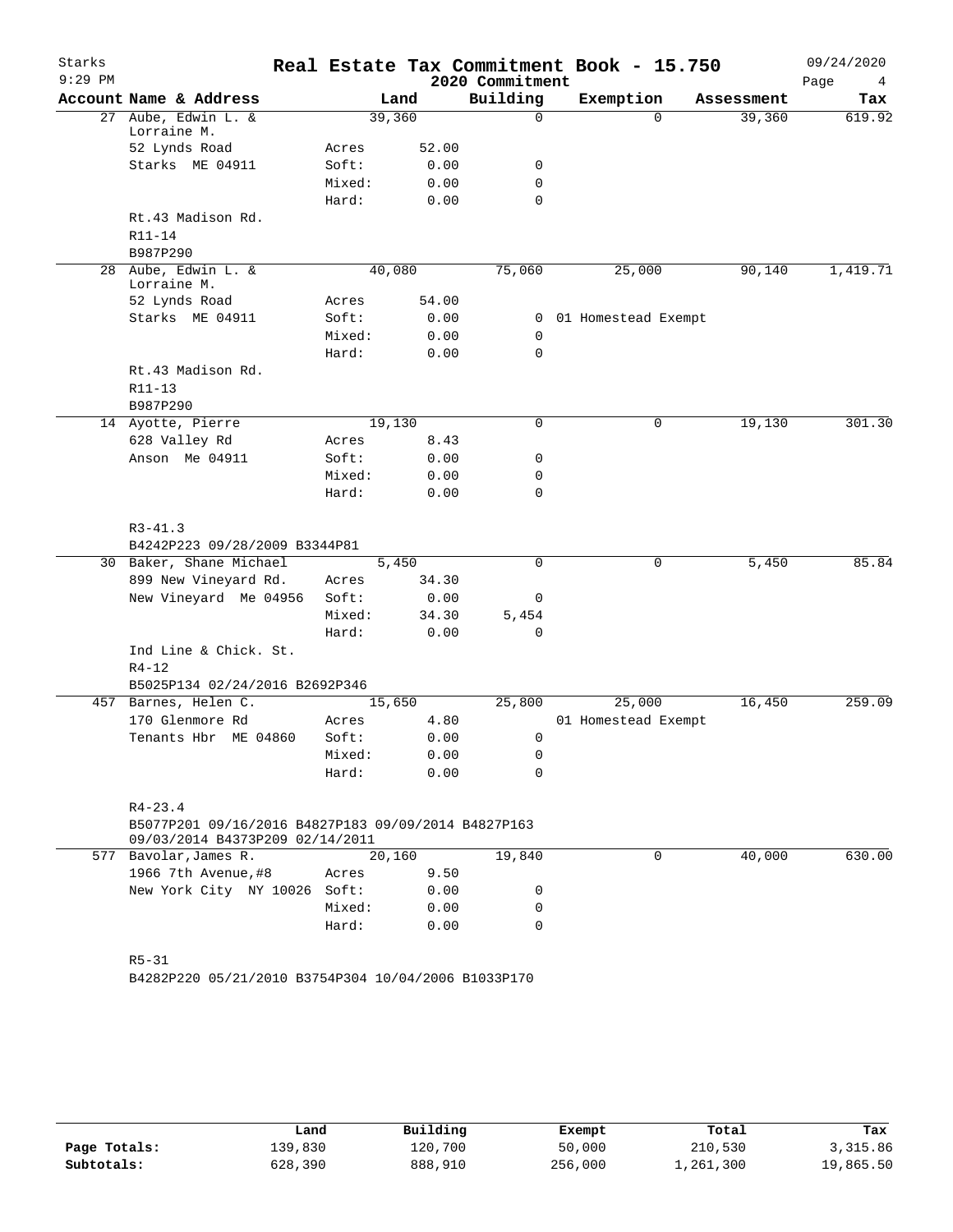| Starks<br>$9:29$ PM |                                                  |        |          | 2020 Commitment | Real Estate Tax Commitment Book - 15.750 |            | 09/24/2020<br>Page<br>5 |
|---------------------|--------------------------------------------------|--------|----------|-----------------|------------------------------------------|------------|-------------------------|
|                     | Account Name & Address                           | Land   |          | Building        | Exemption                                | Assessment | Tax                     |
|                     | 783 Bay Communications II                        |        | $\Omega$ | 306,000         | $\Omega$                                 | 306,000    | 4,819.50                |
|                     | LLC                                              |        |          |                 |                                          |            |                         |
|                     | 391 Oakland Street                               |        |          |                 |                                          |            |                         |
|                     | 2nd Floor                                        |        |          |                 |                                          |            |                         |
|                     | Mansfield MA 02048                               |        |          |                 |                                          |            |                         |
|                     |                                                  |        |          |                 |                                          |            |                         |
|                     | $R5 - 13$                                        |        |          |                 |                                          |            |                         |
|                     | 779 Bay Communications II                        |        | 0        | 354,000         | 0                                        | 354,000    | 5,575.50                |
|                     | <b>LLC</b>                                       |        |          |                 |                                          |            |                         |
|                     | Att: Vincent Granese                             |        |          |                 |                                          |            |                         |
|                     | 391 Oakland Street                               |        |          |                 |                                          |            |                         |
|                     | Second Floor                                     |        |          |                 |                                          |            |                         |
|                     | Mansfield MA 02048                               |        |          |                 |                                          |            |                         |
|                     | $R2 - 550N$                                      |        |          |                 |                                          |            |                         |
|                     | 40 Beach, John G. &                              | 58,080 |          | $\mathbf 0$     | 0                                        | 58,080     | 914.76                  |
|                     | Sabrina P.                                       |        |          |                 |                                          |            |                         |
|                     | 1366 Main Street                                 | Acres  | 104.00   |                 |                                          |            |                         |
|                     | Jay ME 04239                                     | Soft:  | 0.00     | 0               |                                          |            |                         |
|                     |                                                  | Mixed: | 0.00     | 0               |                                          |            |                         |
|                     |                                                  | Hard:  | 0.00     | $\Omega$        |                                          |            |                         |
|                     | Beans Corner Road                                |        |          |                 |                                          |            |                         |
|                     | $R1 - 13$                                        |        |          |                 |                                          |            |                         |
|                     |                                                  |        |          |                 |                                          |            |                         |
|                     | B1917P219                                        |        |          |                 |                                          |            |                         |
|                     | 41 Beal, Barbara A.                              | 17,090 |          | 0               | 0                                        | 17,090     | 269.17                  |
|                     | PO Box 295                                       | Acres  | 6.30     |                 |                                          |            |                         |
|                     | Dexter ME 04930                                  | Soft:  | 0.00     | 0               |                                          |            |                         |
|                     |                                                  | Mixed: | 0.00     | 0               |                                          |            |                         |
|                     |                                                  | Hard:  | 0.00     | $\mathbf 0$     |                                          |            |                         |
|                     | $R2 - 51$                                        |        |          |                 |                                          |            |                         |
|                     | B2244P219                                        |        |          |                 |                                          |            |                         |
|                     | 705 Bean, Walter S.                              | 13,440 |          | 193,750         | 25,000                                   | 182,190    | 2,869.49                |
|                     | Bean, Kelli G.                                   | Acres  | 2.50     |                 | 01 Homestead Exempt                      |            |                         |
|                     | 39 Freedom Way Lane                              | Soft:  | 0.00     | 0               |                                          |            |                         |
|                     | Starks ME 04911                                  | Mixed: | 0.00     | 0               |                                          |            |                         |
|                     |                                                  | Hard:  | 0.00     | $\Omega$        |                                          |            |                         |
|                     |                                                  |        |          |                 |                                          |            |                         |
|                     | $R3 - 27.1$                                      |        |          |                 |                                          |            |                         |
|                     | B5073P178 09/02/2016 B4703P1 08/26/2013 B3815P52 |        |          |                 |                                          |            |                         |
|                     | 02/23/2007                                       |        |          |                 |                                          |            |                         |
|                     | 42 Beaulieu, Scott H.                            | 6,460  |          | 25,800          | 25,000                                   | 7,260      | 114.35                  |
|                     | 45 Locke Hill Road                               | Acres  | 0.29     |                 | 01 Homestead Exempt                      |            |                         |
|                     | Starks ME 04911                                  | Soft:  | 0.00     | 0               |                                          |            |                         |
|                     |                                                  | Mixed: | 0.00     | 0               |                                          |            |                         |
|                     |                                                  | Hard:  | 0.00     | 0               |                                          |            |                         |
|                     | Locke Hill Road                                  |        |          |                 |                                          |            |                         |
|                     | $U2-1$                                           |        |          |                 |                                          |            |                         |
|                     | B4792P89 06/06/2014 B1919P342                    |        |          |                 |                                          |            |                         |
|                     | 767 Bellefleur, Brad                             |        | 0        | 26,220          | 25,000                                   | 1,220      | 19.22                   |
|                     | 1633 New Sharon Road                             |        |          |                 | 01 Homestead Exempt                      |            |                         |
|                     | Starks ME 04911                                  |        |          |                 |                                          |            |                         |
|                     |                                                  |        |          |                 |                                          |            |                         |
|                     |                                                  |        |          |                 |                                          |            |                         |
|                     |                                                  |        |          |                 |                                          |            |                         |
|                     | $R8-8ON$                                         |        |          |                 |                                          |            |                         |

|              | Land    | Building  | Exempt  | Total     | Tax       |
|--------------|---------|-----------|---------|-----------|-----------|
| Page Totals: | 95,070  | 905,770   | 75,000  | 925,840   | 14,581.99 |
| Subtotals:   | 723,460 | .,794,680 | 331,000 | 2,187,140 | 34,447.49 |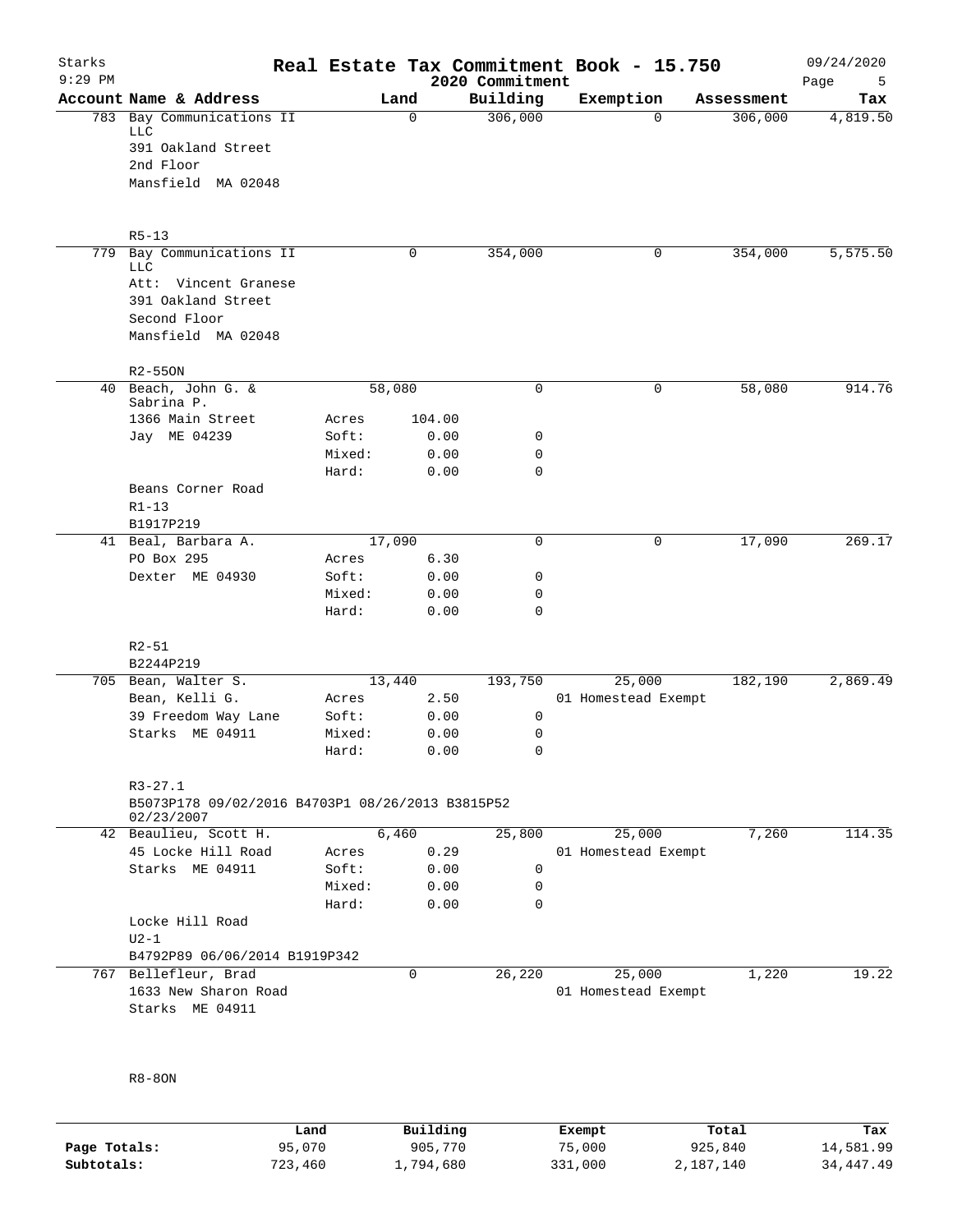| $9:29$ PM |                                                                 |                |                | 2020 Commitment | Real Estate Tax Commitment Book - 15.750 |            | 09/24/2020       |
|-----------|-----------------------------------------------------------------|----------------|----------------|-----------------|------------------------------------------|------------|------------------|
|           | Account Name & Address                                          |                | Land           | Building        | Exemption                                | Assessment | Page<br>6<br>Tax |
|           | 629 Bellefleur, Eileen M.                                       |                | 38,690         | 0               | $\Omega$                                 | 38,690     | 609.37           |
|           | Bellefleur, Craig A.                                            | Acres          | 17.80          |                 |                                          |            |                  |
|           | 2745 Hollow Lane                                                | Soft:          | 0.00           | 0               |                                          |            |                  |
|           | Leesburg FL 34748                                               | Mixed:         | 0.00           | 0               |                                          |            |                  |
|           |                                                                 | Hard:          | 0.00           | $\mathbf 0$     |                                          |            |                  |
|           | Newsharon Road                                                  |                |                |                 |                                          |            |                  |
|           | $R8 - 8$                                                        |                |                |                 |                                          |            |                  |
|           | B3917P197 09/10/2007 B2516P329                                  |                |                |                 |                                          |            |                  |
|           | 324 Bellefleur, Sarah                                           |                | 28,560         | $\mathbf 0$     | 0                                        | 28,560     | 449.82           |
|           | Bellefleur, Brad                                                | Acres          | 22.00          |                 |                                          |            |                  |
|           | 1101 New Sharon Rd                                              | Soft:          | 0.00           | 0               |                                          |            |                  |
|           | Starks ME 04911                                                 | Mixed:         | 0.00           | 0               |                                          |            |                  |
|           |                                                                 | Hard:          | 0.00           | $\mathbf 0$     |                                          |            |                  |
|           |                                                                 |                |                |                 |                                          |            |                  |
|           | $R8 - 7$<br>B4495P121 02/21/2012 B4416P118 07/20/2011 B4312P360 |                |                |                 |                                          |            |                  |
|           | 09/02/2010 B2294P343                                            |                |                |                 |                                          |            |                  |
|           | 46 Belmore, Thomas G.                                           |                | 22,660         | $\mathbf 0$     | 0                                        | 22,660     | 356.90           |
|           | Belmore Tracy L.                                                | Acres          | 12.10          |                 |                                          |            |                  |
|           | 1057 New Sharon Rd                                              | Soft:          | 0.00           | 0               |                                          |            |                  |
|           | Starks ME 04911                                                 | Mixed:         | 0.00           | 0               |                                          |            |                  |
|           |                                                                 | Hard:          | 0.00           | 0               |                                          |            |                  |
|           |                                                                 |                |                |                 |                                          |            |                  |
|           | $R1 - 42.2$<br>B3418P224                                        |                |                |                 |                                          |            |                  |
|           |                                                                 |                |                |                 |                                          |            |                  |
|           | 533 Belyea, Charles L.<br>Belyea, Sandra L.                     |                | 12,000<br>1.00 | 87,720          | 25,000<br>01 Homestead Exempt            | 74,720     | 1,176.84         |
|           | 80 Anson Road                                                   | Acres<br>Soft: | 0.00           | 0               |                                          |            |                  |
|           | Starks ME 04911                                                 | Mixed:         | 0.00           | 0               |                                          |            |                  |
|           |                                                                 | Hard:          | 0.00           | 0               |                                          |            |                  |
|           | 80 Anson Rd.                                                    |                |                |                 |                                          |            |                  |
|           | $R7 - 7.1$                                                      |                |                |                 |                                          |            |                  |
|           | B4727P304 10/31/2013 B2815P225                                  |                |                |                 |                                          |            |                  |
|           | 47 Belyea, Charles L.                                           |                | 7,960          | 42,120          | 0                                        | 50,080     | 788.76           |
|           | 80 Anson Road                                                   | Acres          | 0.44           |                 |                                          |            |                  |
|           | Starks ME 04911                                                 | Soft:          | 0.00           | 0               |                                          |            |                  |
|           |                                                                 | Mixed:         | 0.00           | 0               |                                          |            |                  |
|           |                                                                 | Hard:          | 0.00           | 0               |                                          |            |                  |
|           | 11 Anson Rd                                                     |                |                |                 |                                          |            |                  |
|           | $UI-6, 7$                                                       |                |                |                 |                                          |            |                  |
|           | B889P339                                                        |                |                |                 |                                          |            |                  |
|           | 564 Belyea, Charles L.                                          |                | 8,900          | 6,000           | 0                                        | 14,900     | 234.68           |
|           | 80 Anson Road                                                   | Acres          | 0.55           |                 |                                          |            |                  |
|           | Starks ME 04911                                                 | Soft:          | 0.00           | 0               |                                          |            |                  |
|           |                                                                 | Mixed:         | 0.00           | 0               |                                          |            |                  |
|           |                                                                 | Hard:          | 0.00           | $\mathbf 0$     |                                          |            |                  |
|           | 7 Anson Rd                                                      |                |                |                 |                                          |            |                  |
|           | $U1-9$                                                          |                |                |                 |                                          |            |                  |
|           | B4236P69 01/29/2010 B2023P251                                   |                |                |                 |                                          |            |                  |
|           | 388 Bengal, Carrie M                                            |                | 29,640         | $\mathbf 0$     | $\mathbf 0$                              | 29,640     | 466.83           |
|           | 67 Longley Road                                                 | Acres          | 25.00          |                 |                                          |            |                  |
|           | Madison Me 04950                                                | Soft:          | 0.00           | 0               |                                          |            |                  |
|           |                                                                 | Mixed:         | 0.00           | 0               |                                          |            |                  |
|           |                                                                 | Hard:          | 0.00           | 0               |                                          |            |                  |
|           |                                                                 |                |                |                 |                                          |            |                  |

|              | Land    | Building  | Exempt  | Total     | Tax       |
|--------------|---------|-----------|---------|-----------|-----------|
| Page Totals: | 148,410 | 135,840   | 25,000  | 259,250   | 4,083.20  |
| Subtotals:   | 871,870 | l,930,520 | 356,000 | 2,446,390 | 38,530.69 |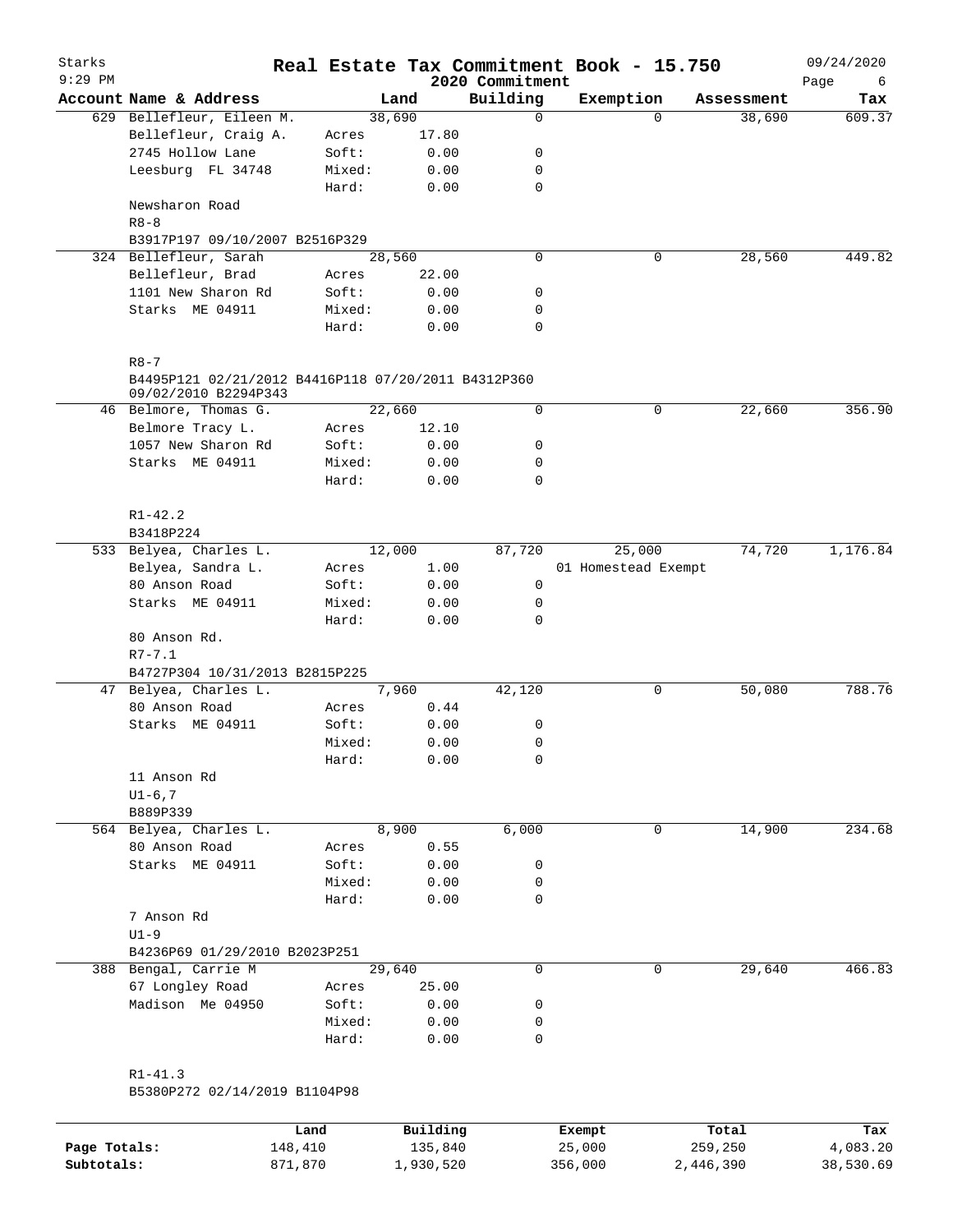| Starks<br>$9:29$ PM |                                                                 |        |                | 2020 Commitment | Real Estate Tax Commitment Book - 15.750 |            | 09/24/2020<br>Page<br>7 |
|---------------------|-----------------------------------------------------------------|--------|----------------|-----------------|------------------------------------------|------------|-------------------------|
|                     | Account Name & Address                                          |        | Land           | Building        | Exemption                                | Assessment | Tax                     |
|                     | 51 Benoit Family Lands LLC                                      |        | 10,290         | $\mathbf 0$     | $\Omega$                                 | 10,290     | 162.07                  |
|                     | 28 Ridge Hill Rd.                                               | Acres  | 67.00          |                 |                                          |            |                         |
|                     | N. Smithfield RI 02896 Soft:                                    |        | 11.00          | 1,232           |                                          |            |                         |
|                     |                                                                 | Mixed: | 42.00          | 6,678           |                                          |            |                         |
|                     |                                                                 | Hard:  | 14.00          | 2,380           |                                          |            |                         |
|                     | Brann's Mills Rd<br>$R2 - 15$                                   |        |                |                 |                                          |            |                         |
|                     | B4950P127 09/03/2015 B2746P169                                  |        |                |                 |                                          |            |                         |
|                     | 49 Benoit Family Lands LLC                                      |        | 3,180          | $\mathbf 0$     | 0                                        | 3,180      | 50.09                   |
|                     | 28 Ridge Hill Rd.                                               | Acres  | 20.00          |                 |                                          |            |                         |
|                     | N.Smithfield RI 02896                                           | Soft:  | 0.00           | 0               |                                          |            |                         |
|                     |                                                                 | Mixed: | 20.00          | 3,180           |                                          |            |                         |
|                     |                                                                 | Hard:  | 0.00           | 0               |                                          |            |                         |
|                     | Brann Mills Road<br>$R2 - 11$                                   |        |                |                 |                                          |            |                         |
|                     | B4950P127 09/03/2015 B2180P182                                  |        |                |                 |                                          |            |                         |
|                     | 48 Benoit Family Lands LLC                                      |        | 9,190          | $\mathbf 0$     | 0                                        | 9,190      | 144.74                  |
|                     | 28 Ridge Hill Rd                                                | Acres  | 60.00          |                 |                                          |            |                         |
|                     | N. Smithfield RI 02896 Soft:                                    |        | 11.00          | 1,232           |                                          |            |                         |
|                     |                                                                 | Mixed: | 34.00          | 5,406           |                                          |            |                         |
|                     |                                                                 | Hard:  | 15.00          | 2,550           |                                          |            |                         |
|                     | Brann Mills Rd                                                  |        |                |                 |                                          |            |                         |
|                     | $R2 - 13$                                                       |        |                |                 |                                          |            |                         |
|                     | B4950P127 09/03/2015 B797P1032                                  |        |                |                 |                                          |            |                         |
|                     | 423 Benoit Family Lands LLC                                     |        | 10,300         | $\mathbf 0$     | 0                                        | 10,300     | 162.23                  |
|                     | 28 Ridge Hill Rd.                                               | Acres  | 55.00          |                 |                                          |            |                         |
|                     | No. Smithfield RI<br>02896                                      | Soft:  | 0.00           | 0               |                                          |            |                         |
|                     |                                                                 | Mixed: | 44.00          | 6,996           |                                          |            |                         |
|                     |                                                                 | Hard:  | 0.00           | 0               |                                          |            |                         |
|                     | Young Road                                                      |        |                |                 |                                          |            |                         |
|                     | $R1 - 17$<br>B4950P127 09/03/2015 B4369P23 02/08/2011 B2524P228 |        |                |                 |                                          |            |                         |
|                     | 02/08/2010                                                      |        |                |                 |                                          |            |                         |
|                     | 50 Benoit Family Lands LLC                                      |        | 17,370         | 80,000          | 0                                        | 97,370     | 1,533.58                |
|                     | 28 Ridge Hill Rd.                                               | Acres  | 14.00          |                 |                                          |            |                         |
|                     | N. Smithfield RI 02896 Soft:                                    |        | 0.00           | 0               |                                          |            |                         |
|                     |                                                                 | Mixed: | 0.00           | 0               |                                          |            |                         |
|                     |                                                                 | Hard:  | 9.00           | 1,530           |                                          |            |                         |
|                     | 157 Brann Mills Rd                                              |        |                |                 |                                          |            |                         |
|                     | $R2 - 12$                                                       |        |                |                 |                                          |            |                         |
|                     | B4950P127 09/03/2015 B797P1031                                  |        |                |                 |                                          |            |                         |
|                     | 68 Benson, Eric R                                               |        | 12,580         | 96,110          | 0                                        | 108,690    | 1,711.87                |
|                     | Benson, Catherine M                                             | Acres  | 1.60           |                 |                                          |            |                         |
|                     | 1202 Poplar Hill Rd.                                            | Soft:  | 0.00           | 0               |                                          |            |                         |
|                     | Baltimore MD 21210                                              | Mixed: | 0.00           | 0               |                                          |            |                         |
|                     |                                                                 | Hard:  | 0.00           | 0               |                                          |            |                         |
|                     | West Mills Rd.                                                  |        |                |                 |                                          |            |                         |
|                     | $R4 - 28$                                                       |        |                |                 |                                          |            |                         |
|                     | B4147P141 06/11/2009 B3881P46 07/17/2007 B1358P242              |        |                |                 | 0                                        |            | 1,174.48                |
|                     | 52 Benton, Jonathon A.<br>Benton Shelia M.                      | Acres  | 13,680<br>2.75 | 60,890          |                                          | 74,570     |                         |
|                     | 19 Sheridan Ave.                                                | Soft:  | 0.00           | 0               |                                          |            |                         |
|                     | Rochester NH 03867                                              | Mixed: | 0.00           | 0               |                                          |            |                         |
|                     |                                                                 | Hard:  | 0.00           | $\mathbf 0$     |                                          |            |                         |
|                     |                                                                 |        |                |                 |                                          |            |                         |
|                     | $R8 - 39.3$                                                     |        |                |                 |                                          |            |                         |
|                     |                                                                 |        |                |                 |                                          |            |                         |
|                     | Land                                                            |        | Building       |                 | Exempt                                   | Total      | Tax                     |

|              | Land    | Building  | Exempt  | Total     | Tax       |
|--------------|---------|-----------|---------|-----------|-----------|
| Page Totals: | 76,590  | 237,000   |         | 313,590   | 4,939.06  |
| Subtotals:   | 948,460 | 2,167,520 | 356,000 | 2,759,980 | 43,469.75 |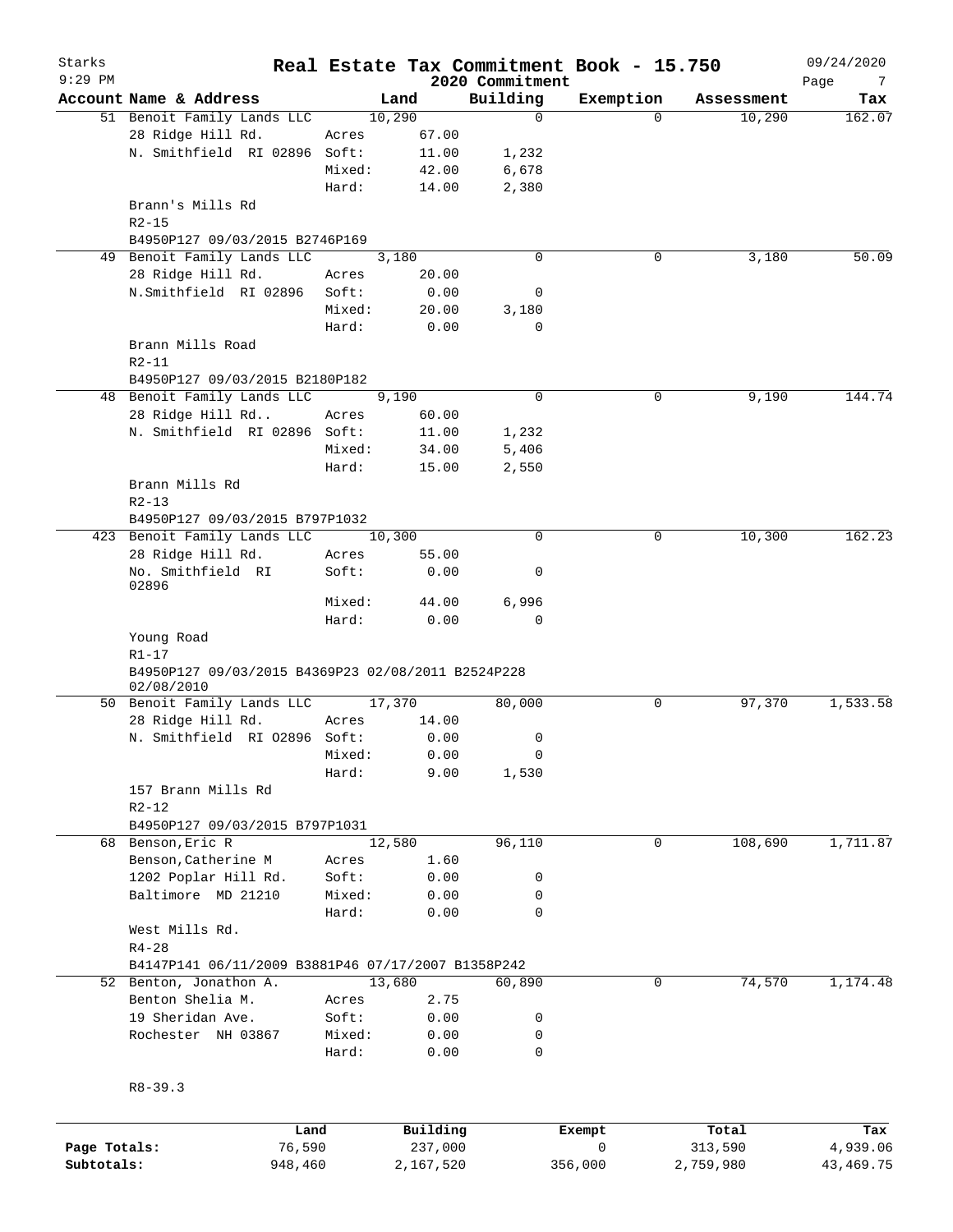| Starks<br>9:29 PM |                                                                    |                |           | 2020 Commitment | Real Estate Tax Commitment Book - 15.750 |            | 09/24/2020<br>Page<br>8 |
|-------------------|--------------------------------------------------------------------|----------------|-----------|-----------------|------------------------------------------|------------|-------------------------|
|                   | Account Name & Address                                             |                | Land      | Building        | Exemption                                | Assessment | Tax                     |
|                   | 218 Berry, Frank                                                   |                | 10,730    | $\mathbf 0$     |                                          | $\Omega$   | 10,730<br>169.00        |
|                   | 19 Free Street                                                     | Acres          | 0.80      |                 |                                          |            |                         |
|                   | Skowhegan ME 04976                                                 | Soft:          | 0.00      | 0               |                                          |            |                         |
|                   |                                                                    | Mixed:         | 0.00      | 0               |                                          |            |                         |
|                   |                                                                    | Hard:          | 0.00      | 0               |                                          |            |                         |
|                   |                                                                    |                |           |                 |                                          |            |                         |
|                   | $R8 - 23$<br>B4458P351 10/19/2011 B1655P328                        |                |           |                 |                                          |            |                         |
|                   | 74 Berto, Daniel A.                                                |                | 12,860    | 59,100          |                                          | 0          | 71,960<br>1,133.37      |
|                   | 87 Rock Ave                                                        | Acres          | 1.90      |                 |                                          |            |                         |
|                   | Pawtucket RI 02861                                                 | Soft:          | 0.00      | 0               |                                          |            |                         |
|                   |                                                                    | Mixed:         | 0.00      | 0               |                                          |            |                         |
|                   |                                                                    | Hard:          | 0.00      | $\mathbf 0$     |                                          |            |                         |
|                   | $R4 - 3.1$                                                         |                |           |                 |                                          |            |                         |
|                   | B5000P1 02/10/2016 B3385P43                                        |                |           |                 |                                          |            |                         |
|                   | 611 Bessey, Craig J.                                               |                | 21,600    | 55,180          | 25,000                                   |            | 51,780<br>815.54        |
|                   | 1101 New Sharon Rd                                                 | Acres          | 11.00     |                 | 01 Homestead Exempt                      |            |                         |
|                   | Starks ME 04911                                                    | Soft:          | 0.00      | 0               |                                          |            |                         |
|                   |                                                                    | Mixed:         | 0.00      | 0               |                                          |            |                         |
|                   |                                                                    | Hard:          | 0.00      | 0               |                                          |            |                         |
|                   | 1101 New Sharon Road                                               |                |           |                 |                                          |            |                         |
|                   | $R1 - 40$                                                          |                |           |                 |                                          |            |                         |
|                   | B4807P338 07/16/2014 B3736P55 08/03/0200 B1119P195                 |                |           |                 |                                          |            |                         |
|                   | 293 Bessey, Laura C.                                               |                | 24,480    | $\mathbf 0$     |                                          | 0          | 24,480<br>385.56        |
|                   | 14 Field Avenue                                                    | Acres          | 14.00     |                 |                                          |            |                         |
|                   | Nantucket MA 02554                                                 | Soft:          | 0.00      | 0               |                                          |            |                         |
|                   |                                                                    | Mixed:         | 0.00      | 0               |                                          |            |                         |
|                   |                                                                    | Hard:          | 0.00      | $\mathbf 0$     |                                          |            |                         |
|                   | Thompson Bridge Road<br>$R3 - 1.1$                                 |                |           |                 |                                          |            |                         |
|                   | B4899P112 05/01/2015 B1055P303                                     |                |           |                 |                                          |            |                         |
|                   | 54 Bessey, Patty D.                                                |                | 8,490     | 29,520          | 25,000                                   |            | 204.91<br>13,010        |
|                   | PO Box 101                                                         | Acres          | 0.50      |                 |                                          |            |                         |
|                   | Kingfield ME 04947                                                 | Soft:          | 0.00      | 0               | 01 Homestead Exempt                      |            |                         |
|                   |                                                                    | Mixed:         | 0.00      | 0               |                                          |            |                         |
|                   |                                                                    | Hard:          | 0.00      | 0               |                                          |            |                         |
|                   | Chicken St.                                                        |                |           |                 |                                          |            |                         |
|                   | $U2-8$                                                             |                |           |                 |                                          |            |                         |
|                   | B1408P341                                                          |                |           |                 |                                          |            |                         |
|                   | 55 Bishop, John H. Jr.                                             |                | 28,740    | 0               |                                          | 0          | 28,740<br>452.66        |
|                   | 476 Washington St                                                  |                | 22.50     |                 |                                          |            |                         |
|                   | Gloucester MA 01930                                                | Acres<br>Soft: |           |                 |                                          |            |                         |
|                   |                                                                    | Mixed:         | 0.00      | 0               |                                          |            |                         |
|                   |                                                                    |                | 0.00      | 0               |                                          |            |                         |
|                   |                                                                    | Hard:          | 0.00      | $\mathbf 0$     |                                          |            |                         |
|                   | Locke Hill Rd.                                                     |                |           |                 |                                          |            |                         |
|                   | $R2 - 58.1$                                                        |                |           |                 |                                          |            |                         |
|                   | B929P276                                                           |                |           |                 |                                          |            |                         |
|                   | 591 Bivans, David A.                                               |                | 38,070    | 162,960         | 25,000                                   | 176,030    | 2,772.47                |
|                   | Bivans, Karen F.                                                   | Acres          | 48.42     |                 | 01 Homestead Exempt                      |            |                         |
|                   | 110 Faulkner Hill Road                                             | Soft:          | 0.00      | 0               |                                          |            |                         |
|                   | Starks ME 04911                                                    | Mixed:         | 0.00      | 0               |                                          |            |                         |
|                   |                                                                    | Hard:          | 0.00      | $\mathbf 0$     |                                          |            |                         |
|                   | Faulkner Hill Road                                                 |                |           |                 |                                          |            |                         |
|                   | $R8 - 38.1$<br>B4544P337 07/02/2012 B3836P317 04/18/2007 B1303P344 |                |           |                 |                                          |            |                         |
|                   |                                                                    |                |           |                 |                                          |            |                         |
|                   |                                                                    | Land           | Building  |                 | Exempt                                   | Total      | Tax                     |
| Page Totals:      | 144,970                                                            |                | 306,760   |                 | 75,000                                   | 376,730    | 5,933.51                |
| Subtotals:        | 1,093,430                                                          |                | 2,474,280 |                 | 431,000                                  | 3,136,710  | 49, 403. 26             |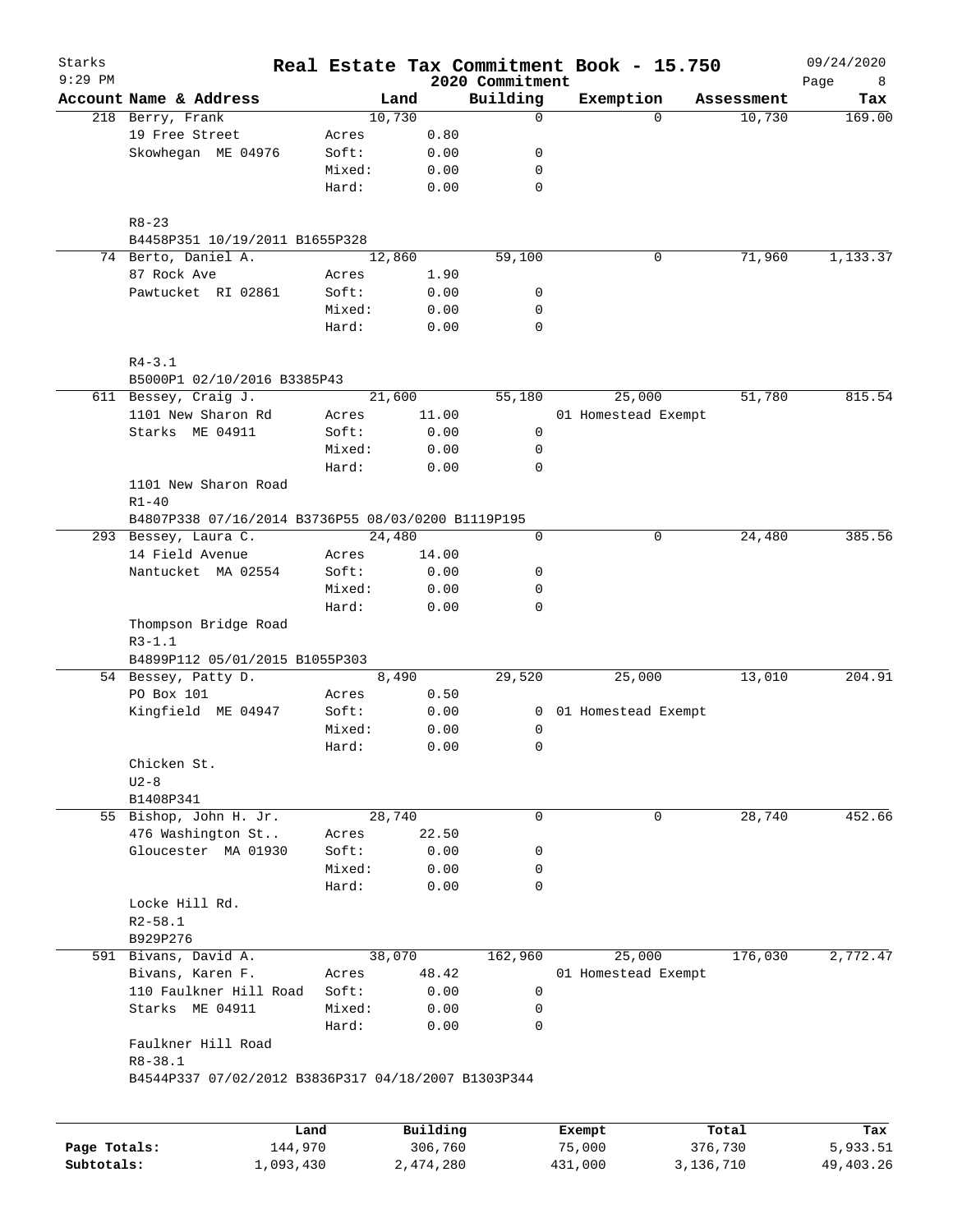| Starks<br>$9:29$ PM |                                           |        |          | 2020 Commitment | Real Estate Tax Commitment Book - 15.750 |            | 09/24/2020<br>Page<br>9 |
|---------------------|-------------------------------------------|--------|----------|-----------------|------------------------------------------|------------|-------------------------|
|                     | Account Name & Address                    |        | Land     | Building        | Exemption                                | Assessment | Tax                     |
|                     | 589 Bivans, David A.                      |        | 33,400   | 3,240           | $\Omega$                                 | 36,640     | 577.08                  |
|                     | Bivans, Karen F.                          | Acres  | 35.45    |                 |                                          |            |                         |
|                     | 110 Faulkner Hill Road                    | Soft:  | 0.00     | 0               |                                          |            |                         |
|                     | Starks ME 04911                           | Mixed: | 0.00     | 0               |                                          |            |                         |
|                     |                                           | Hard:  | 0.00     | $\mathbf 0$     |                                          |            |                         |
|                     | $R8 - 38.2$                               |        |          |                 |                                          |            |                         |
|                     | B4544P337 07/02/2012 B2866P284            |        |          |                 |                                          |            |                         |
|                     | 56 Bliss, Christine                       |        | 27,120   | $\mathbf 0$     | 0                                        | 27,120     | 427.14                  |
|                     | 1412 Main St., Apt 3                      | Acres  | 18.00    |                 |                                          |            |                         |
|                     | West Warwick RI 02893                     | Soft:  | 0.00     | 0               |                                          |            |                         |
|                     |                                           | Mixed: | 0.00     | 0               |                                          |            |                         |
|                     |                                           | Hard:  | 0.00     | $\mathbf 0$     |                                          |            |                         |
|                     | $R1 - 29.2$                               |        |          |                 |                                          |            |                         |
|                     | B1551P244                                 |        |          |                 |                                          |            |                         |
|                     | 57 Born, Robyn                            |        | 30,650   | 0               | 0                                        | 30,650     | 482.74                  |
|                     | PO Box 3471                               | Acres  | 27.80    |                 |                                          |            |                         |
|                     | Auburn ME 04212                           | Soft:  | 0.00     | 0               |                                          |            |                         |
|                     |                                           | Mixed: | 0.00     | 0               |                                          |            |                         |
|                     |                                           | Hard:  | 0.00     | $\mathbf 0$     |                                          |            |                         |
|                     | $R6 - 7, 8$                               |        |          |                 |                                          |            |                         |
|                     | B2705P9                                   |        |          |                 |                                          |            |                         |
| 58                  | Botelho, Chester & Anna<br>$\mathsf{C}$ . |        | 20,060   | $\mathbf 0$     | 0                                        | 20,060     | 315.95                  |
|                     | 52 Elm Lane                               | Acres  | 9.40     |                 |                                          |            |                         |
|                     | Wales MA 01081                            | Soft:  | 0.00     | 0               |                                          |            |                         |
|                     |                                           | Mixed: | 0.00     | 0               |                                          |            |                         |
|                     |                                           | Hard:  | 0.00     | 0               |                                          |            |                         |
|                     | Brann Mills Rd.                           |        |          |                 |                                          |            |                         |
|                     | $R1 - 20$                                 |        |          |                 |                                          |            |                         |
|                     | 59 Bouchard, Michael                      |        | 23,960   | 11,520          | 0                                        | 35,480     | 558.81                  |
|                     | Bouchard Colette                          | Acres  | 51.00    |                 |                                          |            |                         |
|                     | 8 Pare St.                                | Soft:  | 0.00     | 0               |                                          |            |                         |
|                     | Waterville Me 04901                       | Mixed: | 45.00    | 7,155           |                                          |            |                         |
|                     |                                           | Hard:  | 0.00     | 0               |                                          |            |                         |
|                     | Dill Road                                 |        |          |                 |                                          |            |                         |
|                     | $R6 - 20$                                 |        |          |                 |                                          |            |                         |
|                     | B3280P261                                 |        |          |                 |                                          |            |                         |
|                     | 775 Bouchard, Michael J.                  |        | 2,820    | 0               | 0                                        | 2,820      | 44.42                   |
|                     | Bouchard, Colette A.                      | Acres  | 17.75    |                 |                                          |            |                         |
|                     | 8 Pare Street                             | Soft:  | 0.00     | 0               |                                          |            |                         |
|                     | Waterville ME 04901                       | Mixed: | 17.75    | 2,822           |                                          |            |                         |
|                     |                                           | Hard:  | 0.00     | 0               |                                          |            |                         |
|                     | $R6 - 17.1$                               |        |          |                 |                                          |            |                         |
|                     | B4966P77 10/19/2015                       |        |          |                 |                                          |            |                         |
|                     | 60 Boucher, Douglas A.                    |        | 30,110   | 25,320          | $\mathbf 0$                              | 55,430     | 873.02                  |
|                     | 28 Champa Rd                              | Acres  | 26.30    |                 |                                          |            |                         |
|                     | Billerica MA 01821                        | Soft:  | 0.00     | 0               |                                          |            |                         |
|                     |                                           | Mixed: | 0.00     | 0               |                                          |            |                         |
|                     |                                           | Hard:  | 0.00     | 0               |                                          |            |                         |
|                     | 73 Baker Rd                               |        |          |                 |                                          |            |                         |
|                     | $R4 - 36$                                 |        |          |                 |                                          |            |                         |
|                     | B3838P176 03/21/2007 B995P252             |        |          |                 |                                          |            |                         |
|                     |                                           |        |          |                 |                                          |            |                         |
|                     | Land                                      |        | Building |                 | Exempt                                   | Total      | Tax                     |

|              | ⊔and      | Building  | Exempt  | Total     | Tax       |
|--------------|-----------|-----------|---------|-----------|-----------|
| Page Totals: | 168,120   | 40,080    |         | 208,200   | 3,279.16  |
| Subtotals:   | 1,261,550 | 2,514,360 | 431,000 | 3,344,910 | 52,682.42 |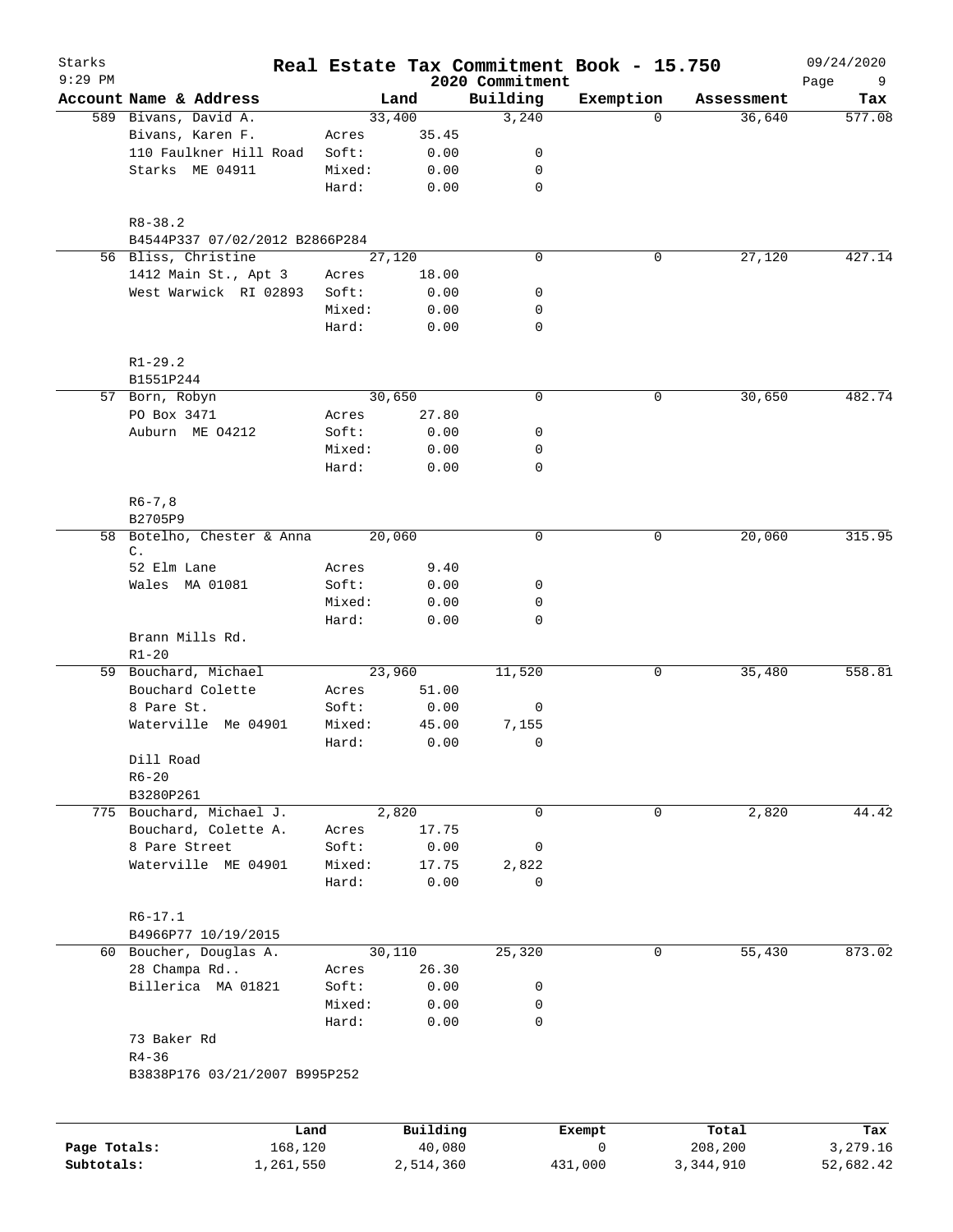| Starks    |                                                                            |        |       |                 | Real Estate Tax Commitment Book - 15.750 |            | 09/24/2020 |
|-----------|----------------------------------------------------------------------------|--------|-------|-----------------|------------------------------------------|------------|------------|
| $9:29$ PM |                                                                            |        |       | 2020 Commitment |                                          |            | Page<br>10 |
|           | Account Name & Address                                                     |        | Land  | Building        | Exemption                                | Assessment | Tax        |
|           | 331 Boucher, Douglas A.                                                    | 12,860 |       | $\Omega$        | 0                                        | 12,860     | 202.55     |
|           | Mullen, Mary Jane                                                          | Acres  | 1.90  |                 |                                          |            |            |
|           | 28 Champa Road                                                             | Soft:  | 0.00  | 0               |                                          |            |            |
|           | Billerica MA 01821                                                         | Mixed: | 0.00  | 0               |                                          |            |            |
|           |                                                                            | Hard:  | 0.00  | 0               |                                          |            |            |
|           | $R4 - 29$                                                                  |        |       |                 |                                          |            |            |
|           | B4987P132 12/21/2015 B4555P196 07/18/2012 B3891P183<br>08/03/2007 B831P621 |        |       |                 |                                          |            |            |
|           | 61 Boyle, David                                                            | 20,640 |       | 0               | 0                                        | 20,640     | 325.08     |
|           | 59 Sage Mtn Trail                                                          | Acres  | 10.00 |                 |                                          |            |            |
|           | Whitehall MT 59759                                                         | Soft:  | 0.00  | 0               |                                          |            |            |
|           |                                                                            | Mixed: | 0.00  | 0               |                                          |            |            |
|           |                                                                            | Hard:  | 0.00  | 0               |                                          |            |            |
|           | West Mills Rd. Rt. 148<br>$R5 - 34$                                        |        |       |                 |                                          |            |            |
|           | B5309P169 07/27/2018 B31280P640                                            |        |       |                 |                                          |            |            |
|           | 62 Brackett, Jerry & Jane                                                  | 27,260 |       | 54,660          | 31,000                                   | 50,920     | 801.99     |
|           |                                                                            |        |       |                 |                                          |            |            |
|           | 487 Anson Road                                                             | Acres  | 36.00 |                 | 02 Veteran                               |            |            |
|           | Starks ME 04911                                                            | Soft:  | 3.00  |                 | 336 01 Homestead Exempt                  |            |            |
|           |                                                                            | Mixed: | 0.00  | 0               |                                          |            |            |
|           |                                                                            | Hard:  | 20.00 | 3,400           |                                          |            |            |
|           | 487 Anson Rd                                                               |        |       |                 |                                          |            |            |
|           | $R10-3$<br>B2243P335                                                       |        |       |                 |                                          |            |            |
|           | 471 Brann Jr., David A.                                                    | 14,300 |       | 25,800          | 25,000                                   | 15,100     | 237.83     |
|           | 23 Emery Road                                                              | Acres  | 3.40  |                 |                                          |            |            |
|           | Starks ME 04911                                                            | Soft:  | 0.00  | 0               | 01 Homestead Exempt                      |            |            |
|           |                                                                            | Mixed: | 0.00  | 0               |                                          |            |            |
|           |                                                                            | Hard:  | 0.00  | 0               |                                          |            |            |
|           | Emery Rd                                                                   |        |       |                 |                                          |            |            |
|           | $R3 - 30$                                                                  |        |       |                 |                                          |            |            |
|           | B4729P315 11/08/2013 B3670P149 05/04/2006 B3634P79<br>02/16/2006 B2656P7   |        |       |                 |                                          |            |            |
|           | 140 Brawn, Stanley L.                                                      | 22,660 |       | 57,140          | 0                                        | 79,800     | 1,256.85   |
|           | 28 Durham Road                                                             | Acres  | 12.10 |                 |                                          |            |            |
|           | Brunswick Me 04011                                                         | Soft:  | 0.00  | 0               |                                          |            |            |
|           |                                                                            | Mixed: | 0.00  | 0               |                                          |            |            |
|           |                                                                            | Hard:  | 0.00  | 0               |                                          |            |            |
|           | $R6 - 2.12$                                                                |        |       |                 |                                          |            |            |
|           | B4880P172 02/20/2015 B4756P257 01/10/2014 B883P1018                        |        |       |                 |                                          |            |            |
|           | 319 Brewer, Taylia M.                                                      | 12,000 |       | 32,760          | 25,000                                   | 19,760     | 311.22     |
|           | Tracy, Truman G.                                                           | Acres  | 1.00  |                 |                                          |            |            |
|           | 2701 Industry Rd                                                           | Soft:  | 0.00  | 0               | 01 Homestead Exempt                      |            |            |
|           | Starks ME 04911                                                            | Mixed: | 0.00  | 0               |                                          |            |            |
|           |                                                                            | Hard:  | 0.00  | $\Omega$        |                                          |            |            |
|           |                                                                            |        |       |                 |                                          |            |            |
|           | $R8 - 1.1$                                                                 |        |       |                 |                                          |            |            |
|           | B5191P29 08/09/2017 B5114P58 12/28/2016 B3582P227                          |        |       |                 |                                          |            |            |
|           | 10/28/2005 B1044P251                                                       |        |       |                 |                                          |            |            |
|           |                                                                            |        |       |                 |                                          |            |            |
|           |                                                                            |        |       |                 |                                          |            |            |
|           |                                                                            |        |       |                 |                                          |            |            |

|              | Land      | Building  | Exempt  | Total     | Tax       |
|--------------|-----------|-----------|---------|-----------|-----------|
| Page Totals: | 109,720   | 170,360   | 81,000  | 199,080   | 3,135.52  |
| Subtotals:   | 1,371,270 | 2,684,720 | 512,000 | 3,543,990 | 55,817.94 |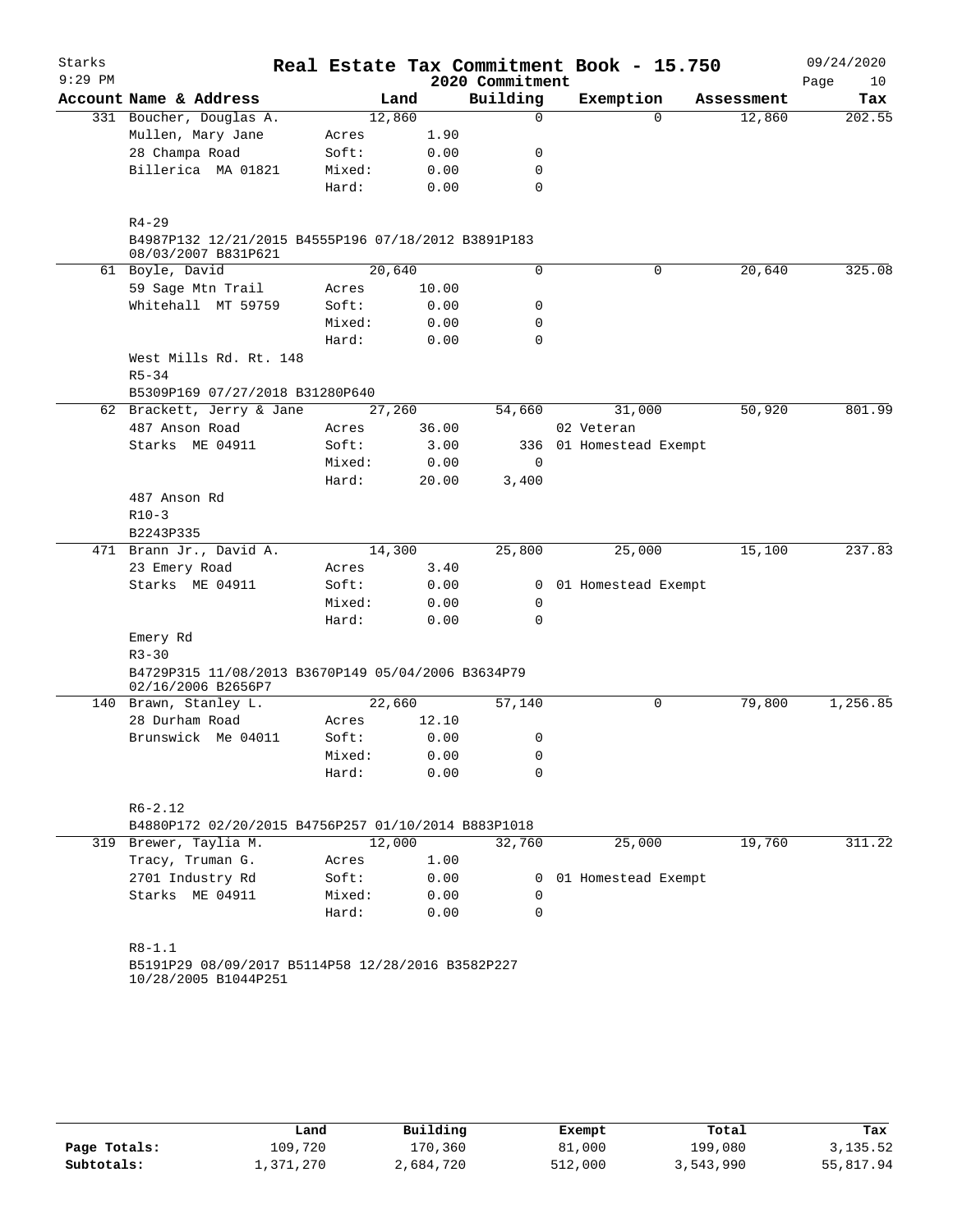| Starks<br>$9:29$ PM |                                                                |         | Real Estate Tax Commitment Book - 15.750 | 2020 Commitment |                           |             |            | 09/24/2020        |
|---------------------|----------------------------------------------------------------|---------|------------------------------------------|-----------------|---------------------------|-------------|------------|-------------------|
|                     | Account Name & Address                                         |         | Land                                     | Building        | Exemption                 |             | Assessment | Page<br>11<br>Tax |
|                     | 149 Brower, Howard S.                                          |         | 20,640                                   | $\mathbf 0$     |                           | $\Omega$    | 20,640     | 325.08            |
|                     | PO Box 242                                                     | Acres   | 10.00                                    |                 |                           |             |            |                   |
|                     | Lincoln MA 01773                                               | Soft:   | 0.00                                     | 0               |                           |             |            |                   |
|                     |                                                                | Mixed:  | 0.00                                     | 0               |                           |             |            |                   |
|                     |                                                                | Hard:   | 0.00                                     | 0               |                           |             |            |                   |
|                     | Mayhew Rd                                                      |         |                                          |                 |                           |             |            |                   |
|                     | $R6 - 2.5$                                                     |         |                                          |                 |                           |             |            |                   |
|                     | B5066P239 08/22/2016 B883P1018                                 |         |                                          |                 |                           |             |            |                   |
|                     | 63 Brown, Harry H.                                             |         | 43,050                                   | 45,840          | 25,000                    |             | 63,890     | 1,006.27          |
|                     | Brown, Cindy E.                                                | Acres   | 72.00                                    |                 |                           |             |            |                   |
|                     | 45 Abijah Hill Road                                            | Soft:   | 9.00                                     |                 | 1,008 01 Homestead Exempt |             |            |                   |
|                     | Starks ME 04911                                                | Mixed:  |                                          | 3,339           |                           |             |            |                   |
|                     |                                                                |         | 21.00                                    |                 |                           |             |            |                   |
|                     |                                                                | Hard:   | 30.00                                    | 5,100           |                           |             |            |                   |
|                     | 45 Abijah Hill Rd.                                             |         |                                          |                 |                           |             |            |                   |
|                     | $R2 - 41$                                                      |         |                                          |                 |                           |             |            |                   |
|                     | B5067P126 08/23/2016 B904P358                                  |         |                                          |                 |                           |             |            |                   |
|                     | 621 Brown, Stephen W.                                          |         | 15,950                                   | 1,080           |                           | 0           | 17,030     | 268.22            |
|                     | Brown, Paula D.                                                | Acres   | 5.11                                     |                 |                           |             |            |                   |
|                     | P.O. Box 413                                                   | Soft:   | 0.00                                     | 0               |                           |             |            |                   |
|                     | Clinton ME 04927                                               | Mixed:  | 0.00                                     | 0               |                           |             |            |                   |
|                     |                                                                | Hard:   | 0.00                                     | 0               |                           |             |            |                   |
|                     | 1009 Anson Rd                                                  |         |                                          |                 |                           |             |            |                   |
|                     | $R12-11.1-1$                                                   |         |                                          |                 |                           |             |            |                   |
|                     | B5123P9 01/30/2017 B2492P313                                   |         |                                          |                 |                           |             |            |                   |
|                     | 776 Brown, Timothy P.                                          |         | 20,160                                   | 65,160          |                           | 0           | 85,320     | 1,343.79          |
|                     | Brown, Dena R.                                                 | Acres   | 9.50                                     |                 |                           |             |            |                   |
|                     | 127 Sylvan Lake Road                                           | Soft:   | 0.00                                     | 0               |                           |             |            |                   |
|                     | Oakville CT 06779                                              | Mixed:  |                                          | 0               |                           |             |            |                   |
|                     |                                                                | Hard:   | 0.00<br>0.00                             | 0               |                           |             |            |                   |
|                     | B5071P302 09/01/2016 B4958P184 09/25/2015<br>184 Brusila, Sara |         | 1,910                                    | 0               |                           | 0           | 1,910      | 30.08             |
|                     | 44 Emery Road                                                  | Acres   | 12.00                                    |                 |                           |             |            |                   |
|                     | Starks ME 04911                                                | Soft:   | 0.00                                     | 0               |                           |             |            |                   |
|                     |                                                                | Mixed:  | 12.00                                    | 1,908           |                           |             |            |                   |
|                     |                                                                | Hard:   | 0.00                                     | $\mathbf 0$     |                           |             |            |                   |
|                     |                                                                |         |                                          |                 |                           |             |            |                   |
|                     | $R4-10$                                                        |         |                                          |                 |                           |             |            |                   |
|                     | B1783P272                                                      |         |                                          |                 |                           |             |            |                   |
|                     | 183 Brusila, Sara                                              |         | 29,640                                   | 0               |                           | $\mathbf 0$ | 29,640     | 466.83            |
|                     | 44 Emery Road                                                  | Acres   | 25.00                                    |                 |                           |             |            |                   |
|                     | Starks ME 04911                                                | Soft:   | 0.00                                     | 0               |                           |             |            |                   |
|                     |                                                                | Mixed:  | 0.00                                     | 0               |                           |             |            |                   |
|                     |                                                                | Hard:   | 0.00                                     | $\mathbf 0$     |                           |             |            |                   |
|                     |                                                                |         |                                          |                 |                           |             |            |                   |
|                     |                                                                |         |                                          |                 |                           |             |            |                   |
|                     | $R3 - 34$                                                      |         |                                          |                 |                           |             |            |                   |
|                     | B1783P272                                                      |         |                                          |                 |                           |             |            |                   |
|                     | 65 Brusila, Sara L.                                            |         | 72,260                                   | 125,100         | 25,000                    |             | 172,360    | 2,714.67          |
|                     | 44 Emery Road                                                  | Acres   | 143.40                                   |                 | 01 Homestead Exempt       |             |            |                   |
|                     | Starks ME 04911                                                | Soft:   | 0.00                                     | 0               |                           |             |            |                   |
|                     |                                                                | Mixed:  | 0.00                                     | 0               |                           |             |            |                   |
|                     |                                                                | Hard:   | 0.00                                     | $\mathbf 0$     |                           |             |            |                   |
|                     |                                                                |         |                                          |                 |                           |             |            |                   |
|                     | $R3 - 33.1$                                                    |         |                                          |                 |                           |             |            |                   |
|                     | B3179P109                                                      |         |                                          |                 |                           |             |            |                   |
|                     |                                                                |         |                                          |                 |                           |             |            |                   |
|                     |                                                                | Land    | Building                                 |                 | Exempt                    |             | Total      | Tax               |
| Page Totals:        |                                                                | 203,610 | 237,180                                  |                 | 50,000                    |             | 390,790    | 6,154.94          |
| Subtotals:          | 1,574,880                                                      |         | 2,921,900                                |                 | 562,000                   |             | 3,934,780  | 61,972.88         |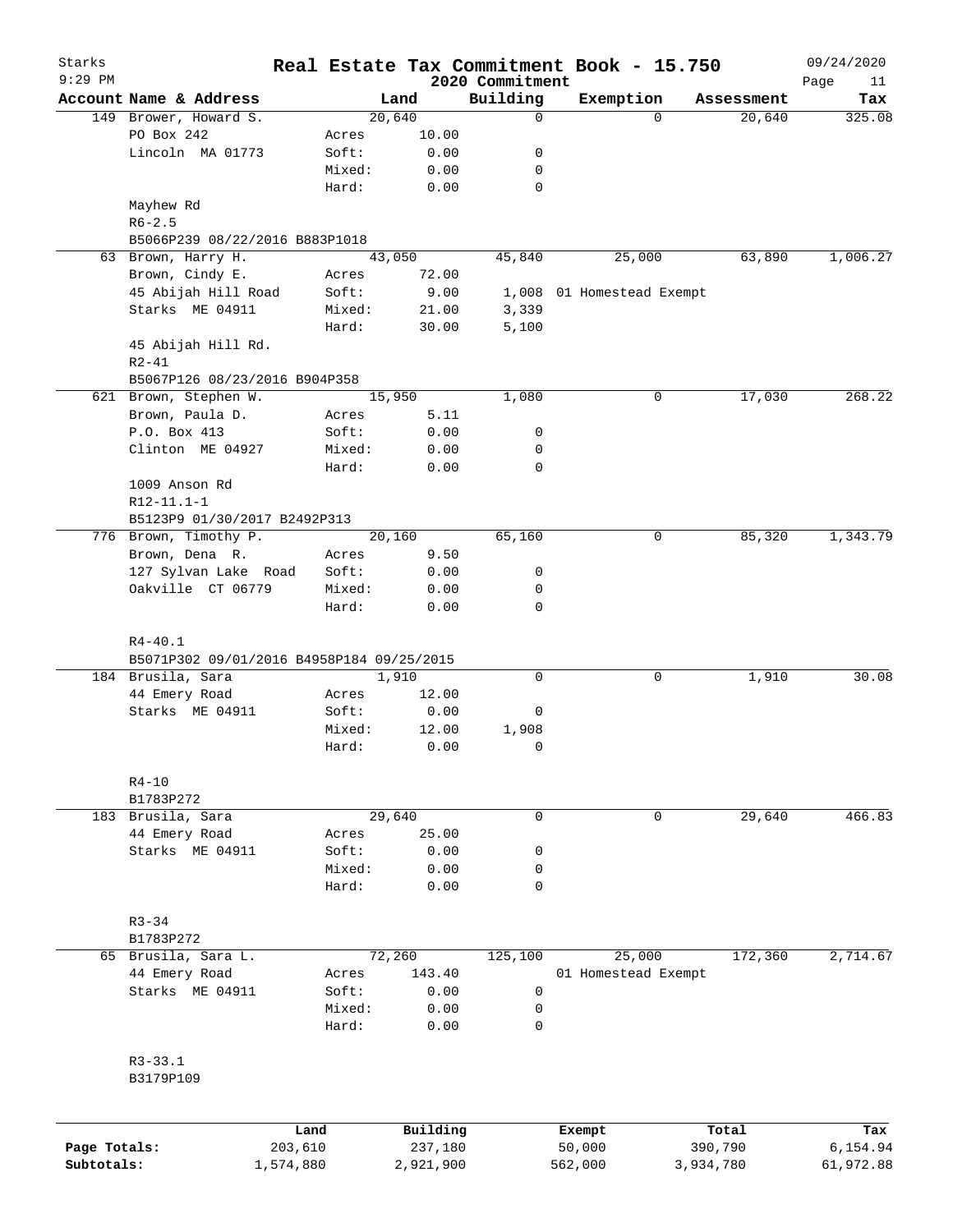| Starks<br>$9:29$ PM |                                                                   |           |        |           | 2020 Commitment | Real Estate Tax Commitment Book - 15.750 |             |            | 09/24/2020<br>Page<br>12 |
|---------------------|-------------------------------------------------------------------|-----------|--------|-----------|-----------------|------------------------------------------|-------------|------------|--------------------------|
|                     | Account Name & Address                                            |           | Land   |           | Building        | Exemption                                |             | Assessment | Tax                      |
|                     | 479 Bucciano Daniel                                               |           | 22,080 |           | 38,540          | 25,000                                   |             | 35,620     | 561.02                   |
|                     | 406 Sawyers Mills Rd                                              |           | Acres  | 11.50     |                 | 01 Homestead Exempt                      |             |            |                          |
|                     | Starks ME 04911                                                   |           | Soft:  | 0.00      | 0               |                                          |             |            |                          |
|                     |                                                                   |           | Mixed: | 0.00      | 0               |                                          |             |            |                          |
|                     |                                                                   |           | Hard:  | 0.00      | 0               |                                          |             |            |                          |
|                     | West Mills Road<br>$R4 - 33.2$                                    |           |        |           |                 |                                          |             |            |                          |
|                     | B4324P123 09/30/2010 B2168P341                                    |           |        |           |                 |                                          |             |            |                          |
|                     | 753 Burnell, Ruth Joy                                             |           | 15,260 |           | $\mathbf 0$     | 0                                        |             | 15,260     | 240.35                   |
|                     | P.O. Box 347                                                      |           | Acres  | 4.40      |                 |                                          |             |            |                          |
|                     | Comptche CA 95427                                                 |           | Soft:  | 0.00      | 0               |                                          |             |            |                          |
|                     |                                                                   |           | Mixed: | 0.00      | 0               |                                          |             |            |                          |
|                     |                                                                   |           | Hard:  | 0.00      | 0               |                                          |             |            |                          |
|                     | $R1 - 4.2$                                                        |           |        |           |                 |                                          |             |            |                          |
|                     | 702 Bushey, Jason B.                                              |           | 15,840 |           | 60,120          | 25,000                                   |             | 50,960     | 802.62                   |
|                     | Howard, Debra I                                                   |           | Acres  | 5.00      |                 | 01 Homestead Exempt                      |             |            |                          |
|                     | 61 Sawyers Mill Rd                                                |           | Soft:  | 0.00      | 0               |                                          |             |            |                          |
|                     | Starks, ME 04911                                                  |           | Mixed: | 0.00      | 0               |                                          |             |            |                          |
|                     |                                                                   |           | Hard:  | 0.00      | 0               |                                          |             |            |                          |
|                     |                                                                   |           |        |           |                 |                                          |             |            |                          |
|                     | 61 Saywer Mills Rd.<br>$R7 - 8.1$                                 |           |        |           |                 |                                          |             |            |                          |
|                     | B5369P174 01/07/2019 B4425P326 08/01/2011 B3765P311<br>10/31/2006 |           |        |           |                 |                                          |             |            |                          |
|                     | 69 Callon, Ross                                                   |           | 36,120 |           | $\mathbf 0$     | 0                                        |             | 36,120     | 568.89                   |
|                     | 11 Applewood Drive                                                |           | Acres  | 43.00     |                 |                                          |             |            |                          |
|                     | Westford MA 01886                                                 |           | Soft:  | 0.00      | 0               |                                          |             |            |                          |
|                     |                                                                   |           | Mixed: | 0.00      | 0               |                                          |             |            |                          |
|                     |                                                                   |           | Hard:  | 0.00      | $\mathbf 0$     |                                          |             |            |                          |
|                     | West Mills Rd.<br>$R4 - 26$                                       |           |        |           |                 |                                          |             |            |                          |
|                     | B1037P151                                                         |           |        |           |                 |                                          |             |            |                          |
|                     |                                                                   |           | 26,110 |           | 0               | 0                                        |             |            | 411.23                   |
|                     | 644 Carle Trust, Matthew F.                                       |           |        |           |                 |                                          |             | 26,110     |                          |
|                     | P.O. Box 15834                                                    |           | Acres  | 15.70     |                 |                                          |             |            |                          |
|                     | Rio Rancho NM 87174                                               |           | Soft:  | 0.00      | 0               |                                          |             |            |                          |
|                     |                                                                   |           | Mixed: | 0.00      | 0               |                                          |             |            |                          |
|                     |                                                                   |           | Hard:  | 0.00      | 0               |                                          |             |            |                          |
|                     | $R9 - 7.5$                                                        |           |        |           |                 |                                          |             |            |                          |
|                     | B5044P113 06/22/2016 B3545P99 08/08/2005 B1444P263                |           |        |           |                 |                                          |             |            |                          |
|                     | 75 Carpenter Charles, J                                           |           | 54,110 |           | $\mathbf 0$     | 0                                        |             | 54,110     | 852.23                   |
|                     | Jr.<br>P.O. Box 2233                                              |           | Acres  | 144.00    |                 |                                          |             |            |                          |
|                     |                                                                   |           |        |           |                 |                                          |             |            |                          |
|                     | Skowhegan ME 04967                                                |           | Soft:  | 27.00     | 3,024           |                                          |             |            |                          |
|                     |                                                                   |           | Mixed: | 113.00    | 17,967          |                                          |             |            |                          |
|                     |                                                                   |           | Hard:  | 0.00      | 0               |                                          |             |            |                          |
|                     | Mt. Hunger Rd.                                                    |           |        |           |                 |                                          |             |            |                          |
|                     | $R5-13,14$                                                        |           |        |           |                 |                                          |             |            |                          |
|                     | B3821P78 03/08/2007 B2538P124                                     |           |        |           |                 |                                          |             |            |                          |
| 76                  | Carroll, Robert N.&                                               |           | 34,320 |           | 81,000          | 25,000                                   |             | 90,320     | 1,422.54                 |
|                     | June M. Nash                                                      |           |        |           |                 |                                          |             |            |                          |
|                     | P.O. Box 161                                                      |           | Acres  | 38.00     |                 | 01 Homestead Exempt                      |             |            |                          |
|                     | New Sharon ME 04955                                               |           | Soft:  | 0.00      | 0               |                                          |             |            |                          |
|                     |                                                                   |           | Mixed: | 0.00      | 0               |                                          |             |            |                          |
|                     |                                                                   |           | Hard:  | 0.00      | 0               |                                          |             |            |                          |
|                     | 129 Fred Young Road                                               |           |        |           |                 |                                          |             |            |                          |
|                     | $R1-3$                                                            |           |        |           |                 |                                          |             |            |                          |
|                     | B2514P246                                                         |           |        |           |                 |                                          |             |            |                          |
|                     |                                                                   | Land      |        | Building  |                 | Exempt                                   |             | Total      | Tax                      |
| Page Totals:        |                                                                   | 203,840   |        | 179,660   |                 | 75,000                                   |             | 308,500    | 4,858.88                 |
| Subtotals:          |                                                                   | 1,778,720 |        | 3,101,560 |                 | 637,000                                  | 4, 243, 280 |            | 66,831.76                |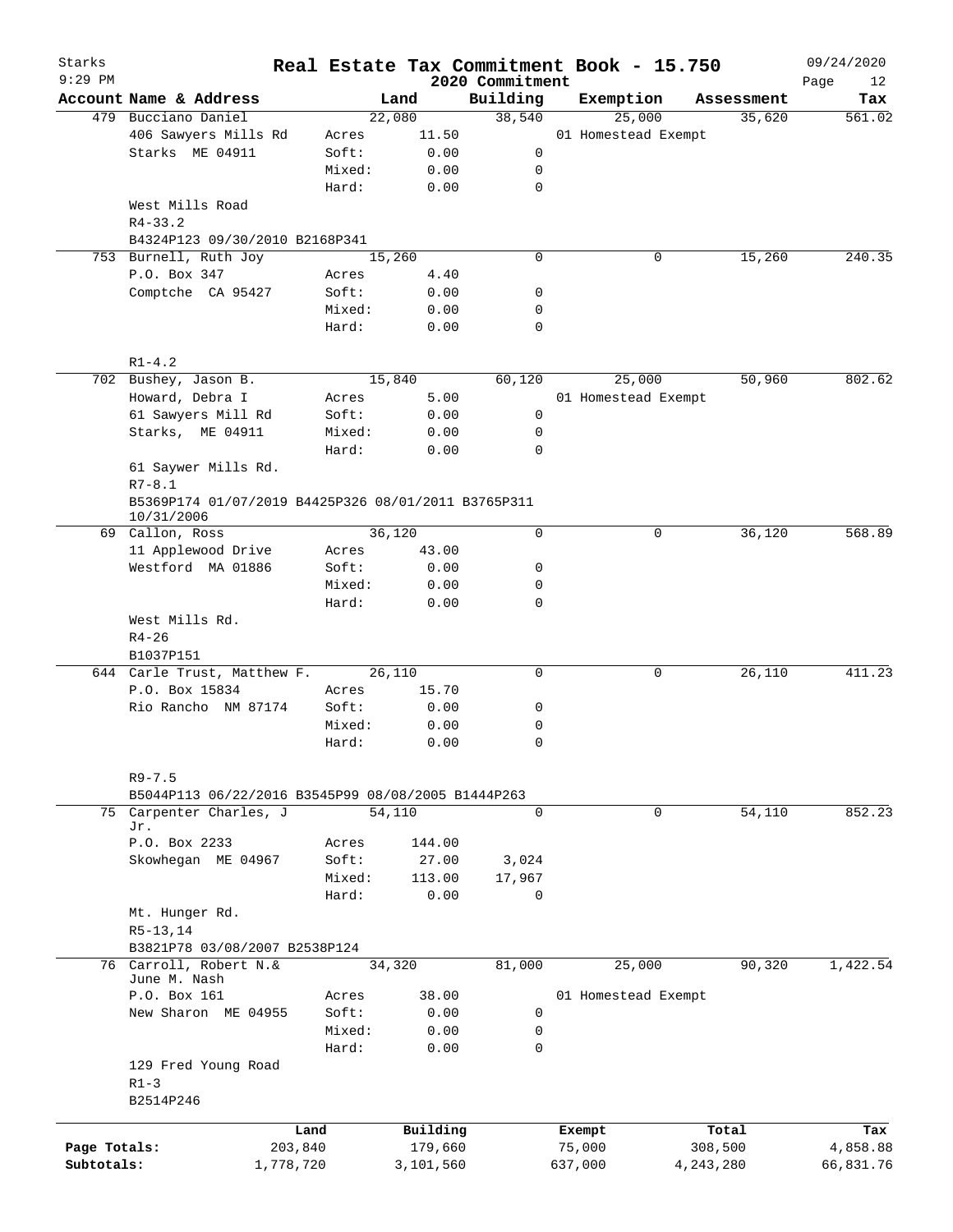| Starks    |                                                     |        |         |        |                 | Real Estate Tax Commitment Book - 15.750 |          |            |      | 09/24/2020 |
|-----------|-----------------------------------------------------|--------|---------|--------|-----------------|------------------------------------------|----------|------------|------|------------|
| $9:29$ PM |                                                     |        |         |        | 2020 Commitment |                                          |          |            | Page | 13         |
|           | Account Name & Address                              |        | Land    |        | Building        | Exemption                                |          | Assessment |      | Tax        |
|           | 77 Cassidy, Christine M                             |        | 19,490  |        | 62,510          |                                          | $\Omega$ | 82,000     |      | 1,291.50   |
|           | 305 Shag Bark Rd.                                   | Acres  |         | 8.80   |                 |                                          |          |            |      |            |
|           | Taunton MA 02780                                    | Soft:  |         | 0.00   | 0               |                                          |          |            |      |            |
|           |                                                     | Mixed: |         | 0.00   | 0               |                                          |          |            |      |            |
|           |                                                     | Hard:  |         | 0.00   | 0               |                                          |          |            |      |            |
|           | West Mills Rd                                       |        |         |        |                 |                                          |          |            |      |            |
|           | $R7 - 11.5$                                         |        |         |        |                 |                                          |          |            |      |            |
|           | B2580P89                                            |        |         |        |                 |                                          |          |            |      |            |
| 78        | Central Maine Power                                 |        | 758,450 |        | 17,319,940      |                                          | 0        | 18,078,390 |      | 284,734.64 |
|           | Att: Eric Roach<br>R.E.Dept.                        | Acres  |         | 295.00 |                 |                                          |          |            |      |            |
|           | c/o Avangrid Management Soft:<br>Company-Local Tax  |        |         | 0.00   | 0               |                                          |          |            |      |            |
|           | One City Center, 5th<br>Floor                       | Mixed: |         | 0.00   | 0               |                                          |          |            |      |            |
|           | Portland ME 04101                                   | Hard:  |         | 0.00   | $\mathbf 0$     |                                          |          |            |      |            |
|           | Distrib, Trans, & Land                              |        |         |        |                 |                                          |          |            |      |            |
|           | $R4-26A$                                            |        |         |        |                 |                                          |          |            |      |            |
|           | 79 Cesario, James E.                                |        | 13,920  |        | 88,500          | 25,000                                   |          | 77,420     |      | 1,219.37   |
|           | P.O. Box 55                                         | Acres  |         | 3.00   |                 |                                          |          |            |      |            |
|           | West Farmington ME<br>04992                         | Soft:  |         | 0.00   | $\mathbf{0}$    | 01 Homestead Exempt                      |          |            |      |            |
|           |                                                     | Mixed: |         | 0.00   | 0               |                                          |          |            |      |            |
|           |                                                     | Hard:  |         | 0.00   | 0               |                                          |          |            |      |            |
|           | Norton Corner Rt. 43                                |        |         |        |                 |                                          |          |            |      |            |
|           | $R2 - 60$                                           |        |         |        |                 |                                          |          |            |      |            |
|           | B4899P111 05/01/2015 B2424P312                      |        |         |        |                 |                                          |          |            |      |            |
|           | 124 Chapman, David                                  |        | 27,480  |        | 46,440          | 25,000                                   |          | 48,920     |      | 770.49     |
|           | Chapman, Linda                                      | Acres  |         | 19.00  |                 |                                          |          |            |      |            |
|           | 1034 New Sharon Road                                | Soft:  |         | 0.00   | 0               | 01 Homestead Exempt                      |          |            |      |            |
|           | Starks ME 04911                                     | Mixed: |         | 0.00   | 0               |                                          |          |            |      |            |
|           |                                                     | Hard:  |         | 0.00   | $\Omega$        |                                          |          |            |      |            |
|           | $R1 - 41.2$                                         |        |         |        |                 |                                          |          |            |      |            |
|           | B1497P11                                            |        |         |        |                 |                                          |          |            |      |            |
| 415       | Charles H. Strople<br>Living Trust                  |        | 26,400  |        | 70,380          |                                          | 0        | 96,780     |      | 1,524.29   |
|           | Ingrid E. Strople<br>Living Trust                   | Acres  |         | 16.00  |                 |                                          |          |            |      |            |
|           | 8 Phillips Avenue                                   | Soft:  |         | 0.00   | 0               |                                          |          |            |      |            |
|           | Rockport MA 01966-1122 Mixed:                       |        |         | 0.00   | 0               |                                          |          |            |      |            |
|           |                                                     | Hard:  |         | 0.00   | 0               |                                          |          |            |      |            |
|           | 538 Brann Mills Rd                                  |        |         |        |                 |                                          |          |            |      |            |
|           | $R1 - 32$                                           |        |         |        |                 |                                          |          |            |      |            |
|           | B5380P100 02/14/2019 B3709P301 07/12/2006 B1629P298 |        |         |        |                 |                                          |          |            |      |            |
|           | 83 Chick, Freeman                                   |        | 15,170  |        | $\mathbf 0$     |                                          | 0        | 15,170     |      | 238.93     |
|           | 97 Chick Rd                                         | Acres  |         | 4.30   |                 |                                          |          |            |      |            |
|           | Industry ME 04938                                   | Soft:  |         | 0.00   | 0               |                                          |          |            |      |            |
|           |                                                     | Mixed: |         | 0.00   | 0               |                                          |          |            |      |            |
|           |                                                     | Hard:  |         | 0.00   | 0               |                                          |          |            |      |            |
|           | Upper Chicken St.                                   |        |         |        |                 |                                          |          |            |      |            |
|           | $R4 - 17$                                           |        |         |        |                 |                                          |          |            |      |            |

|              | Land      | Building   | Exempt  | Total      | Tax        |
|--------------|-----------|------------|---------|------------|------------|
| Page Totals: | 860,910   | 17,587,770 | 50,000  | 18,398,680 | 289,779.22 |
| Subtotals:   | 2,639,630 | 20,689,330 | 687,000 | 22,641,960 | 356,610.98 |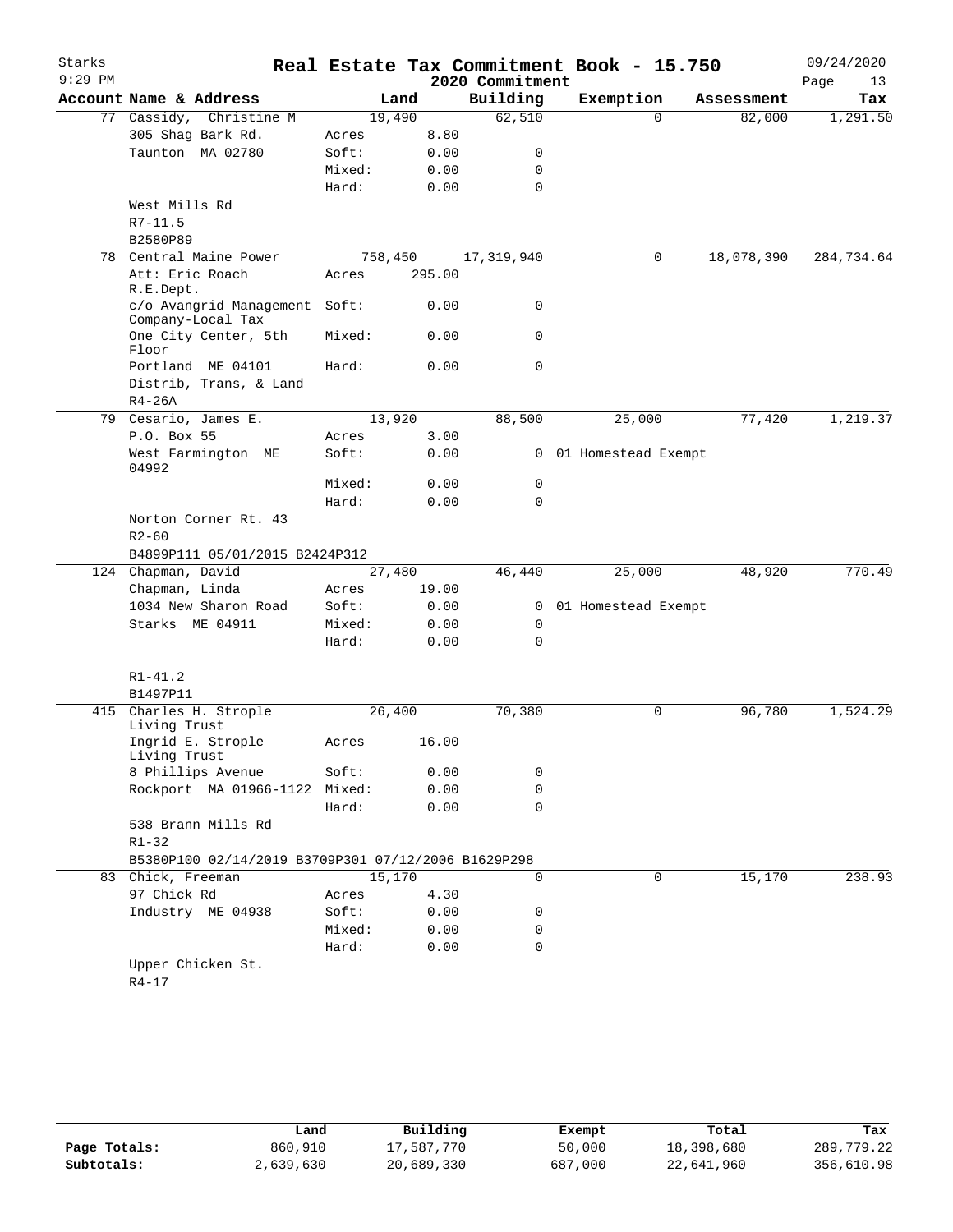|                                |        |        | 2020 Commitment | Real Estate Tax Commitment Book - 15.750 |            | 09/24/2020<br>Page<br>14 |
|--------------------------------|--------|--------|-----------------|------------------------------------------|------------|--------------------------|
|                                | Land   |        | Building        | Exemption                                | Assessment | Tax                      |
|                                | 20,160 |        | 0               | $\Omega$                                 | 20,160     | 317.52                   |
| Acres                          |        | 9.50   |                 |                                          |            |                          |
| Soft:                          |        | 0.00   | 0               |                                          |            |                          |
| Mixed:                         |        | 0.00   | 0               |                                          |            |                          |
| Hard:                          |        | 0.00   | 0               |                                          |            |                          |
|                                |        |        |                 |                                          |            |                          |
| B5304P166 07/17/2018 B1033P171 |        |        |                 |                                          |            |                          |
|                                | 8,330  |        | 0               | 0                                        | 8,330      | 131.20                   |
| Acres                          |        | 49.00  |                 |                                          |            |                          |
| Soft:                          |        | 0.00   | 0               |                                          |            |                          |
| Mixed:                         |        | 0.00   | $\mathbf 0$     |                                          |            |                          |
| Hard:                          |        | 49.00  | 8,330           |                                          |            |                          |
|                                |        |        |                 |                                          |            |                          |
|                                |        |        |                 |                                          |            |                          |
|                                | 73,960 |        | $\mathsf{O}$    | 0                                        | 73,960     | 1,164.87                 |
| Acres                          |        | 288.00 |                 |                                          |            |                          |
| Soft:                          |        | 8.00   | 896             |                                          |            |                          |
| Mixed:                         |        | 114.00 | 18,126          |                                          |            |                          |
| Hard:                          |        | 134.00 | 22,780          |                                          |            |                          |
|                                |        |        |                 |                                          |            |                          |
|                                |        |        |                 |                                          |            |                          |
|                                |        |        |                 |                                          |            |                          |
|                                | 23,520 |        | 19,800          | 0                                        | 43,320     | 682.29                   |
| Acres                          |        | 13.00  |                 |                                          |            |                          |
| Soft:                          |        | 0.00   | 0               |                                          |            |                          |
| Mixed:                         |        | 0.00   | 0               |                                          |            |                          |
| Hard:                          |        | 0.00   | 0               |                                          |            |                          |
|                                |        |        |                 |                                          |            |                          |
|                                |        |        |                 |                                          |            |                          |
|                                |        |        |                 |                                          |            |                          |
|                                | 12,000 |        | 33,480          | 0                                        | 45,480     | 716.31                   |
| Acres                          |        | 1.00   |                 |                                          |            |                          |
| Soft:                          |        | 0.00   | 0               |                                          |            |                          |
| Mixed:                         |        | 0.00   | 0               |                                          |            |                          |
| Hard:                          |        | 0.00   | 0               |                                          |            |                          |
| Industry Line & W.M. Rd        |        |        |                 |                                          |            |                          |
|                                |        |        |                 |                                          |            |                          |
| B3786P191 12/12/2006 B1416P72  |        |        |                 |                                          |            |                          |
|                                | 5,370  |        | 140,220         | 0                                        | 145,590    | 2, 293.04                |
| Acres                          |        | 0.20   |                 |                                          |            |                          |
| Soft:                          |        | 0.00   | 0               |                                          |            |                          |
| Mixed:                         |        | 0.00   | 0               |                                          |            |                          |
| Hard:                          |        | 0.00   | 0               |                                          |            |                          |
|                                |        |        |                 |                                          |            |                          |
|                                |        |        |                 |                                          |            |                          |
|                                | 26,760 |        | 0               | 0                                        | 26,760     | 421.47                   |
| Acres                          |        | 17.00  |                 |                                          |            |                          |
| Soft:                          |        | 0.00   | 0               |                                          |            |                          |
| Mixed:                         |        | 0.00   | 0               |                                          |            |                          |
| Hard:                          |        | 0.00   | 0               |                                          |            |                          |
|                                |        |        |                 |                                          |            |                          |
|                                |        |        |                 |                                          |            |                          |
| B3479P70 05/27/2005 B1869P1    |        |        |                 |                                          |            |                          |
|                                |        |        |                 |                                          |            |                          |

|              | Land      | Building   | Exempt  | Total      | Tax         |
|--------------|-----------|------------|---------|------------|-------------|
| Page Totals: | 170,100   | 193,500    |         | 363,600    | 5,726.70    |
| Subtotals:   | 2,809,730 | 20,882,830 | 687,000 | 23,005,560 | 362, 337.68 |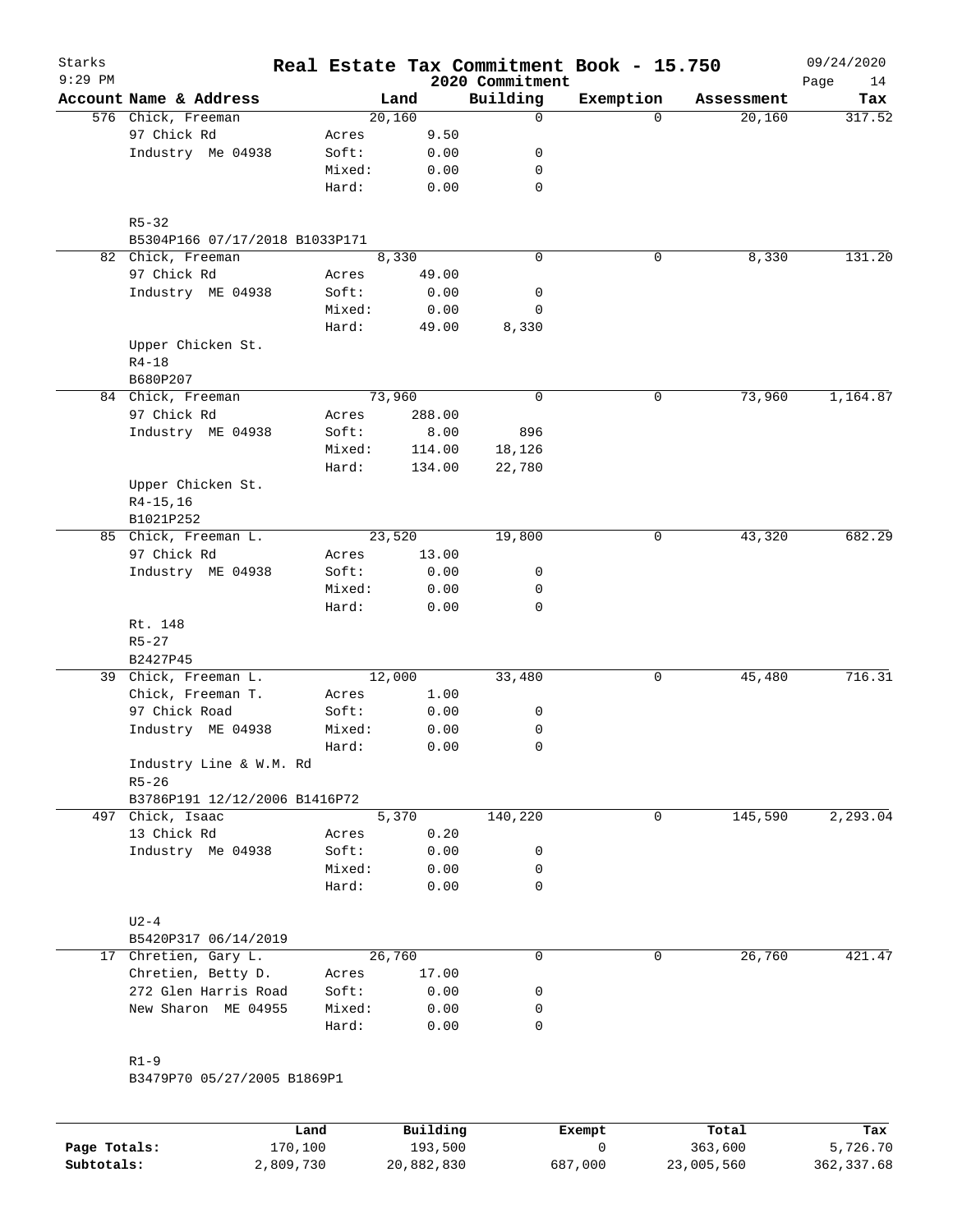| Starks<br>$9:29$ PM |                                |                 |        | 2020 Commitment | Real Estate Tax Commitment Book - 15.750 |            | 09/24/2020<br>Page<br>15 |
|---------------------|--------------------------------|-----------------|--------|-----------------|------------------------------------------|------------|--------------------------|
|                     | Account Name & Address         |                 | Land   | Building        | Exemption                                | Assessment | Tax                      |
|                     | 86 Christen, Pamela            | 53,280          |        | 105,410         | 25,000                                   | 133,690    | 2,105.62                 |
|                     | 47 Freedom Way Lane            | Acres           | 162.21 |                 | 01 Homestead Exempt                      |            |                          |
|                     | Starks ME 04911                | Soft:           | 0.00   | 0               |                                          |            |                          |
|                     |                                | Mixed:          | 44.00  | 6,996           |                                          |            |                          |
|                     |                                | Hard:           | 89.00  | 15,130          |                                          |            |                          |
|                     | Chicken St.                    |                 |        |                 |                                          |            |                          |
|                     | $R3-25, 26, 27$                |                 |        |                 |                                          |            |                          |
|                     | B5448P309 08/01/2019 B2132P223 |                 |        |                 |                                          |            |                          |
|                     | 87 Churchill, Caleb            | 39,360          |        | $\Omega$        | 0                                        | 39,360     | 619.92                   |
|                     | 5 Hisler Mnt. Rd               | Acres           | 52.00  |                 |                                          |            |                          |
|                     | Somerville ME 04348            | Soft:           | 0.00   | 0               |                                          |            |                          |
|                     |                                | Mixed:          | 0.00   | 0               |                                          |            |                          |
|                     |                                | Hard:           | 0.00   | 0               |                                          |            |                          |
|                     | Brann Mills Road               |                 |        |                 |                                          |            |                          |
|                     | $R2 - 18$                      |                 |        |                 |                                          |            |                          |
|                     | B2035P100                      |                 |        |                 |                                          |            |                          |
|                     | 88 Churchill, David N.&        | 12,000          |        | 0               | 0                                        | 12,000     | 189.00                   |
|                     | Craig A<br>23 Forest St.       | Acres           | 1.00   |                 |                                          |            |                          |
|                     | Rutland VT 05701               | Soft:           | 0.00   | 0               |                                          |            |                          |
|                     |                                | Mixed:          | 0.00   | 0               |                                          |            |                          |
|                     |                                | Hard:           | 0.00   | $\Omega$        |                                          |            |                          |
|                     | 63 Brann Mills Rd              |                 |        |                 |                                          |            |                          |
|                     | $R2 - 17.1$                    |                 |        |                 |                                          |            |                          |
|                     | B1866P25                       |                 |        |                 |                                          |            |                          |
|                     | 89 Churchill, William          | 30,000          |        | 126,420         | 25,000                                   | 131,420    | 2,069.87                 |
|                     | C.Sr.                          |                 |        |                 |                                          |            |                          |
|                     | 59 Branns Mills Road           | Acres           | 26.00  |                 |                                          |            |                          |
|                     | Anson ME 04911                 | Soft:           | 0.00   | $\mathbf{0}$    | 01 Homestead Exempt                      |            |                          |
|                     |                                | Mixed:          | 0.00   | 0               |                                          |            |                          |
|                     |                                | Hard:           | 0.00   | 0               |                                          |            |                          |
|                     | 59 Brann Mills Rd.             |                 |        |                 |                                          |            |                          |
|                     | $R2 - 17$                      |                 |        |                 |                                          |            |                          |
|                     | B1760P52                       |                 |        |                 |                                          |            |                          |
|                     | 91 Clancy, Barbara M. &        | 26,400          |        | 0               | 0                                        | 26,400     | 415.80                   |
|                     | Janet M.                       |                 |        |                 |                                          |            |                          |
|                     | 201 Barton Rd                  | Acres           | 16.00  |                 |                                          |            |                          |
|                     | Stow MA 01775                  | Soft:<br>Mixed: | 0.00   | 0               |                                          |            |                          |
|                     |                                | Hard:           | 0.00   | 0<br>0          |                                          |            |                          |
|                     | Riverroad                      |                 | 0.00   |                 |                                          |            |                          |
|                     | $R10-21$                       |                 |        |                 |                                          |            |                          |
|                     | B1272P185                      |                 |        |                 |                                          |            |                          |
|                     | 92 Clark, Carlton F            | 41,880          |        | 31,940          | 0                                        | 73,820     | 1,162.67                 |
|                     | Harris, Elaine C.,             | Acres           | 59.00  |                 |                                          |            |                          |
|                     | McCaslin, Carole F.            |                 |        |                 |                                          |            |                          |
|                     | P.O. Box 306                   | Soft:           | 0.00   | 0               |                                          |            |                          |
|                     | Anson ME 04911                 | Mixed:          | 0.00   | 0               |                                          |            |                          |
|                     |                                | Hard:           | 0.00   | 0               |                                          |            |                          |
|                     | Sterry Hill Rd.                |                 |        |                 |                                          |            |                          |
|                     | $R7 - 25$                      |                 |        |                 |                                          |            |                          |
|                     | B5283P214 05/25/2018 B839P702  |                 |        |                 |                                          |            |                          |

|              | Land      | Building   | Exempt  | Total        | Tax        |
|--------------|-----------|------------|---------|--------------|------------|
| Page Totals: | 202,920   | 263,770    | 50,000  | 416,690      | 6,562.88   |
| Subtotals:   | 3,012,650 | 21,146,600 | 737,000 | 23, 422, 250 | 368,900.56 |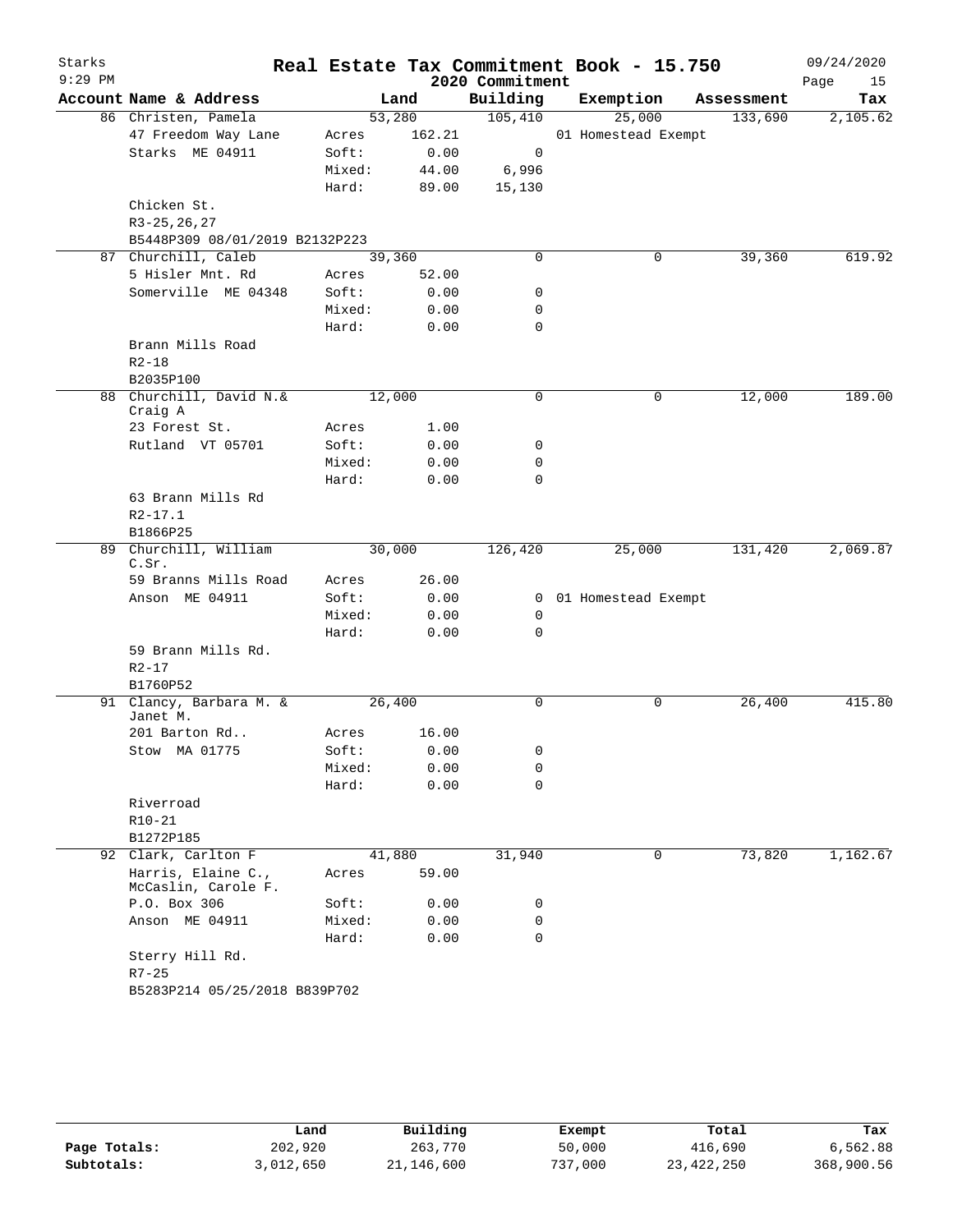| Starks    |                                         |        |         |                 | Real Estate Tax Commitment Book - 15.750 |            | 09/24/2020 |
|-----------|-----------------------------------------|--------|---------|-----------------|------------------------------------------|------------|------------|
| $9:29$ PM |                                         |        |         | 2020 Commitment |                                          |            | Page<br>16 |
|           | Account Name & Address                  |        | Land    | Building        | Exemption                                | Assessment | Tax        |
|           | 93 Clark, James L                       |        | 28, 200 | 73,920          | 25,000                                   | 77,120     | 1,214.64   |
|           | Clark Michael R.                        | Acres  | 21.00   |                 |                                          |            |            |
|           | 332 Anson Road                          | Soft:  | 0.00    | $\overline{0}$  | 01 Homestead Exempt                      |            |            |
|           | Starks ME 04911                         | Mixed: | 0.00    | 0               |                                          |            |            |
|           |                                         | Hard:  | 0.00    | 0               |                                          |            |            |
|           | 336 Anson Rd                            |        |         |                 |                                          |            |            |
|           | $R11 - 4.1$                             |        |         |                 |                                          |            |            |
|           | B1260P16                                |        |         |                 |                                          |            |            |
|           | 94 Clark, James L. &<br>Danyel M        |        | 13,920  | 64,900          | 25,000                                   | 53,820     | 847.67     |
|           | 332 Anson Road                          | Acres  | 3.00    |                 |                                          |            |            |
|           | Starks ME 04911                         | Soft:  | 0.00    |                 | 0 01 Homestead Exempt                    |            |            |
|           |                                         | Mixed: | 0.00    | 0               |                                          |            |            |
|           |                                         | Hard:  | 0.00    | $\Omega$        |                                          |            |            |
|           | 332 Anson Rd                            |        |         |                 |                                          |            |            |
|           | $R11 - 4.3$                             |        |         |                 |                                          |            |            |
|           | B2120P167                               |        |         |                 |                                          |            |            |
|           | 96 Clark, Russell                       |        | 12,960  | 76,500          | 31,000                                   | 58,460     | 920.75     |
|           | 12 Dill Road                            | Acres  | 2.00    |                 | 02 Veteran                               |            |            |
|           | Starks ME 04911                         | Soft:  | 0.00    |                 | 0 01 Homestead Exempt                    |            |            |
|           |                                         | Mixed: | 0.00    | 0               |                                          |            |            |
|           |                                         | Hard:  | 0.00    | 0               |                                          |            |            |
|           | 12 Dill Road                            |        |         |                 |                                          |            |            |
|           | $R12 - 4$                               |        |         |                 |                                          |            |            |
|           | B827P431                                |        |         |                 |                                          |            |            |
|           | 416 Clark, Kelly D                      |        | 5,630   | 38,700          | 0                                        | 44,330     | 698.20     |
|           | 3811 Court St                           | Acres  | 0.22    |                 |                                          |            |            |
|           | Zephyrhills FL 33541                    | Soft:  | 0.00    | 0               |                                          |            |            |
|           |                                         | Mixed: | 0.00    | 0               |                                          |            |            |
|           |                                         | Hard:  | 0.00    | 0               |                                          |            |            |
|           | 42 Chicken Street                       |        |         |                 |                                          |            |            |
|           | $U2 - 13$                               |        |         |                 |                                          |            |            |
|           | B4242P16 02/22/2010 B2159P134           |        |         |                 |                                          |            |            |
|           | 97 Clarrage, Gerald W. Sr.<br>& Janet A |        | 15,840  | 0               | 0                                        | 15,840     | 249.48     |
|           | 126 Mildram Rd.                         | Acres  | 5.00    |                 |                                          |            |            |
|           | Wells ME 04090                          | Soft:  | 0.00    | 0               |                                          |            |            |
|           |                                         | Mixed: | 0.00    | 0               |                                          |            |            |
|           |                                         | Hard:  | 0.00    | 0               |                                          |            |            |
|           | West Mills Rd.                          |        |         |                 |                                          |            |            |
|           | $R4 - 35.2$                             |        |         |                 |                                          |            |            |
|           | B1322P152                               |        |         |                 |                                          |            |            |
|           | 380 Clement, Cody A.                    |        | 23,620  | 168,220         | 25,000                                   | 166,840    | 2,627.73   |
|           | 771 Sandy River Rd.                     | Acres  | 13.10   |                 | 01 Homestead Exempt                      |            |            |
|           | Starks ME 04911                         | Soft:  | 0.00    | 0               |                                          |            |            |
|           |                                         | Mixed: | 0.00    | 0               |                                          |            |            |
|           |                                         | Hard:  | 0.00    | 0               |                                          |            |            |
|           |                                         |        |         |                 |                                          |            |            |
|           | $R10 - 10$                              |        |         |                 |                                          |            |            |
|           | B4900P308 05/06/2015                    |        |         |                 |                                          |            |            |

|              | Land      | Building   | Exempt  | Total      | Tax        |
|--------------|-----------|------------|---------|------------|------------|
| Page Totals: | 100.170   | 422,240    | 106,000 | 416,410    | 6,558.47   |
| Subtotals:   | 3,112,820 | 21,568,840 | 843,000 | 23,838,660 | 375,459.03 |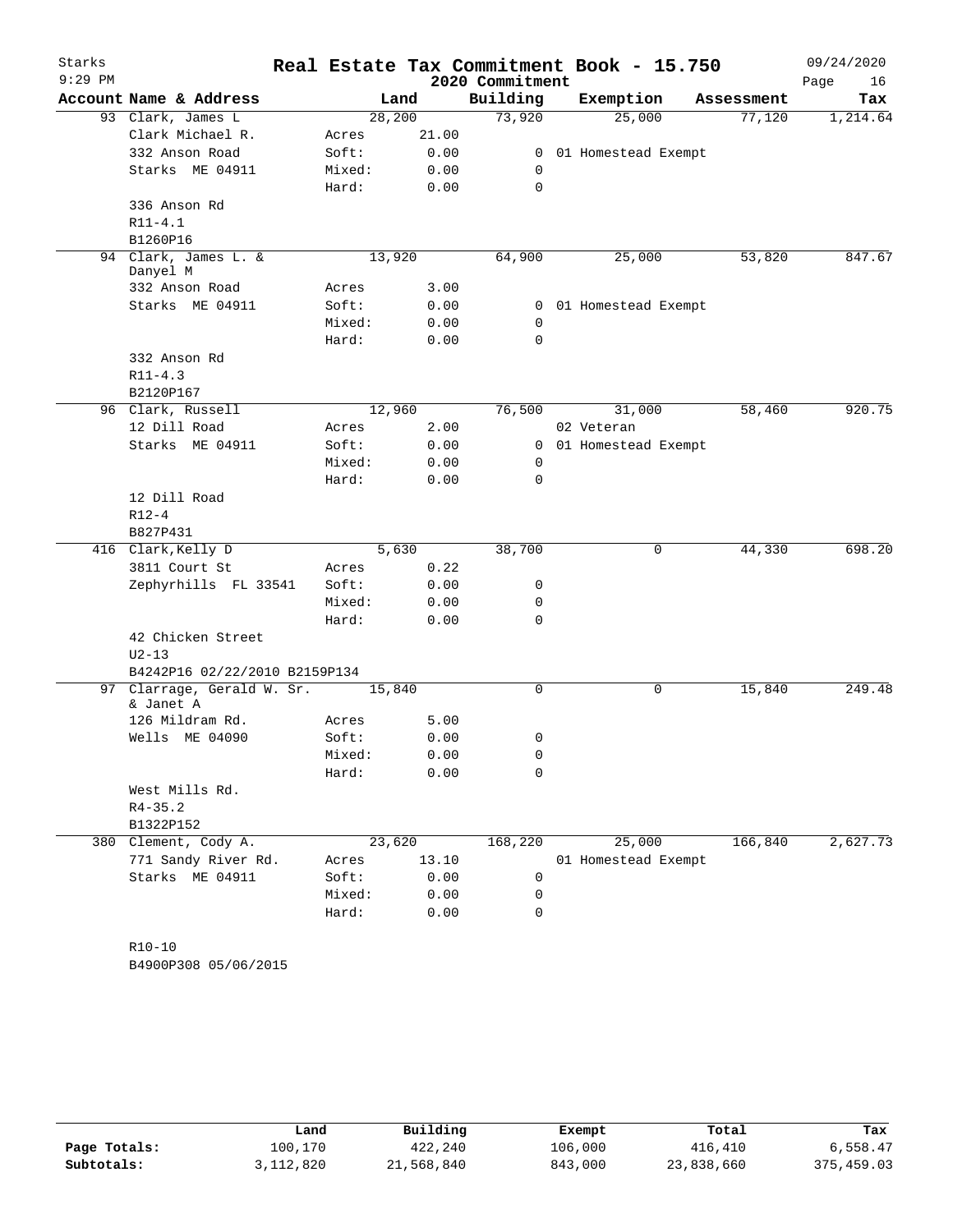| Starks       |                                                                          |         |            |                 | Real Estate Tax Commitment Book - 15.750 |            |            | 09/24/2020  |
|--------------|--------------------------------------------------------------------------|---------|------------|-----------------|------------------------------------------|------------|------------|-------------|
| $9:29$ PM    |                                                                          |         |            | 2020 Commitment |                                          |            |            | Page<br>17  |
|              | Account Name & Address                                                   |         | Land       | Building        | Exemption                                |            | Assessment | Tax         |
|              | 337 Coconis, Michael                                                     |         | 19,300     | 83,950          | 25,000                                   |            | 78,250     | 1,232.44    |
|              | 379 Sawyers Mills Road Acres                                             |         | 8.60       |                 | 01 Homestead Exempt                      |            |            |             |
|              | Starks ME 04911                                                          | Soft:   | 0.00       | 0               |                                          |            |            |             |
|              |                                                                          | Mixed:  | 0.00       | 0               |                                          |            |            |             |
|              |                                                                          | Hard:   | 0.00       | $\mathbf 0$     |                                          |            |            |             |
|              | Sawyers Mills Rd<br>$R4 - 37$                                            |         |            |                 |                                          |            |            |             |
|              | B4833P141 09/19/2014 B4730P95 B4185P16 06/16/2009<br>B2791P24 11/12/2013 |         |            |                 |                                          |            |            |             |
|              | 98 Colburn, Gary                                                         |         | 16,800     | 64,910          |                                          | 0          | 81,710     | 1,286.93    |
|              | 904 New Sharon Road                                                      | Acres   | 6.00       |                 |                                          |            |            |             |
|              | Starks ME 04911                                                          | Soft:   | 0.00       | 0               |                                          |            |            |             |
|              |                                                                          | Mixed:  | 0.00       | 0               |                                          |            |            |             |
|              |                                                                          | Hard:   | 0.00       | $\mathbf 0$     |                                          |            |            |             |
|              | Rt.134 New Sharon Rd.                                                    |         |            |                 |                                          |            |            |             |
|              | $R1 - 47$                                                                |         |            |                 |                                          |            |            |             |
|              | B1589P147                                                                |         |            |                 |                                          |            |            |             |
|              | 99 Cole, Norman F. &<br>Catherine L.                                     |         | 8,570      | 41,500          | 25,000                                   |            | 25,070     | 394.85      |
|              | 2694 Industry Road                                                       | Acres   | 0.51       |                 |                                          |            |            |             |
|              | Starks ME 04911                                                          | Soft:   | 0.00       |                 | 0 01 Homestead Exempt                    |            |            |             |
|              |                                                                          | Mixed:  | 0.00       | 0               |                                          |            |            |             |
|              |                                                                          | Hard:   | 0.00       | $\mathbf 0$     |                                          |            |            |             |
|              |                                                                          |         |            |                 |                                          |            |            |             |
|              |                                                                          |         |            |                 |                                          |            |            |             |
|              | $U1-15$                                                                  |         |            |                 |                                          |            |            |             |
|              | B1171P328                                                                |         |            |                 |                                          |            |            |             |
|              | 100 Cole, Robert W                                                       |         | 16,700     | 1,800           |                                          | 0          | 18,500     | 291.38      |
|              | 41 Chase St                                                              | Acres   | 5.90       |                 |                                          |            |            |             |
|              | Beverly MA 01915                                                         | Soft:   | 0.00       | 0               |                                          |            |            |             |
|              |                                                                          | Mixed:  | 0.00       | 0               |                                          |            |            |             |
|              |                                                                          | Hard:   | 0.00       | $\mathbf 0$     |                                          |            |            |             |
|              | Rt. 148 West Mills Rd.                                                   |         |            |                 |                                          |            |            |             |
|              | $R5 - 29$                                                                |         |            |                 |                                          |            |            |             |
|              | B1895P264                                                                |         |            |                 |                                          |            |            |             |
|              | 101 Cole, Robert W                                                       |         | 14,300     | $\mathbf 0$     |                                          | 0          | 14,300     | 225.23      |
|              | 41 Chase St                                                              | Acres   | 3.40       |                 |                                          |            |            |             |
|              | Beverly MA 01915                                                         | Soft:   | 0.00       | 0               |                                          |            |            |             |
|              |                                                                          | Mixed:  | 0.00       | 0               |                                          |            |            |             |
|              |                                                                          | Hard:   | 0.00       | 0               |                                          |            |            |             |
|              | $R5 - 30$                                                                |         |            |                 |                                          |            |            |             |
|              | B1895P264                                                                |         |            |                 |                                          |            |            |             |
|              | 491 Comstock, Craig                                                      |         | 7,260      | $\mathbf 0$     |                                          | 0          | 7,260      | 114.35      |
|              | Comstock, Valerie                                                        | Acres   | 48.00      |                 |                                          |            |            |             |
|              | 58 Comstock Road                                                         | Soft:   | 10.00      | 1,120           |                                          |            |            |             |
|              | Starks ME 04911                                                          | Mixed:  | 29.00      | 4,611           |                                          |            |            |             |
|              |                                                                          | Hard:   | 9.00       | 1,530           |                                          |            |            |             |
|              | 58 Comstock Rd                                                           |         |            |                 |                                          |            |            |             |
|              | $R2 - 28$                                                                |         |            |                 |                                          |            |            |             |
|              | B3902P339 08/20/2007 B849P84                                             |         |            |                 |                                          |            |            |             |
|              | 103 Comstock, Craig                                                      |         | 35,060     | 80,620          | 25,000                                   |            | 90,680     | 1,428.21    |
|              |                                                                          |         |            |                 |                                          |            |            |             |
|              | 58 Comstock Road                                                         | Acres   | 67.00      |                 |                                          |            |            |             |
|              | Starks ME 04911                                                          | Soft:   | 15.00      |                 | 1,680 01 Homestead Exempt                |            |            |             |
|              |                                                                          | Mixed:  | 8.00       | 1,272           |                                          |            |            |             |
|              |                                                                          | Hard:   | 23.00      | 3,910           |                                          |            |            |             |
|              | 58 Comstock Rd                                                           |         |            |                 |                                          |            |            |             |
|              | $R2-19, 26$                                                              |         |            |                 |                                          |            |            |             |
|              | B809P728                                                                 |         |            |                 |                                          |            |            |             |
|              |                                                                          | Land    | Building   |                 | Exempt                                   |            | Total      | Tax         |
| Page Totals: |                                                                          | 117,990 | 272,780    |                 | 75,000                                   | 315,770    |            | 4,973.39    |
| Subtotals:   | 3,230,810                                                                |         | 21,841,620 |                 | 918,000                                  | 24,154,430 |            | 380, 432.42 |
|              |                                                                          |         |            |                 |                                          |            |            |             |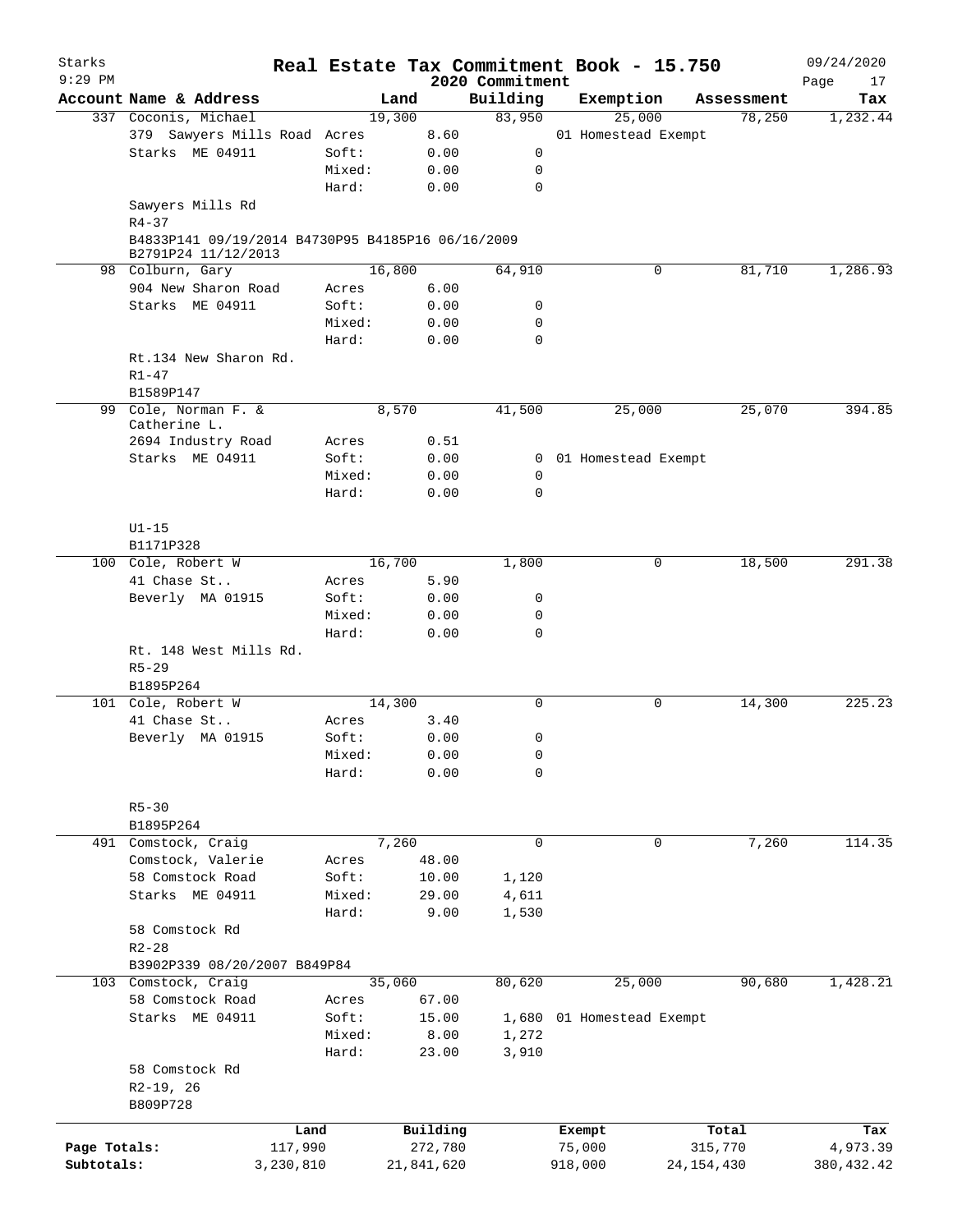| Starks<br>$9:29$ PM |                                            |                |            | 2020 Commitment | Real Estate Tax Commitment Book - 15.750 |              | 09/24/2020<br>Page<br>18 |
|---------------------|--------------------------------------------|----------------|------------|-----------------|------------------------------------------|--------------|--------------------------|
|                     | Account Name & Address                     |                | Land       | Building        | Exemption                                | Assessment   | Tax                      |
|                     | 104 Comstock, Craig &                      |                | 2,130      | $\mathbf 0$     | $\Omega$                                 | 2,130        | 33.55                    |
|                     | Valerie L.                                 |                |            |                 |                                          |              |                          |
|                     | 58 Comstock Road                           | Acres          | 19.00      |                 |                                          |              |                          |
|                     | Starks ME 04911                            | Soft:          | 19.00      | 2,128           |                                          |              |                          |
|                     |                                            | Mixed:         | 0.00       | $\mathbf 0$     |                                          |              |                          |
|                     |                                            | Hard:          | 0.00       | $\mathbf 0$     |                                          |              |                          |
|                     | Branns Mill Rd.                            |                |            |                 |                                          |              |                          |
|                     | $R1 - 31.2$                                |                |            |                 |                                          |              |                          |
|                     | B877P954                                   |                |            |                 |                                          |              |                          |
|                     | 105 Comstock, Craig &<br>Valerie L.        |                | 1,590      | $\mathbf 0$     | 0                                        | 1,590        | 25.04                    |
|                     | 58 Comstock Road                           | Acres          | 10.00      |                 |                                          |              |                          |
|                     | Starks ME 04911                            | Soft:          | 0.00       | 0               |                                          |              |                          |
|                     |                                            | Mixed:         | 10.00      | 1,590           |                                          |              |                          |
|                     |                                            | Hard:          | 0.00       | 0               |                                          |              |                          |
|                     | Branns Mill Rd.                            |                |            |                 |                                          |              |                          |
|                     | $R1 - 31.1$                                |                |            |                 |                                          |              |                          |
|                     | B877P954                                   |                |            |                 |                                          |              |                          |
|                     | 106 Connell, James                         |                | 35,040     | 26,780          | 0                                        | 61,820       | 973.67                   |
|                     | Connell Sandra                             |                | 40.00      |                 |                                          |              |                          |
|                     |                                            | Acres          |            |                 |                                          |              |                          |
|                     | 292 County Rd.                             | Soft:          | 0.00       | 0               |                                          |              |                          |
|                     | Buzzards Bay MA 02532                      | Mixed:         | 0.00       | 0               |                                          |              |                          |
|                     |                                            | Hard:          | 0.00       | $\mathbf 0$     |                                          |              |                          |
|                     |                                            |                |            |                 |                                          |              |                          |
|                     | $R1 - 29.3$                                |                |            |                 |                                          |              |                          |
|                     | B1315P35                                   |                |            |                 |                                          |              |                          |
|                     | 108 Cook, Peter                            |                | 29,260     | 67,860          | 25,000                                   | 72,120       | 1,135.89                 |
|                     | 272 Anson Road                             | Acres          | 39.00      |                 |                                          |              |                          |
|                     | Starks ME 04911                            | Soft:          | 0.00       |                 | 0 01 Homestead Exempt                    |              |                          |
|                     |                                            | Mixed:         | 24.00      | 3,816           |                                          |              |                          |
|                     |                                            | Hard:          | 0.00       | 0               |                                          |              |                          |
|                     | 272 Anson Rd                               |                |            |                 |                                          |              |                          |
|                     | $R7-2, 3, 4B$                              |                |            |                 |                                          |              |                          |
|                     | B1793P287                                  |                |            |                 |                                          |              |                          |
|                     | 484 Cool, Bethany S                        |                | 25,440     | 0               | 0                                        | 25,440       | 400.68                   |
|                     | Cool, Dustin J.                            | Acres          | 15.00      |                 |                                          |              |                          |
|                     | 13 Taylor Ave                              | Soft:          | 0.00       | 0               |                                          |              |                          |
|                     | Bingham Me 04920                           | Mixed:         | 0.00       | 0               |                                          |              |                          |
|                     |                                            | Hard:          | 0.00       | 0               |                                          |              |                          |
|                     |                                            |                |            |                 |                                          |              |                          |
|                     | $R6 - 19$                                  |                |            |                 |                                          |              |                          |
|                     | B5502P192 12/01/2019 B1144P42              |                |            |                 |                                          |              |                          |
| 317                 | Coombs Walter, E and                       |                | 30,700     | 17,640          | 0                                        | 48,340       | 761.36                   |
|                     | Phyllis E                                  |                |            |                 |                                          |              |                          |
|                     | 28 Growling Bear Dr.<br>Brunswick ME 04011 | Acres<br>Soft: | 79.80      |                 |                                          |              |                          |
|                     |                                            |                | 14.50      | 1,624           |                                          |              |                          |
|                     |                                            | Mixed:         | 16.00      | 2,544           |                                          |              |                          |
|                     |                                            | Hard:          | 40.30      | 6,851           |                                          |              |                          |
|                     | 321 Chicken St.                            |                |            |                 |                                          |              |                          |
|                     | $R4 - 4, 6$                                |                |            |                 |                                          |              |                          |
|                     | B3820P63 B1582P258                         |                |            |                 |                                          |              |                          |
| 791                 | Cores, Scott                               |                | 12,000     | 37,180          | 0                                        | 49,180       | 774.59                   |
|                     | 9 Oakdale Road                             | Acres          | 1.00       |                 |                                          |              |                          |
|                     | North Reading Ma 01864                     | Soft:          | 0.00       | 0               |                                          |              |                          |
|                     |                                            | Mixed:         | 0.00       | 0               |                                          |              |                          |
|                     |                                            | Hard:          | 0.00       | 0               |                                          |              |                          |
|                     |                                            |                |            |                 |                                          |              |                          |
|                     | $UI - 5.1$                                 |                |            |                 |                                          |              |                          |
|                     |                                            | Land           | Building   |                 | Exempt                                   | Total        | Tax                      |
| Page Totals:        |                                            | 136,160        | 149,460    |                 | 25,000                                   | 260,620      | 4,104.78                 |
| Subtotals:          |                                            | 3,366,970      | 21,991,080 |                 | 943,000                                  | 24, 415, 050 | 384,537.20               |
|                     |                                            |                |            |                 |                                          |              |                          |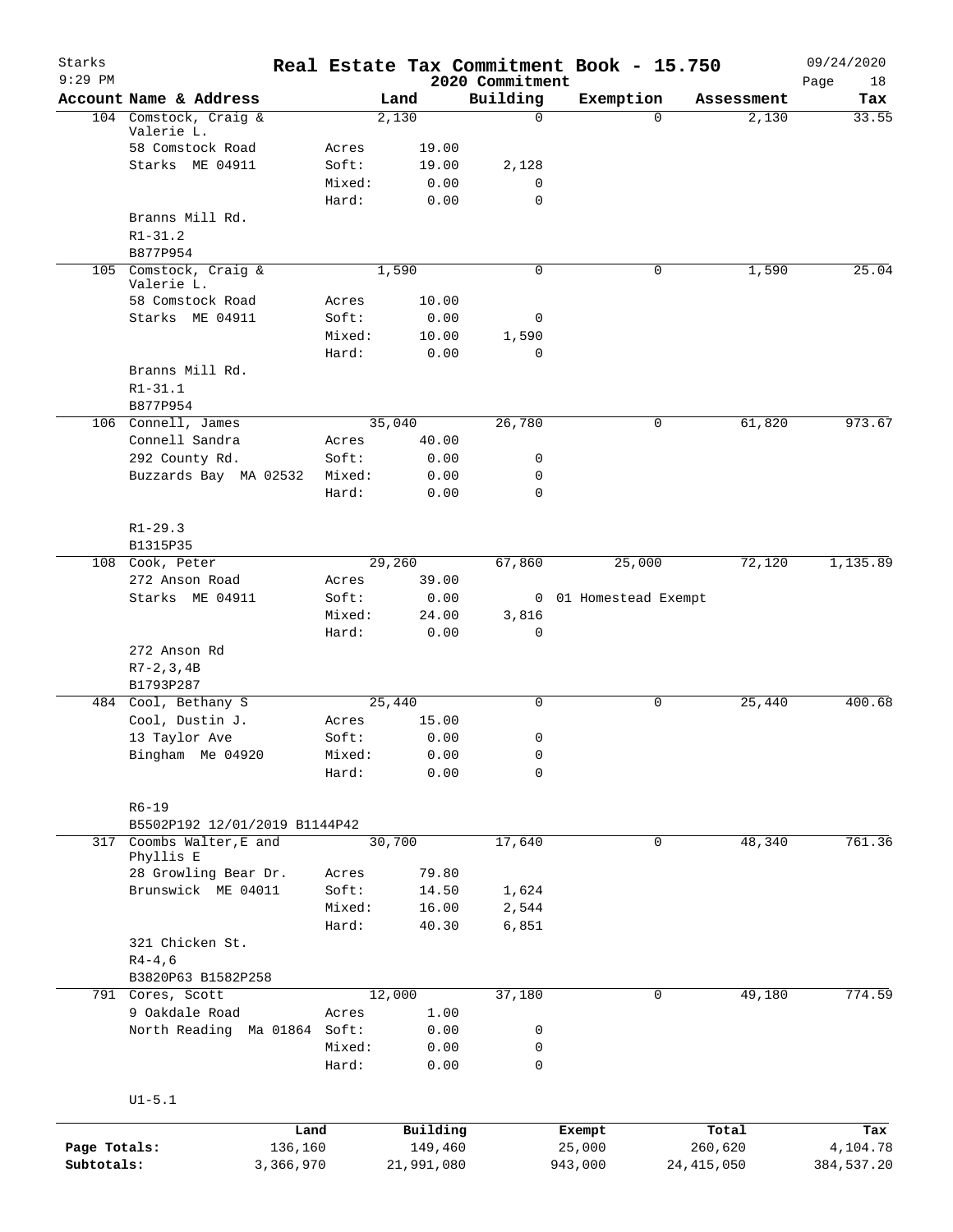| Starks    |                                                    |                 |              |                 | Real Estate Tax Commitment Book - 15.750 |            | 09/24/2020 |
|-----------|----------------------------------------------------|-----------------|--------------|-----------------|------------------------------------------|------------|------------|
| $9:29$ PM |                                                    |                 |              | 2020 Commitment |                                          |            | Page<br>19 |
|           | Account Name & Address                             |                 | Land         | Building        | Exemption                                | Assessment | Tax        |
|           | 111 Costigan, Julie L.                             | 13,150          |              | 48,180          | 25,000                                   | 36,330     | 572.20     |
|           | 14 Anson Road                                      | Acres           | 2.20         |                 |                                          |            |            |
|           | Starks ME 04911                                    | Soft:           | 0.00         | $\mathbf{0}$    | 01 Homestead Exempt                      |            |            |
|           |                                                    | Mixed:          | 0.00         | 0               |                                          |            |            |
|           |                                                    | Hard:           | 0.00         | $\mathbf 0$     |                                          |            |            |
|           | 14 Anson Rd                                        |                 |              |                 |                                          |            |            |
|           | $U2 - 28$                                          |                 |              |                 |                                          |            |            |
|           | B1627P300                                          |                 |              |                 |                                          |            |            |
|           | 409 Costigan, Kenneth                              | 20,740          |              | 35,910          | 25,000                                   | 31,650     | 498.49     |
|           | Ammarell, Annette L.                               | Acres           | 10.10        |                 | 01 Homestead Exempt                      |            |            |
|           | 255 Dill Road                                      | Soft:           | 0.00         | 0               |                                          |            |            |
|           | Starks ME 04911                                    | Mixed:<br>Hard: | 0.00<br>0.00 | 0<br>0          |                                          |            |            |
|           |                                                    |                 |              |                 |                                          |            |            |
|           | $R6 - 21.1$                                        |                 |              |                 |                                          |            |            |
|           | B5071P354 08/31/2016 B4262P135 04/23/2010 B4219P65 |                 |              |                 |                                          |            |            |
|           | 12/03/2009 B3339P78                                |                 |              |                 |                                          |            |            |
|           | 112 Cotton, Dennis L.                              | 16,800          |              | 65,510          | 25,000                                   | 57,310     | 902.63     |
|           | 215 Sawyers Mills Road                             | Acres           | 6.00         |                 | 01 Homestead Exempt                      |            |            |
|           | Starks ME 04911                                    | Soft:           | 0.00         | 0               |                                          |            |            |
|           |                                                    | Mixed:          | 0.00         | 0               |                                          |            |            |
|           |                                                    | Hard:           | 0.00         | 0               |                                          |            |            |
|           | West Mills Rd                                      |                 |              |                 |                                          |            |            |
|           | $R7 - 11.4$                                        |                 |              |                 |                                          |            |            |
|           | B5043P146 09/17/2008 B2519P271                     |                 |              |                 |                                          |            |            |
|           | 674 Cougler, Tony                                  | 14,880          |              | 80,280          | 25,000                                   | 70,160     | 1,105.02   |
|           | Woodward, Patricia                                 | Acres           | 4.00         |                 | 01 Homestead Exempt                      |            |            |
|           | 39 Dill Rd                                         | Soft:           | 0.00         | 0               |                                          |            |            |
|           | Starks Me 04911                                    | Mixed:          | 0.00         | 0               |                                          |            |            |
|           | 39 Dill Rd                                         | Hard:           | 0.00         | 0               |                                          |            |            |
|           | $R12-5$                                            |                 |              |                 |                                          |            |            |
|           | B5527P53 03/24/2020 B1652P143                      |                 |              |                 |                                          |            |            |
|           | 113 Couto, Francisco R. &                          | 19,630          |              | 9,020           | 0                                        | 28,650     | 451.24     |
|           | Celestina F                                        |                 |              |                 |                                          |            |            |
|           | 7 Boxwood Way                                      | Acres           | 8.95         |                 |                                          |            |            |
|           | South Dennis MA                                    | Soft:           | 0.00         | 0               |                                          |            |            |
|           | 02660-2733                                         |                 |              |                 |                                          |            |            |
|           |                                                    | Mixed:          | 0.00         | 0               |                                          |            |            |
|           |                                                    | Hard:           | 0.00         | 0               |                                          |            |            |
|           | $R5 - 5$                                           |                 |              |                 |                                          |            |            |
|           | B1560P104                                          |                 |              |                 |                                          |            |            |
|           | 133 Couture, Melissa M.                            | 15,360          |              | 79,490          | 25,000                                   | 69,850     | 1,100.14   |
|           | Couture, Adam J.                                   | Acres           | 4.50         |                 | 01 Homestead Exempt                      |            |            |
|           | 485 Branns Mills Rd                                | Soft:           | 0.00         | 0               |                                          |            |            |
|           | Starks ME 04911                                    | Mixed:          | 0.00         | 0               |                                          |            |            |
|           |                                                    | Hard:           | 0.00         | 0               |                                          |            |            |
|           | 485 Branns Mills Rd                                |                 |              |                 |                                          |            |            |
|           | $R1 - 39.1$                                        |                 |              |                 |                                          |            |            |
|           | B4868P25 01/09/2015 B3247P1                        |                 |              |                 |                                          |            |            |
|           |                                                    |                 |              |                 |                                          |            |            |

|              | Land      | Building   | Exempt    | Total      | Tax        |
|--------------|-----------|------------|-----------|------------|------------|
| Page Totals: | 100,560   | 318,390    | 125,000   | 293,950    | 4,629.72   |
| Subtotals:   | 3,467,530 | 22,309,470 | 1,068,000 | 24,709,000 | 389,166.92 |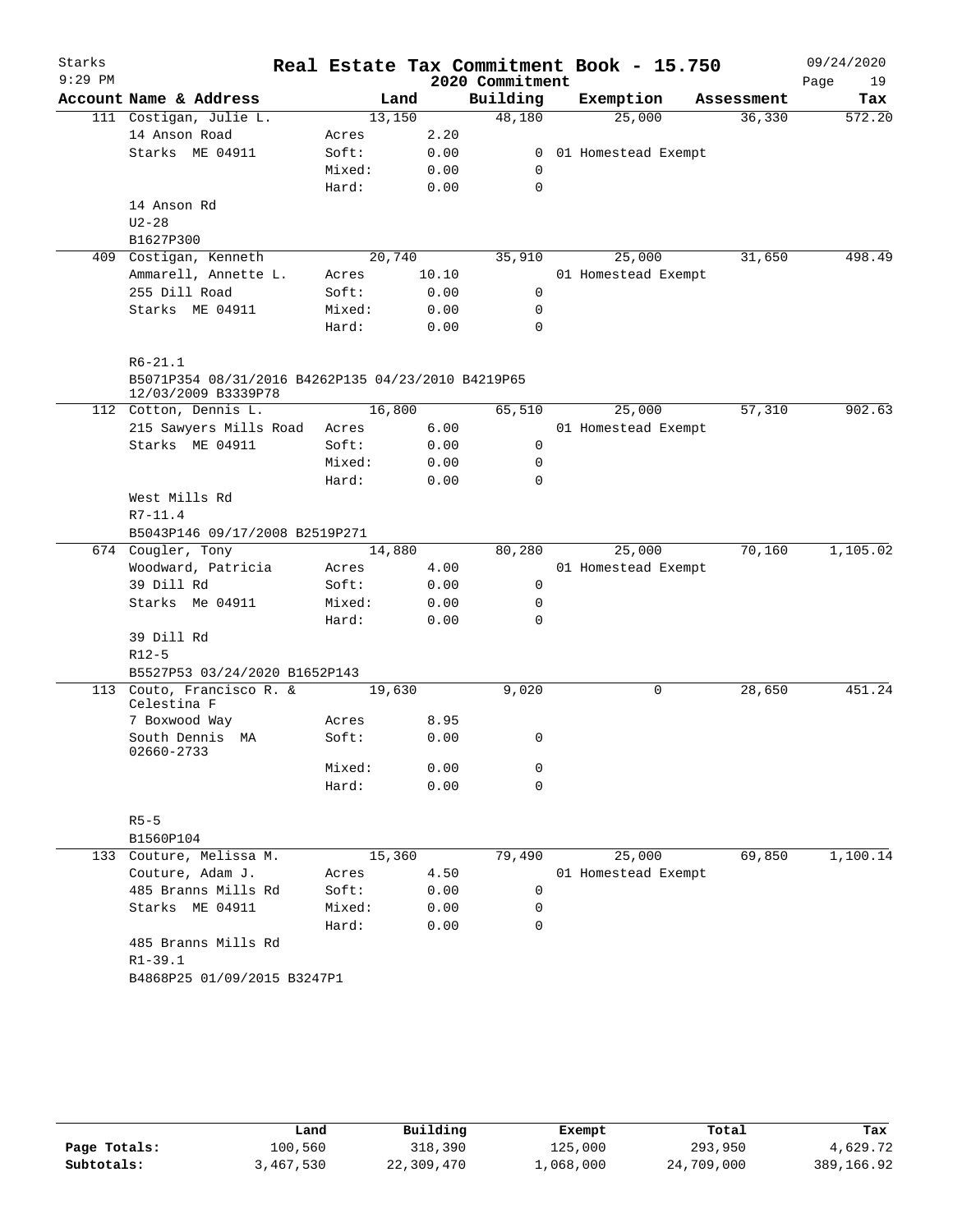| $9:29$ PM<br>2020 Commitment<br>20<br>Page<br>Building<br>Account Name & Address<br>Exemption<br>Land<br>Tax<br>Assessment<br>64,620<br>25,000<br>115 Cowan, Edward<br>17,990<br>907.36<br>57,610<br>PO Box 132<br>7.24<br>Acres<br>Anson ME 04911<br>0.00<br>Soft:<br>$\overline{0}$<br>01 Homestead Exempt<br>Mixed:<br>0.00<br>0<br>Hard:<br>0.00<br>$\mathbf 0$<br>$R9 - 8$<br>B1469P206<br>25,000<br>688.12<br>785 Cowan, Marc E.<br>12,000<br>56,690<br>43,690<br>Cowan, Tracy M.<br>1.00<br>01 Homestead Exempt<br>Acres<br>46 Parkwoods Drive<br>0.00<br>$\mathbf 0$<br>Soft:<br>Anson ME 04911<br>Mixed:<br>0.00<br>0<br>Hard:<br>0.00<br>0<br>$R9 - 8A$<br>B5224P160 11/09/2017 B1469P206<br>1,239.21<br>117 Cram, Robert & Norma<br>24,480<br>79,200<br>25,000<br>78,680<br>1054 New Sharon Road<br>14.00<br>Acres<br>01 Homestead Exempt<br>$\overline{0}$ | Starks |                 |       |      |  | Real Estate Tax Commitment Book - 15.750 | 09/24/2020 |
|------------------------------------------------------------------------------------------------------------------------------------------------------------------------------------------------------------------------------------------------------------------------------------------------------------------------------------------------------------------------------------------------------------------------------------------------------------------------------------------------------------------------------------------------------------------------------------------------------------------------------------------------------------------------------------------------------------------------------------------------------------------------------------------------------------------------------------------------------------------------|--------|-----------------|-------|------|--|------------------------------------------|------------|
|                                                                                                                                                                                                                                                                                                                                                                                                                                                                                                                                                                                                                                                                                                                                                                                                                                                                        |        |                 |       |      |  |                                          |            |
|                                                                                                                                                                                                                                                                                                                                                                                                                                                                                                                                                                                                                                                                                                                                                                                                                                                                        |        |                 |       |      |  |                                          |            |
|                                                                                                                                                                                                                                                                                                                                                                                                                                                                                                                                                                                                                                                                                                                                                                                                                                                                        |        |                 |       |      |  |                                          |            |
|                                                                                                                                                                                                                                                                                                                                                                                                                                                                                                                                                                                                                                                                                                                                                                                                                                                                        |        |                 |       |      |  |                                          |            |
|                                                                                                                                                                                                                                                                                                                                                                                                                                                                                                                                                                                                                                                                                                                                                                                                                                                                        |        |                 |       |      |  |                                          |            |
|                                                                                                                                                                                                                                                                                                                                                                                                                                                                                                                                                                                                                                                                                                                                                                                                                                                                        |        |                 |       |      |  |                                          |            |
|                                                                                                                                                                                                                                                                                                                                                                                                                                                                                                                                                                                                                                                                                                                                                                                                                                                                        |        |                 |       |      |  |                                          |            |
|                                                                                                                                                                                                                                                                                                                                                                                                                                                                                                                                                                                                                                                                                                                                                                                                                                                                        |        |                 |       |      |  |                                          |            |
|                                                                                                                                                                                                                                                                                                                                                                                                                                                                                                                                                                                                                                                                                                                                                                                                                                                                        |        |                 |       |      |  |                                          |            |
|                                                                                                                                                                                                                                                                                                                                                                                                                                                                                                                                                                                                                                                                                                                                                                                                                                                                        |        |                 |       |      |  |                                          |            |
|                                                                                                                                                                                                                                                                                                                                                                                                                                                                                                                                                                                                                                                                                                                                                                                                                                                                        |        |                 |       |      |  |                                          |            |
|                                                                                                                                                                                                                                                                                                                                                                                                                                                                                                                                                                                                                                                                                                                                                                                                                                                                        |        |                 |       |      |  |                                          |            |
|                                                                                                                                                                                                                                                                                                                                                                                                                                                                                                                                                                                                                                                                                                                                                                                                                                                                        |        |                 |       |      |  |                                          |            |
|                                                                                                                                                                                                                                                                                                                                                                                                                                                                                                                                                                                                                                                                                                                                                                                                                                                                        |        |                 |       |      |  |                                          |            |
|                                                                                                                                                                                                                                                                                                                                                                                                                                                                                                                                                                                                                                                                                                                                                                                                                                                                        |        |                 |       |      |  |                                          |            |
|                                                                                                                                                                                                                                                                                                                                                                                                                                                                                                                                                                                                                                                                                                                                                                                                                                                                        |        |                 |       |      |  |                                          |            |
|                                                                                                                                                                                                                                                                                                                                                                                                                                                                                                                                                                                                                                                                                                                                                                                                                                                                        |        |                 |       |      |  |                                          |            |
|                                                                                                                                                                                                                                                                                                                                                                                                                                                                                                                                                                                                                                                                                                                                                                                                                                                                        |        |                 |       |      |  |                                          |            |
|                                                                                                                                                                                                                                                                                                                                                                                                                                                                                                                                                                                                                                                                                                                                                                                                                                                                        |        | Starks ME 04911 | Soft: | 0.00 |  |                                          |            |
| Mixed:<br>0.00<br>0                                                                                                                                                                                                                                                                                                                                                                                                                                                                                                                                                                                                                                                                                                                                                                                                                                                    |        |                 |       |      |  |                                          |            |
| Hard:<br>0.00<br>0                                                                                                                                                                                                                                                                                                                                                                                                                                                                                                                                                                                                                                                                                                                                                                                                                                                     |        |                 |       |      |  |                                          |            |
| New Sharon Rd                                                                                                                                                                                                                                                                                                                                                                                                                                                                                                                                                                                                                                                                                                                                                                                                                                                          |        |                 |       |      |  |                                          |            |
| $R1 - 41.1$                                                                                                                                                                                                                                                                                                                                                                                                                                                                                                                                                                                                                                                                                                                                                                                                                                                            |        |                 |       |      |  |                                          |            |
| B1830P88                                                                                                                                                                                                                                                                                                                                                                                                                                                                                                                                                                                                                                                                                                                                                                                                                                                               |        |                 |       |      |  |                                          |            |
| 6,680<br>25,000<br>13,180<br>207.59<br>343 Cremer, Judy Carol<br>31,500                                                                                                                                                                                                                                                                                                                                                                                                                                                                                                                                                                                                                                                                                                                                                                                                |        |                 |       |      |  |                                          |            |
| 1423 Whisper Lakes Blvd Acres<br>0.31<br>01 Homestead Exempt                                                                                                                                                                                                                                                                                                                                                                                                                                                                                                                                                                                                                                                                                                                                                                                                           |        |                 |       |      |  |                                          |            |
| Sebring FL 33870<br>Soft:<br>0.00<br>0                                                                                                                                                                                                                                                                                                                                                                                                                                                                                                                                                                                                                                                                                                                                                                                                                                 |        |                 |       |      |  |                                          |            |
| Mixed:<br>0.00<br>0                                                                                                                                                                                                                                                                                                                                                                                                                                                                                                                                                                                                                                                                                                                                                                                                                                                    |        |                 |       |      |  |                                          |            |
| Hard:<br>0.00<br>0                                                                                                                                                                                                                                                                                                                                                                                                                                                                                                                                                                                                                                                                                                                                                                                                                                                     |        |                 |       |      |  |                                          |            |
| 18 Anson Rd                                                                                                                                                                                                                                                                                                                                                                                                                                                                                                                                                                                                                                                                                                                                                                                                                                                            |        |                 |       |      |  |                                          |            |
| $U2 - 29$                                                                                                                                                                                                                                                                                                                                                                                                                                                                                                                                                                                                                                                                                                                                                                                                                                                              |        |                 |       |      |  |                                          |            |
| B4819P358 08/20/2014 B4060P53 10/01/2008 B1779P53                                                                                                                                                                                                                                                                                                                                                                                                                                                                                                                                                                                                                                                                                                                                                                                                                      |        |                 |       |      |  |                                          |            |
| 748.60<br>Crockett, Stephen &<br>34,680<br>47,530<br>118<br>37,850<br>25,000<br>Diane                                                                                                                                                                                                                                                                                                                                                                                                                                                                                                                                                                                                                                                                                                                                                                                  |        |                 |       |      |  |                                          |            |
| P.O.Box 467<br>39.00<br>Acres                                                                                                                                                                                                                                                                                                                                                                                                                                                                                                                                                                                                                                                                                                                                                                                                                                          |        |                 |       |      |  |                                          |            |
| Soft:<br>Anson ME 04911<br>0.00<br>0<br>01 Homestead Exempt                                                                                                                                                                                                                                                                                                                                                                                                                                                                                                                                                                                                                                                                                                                                                                                                            |        |                 |       |      |  |                                          |            |
| Mixed:<br>0.00<br>0                                                                                                                                                                                                                                                                                                                                                                                                                                                                                                                                                                                                                                                                                                                                                                                                                                                    |        |                 |       |      |  |                                          |            |
| 0.00<br>0<br>Hard:                                                                                                                                                                                                                                                                                                                                                                                                                                                                                                                                                                                                                                                                                                                                                                                                                                                     |        |                 |       |      |  |                                          |            |
| $R3 - 6.1$                                                                                                                                                                                                                                                                                                                                                                                                                                                                                                                                                                                                                                                                                                                                                                                                                                                             |        |                 |       |      |  |                                          |            |
| B1443P326                                                                                                                                                                                                                                                                                                                                                                                                                                                                                                                                                                                                                                                                                                                                                                                                                                                              |        |                 |       |      |  |                                          |            |
| 35,040<br>0<br>$\mathbf 0$<br>35,040<br>551.88<br>254 Crouss II, Frederick R.                                                                                                                                                                                                                                                                                                                                                                                                                                                                                                                                                                                                                                                                                                                                                                                          |        |                 |       |      |  |                                          |            |
| 571 State Street<br>40.00<br>Acres                                                                                                                                                                                                                                                                                                                                                                                                                                                                                                                                                                                                                                                                                                                                                                                                                                     |        |                 |       |      |  |                                          |            |
| 0.00<br>0<br>Belchertown MA<br>Soft:<br>01007-9785                                                                                                                                                                                                                                                                                                                                                                                                                                                                                                                                                                                                                                                                                                                                                                                                                     |        |                 |       |      |  |                                          |            |
| Mixed:<br>0.00<br>0                                                                                                                                                                                                                                                                                                                                                                                                                                                                                                                                                                                                                                                                                                                                                                                                                                                    |        |                 |       |      |  |                                          |            |
| $\Omega$<br>Hard:<br>0.00                                                                                                                                                                                                                                                                                                                                                                                                                                                                                                                                                                                                                                                                                                                                                                                                                                              |        |                 |       |      |  |                                          |            |
| $R2 - 24.13$                                                                                                                                                                                                                                                                                                                                                                                                                                                                                                                                                                                                                                                                                                                                                                                                                                                           |        |                 |       |      |  |                                          |            |

B4837P304 10/03/2014 B4098P325 01/15/2009 B1785P43

|              | Land      | Building   | Exempt    | Total      | Tax        |
|--------------|-----------|------------|-----------|------------|------------|
| Page Totals: | 130,870   | 269,860    | 125,000   | 275,730    | 4,342.76   |
| Subtotals:   | 3,598,400 | 22,579,330 | 1,193,000 | 24,984,730 | 393,509.68 |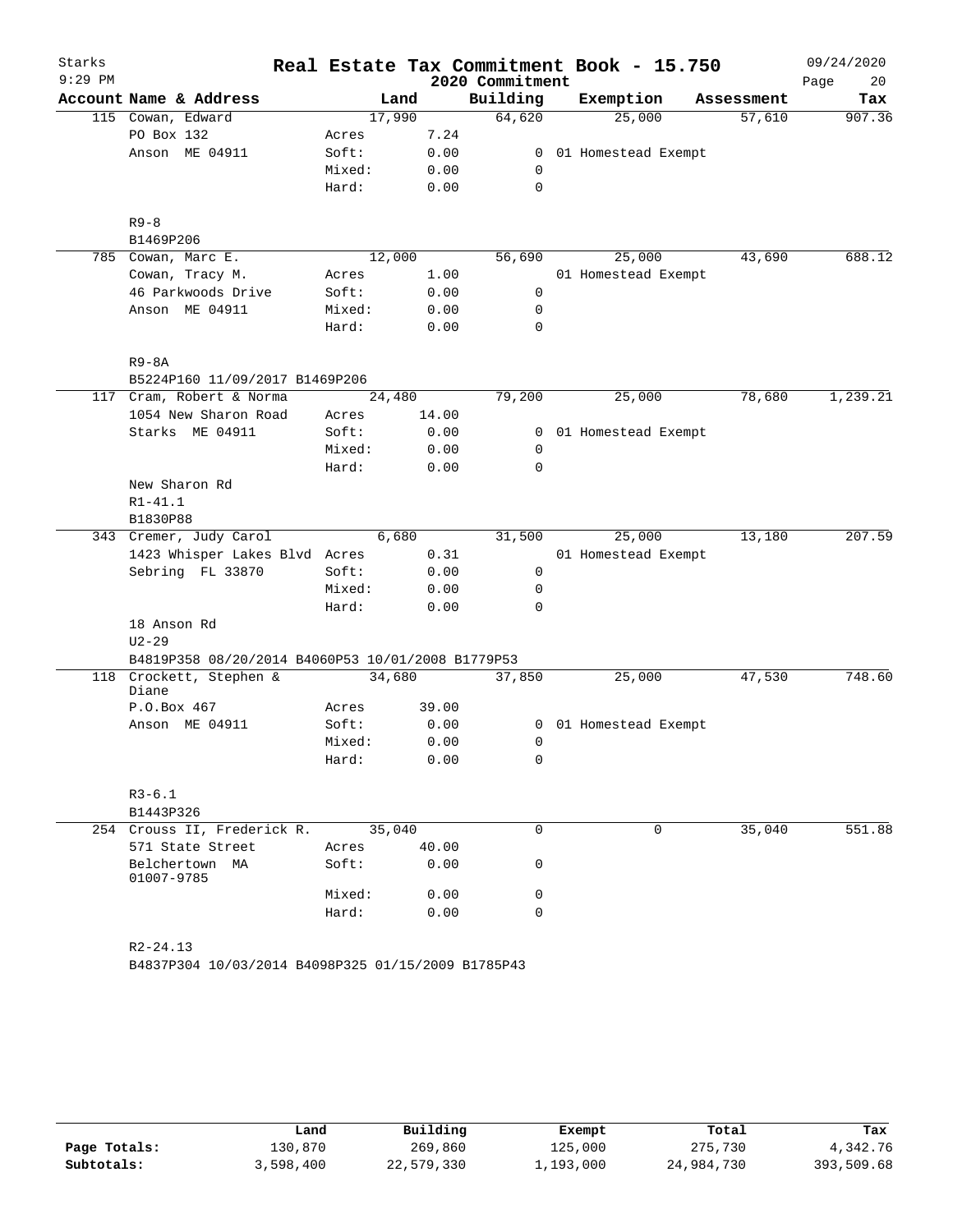| Starks    |                                  |        |       |                 | Real Estate Tax Commitment Book - 15.750 |            | 09/24/2020 |
|-----------|----------------------------------|--------|-------|-----------------|------------------------------------------|------------|------------|
| $9:29$ PM |                                  |        |       | 2020 Commitment |                                          |            | 21<br>Page |
|           | Account Name & Address           |        | Land  | Building        | Exemption                                | Assessment | Tax        |
|           | 120 Curran, Thomas &<br>Jennifer | 20,930 |       | $\mathbf 0$     | $\Omega$                                 | 20,930     | 329.65     |
|           | 3 Cobbler'S Lane                 | Acres  | 10.30 |                 |                                          |            |            |
|           | Beverly MA 01915                 | Soft:  | 0.00  | 0               |                                          |            |            |
|           |                                  | Mixed: | 0.00  | $\mathbf 0$     |                                          |            |            |
|           |                                  | Hard:  | 0.00  | $\mathbf 0$     |                                          |            |            |
|           | $R6 - 2.4$                       |        |       |                 |                                          |            |            |
|           | B1786P253                        |        |       |                 |                                          |            |            |
|           | 121 Curtis, Kevin C.             |        | 7,590 | 25,800          | 25,000                                   | 8,390      | 132.14     |
|           | 226 Fairbanks Road,<br>Apt. B    | Acres  | 0.40  |                 | 01 Homestead Exempt                      |            |            |
|           | Farmington ME 04938              | Soft:  | 0.00  | 0               |                                          |            |            |
|           |                                  | Mixed: | 0.00  | $\mathbf 0$     |                                          |            |            |
|           |                                  | Hard:  | 0.00  | $\mathbf 0$     |                                          |            |            |
|           | Route #43                        |        |       |                 |                                          |            |            |
|           | $U2-2$                           |        |       |                 |                                          |            |            |
|           | B2845P229                        |        |       |                 |                                          |            |            |
| 122       | Cushman, Steven J. &<br>Tabbatha | 12,100 |       | 91,980          | 25,000                                   | 79,080     | 1,245.51   |
|           | 237 Beans Corner Rd              | Acres  | 1.10  |                 |                                          |            |            |
|           | New Sharon ME 04955              | Soft:  | 0.00  |                 | 0 01 Homestead Exempt                    |            |            |
|           |                                  | Mixed: | 0.00  | $\mathbf 0$     |                                          |            |            |
|           |                                  | Hard:  | 0.00  | 0               |                                          |            |            |
|           | 237 Beans Corner Rd              |        |       |                 |                                          |            |            |
|           | $R1 - 11$                        |        |       |                 |                                          |            |            |
|           | B2610P207                        |        |       |                 |                                          |            |            |
|           | 134 Davis et Al., George<br>Т.   | 14,880 |       | 0               | 0                                        | 14,880     | 234.36     |
|           | %Russell Schleich                | Acres  | 4.00  |                 |                                          |            |            |
|           | 87 North Rd                      | Soft:  | 0.00  | 0               |                                          |            |            |
|           | Harwinton CT 06791               | Mixed: | 0.00  | 0               |                                          |            |            |
|           |                                  | Hard:  | 0.00  | $\Omega$        |                                          |            |            |
|           | $R3 - 40.1$                      |        |       |                 |                                          |            |            |
|           | B2203P195                        |        |       |                 |                                          |            |            |
|           | 127 Davis, Lawny                 | 20,640 |       | 0               | 0                                        | 20,640     | 325.08     |
|           | PO Box 518                       | Acres  | 10.00 |                 |                                          |            |            |
|           | Anson ME 04911                   | Soft:  | 0.00  | 0               |                                          |            |            |
|           |                                  | Mixed: | 0.00  | 0               |                                          |            |            |
|           |                                  | Hard:  | 0.00  | 0               |                                          |            |            |
|           | $R12-10.3$                       |        |       |                 |                                          |            |            |
| 129       | Davis, Mark T & Annette<br>Η.    | 26,830 |       | 54,770          | 25,000                                   | 56,600     | 891.45     |
|           | 1618 New Sharon Road             | Acres  | 17.20 |                 |                                          |            |            |
|           | Starks ME 04911                  | Soft:  | 0.00  |                 | 0 01 Homestead Exempt                    |            |            |
|           |                                  | Mixed: | 0.00  | 0               |                                          |            |            |
|           |                                  | Hard:  | 0.00  | 0               |                                          |            |            |
|           | New Sharon Road                  |        |       |                 |                                          |            |            |
|           | $R2 - 6$                         |        |       |                 |                                          |            |            |
|           | B2569P319                        |        |       |                 |                                          |            |            |
|           |                                  |        |       |                 |                                          |            |            |

|              | Land      | Building   | Exempt    | Total        | Tax        |
|--------------|-----------|------------|-----------|--------------|------------|
| Page Totals: | 102,970   | 172,550    | 75,000    | 200,520      | 3,158.19   |
| Subtotals:   | 3,701,370 | 22,751,880 | 1,268,000 | 25, 185, 250 | 396,667.87 |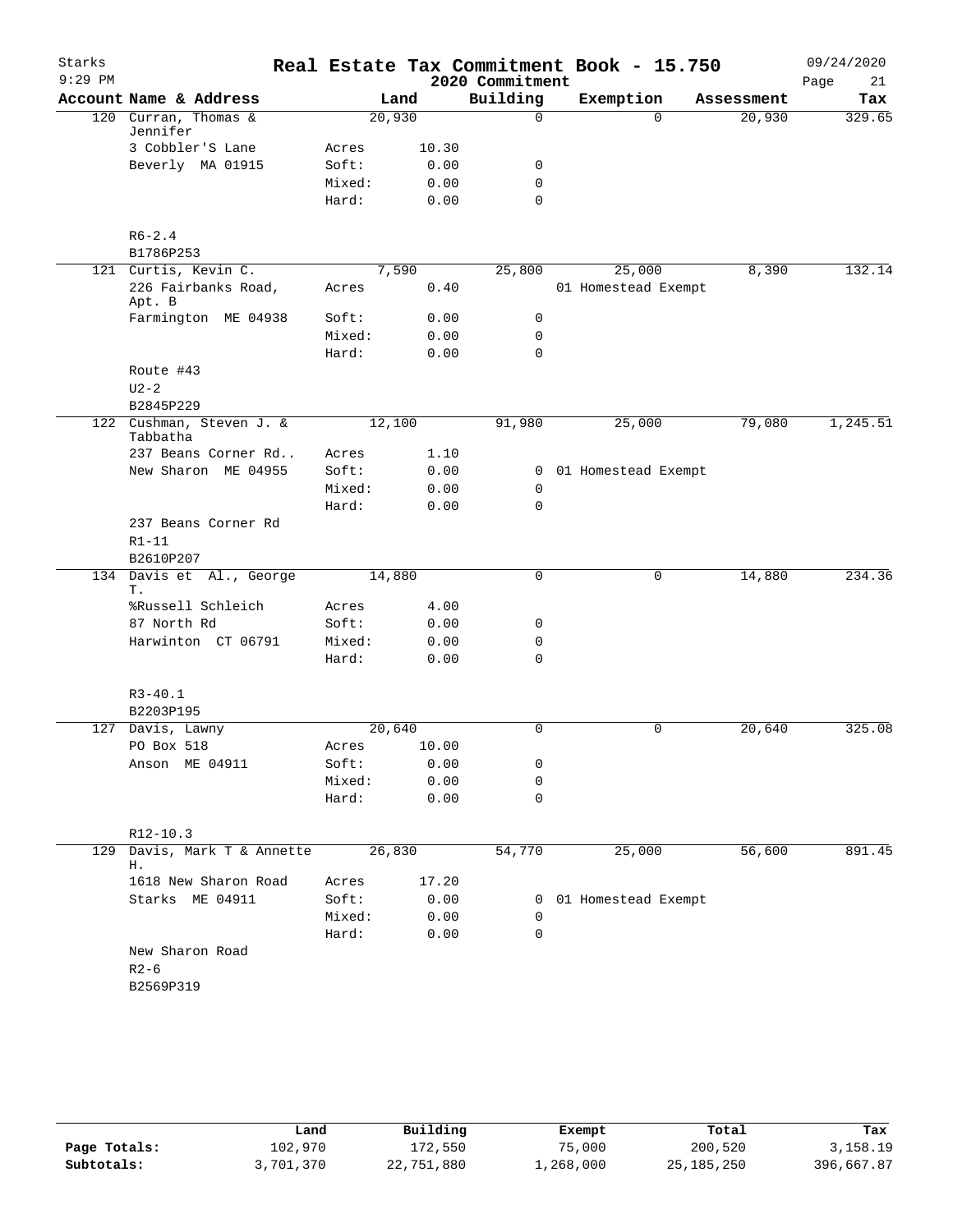| Starks<br>$9:29$ PM |                                                                                            |           |                 |               | 2020 Commitment            | Real Estate Tax Commitment Book - 15.750 |              | 09/24/2020<br>22 |
|---------------------|--------------------------------------------------------------------------------------------|-----------|-----------------|---------------|----------------------------|------------------------------------------|--------------|------------------|
|                     | Account Name & Address                                                                     |           | Land            |               | Building                   | Exemption                                | Assessment   | Page<br>Tax      |
|                     | 131 Davis, Sammy E. &                                                                      |           | 13,540          |               | 83,620                     | 25,000                                   | 72,160       | 1,136.52         |
|                     | Angelina G                                                                                 |           |                 |               |                            |                                          |              |                  |
|                     | 545 Anson Road                                                                             |           | Acres           | 2.60          |                            |                                          |              |                  |
|                     | Starks ME 04911                                                                            |           | Soft:           | 0.00          | $\overline{0}$             | 01 Homestead Exempt                      |              |                  |
|                     |                                                                                            |           | Mixed:<br>Hard: | 0.00<br>0.00  | $\mathbf 0$<br>$\mathbf 0$ |                                          |              |                  |
|                     | 545 Anson Rd                                                                               |           |                 |               |                            |                                          |              |                  |
|                     | $R10-5$                                                                                    |           |                 |               |                            |                                          |              |                  |
|                     | B965P281                                                                                   |           |                 |               |                            |                                          |              |                  |
|                     | 195 Day, Ira G.                                                                            |           | 36,120          |               | 25,800                     | 25,000                                   | 36,920       | 581.49           |
|                     | 465 Sawyers Mills Rd                                                                       |           | Acres           | 43.00         |                            | 01 Homestead Exempt                      |              |                  |
|                     | Starks ME 04911                                                                            |           | Soft:           | 0.00          | 0                          |                                          |              |                  |
|                     |                                                                                            |           | Mixed:          | 0.00          | $\mathbf 0$                |                                          |              |                  |
|                     |                                                                                            |           | Hard:           | 0.00          | $\mathbf 0$                |                                          |              |                  |
|                     |                                                                                            |           |                 |               |                            |                                          |              |                  |
|                     | $R5-18, 19.4$<br>B5291P292 06/13/2018 B4149P12 06/09/2009 B4095P172<br>02/02/2009 B1299P75 |           |                 |               |                            |                                          |              |                  |
|                     | 135 De Celle, James                                                                        |           | 15,940          |               | 0                          | 0                                        | 15,940       | 251.06           |
|                     | 525 Cedar St.                                                                              |           | Acres           | 5.10          |                            |                                          |              |                  |
|                     | Walpole MA 02081                                                                           |           | Soft:           | 0.00          | 0                          |                                          |              |                  |
|                     |                                                                                            |           | Mixed:          | 0.00          | $\mathbf 0$                |                                          |              |                  |
|                     |                                                                                            |           | Hard:           | 0.00          | $\mathbf 0$                |                                          |              |                  |
|                     |                                                                                            |           |                 |               |                            |                                          |              |                  |
|                     | $R2 - 24.9.1$                                                                              |           |                 |               |                            |                                          |              |                  |
|                     | B1717P56<br>136 Deming, Roi A.                                                             |           | 18,050          |               | 37,080                     | 25,000                                   | 30,130       | 474.55           |
|                     | 1195 New Sharon Road                                                                       |           | Acres           | 7.30          |                            |                                          |              |                  |
|                     | Starks ME 04911                                                                            |           | Soft:           | 0.00          |                            | 0 01 Homestead Exempt                    |              |                  |
|                     |                                                                                            |           | Mixed:          | 0.00          | 0                          |                                          |              |                  |
|                     |                                                                                            |           | Hard:           | 0.00          | $\mathbf 0$                |                                          |              |                  |
|                     |                                                                                            |           |                 |               |                            |                                          |              |                  |
|                     | $R1 - 34.4$                                                                                |           |                 |               |                            |                                          |              |                  |
|                     | B2209P236                                                                                  |           |                 |               |                            |                                          |              |                  |
|                     | 138 Denis, Emanuel<br>% Howard Brower                                                      |           | 21,790<br>Acres | 11.20         | 0                          | 0                                        | 21,790       | 343.19           |
|                     | PO Box 242                                                                                 |           | Soft:           | 0.00          | 0                          |                                          |              |                  |
|                     | Lincoln MA 01773                                                                           |           | Mixed:          | 0.00          | 0                          |                                          |              |                  |
|                     |                                                                                            |           | Hard:           | 0.00          | 0                          |                                          |              |                  |
|                     | 80 Fletcher Rd Belmont                                                                     |           |                 |               |                            |                                          |              |                  |
|                     | Ma                                                                                         |           |                 |               |                            |                                          |              |                  |
|                     | $R6 - 2.17$                                                                                |           |                 |               |                            |                                          |              |                  |
|                     | B883P1018                                                                                  |           |                 |               |                            |                                          |              |                  |
|                     | 139 Denis, Emanuel T.                                                                      |           | 1,910           |               | $\mathbf 0$                | $\mathbf 0$                              | 1,910        | 30.08            |
|                     | P.O. Box 242<br>Lincoln MA 01773                                                           |           | Acres<br>Soft:  | 12.00<br>0.00 | 0                          |                                          |              |                  |
|                     |                                                                                            |           | Mixed:          | 12.00         | 1,908                      |                                          |              |                  |
|                     |                                                                                            |           | Hard:           | 0.00          | 0                          |                                          |              |                  |
|                     |                                                                                            |           |                 |               |                            |                                          |              |                  |
|                     | $R6 - 2.10$                                                                                |           |                 |               |                            |                                          |              |                  |
|                     | 141 Denis, Emanuel T.                                                                      |           | 20,930          |               | $\mathsf{O}$               | 0                                        | 20,930       | 329.65           |
|                     | % Howard Brower                                                                            |           | Acres           | 10.30         |                            |                                          |              |                  |
|                     | PO Box 242                                                                                 |           | Soft:           | 0.00          | 0                          |                                          |              |                  |
|                     | Lincoln MA 01773                                                                           |           | Mixed:          | 0.00          | 0                          |                                          |              |                  |
|                     |                                                                                            |           | Hard:           | 0.00          | $\mathbf 0$                |                                          |              |                  |
|                     | $R6 - 2.9$                                                                                 |           |                 |               |                            |                                          |              |                  |
|                     | B883P1018                                                                                  |           |                 |               |                            |                                          |              |                  |
|                     |                                                                                            |           |                 |               |                            |                                          |              |                  |
|                     |                                                                                            | Land      |                 | Building      |                            | Exempt                                   | Total        | Tax              |
| Page Totals:        |                                                                                            | 128,280   |                 | 146,500       |                            | 75,000                                   | 199,780      | 3,146.54         |
| Subtotals:          |                                                                                            | 3,829,650 |                 | 22,898,380    |                            | 1,343,000                                | 25, 385, 030 | 399,814.41       |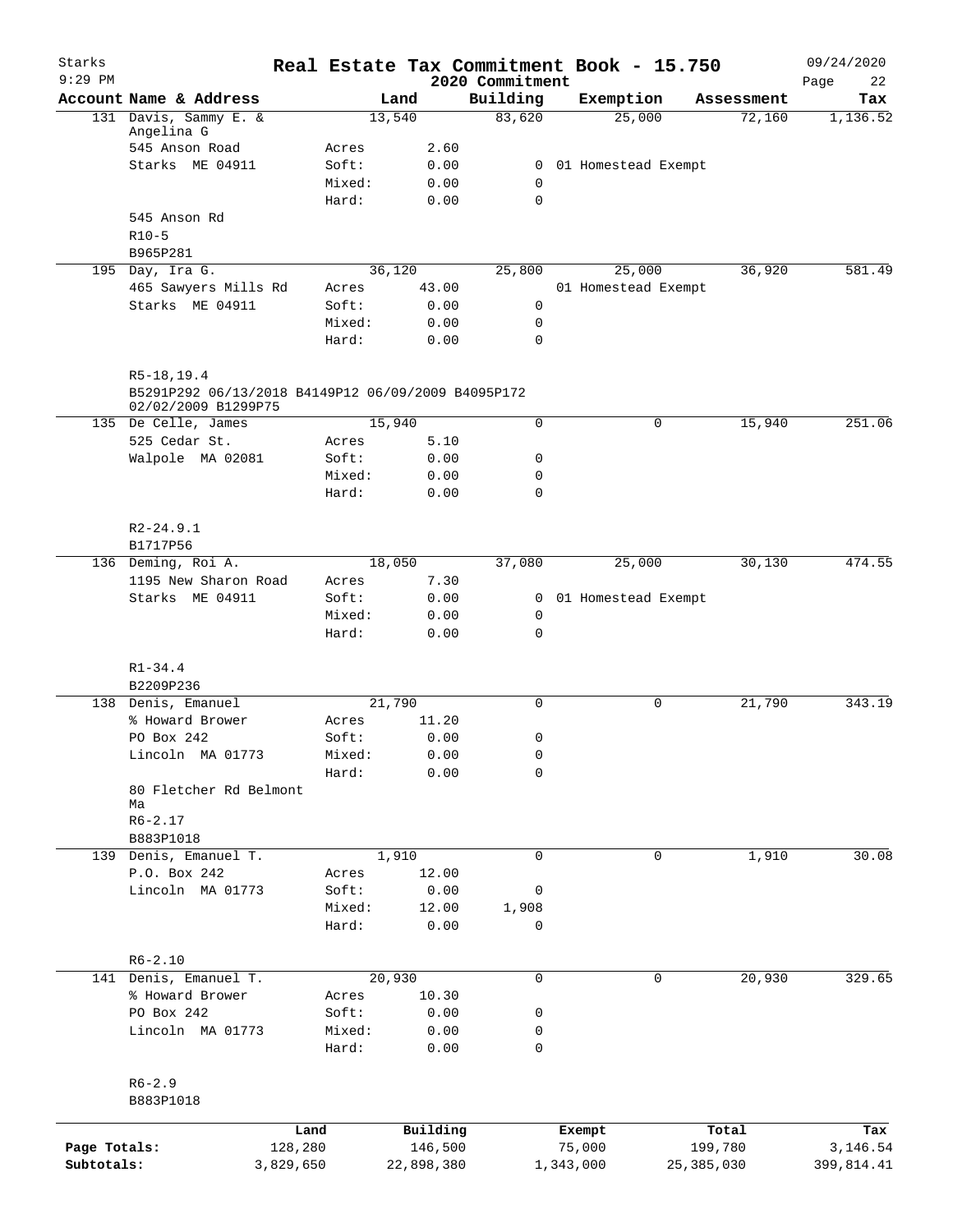| Starks<br>$9:29$ PM        |                                        |                      |                 |        |                       | 2020 Commitment | Real Estate Tax Commitment Book - 15.750 |            |            | 09/24/2020<br>23<br>Page |
|----------------------------|----------------------------------------|----------------------|-----------------|--------|-----------------------|-----------------|------------------------------------------|------------|------------|--------------------------|
|                            | Account Name & Address                 |                      |                 | Land   |                       | Building        | Exemption                                |            | Assessment | Tax                      |
|                            | 145 Denis, Emanuel T.                  |                      |                 | 21,310 |                       | $\mathbf 0$     |                                          | $\Omega$   | 21,310     | 335.63                   |
|                            | % Howard Brower                        |                      | Acres           |        | 10.70                 |                 |                                          |            |            |                          |
|                            | PO Box 242                             |                      | Soft:           |        | 0.00                  | 0               |                                          |            |            |                          |
|                            | Lincoln MA 01773                       |                      | Mixed:          |        | 0.00                  | 0               |                                          |            |            |                          |
|                            |                                        |                      | Hard:           |        | 0.00                  | $\mathbf 0$     |                                          |            |            |                          |
|                            | $R6 - 2.15$                            |                      |                 |        |                       |                 |                                          |            |            |                          |
|                            | B883P1018                              |                      |                 |        |                       |                 |                                          |            |            |                          |
|                            | 146 Denis, Emanuel T.                  |                      |                 | 25,430 |                       | $\mathbf 0$     |                                          | 0          | 25,430     | 400.52                   |
|                            | % Howard Brower                        |                      | Acres           |        | 11.00                 |                 |                                          |            |            |                          |
|                            | PO Box 242                             |                      | Soft:           |        | 0.00                  | 0               |                                          |            |            |                          |
|                            | Lincoln MA 01773                       |                      | Mixed:          |        | 9.00                  | 1,431           |                                          |            |            |                          |
|                            |                                        |                      | Hard:           |        | 0.00                  | $\mathbf 0$     |                                          |            |            |                          |
|                            | $R6 - 2.14$                            |                      |                 |        |                       |                 |                                          |            |            |                          |
|                            | B883P1018                              |                      |                 |        |                       |                 |                                          |            |            |                          |
|                            | 150 Denis, Emanuel T.                  |                      |                 | 21,220 |                       | $\mathbf 0$     |                                          | 0          | 21,220     | 334.22                   |
|                            | % Howard Brower                        |                      | Acres           |        | 10.60                 |                 |                                          |            |            |                          |
|                            | PO Box 242                             |                      | Soft:           |        | 0.00                  | 0               |                                          |            |            |                          |
|                            | Lincoln MA 01773                       |                      | Mixed:          |        | 0.00                  | 0               |                                          |            |            |                          |
|                            |                                        |                      | Hard:           |        | 0.00                  | $\mathbf 0$     |                                          |            |            |                          |
|                            | $R6 - 2.7$                             |                      |                 |        |                       |                 |                                          |            |            |                          |
|                            | B883P1018                              |                      |                 |        |                       |                 |                                          |            |            |                          |
|                            | 151 Dennison, Linda E.                 |                      |                 | 22,110 |                       | 88,540          | 25,000                                   |            | 85,650     | 1,348.99                 |
|                            | PO Box 207                             |                      | Acres           |        | 11.53                 |                 | 01 Homestead Exempt                      |            |            |                          |
|                            | Anson ME 04911                         |                      | Soft:           |        | 0.00                  | 0               |                                          |            |            |                          |
|                            |                                        |                      | Mixed:          |        | 0.00                  | 0               |                                          |            |            |                          |
|                            |                                        |                      | Hard:           |        | 0.00                  | $\mathbf 0$     |                                          |            |            |                          |
|                            | $R8 - 38 - 8$                          |                      |                 |        |                       |                 |                                          |            |            |                          |
|                            | B2740P56<br>152 Depetrillo III, Angelo |                      |                 | 15,840 |                       | 27,720          | 25,000                                   |            | 18,560     | 292.32                   |
|                            | PO Box 365                             |                      | Acres           |        | 5.00                  |                 |                                          |            |            |                          |
|                            | Anson ME 04911                         |                      | Soft:           |        | 0.00                  | $\mathbf{0}$    | 01 Homestead Exempt                      |            |            |                          |
|                            |                                        |                      | Mixed:          |        | 0.00                  | 0               |                                          |            |            |                          |
|                            |                                        |                      | Hard:           |        | 0.00                  | 0               |                                          |            |            |                          |
|                            |                                        |                      |                 |        |                       |                 |                                          |            |            |                          |
|                            | $R5 - 3.3$                             |                      |                 |        |                       |                 |                                          |            |            |                          |
|                            | B953P1                                 |                      |                 |        |                       |                 |                                          |            |            |                          |
|                            | 153 Derian Jr., Joseph A.              |                      |                 | 25,340 |                       | 19,800          |                                          | 0          | 45,140     | 710.96                   |
|                            | Derian Eileen M.                       |                      | Acres           |        | 14.90                 |                 |                                          |            |            |                          |
|                            | 59 Algonquin Street                    |                      | Soft:           |        | 0.00                  | 0               |                                          |            |            |                          |
|                            | Buzzards Bay MA 02532                  |                      | Mixed:          |        | 0.00                  | 0               |                                          |            |            |                          |
|                            |                                        |                      | Hard:           |        | 0.00                  | 0               |                                          |            |            |                          |
|                            | $R8 - 38 - 13$<br>B2839P317            |                      |                 |        |                       |                 |                                          |            |            |                          |
|                            | 266 DeRosa, Christopher                |                      |                 | 22,560 |                       | 1,380           |                                          | 0          | 23,940     | 377.06                   |
|                            | DeRosa, Doreen                         |                      | Acres           |        | 12.00                 |                 |                                          |            |            |                          |
|                            | 793 Lakewood Road                      |                      | Soft:           |        | 0.00                  | 0               |                                          |            |            |                          |
|                            | Madison ME 04950                       |                      |                 |        |                       |                 |                                          |            |            |                          |
|                            |                                        |                      | Mixed:<br>Hard: |        | 0.00<br>0.00          | 0<br>0          |                                          |            |            |                          |
|                            | Faulkner Hill Rd                       |                      |                 |        |                       |                 |                                          |            |            |                          |
|                            | $R8 - 38 - 12$                         |                      |                 |        |                       |                 |                                          |            |            |                          |
|                            | B3546P262 08/26/2005 B1782P71          |                      |                 |        |                       |                 |                                          |            |            |                          |
|                            |                                        |                      |                 |        |                       |                 |                                          |            |            |                          |
|                            |                                        | Land                 |                 |        | Building              |                 | Exempt                                   |            | Total      | Tax                      |
| Page Totals:<br>Subtotals: |                                        | 153,810<br>3,983,460 |                 |        | 137,440<br>23,035,820 |                 | 50,000<br>1,393,000                      | 25,626,280 | 241,250    | 3,799.70<br>403,614.11   |
|                            |                                        |                      |                 |        |                       |                 |                                          |            |            |                          |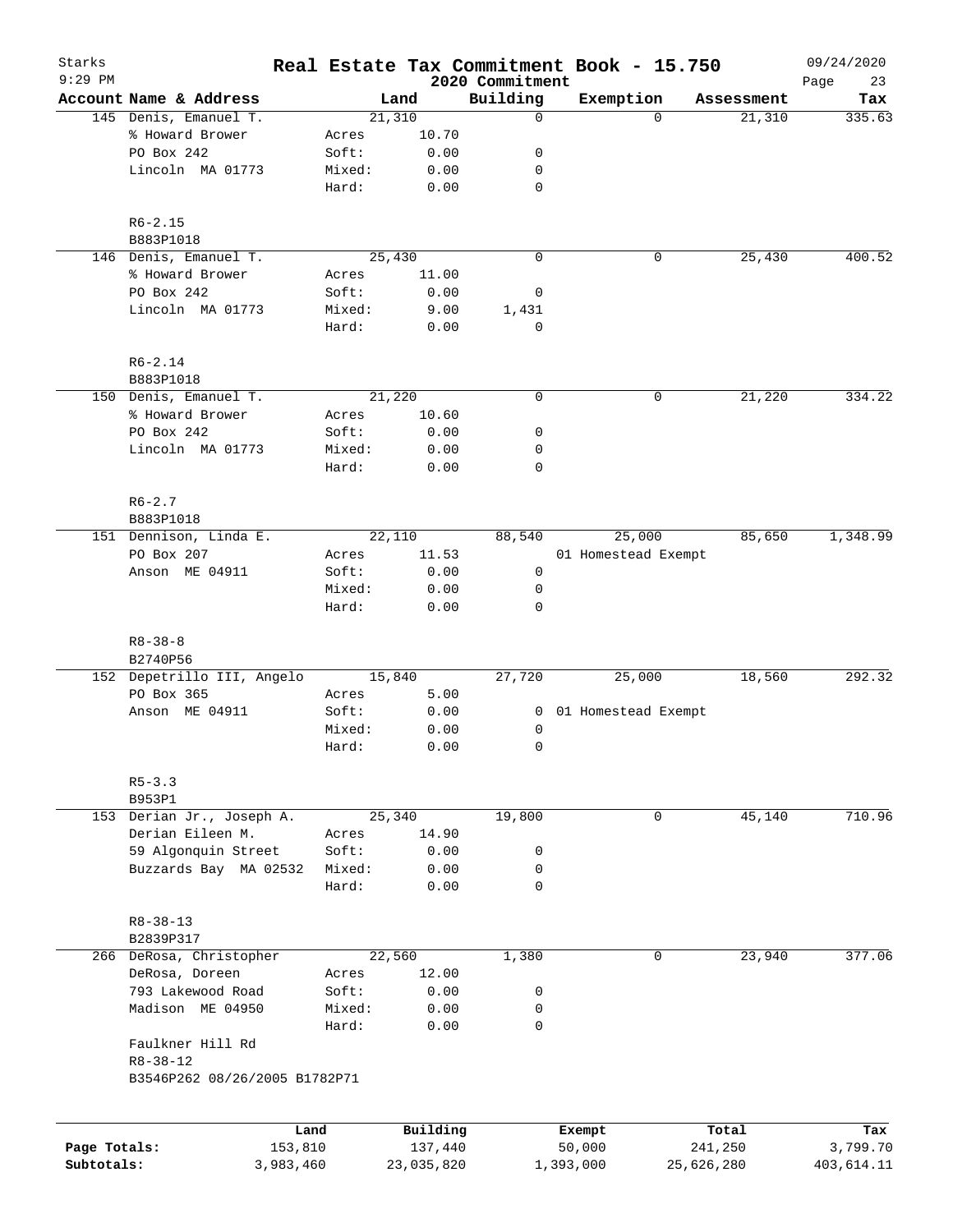| Starks<br>$9:29$ PM |                                                                           |        |        | 2020 Commitment | Real Estate Tax Commitment Book - 15.750 |            | 09/24/2020<br>Page<br>24 |
|---------------------|---------------------------------------------------------------------------|--------|--------|-----------------|------------------------------------------|------------|--------------------------|
|                     | Account Name & Address                                                    |        | Land   | Building        | Exemption                                | Assessment | Tax                      |
|                     | 619 Desjardins, Thomas R.                                                 |        | 21,620 | 136,020         | 25,000                                   | 132,640    | 2,089.08                 |
|                     | Desjardins, Kathryn J.                                                    | Acres  | 11.02  |                 | 01 Homestead Exempt                      |            |                          |
|                     | 248 Sawyers Mills Rd                                                      | Soft:  | 0.00   | 0               |                                          |            |                          |
|                     | Starks ME 04911                                                           | Mixed: | 0.00   | 0               |                                          |            |                          |
|                     |                                                                           | Hard:  | 0.00   | $\mathbf 0$     |                                          |            |                          |
|                     | Sawyer's Mills Road<br>$R3 - 14.2B$                                       |        |        |                 |                                          |            |                          |
|                     | B5077P279 09/16/2016 B4869P227 01/15/2015 B4067P143<br>10/27/2008 B2628P8 |        |        |                 |                                          |            |                          |
|                     | 158 Doiron, Jamie E.& Karen<br>L                                          |        | 35,760 | 68,580          | 25,000                                   | 79,340     | 1,249.61                 |
|                     | 1195 Anson Road                                                           | Acres  | 42.00  |                 |                                          |            |                          |
|                     | Starks ME 04911                                                           | Soft:  | 0.00   | $\mathbf{0}$    | 01 Homestead Exempt                      |            |                          |
|                     |                                                                           | Mixed: | 0.00   | 0               |                                          |            |                          |
|                     |                                                                           | Hard:  | 0.00   | $\mathbf 0$     |                                          |            |                          |
|                     | 1195 Anson Rd                                                             |        |        |                 |                                          |            |                          |
|                     | $R12 - 15$                                                                |        |        |                 |                                          |            |                          |
|                     | B2591P263                                                                 |        |        |                 |                                          |            |                          |
|                     | 679 Doiron, Colleen A                                                     |        | 13,200 | 91,260          | 25,000                                   | 79,460     | 1,251.50                 |
|                     | 538 Sandy River Rd                                                        | Acres  | 2.25   |                 | 01 Homestead Exempt                      |            |                          |
|                     | Starks ME 04911                                                           | Soft:  | 0.00   | 0               |                                          |            |                          |
|                     |                                                                           | Mixed: | 0.00   | 0               |                                          |            |                          |
|                     |                                                                           | Hard:  | 0.00   | 0               |                                          |            |                          |
|                     | River Road                                                                |        |        |                 |                                          |            |                          |
|                     | $R9-5.4A$                                                                 |        |        |                 |                                          |            |                          |
|                     | B3671P229 05/04/2006 B3513P179 B1609P294                                  |        |        |                 |                                          |            |                          |
|                     | 475 Donovan, Emma R.                                                      |        | 15,840 | 0               | 0                                        | 15,840     | 249.48                   |
|                     | 1931 Cordova Road No<br>160                                               | Acres  | 5.00   |                 |                                          |            |                          |
|                     | Ft. Lauderdale FL<br>33316                                                | Soft:  | 0.00   | 0               |                                          |            |                          |
|                     |                                                                           | Mixed: | 0.00   | 0               |                                          |            |                          |
|                     |                                                                           | Hard:  | 0.00   | $\mathbf 0$     |                                          |            |                          |
|                     | New Sharon Rd                                                             |        |        |                 |                                          |            |                          |
|                     | $R1 - 34.1$                                                               |        |        |                 |                                          |            |                          |
|                     | B4741P329 12/16/2013 B2435P306                                            |        |        |                 |                                          |            |                          |
|                     | 476 Donovan, Emma R.                                                      |        | 22,270 | 0               | 0                                        | 22,270     | 350.75                   |
|                     | Smith, Gary Edward                                                        | Acres  | 11.70  |                 |                                          |            |                          |
|                     | 1931 Cordova Road No.<br>160                                              | Soft:  | 0.00   | 0               |                                          |            |                          |
|                     | Ft. Lauderdale FL<br>33316                                                | Mixed: | 0.00   | 0               |                                          |            |                          |
|                     |                                                                           | Hard:  | 0.00   | 0               |                                          |            |                          |
|                     | New Sharon Rd<br>Greenleafid<br>$R1 - 34.6$                               |        |        |                 |                                          |            |                          |
|                     | B5261P68 03/20/2018 B4741P329 12/16/2013 B2435P306                        |        |        |                 |                                          |            |                          |
|                     | 455 Donovan, Gregory J.                                                   |        | 31,040 | 25,800          | 25,000                                   | 31,840     | 501.48                   |
|                     | 59 Homestead Road                                                         | Acres  | 28.90  |                 | 01 Homestead Exempt                      |            |                          |
|                     | Starks ME 04911                                                           | Soft:  | 0.00   | 0               |                                          |            |                          |
|                     |                                                                           | Mixed: | 0.00   | 0               |                                          |            |                          |
|                     |                                                                           | Hard:  | 0.00   | 0               |                                          |            |                          |
|                     | Upper Chicken St.                                                         |        |        |                 |                                          |            |                          |
|                     | $R4 - 7$                                                                  |        |        |                 |                                          |            |                          |
|                     | B3836P137 04/17/2007 B2043P347                                            |        |        |                 |                                          |            |                          |
|                     |                                                                           |        |        |                 |                                          |            |                          |
|                     |                                                                           |        |        |                 |                                          |            |                          |
|                     |                                                                           |        |        |                 |                                          |            |                          |
|                     |                                                                           |        |        |                 |                                          |            |                          |

|              | Land        | Building     | Exempt    | Total      | Tax        |
|--------------|-------------|--------------|-----------|------------|------------|
| Page Totals: | 139,730     | 321,660      | 100,000   | 361,390    | 5,691.90   |
| Subtotals:   | 4, 123, 190 | 23, 357, 480 | 1,493,000 | 25,987,670 | 409,306.01 |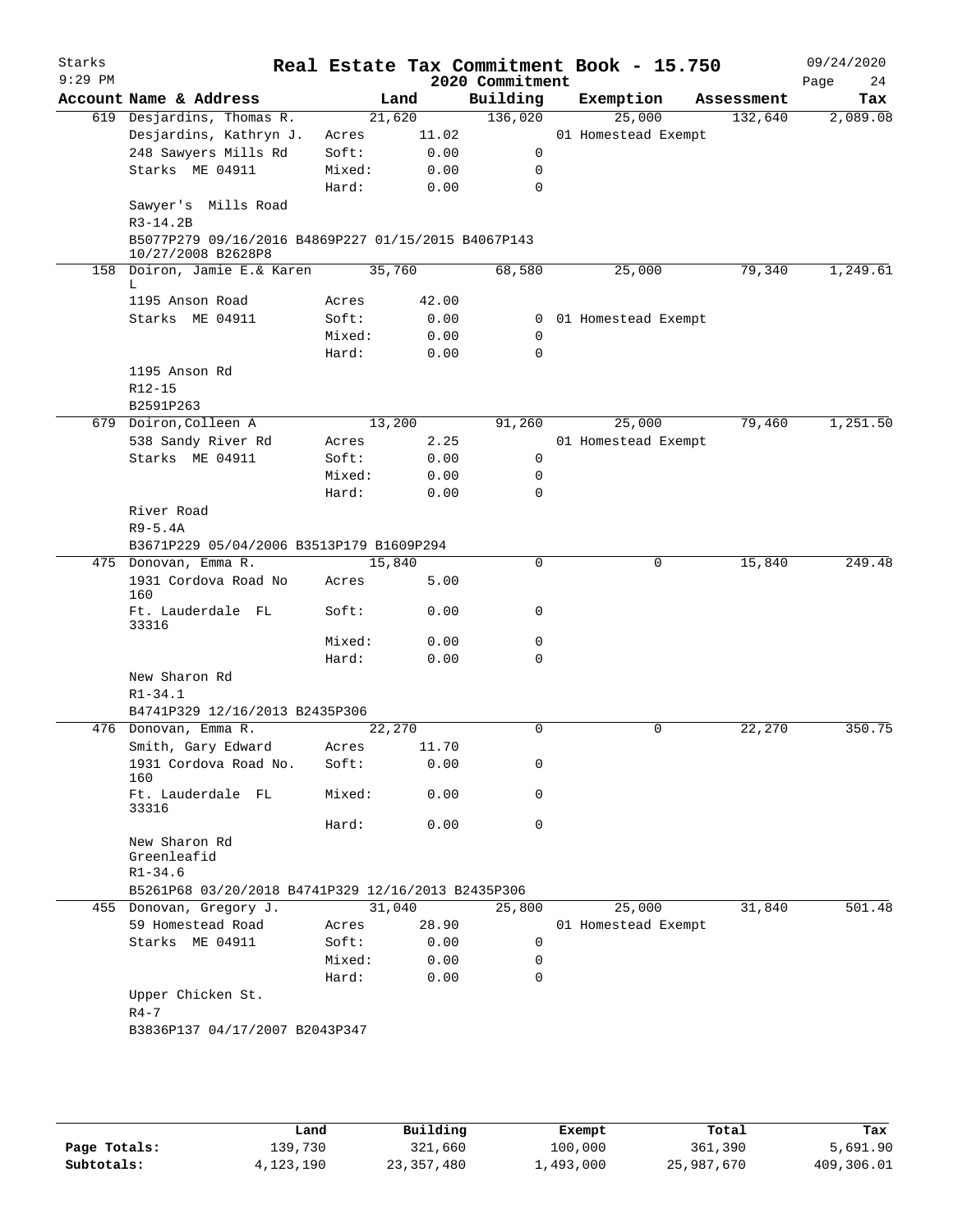| Starks<br>$9:29$ PM |                                        |                 |            |                     | Real Estate Tax Commitment Book - 15.750<br>2020 Commitment |                  |                     |                  | 09/24/2020<br>25<br>Page |
|---------------------|----------------------------------------|-----------------|------------|---------------------|-------------------------------------------------------------|------------------|---------------------|------------------|--------------------------|
|                     | Account Name & Address                 |                 | Land       |                     | Building                                                    | Exemption        |                     | Assessment       | Tax                      |
|                     | 477 Donovan, Robert J.                 |                 | 15,840     |                     | $\mathbf 0$                                                 |                  | $\Omega$            | 15,840           | 249.48                   |
|                     | 547 Dunbar Hill Rd.                    | Acres           |            | 5.00                |                                                             |                  |                     |                  |                          |
|                     | Embden Me 04958                        | Soft:           |            | 0.00                | 0                                                           |                  |                     |                  |                          |
|                     |                                        | Mixed:          |            | 0.00                | 0                                                           |                  |                     |                  |                          |
|                     |                                        | Hard:           |            | 0.00                | $\mathbf 0$                                                 |                  |                     |                  |                          |
|                     | $R1 - 34.2$                            |                 |            |                     |                                                             |                  |                     |                  |                          |
|                     | B4727P333 11/01/2013 B3039P121         |                 |            |                     |                                                             |                  |                     |                  |                          |
|                     | 161 Dorr, David And<br>Elizabeth       |                 | 16,220     |                     | $\mathbf 0$                                                 |                  | 0                   | 16,220           | 255.47                   |
|                     | 1212 Shaw Hill Rd.                     | Acres           |            | 5.40                |                                                             |                  |                     |                  |                          |
|                     | Industry ME 04938                      | Soft:           |            | 0.00                | 0                                                           |                  |                     |                  |                          |
|                     |                                        | Mixed:          |            | 0.00                | $\mathbf 0$                                                 |                  |                     |                  |                          |
|                     |                                        | Hard:           |            | 0.00                | $\mathbf 0$                                                 |                  |                     |                  |                          |
|                     | Rt. 134 New Sharon Rd                  |                 |            |                     |                                                             |                  |                     |                  |                          |
|                     | $R8 - 17$                              |                 |            |                     |                                                             |                  |                     |                  |                          |
|                     | B2308P6                                |                 |            |                     |                                                             |                  |                     |                  |                          |
|                     | 162 Dorr, David G. &<br>Elizabeth J.   |                 | 6,980      |                     | 0                                                           |                  | 0                   | 6,980            | 109.94                   |
|                     | 1212 Shaw Hill Rd.                     | Acres           |            | 42.00               |                                                             |                  |                     |                  |                          |
|                     | Industry ME 04938                      | Soft:           |            | 0.00                | 0                                                           |                  |                     |                  |                          |
|                     |                                        | Mixed:          |            | 15.00               | 2,385                                                       |                  |                     |                  |                          |
|                     |                                        | Hard:           |            | 27.00               | 4,590                                                       |                  |                     |                  |                          |
|                     | New Sharon Rd                          |                 |            |                     |                                                             |                  |                     |                  |                          |
|                     | $R2 - 10$                              |                 |            |                     |                                                             |                  |                     |                  |                          |
|                     | 164 Doucette, Thomas J.                |                 | 18,160     |                     | 59,890                                                      |                  | 0                   | 78,050           | 1,229.29                 |
|                     | 2 Shortell Ave                         | Acres           |            | 40.00               |                                                             |                  |                     |                  |                          |
|                     | Beverly MA 01915                       | Soft:           |            | 18.00               | 2,016                                                       |                  |                     |                  |                          |
|                     |                                        | Mixed:          |            | 20.00               | 3,180                                                       |                  |                     |                  |                          |
|                     |                                        | Hard:           |            | 0.00                | 0                                                           |                  |                     |                  |                          |
|                     | Dill Road                              |                 |            |                     |                                                             |                  |                     |                  |                          |
|                     | $R6 - 22.1$                            |                 |            |                     |                                                             |                  |                     |                  |                          |
|                     | B1391P335                              |                 |            |                     |                                                             |                  |                     |                  |                          |
|                     | 288 Douglas W. Hoskins                 |                 | 14,590     |                     | $\mathbf 0$                                                 |                  | 0                   | 14,590           | 229.79                   |
|                     | Revocable Trust                        |                 |            |                     |                                                             |                  |                     |                  |                          |
|                     | c/o Kimberley J.                       | Acres           |            | 3.70                |                                                             |                  |                     |                  |                          |
|                     | Huggins                                |                 |            |                     |                                                             |                  |                     |                  |                          |
|                     | P.O. Box 431                           | Soft:           |            | 0.00                | 0                                                           |                  |                     |                  |                          |
|                     | Norridgewock ME 04957                  | Mixed:          |            | 0.00                | 0                                                           |                  |                     |                  |                          |
|                     |                                        | Hard:           |            | 0.00                | $\mathbf 0$                                                 |                  |                     |                  |                          |
|                     |                                        |                 |            |                     |                                                             |                  |                     |                  |                          |
|                     | $R10-15$                               |                 |            |                     |                                                             |                  |                     |                  |                          |
|                     | B5228P344 11/20/2017 B2414P233         |                 |            |                     |                                                             |                  |                     |                  |                          |
|                     | 165 Dow, Cecil                         |                 | 66,500     |                     | 266,460                                                     |                  | 31,000              | 301,960          | 4,755.87                 |
|                     | 978 Anson road                         | Acres           |            | 211.00              |                                                             | 02 Veteran       |                     |                  |                          |
|                     | Starks ME 04911                        | Soft:           |            | 67.00               | 7,504                                                       |                  | 01 Homestead Exempt |                  |                          |
|                     |                                        | Mixed:          |            | 51.00               | 8,109                                                       |                  |                     |                  |                          |
|                     |                                        | Hard:           |            | 17.00               | 2,890                                                       |                  |                     |                  |                          |
|                     | 978 Anson Rd                           |                 |            |                     |                                                             |                  |                     |                  |                          |
|                     | $R12-2$                                |                 |            |                     |                                                             |                  |                     |                  |                          |
|                     | 166 Drane & June Ann<br>Mattos, Sandra |                 | 16,800     |                     | 15,660                                                      |                  | 0                   | 32,460           | 511.25                   |
|                     | 40 Malden Ave.                         | Acres           |            | 6.00                |                                                             |                  |                     |                  |                          |
|                     | Sanford Me 04073                       | Soft:           |            | 0.00                | 0                                                           |                  |                     |                  |                          |
|                     |                                        | Mixed:          |            | 0.00                | 0                                                           |                  |                     |                  |                          |
|                     |                                        | Hard:           |            | 0.00                | 0                                                           |                  |                     |                  |                          |
|                     | 89 Brann Mills Rd                      |                 |            |                     |                                                             |                  |                     |                  |                          |
|                     | $R2 - 16$                              |                 |            |                     |                                                             |                  |                     |                  |                          |
|                     | B2183P263                              |                 |            |                     |                                                             |                  |                     |                  |                          |
|                     |                                        |                 |            |                     |                                                             |                  |                     |                  |                          |
| Page Totals:        |                                        | Land<br>155,090 |            | Building<br>342,010 |                                                             | Exempt<br>31,000 |                     | Total<br>466,100 | Tax<br>7,341.09          |
| Subtotals:          | 4,278,280                              |                 | 23,699,490 |                     |                                                             | 1,524,000        |                     | 26, 453, 770     | 416,647.10               |
|                     |                                        |                 |            |                     |                                                             |                  |                     |                  |                          |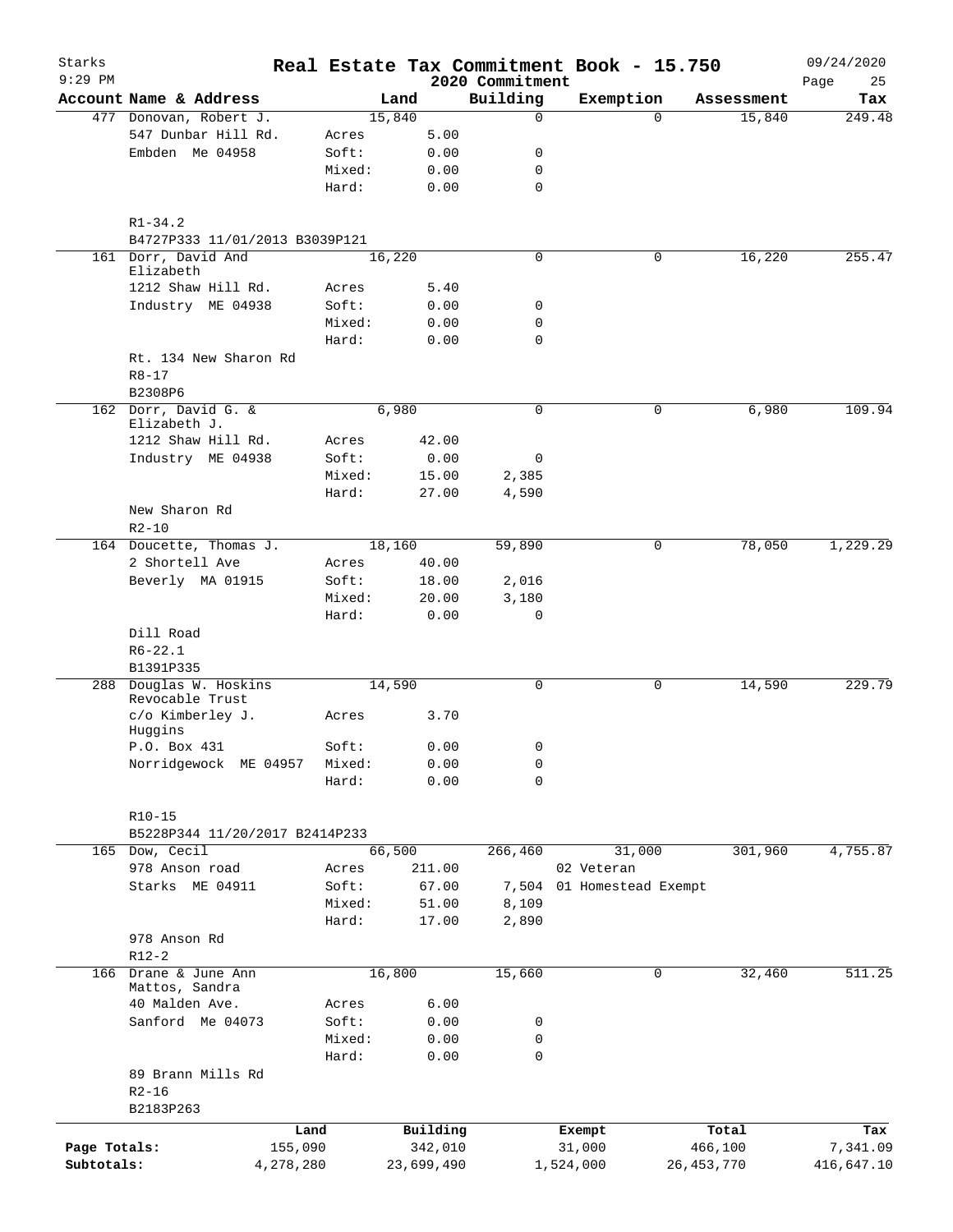| Starks<br>$9:29$ PM |                                                                              |        |          | 2020 Commitment | Real Estate Tax Commitment Book - 15.750 |            | 09/24/2020<br>Page<br>26 |
|---------------------|------------------------------------------------------------------------------|--------|----------|-----------------|------------------------------------------|------------|--------------------------|
|                     | Account Name & Address                                                       |        | Land     | Building        | Exemption                                | Assessment | Tax                      |
|                     | 167 Dube, Brad A                                                             |        | 18,690   | 109,800         | 25,000                                   | 103,490    | 1,629.97                 |
|                     | Dube Sara L                                                                  | Acres  | 33.00    |                 |                                          |            |                          |
|                     | 405 Mayhew Road                                                              | Soft:  | 0.00     |                 | 0 01 Homestead Exempt                    |            |                          |
|                     | Starks ME 04911                                                              | Mixed: | 30.00    | 4,770           |                                          |            |                          |
|                     |                                                                              | Hard:  | 0.00     | 0               |                                          |            |                          |
|                     | $R6 - 1.5$                                                                   |        |          |                 |                                          |            |                          |
|                     | B3151P296                                                                    |        |          |                 |                                          |            |                          |
|                     | 168 Dube, John                                                               |        | 40,090   | 45,020          | 0                                        | 85,110     | 1,340.48                 |
|                     | 500 Evergreen St NE                                                          | Acres  | 170.00   |                 |                                          |            |                          |
|                     | Palm Bay FL 32907                                                            | Soft:  | 0.00     | 0               |                                          |            |                          |
|                     |                                                                              | Mixed: | 130.00   | 20,670          |                                          |            |                          |
|                     |                                                                              | Hard:  | 38.00    | 6,460           |                                          |            |                          |
|                     | $R6-1$                                                                       |        |          |                 |                                          |            |                          |
|                     | B1671P186                                                                    |        |          |                 |                                          |            |                          |
|                     | 786 Dudash, Shane                                                            |        | 19,970   | $\mathbf 0$     | 0                                        | 19,970     | 314.53                   |
|                     | 2348 Industry Road                                                           | Acres  | 9.30     |                 |                                          |            |                          |
|                     | Starks ME 04911                                                              | Soft:  | 0.00     | 0               |                                          |            |                          |
|                     |                                                                              | Mixed: | 0.00     | 0               |                                          |            |                          |
|                     |                                                                              | Hard:  | 0.00     | 0               |                                          |            |                          |
|                     | $R2 - 29.1$                                                                  |        |          |                 |                                          |            |                          |
|                     | B5332P320 09/21/2019                                                         |        |          |                 |                                          |            |                          |
|                     | 732 Duggan, Francis                                                          |        | 17,280   | 84,380          | 0                                        | 101,660    | 1,601.15                 |
|                     | 75 Emery Rd                                                                  | Acres  | 6.50     |                 |                                          |            |                          |
|                     | Starks ME 04911                                                              | Soft:  | 0.00     | 0               |                                          |            |                          |
|                     |                                                                              | Mixed: | 0.00     | 0               |                                          |            |                          |
|                     |                                                                              | Hard:  | 0.00     | 0               |                                          |            |                          |
|                     | $R3-32B$<br>B5274P176 05/01/2018 B5270P342 04/19/2018 B4983P58<br>12/08/2015 |        |          |                 |                                          |            |                          |
|                     | 169 Duhaime, Deanne                                                          |        | 35,040   | 0               | 0                                        | 35,040     | 551.88                   |
|                     | 247C Linden Street                                                           | Acres  | 40.00    |                 |                                          |            |                          |
|                     | Berlin MA 01740                                                              | Soft:  | 0.00     | 0               |                                          |            |                          |
|                     |                                                                              | Mixed: | 0.00     | 0               |                                          |            |                          |
|                     |                                                                              | Hard:  | 0.00     | 0               |                                          |            |                          |
|                     | $R12 - 25$                                                                   |        |          |                 |                                          |            |                          |
|                     | B5463P23 09/17/2019 B809P257                                                 |        |          |                 |                                          |            |                          |
|                     | 170 Duley, Harold C.                                                         |        | 34,680   | 76,320          | 25,000                                   | 86,000     | 1,354.50                 |
|                     | P.O. Box 517                                                                 | Acres  | 39.00    |                 | 01 Homestead Exempt                      |            |                          |
|                     | Anson ME 04911                                                               | Soft:  | 0.00     | $\mathbf 0$     |                                          |            |                          |
|                     |                                                                              | Mixed: | 0.00     | 0               |                                          |            |                          |
|                     |                                                                              | Hard:  | 0.00     | 0               |                                          |            |                          |
|                     | 945 Anson Rd                                                                 |        |          |                 |                                          |            |                          |
|                     | $R12-1$                                                                      |        |          |                 |                                          |            |                          |
|                     | B5050P349 07/11/2016 B3490P192 05/24/2005 B1982P226                          |        |          |                 |                                          |            |                          |
|                     | 173 Duley, Richard                                                           |        | 32,880   | 0               | $\Omega$                                 | 32,880     | 517.86                   |
|                     | 459 Mosher Hill Rd                                                           | Acres  | 34.00    |                 |                                          |            |                          |
|                     | Farmington ME 04938                                                          | Soft:  | 0.00     | 0               |                                          |            |                          |
|                     |                                                                              | Mixed: | 0.00     | 0               |                                          |            |                          |
|                     |                                                                              | Hard:  | 0.00     | 0               |                                          |            |                          |
|                     | $R7 - 13$                                                                    |        |          |                 |                                          |            |                          |
|                     | B4396P343 05/20/2011 B4034P20 08/02/2008 B1035P186                           |        |          |                 |                                          |            |                          |
|                     |                                                                              |        |          |                 |                                          |            |                          |
|                     |                                                                              | Land   | Building |                 | Exempt                                   | Total      | Tax                      |

|              | Land      | Building   | Exempt    | Total      | Tax        |
|--------------|-----------|------------|-----------|------------|------------|
| Page Totals: | 198,630   | 315,520    | 50,000    | 464,150    | 7,310.37   |
| Subtotals:   | 4,476,910 | 24,015,010 | 1,574,000 | 26,917,920 | 423,957.47 |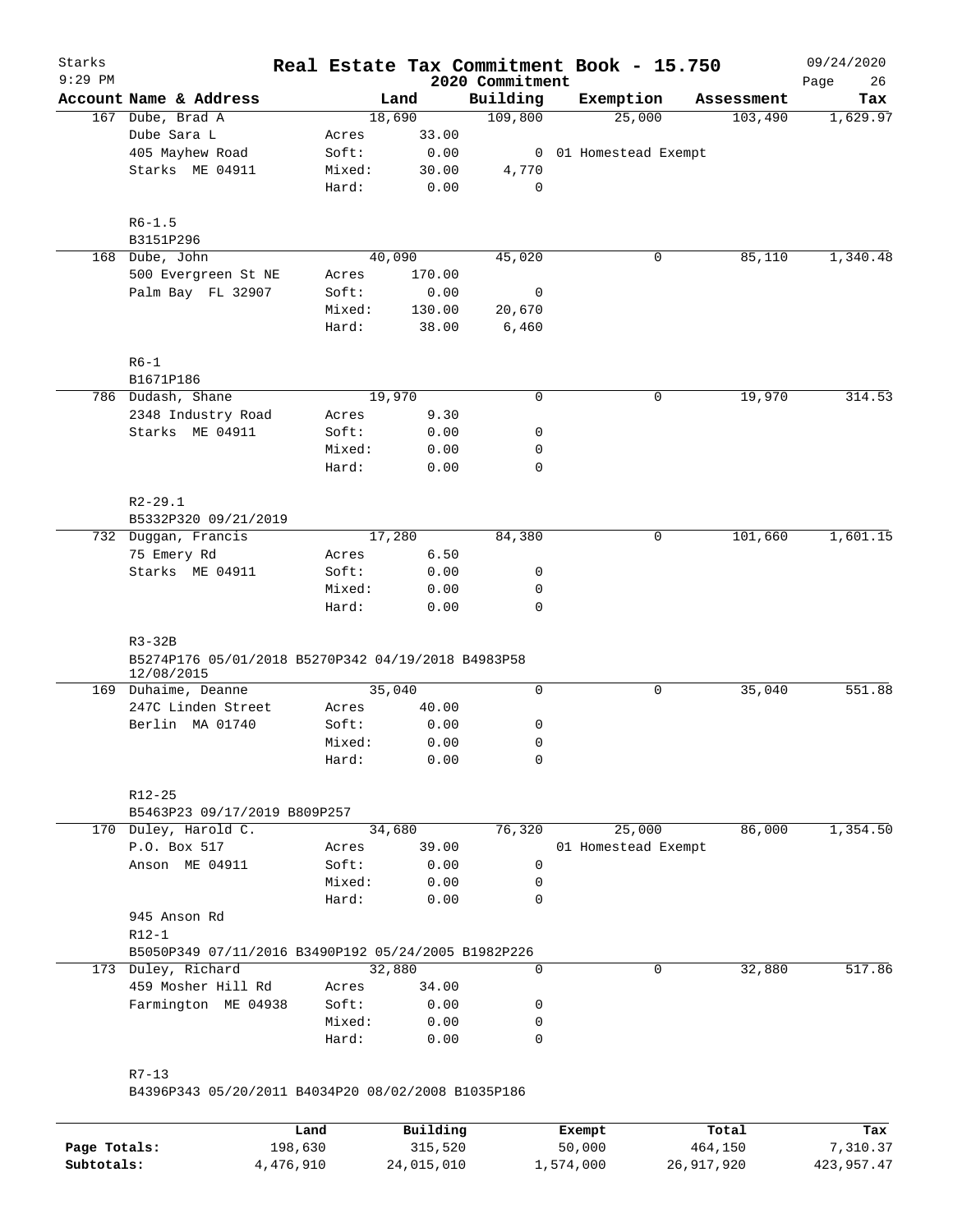| Starks    |                                                                            |        |        |       |                 | Real Estate Tax Commitment Book - 15.750 |            | 09/24/2020 |
|-----------|----------------------------------------------------------------------------|--------|--------|-------|-----------------|------------------------------------------|------------|------------|
| $9:29$ PM |                                                                            |        |        |       | 2020 Commitment |                                          |            | 27<br>Page |
|           | Account Name & Address                                                     |        | Land   |       | Building        | Exemption                                | Assessment | Tax        |
|           | 172 Duley, Troy                                                            |        | 17,760 |       | $\mathbf 0$     | $\Omega$                                 | 17,760     | 279.72     |
|           | 459 Mosher Hill Road                                                       | Acres  |        | 7.00  |                 |                                          |            |            |
|           | Farmington ME 04938                                                        | Soft:  |        | 0.00  | 0               |                                          |            |            |
|           |                                                                            | Mixed: |        | 0.00  | 0               |                                          |            |            |
|           |                                                                            | Hard:  |        | 0.00  | $\mathbf 0$     |                                          |            |            |
|           | $R7-9$                                                                     |        |        |       |                 |                                          |            |            |
|           | B5190P225 08/08/2017 B4396P343 05/20/2011 B4034P20<br>08/02/2008 B1035P184 |        |        |       |                 |                                          |            |            |
|           | 408 Durgin, James E.                                                       |        | 24,290 |       | $\Omega$        | 0                                        | 24,290     | 382.57     |
|           | PO Box 142                                                                 | Acres  |        | 43.00 |                 |                                          |            |            |
|           | East Waterboro ME<br>04030                                                 | Soft:  |        | 0.00  | $\mathsf{O}$    |                                          |            |            |
|           |                                                                            | Mixed: |        | 35.00 | 5,565           |                                          |            |            |
|           |                                                                            | Hard:  |        | 0.00  | 0               |                                          |            |            |
|           | Dill Road                                                                  |        |        |       |                 |                                          |            |            |
|           | $R6 - 21.2$                                                                |        |        |       |                 |                                          |            |            |
|           | B3636P338 02/22/2006 B1306P109                                             |        |        |       |                 |                                          |            |            |
|           | 176 Dyke et Al, Darrell A.                                                 |        | 52,680 |       | 32,630          | 25,000                                   | 60,310     | 949.88     |
|           | 508 S. Academy St                                                          | Acres  |        | 89.00 |                 |                                          |            |            |
|           | Medina NY 14103-1139                                                       | Soft:  |        | 0.00  | $\mathbf{0}$    | 01 Homestead Exempt                      |            |            |
|           |                                                                            | Mixed: |        | 0.00  | 0               |                                          |            |            |
|           |                                                                            | Hard:  |        | 0.00  | 0               |                                          |            |            |
|           | Industry Rd                                                                |        |        |       |                 |                                          |            |            |
|           | $R2 - 37$                                                                  |        |        |       |                 |                                          |            |            |
|           | B2619P106                                                                  |        |        |       |                 |                                          |            |            |
|           | 383 Eagles Creek Madison                                                   |        | 47,280 |       | 201,600         | 0                                        | 248,880    | 3,919.86   |
|           | Hydro, LLC                                                                 |        |        |       |                 |                                          |            |            |
|           | PO Box 167                                                                 | Acres  |        | 74.00 |                 |                                          |            |            |
|           | Neshkoro WI 54960                                                          | Soft:  |        | 0.00  | 0               |                                          |            |            |
|           |                                                                            | Mixed: |        | 0.00  | 0               |                                          |            |            |
|           |                                                                            | Hard:  |        | 0.00  | 0               |                                          |            |            |
|           | R12-14                                                                     |        |        |       |                 |                                          |            |            |
|           | B5187P43 07/31/2017                                                        |        |        |       |                 |                                          |            |            |
|           | 179 Edwards, Ivan                                                          |        | 16,800 |       | $\Omega$        | 0                                        | 16,800     | 264.60     |
|           | PO Box 586                                                                 | Acres  |        | 6.00  |                 |                                          |            |            |
|           | Farmington ME 04938                                                        | Soft:  |        | 0.00  | $\Omega$        |                                          |            |            |
|           |                                                                            | Mixed: |        | 0.00  | 0               |                                          |            |            |
|           |                                                                            | Hard:  |        | 0.00  | $\Omega$        |                                          |            |            |
|           | $R10 - 16$                                                                 |        |        |       |                 |                                          |            |            |
|           | B1916P158                                                                  |        |        |       |                 |                                          |            |            |
|           | 487 Elaine H. Peterson<br>Irrevocable Trust                                |        | 26,580 |       | 137,220         | 25,000                                   | 138,800    | 2,186.10   |
|           | 48 Heald Street                                                            | Acres  |        | 16.50 |                 |                                          |            |            |
|           | Madison ME 04950                                                           | Soft:  |        | 0.00  |                 | 0 01 Homestead Exempt                    |            |            |
|           |                                                                            | Mixed: |        | 0.00  | 0               |                                          |            |            |
|           |                                                                            | Hard:  |        | 0.00  | $\mathbf 0$     |                                          |            |            |
|           |                                                                            |        |        |       |                 |                                          |            |            |
|           | $R11 - 8.1$                                                                |        |        |       |                 |                                          |            |            |
|           | B5158P323 05/22/2017 B1652P102                                             |        |        |       |                 |                                          |            |            |

|              | Land      | Building   | Exempt    | Total      | Tax        |
|--------------|-----------|------------|-----------|------------|------------|
| Page Totals: | 185,390   | 371,450    | 50,000    | 506,840    | 7.982.73   |
| Subtotals:   | 4,662,300 | 24,386,460 | 1,624,000 | 27,424,760 | 431,940.20 |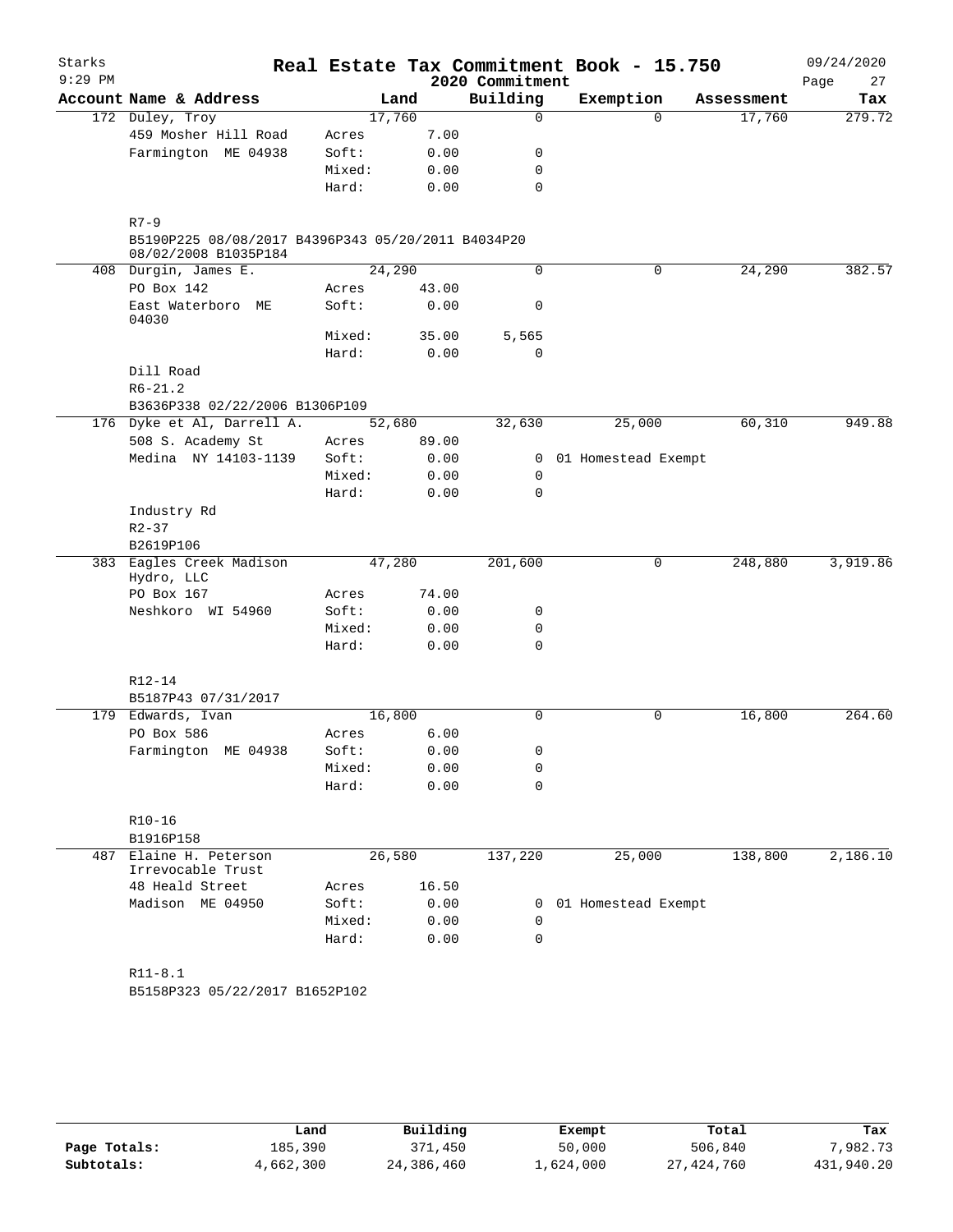| Starks<br>$9:29$ PM |                                                                                                          |        |         | 2020 Commitment | Real Estate Tax Commitment Book - 15.750 |            | 09/24/2020<br>28<br>Page |
|---------------------|----------------------------------------------------------------------------------------------------------|--------|---------|-----------------|------------------------------------------|------------|--------------------------|
|                     | Account Name & Address                                                                                   |        | Land    | Building        | Exemption                                | Assessment | Tax                      |
|                     | 489 Elaine H. Peterson<br>Irrevocable Trust                                                              |        | 30, 360 | $\Omega$        |                                          | $\Omega$   | 478.17<br>30,360         |
|                     | 48 Heald Street                                                                                          | Acres  | 27.00   |                 |                                          |            |                          |
|                     | Madison ME 04950                                                                                         | Soft:  | 0.00    | 0               |                                          |            |                          |
|                     |                                                                                                          | Mixed: | 0.00    | 0               |                                          |            |                          |
|                     |                                                                                                          | Hard:  | 0.00    | $\Omega$        |                                          |            |                          |
|                     | Anson Rd                                                                                                 |        |         |                 |                                          |            |                          |
|                     | $R11 - 9$                                                                                                |        |         |                 |                                          |            |                          |
|                     | B5158P323 05/22/2017 B564P357                                                                            |        |         |                 |                                          |            |                          |
| 488                 | Elaine H. Peterson                                                                                       |        | 23,520  | 0               |                                          | 0          | 23,520<br>370.44         |
|                     | Irrovocable Trust                                                                                        |        |         |                 |                                          |            |                          |
|                     | 48 Heald Street                                                                                          | Acres  | 13.00   |                 |                                          |            |                          |
|                     | Madison ME 04950                                                                                         | Soft:  | 0.00    | 0               |                                          |            |                          |
|                     |                                                                                                          | Mixed: | 0.00    | 0               |                                          |            |                          |
|                     |                                                                                                          | Hard:  | 0.00    | $\Omega$        |                                          |            |                          |
|                     | $R11-6$                                                                                                  |        |         |                 |                                          |            |                          |
|                     | B5158P323 05/22/2017 B516P191                                                                            |        |         |                 |                                          |            |                          |
|                     | 182 Emerson, Penny Glazier                                                                               |        | 15,310  | 55,200          | 25,000                                   |            | 716.78<br>45,510         |
|                     | Emerson Peter                                                                                            | Acres  | 4.45    |                 |                                          |            |                          |
|                     | 2729 Industry Road                                                                                       | Soft:  | 0.00    | 0               | 01 Homestead Exempt                      |            |                          |
|                     | Starks ME 04911                                                                                          | Mixed: | 0.00    | 0               |                                          |            |                          |
|                     |                                                                                                          | Hard:  | 0.00    | $\Omega$        |                                          |            |                          |
|                     | In Town                                                                                                  |        |         |                 |                                          |            |                          |
|                     | $UI-10, 11$                                                                                              |        |         |                 |                                          |            |                          |
|                     | B5467P301 09/27/2019 B5383P284 02/25/2019 B5365P98<br>12/26/2018 B5301P131 07/05/2018 B2663P30 B1625P303 |        |         |                 |                                          |            |                          |
|                     | 116 Erb, Briana F.                                                                                       |        | 19,680  | 54,360          | 25,000                                   |            | 772.38<br>49,040         |
|                     | Campbell, Timothy J.                                                                                     | Acres  | 9.00    |                 |                                          |            |                          |
|                     | 1145 New Sharon Road                                                                                     | Soft:  | 0.00    | 0               | 01 Homestead Exempt                      |            |                          |
|                     | Starks ME 04911                                                                                          | Mixed: | 0.00    | 0               |                                          |            |                          |
|                     |                                                                                                          | Hard:  | 0.00    | $\Omega$        |                                          |            |                          |
|                     | $R1 - 37$                                                                                                |        |         |                 |                                          |            |                          |
|                     | B4208P337 10/21/2009 B2279P224                                                                           |        |         |                 |                                          |            |                          |
|                     | 566 Ervin Gerald and<br>Marilyn Leita Oliver                                                             |        | 6,000   | 51,480          |                                          | 0          | 905.31<br>57,480         |
|                     | Living Trust                                                                                             |        |         |                 |                                          |            |                          |
|                     | 130 3rd Ave                                                                                              | Acres  | 0.25    |                 |                                          |            |                          |
|                     | Lyons GA 30436                                                                                           | Soft:  | 0.00    | 0               |                                          |            |                          |
|                     |                                                                                                          | Mixed: | 0.00    | 0               |                                          |            |                          |
|                     |                                                                                                          | Hard:  | 0.00    | 0               |                                          |            |                          |
|                     | Locke Hill Rd<br>$U2-5$                                                                                  |        |         |                 |                                          |            |                          |
|                     | B5170P163 06/22/2017 B5091P31 10/24/2016 B4146P150<br>05/14/2009 B2688P197                               |        |         |                 |                                          |            |                          |
|                     | 283 Esposito, Maureen H.                                                                                 |        | 19,510  | 81,620          | 25,000                                   |            | 76, 130<br>1,199.05      |
|                     | Esposito, Robert M.                                                                                      | Acres  | 18.00   |                 | 01 Homestead Exempt                      |            |                          |
|                     | 376 Branns Mills Road                                                                                    | Soft:  | 0.00    | $\mathbf 0$     |                                          |            |                          |
|                     | Starks ME 04911                                                                                          | Mixed: | 11.00   | 1,749           |                                          |            |                          |
|                     |                                                                                                          | Hard:  | 0.00    | 0               |                                          |            |                          |
|                     | $R1 - 29.6$                                                                                              |        |         |                 |                                          |            |                          |
|                     | B5020P324 04/20/2016 B4903P355 05/14/2015 B1157P262                                                      |        |         |                 |                                          |            |                          |
|                     |                                                                                                          |        |         |                 |                                          |            |                          |

|              | Land      | Building   | Exempt    | Total      | Tax          |
|--------------|-----------|------------|-----------|------------|--------------|
| Page Totals: | 114,380   | 242,660    | 75,000    | 282,040    | 4,442.13     |
| Subtotals:   | 4,776,680 | 24,629,120 | 1,699,000 | 27,706,800 | 436, 382. 33 |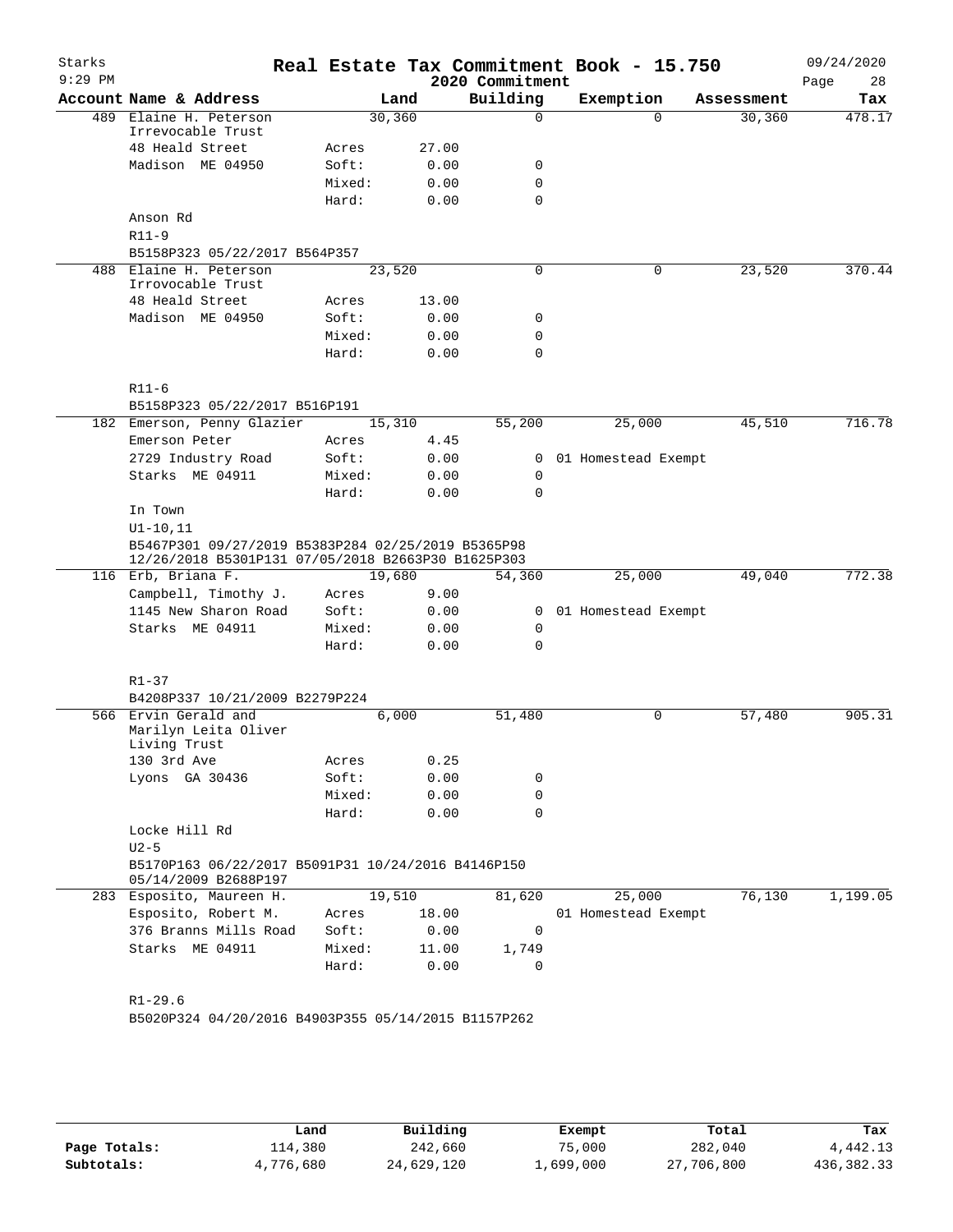| Starks<br>$9:29$ PM |                                                                             |                 |               |                             | Real Estate Tax Commitment Book - 15.750 |                      | 09/24/2020    |
|---------------------|-----------------------------------------------------------------------------|-----------------|---------------|-----------------------------|------------------------------------------|----------------------|---------------|
|                     | Account Name & Address                                                      |                 | Land          | 2020 Commitment<br>Building | Exemption                                |                      | 29<br>Page    |
|                     | 648 Esposito, Robert                                                        |                 | 33,960        | $\mathbf 0$                 | $\Omega$                                 | Assessment<br>33,960 | Tax<br>534.87 |
|                     | 376 Brann's Mills Road                                                      | Acres           | 37.00         |                             |                                          |                      |               |
|                     | Starks ME 04911                                                             | Soft:           | 0.00          | 0                           |                                          |                      |               |
|                     |                                                                             | Mixed:          | 0.00          | 0                           |                                          |                      |               |
|                     |                                                                             | Hard:           | 0.00          | $\mathbf 0$                 |                                          |                      |               |
|                     | $R1 - 33$                                                                   |                 |               |                             |                                          |                      |               |
|                     | B5130P339 02/21/2017 B4448P149 09/30/2011 B3632P164<br>02/10/2006 B1430P228 |                 |               |                             |                                          |                      |               |
|                     | 292 Esposito, Robert M.                                                     |                 | 23,230        | 45,650                      | 0                                        | 68,880               | 1,084.86      |
|                     | 376 Branns Mill Road                                                        | Acres           | 12.70         |                             |                                          |                      |               |
|                     | Starks ME 04911                                                             | Soft:           | 0.00          | 0                           |                                          |                      |               |
|                     |                                                                             | Mixed:          | 0.00          | 0                           |                                          |                      |               |
|                     |                                                                             | Hard:           | 0.00          | 0                           |                                          |                      |               |
|                     | 376 Branns Mills Rd<br>$R1 - 23$                                            |                 |               |                             |                                          |                      |               |
|                     | B4544P160 06/29/2012 B948P220                                               |                 |               |                             |                                          |                      |               |
|                     | 109 Esposito, Robert M.                                                     |                 | 13,900        | 147,340                     | 0                                        | 161,240              | 2,539.53      |
|                     | 376 Branns Mills Road                                                       | Acres           | 18.00         |                             |                                          |                      |               |
|                     | Starks ME 04911                                                             | Soft:           | 17.00         | 1,904                       |                                          |                      |               |
|                     |                                                                             | Mixed:          | 0.00          | 0                           |                                          |                      |               |
|                     |                                                                             | Hard:           | 0.00          | 0                           |                                          |                      |               |
|                     | Branns Mills Rd<br>$R1 - 30$                                                |                 |               |                             |                                          |                      |               |
|                     | B4789P145 05/30/2014 B1116P17                                               |                 |               |                             |                                          |                      |               |
|                     | 185 Evans Jr., William A.                                                   |                 | 25,440        | 35,280                      | 0                                        | 60,720               | 956.34        |
|                     | Evans Diane E.                                                              | Acres           | 15.00         |                             |                                          |                      |               |
|                     | 48 Union St.                                                                | Soft:           | 0.00          | 0                           |                                          |                      |               |
|                     | South Berwick ME 04398 Mixed:                                               |                 | 0.00          | 0                           |                                          |                      |               |
|                     |                                                                             | Hard:           | 0.00          | 0                           |                                          |                      |               |
|                     | $R3 - 45$<br>B1886P307                                                      |                 |               |                             |                                          |                      |               |
|                     | 187 Farnsworth, Raymond S.                                                  |                 | 48,280        | 75,960                      | 31,000                                   | 93,240               | 1,468.53      |
|                     | 182 Sterry Hill Road                                                        | Acres           | 152.00        |                             | 02 Veteran                               |                      |               |
|                     | Starks ME 04911                                                             | Soft:           | 20.00         |                             | 2,240 01 Homestead Exempt                |                      |               |
|                     |                                                                             | Mixed:          | 7.00          | 1,113                       |                                          |                      |               |
|                     |                                                                             | Hard:           | 109.00        | 18,530                      |                                          |                      |               |
|                     | $R5-1$                                                                      |                 |               |                             |                                          |                      |               |
|                     | 188 Farnsworth, Raymond S.                                                  |                 | 2,860         | $\mathbf 0$                 | 0                                        | 2,860                | 45.05         |
|                     | 182 Sterry Hill Road                                                        | Acres           | 18.00         |                             |                                          |                      |               |
|                     | Starks ME 04911                                                             | Soft:           | 0.00          | 0                           |                                          |                      |               |
|                     |                                                                             | Mixed:          | 18.00         | 2,862                       |                                          |                      |               |
|                     |                                                                             | Hard:           | 0.00          | 0                           |                                          |                      |               |
|                     | $R5 - 2$                                                                    |                 |               |                             |                                          |                      |               |
|                     | B2256P298                                                                   |                 |               |                             |                                          |                      |               |
|                     | 678 Farrell, Donna M.                                                       |                 | 36,200        | 83,880                      | 25,000                                   | 95,080               | 1,497.51      |
|                     | Farrell, William A.                                                         | Acres           | 107.70        |                             |                                          |                      |               |
|                     | 2348 Industry Road                                                          | Soft:           | 0.00          |                             | 0 01 Homestead Exempt                    |                      |               |
|                     | Starks ME 04911                                                             | Mixed:<br>Hard: | 95.00<br>2.70 | 15,105<br>459               |                                          |                      |               |
|                     |                                                                             |                 |               |                             |                                          |                      |               |
|                     | $R2 - 29$                                                                   |                 |               |                             |                                          |                      |               |
|                     | B5084P97 10/05/2016 B849P84                                                 |                 |               |                             |                                          |                      |               |
|                     |                                                                             |                 |               |                             |                                          |                      |               |
|                     | Land                                                                        |                 | Building      |                             | Exempt                                   | Total                | Tax           |
| Page Totals:        | 183,870                                                                     |                 | 388,110       |                             | 56,000                                   | 515,980              | 8,126.69      |

**Subtotals:** 4,960,550 25,017,230 1,755,000 28,222,780 444,509.02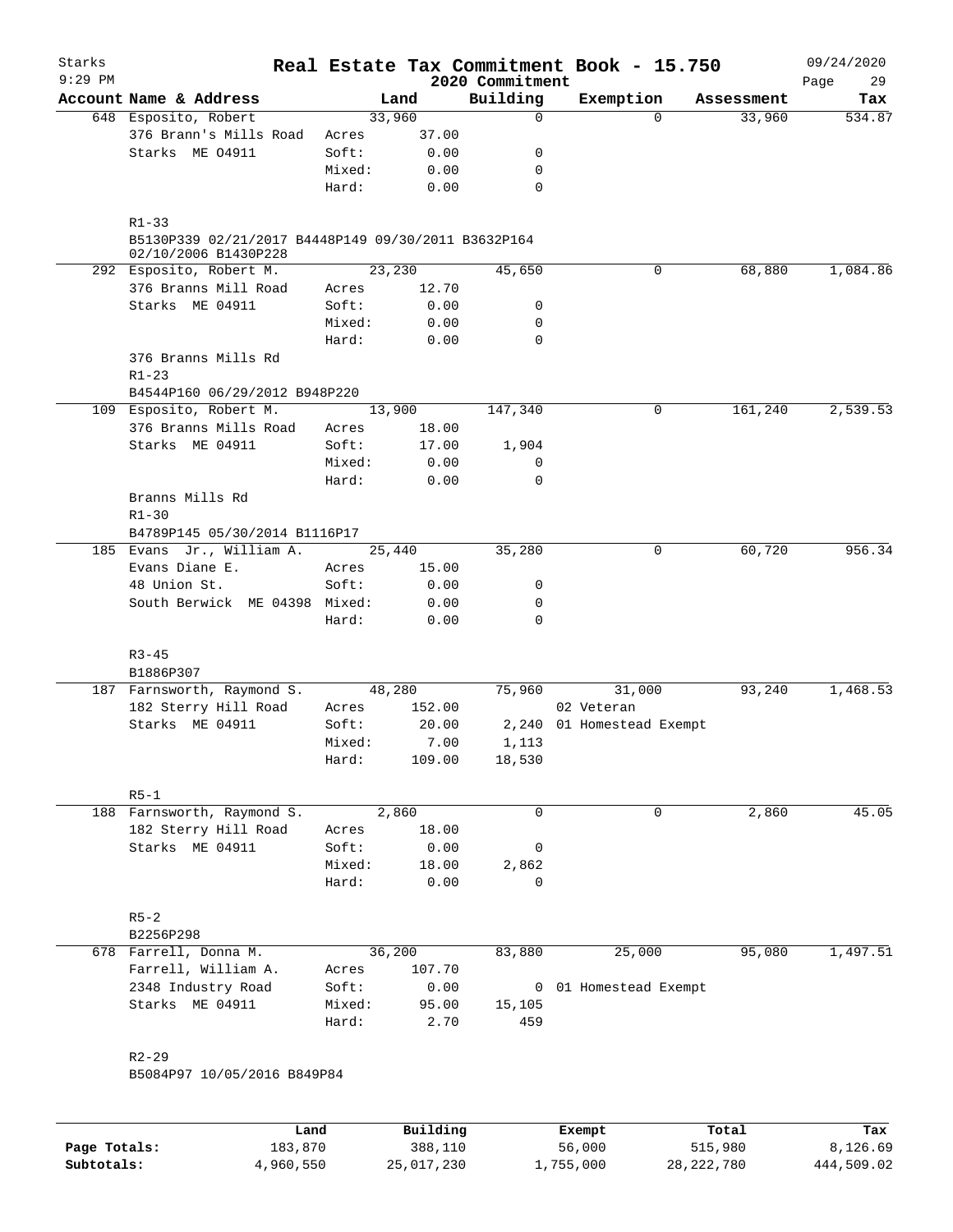| Starks<br>$9:29$ PM        |                                 |        |                         |                             | Real Estate Tax Commitment Book - 15.750 |            | 09/24/2020             |
|----------------------------|---------------------------------|--------|-------------------------|-----------------------------|------------------------------------------|------------|------------------------|
|                            | Account Name & Address          |        | Land                    | 2020 Commitment<br>Building | Exemption                                | Assessment | Page<br>30<br>Tax      |
|                            | 110 Fee, Eamon P                |        | 23,810                  | 37,940                      | $\Omega$                                 | 61,750     | 972.56                 |
|                            | 6-8 Richardson St.              | Acres  | 13.30                   |                             |                                          |            |                        |
|                            | Winchester,<br>МA<br>01890-1817 | Soft:  | 0.00                    | 0                           |                                          |            |                        |
|                            |                                 | Mixed: | 0.00                    | 0                           |                                          |            |                        |
|                            |                                 | Hard:  | 0.00                    | $\mathbf 0$                 |                                          |            |                        |
|                            |                                 |        |                         |                             |                                          |            |                        |
|                            | $R2 - 53.1$                     |        |                         |                             |                                          |            |                        |
|                            | B4127P180 04/17/2009 B3214P197  |        |                         |                             |                                          |            |                        |
|                            | 190 Fellman, Carl               |        | 13,920                  | 58,320                      | 25,000                                   | 47,240     | 744.03                 |
|                            | Fellman Dorrea                  | Acres  | 3.00                    |                             | 01 Homestead Exempt                      |            |                        |
|                            | 2014 Industry Road              | Soft:  | 0.00                    | 0                           |                                          |            |                        |
|                            | Starks ME 04911                 | Mixed: | 0.00                    | 0                           |                                          |            |                        |
|                            |                                 | Hard:  | 0.00                    | 0                           |                                          |            |                        |
|                            | $R2 - 60$                       |        |                         |                             |                                          |            |                        |
|                            | 191 Fenlason, Irene             |        | 19,160                  | 75,300                      | 25,000                                   | 69,460     | 1,094.00               |
|                            | PO Box 268                      | Acres  | 46.00                   |                             |                                          |            |                        |
|                            | Anson ME 04911                  | Soft:  | 0.00                    |                             | 0 01 Homestead Exempt                    |            |                        |
|                            |                                 | Mixed: | 45.00                   | 7,155                       |                                          |            |                        |
|                            |                                 | Hard:  | 0.00                    | $\mathbf 0$                 |                                          |            |                        |
|                            | River Road                      |        |                         |                             |                                          |            |                        |
|                            | $R9 - 5.4A1$                    |        |                         |                             |                                          |            |                        |
|                            | B2308P297                       |        |                         |                             |                                          |            |                        |
|                            | 192 Fenlason, Irene M.          |        | 11,130                  | $\mathbf 0$                 | 0                                        | 11,130     | 175.30                 |
|                            | PO Box 268                      | Acres  | 70.00                   |                             |                                          |            |                        |
|                            | Anson ME 04911                  | Soft:  | 0.00                    | 0                           |                                          |            |                        |
|                            |                                 | Mixed: | 70.00                   | 11,130                      |                                          |            |                        |
|                            |                                 | Hard:  | 0.00                    | $\Omega$                    |                                          |            |                        |
|                            | River Road                      |        |                         |                             |                                          |            |                        |
|                            | $R9 - 5.4$                      |        |                         |                             |                                          |            |                        |
|                            | B2645P77                        |        |                         |                             |                                          |            |                        |
|                            | 193 Ferland, Paul A. &          |        | 15,890                  | 13,510                      | 0                                        | 29,400     | 463.05                 |
|                            | Paulette D.                     |        |                         |                             |                                          |            |                        |
|                            | 480 De Mello Dr                 | Acres  | 28.00                   |                             |                                          |            |                        |
|                            | Tiverton RI 02878               | Soft:  | 11.00                   | 1,232                       |                                          |            |                        |
|                            |                                 | Mixed: | 6.00                    | 954                         |                                          |            |                        |
|                            |                                 | Hard:  | 10.00                   | 1,700                       |                                          |            |                        |
|                            | $R8 - 11$                       |        |                         |                             |                                          |            |                        |
|                            | B956P140                        |        |                         |                             |                                          |            |                        |
|                            | 194 Field, Robert J             |        | 15,840                  | 62,820                      | 25,000                                   | 53,660     | 845.15                 |
|                            | Field Patricia L                | Acres  | 5.00                    |                             | 01 Homestead Exempt                      |            |                        |
|                            | 98 Olde Ferry Road              | Soft:  | 0.00                    | 0                           |                                          |            |                        |
|                            | Starks ME 04911                 | Mixed: | 0.00                    | 0                           |                                          |            |                        |
|                            |                                 | Hard:  | 0.00                    | 0                           |                                          |            |                        |
|                            | R12-11.5                        |        |                         |                             |                                          |            |                        |
|                            | B3270P323                       |        |                         |                             |                                          |            |                        |
|                            | 749 Fields Jr., Bruce W.        |        | 12,000                  | 25,800                      | 25,000                                   | 12,800     | 201.60                 |
|                            | 28 Thompson Bridge Road Acres   |        | 1.00                    |                             | 01 Homestead Exempt                      |            |                        |
|                            | Starks ME 04911                 | Soft:  | 0.00                    | 0                           |                                          |            |                        |
|                            |                                 | Mixed: | 0.00                    | 0                           |                                          |            |                        |
|                            |                                 | Hard:  | 0.00                    | $\mathbf 0$                 |                                          |            |                        |
|                            |                                 |        |                         |                             |                                          |            |                        |
|                            | R3-41.1A                        |        |                         |                             |                                          |            |                        |
|                            |                                 |        |                         |                             |                                          |            |                        |
|                            | Land                            |        | Building                |                             | Exempt                                   | Total      | Tax                    |
| Page Totals:<br>Subtotals: | 111,750<br>5,072,300            |        | 273,690<br>25, 290, 920 |                             | 100,000<br>1,855,000<br>28,508,220       | 285,440    | 4,495.69<br>449,004.71 |
|                            |                                 |        |                         |                             |                                          |            |                        |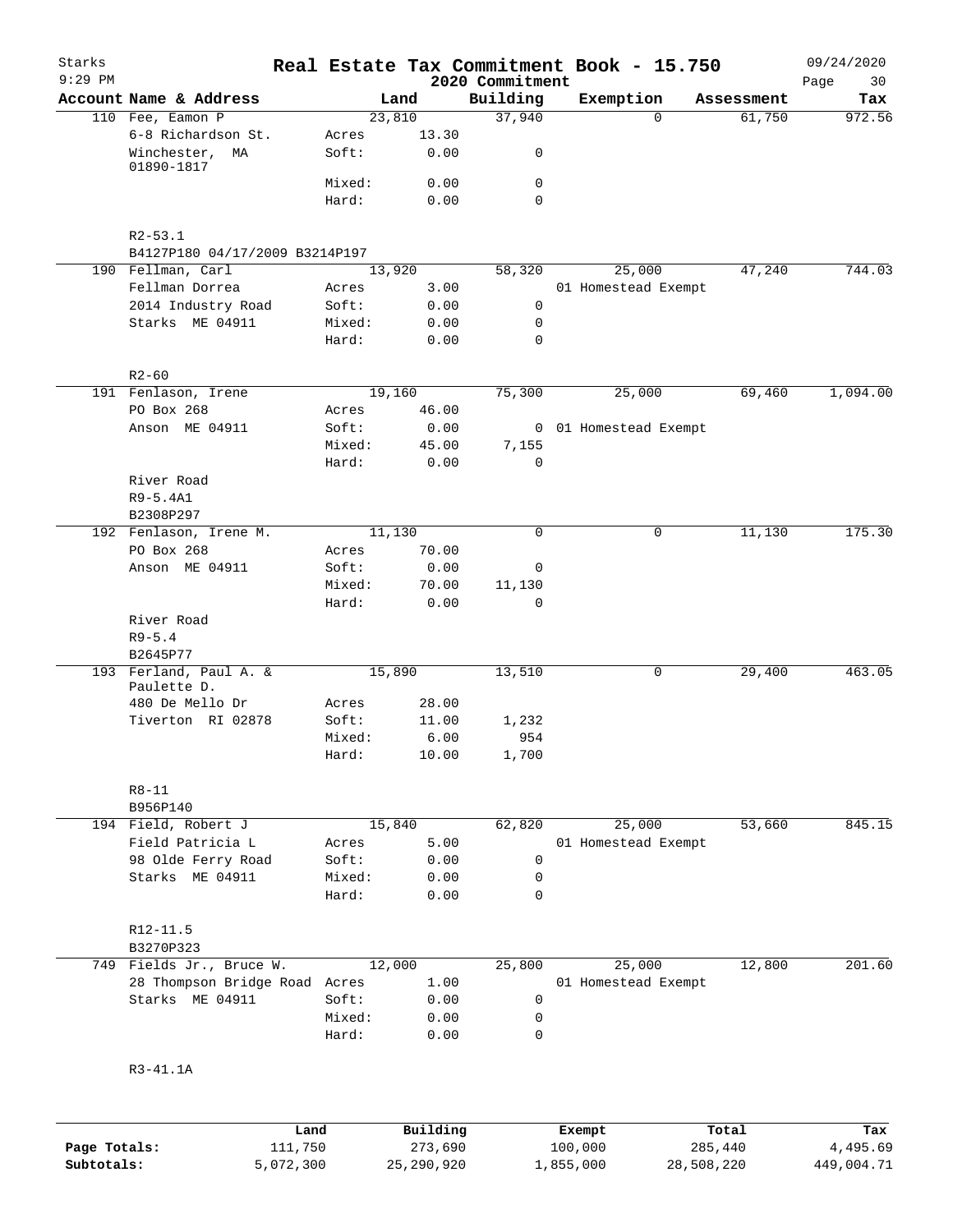| Starks<br>$9:29$ PM        |                                                                            |                      |        |                         | Real Estate Tax Commitment Book - 15.750<br>2020 Commitment |                     |             |                       | 09/24/2020<br>Page<br>31 |
|----------------------------|----------------------------------------------------------------------------|----------------------|--------|-------------------------|-------------------------------------------------------------|---------------------|-------------|-----------------------|--------------------------|
|                            | Account Name & Address                                                     |                      | Land   |                         | Building                                                    | Exemption           |             | Assessment            | Tax                      |
|                            | 758 First Light<br>41 State Street, 10th<br>floor<br>Albany NY 12207       |                      |        | $\Omega$                | 48,370                                                      |                     | $\Omega$    | 48,370                | 761.83                   |
|                            | $U2 - 300N$                                                                |                      |        |                         |                                                             |                     |             |                       |                          |
|                            | 680 Fleetwood, George                                                      |                      | 14,880 |                         | 31,990                                                      |                     | 31,000      | 15,870                | 249.95                   |
|                            | PO Box 577                                                                 | Acres                |        | 4.00                    |                                                             | 01 Homestead Exempt |             |                       |                          |
|                            | Starks ME 04911                                                            | Soft:                |        | 0.00                    | 0                                                           | 02 Veteran          |             |                       |                          |
|                            |                                                                            | Mixed:<br>Hard:      |        | 0.00<br>0.00            | 0<br>0                                                      |                     |             |                       |                          |
|                            | $R8 - 38 - 5$                                                              |                      |        |                         |                                                             |                     |             |                       |                          |
|                            | B1303P325                                                                  |                      |        |                         |                                                             |                     |             |                       |                          |
|                            | 212 Folsom, Richard K.                                                     |                      | 20,450 |                         | 39,000                                                      |                     | 25,000      | 34,450                | 542.59                   |
|                            | Folsom, Karen E.                                                           | Acres                |        | 9.80                    |                                                             | 01 Homestead Exempt |             |                       |                          |
|                            | 36 Sterry Hill Rd                                                          | Soft:                |        | 0.00                    | 0                                                           |                     |             |                       |                          |
|                            | Starks ME 04911                                                            |                      | Mixed: | 0.00                    | 0                                                           |                     |             |                       |                          |
|                            | Sterry Hill Road<br>$R4 - 40.2$                                            | Hard:                |        | 0.00                    | 0                                                           |                     |             |                       |                          |
|                            | B4894P123 04/10/2015 B2203P52                                              |                      |        |                         |                                                             |                     |             |                       |                          |
|                            | 196 Forbes, Ernestine Fay<br>and Thelma Joe Sacco                          |                      | 44,760 |                         | 0                                                           |                     | 0           | 44,760                | 704.97                   |
|                            | 95 Dexter St                                                               | Acres                |        | 67.00                   |                                                             |                     |             |                       |                          |
|                            | Milton MA 02186                                                            | Soft:                |        | 0.00                    | 0                                                           |                     |             |                       |                          |
|                            |                                                                            | Hard:                | Mixed: | 0.00<br>0.00            | 0<br>$\mathbf 0$                                            |                     |             |                       |                          |
|                            | R11-11<br>B2666P278                                                        |                      |        |                         |                                                             |                     |             |                       |                          |
|                            | 157 Forever Green MP Homes                                                 |                      | 81,120 |                         | 0                                                           |                     | 0           | 81,120                | 1,277.64                 |
|                            | 20675 SW 162nd Ave.<br>Lot 191                                             | Acres                |        | 168.00                  |                                                             |                     |             |                       |                          |
|                            | Miami FL 33187                                                             | Soft:                |        | 0.00                    | 0                                                           |                     |             |                       |                          |
|                            |                                                                            | Hard:                | Mixed: | 0.00<br>0.00            | 0<br>0                                                      |                     |             |                       |                          |
|                            | $R10-1$                                                                    |                      |        |                         |                                                             |                     |             |                       |                          |
|                            | B4892P242 04/03/2015 B3569P99 10/04/2005 B1245P329                         |                      |        |                         |                                                             |                     |             |                       |                          |
|                            | 729 Four Seasons Rod & Gun<br>Club c/o Jay Wilson                          |                      | 29,280 |                         | 9,000                                                       |                     | 0           | 38,280                | 602.91                   |
|                            | 154 Wentworth Rd                                                           | Acres                |        | 24.00                   |                                                             |                     |             |                       |                          |
|                            | Embden ME 04958                                                            | Soft:                |        | 0.00                    | 0                                                           |                     |             |                       |                          |
|                            |                                                                            |                      | Mixed: | 0.00                    | 0                                                           |                     |             |                       |                          |
|                            |                                                                            | Hard:                |        | 0.00                    | 0                                                           |                     |             |                       |                          |
|                            | R12-14.1                                                                   |                      |        |                         |                                                             |                     |             |                       |                          |
|                            | 309 Fournier Jr., Francis                                                  |                      | 25,440 |                         | 15,000                                                      |                     | $\mathbf 0$ | 40,440                | 636.93                   |
|                            | 35 Dort Street                                                             | Acres                |        | 15.00                   |                                                             |                     |             |                       |                          |
|                            | Troy NH 03465                                                              | Soft:                |        | 0.00                    | 0                                                           |                     |             |                       |                          |
|                            |                                                                            | Hard:                | Mixed: | 0.00<br>0.00            | 0<br>$\mathbf 0$                                            |                     |             |                       |                          |
|                            | 331 Anson Rd<br>$R8 - 32$                                                  |                      |        |                         |                                                             |                     |             |                       |                          |
|                            | B4942P93 08/12/2015 B4691P107 07/23/2013 B3548P155<br>08/08/2005 B2259P283 |                      |        |                         |                                                             |                     |             |                       |                          |
|                            |                                                                            | Land                 |        | Building                |                                                             | Exempt              |             | Total                 | Tax                      |
| Page Totals:<br>Subtotals: |                                                                            | 215,930<br>5,288,230 |        | 143,360<br>25, 434, 280 |                                                             | 56,000<br>1,911,000 |             | 303,290<br>28,811,510 | 4,776.82<br>453,781.53   |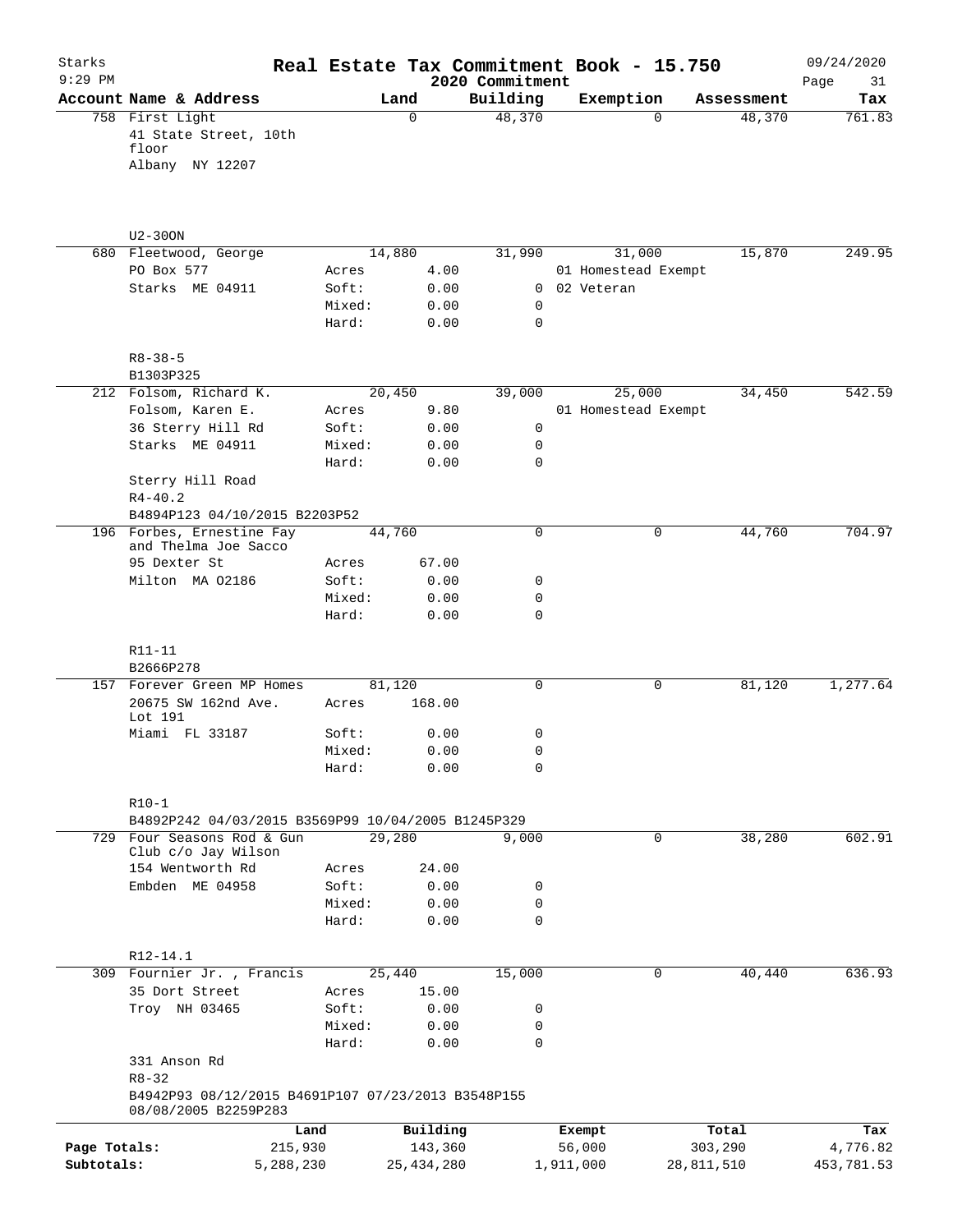| Starks    |                                          |                |                |                 | Real Estate Tax Commitment Book - 15.750 |            | 09/24/2020 |
|-----------|------------------------------------------|----------------|----------------|-----------------|------------------------------------------|------------|------------|
| $9:29$ PM |                                          |                |                | 2020 Commitment |                                          |            | Page<br>32 |
|           | Account Name & Address                   |                | Land           | Building        | Exemption                                | Assessment | Tax        |
|           | 199 Fournier, Eugene E. &                | 28,060         |                | 45,140          | $\Omega$                                 | 73,200     | 1,152.90   |
|           | Dorothy L.                               |                | 20.60          |                 |                                          |            |            |
|           | 406 Swetts Pond Rd<br>Orrington ME 04474 | Acres<br>Soft: | 0.00           | 0               |                                          |            |            |
|           |                                          | Mixed:         | 0.00           | $\mathbf 0$     |                                          |            |            |
|           |                                          | Hard:          | 0.00           | 0               |                                          |            |            |
|           |                                          |                |                |                 |                                          |            |            |
|           | $R2 - 30, 32$                            |                |                |                 |                                          |            |            |
|           | B896P38                                  |                |                |                 |                                          |            |            |
|           | 745 Fox, William A.                      | 12,000         |                | 25,800          | 25,000                                   | 12,800     | 201.60     |
|           | Fox, Frances L.                          | Acres          | 1.00           |                 | 01 Homestead Exempt                      |            |            |
|           | 1115 New Sharon Road                     | Soft:          | 0.00           | 0               |                                          |            |            |
|           | Starks ME 04911                          | Mixed:         | 0.00           | $\mathbf 0$     |                                          |            |            |
|           |                                          | Hard:          | 0.00           | 0               |                                          |            |            |
|           |                                          |                |                |                 |                                          |            |            |
|           | $R1 - 38.1$                              |                |                |                 |                                          |            |            |
|           | B4322P207 10/01/2010                     |                |                |                 |                                          |            |            |
|           | 201 Frederic, Joseph W.                  | 29,640         |                | 101,520         | 25,000                                   | 106,160    | 1,672.02   |
|           | 219 Chicken Street                       | Acres          | 25.00          |                 |                                          |            |            |
|           | Starks ME 04911                          | Soft:          | 0.00           | $\overline{0}$  | 01 Homestead Exempt                      |            |            |
|           |                                          | Mixed:         | 0.00           | $\mathbf 0$     |                                          |            |            |
|           |                                          | Hard:          | 0.00           | 0               |                                          |            |            |
|           | 219 Chicken Street                       |                |                |                 |                                          |            |            |
|           | $R3 - 18.2$                              |                |                |                 |                                          |            |            |
|           | B2294P277                                |                |                | $\Omega$        |                                          |            |            |
|           | 360 Frederic, Paul<br>141 Chicken Street | Acres          | 6,220<br>38.00 |                 | $\mathbf 0$                              | 6,220      | 97.97      |
|           | Starks me 04911                          | Soft:          | 0.00           | 0               |                                          |            |            |
|           |                                          | Mixed:         | 22.00          | 3,498           |                                          |            |            |
|           |                                          | Hard:          | 16.00          | 2,720           |                                          |            |            |
|           |                                          |                |                |                 |                                          |            |            |
|           | $R4 - 2$                                 |                |                |                 |                                          |            |            |
|           | B5306P12 07/19/2018 B1387P315            |                |                |                 |                                          |            |            |
|           | 204 Frederic, Paul                       | 37,210         |                | $\mathsf{O}$    | 0                                        | 37,210     | 586.06     |
|           | 141 Chicken Street                       | Acres          | 66.00          |                 |                                          |            |            |
|           | Starks ME 04911                          | Soft:          | 0.00           | 0               |                                          |            |            |
|           |                                          | Mixed:         | 32.00          | 5,088           |                                          |            |            |
|           |                                          | Hard:          | 4.00           | 680             |                                          |            |            |
|           |                                          |                |                |                 |                                          |            |            |
|           | $R4 - 34$                                |                |                |                 |                                          |            |            |
|           | B3092P256                                |                |                |                 |                                          |            |            |
|           | 203 Frederic, Paul                       | 71,480         |                | 159,500         | 25,000                                   | 205,980    | 3,244.19   |
|           | 141 Chicken Street                       | Acres          | 179.00         |                 | 01 Homestead Exempt                      |            |            |
|           | Starks ME 04911                          | Soft:          | 0.00           | $\mathbf 0$     |                                          |            |            |
|           |                                          | Mixed:         | 62.00          | 9,858           |                                          |            |            |
|           |                                          | Hard:          | 6.00           | 1,020           |                                          |            |            |
|           | 141 Chicken St                           |                |                |                 |                                          |            |            |
|           | R3-18, 19.1, 20                          |                |                |                 |                                          |            |            |
|           | B873P248                                 |                |                |                 |                                          |            |            |
|           |                                          |                |                |                 |                                          |            |            |

|              | Land      | Building   | Exempt    | Total        | Tax        |
|--------------|-----------|------------|-----------|--------------|------------|
| Page Totals: | 184,610   | 331,960    | 75,000    | 441,570      | 6,954.74   |
| Subtotals:   | 5,472,840 | 25,766,240 | 1,986,000 | 29, 253, 080 | 460,736.27 |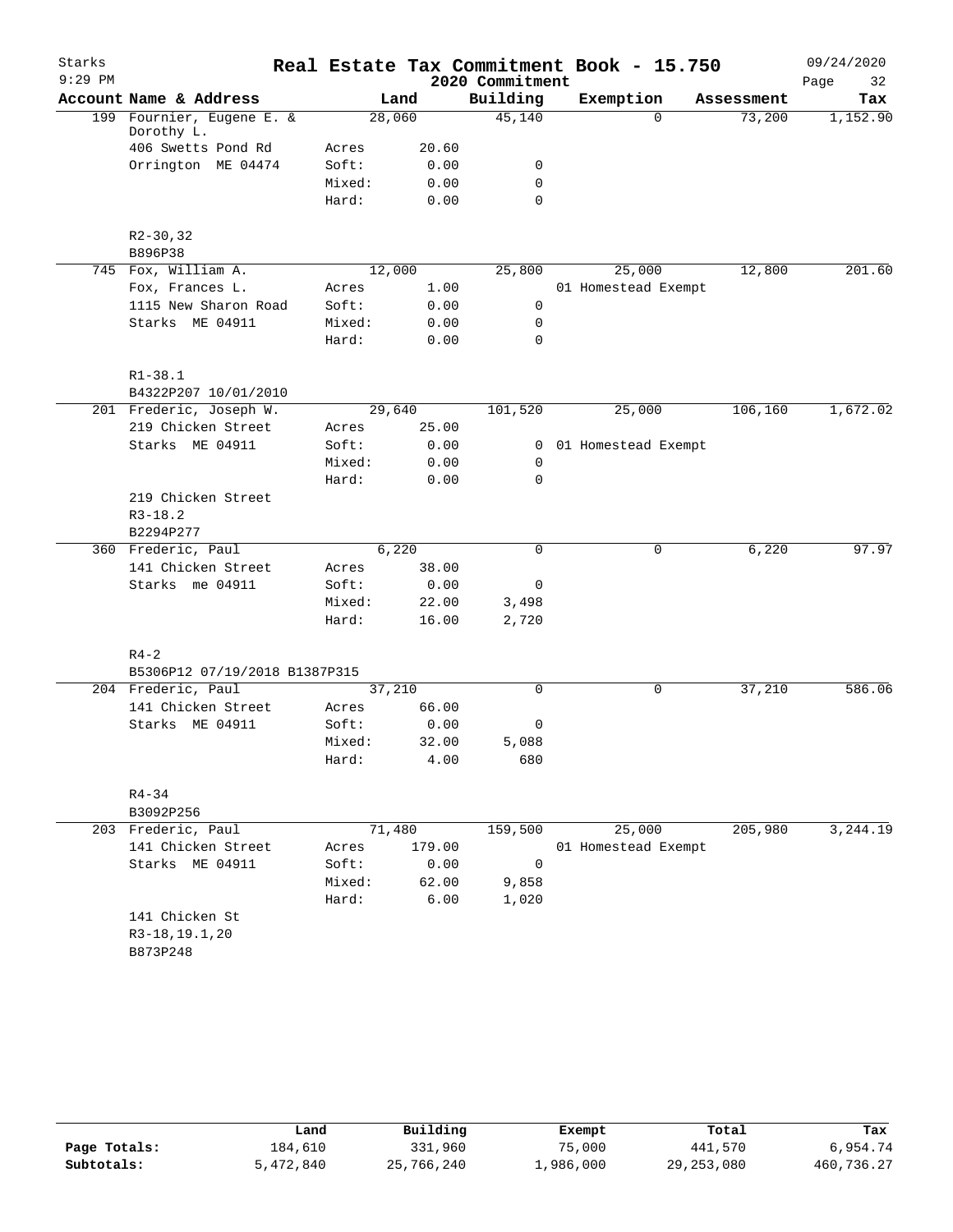| Starks    |                                                          |        |        |                 | Real Estate Tax Commitment Book - 15.750 |            | 09/24/2020 |
|-----------|----------------------------------------------------------|--------|--------|-----------------|------------------------------------------|------------|------------|
| $9:29$ PM |                                                          |        |        | 2020 Commitment |                                          |            | Page<br>33 |
|           | Account Name & Address                                   |        | Land   | Building        | Exemption                                | Assessment | Tax        |
| 206       | Freitas Revocable<br>Trust, Antonio G.<br>Freitas, Trust |        | 19,120 | 9,020           | $\Omega$                                 | 28,140     | 443.21     |
|           | 55 Sheehan St.                                           | Acres  | 8.42   |                 |                                          |            |            |
|           | Stoughton MA 02072                                       | Soft:  | 0.00   | 0               |                                          |            |            |
|           |                                                          | Mixed: | 0.00   | 0               |                                          |            |            |
|           |                                                          | Hard:  | 0.00   | 0               |                                          |            |            |
|           | Mayhew Road                                              |        |        |                 |                                          |            |            |
|           | $R5 - 5.1$                                               |        |        |                 |                                          |            |            |
|           | B5296P312 06/27/2018                                     |        |        |                 |                                          |            |            |
|           | 789 Friend, Brooklyn M.                                  |        | 13,240 | 25,800          | 25,000                                   | 14,040     | 221.13     |
|           | Bearor, Jeffrey P.                                       | Acres  | 2.29   |                 | 01 Homestead Exempt                      |            |            |
|           | 47 Freedom Way Lane                                      | Soft:  | 0.00   | 0               |                                          |            |            |
|           | Starks ME 04911                                          | Mixed: | 0.00   | 0               |                                          |            |            |
|           |                                                          | Hard:  | 0.00   | 0               |                                          |            |            |
|           | Freedom Way Lane                                         |        |        |                 |                                          |            |            |
|           | $R3 - 27.2$                                              |        |        |                 |                                          |            |            |
|           | B5448P309 08/01/2019                                     |        |        |                 |                                          |            |            |
|           | 205 Friend, Tara M.                                      |        | 18,050 | 59,400          | 25,000                                   | 52,450     | 826.09     |
|           | 2658 Industry Road                                       | Acres  | 7.30   |                 |                                          |            |            |
|           | Starks ME 04911                                          | Soft:  | 0.00   | 0               | 01 Homestead Exempt                      |            |            |
|           |                                                          | Mixed: | 0.00   | 0               |                                          |            |            |
|           |                                                          | Hard:  | 0.00   | 0               |                                          |            |            |
|           | Rt. #43                                                  |        |        |                 |                                          |            |            |
|           | $R2 - 52$                                                |        |        |                 |                                          |            |            |
|           | B2737P209                                                |        |        |                 |                                          |            |            |
|           | 207 Frith, Monica L.                                     |        | 20,640 | 19,980          | 0                                        | 40,620     | 639.77     |
|           | 262 Embden Pond Road                                     | Acres  | 10.00  |                 |                                          |            |            |
|           | North Anson ME 04958                                     | Soft:  | 0.00   | 0               |                                          |            |            |
|           |                                                          | Mixed: | 0.00   | 0               |                                          |            |            |
|           |                                                          | Hard:  | 0.00   | 0               |                                          |            |            |
|           | Mayhew Road                                              |        |        |                 |                                          |            |            |
|           | $R6 - 2.2$                                               |        |        |                 |                                          |            |            |
|           | B2150P149                                                |        |        |                 |                                          |            |            |
| 208       | Fusco, Joseph & Gregory<br>& Joseph III                  | 17,760 |        | 34,380          | 0                                        | 52,140     | 821.21     |
|           | 5 Loveland Lane                                          | Acres  | 7.00   |                 |                                          |            |            |
|           | Bristol CT 06010                                         | Soft:  | 0.00   | 0               |                                          |            |            |
|           |                                                          | Mixed: | 0.00   | 0               |                                          |            |            |
|           |                                                          | Hard:  | 0.00   | 0               |                                          |            |            |
|           | Emery Road                                               |        |        |                 |                                          |            |            |
|           | $R3 - 40$                                                |        |        |                 |                                          |            |            |
|           | B2153P50                                                 |        |        |                 |                                          |            |            |
|           | 209 Gaeta, Lorraine A.                                   | 47,280 |        | 0               | 0                                        | 47,280     | 744.66     |
|           | 133 Mayhew Road                                          | Acres  | 74.00  |                 |                                          |            |            |
|           | Starks ME 04911                                          | Soft:  | 0.00   | 0               |                                          |            |            |
|           |                                                          | Mixed: | 0.00   | 0               |                                          |            |            |
|           |                                                          | Hard:  | 0.00   | 0               |                                          |            |            |
|           |                                                          |        |        |                 |                                          |            |            |
|           | $R11-1$                                                  |        |        |                 |                                          |            |            |

B2793P226

|              | Land      | Building   | Exempt    | Total      | Tax         |
|--------------|-----------|------------|-----------|------------|-------------|
| Page Totals: | 136,090   | 148,580    | 50,000    | 234,670    | 3,696.07    |
| Subtotals:   | 5,608,930 | 25,914,820 | 2,036,000 | 29,487,750 | 464, 432.34 |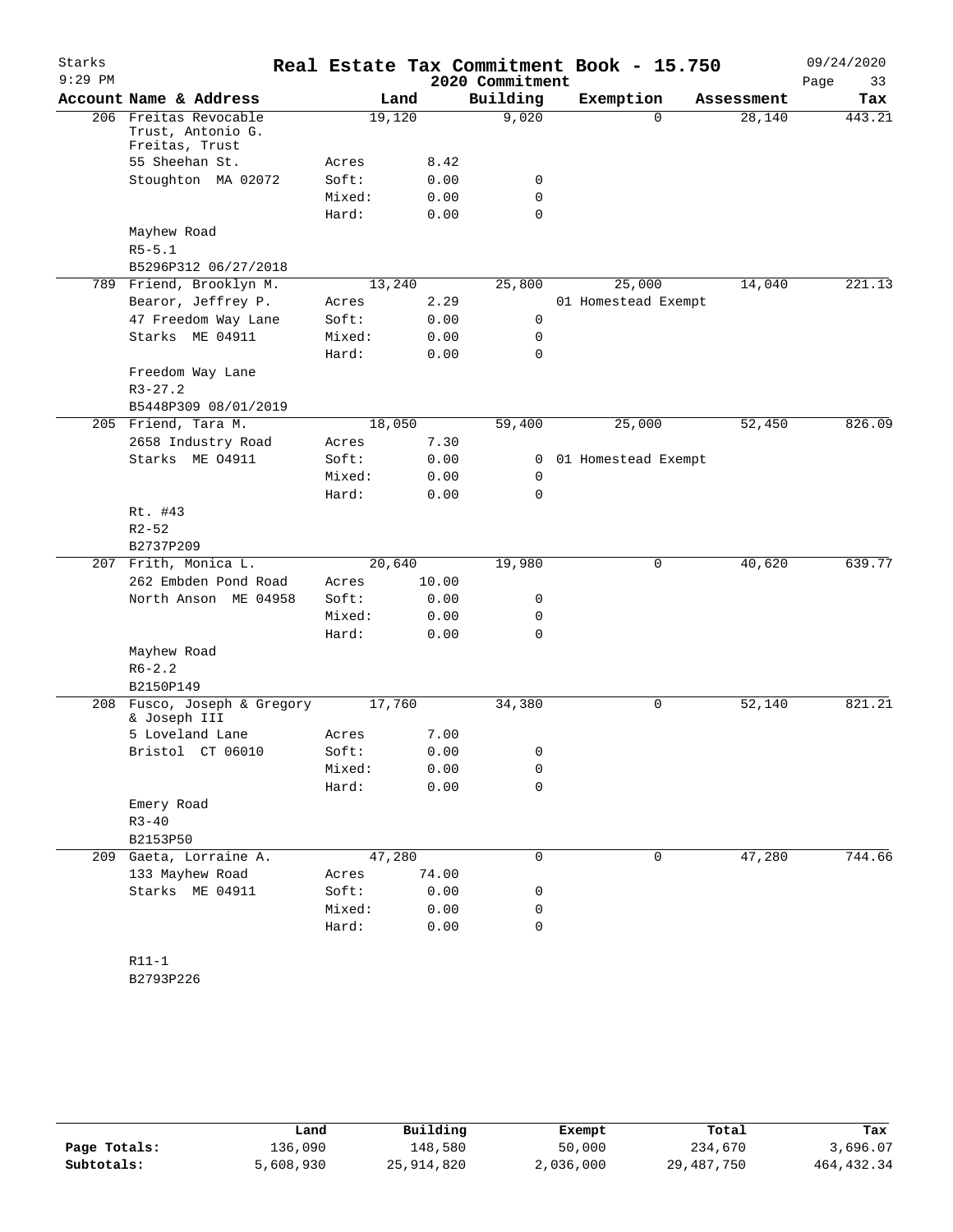| Starks    |                                                   |        |        |                 | Real Estate Tax Commitment Book - 15.750 |   |            | 09/24/2020 |
|-----------|---------------------------------------------------|--------|--------|-----------------|------------------------------------------|---|------------|------------|
| $9:29$ PM |                                                   |        |        | 2020 Commitment |                                          |   |            | Page<br>34 |
|           | Account Name & Address                            |        | Land   | Building        | Exemption                                |   | Assessment | Tax        |
|           | 211 Gaeta, Lorraine Ann                           |        | 72,120 | 107,540         | 25,000                                   |   | 154,660    | 2,435.90   |
|           | Gaeta, William                                    | Acres  | 143.00 |                 |                                          |   |            |            |
|           | 133 Mayhew Road                                   | Soft:  | 0.00   | 0               | 01 Homestead Exempt                      |   |            |            |
|           | Starks ME 04911                                   | Mixed: | 0.00   | 0               |                                          |   |            |            |
|           |                                                   | Hard:  | 0.00   | 0               |                                          |   |            |            |
|           | $R7 - 15$                                         |        |        |                 |                                          |   |            |            |
|           | B5164P227 06/06/2017 B868P796                     |        |        |                 |                                          |   |            |            |
|           | 210 Gaeta, Lorraine Ann                           |        | 29,640 | 0               |                                          | 0 | 29,640     | 466.83     |
|           | 133 Mayhew Road                                   | Acres  | 25.00  |                 |                                          |   |            |            |
|           | Starks ME 04911                                   | Soft:  | 0.00   | 0               |                                          |   |            |            |
|           |                                                   | Mixed: | 0.00   | 0               |                                          |   |            |            |
|           |                                                   | Hard:  | 0.00   | 0               |                                          |   |            |            |
|           | $R11-2$                                           |        |        |                 |                                          |   |            |            |
| 649       | B1468P169<br>Gambale Kathleen M and               |        | 25,440 | 37,440          |                                          | 0 | 62,880     | 990.36     |
|           | Joseph J.                                         |        |        |                 |                                          |   |            |            |
|           | 40 Cross Street                                   | Acres  | 15.00  |                 |                                          |   |            |            |
|           | Rowley MA 01969                                   | Soft:  | 0.00   | 0               |                                          |   |            |            |
|           |                                                   | Mixed: | 0.00   | 0               |                                          |   |            |            |
|           |                                                   | Hard:  | 0.00   | 0               |                                          |   |            |            |
|           | $R1 - 29.5$                                       |        |        |                 |                                          |   |            |            |
|           | B3736P201 09/01/2007 B1524P234                    |        |        |                 |                                          |   |            |            |
|           | 229 Gauthier, Carmen                              |        | 17,280 | 99,360          | 25,000                                   |   | 91,640     | 1,443.33   |
|           | 157 Emery Road                                    | Acres  | 6.50   |                 | 01 Homestead Exempt                      |   |            |            |
|           | Starks ME 04911                                   | Soft:  | 0.00   | 0               |                                          |   |            |            |
|           |                                                   | Mixed: | 0.00   | 0               |                                          |   |            |            |
|           |                                                   | Hard:  | 0.00   | 0               |                                          |   |            |            |
|           | $R3 - 36$                                         |        |        |                 |                                          |   |            |            |
|           | B4759P248 02/24/2014 B1168P20                     |        |        |                 |                                          |   |            |            |
|           | 567 Gecoy, Rocco R. &<br>Carolyn G.               |        | 20,910 | 108,490         |                                          | 0 | 129,400    | 2,038.05   |
|           | 4 Otter Pond Road                                 | Acres  | 10.28  |                 |                                          |   |            |            |
|           | Lynnfield MA 01940                                | Soft:  | 0.00   | 0               |                                          |   |            |            |
|           |                                                   | Mixed: | 0.00   | 0               |                                          |   |            |            |
|           |                                                   | Hard:  | 0.00   | 0               |                                          |   |            |            |
|           | $R6 - 21.3$                                       |        |        |                 |                                          |   |            |            |
|           | B4009P310 06/12/2008 B1485P12                     |        |        |                 |                                          |   |            |            |
|           | 537 Gibbons, Morgann                              |        | 15,020 | 64,990          |                                          | 0 | 80,010     | 1,260.16   |
|           | Shurtleff, Brenna                                 | Acres  | 20.00  |                 |                                          |   |            |            |
|           | 303 Wood Street                                   | Soft:  | 0.00   | 0               |                                          |   |            |            |
|           | New Bedford, MA 02745                             | Mixed: | 19.00  | 3,021           |                                          |   |            |            |
|           |                                                   | Hard:  | 0.00   | $\mathbf 0$     |                                          |   |            |            |
|           | $R2 - 49$                                         |        |        |                 |                                          |   |            |            |
|           | B5085P177 10/11/2016 B4268P35 01/29/2010 B3811P16 |        |        |                 |                                          |   |            |            |
|           | 02/08/2007 B1486P44                               |        |        |                 |                                          |   |            |            |

|              | Land      | Building   | Exempt    | Total      | Tax        |
|--------------|-----------|------------|-----------|------------|------------|
| Page Totals: | 180,410   | 417,820    | 50,000    | 548,230    | 8,634.63   |
| Subtotals:   | 5,789,340 | 26,332,640 | 2,086,000 | 30,035,980 | 473,066.97 |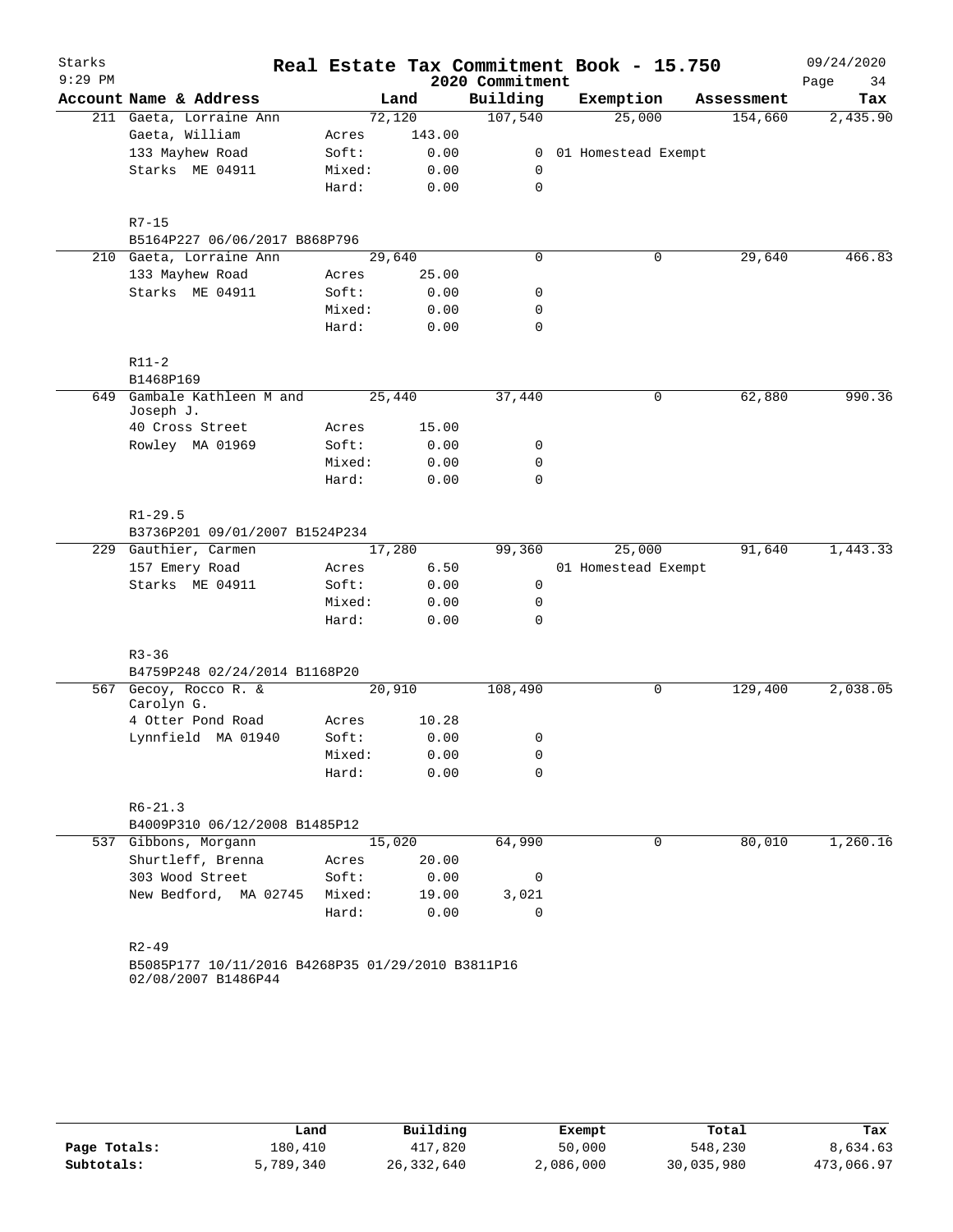| Starks    |                                                                |        |       |                 | Real Estate Tax Commitment Book - 15.750 |            | 09/24/2020 |
|-----------|----------------------------------------------------------------|--------|-------|-----------------|------------------------------------------|------------|------------|
| $9:29$ PM |                                                                |        |       | 2020 Commitment |                                          |            | Page<br>35 |
|           | Account Name & Address                                         |        | Land  | Building        | Exemption                                | Assessment | Tax        |
|           | 701 Gibbs Family Trust,                                        | 18,530 |       | 61,040          | $\Omega$                                 | 79,570     | 1,253.23   |
|           | Sandra E.<br>67 Heald Street Apt 2B                            | Acres  | 7.80  |                 |                                          |            |            |
|           | Madison ME 04950                                               | Soft:  | 0.00  | 0               |                                          |            |            |
|           |                                                                | Mixed: | 0.00  | 0               |                                          |            |            |
|           |                                                                | Hard:  | 0.00  | $\mathbf 0$     |                                          |            |            |
|           |                                                                |        |       |                 |                                          |            |            |
|           | $R5 - 6.3$                                                     |        |       |                 |                                          |            |            |
|           | B4505P321 03/20/2012 B3793P275 12/28/2006                      |        |       |                 |                                          |            |            |
|           | 217 Gifford, Walter B.                                         | 12,960 |       | 13,500          | 0                                        | 26,460     | 416.75     |
|           | 115 Locke Hill Road                                            | Acres  | 2.00  |                 |                                          |            |            |
|           | Starks ME 04911                                                | Soft:  | 0.00  | 0               |                                          |            |            |
|           |                                                                | Mixed: | 0.00  | 0               |                                          |            |            |
|           |                                                                | Hard:  | 0.00  | 0               |                                          |            |            |
|           | Locke Cemetery Road                                            |        |       |                 |                                          |            |            |
|           | $R3 - 8$                                                       |        |       |                 |                                          |            |            |
|           | B2226P169<br>216 Gifford, Walter B.                            | 46,920 |       | 176,720         | 25,000                                   | 198,640    | 3,128.58   |
|           | 115 Locke Hill Rd                                              | Acres  | 73.00 |                 | 01 Homestead Exempt                      |            |            |
|           | Starks ME 04911                                                | Soft:  | 0.00  | 0               |                                          |            |            |
|           |                                                                | Mixed: | 0.00  | 0               |                                          |            |            |
|           |                                                                | Hard:  | 0.00  | 0               |                                          |            |            |
|           |                                                                |        |       |                 |                                          |            |            |
|           | $R3 - 7$                                                       |        |       |                 |                                          |            |            |
|           | B1537P108                                                      |        |       |                 |                                          |            |            |
| 267       | Gillies Trust, Gordon                                          | 37,560 |       | 166,260         | 0                                        | 203,820    | 3,210.17   |
|           | М.                                                             |        |       |                 |                                          |            |            |
|           | Mary C. Gillies Trust                                          | Acres  | 47.00 |                 |                                          |            |            |
|           | 448 Peppertree Road                                            | Soft:  | 0.00  | 0               |                                          |            |            |
|           | Venice FL 34293                                                | Mixed: | 0.00  | 0               |                                          |            |            |
|           |                                                                | Hard:  | 0.00  | $\mathbf 0$     |                                          |            |            |
|           | Peterson Rd                                                    |        |       |                 |                                          |            |            |
|           | $R11-8$<br>B4959P356 09/30/2015 B4835P236 09/29/2014 B4244P125 |        |       |                 |                                          |            |            |
|           | 02/26/2010 B2034P186                                           |        |       |                 |                                          |            |            |
|           | 147 Glidden, Errol R.                                          | 21,980 |       | 64,540          | 0                                        | 86,520     | 1,362.69   |
|           | Glidden, Terry L.                                              | Acres  | 11.40 |                 |                                          |            |            |
|           | 340 Porterfield Road                                           | Soft:  | 0.00  | $\Omega$        |                                          |            |            |
|           | Porter ME 04068                                                | Mixed: | 0.00  | 0               |                                          |            |            |
|           |                                                                | Hard:  | 0.00  | 0               |                                          |            |            |
|           | Mayhew Road Subdivison                                         |        |       |                 |                                          |            |            |
|           | $R6 - 2.11$                                                    |        |       |                 |                                          |            |            |
|           | B5236P197 12/14/2017 B3996P286 05/13/2009 B3554P1<br>B883P1018 |        |       |                 |                                          |            |            |
|           | 220 Goff, Patricia R.                                          | 16,180 |       | 27,820          | 0                                        | 44,000     | 693.00     |
|           | 535 Chick Crossing Rd.                                         | Acres  | 5.35  |                 |                                          |            |            |
|           | Wells ME 04090                                                 | Soft:  | 0.00  | 0               |                                          |            |            |
|           |                                                                | Mixed: | 0.00  | 0               |                                          |            |            |
|           |                                                                | Hard:  | 0.00  | 0               |                                          |            |            |
|           |                                                                |        |       |                 |                                          |            |            |
|           | $R4 - 35.1$                                                    |        |       |                 |                                          |            |            |
|           | B1322P150                                                      |        |       |                 |                                          |            |            |
|           |                                                                |        |       |                 |                                          |            |            |

|              | Land      | Building   | Exempt    | Total      | Tax         |
|--------------|-----------|------------|-----------|------------|-------------|
| Page Totals: | 154,130   | 509,880    | 25,000    | 639,010    | 10,064.42   |
| Subtotals:   | 5,943,470 | 26,842,520 | 2,111,000 | 30,674,990 | 483, 131.39 |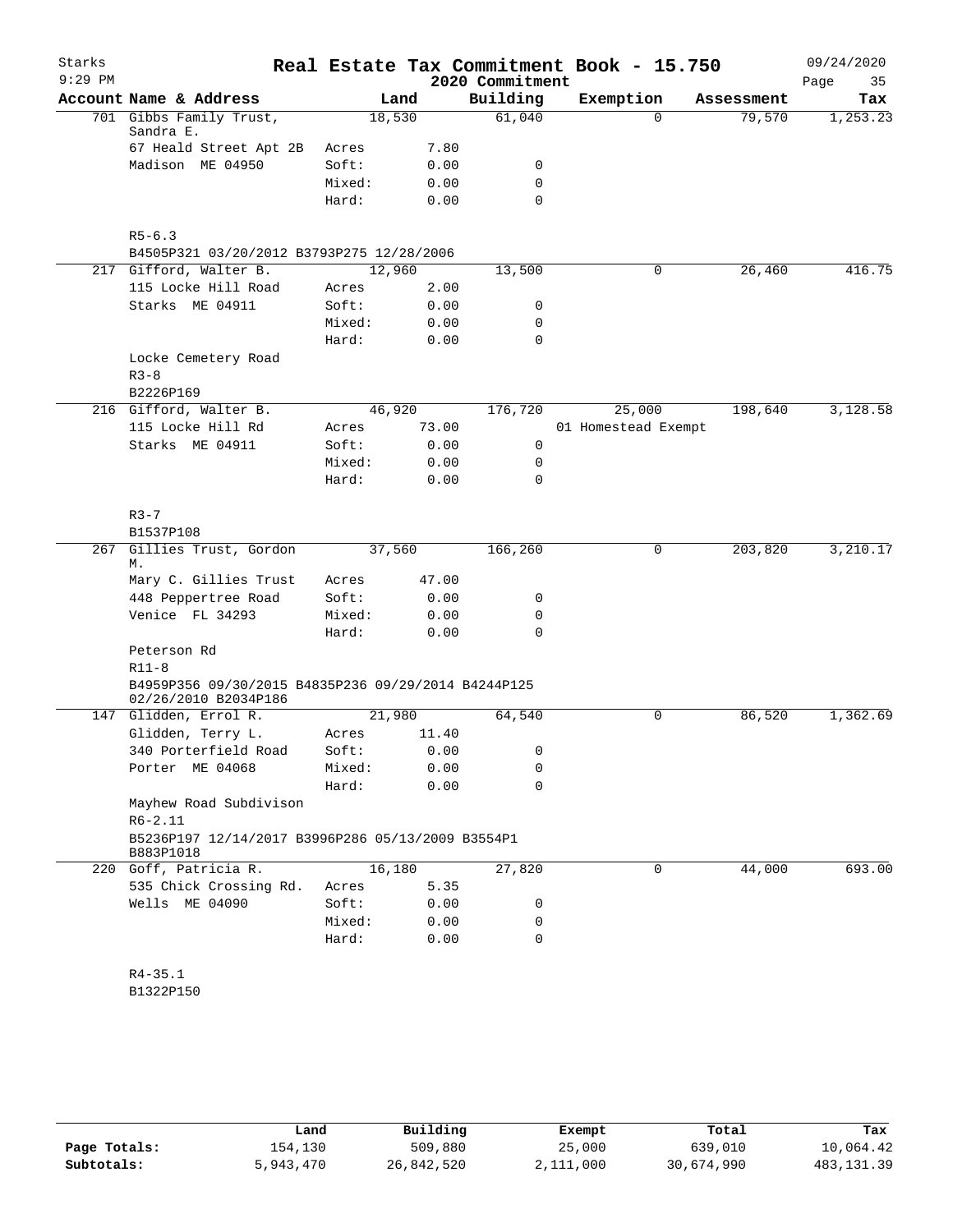| Starks<br>$9:29$ PM |                                |        |       | 2020 Commitment | Real Estate Tax Commitment Book - 15.750 |            | 09/24/2020<br>Page<br>36 |
|---------------------|--------------------------------|--------|-------|-----------------|------------------------------------------|------------|--------------------------|
|                     | Account Name & Address         | Land   |       | Building        | Exemption                                | Assessment | Tax                      |
|                     | 434 Gordon, Lisa M.            | 12,340 |       | 112,140         | 25,000                                   | 99,480     | 1,566.81                 |
|                     | 2693 Industry Road             | Acres  | 1.35  |                 | 01 Homestead Exempt                      |            |                          |
|                     | Starks Me 04911                | Soft:  | 0.00  | 0               |                                          |            |                          |
|                     |                                | Mixed: | 0.00  | 0               |                                          |            |                          |
|                     |                                | Hard:  | 0.00  | $\mathbf 0$     |                                          |            |                          |
|                     | Route #43                      |        |       |                 |                                          |            |                          |
|                     | $R8 - 1.2$                     |        |       |                 |                                          |            |                          |
|                     | B4759P69 02/21/2014 B2107P158  |        |       |                 |                                          |            |                          |
|                     | 224 Graef, Adriane H           | 48,720 |       | 0               | 0                                        | 48,720     | 767.34                   |
|                     | 14 Chipmunk Trail              | Acres  | 78.00 |                 |                                          |            |                          |
|                     | Sandy Hook CT 06482            | Soft:  | 0.00  | 0               |                                          |            |                          |
|                     |                                | Mixed: | 0.00  | 0               |                                          |            |                          |
|                     |                                | Hard:  |       | 0               |                                          |            |                          |
|                     |                                |        | 0.00  |                 |                                          |            |                          |
|                     | Rt. 148 Anson Town Line        |        |       |                 |                                          |            |                          |
|                     | $R5-16, 17.1$                  |        |       |                 |                                          |            |                          |
|                     | B1789P142                      |        |       |                 |                                          |            |                          |
|                     | 95 Gravel, Kurtis W.           | 23,520 |       | 164,760         | 25,000                                   | 163,280    | 2,571.66                 |
|                     | Gravel, Amy L.                 | Acres  | 13.00 |                 |                                          |            |                          |
|                     | 634 Sandy River Rd             | Soft:  | 0.00  | $\mathbf{0}$    | 01 Homestead Exempt                      |            |                          |
|                     | Starks ME 04911                | Mixed: | 0.00  | 0               |                                          |            |                          |
|                     |                                | Hard:  | 0.00  | $\mathbf 0$     |                                          |            |                          |
|                     | River Rd.                      |        |       |                 |                                          |            |                          |
|                     | R10-13.1                       |        |       |                 |                                          |            |                          |
|                     | B5058P206 08/05/2016 B1419P289 |        |       |                 |                                          |            |                          |
|                     | 226 Gray, David E              | 18,140 |       | 81,080          | 25,000                                   | 74,220     | 1,168.96                 |
|                     | 141 Emery Rd                   | Acres  | 7.40  |                 | 01 Homestead Exempt                      |            |                          |
|                     | Starks ME 04911                | Soft:  | 0.00  | 0               |                                          |            |                          |
|                     |                                |        |       |                 |                                          |            |                          |
|                     |                                | Mixed: | 0.00  | 0               |                                          |            |                          |
|                     |                                | Hard:  | 0.00  | 0               |                                          |            |                          |
|                     | Emery Road                     |        |       |                 |                                          |            |                          |
|                     | $R3 - 35$                      |        |       |                 |                                          |            |                          |
|                     | B2887P310                      |        |       |                 |                                          |            |                          |
|                     | 228 Gray, Richard              | 47,280 |       | 126,120         | 25,000                                   | 148,400    | 2,337.30                 |
|                     | 1294 Anson Road                | Acres  | 74.00 |                 | 01 Homestead Exempt                      |            |                          |
|                     | Starks ME 04911                | Soft:  | 0.00  | 0               |                                          |            |                          |
|                     |                                | Mixed: | 0.00  | 0               |                                          |            |                          |
|                     |                                | Hard:  | 0.00  | 0               |                                          |            |                          |
|                     | 1294 Anson Rd                  |        |       |                 |                                          |            |                          |
|                     | R12-20, 21                     |        |       |                 |                                          |            |                          |
|                     | B4237P4 01/22/2010 B1165P87    |        |       |                 |                                          |            |                          |
|                     | 737 Gray, Richard E.           | 4,670  |       | 0               | 0                                        | 4,670      | 73.55                    |
|                     | 1294 Anson Road                | Acres  | 40.00 |                 |                                          |            |                          |
|                     | Starks ME 04911                | Soft:  | 36.00 | 4,032           |                                          |            |                          |
|                     |                                | Mixed: | 4.00  | 636             |                                          |            |                          |
|                     |                                |        |       | 0               |                                          |            |                          |
|                     |                                | Hard:  | 0.00  |                 |                                          |            |                          |
|                     |                                |        |       |                 |                                          |            |                          |
|                     | R12-26                         |        |       |                 |                                          |            |                          |
|                     | B4237P1 01/22/2010             |        |       |                 |                                          |            |                          |
|                     | 230 Greenleaf, Andrea          | 18,050 |       | 0               | 0                                        | 18,050     | 284.29                   |
|                     | 4060 Snyder Ridge Lane         | Acres  | 7.30  |                 |                                          |            |                          |
|                     | Winston-Salem NC 27107         | Soft:  | 0.00  | 0               |                                          |            |                          |
|                     |                                | Mixed: | 0.00  | 0               |                                          |            |                          |
|                     |                                | Hard:  | 0.00  | 0               |                                          |            |                          |
|                     |                                |        |       |                 |                                          |            |                          |
|                     | $R1 - 16$                      |        |       |                 |                                          |            |                          |
|                     |                                |        |       |                 |                                          |            |                          |

|              | Land      | Building   | Exempt    | Total        | Tax        |
|--------------|-----------|------------|-----------|--------------|------------|
| Page Totals: | 172,720   | 484,100    | 100,000   | 556,820      | 8,769.91   |
| Subtotals:   | 6,116,190 | 27,326,620 | 2,211,000 | 31, 231, 810 | 491,901.30 |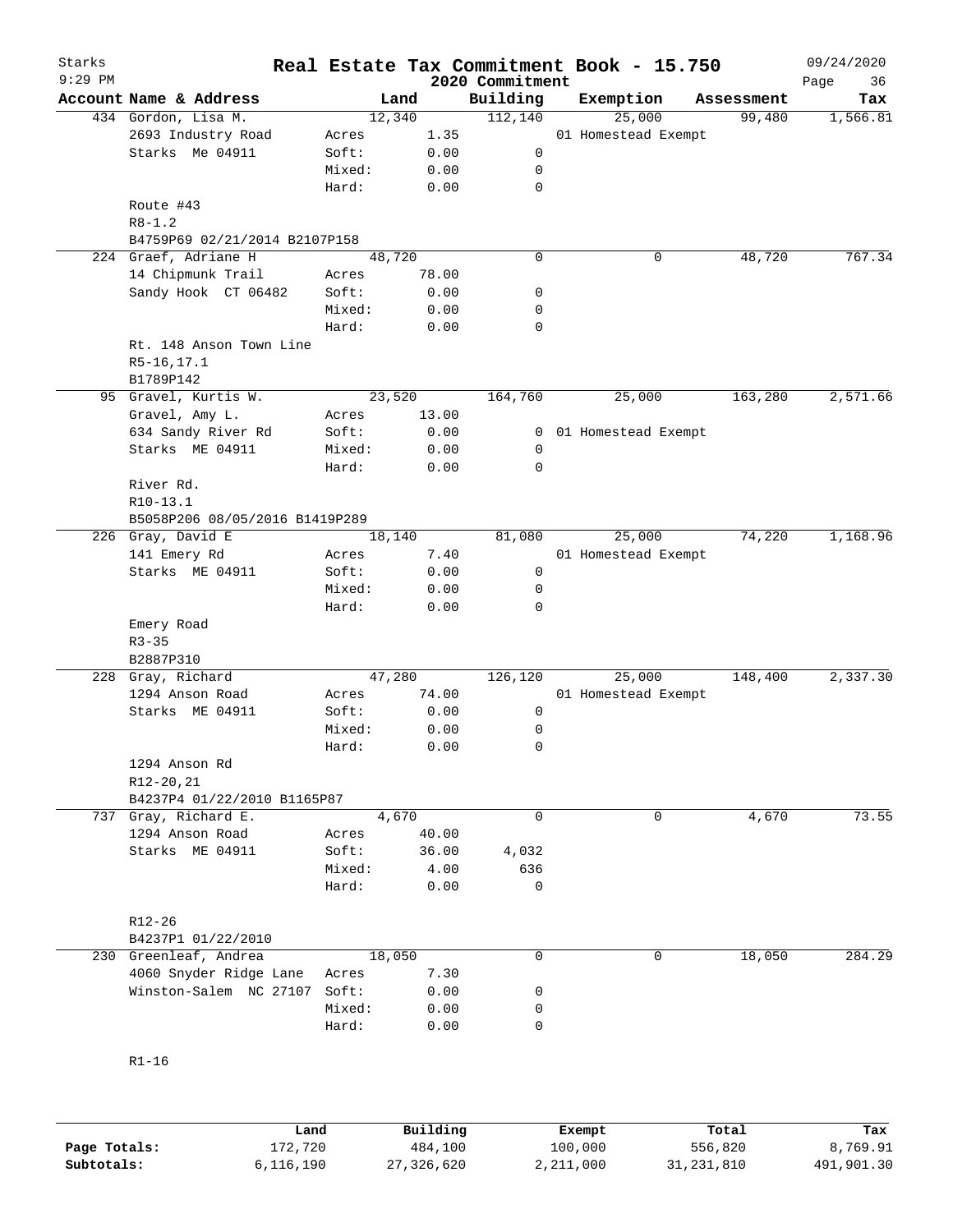| Starks<br>$9:29$ PM |                                                    |        |            | 2020 Commitment | Real Estate Tax Commitment Book - 15.750 |            | 09/24/2020        |
|---------------------|----------------------------------------------------|--------|------------|-----------------|------------------------------------------|------------|-------------------|
|                     | Account Name & Address                             |        | Land       | Building        | Exemption                                | Assessment | Page<br>37<br>Tax |
|                     | 231 Greenleaf, Scott                               | 12,960 |            | 29,830          | 25,000                                   | 17,790     | 280.19            |
|                     | 1081 New Sharon Road                               | Acres  | 2.00       |                 | 01 Homestead Exempt                      |            |                   |
|                     | Starks ME 04911                                    | Soft:  | 0.00       | 0               |                                          |            |                   |
|                     |                                                    | Mixed: | 0.00       | 0               |                                          |            |                   |
|                     |                                                    | Hard:  | 0.00       | $\mathbf 0$     |                                          |            |                   |
|                     | Rt. 134                                            |        |            |                 |                                          |            |                   |
|                     | $R1 - 42.1$                                        |        |            |                 |                                          |            |                   |
|                     | B5004P268 03/01/2016 B1497P10                      |        |            |                 |                                          |            |                   |
|                     | 67 Guerin, Darryl                                  | 19,130 |            | $\mathbf 0$     | 0                                        | 19,130     | 301.30            |
|                     |                                                    | Acres  |            |                 |                                          |            |                   |
|                     | Guerin, Dawn                                       |        | 8.43       |                 |                                          |            |                   |
|                     | 259 Colt Avenue                                    | Soft:  | 0.00       | 0               |                                          |            |                   |
|                     | Coats NC 27521                                     | Mixed: | 0.00       | 0               |                                          |            |                   |
|                     |                                                    | Hard:  | 0.00       | 0               |                                          |            |                   |
|                     | Chicken St.                                        |        |            |                 |                                          |            |                   |
|                     | $R3 - 24$                                          |        |            |                 |                                          |            |                   |
|                     | B5324P280 08/29/2018 B2473P148                     |        |            |                 |                                          |            |                   |
|                     | 561 Gulnick, Sandra L.                             | 21,120 |            | 10,800          | 0                                        | 31,920     | 502.74            |
|                     | 32 Thompson Bridge Road Acres                      |        | 10.50      |                 |                                          |            |                   |
|                     | Starks Me 04911                                    | Soft:  | 0.00       | 0               |                                          |            |                   |
|                     |                                                    | Mixed: | 0.00       | 0               |                                          |            |                   |
|                     |                                                    | Hard:  | 0.00       | $\mathbf 0$     |                                          |            |                   |
|                     | Emery Road                                         |        |            |                 |                                          |            |                   |
|                     | $R3 - 41.1$                                        |        |            |                 |                                          |            |                   |
|                     | B4343P96 11/23/2010 B4242P226 09/28/2009 B2452P124 |        |            |                 |                                          |            |                   |
|                     | 233 Gulnick, William J &                           |        | 9,300      | 64,260          | 31,000                                   | 42,560     | 670.32            |
|                     | Carol L                                            |        |            |                 |                                          |            |                   |
|                     | c/o Holmgren                                       | Acres  | 0.60       |                 | 02 Veteran                               |            |                   |
|                     | 55 Hill Street                                     | Soft:  | 0.00       |                 | 0 01 Homestead Exempt                    |            |                   |
|                     | Lakeville MA 02347                                 | Mixed: | 0.00       | 0               |                                          |            |                   |
|                     |                                                    | Hard:  | 0.00       | 0               |                                          |            |                   |
|                     | 6 Anson Rd                                         |        |            |                 |                                          |            |                   |
|                     |                                                    |        |            |                 |                                          |            |                   |
|                     | $U2 - 25, 26$<br>B2467P318                         |        |            |                 |                                          |            |                   |
|                     |                                                    |        |            |                 |                                          |            |                   |
|                     | 202 Gurta, Kenneth Alan                            | 21,600 |            | 96,120          | 0                                        | 117,720    | 1,854.09          |
|                     | 1355 Smoke Hill Drive                              | Acres  | 11.00      |                 |                                          |            |                   |
|                     | Hoschton Ga 30548                                  | Soft:  | 0.00       | 0               |                                          |            |                   |
|                     |                                                    | Mixed: | 0.00       | 0               |                                          |            |                   |
|                     |                                                    | Hard:  | 0.00       | 0               |                                          |            |                   |
|                     | 288 Chicken Street                                 |        |            |                 |                                          |            |                   |
|                     | $R3 - 28$                                          |        |            |                 |                                          |            |                   |
|                     | B5453P282 08/22/2019 B4969P102 10/28/2015 B1660P3  |        |            |                 |                                          |            |                   |
|                     | 234 Guthrie, James D. Jr.                          | 25,840 |            | $\Omega$        | 0                                        | 25,840     | 406.98            |
|                     | 217 Fitzgerald Road                                | Acres  | 43.00      |                 |                                          |            |                   |
|                     | Rindge NH 03461                                    | Soft:  | 7.00       | 784             |                                          |            |                   |
|                     |                                                    | Mixed: | 0.00       | 0               |                                          |            |                   |
|                     |                                                    | Hard:  | 26.00      | 4,420           |                                          |            |                   |
|                     | Industry Line                                      |        |            |                 |                                          |            |                   |
|                     | R4-13A                                             |        |            |                 |                                          |            |                   |
|                     | B2690P12                                           |        |            |                 |                                          |            |                   |
|                     | 235 Guthrie, James D., Jr                          | 68,520 |            | 37,440          | 0                                        | 105,960    | 1,668.87          |
|                     | 217 Fitzgerald Road                                | Acres  | 133.00     |                 |                                          |            |                   |
|                     |                                                    |        |            |                 |                                          |            |                   |
|                     | Rindge NH 03461                                    | Soft:  | 0.00       | 0               |                                          |            |                   |
|                     |                                                    | Mixed: | 0.00       | 0               |                                          |            |                   |
|                     |                                                    | Hard:  | 0.00       | 0               |                                          |            |                   |
|                     | Gordon Road                                        |        |            |                 |                                          |            |                   |
|                     | $R4 - 11, 13$                                      |        |            |                 |                                          |            |                   |
|                     | B1800P1                                            |        |            |                 |                                          |            |                   |
|                     |                                                    |        |            |                 |                                          |            |                   |
|                     | Land                                               |        | Building   |                 | Exempt                                   | Total      | Tax               |
| Page Totals:        | 178,470                                            |        | 238,450    |                 | 56,000                                   | 360,920    | 5,684.49          |
| Subtotals:          | 6,294,660                                          |        | 27,565,070 |                 | 2,267,000                                | 31,592,730 | 497,585.79        |
|                     |                                                    |        |            |                 |                                          |            |                   |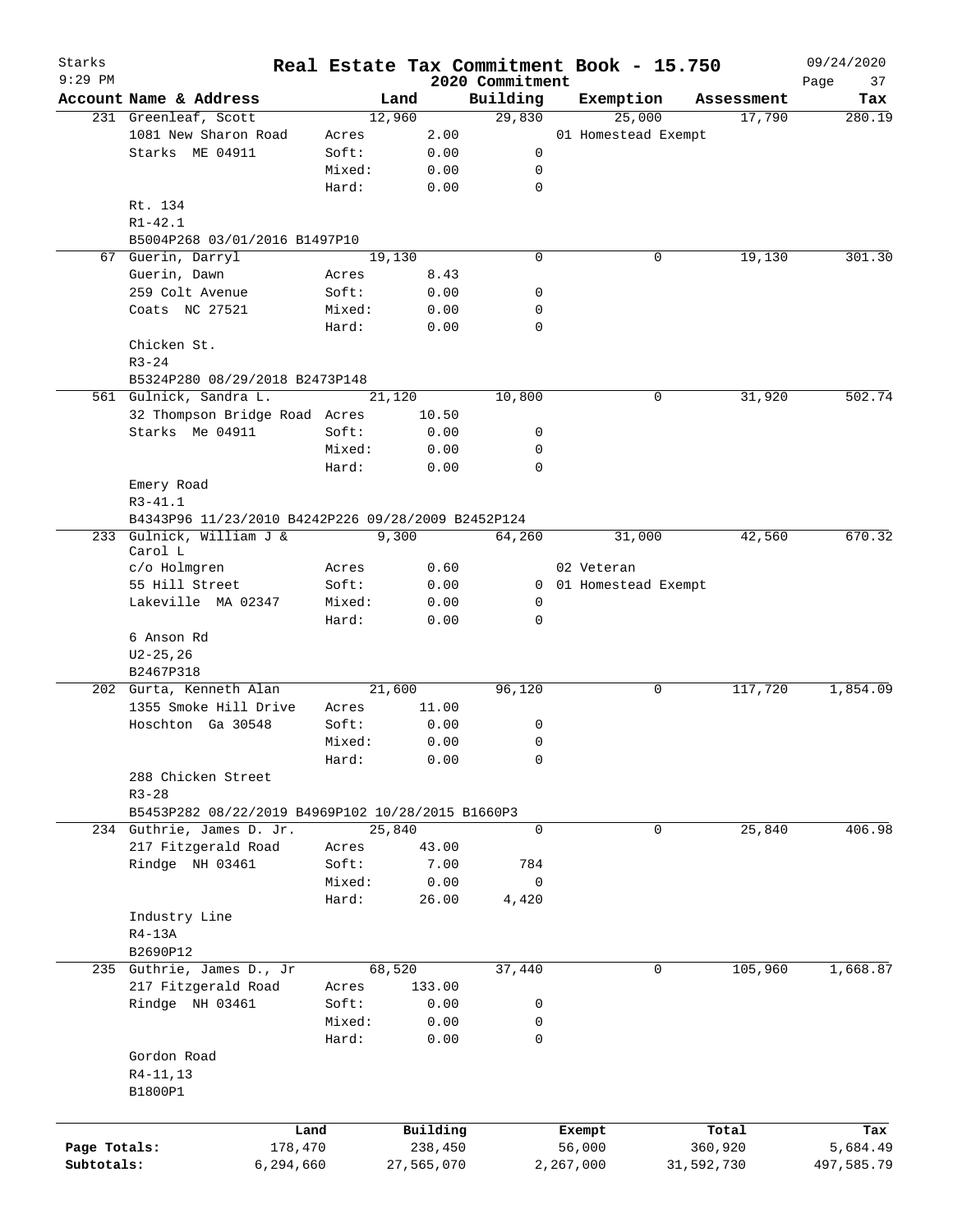| Starks    |                                                   |        |       |                 | Real Estate Tax Commitment Book - 15.750 |            | 09/24/2020 |
|-----------|---------------------------------------------------|--------|-------|-----------------|------------------------------------------|------------|------------|
| $9:29$ PM |                                                   |        |       | 2020 Commitment |                                          |            | Page<br>38 |
|           | Account Name & Address                            | Land   |       | Building        | Exemption                                | Assessment | Tax        |
|           | 237 Haley Jr., Charles J.                         | 37,600 |       | 8,160           | $\mathbf 0$                              | 45,760     | 720.72     |
|           | Haley Linda S                                     | Acres  | 47.10 |                 |                                          |            |            |
|           | 4873 Italy Avenue                                 | Soft:  | 0.00  | 0               |                                          |            |            |
|           | North Port FL 34288                               | Mixed: | 0.00  | 0               |                                          |            |            |
|           |                                                   | Hard:  | 0.00  | 0               |                                          |            |            |
|           | 29 Anson Rd                                       |        |       |                 |                                          |            |            |
|           | $R8 - 1$                                          |        |       |                 |                                          |            |            |
|           | B1026P1                                           |        |       |                 |                                          |            |            |
| 238       | Hall, Leslie E. &<br>Suzanne T.                   | 27,840 |       | 28,570          | 0                                        | 56,410     | 888.46     |
|           | 167 Main St Rt. 26                                | Acres  | 20.00 |                 |                                          |            |            |
|           | Oxford ME 04270                                   | Soft:  | 0.00  | 0               |                                          |            |            |
|           |                                                   | Mixed: | 0.00  | 0               |                                          |            |            |
|           |                                                   | Hard:  | 0.00  | 0               |                                          |            |            |
|           | West Mills Road                                   |        |       |                 |                                          |            |            |
|           | $R5-19.2$                                         |        |       |                 |                                          |            |            |
|           | B1077P93                                          |        |       |                 |                                          |            |            |
|           | 71 Hamar, Joseph J.                               | 20,640 |       | 96,780          | 0                                        | 117,420    | 1,849.37   |
|           | Hamar, Erika M.                                   | Acres  | 10.00 |                 |                                          |            |            |
|           | 63 Mayhew Road                                    | Soft:  | 0.00  | 0               |                                          |            |            |
|           | Starks Me 04911                                   | Mixed: | 0.00  | $\mathbf 0$     |                                          |            |            |
|           |                                                   | Hard:  | 0.00  | 0               |                                          |            |            |
|           | Mayhew Road, Starks                               |        |       |                 |                                          |            |            |
|           | $R7 - 10.6$                                       |        |       |                 |                                          |            |            |
|           | B5345P356 10/30/2018 B4087P99 12/20/2008 B1302P75 |        |       |                 |                                          |            |            |
|           | 240 Hamilton, Thomas H. &                         | 10,040 |       | 0               | 0                                        | 10,040     | 158.13     |
|           | Laura J.                                          |        |       |                 |                                          |            |            |
|           | 1266 Randy Ave. Se                                | Acres  | 0.70  |                 |                                          |            |            |
|           | Palm Bay FL 32909                                 | Soft:  | 0.00  | 0               |                                          |            |            |
|           |                                                   | Mixed: | 0.00  | 0               |                                          |            |            |
|           |                                                   | Hard:  | 0.00  | 0               |                                          |            |            |
|           |                                                   |        |       |                 |                                          |            |            |
|           | $R3 - 23$                                         |        |       |                 |                                          |            |            |
|           | B896P792                                          |        |       |                 |                                          |            |            |
|           | 241 Hand, Roger & Carolee                         | 8,900  |       | 49,500          | 25,000                                   | 33,400     | 526.05     |
|           | 2731 Industry Road                                | Acres  | 0.55  |                 |                                          |            |            |
|           | Starks ME 04911                                   | Soft:  | 0.00  |                 | 0 01 Homestead Exempt                    |            |            |
|           |                                                   | Mixed: | 0.00  | 0               |                                          |            |            |
|           |                                                   | Hard:  | 0.00  | 0               |                                          |            |            |
|           | $U1-8$                                            |        |       |                 |                                          |            |            |
|           | B1269P206                                         |        |       |                 |                                          |            |            |
|           | 242 Hanlon, Jeffery R                             | 15,840 |       | 25,090          | 0                                        | 40,930     | 644.65     |
|           | 2 Caron St.                                       | Acres  | 5.00  |                 |                                          |            |            |
|           | Lisbon ME 04935                                   | Soft:  | 0.00  | 0               |                                          |            |            |
|           |                                                   | Mixed: | 0.00  | 0               |                                          |            |            |
|           |                                                   | Hard:  | 0.00  | 0               |                                          |            |            |
|           | Mayhew Road                                       |        |       |                 |                                          |            |            |
|           | $R6 - 2.1$                                        |        |       |                 |                                          |            |            |
|           | B2674P179                                         |        |       |                 |                                          |            |            |
|           |                                                   |        |       |                 |                                          |            |            |

|              | Land      | Building   | Exempt    | Total      | Tax        |
|--------------|-----------|------------|-----------|------------|------------|
| Page Totals: | 120,860   | 208,100    | 25,000    | 303,960    | 4,787.38   |
| Subtotals:   | 6,415,520 | 27,773,170 | 2,292,000 | 31,896,690 | 502,373.17 |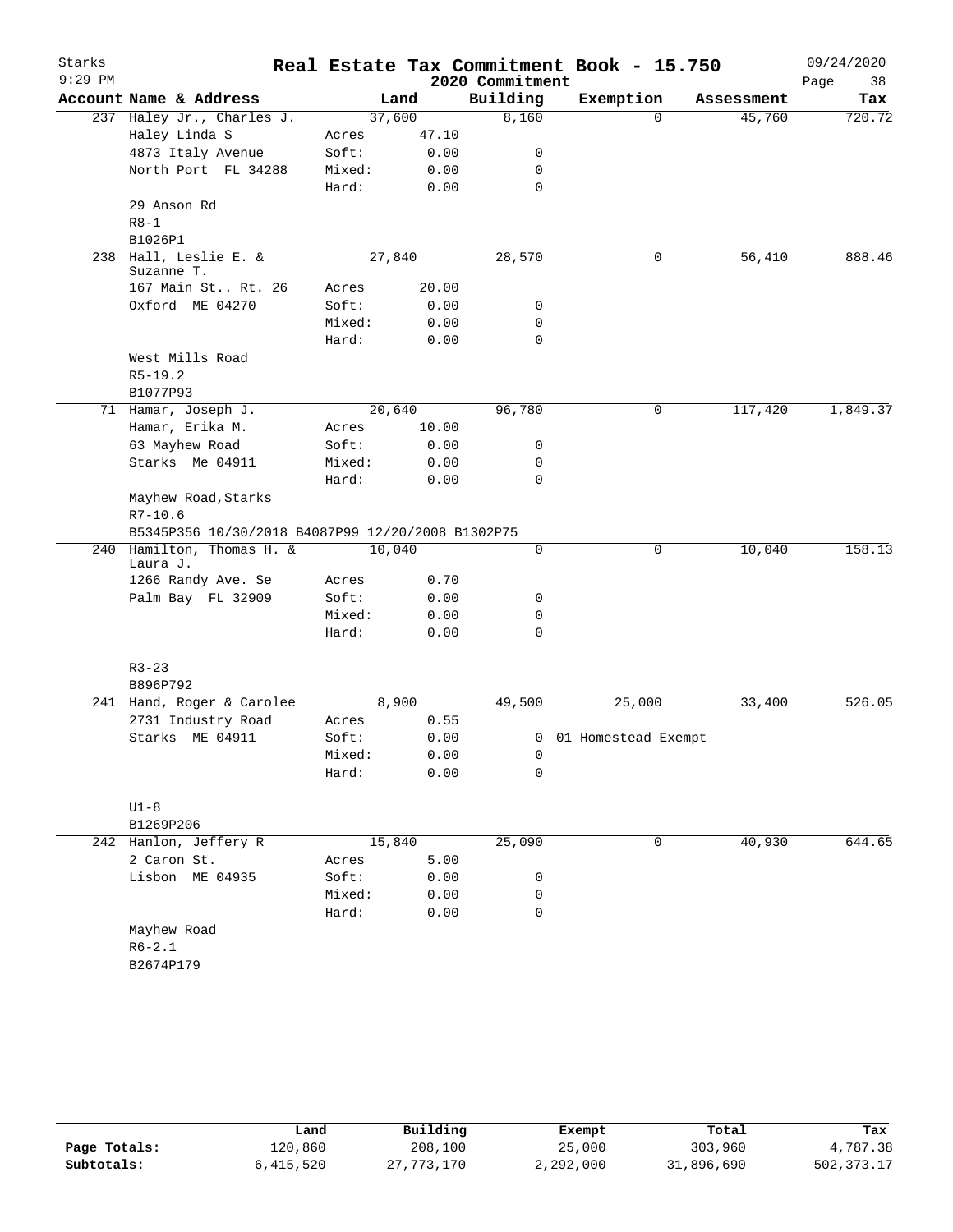| Starks<br>$9:29$ PM |                                         |                 |                     | 2020 Commitment  | Real Estate Tax Commitment Book - 15.750 |                    | 09/24/2020<br>39<br>Page |
|---------------------|-----------------------------------------|-----------------|---------------------|------------------|------------------------------------------|--------------------|--------------------------|
|                     | Account Name & Address                  |                 | Land                | Building         | Exemption                                | Assessment         | Tax                      |
|                     | 419 Harrick, Michael C.                 |                 | 20,640              | 0                |                                          | 20,640<br>$\Omega$ | 325.08                   |
|                     | 187 Milbridge Rd                        | Acres           | 10.00               |                  |                                          |                    |                          |
|                     | Cherryfield ME<br>04622-4407            | Soft:           | 0.00                | 0                |                                          |                    |                          |
|                     |                                         | Mixed:          | 0.00                | 0                |                                          |                    |                          |
|                     |                                         | Hard:           | 0.00                | $\mathbf 0$      |                                          |                    |                          |
|                     | Mayhew Rd                               |                 |                     |                  |                                          |                    |                          |
|                     | $R7 - 10.3$                             |                 |                     |                  |                                          |                    |                          |
|                     | B3540P264 B1314P9                       |                 |                     |                  |                                          |                    |                          |
|                     | 244 Harris, Adrian                      |                 | 39,180              | $\mathbf 0$      |                                          | 0<br>39,180        | 617.09                   |
|                     | PO Box 329<br>Farmington ME 04938       | Acres<br>Soft:  | 51.50<br>0.00       | 0                |                                          |                    |                          |
|                     |                                         | Mixed:          | 0.00                | $\mathbf 0$      |                                          |                    |                          |
|                     |                                         | Hard:           | 0.00                | $\mathbf 0$      |                                          |                    |                          |
|                     |                                         |                 |                     |                  |                                          |                    |                          |
|                     | $R1 - 39$                               |                 |                     |                  |                                          |                    |                          |
|                     | B2591P303                               |                 |                     |                  |                                          |                    |                          |
|                     | 245 Harris, Nelson N                    |                 | 15,940              | 25,800           | 25,000                                   | 16,740             | 263.66                   |
|                     | P.O.Box 504                             | Acres           | 5.10                |                  |                                          |                    |                          |
|                     | Anson ME 04911                          | Soft:           | 0.00                | 0                | 01 Homestead Exempt                      |                    |                          |
|                     |                                         | Mixed:<br>Hard: | 0.00<br>0.00        | 0<br>$\mathbf 0$ |                                          |                    |                          |
|                     | Mayhew Road                             |                 |                     |                  |                                          |                    |                          |
|                     | $R6-2.1A$                               |                 |                     |                  |                                          |                    |                          |
|                     | B1364P44                                |                 |                     |                  |                                          |                    |                          |
|                     | 747 Hartigan, David                     |                 | 31,440              | $\Omega$         |                                          | 0<br>31,440        | 495.18                   |
|                     | 56 Malbons Mills Rd                     | Acres           | 30.00               |                  |                                          |                    |                          |
|                     | Skowhegan ME 04976                      | Soft:           | 0.00                | 0                |                                          |                    |                          |
|                     |                                         | Mixed:          | 0.00                | $\mathbf 0$      |                                          |                    |                          |
|                     |                                         | Hard:           | 0.00                | $\mathbf 0$      |                                          |                    |                          |
|                     | R11-24                                  |                 |                     |                  |                                          |                    |                          |
|                     | B4330P179 10/23/2010                    |                 |                     |                  |                                          |                    |                          |
|                     | 249 Hartigan, Dennis P.                 |                 | 27,010              | 40,320           |                                          | 0<br>67,330        | 1,060.45                 |
|                     | Hartigan Susan C.                       | Acres           | 17.70               |                  |                                          |                    |                          |
|                     | PO Box 72                               | Soft:           | 0.00                | 0                |                                          |                    |                          |
|                     | North Berwick ME 03906 Mixed:           |                 | 0.00                | 0                |                                          |                    |                          |
|                     |                                         | Hard:           | 0.00                | 0                |                                          |                    |                          |
|                     | New Sharon Rd                           |                 |                     |                  |                                          |                    |                          |
|                     | $R2 - 45$                               |                 |                     |                  |                                          |                    |                          |
|                     | B1827P184                               |                 |                     |                  |                                          |                    |                          |
|                     | 32 Hartigan, Joseph W.                  |                 | 29,640              | 0                |                                          | 29,640<br>0        | 466.83                   |
|                     | Hartigan, Roberta M.                    | Acres           | 25.00               |                  |                                          |                    |                          |
|                     | 106 Anson Rd.<br>Starks ME 04911-0125   | Soft:<br>Mixed: | 0.00<br>0.00        | 0<br>0           |                                          |                    |                          |
|                     |                                         | Hard:           | 0.00                | $\mathbf 0$      |                                          |                    |                          |
|                     | Mayhew Rd                               |                 |                     |                  |                                          |                    |                          |
|                     | $R7 - 16.2$                             |                 |                     |                  |                                          |                    |                          |
|                     | B4515P150 04/17/2012 B3599P123 B133P123 |                 |                     |                  |                                          |                    |                          |
|                     | 250 Hartigan, Joseph W.                 |                 | 24,570              | 70,020           | 25,000                                   | 69,590             | 1,096.04                 |
|                     | Hartigan Roberta M.                     | Acres           | 72.50               |                  |                                          |                    |                          |
|                     | 106 Anson Road                          | Soft:           | 0.00                | $\mathbf{0}$     | 01 Homestead Exempt                      |                    |                          |
|                     | Starks ME 04911                         | Mixed:          | 70.00               | 11,130           |                                          |                    |                          |
|                     |                                         | Hard:           | 0.00                | $\mathbf 0$      |                                          |                    |                          |
|                     | 106 Anson Rd                            |                 |                     |                  |                                          |                    |                          |
|                     | $R7 - 6$                                |                 |                     |                  |                                          |                    |                          |
|                     | B1271P100                               |                 |                     |                  |                                          |                    |                          |
|                     |                                         |                 |                     |                  |                                          |                    |                          |
| Page Totals:        | Land<br>188,420                         |                 | Building<br>136,140 |                  | Exempt<br>50,000                         | Total<br>274,560   | Tax<br>4,324.33          |
| Subtotals:          | 6,603,940                               |                 | 27,909,310          |                  | 2,342,000                                | 32, 171, 250       | 506,697.50               |
|                     |                                         |                 |                     |                  |                                          |                    |                          |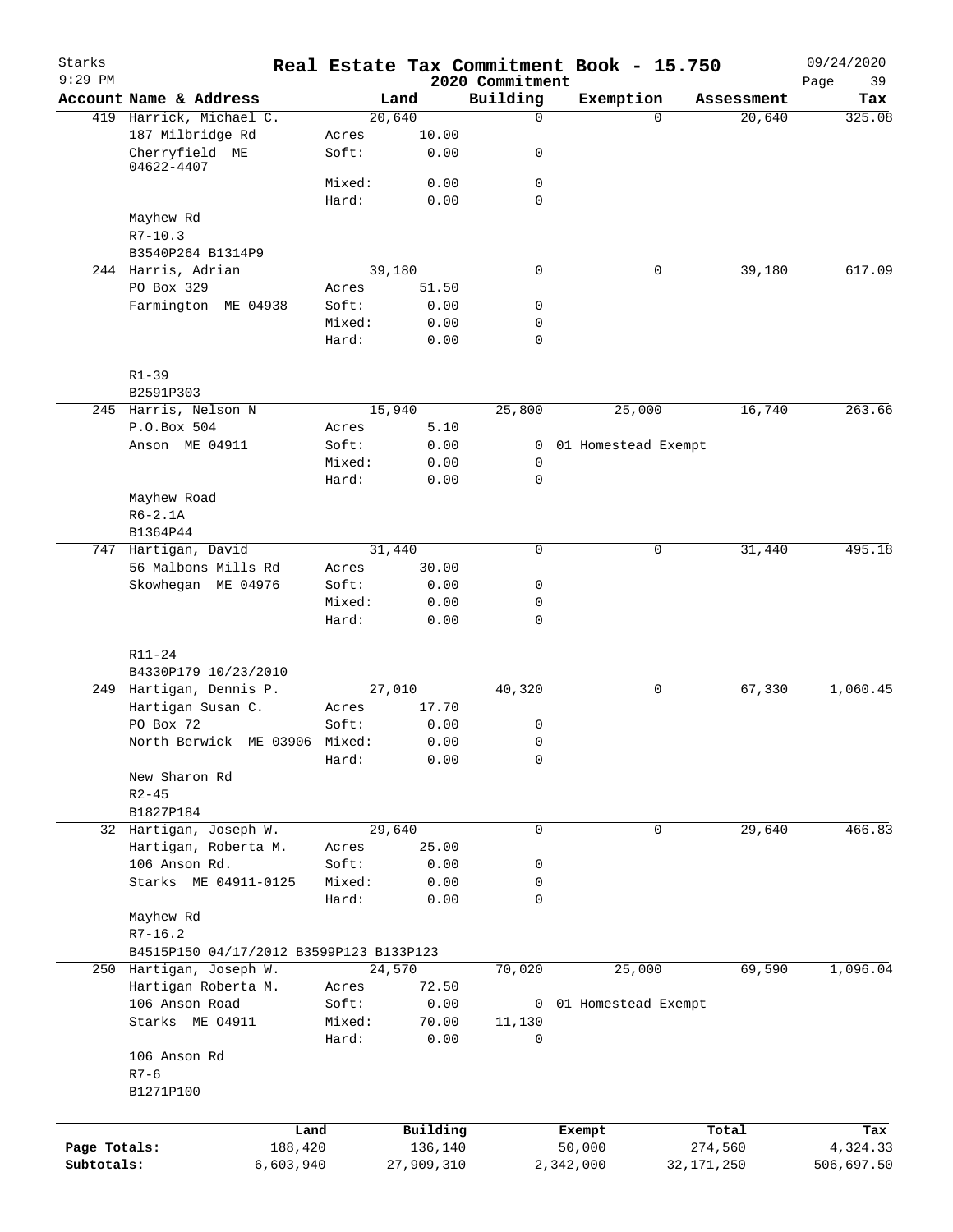| Starks                     |                                      |        | Real Estate Tax Commitment Book - 15.750 |                             |                     |                       |                       | 09/24/2020              |
|----------------------------|--------------------------------------|--------|------------------------------------------|-----------------------------|---------------------|-----------------------|-----------------------|-------------------------|
| $9:29$ PM                  | Account Name & Address               |        |                                          | 2020 Commitment<br>Building |                     |                       |                       | Page<br>40              |
|                            | 255 Hawxwell, Jaren W                |        | Land<br>28,560                           | $\mathbf 0$                 |                     | Exemption<br>$\Omega$ | Assessment<br>28,560  | Tax<br>449.82           |
|                            | 3 Anthony Street                     | Acres  | 22.00                                    |                             |                     |                       |                       |                         |
|                            | Berkley MA 02779                     | Soft:  | 0.00                                     | 0                           |                     |                       |                       |                         |
|                            |                                      | Mixed: | 0.00                                     | 0                           |                     |                       |                       |                         |
|                            |                                      | Hard:  | 0.00                                     | $\mathbf 0$                 |                     |                       |                       |                         |
|                            | $R1 - 48$                            |        |                                          |                             |                     |                       |                       |                         |
|                            | B3976P101 03/28/2008 B807P218        |        |                                          |                             |                     |                       |                       |                         |
|                            | 257 Hayden Family Trust              |        | 12,480                                   | $\mathbf 0$                 |                     | 0                     | 12,480                | 196.56                  |
|                            | 398 Anson Road                       | Acres  | 75.00                                    |                             |                     |                       |                       |                         |
|                            | Starks ME 04911                      | Soft:  | 0.00                                     | 0                           |                     |                       |                       |                         |
|                            |                                      | Mixed: | 25.00                                    | 3,975                       |                     |                       |                       |                         |
|                            |                                      | Hard:  | 50.00                                    | 8,500                       |                     |                       |                       |                         |
|                            | $R5 - 8$                             |        |                                          |                             |                     |                       |                       |                         |
|                            | B897P626 B0P135                      |        |                                          |                             |                     |                       |                       |                         |
|                            | 735 Hayden, Joseph P.O.              |        | 14,880                                   | 15,000                      |                     | 0                     | 29,880                | 470.61                  |
|                            | Hayden, Ashley M.                    | Acres  | 4.00                                     |                             |                     |                       |                       |                         |
|                            | 370 Anson Road                       | Soft:  | 0.00                                     | 0                           |                     |                       |                       |                         |
|                            | Starks ME 04911                      | Mixed: | 0.00                                     | 0                           |                     |                       |                       |                         |
|                            |                                      | Hard:  | 0.00                                     | 0                           |                     |                       |                       |                         |
|                            | $R10-2A$                             |        |                                          |                             |                     |                       |                       |                         |
|                            | 703 Hayden, Joseph P.O.              |        | 27,840                                   | 93,980                      |                     | 25,000                | 96,820                | 1,524.92                |
|                            | Steward, Ashley M.                   | Acres  | 20.00                                    |                             |                     | 01 Homestead Exempt   |                       |                         |
|                            | 370 Anson Road                       | Soft:  | 0.00                                     | $\mathbf 0$                 |                     |                       |                       |                         |
|                            | Starks ME 04911                      | Mixed: | 0.00                                     | 0                           |                     |                       |                       |                         |
|                            |                                      | Hard:  | 0.00                                     | $\mathbf 0$                 |                     |                       |                       |                         |
|                            | 370 Anson Rd                         |        |                                          |                             |                     |                       |                       |                         |
|                            | $R11 - 4.5$                          |        |                                          |                             |                     |                       |                       |                         |
|                            | B3772P184 11/14/2006                 |        |                                          |                             |                     |                       |                       |                         |
|                            | 258 Hayden, Joseph Paul &<br>Pauline |        | 13,920                                   | 116,820                     |                     | 25,000                | 105,740               | 1,665.41                |
|                            | 417 Anson Road                       | Acres  | 3.00                                     |                             |                     |                       |                       |                         |
|                            | Starks ME 04911                      | Soft:  | 0.00                                     | $\overline{0}$              |                     | 01 Homestead Exempt   |                       |                         |
|                            |                                      | Mixed: | 0.00                                     | 0                           |                     |                       |                       |                         |
|                            |                                      | Hard:  | 0.00                                     | 0                           |                     |                       |                       |                         |
|                            | 417 Anson Rd                         |        |                                          |                             |                     |                       |                       |                         |
|                            | $R10-2$                              |        |                                          |                             |                     |                       |                       |                         |
|                            | B1210P219                            |        |                                          |                             |                     |                       |                       |                         |
|                            | 260 Hebert, Jennifer Zweig           |        | 41,250                                   | 197,140                     |                     | 25,000                | 213,390               | 3,360.89                |
|                            | Hebert, Kerry                        | Acres  | 147.00                                   |                             |                     |                       |                       |                         |
|                            | 31 Mt. Hunger Road                   | Soft:  | 5.00                                     | 560                         |                     | 01 Homestead Exempt   |                       |                         |
|                            | Starks ME 04911                      | Mixed: | 74.00                                    | 11,766                      |                     |                       |                       |                         |
|                            |                                      | Hard:  | 60.00                                    | 10,200                      |                     |                       |                       |                         |
|                            | Mayhew Rd                            |        |                                          |                             |                     |                       |                       |                         |
|                            | $R5 - 7$                             |        |                                          |                             |                     |                       |                       |                         |
|                            | B2716P181                            |        |                                          |                             |                     |                       |                       |                         |
|                            | 262 Henckel, Peter N.                |        | 25,630                                   | 8,860                       |                     | 0                     | 34,490                | 543.22                  |
|                            | 134 Hartley Street                   | Acres  | 15.20                                    |                             |                     |                       |                       |                         |
|                            | Portland ME 04103                    | Soft:  | 0.00                                     | 0                           |                     |                       |                       |                         |
|                            |                                      | Mixed: | 0.00                                     | 0                           |                     |                       |                       |                         |
|                            |                                      |        |                                          | 0                           |                     |                       |                       |                         |
|                            | New Sharon Road                      | Hard:  | 0.00                                     |                             |                     |                       |                       |                         |
|                            | $R8 - 8.1$                           |        |                                          |                             |                     |                       |                       |                         |
|                            | B5041P196 06/27/2016 B2526P17        |        |                                          |                             |                     |                       |                       |                         |
|                            |                                      |        |                                          |                             |                     |                       |                       |                         |
|                            |                                      | Land   | Building                                 |                             | Exempt              |                       | Total                 | Tax                     |
| Page Totals:<br>Subtotals: | 164,560<br>6,768,500                 |        | 431,800<br>28, 341, 110                  |                             | 75,000<br>2,417,000 |                       | 521,360<br>32,692,610 | 8, 211.43<br>514,908.93 |
|                            |                                      |        |                                          |                             |                     |                       |                       |                         |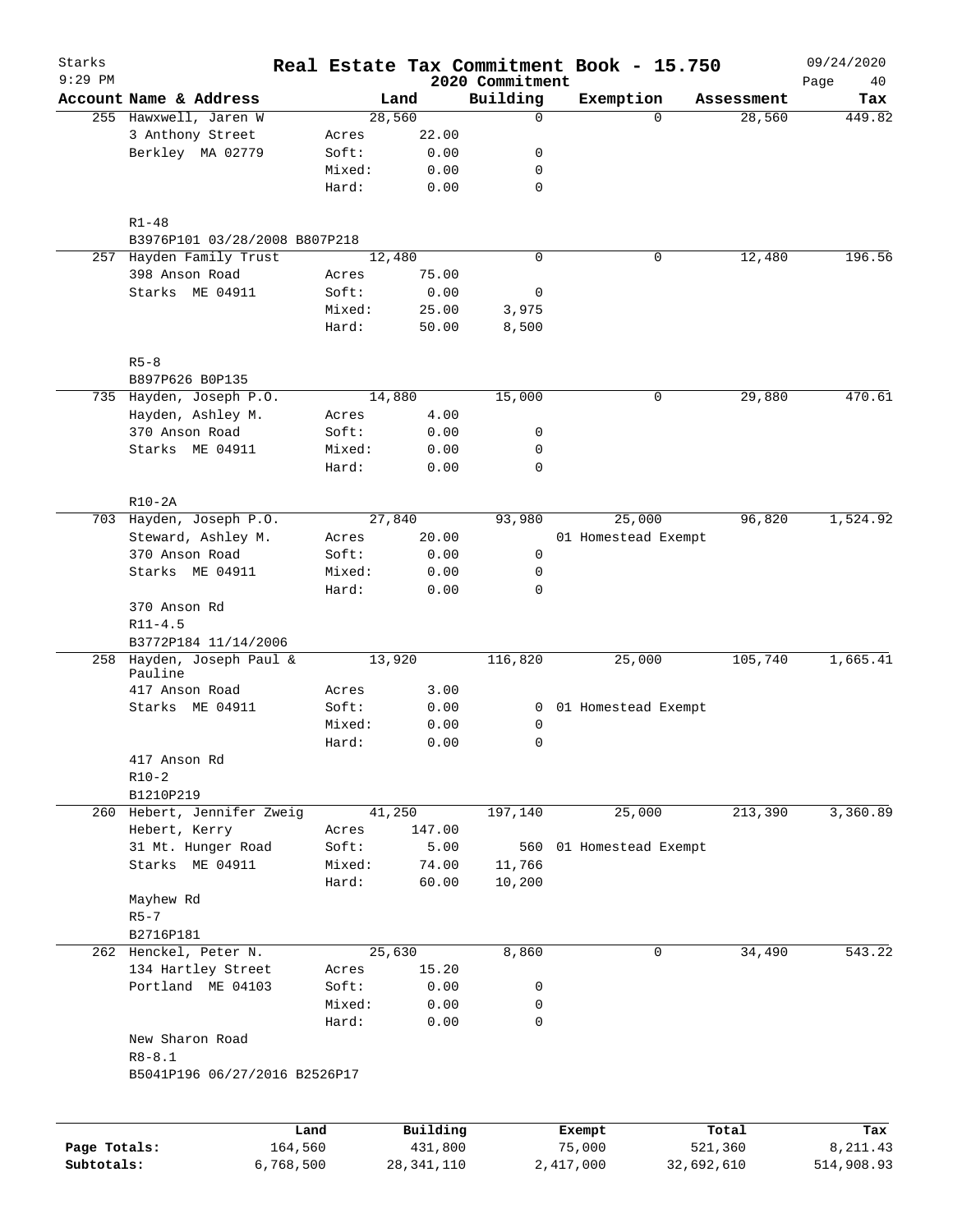| Starks<br>9:29 PM |                                                     |                 |               |                             | Real Estate Tax Commitment Book - 15.750 |            | 09/24/2020        |
|-------------------|-----------------------------------------------------|-----------------|---------------|-----------------------------|------------------------------------------|------------|-------------------|
|                   | Account Name & Address                              |                 | Land          | 2020 Commitment<br>Building | Exemption                                | Assessment | Page<br>41<br>Tax |
|                   | 607 Hendershot, Damon                               |                 | 27,840        | 42,480                      | 25,000                                   | 45,320     | 713.79            |
|                   | Hendershot, Kim                                     | Acres           | 20.00         |                             | 01 Homestead Exempt                      |            |                   |
|                   | 31 Poor Farm Rd                                     | Soft:           | 0.00          | 0                           |                                          |            |                   |
|                   | Starks ME 04911                                     | Mixed:          | 0.00          | 0                           |                                          |            |                   |
|                   |                                                     | Hard:           | 0.00          | $\mathbf 0$                 |                                          |            |                   |
|                   | $R2 - 38 - A$                                       |                 |               |                             |                                          |            |                   |
|                   | B5235P359 12/13/2017 B5003P266 02/25/2016           |                 |               |                             |                                          |            |                   |
|                   | 263 Henderson, LLC                                  |                 | 9,660         | 0                           | 0                                        | 9,660      | 152.15            |
|                   | 25 Riverside Lane                                   | Acres           | 79.00         |                             |                                          |            |                   |
|                   | Ellsworth ME 04605                                  | Soft:           | 65.00         | 7,280                       |                                          |            |                   |
|                   |                                                     | Mixed:<br>Hard: | 0.00<br>14.00 | 0<br>2,380                  |                                          |            |                   |
|                   | $R1 - 45$                                           |                 |               |                             |                                          |            |                   |
|                   | B3604P242 11/08/2005 B880P1084                      |                 |               |                             |                                          |            |                   |
|                   | 634 Henri, Allan                                    |                 | 14,880        | 0                           | 0                                        | 14,880     | 234.36            |
|                   | 47 Mountain Road                                    | Acres           | 4.00          |                             |                                          |            |                   |
|                   | Biddeford ME 04005                                  | Soft:           | 0.00          | 0                           |                                          |            |                   |
|                   |                                                     | Mixed:          | 0.00          | 0                           |                                          |            |                   |
|                   |                                                     | Hard:           | 0.00          | 0                           |                                          |            |                   |
|                   | $R5 - 4$                                            |                 |               |                             |                                          |            |                   |
|                   | B4406P77 05/24/2011 B3827P177 03/23/2007 B825P640   |                 |               |                             |                                          |            |                   |
|                   | 269 Hill, James. P                                  |                 | 30,720        | 28,440                      | 0                                        | 59,160     | 931.77            |
|                   | Hill Lisa M                                         | Acres           | 28.00         |                             |                                          |            |                   |
|                   | 387 Acton Road                                      | Soft:           | 0.00          | 0                           |                                          |            |                   |
|                   | Chelmsford MA 01824                                 | Mixed:          | 0.00          | 0<br>$\mathbf 0$            |                                          |            |                   |
|                   | West Mill Road<br>$R5-23.1, 23.2$                   | Hard:           | 0.00          |                             |                                          |            |                   |
|                   | B1460P131                                           |                 |               |                             |                                          |            |                   |
|                   | 270 Hill, Richard                                   |                 | 21,120        | 0                           | 0                                        | 21,120     | 332.64            |
|                   | 8 Melrose Ave # 2<br>Haverhill MA 01830             | Acres<br>Soft:  | 10.50<br>0.00 | 0                           |                                          |            |                   |
|                   |                                                     | Mixed:          | 0.00          | 0                           |                                          |            |                   |
|                   |                                                     | Hard:           | 0.00          | $\mathbf 0$                 |                                          |            |                   |
|                   | $R2 - 24.11$                                        |                 |               |                             |                                          |            |                   |
|                   | B1481P291                                           |                 |               |                             |                                          |            |                   |
|                   | 278 Hilton, James L. and                            |                 | 24,480        | 0                           | $\mathbf 0$                              | 24,480     | 385.56            |
|                   | Elizabeth M.                                        |                 |               |                             |                                          |            |                   |
|                   | 797 Sandy River Rd<br>Norridgewock ME 04957         | Acres<br>Soft:  | 14.00         | 0                           |                                          |            |                   |
|                   |                                                     | Mixed:          | 0.00<br>0.00  | 0                           |                                          |            |                   |
|                   |                                                     | Hard:           | 0.00          | $\mathbf 0$                 |                                          |            |                   |
|                   | R10-16.1                                            |                 |               |                             |                                          |            |                   |
|                   | B3714P222 07/26/2006 B1708P211                      |                 |               |                             |                                          |            |                   |
|                   | 272 Hilton, Paul                                    |                 | 41,070        | 5,760                       | $\Omega$                                 | 46,830     | 737.57            |
|                   | Guillette, Patricia                                 | Acres           | 86.00         |                             |                                          |            |                   |
|                   | 510 Old Greenwich<br>Plains Rd                      | Soft:           | 8.00          | 896                         |                                          |            |                   |
|                   | Hardwick MA 01082                                   | Mixed:          | 0.00          | 0                           |                                          |            |                   |
|                   | River Road                                          | Hard:           | 45.00         | 7,650                       |                                          |            |                   |
|                   | $R10-8$                                             |                 |               |                             |                                          |            |                   |
|                   | B4935P320 07/29/2015 B3584P102 10/29/2005 B2104P144 | Land            | Building      |                             | Exempt                                   | Total      | Tax               |
| Page Totals:      | 169,770                                             |                 | 76,680        |                             | 25,000                                   | 221,450    | 3,487.84          |
| Subtotals:        | 6,938,270                                           |                 | 28, 417, 790  |                             | 2,442,000                                | 32,914,060 | 518,396.77        |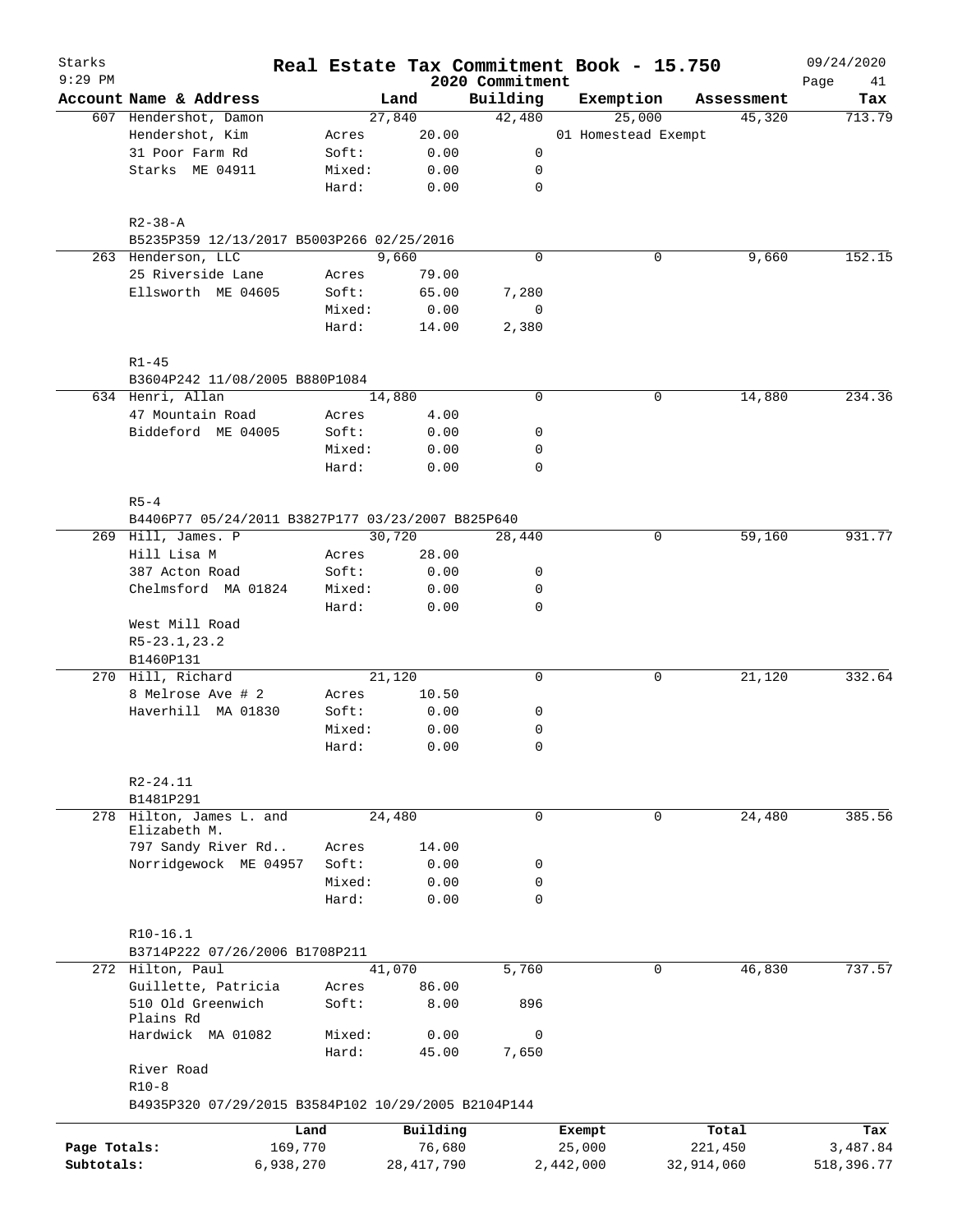| Starks<br>$9:29$ PM |                                                                                                                         |                |        | 2020 Commitment | Real Estate Tax Commitment Book - 15.750 |            | 09/24/2020<br>Page<br>42 |
|---------------------|-------------------------------------------------------------------------------------------------------------------------|----------------|--------|-----------------|------------------------------------------|------------|--------------------------|
|                     | Account Name & Address                                                                                                  |                | Land   | Building        | Exemption                                | Assessment | Tax                      |
|                     | 271 Hilton, Paul                                                                                                        |                | 53,210 | 0               | $\Omega$                                 | 53,210     | 838.06                   |
|                     | Guillette, Patricia                                                                                                     | Acres          | 181.00 |                 |                                          |            |                          |
|                     | 510 Old Greenwich<br>Plains Rd                                                                                          | Soft:          | 92.00  | 10,304          |                                          |            |                          |
|                     | Hardwick MA 01082                                                                                                       | Mixed:         | 25.00  | 3,975           |                                          |            |                          |
|                     |                                                                                                                         | Hard:          | 25.00  | 4,250           |                                          |            |                          |
|                     | River Road And Route 43<br>$R10-9$                                                                                      |                |        |                 |                                          |            |                          |
|                     | B3584P102 10/29/2005 B2104P144                                                                                          |                |        |                 |                                          |            |                          |
|                     | 248 Hjort, Jonathan                                                                                                     |                | 42,060 | $\Omega$        | 0                                        | 42,060     | 662.45                   |
|                     | 20 Industry R.D                                                                                                         | Acres          | 59.50  |                 |                                          |            |                          |
|                     | New Sharon ME 04955                                                                                                     | Soft:          | 0.00   | 0               |                                          |            |                          |
|                     |                                                                                                                         | Mixed:         | 0.00   | 0               |                                          |            |                          |
|                     |                                                                                                                         | Hard:          | 0.00   | 0               |                                          |            |                          |
|                     | $R1-6, 6.1 \& 7$                                                                                                        |                |        |                 |                                          |            |                          |
|                     | B3255P337 06/21/2010 B2739P81 11/15/2000 B2676P108<br>09/01/1999 B2277P103 12/31/1996 B2075P189 12/15/1994<br>B1645P334 |                |        |                 |                                          |            |                          |
|                     | 363 Hoar, Leigh E.                                                                                                      |                | 38,280 | 102,460         | 25,000                                   | 115,740    | 1,822.91                 |
|                     | 393 Anson Rd                                                                                                            | Acres          | 49.00  |                 | 01 Homestead Exempt                      |            |                          |
|                     | Starks ME 04911                                                                                                         | Soft:          | 0.00   | 0               |                                          |            |                          |
|                     |                                                                                                                         | Mixed:         | 0.00   | 0               |                                          |            |                          |
|                     |                                                                                                                         | Hard:          | 0.00   | 0               |                                          |            |                          |
|                     | 393 Anson Rd                                                                                                            |                |        |                 |                                          |            |                          |
|                     | R8-31.22A, 31.21                                                                                                        |                |        |                 |                                          |            |                          |
|                     | B5361P10 B3986P168 04/11/2008 B3960P223 12/11/2007<br>B3642P300 02/28/2006 B2081P120                                    |                |        |                 |                                          |            |                          |
|                     | 280 Hogg, Mark E.                                                                                                       |                | 21,020 | 31,860          | 0                                        | 52,880     | 832.86                   |
|                     | % Joan Hogg                                                                                                             | Acres          | 10.40  |                 |                                          |            |                          |
|                     | 808 Gulf Blvd.                                                                                                          | Soft:          | 0.00   | 0               |                                          |            |                          |
|                     | Indian Rocks Bch FL<br>33785                                                                                            | Mixed:         | 0.00   | 0               |                                          |            |                          |
|                     |                                                                                                                         | Hard:          | 0.00   | 0               |                                          |            |                          |
|                     | R4-41                                                                                                                   |                |        |                 |                                          |            |                          |
|                     | B1142P216                                                                                                               |                |        |                 |                                          |            |                          |
|                     | 281 Holmes, Eric G                                                                                                      |                | 26,650 | 19,980          | 0                                        | 46,630     | 734.42                   |
|                     | 60 Academy St.                                                                                                          | Acres          | 78.00  |                 |                                          |            |                          |
|                     | Auburn ME 04210                                                                                                         | Soft:          | 0.00   | 0               |                                          |            |                          |
|                     |                                                                                                                         | Mixed:         | 2.00   | 318             |                                          |            |                          |
|                     |                                                                                                                         | Hard:          | 73.00  | 12,410          |                                          |            |                          |
|                     | Mayhew Rd                                                                                                               |                |        |                 |                                          |            |                          |
|                     | $R7 - 16.1$                                                                                                             |                |        |                 |                                          |            |                          |
|                     | B2583P332                                                                                                               |                | 15,840 |                 |                                          |            |                          |
| 687                 | Holmwood, Ian D.<br>Holmwood, Melissa M.                                                                                |                | 5.00   | 108,800         | 25,000<br>01 Homestead Exempt            | 99,640     | 1,569.33                 |
|                     | 228 Dill Rd                                                                                                             | Acres<br>Soft: | 0.00   | 0               |                                          |            |                          |
|                     | Starks ME 04911                                                                                                         | Mixed:         | 0.00   | 0               |                                          |            |                          |
|                     |                                                                                                                         | Hard:          | 0.00   | 0               |                                          |            |                          |
|                     | 228 Dill Rd                                                                                                             |                |        |                 |                                          |            |                          |
|                     | $R6 - 22.4B$                                                                                                            |                |        |                 |                                          |            |                          |
|                     | B5006P170 03/08/2016 B3887P94 07/27/2007 B3655P237                                                                      |                |        |                 |                                          |            |                          |

|              | Land       | Building   | Exempt    | Total        | Tax        |
|--------------|------------|------------|-----------|--------------|------------|
| Page Totals: | 197,060    | 263,100    | 50,000    | 410,160      | 6,460.03   |
| Subtotals:   | , 135, 330 | 28,680,890 | 2,492,000 | 33, 324, 220 | 524,856.80 |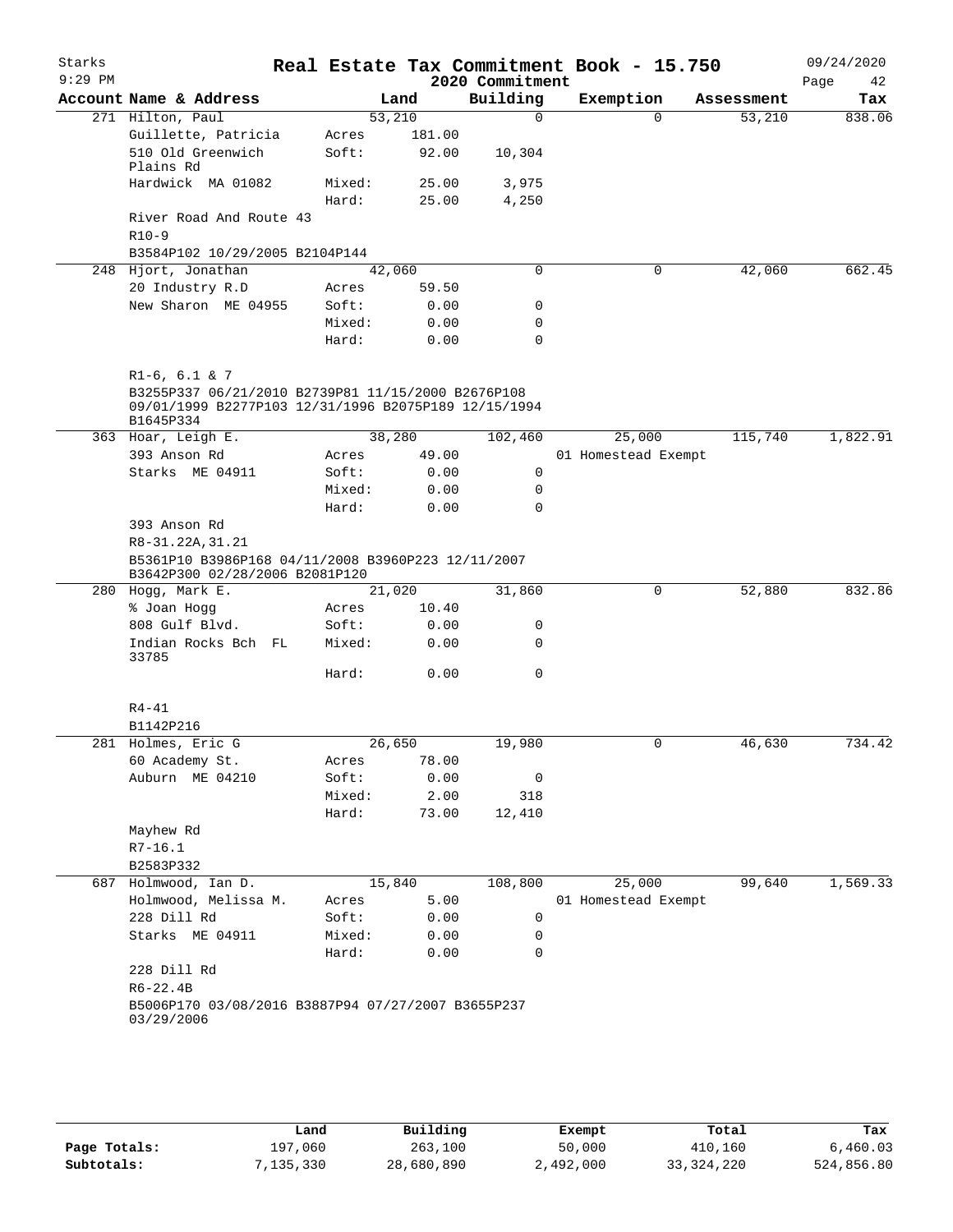| Starks    |                                |                |              |                     | Real Estate Tax Commitment Book - 15.750 |             |            | 09/24/2020 |
|-----------|--------------------------------|----------------|--------------|---------------------|------------------------------------------|-------------|------------|------------|
| $9:29$ PM |                                |                |              | 2020 Commitment     |                                          |             |            | Page<br>43 |
|           | Account Name & Address         |                | Land         | Building            | Exemption                                |             | Assessment | Tax        |
|           | 284 Hopp, William O.           | 21,600         |              | 19,800              |                                          | $\Omega$    | 41,400     | 652.05     |
|           | 22 Taylor St.                  | Acres          | 11.00        |                     |                                          |             |            |            |
|           | Stamford CT 06902              | Soft:          | 0.00         | 0                   |                                          |             |            |            |
|           |                                | Mixed:         | 0.00         | 0                   |                                          |             |            |            |
|           | 84 Baker Rd                    | Hard:          | 0.00         | $\mathbf 0$         |                                          |             |            |            |
|           | $R4 - 31$                      |                |              |                     |                                          |             |            |            |
|           | B804P567                       |                |              |                     |                                          |             |            |            |
|           | 285 Horelick, Estate of,       | 41,520         |              | 0                   |                                          | 0           | 41,520     | 653.94     |
|           | Walter                         |                |              |                     |                                          |             |            |            |
|           | %Peter Horelick Jr.            | Acres          | 58.00        |                     |                                          |             |            |            |
|           | 425 Burr Rd.                   | Soft:          | 0.00         | 0                   |                                          |             |            |            |
|           | Southbury CT 06488             | Mixed:         | 0.00         | $\mathbf 0$         |                                          |             |            |            |
|           |                                | Hard:          | 0.00         | $\mathbf 0$         |                                          |             |            |            |
|           | $R6 - 5$                       |                |              |                     |                                          |             |            |            |
|           | B627P10                        |                |              |                     |                                          |             |            |            |
|           | 286 Horner, Joseph C. &        | 19,100         |              | 126,620             | 25,000                                   |             | 120,720    | 1,901.34   |
|           | Cathleen A<br>18 Doyen Road    |                |              |                     |                                          |             |            |            |
|           | Anson ME 04911                 | Acres<br>Soft: | 8.40         |                     |                                          |             |            |            |
|           |                                | Mixed:         | 0.00<br>0.00 | $\overline{0}$<br>0 | 01 Homestead Exempt                      |             |            |            |
|           |                                | Hard:          | 0.00         | $\mathbf 0$         |                                          |             |            |            |
|           | Rt. 43                         |                |              |                     |                                          |             |            |            |
|           | $R2 - 43, 44$                  |                |              |                     |                                          |             |            |            |
|           | B5082P104 09/29/2016 B2294P344 |                |              |                     |                                          |             |            |            |
|           | 287 Hoskins, Douglas W &       | 16,610         |              | 0                   |                                          | $\mathbf 0$ | 16,610     | 261.61     |
|           | Maxine                         |                |              |                     |                                          |             |            |            |
|           | 14 Hardy St                    | Acres          | 5.80         |                     |                                          |             |            |            |
|           | Madison ME 04950               | Soft:          | 0.00         | 0                   |                                          |             |            |            |
|           |                                | Mixed:         | 0.00         | 0                   |                                          |             |            |            |
|           |                                | Hard:          | 0.00         | $\mathbf 0$         |                                          |             |            |            |
|           | $R10-19$                       |                |              |                     |                                          |             |            |            |
|           | B2414P233                      |                |              |                     |                                          |             |            |            |
|           | 289 Hoskins, Douglas W. &      | 12,960         |              | 0                   |                                          | 0           | 12,960     | 204.12     |
|           | Maxine                         |                |              |                     |                                          |             |            |            |
|           | 14 Hardy St                    | Acres          | 2.00         |                     |                                          |             |            |            |
|           | Madison ME 04950               | Soft:          | 0.00         | 0                   |                                          |             |            |            |
|           |                                | Mixed:         | 0.00         | 0                   |                                          |             |            |            |
|           |                                | Hard:          | 0.00         | 0                   |                                          |             |            |            |
|           |                                |                |              |                     |                                          |             |            |            |
|           | $R10-20$<br>B2414P233          |                |              |                     |                                          |             |            |            |
|           | 294 Huettner, Barbara H.       | 12,960         |              | 92,690              | 25,000                                   |             | 80,650     | 1,270.24   |
|           | 375 Anson Road                 | Acres          | 2.00         |                     |                                          |             |            |            |
|           | Starks ME 04911                | Soft:          | 0.00         |                     | 0 01 Homestead Exempt                    |             |            |            |
|           |                                | Mixed:         | 0.00         | 0                   |                                          |             |            |            |
|           |                                | Hard:          | 0.00         | 0                   |                                          |             |            |            |
|           | 375 Anson Rd                   |                |              |                     |                                          |             |            |            |
|           | $R8 - 31.1$                    |                |              |                     |                                          |             |            |            |
|           | B3570P27 01/30/1989 B1286P244  |                |              |                     |                                          |             |            |            |
|           |                                |                |              |                     |                                          |             |            |            |
|           |                                |                |              |                     |                                          |             |            |            |
|           |                                |                |              |                     |                                          |             |            |            |
|           |                                |                |              |                     |                                          |             |            |            |

|              | Land      | Building   | Exempt    | Total      | Tax        |
|--------------|-----------|------------|-----------|------------|------------|
| Page Totals: | 124,750   | 239,110    | 50,000    | 313,860    | 4,943.30   |
| Subtotals:   | 7,260,080 | 28,920,000 | 2,542,000 | 33,638,080 | 529,800.10 |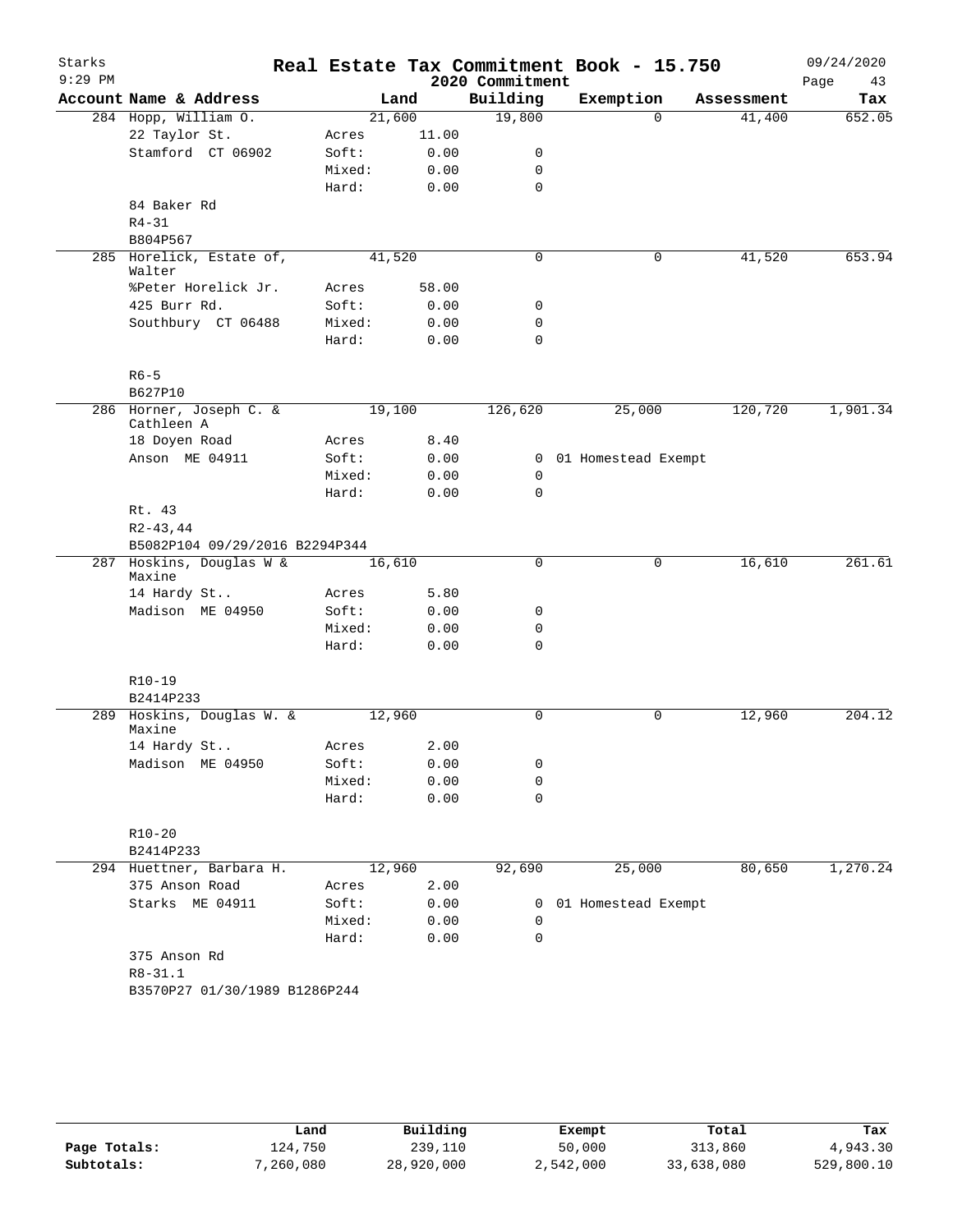| Starks    |                                                    |                 |              |                 | Real Estate Tax Commitment Book - 15.750 |            | 09/24/2020 |
|-----------|----------------------------------------------------|-----------------|--------------|-----------------|------------------------------------------|------------|------------|
| $9:29$ PM |                                                    |                 |              | 2020 Commitment |                                          |            | 44<br>Page |
|           | Account Name & Address                             |                 | Land         | Building        | Exemption                                | Assessment | Tax        |
|           | 728 Huggins, Gary D. &                             |                 | 30,290       | 35,940          | $\Omega$                                 | 66,230     | 1,043.12   |
|           | Kimberly J.<br>P.O. Box 431                        |                 | 26.80        |                 |                                          |            |            |
|           | Norridgewock ME 04957                              | Acres<br>Soft:  | 0.00         | 0               |                                          |            |            |
|           |                                                    | Mixed:          | 0.00         | $\mathbf 0$     |                                          |            |            |
|           |                                                    | Hard:           | 0.00         | $\mathbf 0$     |                                          |            |            |
|           |                                                    |                 |              |                 |                                          |            |            |
|           | R11-11.2                                           |                 |              |                 |                                          |            |            |
|           | B4043P296 08/12/2008                               |                 |              |                 |                                          |            |            |
|           | 296 Hughgill, Robert C. SR                         |                 | 7,610        | 0               | 0                                        | 7,610      | 119.86     |
|           | 277 Locke Hill Road                                | Acres           | 60.00        |                 |                                          |            |            |
|           | Starks ME 04911                                    | Soft:           | 41.00        | 4,592           |                                          |            |            |
|           |                                                    | Mixed:          | 19.00        | 3,021           |                                          |            |            |
|           |                                                    | Hard:           | 0.00         | $\mathbf 0$     |                                          |            |            |
|           | Locke Hill Road                                    |                 |              |                 |                                          |            |            |
|           | $R3 - 3$                                           |                 |              |                 |                                          |            |            |
|           | B5459P103 09/06/2019                               |                 |              |                 |                                          |            |            |
|           | 295 Hughgill, Robert C. Sr                         |                 | 16,220       | 77,450          | 25,000                                   | 68,670     | 1,081.55   |
|           | 277 Locke Hill Road                                | Acres           | 5.40         |                 |                                          |            |            |
|           | Starks ME 04911                                    | Soft:           | 0.00         |                 | 0 01 Homestead Exempt                    |            |            |
|           |                                                    | Mixed:          | 0.00         | 0               |                                          |            |            |
|           |                                                    | Hard:           | 0.00         | 0               |                                          |            |            |
|           | Locke Hill Road                                    |                 |              |                 |                                          |            |            |
|           | $R3 - 3.1$                                         |                 |              |                 |                                          |            |            |
|           | B5459P103 09/06/2019 B2208P1060                    |                 |              |                 |                                          |            |            |
|           | 16 Hull, Jonathan Troy                             |                 | 27,410       | 39,420          | 0                                        | 66,830     | 1,052.57   |
|           | 110 Emery Road                                     | Acres           | 18.80        |                 |                                          |            |            |
|           | Starks ME 04911                                    | Soft:           | 0.00<br>0.00 | 0               |                                          |            |            |
|           |                                                    | Mixed:<br>Hard: | 0.00         | 0<br>0          |                                          |            |            |
|           |                                                    |                 |              |                 |                                          |            |            |
|           | $R3 - 33$                                          |                 |              |                 |                                          |            |            |
|           | B5096P20 11/07/2016 B4598P152 11/15/2012 B1783P272 |                 |              |                 |                                          |            |            |
|           | 298 Hunnefield Sr., James                          |                 | 26,580       | 0               | 0                                        | 26,580     | 418.64     |
|           | L                                                  |                 |              |                 |                                          |            |            |
|           | Marsh Jr. William                                  | Acres           | 16.50        |                 |                                          |            |            |
|           | 9 Brown ST.                                        | Soft:           | 0.00         | 0               |                                          |            |            |
|           | Skowhegan ME 04976                                 | Mixed:          | 0.00         | 0               |                                          |            |            |
|           |                                                    | Hard:           | 0.00         | 0               |                                          |            |            |
|           | Poor Farm Road                                     |                 |              |                 |                                          |            |            |
|           | $R2 - 39$                                          |                 |              |                 |                                          |            |            |
|           | B2128P90                                           |                 |              |                 |                                          |            |            |
|           | 273 Hyltun Farm Irrevocable<br>Trust               |                 | 15,560       | 0               | 0                                        | 15,560     | 245.07     |
|           | 8 Olde Ferry Road                                  | Acres           | 101.00       |                 |                                          |            |            |
|           | Starks ME 04911                                    | Soft:           | 13.00        | 1,456           |                                          |            |            |
|           |                                                    | Mixed:          | 78.00        | 12,402          |                                          |            |            |
|           |                                                    | Hard:           | 10.00        | 1,700           |                                          |            |            |
|           | Off Johnston Ferry Rd                              |                 |              |                 |                                          |            |            |
|           | R12-13                                             |                 |              |                 |                                          |            |            |
|           | B5130P240 02/15/2017 B2527P326                     |                 |              |                 |                                          |            |            |

|              | Land       | Building   | Exempt    | Total      | Tax        |
|--------------|------------|------------|-----------|------------|------------|
| Page Totals: | 123,670    | 152,810    | 25,000    | 251,480    | 3,960.81   |
| Subtotals:   | , 383, 750 | 29,072,810 | 2,567,000 | 33,889,560 | 533,760.91 |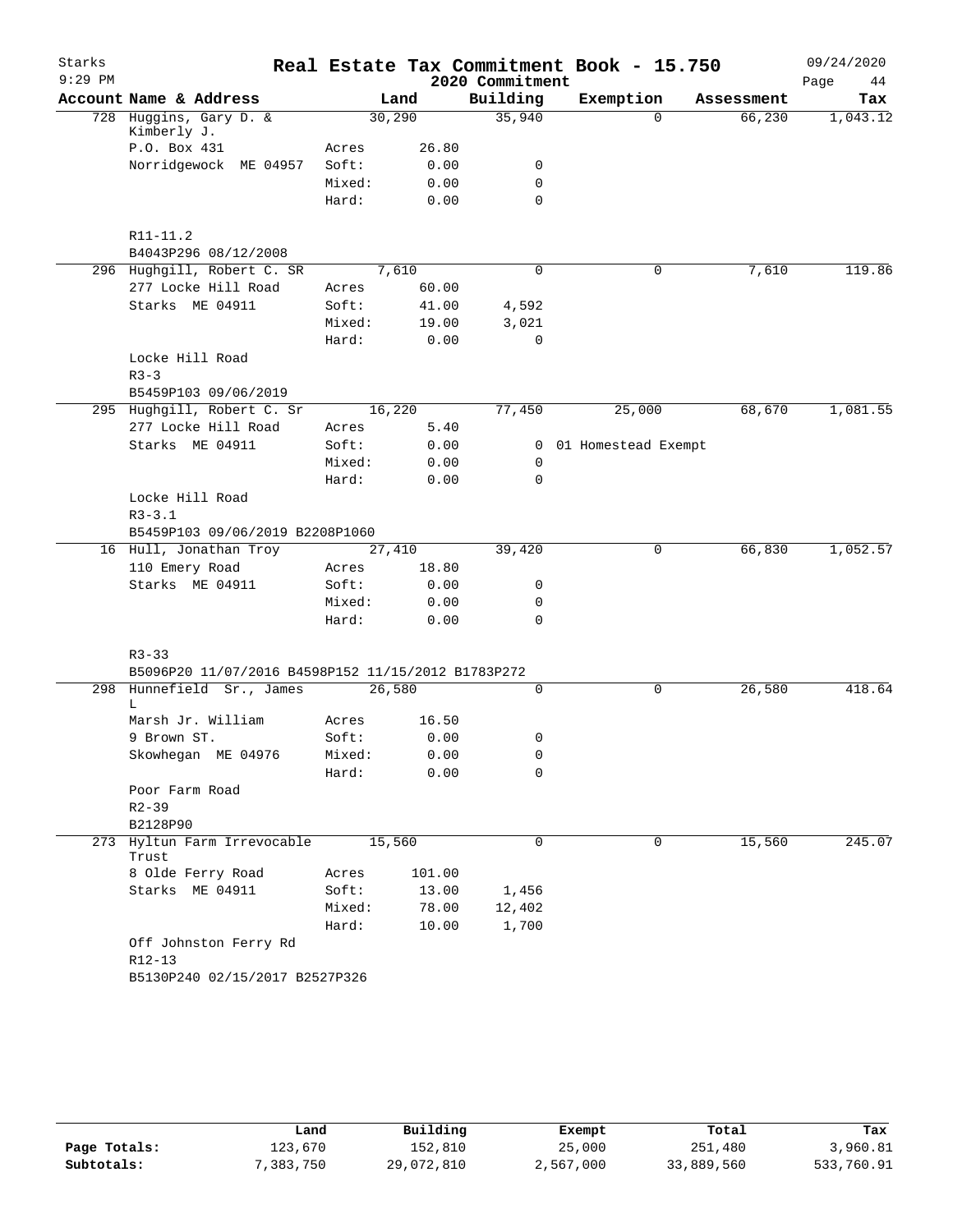| Starks<br>$9:29$ PM |                                                                             |                 |        |                | Real Estate Tax Commitment Book - 15.750<br>2020 Commitment |           |            | 09/24/2020<br>Page<br>45 |
|---------------------|-----------------------------------------------------------------------------|-----------------|--------|----------------|-------------------------------------------------------------|-----------|------------|--------------------------|
|                     | Account Name & Address                                                      |                 | Land   |                | Building                                                    | Exemption | Assessment | Tax                      |
|                     | 706 Hyltun Farm Irrevocable<br>Trust                                        |                 | 7,620  |                | 0                                                           | $\Omega$  | 7,620      | 120.02                   |
|                     | 8 Olde Ferry Road                                                           | Acres           |        | 50.00          |                                                             |           |            |                          |
|                     | Starks ME 04911                                                             | Soft:           |        | 7.00           | 784                                                         |           |            |                          |
|                     |                                                                             | Mixed:          |        | 43.00          | 6,837                                                       |           |            |                          |
|                     |                                                                             | Hard:           |        | 0.00           | 0                                                           |           |            |                          |
|                     | Mayhew Road<br>$R6 - 16.1$                                                  |                 |        |                |                                                             |           |            |                          |
|                     | B5130P240 02/15/2017                                                        |                 |        |                |                                                             |           |            |                          |
|                     | 573 Hyltun Farm Irrevocable<br>Trust                                        |                 | 20,640 |                | 0                                                           | 0         | 20,640     | 325.08                   |
|                     | 8 Olde Ferry Road                                                           | Acres           |        | 10.00          |                                                             |           |            |                          |
|                     | Starks ME 04911                                                             | Soft:<br>Mixed: |        | 0.00           | 0<br>0                                                      |           |            |                          |
|                     |                                                                             | Hard:           |        | 0.00<br>0.00   | 0                                                           |           |            |                          |
|                     | $R3 - 43$                                                                   |                 |        |                |                                                             |           |            |                          |
|                     | B5130P240 02/15/2017 B3749P110 09/22/2006 B3749P109<br>09/22/2006 B1370P188 |                 |        |                |                                                             |           |            |                          |
|                     | 572 Hyltun Farm Irrevocable<br>Trust                                        |                 | 4,770  |                | $\Omega$                                                    | 0         | 4,770      | 75.13                    |
|                     | 8 Olde Ferry Road                                                           | Acres           |        | 30.00          |                                                             |           |            |                          |
|                     | Starks ME 04911                                                             | Soft:           |        | 0.00           | 0                                                           |           |            |                          |
|                     |                                                                             | Mixed:          |        | 30.00          | 4,770                                                       |           |            |                          |
|                     | Bet. Chin & Gordon Rds<br>$R3 - 38$                                         | Hard:           |        | 0.00           | 0                                                           |           |            |                          |
|                     | B5130P240 02/15/2017 B3683P195 05/25/2006 B2604P115                         |                 |        |                |                                                             |           |            |                          |
|                     | 394 Hyltun Farm Irrevocable<br>Trust                                        |                 | 1,740  |                | $\Omega$                                                    | $\Omega$  | 1,740      | 27.41                    |
|                     | 8 Olde Ferry Road                                                           | Acres           |        | 11.50          |                                                             |           |            |                          |
|                     | Starks ME 04911                                                             | Soft:           |        | 2.00           | 224                                                         |           |            |                          |
|                     |                                                                             | Mixed:          |        | 9.00           | 1,431                                                       |           |            |                          |
|                     |                                                                             | Hard:           |        | 0.50           | 85                                                          |           |            |                          |
|                     | Mayhew Rd<br>$R6 - 2.13$                                                    |                 |        |                |                                                             |           |            |                          |
|                     | B5130P240 02/15/2017 B3579P170 10/24/2005 B1737P20                          |                 |        |                |                                                             |           |            |                          |
|                     | 274 Hyltun Farm Irrevocable<br>Trust                                        |                 | 12,000 |                | 34,740                                                      | 0         | 46,740     | 736.16                   |
|                     | 8 Olde Ferry Road                                                           | Acres           |        | 1.00           |                                                             |           |            |                          |
|                     | Starks ME 04911                                                             | Soft:           |        | 0.00           | 0                                                           |           |            |                          |
|                     |                                                                             | Mixed:<br>Hard: |        | 0.00<br>0.00   | 0<br>$\Omega$                                               |           |            |                          |
|                     | $R12-9$                                                                     |                 |        |                |                                                             |           |            |                          |
|                     | B5130P240 02/15/2017 B1244P163                                              |                 |        |                |                                                             |           |            |                          |
|                     | 275 Hyltun Farm Irrevocable<br>Trust                                        |                 | 63,230 |                | 52,380                                                      | 0         | 115,610    | 1,820.86                 |
|                     | 8 Olde Ferry Road                                                           | Acres           |        | 195.00         |                                                             |           |            |                          |
|                     | Starks ME 04911                                                             | Soft:           |        | 40.00          | 4,480                                                       |           |            |                          |
|                     |                                                                             | Mixed:<br>Hard: |        | 36.00<br>55.00 | 5,724<br>9,350                                              |           |            |                          |
|                     | 1194 Anson Rd                                                               |                 |        |                |                                                             |           |            |                          |
|                     | $R12 - 16$                                                                  |                 |        |                |                                                             |           |            |                          |
|                     | B5130P240 02/15/2017 B1313P327                                              |                 |        |                |                                                             |           |            |                          |
|                     |                                                                             |                 |        |                |                                                             |           |            |                          |

|              | Land      | Building     | Exempt    | Total      | Tax        |
|--------------|-----------|--------------|-----------|------------|------------|
| Page Totals: | 110,000   | 87,120       |           | 197,120    | 3,104.66   |
| Subtotals:   | 7,493,750 | 29, 159, 930 | 2,567,000 | 34,086,680 | 536,865.57 |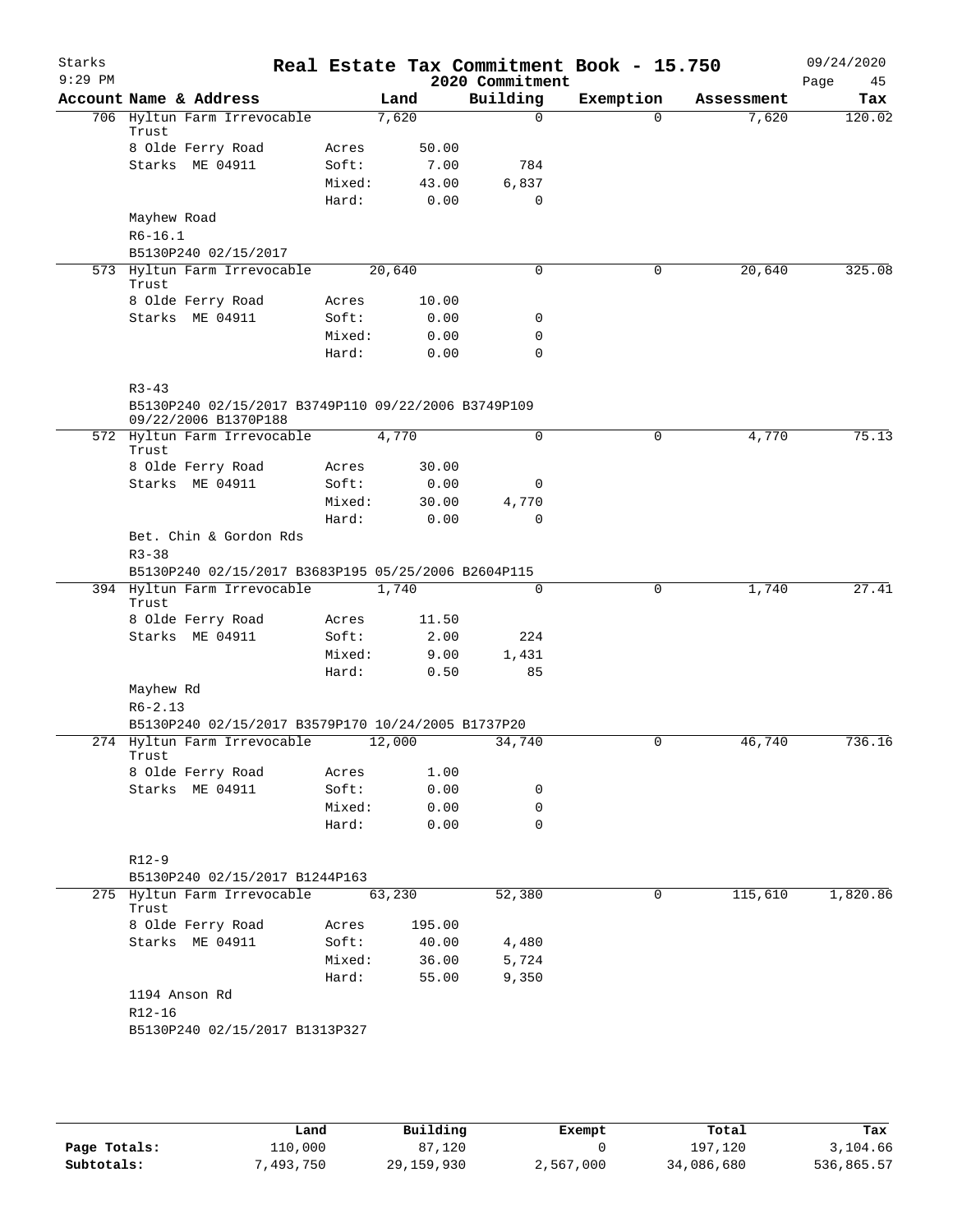| Starks       |                                      |                 |              |                             | Real Estate Tax Commitment Book - 15.750 |            | 09/24/2020        |
|--------------|--------------------------------------|-----------------|--------------|-----------------------------|------------------------------------------|------------|-------------------|
| $9:29$ PM    | Account Name & Address               |                 | Land         | 2020 Commitment<br>Building | Exemption                                | Assessment | Page<br>46<br>Tax |
|              | 276 Hyltun Farm Irrevocable          |                 | 85,150       | 119,520                     | 25,000                                   | 179,670    | 2,829.80          |
|              | Trust                                |                 |              |                             |                                          |            |                   |
|              | 8 Olde Ferry Road                    | Acres           | 366.00       |                             |                                          |            |                   |
|              | Starks ME 04911                      | Soft:           | 157.00       |                             | 17,584 01 Homestead Exempt               |            |                   |
|              |                                      | Mixed:          | 0.00         | $\mathbf 0$                 |                                          |            |                   |
|              | Lots, 7, 8, 9.1                      | Hard:           | 149.00       | 25,330                      |                                          |            |                   |
|              | $R12-7, 8, 9.1$                      |                 |              |                             |                                          |            |                   |
|              | B5130P240 02/15/2017 B1244P164       |                 |              |                             |                                          |            |                   |
|              | 277 Hyltun Farm Irrevocable          |                 | 8,740        | $\Omega$                    | 0                                        | 8,740      | 137.66            |
|              | Trust                                |                 |              |                             |                                          |            |                   |
|              | 8 Olde Ferry Road                    | Acres           | 78.00        |                             |                                          |            |                   |
|              | Starks ME 04911                      | Soft:           | 78.00        | 8,736                       |                                          |            |                   |
|              |                                      | Mixed:          | 0.00         | 0                           |                                          |            |                   |
|              |                                      | Hard:           | 0.00         | $\mathbf 0$                 |                                          |            |                   |
|              | Mayhew Rd. 78 ac                     |                 |              |                             |                                          |            |                   |
|              | $R6-6$                               |                 |              |                             |                                          |            |                   |
|              | B5130P240 02/15/2017 B1244P164       |                 |              |                             |                                          |            | 205.70            |
|              | 299 Irvine, Carl H Jr.               | P Acres         | 11,060       | 27,000                      | 25,000                                   | 13,060     |                   |
|              | Irvine Margaret<br>66 Chicken Street | Soft:           | 0.85<br>0.00 | 0                           | 01 Homestead Exempt                      |            |                   |
|              | Starks ME 04911                      | Mixed:          | 0.00         | 0                           |                                          |            |                   |
|              |                                      | Hard:           | 0.00         | $\mathbf 0$                 |                                          |            |                   |
|              | 66 Chicken St                        |                 |              |                             |                                          |            |                   |
|              | $U2-16$                              |                 |              |                             |                                          |            |                   |
|              | B1394P74                             |                 |              |                             |                                          |            |                   |
|              | 301 Jackson, David L.                |                 | 16,580       | 0                           | 0                                        | 16,580     | 261.14            |
|              | PO Box 293                           | Acres           | 5.77         |                             |                                          |            |                   |
|              | Anson ME 04911                       | Soft:           | 0.00         | 0                           |                                          |            |                   |
|              |                                      | Mixed:          | 0.00         | 0                           |                                          |            |                   |
|              |                                      | Hard:           | 0.00         | $\mathbf 0$                 |                                          |            |                   |
|              |                                      |                 |              |                             |                                          |            |                   |
|              | R12-10.1, 10.2<br>B1692P100          |                 |              |                             |                                          |            |                   |
|              | 300 Jackson, David L.                |                 | 6,570        | 0                           | 0                                        | 6,570      | 103.48            |
|              | PO Box 293                           | Acres           | 0.30         |                             |                                          |            |                   |
|              | Anson ME 04911                       | Soft:           | 0.00         | 0                           |                                          |            |                   |
|              |                                      | Mixed:          | 0.00         | 0                           |                                          |            |                   |
|              |                                      | Hard:           | 0.00         | 0                           |                                          |            |                   |
|              | 205 Anson Rd                         |                 |              |                             |                                          |            |                   |
|              | $R8 - 41$                            |                 |              |                             |                                          |            |                   |
|              | 302 Jackson, Jeff                    |                 | 0            | 25,800                      | 25,000                                   | 800        | 12.60             |
|              | PO Box 33                            |                 |              |                             | 01 Homestead Exempt                      |            |                   |
|              | Anson ME 04911                       |                 |              |                             |                                          |            |                   |
|              |                                      |                 |              |                             |                                          |            |                   |
|              | 211 Anson Rd                         |                 |              |                             |                                          |            |                   |
|              | $R8-410N$                            |                 |              |                             |                                          |            |                   |
| 601          | Jacyssin, Kyle E.                    |                 | 35,040       | 39,360                      | 25,000                                   | 49,400     | 778.05            |
|              | 39 Linda Road                        | Acres           | 40.00        |                             |                                          |            |                   |
|              | Tiverton RI 02878                    | Soft:           | 0.00         |                             | 0 01 Homestead Exempt                    |            |                   |
|              |                                      | Mixed:<br>Hard: | 0.00<br>0.00 | 0<br>0                      |                                          |            |                   |
|              |                                      |                 |              |                             |                                          |            |                   |
|              | $R7 - 14$                            |                 |              |                             |                                          |            |                   |
|              | B5000P323 02/16/2016 B1440P78        |                 |              |                             |                                          |            |                   |
|              |                                      |                 |              |                             |                                          |            |                   |
|              | Land                                 |                 | Building     |                             | Exempt                                   | Total      | Tax               |
| Page Totals: | 163,140                              |                 | 211,680      |                             | 100,000                                  | 274,820    | 4,328.43          |

**Subtotals:** 7,656,890 29,371,610 2,667,000 34,361,500 541,194.00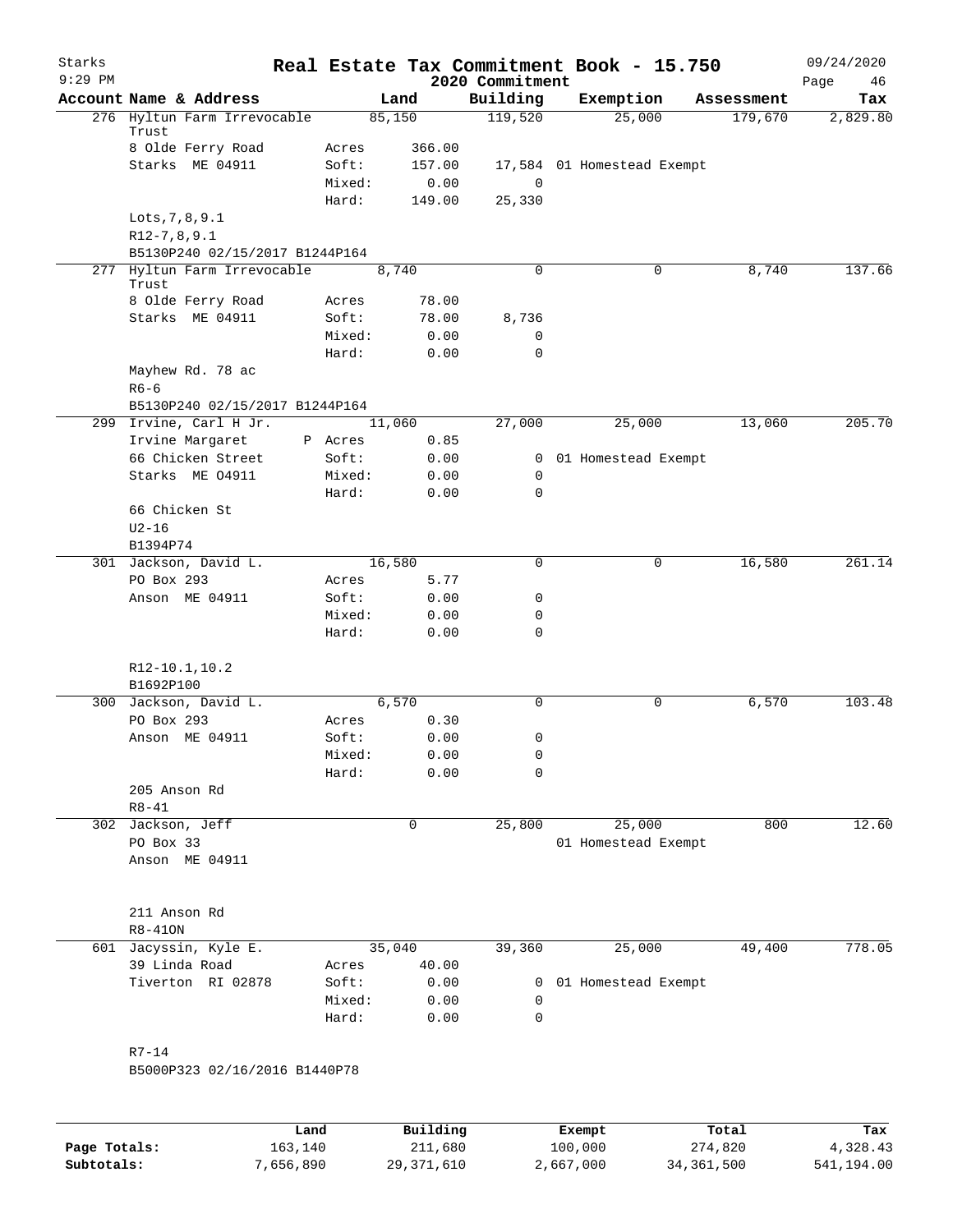| Starks<br>$9:29$ PM |                                |        |        |       | 2020 Commitment | Real Estate Tax Commitment Book - 15.750 |            | 09/24/2020<br>47<br>Page |
|---------------------|--------------------------------|--------|--------|-------|-----------------|------------------------------------------|------------|--------------------------|
|                     | Account Name & Address         |        | Land   |       | Building        | Exemption                                | Assessment | Tax                      |
|                     | 600 Jacyssin, Kyle E.          |        | 17,760 |       | 0               | $\Omega$                                 | 17,760     | 279.72                   |
|                     | 39 Linda Road                  | Acres  |        | 7.00  |                 |                                          |            |                          |
|                     | Tiverton RI 02878              | Soft:  |        | 0.00  | 0               |                                          |            |                          |
|                     |                                | Mixed: |        | 0.00  | 0               |                                          |            |                          |
|                     |                                | Hard:  |        | 0.00  | $\mathbf 0$     |                                          |            |                          |
|                     | R7-14.1                        |        |        |       |                 |                                          |            |                          |
|                     | B5000P323 02/16/2016 B1688P1   |        |        |       |                 |                                          |            |                          |
|                     | 303 Jarvinen, Donald           |        | 12,480 |       | 51,430          | $\mathbf 0$                              | 63,910     | 1,006.58                 |
|                     | Jarvinen Ann M.                | Acres  |        | 1.50  |                 |                                          |            |                          |
|                     | 795 Congress St.               | Soft:  |        | 0.00  | 0               |                                          |            |                          |
|                     | Duxbury MA 02332               | Mixed: |        | 0.00  | 0               |                                          |            |                          |
|                     |                                | Hard:  |        | 0.00  | $\mathbf 0$     |                                          |            |                          |
|                     | $R4 - 33.1$                    |        |        |       |                 |                                          |            |                          |
|                     | B1788P55                       |        |        |       |                 |                                          |            |                          |
|                     | 304 Jarvinen, Donald           |        | 28,920 |       | $\mathbf 0$     | $\mathbf 0$                              | 28,920     | 455.49                   |
|                     | Jarvinen Anne M.               | Acres  |        | 23.00 |                 |                                          |            |                          |
|                     | 795 Congress St.               | Soft:  |        | 0.00  | 0               |                                          |            |                          |
|                     | Duxbury MA 02332               | Mixed: |        | 0.00  | 0               |                                          |            |                          |
|                     |                                | Hard:  |        | 0.00  | $\mathbf 0$     |                                          |            |                          |
|                     | $R4 - 33$                      |        |        |       |                 |                                          |            |                          |
|                     | 305 Jarvinen, Donald           |        | 18,430 |       | 0               | $\mathbf 0$                              | 18,430     | 290.27                   |
|                     | Jarvinen Anne M.               | Acres  |        | 7.70  |                 |                                          |            |                          |
|                     | 795 Congress St.               | Soft:  |        | 0.00  | 0               |                                          |            |                          |
|                     | Duxbury MA 02332               | Mixed: |        | 0.00  | 0               |                                          |            |                          |
|                     |                                | Hard:  |        | 0.00  | 0               |                                          |            |                          |
|                     | West Mills Rd                  |        |        |       |                 |                                          |            |                          |
|                     | $R4 - 27$                      |        |        |       |                 |                                          |            |                          |
|                     | B2973P182                      |        |        |       |                 |                                          |            |                          |
|                     | 308 Johnson & Maxine E.        |        | 38,000 |       | 117,000         | 31,000                                   | 124,000    | 1,953.00                 |
|                     | Wolph, David                   |        |        |       |                 |                                          |            |                          |
|                     | PO Box 288                     | Acres  |        | 84.50 |                 | 02 Veteran                               |            |                          |
|                     | Anson ME 04911                 | Soft:  |        | 0.00  |                 | 0 01 Homestead Exempt                    |            |                          |
|                     |                                | Mixed: |        | 65.00 | 10,335          |                                          |            |                          |
|                     |                                | Hard:  |        | 0.00  | 0               |                                          |            |                          |
|                     | Dill Road                      |        |        |       |                 |                                          |            |                          |
|                     | $R6 - 23.1A, 23.1B$            |        |        |       |                 |                                          |            |                          |
|                     | B2074P139                      |        |        |       |                 |                                          |            |                          |
| 420                 | Johnson Kenneth R. and         |        | 28,560 |       | 0               | 0                                        | 28,560     | 449.82                   |
|                     | Kathleen M.                    |        |        |       |                 |                                          |            |                          |
|                     | 1404 New Sharon Road           | Acres  |        | 22.00 |                 |                                          |            |                          |
|                     | Starks Me 04911                | Soft:  |        | 0.00  | 0               |                                          |            |                          |
|                     |                                | Mixed: |        | 0.00  | 0               |                                          |            |                          |
|                     |                                | Hard:  |        | 0.00  | 0               |                                          |            |                          |
|                     | $R8 - 10.8$                    |        |        |       |                 |                                          |            |                          |
|                     | B3719P133 07/31/2006 B1020P215 |        |        |       |                 |                                          |            |                          |
|                     | 311 Johnson, Eric              |        | 24,580 |       | 62,590          | 0                                        | 87,170     | 1,372.93                 |
|                     | Holden, Alissa                 | Acres  |        | 14.10 |                 |                                          |            |                          |
|                     | 1388 New Sharon Rd             | Soft:  |        | 0.00  | 0               |                                          |            |                          |
|                     | Starks Me 04911                | Mixed: |        | 0.00  | 0               |                                          |            |                          |
|                     |                                | Hard:  |        | 0.00  | 0               |                                          |            |                          |
|                     | $R4 - 23.3, 23.2$              |        |        |       |                 |                                          |            |                          |
|                     | B5467P304 09/27/2019 B2799P205 |        |        |       |                 |                                          |            |                          |
|                     |                                |        |        |       |                 |                                          |            |                          |

|              | Land      | Building   | Exempt    | Total      | Tax        |
|--------------|-----------|------------|-----------|------------|------------|
| Page Totals: | 168,730   | 231,020    | 31,000    | 368,750    | 5,807.81   |
| Subtotals:   | 7,825,620 | 29,602,630 | 2,698,000 | 34,730,250 | 547,001.81 |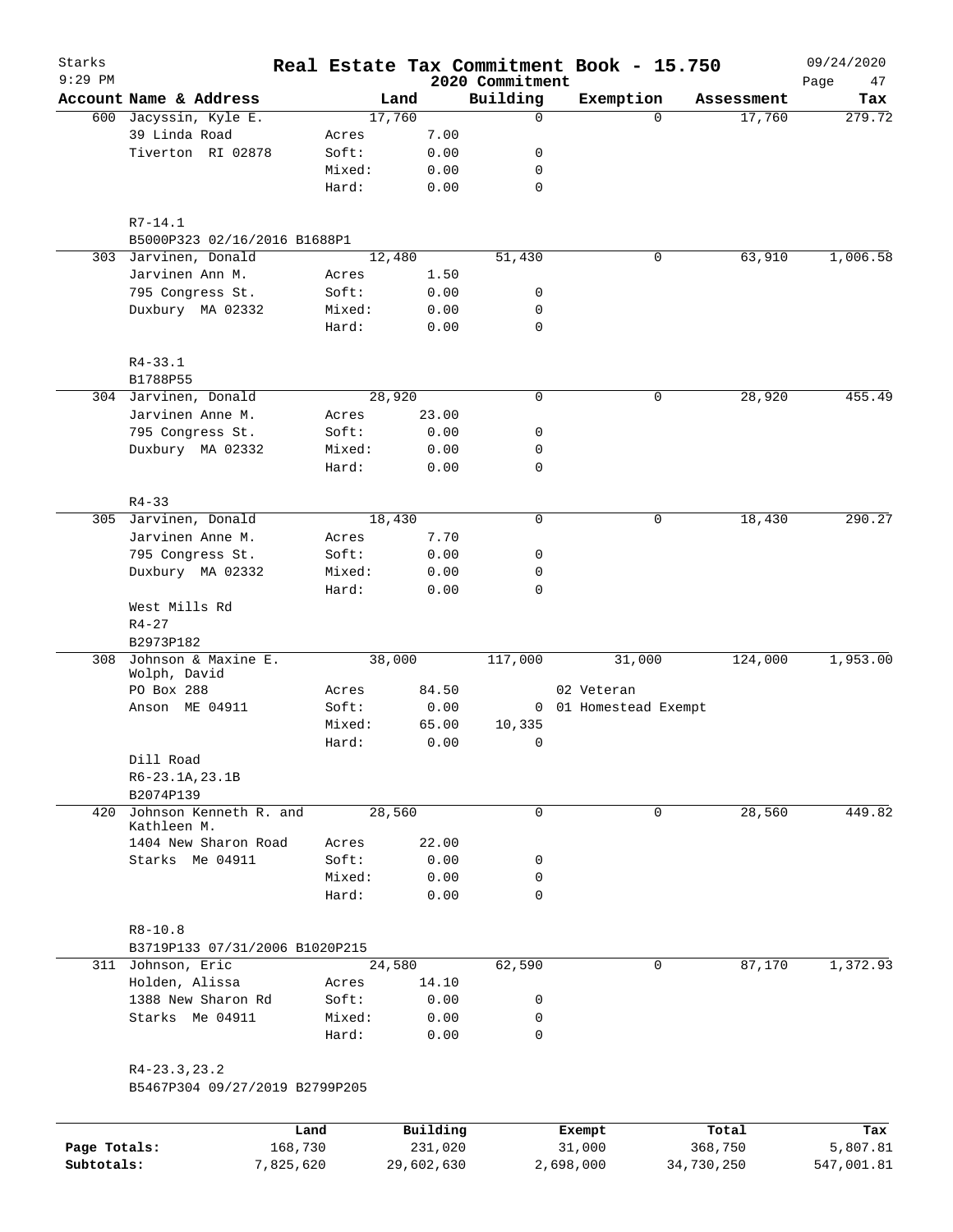| Starks    |                                                    |        |        |                 | Real Estate Tax Commitment Book - 15.750 |            | 09/24/2020 |
|-----------|----------------------------------------------------|--------|--------|-----------------|------------------------------------------|------------|------------|
| $9:29$ PM |                                                    |        |        | 2020 Commitment |                                          |            | Page<br>48 |
|           | Account Name & Address                             |        | Land   | Building        | Exemption                                | Assessment | Tax        |
|           | 598 Johnson, Eric H.                               |        | 12,000 | $\mathbf 0$     | $\Omega$                                 | 12,000     | 189.00     |
|           | 1388 New Sharon Road                               | Acres  | 1.00   |                 |                                          |            |            |
|           | Starks ME 04911                                    | Soft:  | 0.00   | 0               |                                          |            |            |
|           |                                                    | Mixed: | 0.00   | $\mathbf 0$     |                                          |            |            |
|           |                                                    | Hard:  | 0.00   | 0               |                                          |            |            |
|           | $R8 - 14$                                          |        |        |                 |                                          |            |            |
|           | B5031P113 06/01/2016 B809P376                      |        |        |                 |                                          |            |            |
|           | 771 Johnson, Eric H.                               |        | 16,800 | $\mathbf 0$     | 0                                        | 16,800     | 264.60     |
|           | 1388 New Sharon Road                               | Acres  | 6.00   |                 |                                          |            |            |
|           | Starks ME 04911                                    | Soft:  | 0.00   | 0               |                                          |            |            |
|           |                                                    | Mixed: | 0.00   | 0               |                                          |            |            |
|           |                                                    | Hard:  | 0.00   | 0               |                                          |            |            |
|           | $R1 - 39.2$                                        |        |        |                 |                                          |            |            |
|           | B4869P334 01/16/2015                               |        |        |                 |                                          |            |            |
|           | 306 Johnson, Kenneth &<br>Kathleen                 |        | 15,840 | 97,010          | 25,000                                   | 87,850     | 1,383.64   |
|           | 1404 New Sharon Road                               | Acres  | 5.00   |                 | 01 Homestead Exempt                      |            |            |
|           | Starks ME 04911                                    | Soft:  | 0.00   | 0               |                                          |            |            |
|           |                                                    | Mixed: | 0.00   | 0               |                                          |            |            |
|           |                                                    | Hard:  | 0.00   | $\mathbf 0$     |                                          |            |            |
|           | $R8 - 10.10$                                       |        |        |                 |                                          |            |            |
|           | B1550P132                                          |        |        |                 |                                          |            |            |
|           | 307 Johnson, Kurtis A.                             |        | 46,200 | 33,480          | 25,000                                   | 54,680     | 861.21     |
|           | 95 Johnson Road                                    | Acres  | 71.00  |                 |                                          |            |            |
|           | Starks ME 04911                                    | Soft:  | 0.00   | $\mathbf{0}$    | 01 Homestead Exempt                      |            |            |
|           |                                                    | Mixed: | 0.00   | $\mathbf 0$     |                                          |            |            |
|           |                                                    | Hard:  | 0.00   | $\mathbf 0$     |                                          |            |            |
|           | $R6 - 18$                                          |        |        |                 |                                          |            |            |
|           | B5021P40 04/28/2016 B1270P43                       |        |        |                 |                                          |            |            |
|           | 651 Johnson, Kyle W                                |        | 12,960 | 141,090         | 25,000                                   | 129,050    | 2,032.54   |
|           | P.O.Box 364                                        | Acres  | 2.00   |                 | 01 Homestead Exempt                      |            |            |
|           | Solon ME 04979                                     | Soft:  | 0.00   | 0               |                                          |            |            |
|           |                                                    | Mixed: | 0.00   | 0               |                                          |            |            |
|           |                                                    | Hard:  | 0.00   | 0               |                                          |            |            |
|           | $R1 - 32.1$                                        |        |        |                 |                                          |            |            |
|           | B3852P166 05/24/2007 B1607P348                     |        |        |                 |                                          |            |            |
|           | 386 Johnson, Christopher                           |        | 20,640 | 19,540          | 0                                        | 40,180     | 632.84     |
|           | 29 Union St                                        | Acres  | 10.00  |                 |                                          |            |            |
|           | Taunton Ma 02780                                   | Soft:  | 0.00   | 0               |                                          |            |            |
|           |                                                    | Mixed: | 0.00   | 0               |                                          |            |            |
|           |                                                    | Hard:  | 0.00   | $\Omega$        |                                          |            |            |
|           | $R2 - 24.6$                                        |        |        |                 |                                          |            |            |
|           | B4831P88 09/07/2014 B4145P256 06/08/2009 B4037P178 |        |        |                 |                                          |            |            |
|           | 08/11/2008 B1976P205                               |        |        |                 |                                          |            |            |
|           |                                                    |        |        |                 |                                          |            |            |

|              | Land      | Building   | Exempt    | Total      | Tax        |
|--------------|-----------|------------|-----------|------------|------------|
| Page Totals: | 124,440   | 291,120    | 75,000    | 340,560    | 5,363.83   |
| Subtotals:   | 7,950,060 | 29,893,750 | 2,773,000 | 35,070,810 | 552,365.64 |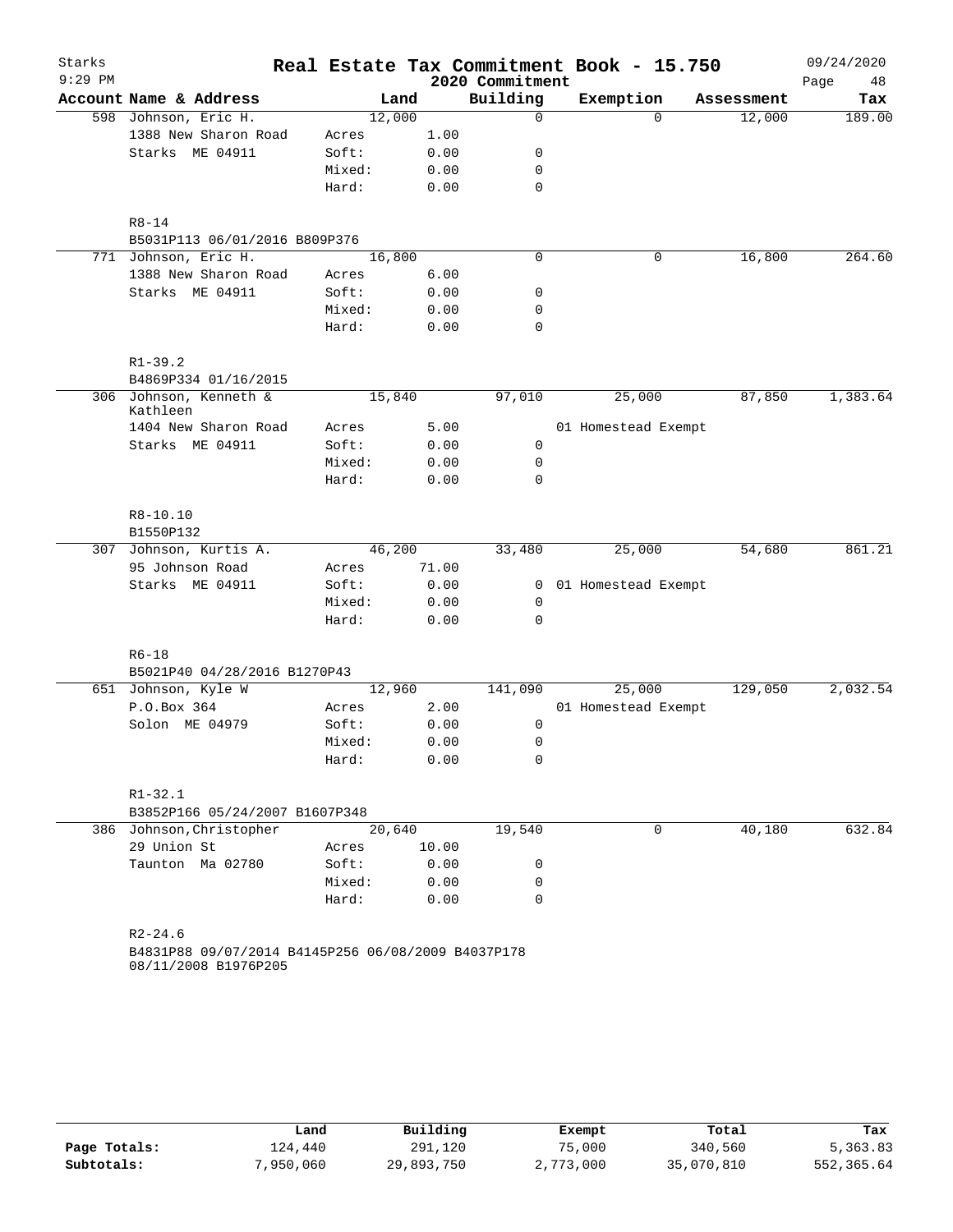| Starks    |                                                                                       |       |        |              |                 | Real Estate Tax Commitment Book - 15.750 |            | 09/24/2020 |
|-----------|---------------------------------------------------------------------------------------|-------|--------|--------------|-----------------|------------------------------------------|------------|------------|
| $9:29$ PM |                                                                                       |       |        |              | 2020 Commitment |                                          |            | Page<br>49 |
|           | Account Name & Address                                                                |       |        | Land         | Building        | Exemption                                | Assessment | Tax        |
|           | 310 Jordan, Bruce A. &                                                                |       | 16,800 |              | 25,490          | $\Omega$                                 | 42,290     | 666.07     |
|           | Lorraine A.<br>83 Chute Rd                                                            |       |        |              |                 |                                          |            |            |
|           |                                                                                       | Acres |        | 6.00         | 0               |                                          |            |            |
|           | Windham ME 04062                                                                      | Soft: |        | 0.00         | 0               |                                          |            |            |
|           |                                                                                       | Hard: | Mixed: | 0.00<br>0.00 | 0               |                                          |            |            |
|           |                                                                                       |       |        |              |                 |                                          |            |            |
|           | $R1 - 47.1$                                                                           |       |        |              |                 |                                          |            |            |
|           | B1589P148                                                                             |       |        |              |                 |                                          |            |            |
|           | 313 Kahler, John                                                                      |       | 14,210 |              | 0               | 0                                        | 14,210     | 223.81     |
|           | 1597 Plains Rd                                                                        | Acres |        | 3.30         |                 |                                          |            |            |
|           | Pittsford VT 05763                                                                    | Soft: |        | 0.00         | 0               |                                          |            |            |
|           |                                                                                       |       | Mixed: | 0.00         | 0               |                                          |            |            |
|           |                                                                                       | Hard: |        | 0.00         | 0               |                                          |            |            |
|           |                                                                                       |       |        |              |                 |                                          |            |            |
|           | $R10-17$                                                                              |       |        |              |                 |                                          |            |            |
|           | B4704P328 08/30/2013 B801P524                                                         |       |        |              |                 |                                          |            |            |
|           | 312 Kahler, John                                                                      |       | 5,760  |              | 0               | 0                                        | 5,760      | 90.72      |
|           | 1597 Plains Rd                                                                        | Acres |        | 0.23         |                 |                                          |            |            |
|           | Pittsfield VT 05763                                                                   | Soft: |        | 0.00         | 0               |                                          |            |            |
|           |                                                                                       |       | Mixed: | 0.00         | 0               |                                          |            |            |
|           |                                                                                       | Hard: |        | 0.00         | 0               |                                          |            |            |
|           |                                                                                       |       |        |              |                 |                                          |            |            |
|           | R10-18                                                                                |       |        |              |                 |                                          |            |            |
|           | B4704P328 08/30/2013 B79P1112                                                         |       |        |              |                 |                                          |            |            |
|           | 221 Kane, Michael S.                                                                  |       | 12,770 |              | 15,430          | 0                                        | 28,200     | 444.15     |
|           | Kane, Rhonda S.                                                                       | Acres |        | 1.80         |                 |                                          |            |            |
|           | 60 Varnum Pond Road                                                                   | Soft: |        | 0.00         | 0               |                                          |            |            |
|           | Temple Me 04984                                                                       |       | Mixed: | 0.00         | 0               |                                          |            |            |
|           |                                                                                       | Hard: |        | 0.00         | 0               |                                          |            |            |
|           | Poor Farm Road                                                                        |       |        |              |                 |                                          |            |            |
|           | $R2 - 39.2$                                                                           |       |        |              |                 |                                          |            |            |
|           | B4708P198 09/09/2013 B4343P95 11/23/2010 B4255P294<br>03/31/2010 B4242P227 09/28/2009 |       |        |              |                 |                                          |            |            |
|           | 314 Karnowski, Douglas J.                                                             |       | 12,480 |              | $\Omega$        | 0                                        | 12,480     | 196.56     |
|           | PO Box 1116                                                                           | Acres |        | 1.50         |                 |                                          |            |            |
|           | Barre VT 05641                                                                        | Soft: |        | 0.00         | 0               |                                          |            |            |
|           |                                                                                       |       | Mixed: | 0.00         | 0               |                                          |            |            |
|           |                                                                                       | Hard: |        | 0.00         | 0               |                                          |            |            |
|           | New Sharon Road                                                                       |       |        |              |                 |                                          |            |            |
|           | $R8 - 15.1$                                                                           |       |        |              |                 |                                          |            |            |
|           | B2186P24                                                                              |       |        |              |                 |                                          |            |            |
|           | 673 Keach, Marie A.                                                                   |       | 8,230  |              | 89,520          | 25,000                                   | 72,750     | 1,145.81   |
|           | DeLuca, Kevin L.                                                                      | Acres |        | 0.47         |                 | 01 Homestead Exempt                      |            |            |
|           | 46 Chicken Street                                                                     | Soft: |        | 0.00         | 0               |                                          |            |            |
|           | Starks ME 04911                                                                       |       | Mixed: | 0.00         | 0               |                                          |            |            |
|           |                                                                                       | Hard: |        | 0.00         | 0               |                                          |            |            |
|           | 46 Chicken St                                                                         |       |        |              |                 |                                          |            |            |
|           | $U2-14$                                                                               |       |        |              |                 |                                          |            |            |
|           | B4850P85 11/07/2014 B1996P251                                                         |       |        |              |                 |                                          |            |            |
|           |                                                                                       |       |        |              |                 |                                          |            |            |

|              | Land      | Building   | Exempt    | Total      | Tax        |
|--------------|-----------|------------|-----------|------------|------------|
| Page Totals: | 70,250    | 130,440    | 25,000    | 175,690    | 2,767.12   |
| Subtotals:   | 8,020,310 | 30,024,190 | 2,798,000 | 35,246,500 | 555,132.76 |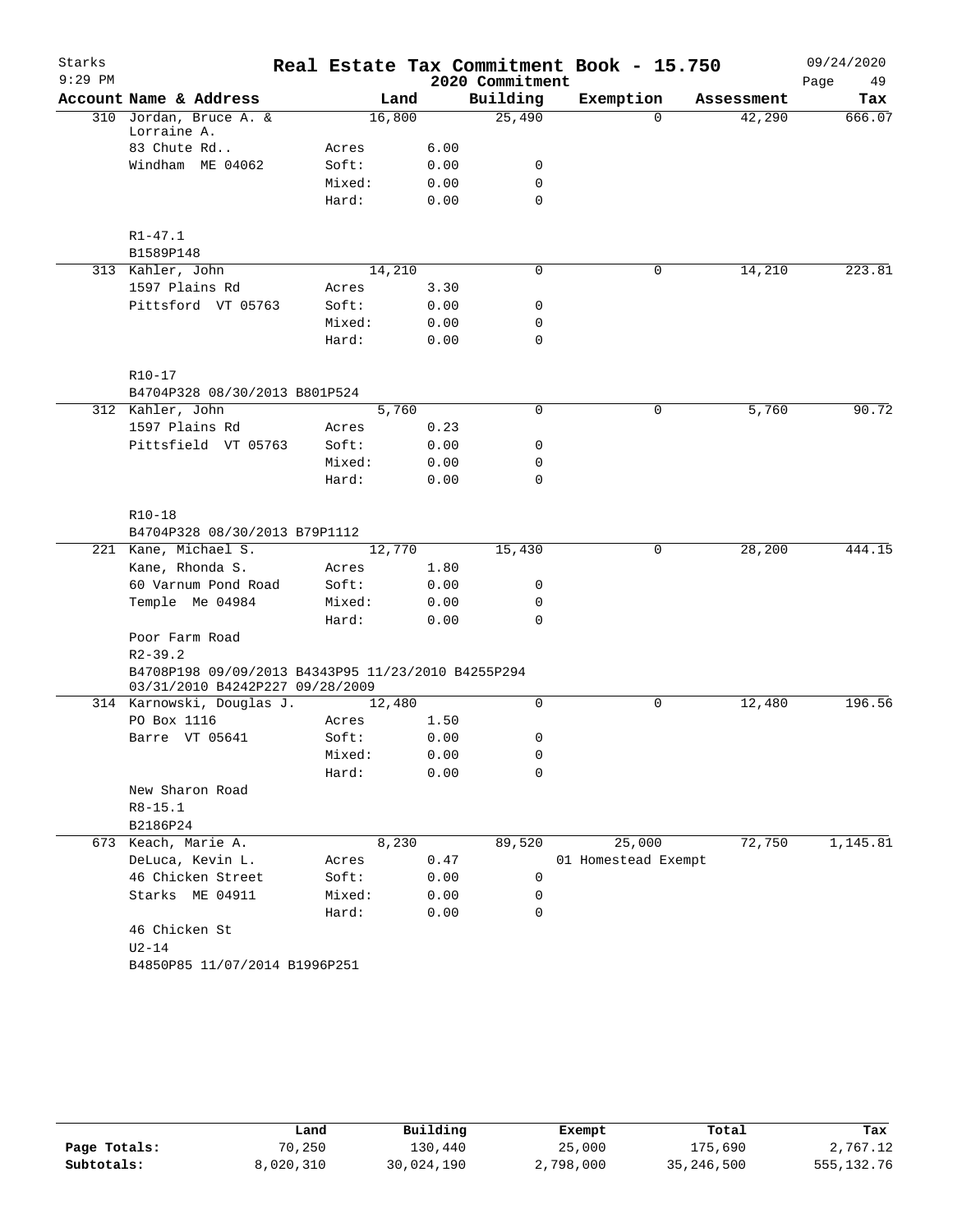| Starks<br>$9:29$ PM |                                          |        |        | 2020 Commitment | Real Estate Tax Commitment Book - 15.750 |            | 09/24/2020<br>Page<br>50 |
|---------------------|------------------------------------------|--------|--------|-----------------|------------------------------------------|------------|--------------------------|
|                     | Account Name & Address                   |        | Land   | Building        | Exemption                                | Assessment | Tax                      |
|                     | 316 Keister Irrevocable<br>Grant         | 29,280 |        | 0               | $\Omega$                                 | 29,280     | 461.16                   |
|                     | C/O Jeremy D. and<br>Meredith S. Keister | Acres  | 24.00  |                 |                                          |            |                          |
|                     | 263 Lohr Rd                              | Soft:  | 0.00   | 0               |                                          |            |                          |
|                     | Mifflenburg PA 17844                     | Mixed: | 0.00   | 0               |                                          |            |                          |
|                     |                                          | Hard:  | 0.00   | $\Omega$        |                                          |            |                          |
|                     | River Road                               |        |        |                 |                                          |            |                          |
|                     | $R9 - 7.1, 7.2$                          |        |        |                 |                                          |            |                          |
|                     | B4383P245 04/12/2011 B1719P130           |        |        |                 |                                          |            |                          |
|                     | 516 Kelley, Roger E.                     | 12,860 |        | 77,220          | 0                                        | 90,080     | 1,418.76                 |
|                     | Kelley, Connie H.                        | Acres  | 1.90   |                 |                                          |            |                          |
|                     | 11 McClellan St.                         | Soft:  | 0.00   | 0               |                                          |            |                          |
|                     | Skowhegan ME 04976                       | Mixed: | 0.00   | 0               |                                          |            |                          |
|                     |                                          | Hard:  | 0.00   | 0               |                                          |            |                          |
|                     | Locke Hill Rd                            |        |        |                 |                                          |            |                          |
|                     | $R3 - 4.2$                               |        |        |                 |                                          |            |                          |
|                     | B4729P61 11/06/2013 B2585P269            |        |        |                 |                                          |            |                          |
|                     | 739 Kiger, Nathan A                      | 25,440 |        | 148,180         | 25,000                                   | 148,620    | 2,340.77                 |
|                     | Kiger, Katie L.                          | Acres  | 15.00  |                 | 01 Homestead Exempt                      |            |                          |
|                     | 90 Chicken Street                        | Soft:  | 0.00   | 0               |                                          |            |                          |
|                     | Starks ME 04911                          | Mixed: | 0.00   | 0               |                                          |            |                          |
|                     |                                          | Hard:  | 0.00   | $\Omega$        |                                          |            |                          |
|                     | 90 Chicken St                            |        |        |                 |                                          |            |                          |
|                     | $R3 - 16.1$                              |        |        |                 |                                          |            |                          |
|                     | B4288P231 06/30/2010                     |        |        |                 |                                          |            |                          |
|                     | 321 Kimball, Lemuel C. &<br>Melissa K    |        | 0      | 13,500          | 0                                        | 13,500     | 212.63                   |
|                     | PO Box 173                               |        |        |                 |                                          |            |                          |
|                     | Anson ME 04911                           |        |        |                 |                                          |            |                          |
|                     | 55 Kimball Lane                          |        |        |                 |                                          |            |                          |
|                     | $R7 - 1.20N$                             |        |        |                 |                                          |            |                          |
|                     | 35 Kimball, Lemuel P.                    | 36,080 |        | 0               | 0                                        | 36,080     | 568.26                   |
|                     | Kimball, Cynthia M.                      | Acres  | 42.90  |                 |                                          |            |                          |
|                     | P.O. Box 173                             | Soft:  | 0.00   | 0               |                                          |            |                          |
|                     | Anson ME 04911                           | Mixed: | 0.00   | 0               |                                          |            |                          |
|                     |                                          | Hard:  | 0.00   | 0               |                                          |            |                          |
|                     | Rt. 43                                   |        |        |                 |                                          |            |                          |
|                     | $R7 - 1.4$                               |        |        |                 |                                          |            |                          |
|                     | B4754P58 01/29/2014 B1565P325            |        |        |                 |                                          |            |                          |
|                     | 322 Kimball, Lemuel P. and<br>Cynthia M. | 44,830 |        | 62,810          | 31,000                                   | 76,640     | 1,207.08                 |
|                     | PO Box 173                               | Acres  | 104.00 |                 | 02 Veteran                               |            |                          |
|                     | Anson ME 04911                           | Soft:  | 16.00  | 1,792           | 01 Homestead Exempt                      |            |                          |
|                     |                                          | Mixed: | 29.00  | 4,611           |                                          |            |                          |
|                     |                                          | Hard:  | 51.00  | 8,670           |                                          |            |                          |
|                     | Route 43                                 |        |        |                 |                                          |            |                          |
|                     | $R7-1.1, 1.2$                            |        |        |                 |                                          |            |                          |
|                     | B2143P24                                 |        |        |                 |                                          |            |                          |

|              | Land      | Building     | Exempt    | Total      | Tax         |
|--------------|-----------|--------------|-----------|------------|-------------|
| Page Totals: | 148,490   | 301,710      | 56,000    | 394,200    | 6,208.66    |
| Subtotals:   | 8,168,800 | 30, 325, 900 | 2,854,000 | 35,640,700 | 561, 341.42 |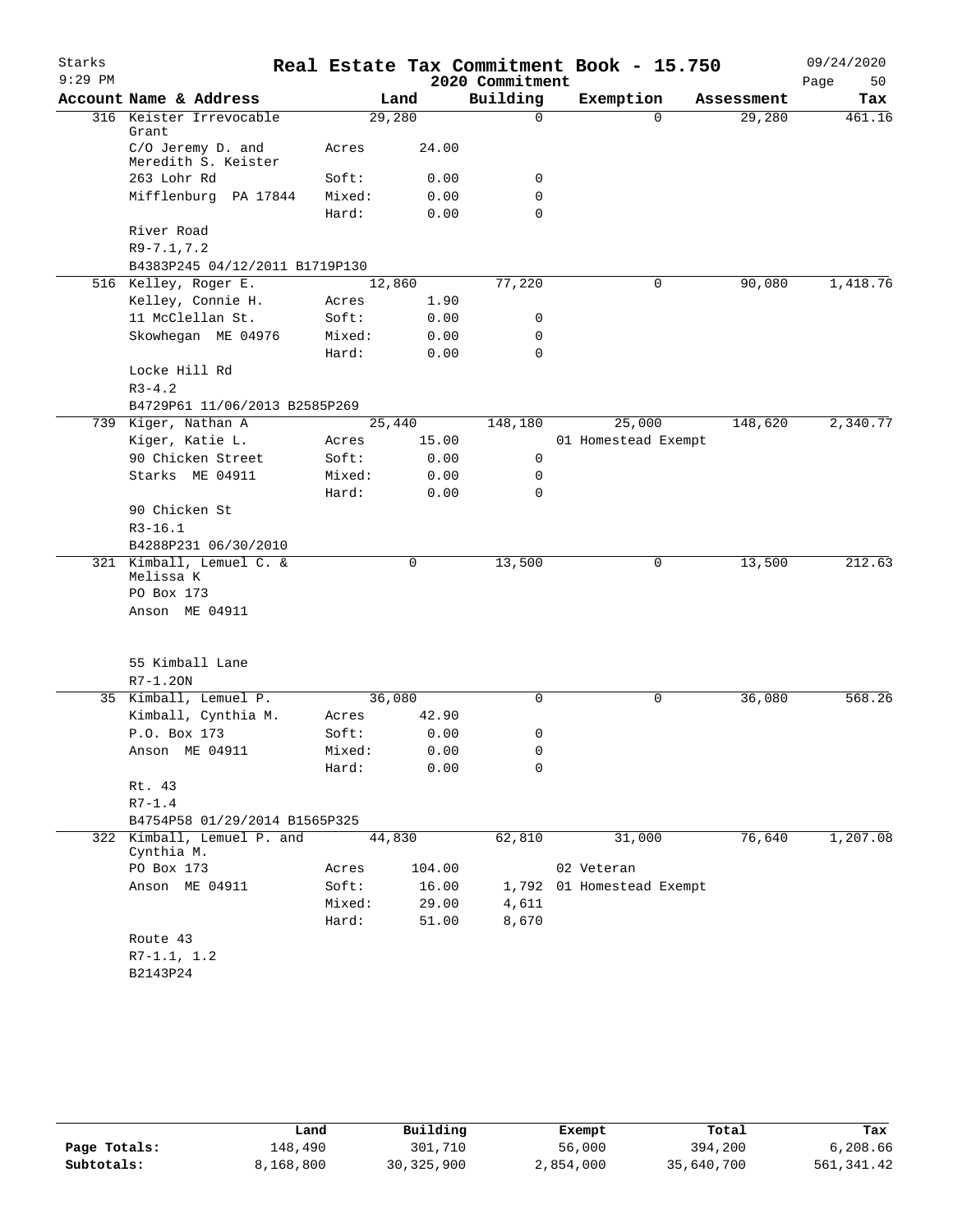| Starks       |                                                     |        |          |                             | Real Estate Tax Commitment Book - 15.750 |                      | 09/24/2020      |
|--------------|-----------------------------------------------------|--------|----------|-----------------------------|------------------------------------------|----------------------|-----------------|
| $9:29$ PM    |                                                     |        |          | 2020 Commitment<br>Building |                                          |                      | Page<br>51      |
|              | Account Name & Address<br>461 Kimball, Patricia A   | 27,260 | Land     | 71,100                      | Exemption<br>$\Omega$                    | Assessment<br>98,360 | Tax<br>1,549.17 |
|              | Kimball, Keith                                      | Acres  | 18.40    |                             |                                          |                      |                 |
|              | 667 Sokokis Trail                                   | Soft:  | 0.00     | 0                           |                                          |                      |                 |
|              | Cornish ME 04020                                    | Mixed: | 0.00     | 0                           |                                          |                      |                 |
|              |                                                     | Hard:  | 0.00     | 0                           |                                          |                      |                 |
|              | 971 Anson Rd                                        |        |          |                             |                                          |                      |                 |
|              | $R12-11.1-5, 11.1-4$                                |        |          |                             |                                          |                      |                 |
|              | B5428P213 07/01/2019 B4627P286 02/08/2013 B3778P312 |        |          |                             |                                          |                      |                 |
|              | 11/14/2006 B3528P188 07/20/2005                     |        |          |                             |                                          |                      |                 |
|              | 534 Kleinfeldt, Jessica                             |        | 25,540   | 120,360                     | $\mathbf 0$                              | 145,900              | 2,297.93        |
|              | Kleinfeldt, James                                   | Acres  | 15.10    |                             |                                          |                      |                 |
|              | 100 Nyes Corner Drive                               | Soft:  | 0.00     | 0                           |                                          |                      |                 |
|              | Fairfield Me 04937                                  | Mixed: | 0.00     | 0                           |                                          |                      |                 |
|              |                                                     | Hard:  | 0.00     | $\mathbf 0$                 |                                          |                      |                 |
|              | $R9 - 7.3$                                          |        |          |                             |                                          |                      |                 |
|              | B5449P183 08/13/2019 B4283P236 06/18/2010 B1444P259 |        |          |                             |                                          |                      |                 |
|              | 406 Kleppinger, Marie                               | 14,880 |          | 0                           | 0                                        | 14,880               | 234.36          |
|              | 61 Centennial Road                                  | Acres  | 4.00     |                             |                                          |                      |                 |
|              | Telford PA 18969-1211                               | Soft:  | 0.00     | 0                           |                                          |                      |                 |
|              |                                                     | Mixed: | 0.00     | 0                           |                                          |                      |                 |
|              |                                                     | Hard:  | 0.00     | $\mathbf 0$                 |                                          |                      |                 |
|              |                                                     |        |          |                             |                                          |                      |                 |
|              | $R2 - 23.1$                                         |        |          |                             |                                          |                      |                 |
|              | B3611P190 12/16/2005 B1031P75                       |        |          |                             |                                          |                      |                 |
|              | 186 Knox, Jodi M.                                   |        | 36,480   | 18,860                      | 0                                        | 55,340               | 871.61          |
|              | 2152 Industry Road                                  | Acres  | 44.00    |                             |                                          |                      |                 |
|              | Starks ME 04911                                     | Soft:  | 0.00     | $\mathsf{O}$                |                                          |                      |                 |
|              |                                                     | Mixed: | 0.00     | 0                           |                                          |                      |                 |
|              |                                                     | Hard:  | 0.00     | $\mathbf 0$                 |                                          |                      |                 |
|              | Industry Road<br>$R2 - 24.12$                       |        |          |                             |                                          |                      |                 |
|              | B5018P225 03/29/2016 B4102P211 02/14/2009 B2666P302 |        |          |                             |                                          |                      |                 |
|              | 344 Knox, Jodi M.                                   | 26,400 |          | 64,510                      | 25,000                                   | 65,910               | 1,038.08        |
|              | 2152 Industry Road                                  | Acres  | 16.00    |                             |                                          |                      |                 |
|              | Starks ME 04911                                     | Soft:  | 0.00     |                             | 0 01 Homestead Exempt                    |                      |                 |
|              |                                                     | Mixed: | 0.00     | 0                           |                                          |                      |                 |
|              |                                                     | Hard:  | 0.00     | 0                           |                                          |                      |                 |
|              | Industry Rd & Rt 43                                 |        |          |                             |                                          |                      |                 |
|              | $R2 - 24.9$                                         |        |          |                             |                                          |                      |                 |
|              | B5018P225 03/29/2016 B2086P253                      |        |          |                             |                                          |                      |                 |
|              | 159 Koetsch, Bernard E.                             | 33,600 |          | 32,890                      |                                          | 66,490<br>0          | 1,047.22        |
|              | 41 Summer Street                                    | Acres  | 36.00    |                             |                                          |                      |                 |
|              | Stratford CT 06614                                  | Soft:  | 0.00     | 0                           |                                          |                      |                 |
|              |                                                     | Mixed: | 0.00     | 0                           |                                          |                      |                 |
|              |                                                     | Hard:  | 0.00     | 0                           |                                          |                      |                 |
|              | $R2 - 34$                                           |        |          |                             |                                          |                      |                 |
|              | B2457P279 B1096P289 08/08/1983                      |        |          |                             |                                          |                      |                 |
|              | 709 Koetsch, Bernard E.                             | 12,000 |          | 17,400                      | 0                                        | 29,400               | 463.05          |
|              | 41 Summer St.                                       | Acres  | 1.00     |                             |                                          |                      |                 |
|              | Stratford CT 06614                                  | Soft:  | 0.00     | 0                           |                                          |                      |                 |
|              |                                                     | Mixed: | 0.00     | 0                           |                                          |                      |                 |
|              |                                                     | Hard:  | 0.00     | 0                           |                                          |                      |                 |
|              | $R2 - 34.1$                                         |        |          |                             |                                          |                      |                 |
|              | B1096P287 08/08/1983                                |        |          |                             |                                          |                      |                 |
|              |                                                     |        |          |                             |                                          |                      |                 |
|              |                                                     | Land   | Building |                             | Exempt                                   | Total                | Tax             |
| Page Totals: | 176,160                                             |        | 325,120  |                             | 25,000                                   | 476,280              | 7,501.42        |

**Subtotals:** 8,344,960 30,651,020 2,879,000 36,116,980 568,842.84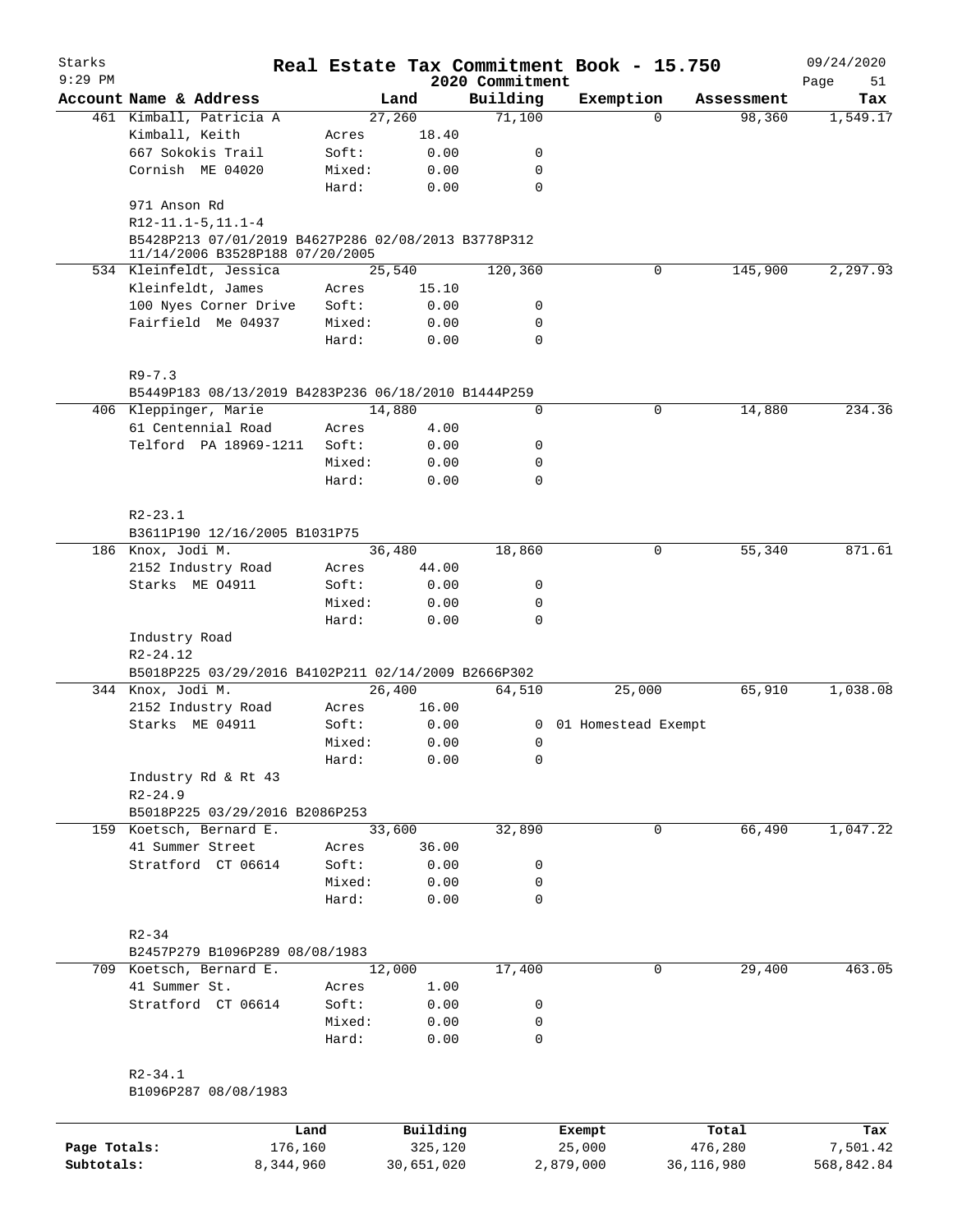| Starks    |                                                     |        |         |        |                 |  | Real Estate Tax Commitment Book - 15.750 |            | 09/24/2020 |
|-----------|-----------------------------------------------------|--------|---------|--------|-----------------|--|------------------------------------------|------------|------------|
| $9:29$ PM |                                                     |        |         |        | 2020 Commitment |  |                                          |            | Page<br>52 |
|           | Account Name & Address                              |        | Land    |        | Building        |  | Exemption                                | Assessment | Tax        |
|           | 325 Kopacz, Kenneth                                 |        | 31,440  |        | $\mathbf 0$     |  | $\Omega$                                 | 31,440     | 495.18     |
|           | 31 MCTigh Rd                                        | Acres  |         | 30.00  |                 |  |                                          |            |            |
|           | Higganum CT 06441                                   | Soft:  |         | 0.00   | 0               |  |                                          |            |            |
|           |                                                     | Mixed: |         | 0.00   | $\mathbf 0$     |  |                                          |            |            |
|           |                                                     | Hard:  |         | 0.00   | $\mathbf 0$     |  |                                          |            |            |
|           |                                                     |        |         |        |                 |  |                                          |            |            |
|           | $R2 - 9.1$                                          |        |         |        |                 |  |                                          |            |            |
|           | B790P721                                            |        |         |        |                 |  |                                          |            |            |
|           | 326 Kozielewicz, Edward &<br>Marilyn                |        | 24,290  |        | 25,800          |  | 25,000                                   | 25,090     | 395.17     |
|           | PO Box 93R St                                       | Acres  |         | 13.80  |                 |  |                                          |            |            |
|           | Anson ME 04911                                      | Soft:  |         | 0.00   |                 |  | 0 01 Homestead Exempt                    |            |            |
|           |                                                     | Mixed: |         | 0.00   | 0               |  |                                          |            |            |
|           |                                                     | Hard:  |         | 0.00   | $\mathbf 0$     |  |                                          |            |            |
|           | $R6 - 10$                                           |        |         |        |                 |  |                                          |            |            |
|           | B1313P215                                           |        |         |        |                 |  |                                          |            |            |
|           | 45 Kozielewicz, Marilyn A.                          |        | 24,380  |        | 10,800          |  | 0                                        | 35,180     | 554.09     |
|           | Kozielewicz, Edward J.                              | Acres  |         | 13.90  |                 |  |                                          |            |            |
|           | P.O. Box 93                                         | Soft:  |         | 0.00   | 0               |  |                                          |            |            |
|           | Anson ME 04911                                      | Mixed: |         | 0.00   | 0               |  |                                          |            |            |
|           |                                                     | Hard:  |         | 0.00   | $\mathbf 0$     |  |                                          |            |            |
|           | Mayhew Rd                                           |        |         |        |                 |  |                                          |            |            |
|           | $R6 - 9$                                            |        |         |        |                 |  |                                          |            |            |
|           | B4952P233 09/10/2015 B4952P232 09/10/2015 B2508P189 |        |         |        |                 |  |                                          |            |            |
|           | 327 Krebs, Carleton L. &                            |        | 119,720 |        | 128,050         |  | 0                                        | 247,770    | 3,902.38   |
|           | Marcia J.                                           |        |         |        |                 |  |                                          |            |            |
|           | 86 Krebs Road                                       | Acres  |         | 383.00 |                 |  |                                          |            |            |
|           | Starks ME 04911                                     | Soft:  |         | 2.00   | 224             |  |                                          |            |            |
|           |                                                     | Mixed: |         | 62.00  | 9,858           |  |                                          |            |            |
|           |                                                     | Hard:  |         | 136.00 | 23,120          |  |                                          |            |            |
|           | Faulkner Hill Rd                                    |        |         |        |                 |  |                                          |            |            |
|           | $R8-19,20$                                          |        |         |        |                 |  |                                          |            |            |
|           | B926P2                                              |        |         |        |                 |  |                                          |            |            |
|           | 328 Krebs, Carleton L. &                            |        | 12,000  |        | 48,600          |  | 31,000                                   | 29,600     | 466.20     |
|           | Marcia J.                                           |        |         |        |                 |  |                                          |            |            |
|           | 86 Krebs Road                                       | Acres  |         | 1.00   |                 |  | 02 Veteran                               |            |            |
|           | Starks ME 04911                                     | Soft:  |         | 0.00   |                 |  | 0 01 Homestead Exempt                    |            |            |
|           |                                                     | Mixed: |         | 0.00   | 0               |  |                                          |            |            |
|           |                                                     | Hard:  |         | 0.00   | 0               |  |                                          |            |            |
|           | $R8 - 18$                                           |        |         |        |                 |  |                                          |            |            |
|           | B926P2                                              |        |         |        |                 |  |                                          |            |            |
|           | 329 Krebs, Carlton L. and                           |        | 26,300  |        | 0               |  | 0                                        | 26,300     | 414.23     |
|           | Marcia J.                                           |        |         |        |                 |  |                                          |            |            |
|           | 86 Krebs Road                                       | Acres  |         | 15.90  |                 |  |                                          |            |            |
|           | Anson ME 04911                                      | Soft:  |         | 0.00   | 0               |  |                                          |            |            |
|           |                                                     | Mixed: |         | 0.00   | 0               |  |                                          |            |            |
|           |                                                     | Hard:  |         | 0.00   | 0               |  |                                          |            |            |
|           | River Road                                          |        |         |        |                 |  |                                          |            |            |
|           | $R9 - 7.6$                                          |        |         |        |                 |  |                                          |            |            |
|           | B2766P274                                           |        |         |        |                 |  |                                          |            |            |
|           |                                                     |        |         |        |                 |  |                                          |            |            |
|           |                                                     |        |         |        |                 |  |                                          |            |            |

|              | Land      | Building   | Exempt    | Total      | Tax        |
|--------------|-----------|------------|-----------|------------|------------|
| Page Totals: | 238,130   | 213,250    | 56,000    | 395,380    | 6,227.25   |
| Subtotals:   | 8,583,090 | 30,864,270 | 2,935,000 | 36,512,360 | 575,070.09 |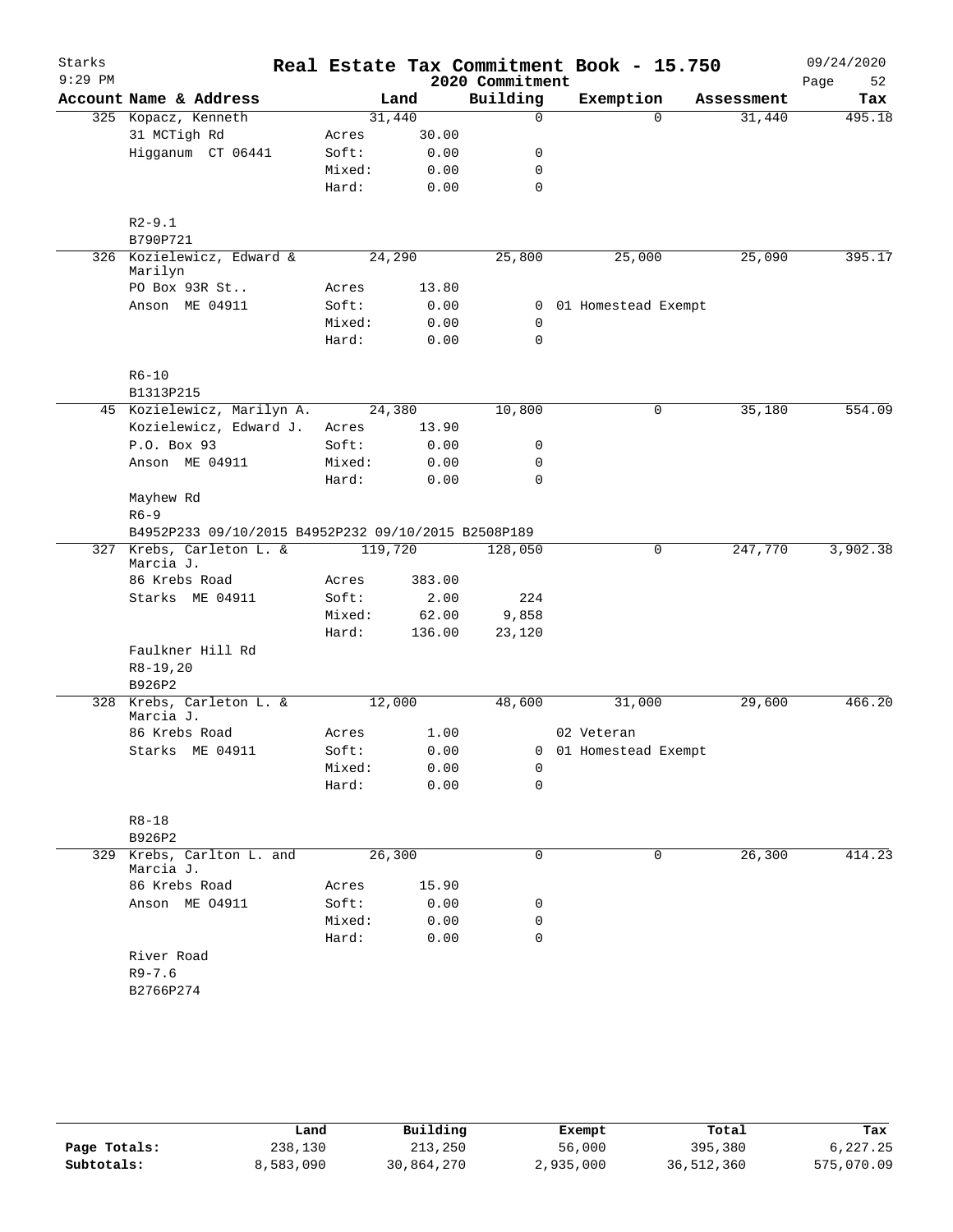| Starks       |                                        |                 |                     |                             | Real Estate Tax Commitment Book - 15.750 |                     | 09/24/2020        |
|--------------|----------------------------------------|-----------------|---------------------|-----------------------------|------------------------------------------|---------------------|-------------------|
| $9:29$ PM    | Account Name & Address                 |                 | Land                | 2020 Commitment<br>Building | Exemption                                | Assessment          | Page<br>53<br>Tax |
|              | 361 Krebs, Daniel S.                   |                 | 31,800              | 75,420                      |                                          | 107,220<br>$\Omega$ | 1,688.72          |
|              | Krebs, Hiroko                          | Acres           | 31.00               |                             |                                          |                     |                   |
|              | c/o Dennis Krebs                       | Soft:           | 0.00                | 0                           |                                          |                     |                   |
|              | 1440 New Sharon Rd                     | Mixed:          | 0.00                | 0                           |                                          |                     |                   |
|              | Starks ME 04911                        | Hard:           | 0.00                | $\mathbf 0$                 |                                          |                     |                   |
|              | $R2 - 33$                              |                 |                     |                             |                                          |                     |                   |
|              | B4433P294 08/25/2011                   |                 |                     |                             |                                          |                     |                   |
|              | 755 Krebs, David S. &<br>Billie Jo     |                 | 45,840              | $\mathbf 0$                 | 0                                        | 45,840              | 721.98            |
|              | 86 Krebs Road                          | Acres           | 70.00               |                             |                                          |                     |                   |
|              | Starks ME 04911                        | Soft:<br>Mixed: | 0.00<br>0.00        | 0<br>0                      |                                          |                     |                   |
|              |                                        | Hard:           | 0.00                | $\mathbf 0$                 |                                          |                     |                   |
|              | $R8 - 46.1$                            |                 |                     |                             |                                          |                     |                   |
|              | B4381P342 04/04/2011                   |                 |                     |                             |                                          |                     |                   |
|              | 330 Krebs, Dennis &<br>Angelica        |                 | 12,960              | 115,690                     | 25,000                                   | 103,650             | 1,632.49          |
|              | 1440 New Sharon Road                   | Acres           | 2.00                |                             |                                          |                     |                   |
|              | Starks ME 04911                        | Soft:           | 0.00                | $\overline{0}$              | 01 Homestead Exempt                      |                     |                   |
|              |                                        | Mixed:          | 0.00                | 0                           |                                          |                     |                   |
|              |                                        | Hard:           | 0.00                | $\mathbf 0$                 |                                          |                     |                   |
|              | $R8 - 10$<br>B1532P279                 |                 |                     |                             |                                          |                     |                   |
|              | 424 Lagin-Nasse, Julianna &            |                 | 39,360              | 25,800                      | 25,000                                   | 40,160              | 632.52            |
|              | Lagin, Nancy                           | Acres           | 52.00               |                             |                                          |                     |                   |
|              | PO Box 358                             | Soft:           | 0.00                |                             | 0 01 Homestead Exempt                    |                     |                   |
|              | 17 Fred Young Road                     | Mixed:          | 0.00                | 0                           |                                          |                     |                   |
|              | Starks ME 04911                        | Hard:           | 0.00                | $\mathbf 0$                 |                                          |                     |                   |
|              | Young Road                             |                 |                     |                             |                                          |                     |                   |
|              | $R1 - 17.2$                            |                 |                     |                             |                                          |                     |                   |
|              | B4386P228 04/05/2011 B2524P228         |                 |                     |                             |                                          |                     |                   |
|              | 323 Lagueux, Claude<br>9 Middle Street |                 | 26,400              | 0                           | 0                                        | 26,400              | 415.80            |
|              | Madison ME 04950                       | Acres<br>Soft:  | 16.00<br>0.00       | 0                           |                                          |                     |                   |
|              |                                        | Mixed:          | 0.00                | 0                           |                                          |                     |                   |
|              |                                        | Hard:           | 0.00                | 0                           |                                          |                     |                   |
|              | $R9 - 4$                               |                 |                     |                             |                                          |                     |                   |
|              | B3632P320 07/17/2003 B847P205          |                 |                     |                             |                                          |                     |                   |
|              | 336 Lagueux, Claude                    |                 | 28,920              | 0                           | 0                                        | 28,920              | 455.49            |
|              | 9 Middle Street                        | Acres           | 23.00               |                             |                                          |                     |                   |
|              | Madison ME 04950                       | Soft:           | 0.00                | 0                           |                                          |                     |                   |
|              |                                        | Mixed:          | 0.00                | 0                           |                                          |                     |                   |
|              |                                        | Hard:           | 0.00                | $\mathbf 0$                 |                                          |                     |                   |
|              | River Rd.                              |                 |                     |                             |                                          |                     |                   |
|              | $R9 - 5.3$                             |                 |                     |                             |                                          |                     |                   |
|              | B2201P136<br>335 Lagueux, Claude       |                 | 30,000              | 0                           |                                          | 30,000<br>0         | 472.50            |
|              | 9 Middle St                            | Acres           | 26.00               |                             |                                          |                     |                   |
|              | Madison ME 04950                       | Soft:           | 0.00                | 0                           |                                          |                     |                   |
|              |                                        | Mixed:          | 0.00                | 0                           |                                          |                     |                   |
|              |                                        | Hard:           | 0.00                | 0                           |                                          |                     |                   |
|              | River Rd.                              |                 |                     |                             |                                          |                     |                   |
|              | $R9 - 5.2$                             |                 |                     |                             |                                          |                     |                   |
|              | B2201P1369                             |                 |                     |                             |                                          |                     |                   |
| Page Totals: |                                        | Land<br>215,280 | Building<br>216,910 |                             | Exempt<br>50,000                         | Total<br>382,190    | Tax<br>6,019.50   |
| Subtotals:   |                                        | 8,798,370       | 31,081,180          |                             | 2,985,000                                | 36,894,550          | 581,089.59        |
|              |                                        |                 |                     |                             |                                          |                     |                   |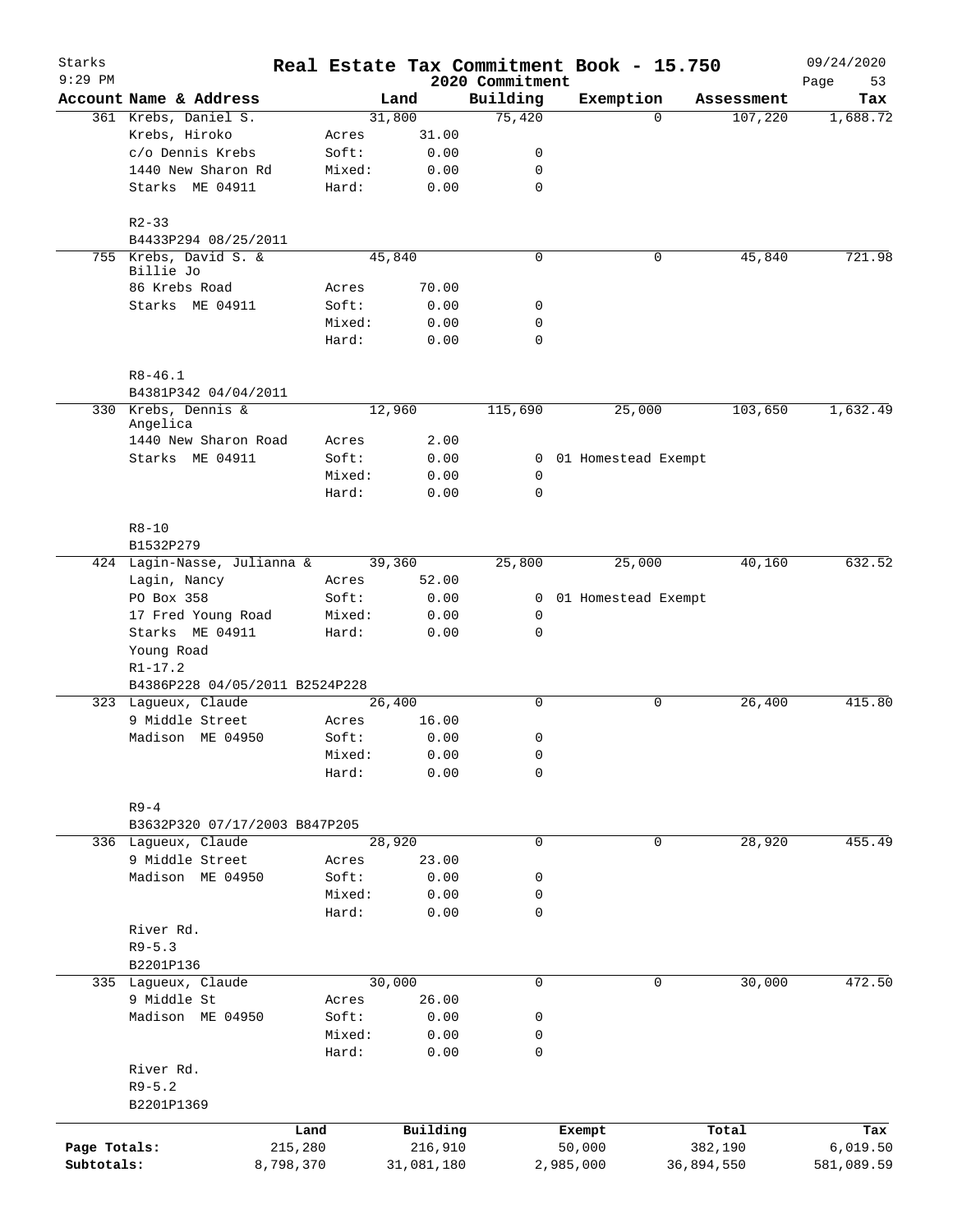| Starks       |                                                    |        |              |                             | Real Estate Tax Commitment Book - 15.750 |              | 09/24/2020        |
|--------------|----------------------------------------------------|--------|--------------|-----------------------------|------------------------------------------|--------------|-------------------|
| $9:29$ PM    | Account Name & Address                             |        | Land         | 2020 Commitment<br>Building | Exemption                                | Assessment   | Page<br>54<br>Tax |
|              | 334 Lagueux, Claude                                |        | 30,000       | 0                           | $\Omega$                                 | 30,000       | 472.50            |
|              | 9 Middle Street                                    | Acres  | 26.00        |                             |                                          |              |                   |
|              | Madison ME 04950                                   | Soft:  | 0.00         | 0                           |                                          |              |                   |
|              |                                                    | Mixed: | 0.00         | 0                           |                                          |              |                   |
|              |                                                    | Hard:  | 0.00         | 0                           |                                          |              |                   |
|              | River Road                                         |        |              |                             |                                          |              |                   |
|              | $R9 - 5.1A$                                        |        |              |                             |                                          |              |                   |
|              |                                                    |        |              |                             |                                          |              |                   |
|              | B2201P136                                          |        |              |                             |                                          |              |                   |
|              | 333 Laqueux, Claude                                |        | 21,220       | 68,760                      | 0                                        | 89,980       | 1,417.19          |
|              | 9 Middle Street                                    | Acres  | 10.60        |                             |                                          |              |                   |
|              | Madison ME 04950                                   | Soft:  | 0.00         | 0                           |                                          |              |                   |
|              |                                                    | Mixed: | 0.00         | 0                           |                                          |              |                   |
|              |                                                    | Hard:  | 0.00         | 0                           |                                          |              |                   |
|              | West Mills Road                                    |        |              |                             |                                          |              |                   |
|              | $R3-14.2A$                                         |        |              |                             |                                          |              |                   |
|              | B2874P19                                           |        |              |                             |                                          |              |                   |
|              | 44 Lamontagne, Jeanne                              |        | 19,580       | 0                           | 0                                        | 19,580       | 308.39            |
|              | Lamontagne, Daniel J.                              | Acres  | 8.90         |                             |                                          |              |                   |
|              | 111 East Bates Street                              | Soft:  | 0.00         | 0                           |                                          |              |                   |
|              | Auburn Me 04210                                    | Mixed: | 0.00         | 0                           |                                          |              |                   |
|              |                                                    | Hard:  | 0.00         | 0                           |                                          |              |                   |
|              | West Mills Rd                                      |        |              |                             |                                          |              |                   |
|              | $R4 - 23.1$                                        |        |              |                             |                                          |              |                   |
|              | B5462P162 B846P1075                                |        |              |                             |                                          |              |                   |
|              | 43 Lamontagne, Jeanne M.                           |        | 61,610       | 0                           | 0                                        | 61,610       | 970.36            |
|              | Lamontagne, Daniel J.                              |        |              |                             |                                          |              |                   |
|              |                                                    | Acres  | 113.80       |                             |                                          |              |                   |
|              | 111 East Bates Street                              | Soft:  | 0.00         | 0                           |                                          |              |                   |
|              | Auburn Me 04210                                    | Mixed: | 0.00         | 0                           |                                          |              |                   |
|              |                                                    | Hard:  | 0.00         | 0                           |                                          |              |                   |
|              | West Mills Rd                                      |        |              |                             |                                          |              |                   |
|              | $R5 - 22$                                          |        |              |                             |                                          |              |                   |
|              | B5462P162 09/13/2019 B846P1074                     |        |              |                             |                                          |              |                   |
|              | 707 Lamprey, Steve                                 |        | 15,840       | 0                           | 0                                        | 15,840       | 249.48            |
|              | 35 Berwick Road                                    | Acres  | 5.00         |                             |                                          |              |                   |
|              | South Berwick ME 03908 Soft:                       |        | 0.00         | 0                           |                                          |              |                   |
|              |                                                    | Mixed: | 0.00         | 0                           |                                          |              |                   |
|              |                                                    | Hard:  | 0.00         | 0                           |                                          |              |                   |
|              | Thompson Bridge Road                               |        |              |                             |                                          |              |                   |
|              | $R3 - 43.1$                                        |        |              |                             |                                          |              |                   |
|              | B4938P214 08/02/2015 B4761P25 04/12/2011 B4383P263 |        |              |                             |                                          |              |                   |
|              | 04/08/2011 B3749P111 09/22/2006                    |        |              |                             |                                          |              |                   |
|              | 708 Lane, James                                    |        | 15,840       | 0                           | 0                                        | 15,840       | 249.48            |
|              | 26 Gray Street                                     | Acres  | 5.00         |                             |                                          |              |                   |
|              | Madison ME 04950                                   | Soft:  | 0.00         | 0                           |                                          |              |                   |
|              |                                                    | Mixed: | 0.00         | 0                           |                                          |              |                   |
|              |                                                    | Hard:  | 0.00         | 0                           |                                          |              |                   |
|              |                                                    |        |              |                             |                                          |              |                   |
|              | $R3 - 43.2$                                        |        |              |                             |                                          |              |                   |
|              | B5243P85 B4383P263 02/28/2014                      |        |              |                             |                                          |              |                   |
|              | 5 Lane, Leroy D.                                   |        | 17,390       | 0                           | $\mathbf 0$                              | 17,390       | 273.89            |
|              | 71 Horn Hill Road                                  | Acres  | 18.00        |                             |                                          |              |                   |
|              | Fairfield ME 04937                                 | Soft:  | 11.00        | 1,232                       |                                          |              |                   |
|              |                                                    | Mixed: | 2.00         | 318                         |                                          |              |                   |
|              |                                                    | Hard:  | 0.00         | 0                           |                                          |              |                   |
|              |                                                    |        |              |                             |                                          |              |                   |
|              | Mayhew Road                                        |        |              |                             |                                          |              |                   |
|              | $R6 - 17$                                          |        |              |                             |                                          |              |                   |
|              | B5033P296 06/08/2016 B4938P218 08/03/2015 B2595P1  |        |              |                             |                                          |              |                   |
|              |                                                    |        |              |                             |                                          |              |                   |
|              | Land                                               |        | Building     |                             | Exempt                                   | Total        | Tax               |
| Page Totals: | 181,480                                            |        | 68,760       |                             | 0                                        | 250,240      | 3,941.29          |
| Subtotals:   | 8,979,850                                          |        | 31, 149, 940 |                             | 2,985,000                                | 37, 144, 790 | 585,030.88        |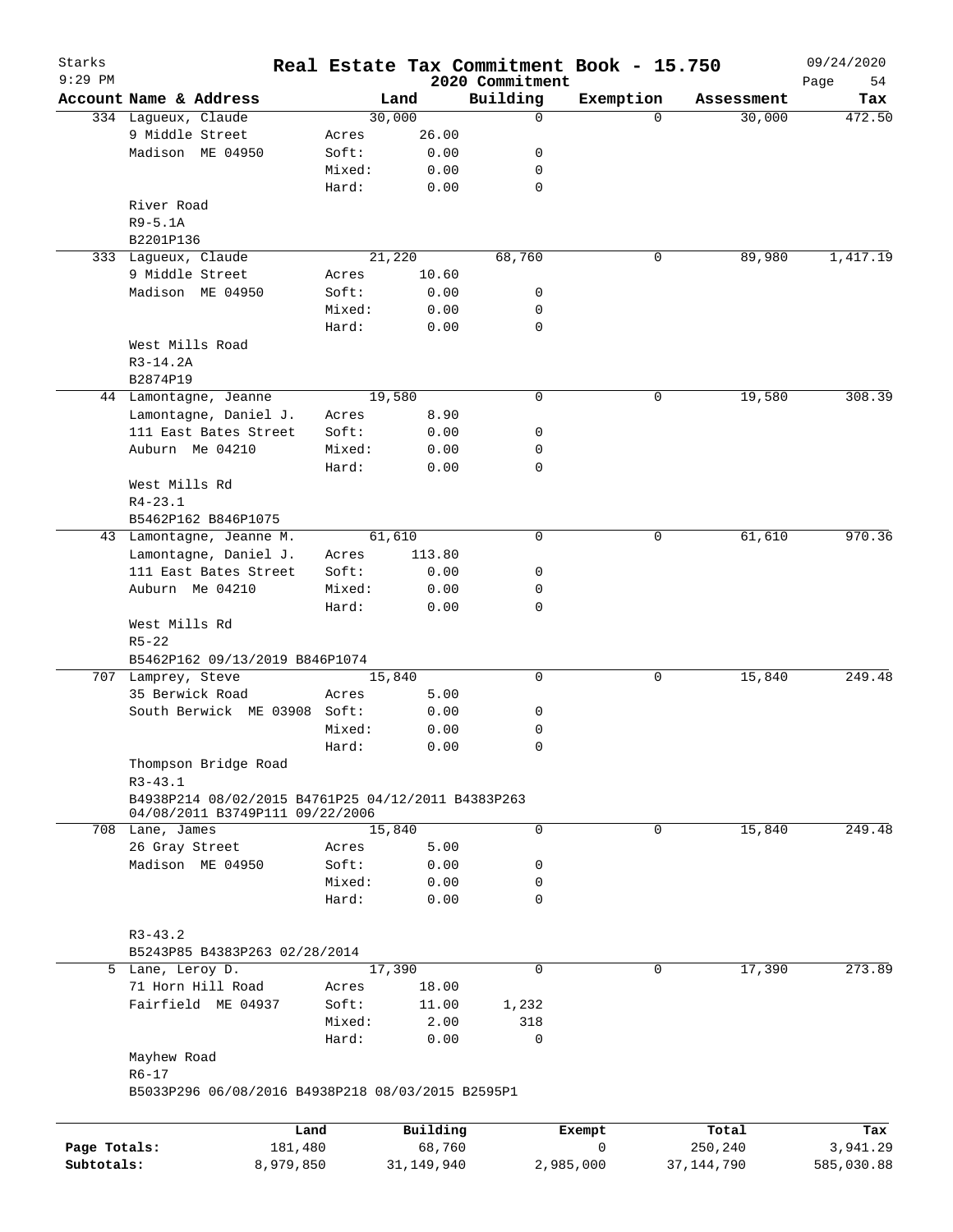| Starks    |                                                     |        |        |                 | Real Estate Tax Commitment Book - 15.750 |            | 09/24/2020 |
|-----------|-----------------------------------------------------|--------|--------|-----------------|------------------------------------------|------------|------------|
| $9:29$ PM |                                                     |        |        | 2020 Commitment |                                          |            | 55<br>Page |
|           | Account Name & Address                              |        | Land   | Building        | Exemption                                | Assessment | Tax        |
|           | 340 Laney, Cindy A.                                 |        | 21,600 | 37,070          | 25,000                                   | 33,670     | 530.30     |
|           | P.O. Box 87                                         | Acres  | 11.00  |                 | 01 Homestead Exempt                      |            |            |
|           | Anson ME 04911                                      | Soft:  | 0.00   | 0               |                                          |            |            |
|           |                                                     | Mixed: | 0.00   | 0               |                                          |            |            |
|           |                                                     | Hard:  | 0.00   | $\mathbf 0$     |                                          |            |            |
|           | River Rd.                                           |        |        |                 |                                          |            |            |
|           | $R10-16.2$                                          |        |        |                 |                                          |            |            |
|           | B1920P96                                            |        |        |                 |                                          |            |            |
|           | 342 Larose, Albert N. &<br>Linda D.                 |        | 33,240 | 25,940          | 25,000                                   | 34,180     | 538.34     |
|           | 118 Olde Ferry Road                                 | Acres  | 35.00  |                 |                                          |            |            |
|           | Starks ME 04911                                     | Soft:  | 0.00   |                 | 0 01 Homestead Exempt                    |            |            |
|           |                                                     | Mixed: | 0.00   | $\mathbf 0$     |                                          |            |            |
|           |                                                     | Hard:  | 0.00   | $\Omega$        |                                          |            |            |
|           | R12-11.4                                            |        |        |                 |                                          |            |            |
|           | B1362P65                                            |        |        |                 |                                          |            |            |
|           | 339 Larouche, John G.                               |        | 20,640 | 96,480          | 25,000                                   | 92,120     | 1,450.89   |
|           | Larouche, Joyce J.                                  | Acres  | 10.00  |                 | 01 Homestead Exempt                      |            |            |
|           | 2108 Industry Rd                                    | Soft:  | 0.00   | 0               |                                          |            |            |
|           | Starks ME 04911                                     | Mixed: | 0.00   | 0               |                                          |            |            |
|           |                                                     | Hard:  | 0.00   | $\Omega$        |                                          |            |            |
|           | $R2 - 24.5$                                         |        |        |                 |                                          |            |            |
|           | B4681P355 07/08/2013 B3547P314 08/30/2005 B1024P186 |        |        |                 |                                          |            |            |
|           | 391 Larson, Allen L.                                |        | 27,390 | 24,980          | 0                                        | 52,370     | 824.83     |
|           | Larson, Heather M.                                  | Acres  | 18.75  |                 |                                          |            |            |
|           | 3 Brainard Road                                     | Soft:  | 0.00   | 0               |                                          |            |            |
|           | Niantic CT 06857                                    | Mixed: | 0.00   | 0               |                                          |            |            |
|           |                                                     | Hard:  | 0.00   | $\mathbf 0$     |                                          |            |            |
|           | $R8 - 38.6$                                         |        |        |                 |                                          |            |            |
|           | B3607P158 12/16/2005 B2684P51                       |        |        |                 |                                          |            |            |
|           | 36 Lavallee, Lucy M.                                |        | 14,210 | 0               | 0                                        | 14,210     | 223.81     |
|           | Lavallee, David J.                                  | Acres  | 3.30   |                 |                                          |            |            |
|           | Chemin Des Liserons 5                               | Soft:  | 0.00   | 0               |                                          |            |            |
|           | 1170                                                | Mixed: | 0.00   | 0               |                                          |            |            |
|           | Aubonne, Switzerland                                | Hard:  | 0.00   | 0               |                                          |            |            |
|           | Madison Rd & Rt 43                                  |        |        |                 |                                          |            |            |
|           | $R8 - 30$                                           |        |        |                 |                                          |            |            |
|           | B5428P135 01/29/2018 B787P17                        |        |        |                 |                                          |            |            |
|           | 688 Leahy, Barry F                                  |        | 22,750 | 36,860          | 0                                        | 59,610     | 938.86     |
|           | 110 Middle Rd.                                      | Acres  | 12.20  |                 |                                          |            |            |
|           | Newbury Ma 01951                                    | Soft:  | 0.00   | 0               |                                          |            |            |
|           |                                                     | Mixed: | 0.00   | 0               |                                          |            |            |
|           |                                                     | Hard:  | 0.00   | 0               |                                          |            |            |
|           |                                                     |        |        |                 |                                          |            |            |
|           | $R8 - 38 - 5A$                                      |        |        |                 |                                          |            |            |

B4222P251 12/11/2009 B3508P266 06/22/2005

|              | Land      | Building   | Exempt    | Total      | Tax        |
|--------------|-----------|------------|-----------|------------|------------|
| Page Totals: | 139,830   | 221,330    | 75,000    | 286,160    | 4,507.03   |
| Subtotals:   | 9,119,680 | 31,371,270 | 3,060,000 | 37,430,950 | 589,537.91 |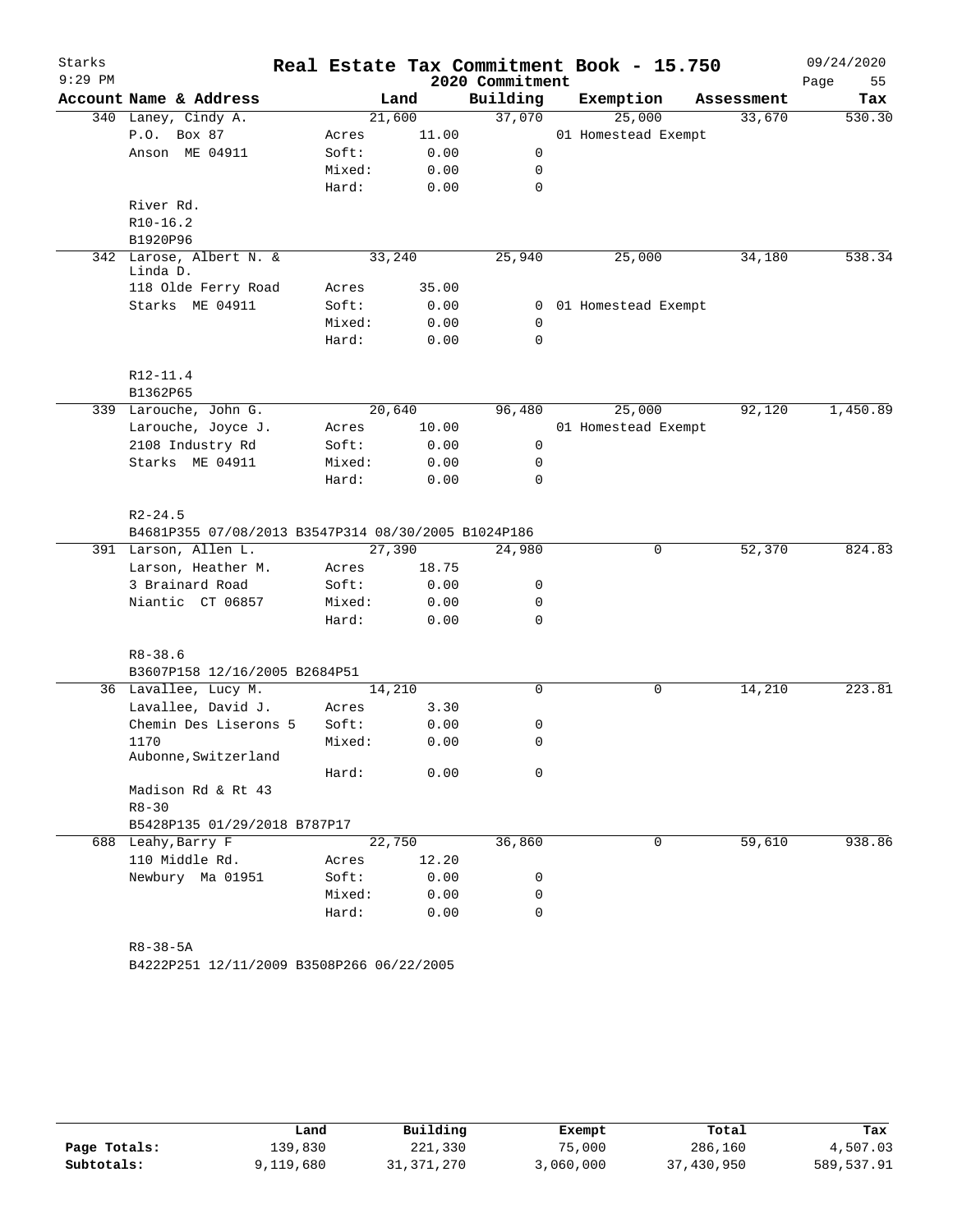| Starks    |                                                     |        |        |                 | Real Estate Tax Commitment Book - 15.750 |            | 09/24/2020 |
|-----------|-----------------------------------------------------|--------|--------|-----------------|------------------------------------------|------------|------------|
| $9:29$ PM |                                                     |        |        | 2020 Commitment |                                          |            | 56<br>Page |
|           | Account Name & Address                              |        | Land   | Building        | Exemption                                | Assessment | Tax        |
|           | 345 Leal, Robert J. &<br>Kathleen                   | 21,500 |        | 0               | $\Omega$                                 | 21,500     | 338.63     |
|           | 9 Kerry Lane                                        | Acres  | 10.90  |                 |                                          |            |            |
|           | Hopkinton MA 01748                                  | Soft:  | 0.00   | 0               |                                          |            |            |
|           |                                                     | Mixed: | 0.00   | $\mathbf 0$     |                                          |            |            |
|           |                                                     | Hard:  | 0.00   | 0               |                                          |            |            |
|           | Mayhew Road                                         |        |        |                 |                                          |            |            |
|           | $R6 - 2.8$                                          |        |        |                 |                                          |            |            |
|           | B1862P70                                            |        |        |                 |                                          |            |            |
|           | 661 Leeman, Diane                                   | 20,640 |        | 37,440          | 0                                        | 58,080     | 914.76     |
|           | P.O. Box 226                                        | Acres  | 10.00  |                 |                                          |            |            |
|           | Anson ME 04911                                      | Soft:  | 0.00   | 0               |                                          |            |            |
|           |                                                     | Mixed: | 0.00   | 0               |                                          |            |            |
|           |                                                     | Hard:  | 0.00   | 0               |                                          |            |            |
|           | $R2 - 39.1$                                         |        |        |                 |                                          |            |            |
|           | B5489P315 11/21/2019 B2042P319 09/16/1994           |        |        |                 |                                          |            |            |
|           | 347 Leighton, Gary & Lynda                          | 37,940 |        | 52,970          | 25,000                                   | 65,910     | 1,038.08   |
|           | 101 Ridge Road                                      | Acres  | 111.00 |                 |                                          |            |            |
|           | Anson ME 04911                                      | Soft:  | 5.00   |                 | 560 01 Homestead Exempt                  |            |            |
|           |                                                     | Mixed: | 34.00  | 5,406           |                                          |            |            |
|           |                                                     | Hard:  | 61.00  | 10,370          |                                          |            |            |
|           | 101 Ridge Rd.                                       |        |        |                 |                                          |            |            |
|           | $R9 - 5.1$                                          |        |        |                 |                                          |            |            |
|           | B1014P17                                            |        |        |                 |                                          |            |            |
|           | 349 Lejoy, Susan L                                  | 15,650 |        | 0               | 0                                        | 15,650     | 246.49     |
|           | McCleary, Ann J.                                    | Acres  | 4.80   |                 |                                          |            |            |
|           | P.O. Box 644                                        | Soft:  | 0.00   | 0               |                                          |            |            |
|           | West Farmington ME<br>04992                         | Mixed: | 0.00   | 0               |                                          |            |            |
|           |                                                     | Hard:  | 0.00   | $\mathbf 0$     |                                          |            |            |
|           | $R4 - 19$                                           |        |        |                 |                                          |            |            |
|           | B4463P273 11/07/2011 B4397P212 05/27/2011 B2085P213 |        |        |                 |                                          |            |            |
|           | 348 Lejoy, Susan L.                                 | 15,000 |        | 39,110          | 25,000                                   | 29,110     | 458.48     |
|           | P.O. Box 644                                        | Acres  | 4.12   |                 | 01 Homestead Exempt                      |            |            |
|           | West Farmington ME<br>04992                         | Soft:  | 0.00   | 0               |                                          |            |            |
|           |                                                     | Mixed: | 0.00   | 0               |                                          |            |            |
|           |                                                     | Hard:  | 0.00   | 0               |                                          |            |            |
|           | $R4 - 20, 21$                                       |        |        |                 |                                          |            |            |
|           | B4463P273 11/07/2011 B977P199                       |        |        |                 |                                          |            |            |
|           | 609 Lemay Jr., George                               | 59,880 |        | 0               | 0                                        | 59,880     | 943.11     |
|           | Lemay, Carlene                                      | Acres  | 109.00 |                 |                                          |            |            |
|           | 274 Sandy River Road                                | Soft:  | 0.00   | 0               |                                          |            |            |
|           | Starks ME 04911                                     | Mixed: | 0.00   | 0               |                                          |            |            |
|           |                                                     | Hard:  | 0.00   | 0               |                                          |            |            |
|           | River Road                                          |        |        |                 |                                          |            |            |
|           | $R8 - 21$                                           |        |        |                 |                                          |            |            |
|           | B4903P263 05/14/2015 B4864P353 01/02/2015 B2076P3   |        |        |                 |                                          |            |            |
|           |                                                     |        |        |                 |                                          |            |            |

|              | Land      | Building   | Exempt    | Total      | Tax          |
|--------------|-----------|------------|-----------|------------|--------------|
| Page Totals: | L70.610   | 129,520    | 50,000    | 250,130    | 3,939.55     |
| Subtotals:   | 9,290,290 | 31,500,790 | 3,110,000 | 37,681,080 | 593, 477. 46 |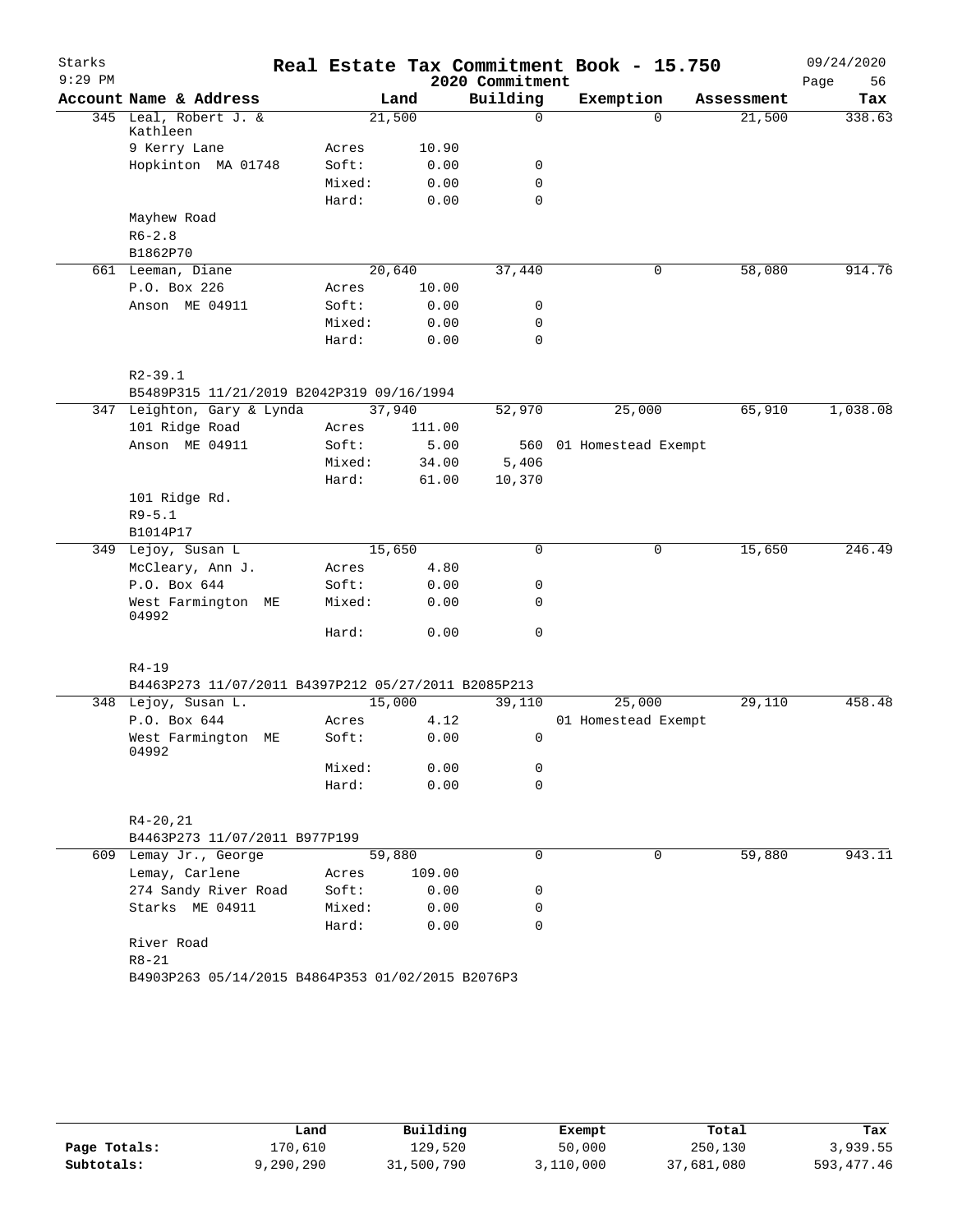| Starks<br>$9:29$ PM |                                            |        |        | 2020 Commitment | Real Estate Tax Commitment Book - 15.750 |            | 09/24/2020<br>Page<br>57 |
|---------------------|--------------------------------------------|--------|--------|-----------------|------------------------------------------|------------|--------------------------|
|                     | Account Name & Address                     |        | Land   | Building        | Exemption                                | Assessment | Tax                      |
|                     | 315 Lemay Trapper C.                       | 29,640 |        | 162,920         | 25,000                                   | 167,560    | 2,639.07                 |
|                     | Lemay Carlene A. and                       | Acres  | 25.00  |                 | 01 Homestead Exempt                      |            |                          |
|                     | George E Lemay, Jr.<br>188 Locke Hill Road | Soft:  | 0.00   | 0               |                                          |            |                          |
|                     | Starks ME 04911                            | Mixed: | 0.00   | 0               |                                          |            |                          |
|                     |                                            | Hard:  | 0.00   | 0               |                                          |            |                          |
|                     | Locke Hill Rd                              |        |        |                 |                                          |            |                          |
|                     | $R2 - 56.1$                                |        |        |                 |                                          |            |                          |
|                     | B3785P343 12/13/2006 B2726P20              |        |        |                 |                                          |            |                          |
|                     | 350 Lemay, George E. Jr. &                 | 14,880 |        | 1,980           | 0                                        | 16,860     | 265.55                   |
|                     | Carlene A                                  |        |        |                 |                                          |            |                          |
|                     | 274 Sandy River Road                       | Acres  | 4.00   |                 |                                          |            |                          |
|                     | Starks ME 04911                            | Soft:  | 0.00   | 0               |                                          |            |                          |
|                     |                                            | Mixed: | 0.00   | 0               |                                          |            |                          |
|                     |                                            | Hard:  | 0.00   | $\mathbf 0$     |                                          |            |                          |
|                     | River Road                                 |        |        |                 |                                          |            |                          |
|                     | $R9 - 2$<br>B1142P75                       |        |        |                 |                                          |            |                          |
|                     | 351 Lemay, George E. Jr. &                 | 81,600 |        | 48,780          | 25,000                                   | 105,380    | 1,659.74                 |
|                     | Carlene A                                  |        |        |                 |                                          |            |                          |
|                     | 274 Sandy River Road                       | Acres  | 137.00 |                 |                                          |            |                          |
|                     | Starks ME 04911                            | Soft:  | 0.00   | 0               | 01 Homestead Exempt                      |            |                          |
|                     |                                            | Mixed: | 0.00   | 0               |                                          |            |                          |
|                     |                                            | Hard:  | 0.00   | 0               |                                          |            |                          |
|                     | River Road                                 |        |        |                 |                                          |            |                          |
|                     | $R8 - 27, 28, 29$                          |        |        |                 |                                          |            |                          |
|                     | B1142P75                                   |        |        |                 |                                          |            |                          |
| 760                 | Lemay, George E. Jr.                       | 12,000 |        | 140,050         | 0                                        | 152,050    | 2,394.79                 |
|                     | and Carlene<br>274 Sandy River Road        | Acres  | 1.00   |                 |                                          |            |                          |
|                     | Starks ME 04911                            | Soft:  | 0.00   | 0               |                                          |            |                          |
|                     |                                            | Mixed: | 0.00   | 0               |                                          |            |                          |
|                     |                                            | Hard:  | 0.00   | $\mathbf 0$     |                                          |            |                          |
|                     |                                            |        |        |                 |                                          |            |                          |
|                     | $R9 - 3$                                   |        |        |                 |                                          |            |                          |
|                     | B4536P55 02/08/2012                        |        |        |                 |                                          |            |                          |
|                     | 353 Leonard, Terrill K.                    | 22,560 |        | 73,260          | 25,000                                   | 70,820     | 1,115.42                 |
|                     | P.O. Box 568                               | Acres  | 12.00  |                 | 01 Homestead Exempt                      |            |                          |
|                     | Anson ME 04911                             | Soft:  | 0.00   | 0               |                                          |            |                          |
|                     |                                            | Mixed: | 0.00   | 0               |                                          |            |                          |
|                     |                                            | Hard:  | 0.00   | 0               |                                          |            |                          |
|                     | 1264 New Sharon Road                       |        |        |                 |                                          |            |                          |
|                     | $R2 - 10.1$                                |        |        |                 |                                          |            |                          |
|                     | B2746P133                                  |        |        |                 |                                          |            |                          |
|                     | 354 Lepage, Gordon D. &<br>Carole M.       | 13,940 |        | 0               | 0                                        | 13,940     | 219.56                   |
|                     | 91 Beans Corner Rd                         | Acres  | 101.00 |                 |                                          |            |                          |
|                     | New Sharon ME 04955                        | Soft:  | 45.00  | 5,040           |                                          |            |                          |
|                     |                                            | Mixed: | 56.00  | 8,904           |                                          |            |                          |
|                     |                                            | Hard:  | 0.00   | 0               |                                          |            |                          |
|                     |                                            |        |        |                 |                                          |            |                          |
|                     | $R1 - 51$                                  |        |        |                 |                                          |            |                          |

B1479P326

|              | Land      | Building   | Exempt    | Total      | Tax        |
|--------------|-----------|------------|-----------|------------|------------|
| Page Totals: | 174,620   | 426,990    | 75,000    | 526,610    | 8,294.13   |
| Subtotals:   | 9,464,910 | 31,927,780 | 3,185,000 | 38,207,690 | 601,771.59 |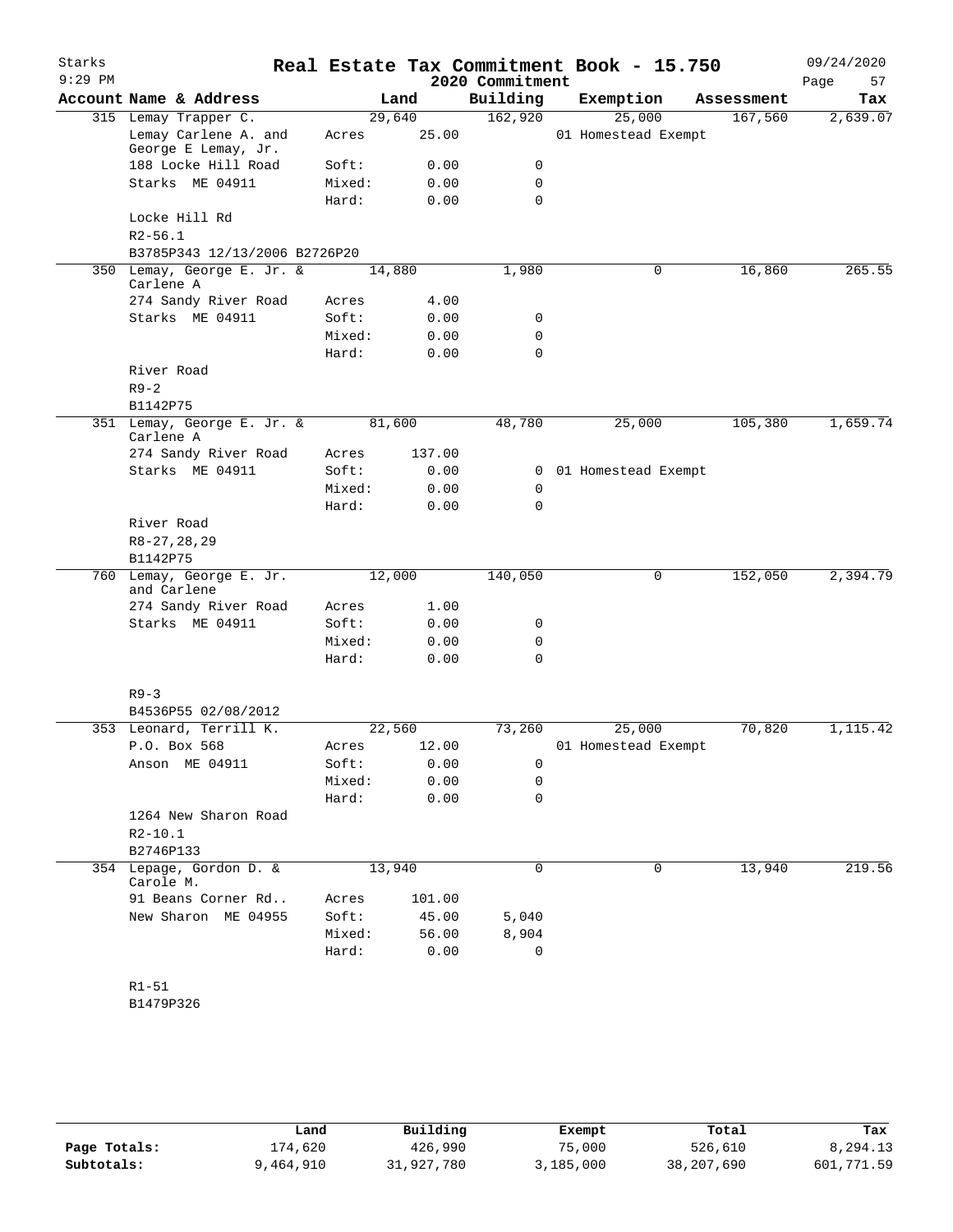| 2020 Commitment<br>Page<br>58<br>Account Name & Address<br>Building<br>Exemption<br>Land<br>Assessment<br>Tax<br>142,070<br>31,000<br>392 Lequin, Thomas<br>39,310<br>150,380<br>2,368.49<br>1018 New Sharon Road<br>51.87<br>01 Homestead Exempt<br>Acres<br>Starks ME 04911<br>0.00<br>0 02 Veteran<br>Soft:<br>0.00<br>Mixed:<br>0<br>Hard:<br>0.00<br>0<br>$R1 - 43$<br>B4615P241 01/04/2013 B2041P8<br>733 Lessard, Allen<br>12,960<br>0<br>0<br>12,960<br>Lessard, Rick<br>2.00<br>Acres<br>960 River Rd<br>Soft:<br>0.00<br>0<br>Madison ME 04950<br>Mixed:<br>0.00<br>0<br>Hard:<br>0.00<br>0<br>$R4-9B$<br>B4983P55 12/08/2015<br>12,000<br>16,920<br>28,920<br>332 Lessard, Allen R.<br>0<br>960 River Rd<br>1.00<br>Acres<br>Madison ME 04950<br>0.00<br>Soft:<br>0<br>0.00<br>Mixed:<br>0<br>Hard:<br>0.00<br>0<br>Emery Road<br>$R3 - 31$<br>B4557P150 08/02/2012 B2023P202<br>652 Lewis, Jeremiah D.<br>101,300<br>25,000<br>90,410<br>14,110<br>2709 Industry Road<br>3.20<br>01 Homestead Exempt<br>Acres<br>$\mathsf{O}$<br>Starks ME 04911<br>Soft:<br>0.00<br>Mixed:<br>0.00<br>0<br>Hard:<br>0.00<br>0<br>$U1-13$<br>B4445P303 09/29/2011 B4295P140<br>357 Libby, Kevin & Mary<br>0<br>28, 260<br>28, 260<br>0<br>1638 New Sharon Road<br>Starks ME 04911<br>$R2-6.10N$<br>24,960<br>50,220<br>25,000<br>50,180<br>356 Libby, Kevin A<br>3.00<br>Mary E.<br>Acres<br>1638 New Sharon Road<br>0.00<br>Soft:<br>01 Homestead Exempt<br>0<br>Starks ME 04911<br>0.00<br>Mixed:<br>0<br>Hard:<br>0.00<br>0<br>$R2 - 6.1$<br>B2859P147<br>385 Libby, Timothy D,<br>8,570<br>32,400<br>25,000<br>15,970<br>Libby, June A.<br>0.51<br>01 Homestead Exempt<br>Acres<br>43 Chicken Street<br>0.00<br>0<br>Soft:<br>Starks ME 04911<br>0.00<br>Mixed:<br>0<br>Hard:<br>0.00<br>0<br>43 Chicken Street<br>$U2-18$<br>B4082P196 12/14/2008 B2540P192<br>Building<br>Total<br>Land<br>Exempt<br>111,910<br>106,000<br>Page Totals:<br>371,170<br>377,080 | Starks<br>$9:29$ PM |  |  |  | Real Estate Tax Commitment Book - 15.750 |  | 09/24/2020 |
|-----------------------------------------------------------------------------------------------------------------------------------------------------------------------------------------------------------------------------------------------------------------------------------------------------------------------------------------------------------------------------------------------------------------------------------------------------------------------------------------------------------------------------------------------------------------------------------------------------------------------------------------------------------------------------------------------------------------------------------------------------------------------------------------------------------------------------------------------------------------------------------------------------------------------------------------------------------------------------------------------------------------------------------------------------------------------------------------------------------------------------------------------------------------------------------------------------------------------------------------------------------------------------------------------------------------------------------------------------------------------------------------------------------------------------------------------------------------------------------------------------------------------------------------------------------------------------------------------------------------------------------------------------------------------------------------------------------------------------------------------------------------------------------------------------------------------------------------------------------------------------------------------------------------------------------------------------------------|---------------------|--|--|--|------------------------------------------|--|------------|
|                                                                                                                                                                                                                                                                                                                                                                                                                                                                                                                                                                                                                                                                                                                                                                                                                                                                                                                                                                                                                                                                                                                                                                                                                                                                                                                                                                                                                                                                                                                                                                                                                                                                                                                                                                                                                                                                                                                                                                 |                     |  |  |  |                                          |  |            |
| 204.12<br>455.49<br>1,423.96<br>445.10<br>790.34<br>251.53<br>Tax<br>5,939.03                                                                                                                                                                                                                                                                                                                                                                                                                                                                                                                                                                                                                                                                                                                                                                                                                                                                                                                                                                                                                                                                                                                                                                                                                                                                                                                                                                                                                                                                                                                                                                                                                                                                                                                                                                                                                                                                                   |                     |  |  |  |                                          |  |            |
|                                                                                                                                                                                                                                                                                                                                                                                                                                                                                                                                                                                                                                                                                                                                                                                                                                                                                                                                                                                                                                                                                                                                                                                                                                                                                                                                                                                                                                                                                                                                                                                                                                                                                                                                                                                                                                                                                                                                                                 |                     |  |  |  |                                          |  |            |
|                                                                                                                                                                                                                                                                                                                                                                                                                                                                                                                                                                                                                                                                                                                                                                                                                                                                                                                                                                                                                                                                                                                                                                                                                                                                                                                                                                                                                                                                                                                                                                                                                                                                                                                                                                                                                                                                                                                                                                 |                     |  |  |  |                                          |  |            |
|                                                                                                                                                                                                                                                                                                                                                                                                                                                                                                                                                                                                                                                                                                                                                                                                                                                                                                                                                                                                                                                                                                                                                                                                                                                                                                                                                                                                                                                                                                                                                                                                                                                                                                                                                                                                                                                                                                                                                                 |                     |  |  |  |                                          |  |            |
|                                                                                                                                                                                                                                                                                                                                                                                                                                                                                                                                                                                                                                                                                                                                                                                                                                                                                                                                                                                                                                                                                                                                                                                                                                                                                                                                                                                                                                                                                                                                                                                                                                                                                                                                                                                                                                                                                                                                                                 |                     |  |  |  |                                          |  |            |
|                                                                                                                                                                                                                                                                                                                                                                                                                                                                                                                                                                                                                                                                                                                                                                                                                                                                                                                                                                                                                                                                                                                                                                                                                                                                                                                                                                                                                                                                                                                                                                                                                                                                                                                                                                                                                                                                                                                                                                 |                     |  |  |  |                                          |  |            |
|                                                                                                                                                                                                                                                                                                                                                                                                                                                                                                                                                                                                                                                                                                                                                                                                                                                                                                                                                                                                                                                                                                                                                                                                                                                                                                                                                                                                                                                                                                                                                                                                                                                                                                                                                                                                                                                                                                                                                                 |                     |  |  |  |                                          |  |            |
|                                                                                                                                                                                                                                                                                                                                                                                                                                                                                                                                                                                                                                                                                                                                                                                                                                                                                                                                                                                                                                                                                                                                                                                                                                                                                                                                                                                                                                                                                                                                                                                                                                                                                                                                                                                                                                                                                                                                                                 |                     |  |  |  |                                          |  |            |
|                                                                                                                                                                                                                                                                                                                                                                                                                                                                                                                                                                                                                                                                                                                                                                                                                                                                                                                                                                                                                                                                                                                                                                                                                                                                                                                                                                                                                                                                                                                                                                                                                                                                                                                                                                                                                                                                                                                                                                 |                     |  |  |  |                                          |  |            |
|                                                                                                                                                                                                                                                                                                                                                                                                                                                                                                                                                                                                                                                                                                                                                                                                                                                                                                                                                                                                                                                                                                                                                                                                                                                                                                                                                                                                                                                                                                                                                                                                                                                                                                                                                                                                                                                                                                                                                                 |                     |  |  |  |                                          |  |            |
|                                                                                                                                                                                                                                                                                                                                                                                                                                                                                                                                                                                                                                                                                                                                                                                                                                                                                                                                                                                                                                                                                                                                                                                                                                                                                                                                                                                                                                                                                                                                                                                                                                                                                                                                                                                                                                                                                                                                                                 |                     |  |  |  |                                          |  |            |
|                                                                                                                                                                                                                                                                                                                                                                                                                                                                                                                                                                                                                                                                                                                                                                                                                                                                                                                                                                                                                                                                                                                                                                                                                                                                                                                                                                                                                                                                                                                                                                                                                                                                                                                                                                                                                                                                                                                                                                 |                     |  |  |  |                                          |  |            |
|                                                                                                                                                                                                                                                                                                                                                                                                                                                                                                                                                                                                                                                                                                                                                                                                                                                                                                                                                                                                                                                                                                                                                                                                                                                                                                                                                                                                                                                                                                                                                                                                                                                                                                                                                                                                                                                                                                                                                                 |                     |  |  |  |                                          |  |            |
|                                                                                                                                                                                                                                                                                                                                                                                                                                                                                                                                                                                                                                                                                                                                                                                                                                                                                                                                                                                                                                                                                                                                                                                                                                                                                                                                                                                                                                                                                                                                                                                                                                                                                                                                                                                                                                                                                                                                                                 |                     |  |  |  |                                          |  |            |
|                                                                                                                                                                                                                                                                                                                                                                                                                                                                                                                                                                                                                                                                                                                                                                                                                                                                                                                                                                                                                                                                                                                                                                                                                                                                                                                                                                                                                                                                                                                                                                                                                                                                                                                                                                                                                                                                                                                                                                 |                     |  |  |  |                                          |  |            |
|                                                                                                                                                                                                                                                                                                                                                                                                                                                                                                                                                                                                                                                                                                                                                                                                                                                                                                                                                                                                                                                                                                                                                                                                                                                                                                                                                                                                                                                                                                                                                                                                                                                                                                                                                                                                                                                                                                                                                                 |                     |  |  |  |                                          |  |            |
|                                                                                                                                                                                                                                                                                                                                                                                                                                                                                                                                                                                                                                                                                                                                                                                                                                                                                                                                                                                                                                                                                                                                                                                                                                                                                                                                                                                                                                                                                                                                                                                                                                                                                                                                                                                                                                                                                                                                                                 |                     |  |  |  |                                          |  |            |
|                                                                                                                                                                                                                                                                                                                                                                                                                                                                                                                                                                                                                                                                                                                                                                                                                                                                                                                                                                                                                                                                                                                                                                                                                                                                                                                                                                                                                                                                                                                                                                                                                                                                                                                                                                                                                                                                                                                                                                 |                     |  |  |  |                                          |  |            |
|                                                                                                                                                                                                                                                                                                                                                                                                                                                                                                                                                                                                                                                                                                                                                                                                                                                                                                                                                                                                                                                                                                                                                                                                                                                                                                                                                                                                                                                                                                                                                                                                                                                                                                                                                                                                                                                                                                                                                                 |                     |  |  |  |                                          |  |            |
|                                                                                                                                                                                                                                                                                                                                                                                                                                                                                                                                                                                                                                                                                                                                                                                                                                                                                                                                                                                                                                                                                                                                                                                                                                                                                                                                                                                                                                                                                                                                                                                                                                                                                                                                                                                                                                                                                                                                                                 |                     |  |  |  |                                          |  |            |
|                                                                                                                                                                                                                                                                                                                                                                                                                                                                                                                                                                                                                                                                                                                                                                                                                                                                                                                                                                                                                                                                                                                                                                                                                                                                                                                                                                                                                                                                                                                                                                                                                                                                                                                                                                                                                                                                                                                                                                 |                     |  |  |  |                                          |  |            |
|                                                                                                                                                                                                                                                                                                                                                                                                                                                                                                                                                                                                                                                                                                                                                                                                                                                                                                                                                                                                                                                                                                                                                                                                                                                                                                                                                                                                                                                                                                                                                                                                                                                                                                                                                                                                                                                                                                                                                                 |                     |  |  |  |                                          |  |            |
|                                                                                                                                                                                                                                                                                                                                                                                                                                                                                                                                                                                                                                                                                                                                                                                                                                                                                                                                                                                                                                                                                                                                                                                                                                                                                                                                                                                                                                                                                                                                                                                                                                                                                                                                                                                                                                                                                                                                                                 |                     |  |  |  |                                          |  |            |
|                                                                                                                                                                                                                                                                                                                                                                                                                                                                                                                                                                                                                                                                                                                                                                                                                                                                                                                                                                                                                                                                                                                                                                                                                                                                                                                                                                                                                                                                                                                                                                                                                                                                                                                                                                                                                                                                                                                                                                 |                     |  |  |  |                                          |  |            |
|                                                                                                                                                                                                                                                                                                                                                                                                                                                                                                                                                                                                                                                                                                                                                                                                                                                                                                                                                                                                                                                                                                                                                                                                                                                                                                                                                                                                                                                                                                                                                                                                                                                                                                                                                                                                                                                                                                                                                                 |                     |  |  |  |                                          |  |            |
|                                                                                                                                                                                                                                                                                                                                                                                                                                                                                                                                                                                                                                                                                                                                                                                                                                                                                                                                                                                                                                                                                                                                                                                                                                                                                                                                                                                                                                                                                                                                                                                                                                                                                                                                                                                                                                                                                                                                                                 |                     |  |  |  |                                          |  |            |
|                                                                                                                                                                                                                                                                                                                                                                                                                                                                                                                                                                                                                                                                                                                                                                                                                                                                                                                                                                                                                                                                                                                                                                                                                                                                                                                                                                                                                                                                                                                                                                                                                                                                                                                                                                                                                                                                                                                                                                 |                     |  |  |  |                                          |  |            |
|                                                                                                                                                                                                                                                                                                                                                                                                                                                                                                                                                                                                                                                                                                                                                                                                                                                                                                                                                                                                                                                                                                                                                                                                                                                                                                                                                                                                                                                                                                                                                                                                                                                                                                                                                                                                                                                                                                                                                                 |                     |  |  |  |                                          |  |            |
|                                                                                                                                                                                                                                                                                                                                                                                                                                                                                                                                                                                                                                                                                                                                                                                                                                                                                                                                                                                                                                                                                                                                                                                                                                                                                                                                                                                                                                                                                                                                                                                                                                                                                                                                                                                                                                                                                                                                                                 |                     |  |  |  |                                          |  |            |
|                                                                                                                                                                                                                                                                                                                                                                                                                                                                                                                                                                                                                                                                                                                                                                                                                                                                                                                                                                                                                                                                                                                                                                                                                                                                                                                                                                                                                                                                                                                                                                                                                                                                                                                                                                                                                                                                                                                                                                 |                     |  |  |  |                                          |  |            |
|                                                                                                                                                                                                                                                                                                                                                                                                                                                                                                                                                                                                                                                                                                                                                                                                                                                                                                                                                                                                                                                                                                                                                                                                                                                                                                                                                                                                                                                                                                                                                                                                                                                                                                                                                                                                                                                                                                                                                                 |                     |  |  |  |                                          |  |            |
|                                                                                                                                                                                                                                                                                                                                                                                                                                                                                                                                                                                                                                                                                                                                                                                                                                                                                                                                                                                                                                                                                                                                                                                                                                                                                                                                                                                                                                                                                                                                                                                                                                                                                                                                                                                                                                                                                                                                                                 |                     |  |  |  |                                          |  |            |
|                                                                                                                                                                                                                                                                                                                                                                                                                                                                                                                                                                                                                                                                                                                                                                                                                                                                                                                                                                                                                                                                                                                                                                                                                                                                                                                                                                                                                                                                                                                                                                                                                                                                                                                                                                                                                                                                                                                                                                 |                     |  |  |  |                                          |  |            |
|                                                                                                                                                                                                                                                                                                                                                                                                                                                                                                                                                                                                                                                                                                                                                                                                                                                                                                                                                                                                                                                                                                                                                                                                                                                                                                                                                                                                                                                                                                                                                                                                                                                                                                                                                                                                                                                                                                                                                                 |                     |  |  |  |                                          |  |            |
|                                                                                                                                                                                                                                                                                                                                                                                                                                                                                                                                                                                                                                                                                                                                                                                                                                                                                                                                                                                                                                                                                                                                                                                                                                                                                                                                                                                                                                                                                                                                                                                                                                                                                                                                                                                                                                                                                                                                                                 |                     |  |  |  |                                          |  |            |
|                                                                                                                                                                                                                                                                                                                                                                                                                                                                                                                                                                                                                                                                                                                                                                                                                                                                                                                                                                                                                                                                                                                                                                                                                                                                                                                                                                                                                                                                                                                                                                                                                                                                                                                                                                                                                                                                                                                                                                 |                     |  |  |  |                                          |  |            |
|                                                                                                                                                                                                                                                                                                                                                                                                                                                                                                                                                                                                                                                                                                                                                                                                                                                                                                                                                                                                                                                                                                                                                                                                                                                                                                                                                                                                                                                                                                                                                                                                                                                                                                                                                                                                                                                                                                                                                                 |                     |  |  |  |                                          |  |            |
|                                                                                                                                                                                                                                                                                                                                                                                                                                                                                                                                                                                                                                                                                                                                                                                                                                                                                                                                                                                                                                                                                                                                                                                                                                                                                                                                                                                                                                                                                                                                                                                                                                                                                                                                                                                                                                                                                                                                                                 |                     |  |  |  |                                          |  |            |
|                                                                                                                                                                                                                                                                                                                                                                                                                                                                                                                                                                                                                                                                                                                                                                                                                                                                                                                                                                                                                                                                                                                                                                                                                                                                                                                                                                                                                                                                                                                                                                                                                                                                                                                                                                                                                                                                                                                                                                 |                     |  |  |  |                                          |  |            |
|                                                                                                                                                                                                                                                                                                                                                                                                                                                                                                                                                                                                                                                                                                                                                                                                                                                                                                                                                                                                                                                                                                                                                                                                                                                                                                                                                                                                                                                                                                                                                                                                                                                                                                                                                                                                                                                                                                                                                                 |                     |  |  |  |                                          |  |            |
|                                                                                                                                                                                                                                                                                                                                                                                                                                                                                                                                                                                                                                                                                                                                                                                                                                                                                                                                                                                                                                                                                                                                                                                                                                                                                                                                                                                                                                                                                                                                                                                                                                                                                                                                                                                                                                                                                                                                                                 |                     |  |  |  |                                          |  |            |
|                                                                                                                                                                                                                                                                                                                                                                                                                                                                                                                                                                                                                                                                                                                                                                                                                                                                                                                                                                                                                                                                                                                                                                                                                                                                                                                                                                                                                                                                                                                                                                                                                                                                                                                                                                                                                                                                                                                                                                 |                     |  |  |  |                                          |  |            |
|                                                                                                                                                                                                                                                                                                                                                                                                                                                                                                                                                                                                                                                                                                                                                                                                                                                                                                                                                                                                                                                                                                                                                                                                                                                                                                                                                                                                                                                                                                                                                                                                                                                                                                                                                                                                                                                                                                                                                                 |                     |  |  |  |                                          |  |            |
|                                                                                                                                                                                                                                                                                                                                                                                                                                                                                                                                                                                                                                                                                                                                                                                                                                                                                                                                                                                                                                                                                                                                                                                                                                                                                                                                                                                                                                                                                                                                                                                                                                                                                                                                                                                                                                                                                                                                                                 |                     |  |  |  |                                          |  |            |
|                                                                                                                                                                                                                                                                                                                                                                                                                                                                                                                                                                                                                                                                                                                                                                                                                                                                                                                                                                                                                                                                                                                                                                                                                                                                                                                                                                                                                                                                                                                                                                                                                                                                                                                                                                                                                                                                                                                                                                 |                     |  |  |  |                                          |  |            |
|                                                                                                                                                                                                                                                                                                                                                                                                                                                                                                                                                                                                                                                                                                                                                                                                                                                                                                                                                                                                                                                                                                                                                                                                                                                                                                                                                                                                                                                                                                                                                                                                                                                                                                                                                                                                                                                                                                                                                                 |                     |  |  |  |                                          |  |            |
|                                                                                                                                                                                                                                                                                                                                                                                                                                                                                                                                                                                                                                                                                                                                                                                                                                                                                                                                                                                                                                                                                                                                                                                                                                                                                                                                                                                                                                                                                                                                                                                                                                                                                                                                                                                                                                                                                                                                                                 |                     |  |  |  |                                          |  |            |
|                                                                                                                                                                                                                                                                                                                                                                                                                                                                                                                                                                                                                                                                                                                                                                                                                                                                                                                                                                                                                                                                                                                                                                                                                                                                                                                                                                                                                                                                                                                                                                                                                                                                                                                                                                                                                                                                                                                                                                 |                     |  |  |  |                                          |  |            |
|                                                                                                                                                                                                                                                                                                                                                                                                                                                                                                                                                                                                                                                                                                                                                                                                                                                                                                                                                                                                                                                                                                                                                                                                                                                                                                                                                                                                                                                                                                                                                                                                                                                                                                                                                                                                                                                                                                                                                                 |                     |  |  |  |                                          |  |            |
|                                                                                                                                                                                                                                                                                                                                                                                                                                                                                                                                                                                                                                                                                                                                                                                                                                                                                                                                                                                                                                                                                                                                                                                                                                                                                                                                                                                                                                                                                                                                                                                                                                                                                                                                                                                                                                                                                                                                                                 |                     |  |  |  |                                          |  |            |
|                                                                                                                                                                                                                                                                                                                                                                                                                                                                                                                                                                                                                                                                                                                                                                                                                                                                                                                                                                                                                                                                                                                                                                                                                                                                                                                                                                                                                                                                                                                                                                                                                                                                                                                                                                                                                                                                                                                                                                 |                     |  |  |  |                                          |  |            |
|                                                                                                                                                                                                                                                                                                                                                                                                                                                                                                                                                                                                                                                                                                                                                                                                                                                                                                                                                                                                                                                                                                                                                                                                                                                                                                                                                                                                                                                                                                                                                                                                                                                                                                                                                                                                                                                                                                                                                                 |                     |  |  |  |                                          |  |            |

**Subtotals:** 9,576,820 32,298,950 3,291,000 38,584,770 607,710.62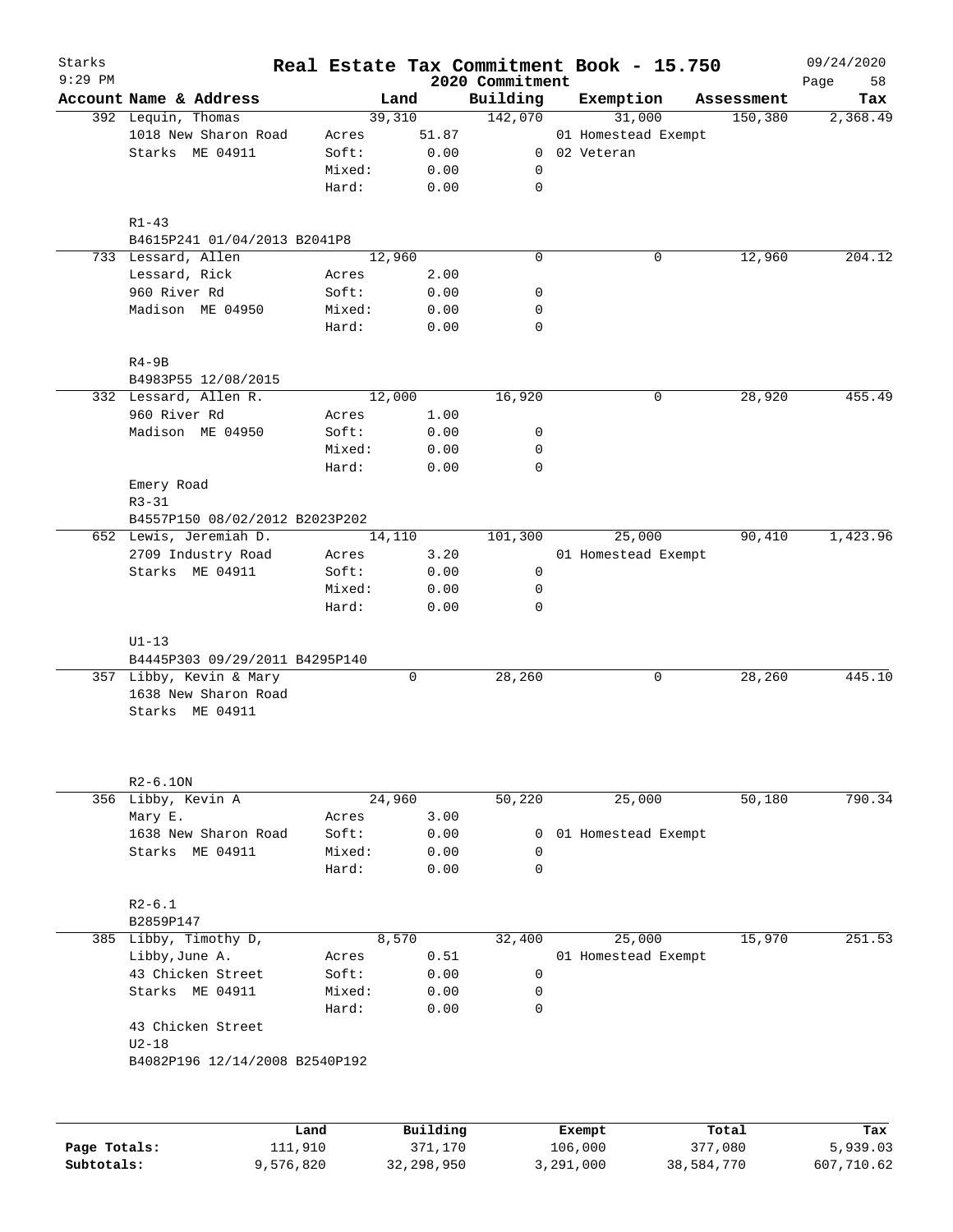| Starks<br>$9:29$ PM |                                                               |        |            | 2020 Commitment | Real Estate Tax Commitment Book - 15.750 |            | 09/24/2020<br>Page<br>59 |
|---------------------|---------------------------------------------------------------|--------|------------|-----------------|------------------------------------------|------------|--------------------------|
|                     | Account Name & Address                                        |        | Land       | Building        | Exemption                                | Assessment | Tax                      |
|                     | 358 Lickteig, John H.                                         |        | 32,710     | $\mathbf 0$     | $\Omega$                                 | 32,710     | 515.18                   |
|                     | 25 Wall St.                                                   | Acres  | 105.00     |                 |                                          |            |                          |
|                     | Milford CT 06460                                              | Soft:  | 0.00       | 0               |                                          |            |                          |
|                     |                                                               | Mixed: | 12.00      | 1,908           |                                          |            |                          |
|                     |                                                               | Hard:  | 88.00      | 14,960          |                                          |            |                          |
|                     |                                                               |        |            |                 |                                          |            |                          |
|                     | $R5 - 17$<br>B1284P287                                        |        |            |                 |                                          |            |                          |
|                     | 359 Liddell, John N. Sr.                                      |        | 27,120     | 33,840          | 25,000                                   | 35,960     | 566.37                   |
|                     | PO Box 163                                                    | Acres  | 18.00      |                 |                                          |            |                          |
|                     | Starks ME 04911                                               | Soft:  | 0.00       | 0               | 01 Homestead Exempt                      |            |                          |
|                     |                                                               | Mixed: | 0.00       | 0               |                                          |            |                          |
|                     |                                                               | Hard:  | 0.00       | 0               |                                          |            |                          |
|                     | $R2 - 42.1$                                                   |        |            |                 |                                          |            |                          |
|                     | B1534P330                                                     |        |            |                 |                                          |            |                          |
|                     | 365 Locke Hill Land Trust                                     |        | 24,640     | 31,250          | 25,000                                   | 30,890     | 486.52                   |
|                     | % James Keidel Trustee                                        | Acres  | 14.17      |                 |                                          |            |                          |
|                     | P.O. Box 434                                                  | Soft:  | 0.00       | $\overline{0}$  | 01 Homestead Exempt                      |            |                          |
|                     | Anson ME 04911                                                | Mixed: | 0.00       | 0               |                                          |            |                          |
|                     |                                                               | Hard:  | 0.00       | 0               |                                          |            |                          |
|                     | Locke Hill Rd.                                                |        |            |                 |                                          |            |                          |
|                     | $R3 - 4$                                                      |        |            |                 |                                          |            |                          |
|                     | B1603P46                                                      |        |            |                 |                                          |            |                          |
|                     | 367 Locke Hill Road Realty<br>Trust                           |        | 30,720     | 32,580          | 0                                        | 63,300     | 996.98                   |
|                     | Rose M. Wallace c/o<br>Brian W. Coulson                       | Acres  | 28.00      |                 |                                          |            |                          |
|                     | 57 Locust Road                                                | Soft:  | 0.00       | $\mathbf 0$     |                                          |            |                          |
|                     | Orleans MA 02653                                              | Mixed: | 0.00       | 0               |                                          |            |                          |
|                     |                                                               | Hard:  | 0.00       | 0               |                                          |            |                          |
|                     | Locke Hill Rd                                                 |        |            |                 |                                          |            |                          |
|                     | $R3 - 4.1$                                                    |        |            |                 |                                          |            |                          |
|                     | B2668P1                                                       |        |            |                 |                                          |            |                          |
|                     | 364 Locke, Crystal A.                                         |        | 12,670     | 75,240          | 25,000                                   | 62,910     | 990.83                   |
|                     | 4 Ricci Road                                                  | Acres  | 1.70       |                 |                                          |            |                          |
|                     | Starks ME 04911                                               | Soft:  | 0.00       |                 | 0 01 Homestead Exempt                    |            |                          |
|                     |                                                               | Mixed: | 0.00       | $\overline{0}$  |                                          |            |                          |
|                     |                                                               | Hard:  | 0.00       | 0               |                                          |            |                          |
|                     |                                                               |        |            |                 |                                          |            |                          |
|                     | $R11 - 20$<br>B865P294                                        |        |            |                 |                                          |            |                          |
|                     | 742 Locke, Duane M.                                           |        | 15,840     | 64,920          | 25,000                                   | 55,760     | 878.22                   |
|                     | 182 Mayhew Road                                               | Acres  | 5.00       |                 | 01 Homestead Exempt                      |            |                          |
|                     | Starks ME 04911                                               | Soft:  | 0.00       | 0               |                                          |            |                          |
|                     |                                                               | Mixed: | 0.00       | 0               |                                          |            |                          |
|                     |                                                               | Hard:  | 0.00       | 0               |                                          |            |                          |
|                     |                                                               |        |            |                 |                                          |            |                          |
|                     | R7-16.2A<br>B4380P7 03/25/2011                                |        |            |                 |                                          |            |                          |
|                     |                                                               |        |            |                 |                                          |            | 236.41                   |
|                     | 23 Lounder, David R., JR                                      |        | 11,060     | 28,950          | 25,000                                   | 15,010     |                          |
|                     | Hill, Theresa A.                                              | Acres  | 0.85       |                 | 01 Homestead Exempt                      |            |                          |
|                     | 862 Anson Rd                                                  | Soft:  | 0.00       | 0               |                                          |            |                          |
|                     | Starks ME 04911                                               | Mixed: | 0.00       | 0               |                                          |            |                          |
|                     | 862 Anson Rd                                                  | Hard:  | 0.00       | 0               |                                          |            |                          |
|                     | R11-21<br>B5397P308 04/10/2019 B5223P251 11/08/2017 B2741P205 |        |            |                 |                                          |            |                          |
|                     |                                                               | Land   | Building   |                 | Exempt                                   | Total      | Tax                      |
| Page Totals:        | 154,760                                                       |        | 266,780    |                 | 125,000                                  | 296,540    | 4,670.51                 |
| Subtotals:          | 9,731,580                                                     |        | 32,565,730 |                 | 3,416,000                                | 38,881,310 | 612, 381.13              |
|                     |                                                               |        |            |                 |                                          |            |                          |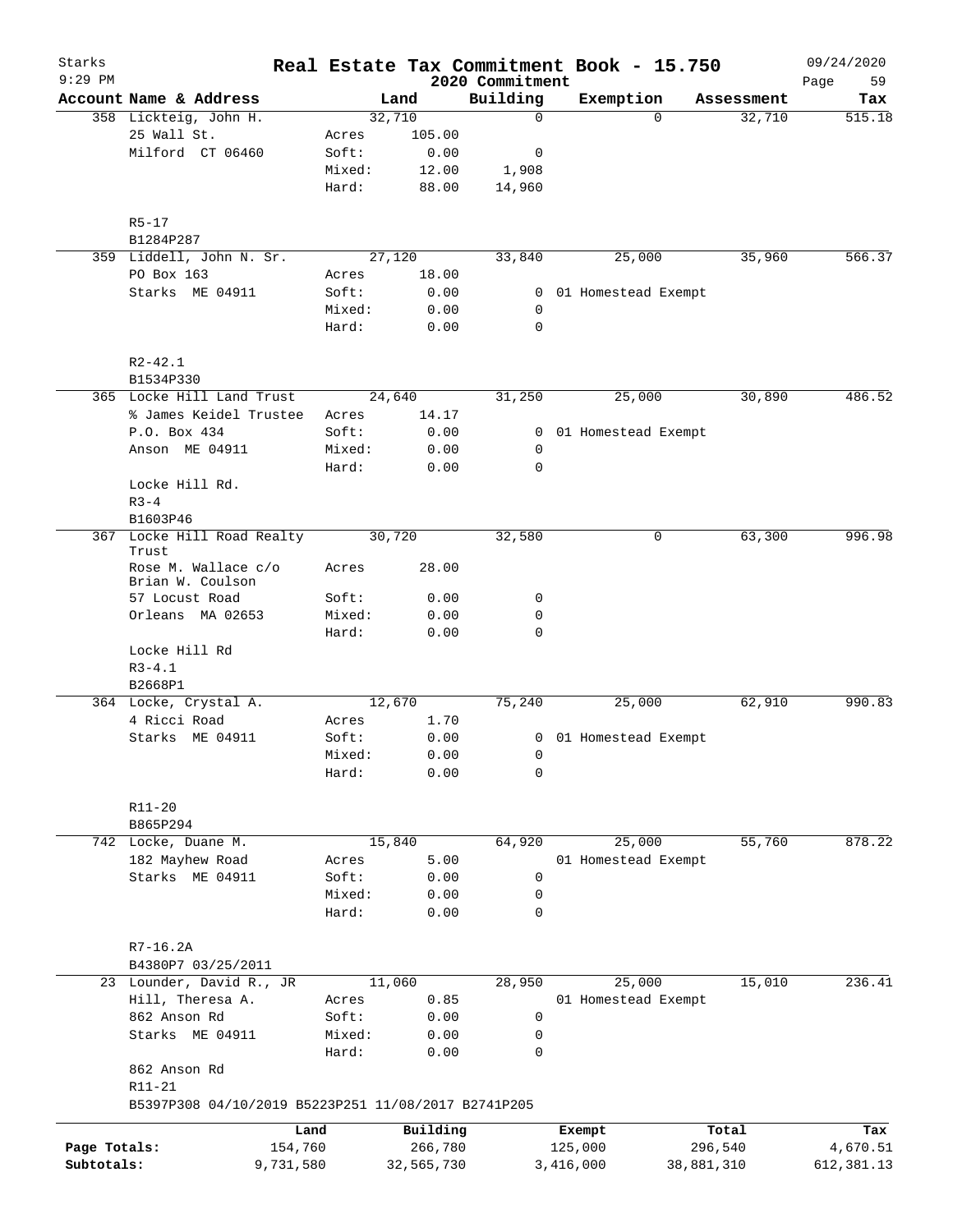| Starks       |                                                |                 |                |                     | Real Estate Tax Commitment Book - 15.750 |                       | 09/24/2020 |
|--------------|------------------------------------------------|-----------------|----------------|---------------------|------------------------------------------|-----------------------|------------|
| $9:29$ PM    |                                                |                 |                | 2020 Commitment     |                                          |                       | Page<br>60 |
|              | Account Name & Address<br>369 Lovell, Diane J. |                 | Land<br>17,540 | Building<br>119,040 | Exemption                                | Assessment<br>105,580 | Tax        |
|              | 364 Branns Mills Road                          |                 |                |                     | 31,000<br>02 Veteran                     |                       | 1,662.89   |
|              | Starks ME 04911                                | Acres           | 33.00          |                     |                                          |                       |            |
|              |                                                | Soft:           | 9.00           |                     | 1,008 01 Homestead Exempt                |                       |            |
|              |                                                | Mixed:          | 15.00          | 2,385               |                                          |                       |            |
|              |                                                | Hard:           | 7.00           | 1,190               |                                          |                       |            |
|              | 364 Branns Mills Rd                            |                 |                |                     |                                          |                       |            |
|              | $R1 - 22$                                      |                 |                |                     |                                          |                       |            |
|              | B4738P169 12/05/2013 B866P593                  |                 |                |                     |                                          |                       |            |
|              | 373 Luce, Dale E & Barbara<br>Ann              |                 | 16,800         | 86,940              | 25,000                                   | 78,740                | 1,240.16   |
|              | PO Box 183                                     | Acres           | 6.00           |                     |                                          |                       |            |
|              | 9 Dill Road                                    | Soft:           | 0.00           |                     | 0 01 Homestead Exempt                    |                       |            |
|              | Starks ME 04911                                | Mixed:          | 0.00           | 0                   |                                          |                       |            |
|              |                                                | Hard:           | 0.00           | 0                   |                                          |                       |            |
|              | 9 Dill Rd                                      |                 |                |                     |                                          |                       |            |
|              | $R12-3$                                        |                 |                |                     |                                          |                       |            |
|              |                                                |                 |                |                     |                                          |                       |            |
|              | B897P1057                                      |                 |                |                     |                                          |                       |            |
|              | 123 Luce, N. F. Inc.                           |                 | 20,640         | 22,710              | 0                                        | 43,350                | 682.76     |
|              | 266 Childs Rd                                  | Acres           | 10.00          |                     |                                          |                       |            |
|              | Norridgewock ME 04957                          | Soft:           | 0.00           | 0                   |                                          |                       |            |
|              |                                                | Mixed:          | 0.00           | 0                   |                                          |                       |            |
|              |                                                | Hard:           | 0.00           | 0                   |                                          |                       |            |
|              |                                                |                 |                |                     |                                          |                       |            |
|              | $R2 - 24.8$                                    |                 |                |                     |                                          |                       |            |
|              | B4602P329 11/27/2012 B1170P179                 |                 |                |                     |                                          |                       |            |
|              | 374 Luce, Norman                               |                 | 54,290         | 147,780             | 31,000                                   | 171,070               | 2,694.35   |
|              | PO Box 22                                      | Acres           | 136.00         |                     | 02 Veteran                               |                       |            |
|              | Anson ME 04911                                 | Soft:           | 35.00          |                     | 3,920 01 Homestead Exempt                |                       |            |
|              |                                                | Mixed:          | 33.00          | 5,247               |                                          |                       |            |
|              |                                                | Hard:           | 0.00           | 0                   |                                          |                       |            |
|              |                                                |                 |                |                     |                                          |                       |            |
|              | $R6-12, 14$ & $R12-24$                         |                 |                |                     |                                          |                       |            |
|              | B867P243                                       |                 |                |                     |                                          |                       |            |
|              | 34 Luce, Norman F.                             |                 | 31,440         | 0                   | 0                                        | 31,440                | 495.18     |
|              | Luce, Beth B.                                  | Acres           | 30.00          |                     |                                          |                       |            |
|              | P.O. Box 22                                    | Soft:           | 0.00           | 0                   |                                          |                       |            |
|              | Anson ME 04911                                 | Mixed:          | 0.00           | 0                   |                                          |                       |            |
|              |                                                | Hard:           | 0.00           | 0                   |                                          |                       |            |
|              | Bet. Dill & Rt.43                              |                 |                |                     |                                          |                       |            |
|              | $R6 - 16$                                      |                 |                |                     |                                          |                       |            |
|              | B3821P278 01/23/2007 B823P788                  |                 |                |                     |                                          |                       |            |
|              | 33 Luce, Norman F.                             |                 | 19,490         | $\mathbf 0$         | 0                                        | 19,490                | 306.97     |
|              | P.O. Box 22                                    | Acres           | 8.80           |                     |                                          |                       |            |
|              | Anson ME 04911                                 | Soft:           | 0.00           | 0                   |                                          |                       |            |
|              |                                                | Mixed:          | 0.00           | 0                   |                                          |                       |            |
|              |                                                | Hard:           | 0.00           | $\mathbf 0$         |                                          |                       |            |
|              | Mayhew Rd                                      |                 |                |                     |                                          |                       |            |
|              | $R6 - 13$                                      |                 |                |                     |                                          |                       |            |
|              | B823P788                                       |                 |                |                     |                                          |                       |            |
|              | 22 Luce, Norman F.                             |                 | 36,120         | $\mathbf 0$         | 0                                        | 36,120                | 568.89     |
|              | Luce, Beth L.                                  | Acres           | 43.00          |                     |                                          |                       |            |
|              | P. O. Box 22                                   | Soft:           | 0.00           | 0                   |                                          |                       |            |
|              | Anson ME 04911                                 | Mixed:          | 0.00           | 0                   |                                          |                       |            |
|              |                                                | Hard:           | 0.00           | 0                   |                                          |                       |            |
|              |                                                |                 |                |                     |                                          |                       |            |
|              | R11-22                                         |                 |                |                     |                                          |                       |            |
|              | B5210P41 09/29/2017                            |                 |                |                     |                                          |                       |            |
|              |                                                |                 |                |                     |                                          |                       |            |
|              |                                                |                 | Building       |                     |                                          | Total                 | Tax        |
| Page Totals: |                                                | Land<br>196,320 | 376,470        |                     | Exempt<br>87,000                         | 485,790               | 7,651.20   |
|              |                                                |                 |                |                     |                                          |                       |            |

**Subtotals:** 9,927,900 32,942,200 3,503,000 39,367,100 620,032.33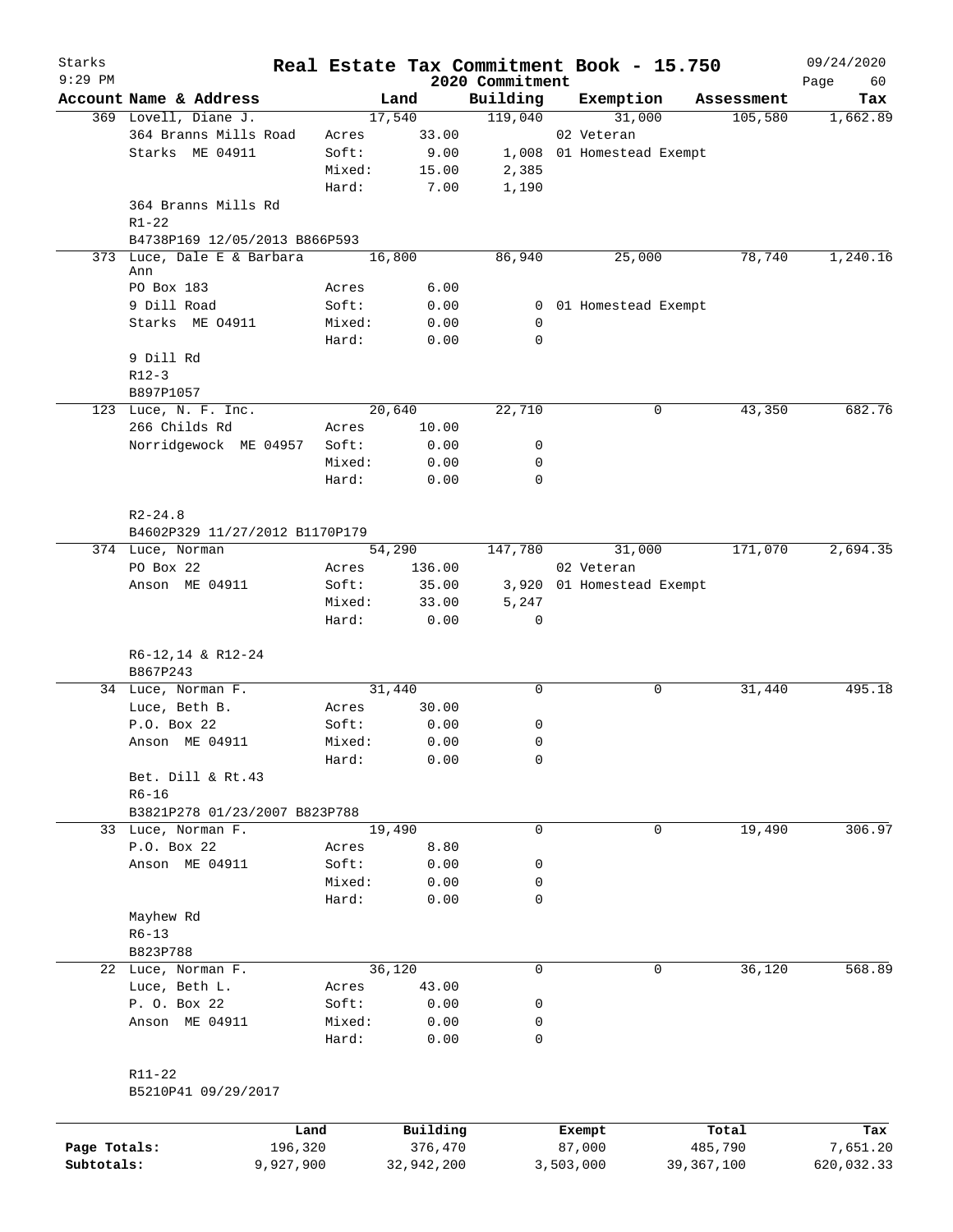| Starks<br>$9:29$ PM |                                                         |                |              | 2020 Commitment | Real Estate Tax Commitment Book - 15.750 |            | 09/24/2020<br>Page<br>61 |
|---------------------|---------------------------------------------------------|----------------|--------------|-----------------|------------------------------------------|------------|--------------------------|
|                     | Account Name & Address                                  |                | Land         | Building        | Exemption                                | Assessment | Tax                      |
|                     | 376 Luce, Norman F. & Beth                              |                | 19,450       | 0               | $\Omega$                                 | 19,450     | 306.34                   |
|                     | В.<br>PO Box 22                                         | Acres          | 117.00       |                 |                                          |            |                          |
|                     | Anson ME 04911                                          | Soft:          | 0.00         | 0               |                                          |            |                          |
|                     |                                                         | Mixed:         | 40.00        | 6,360           |                                          |            |                          |
|                     |                                                         | Hard:          | 77.00        | 13,090          |                                          |            |                          |
|                     | Madison Rd                                              |                |              |                 |                                          |            |                          |
|                     | $R7-4$                                                  |                |              |                 |                                          |            |                          |
|                     | B1139P165                                               |                |              |                 |                                          |            |                          |
|                     | 90 Luce, Norman F.                                      |                | 25,680       | 0               | 0                                        | 25,680     | 404.46                   |
|                     | Luce, Beth B.                                           | Acres          | 15.25        |                 |                                          |            |                          |
|                     | P.O. Box 22                                             | Soft:          | 0.00         | 0               |                                          |            |                          |
|                     | Anson ME 04911                                          | Mixed:         | 0.00         | 0               |                                          |            |                          |
|                     |                                                         | Hard:          | 0.00         | 0               |                                          |            |                          |
|                     | Rt. 43 Madison Rd.                                      |                |              |                 |                                          |            |                          |
|                     | $R12 - 11.1 - 3$                                        |                |              |                 |                                          |            |                          |
|                     | B3833P66 04/10/2007                                     |                |              |                 |                                          |            |                          |
|                     | 232 Lust, Kenneth E.                                    |                | 14,500       | 71,180          | 31,000                                   | 54,680     | 861.21                   |
|                     | 325 Sawyers Mills Rd.                                   | Acres          | 3.60         |                 | 01 Homestead Exempt                      |            |                          |
|                     | Starks ME 04911                                         | Soft:          | 0.00         | $\mathbf{0}$    | 02 Veteran                               |            |                          |
|                     |                                                         | Mixed:         | 0.00         | 0               |                                          |            |                          |
|                     |                                                         | Hard:          | 0.00         | 0               |                                          |            |                          |
|                     | West Mills Rd                                           |                |              |                 |                                          |            |                          |
|                     | $R4 - 39$                                               |                |              |                 |                                          |            |                          |
|                     | B4521P237 05/04/2012 B4348P170 12/10/2010 B1127P322     |                |              |                 |                                          |            |                          |
|                     | 514 Luther, Kyle E.                                     |                | 5,760        | 38,700          | 25,000                                   | 19,460     | 306.50                   |
|                     | Luther, Shelly A.<br>2710 Industry Road                 | Acres<br>Soft: | 0.23<br>0.00 | $\mathsf{O}$    | 01 Homestead Exempt                      |            |                          |
|                     | Starks ME 04911                                         | Mixed:         | 0.00         | 0               |                                          |            |                          |
|                     |                                                         | Hard:          | 0.00         | $\mathbf 0$     |                                          |            |                          |
|                     |                                                         |                |              |                 |                                          |            |                          |
|                     | $U1-17$                                                 |                |              |                 |                                          |            |                          |
|                     | B5261P30 03/20/2018 B898P724                            |                |              |                 |                                          |            |                          |
|                     | 637 Lydon, William                                      |                | 20,640       | 78,620          | 0                                        | 99,260     | 1,563.35                 |
|                     | Lydon, Irene                                            | Acres          | 10.00        |                 |                                          |            |                          |
|                     | 9 Finney Street                                         | Soft:          | 0.00         | 0               |                                          |            |                          |
|                     | Carver MA 02330                                         | Mixed:         | 0.00         | 0               |                                          |            |                          |
|                     |                                                         | Hard:          | 0.00         | 0               |                                          |            |                          |
|                     |                                                         |                |              |                 |                                          |            |                          |
|                     | $R2 - 48$                                               |                |              |                 |                                          |            |                          |
|                     | B3541P244 08/19/2005 B868P244                           |                |              |                 |                                          |            |                          |
|                     | 379 Lynds, William I. &<br>Janette Irrevocable<br>Trust |                | 46,780       | 74,560          | 0                                        | 121,340    | 1,911.11                 |
|                     | Howard Lynds                                            | Acres          | 137.00       |                 |                                          |            |                          |
|                     | 160 Huff Road                                           | Soft:          | 2.00         | 224             |                                          |            |                          |
|                     | Cornville ME 04976                                      | Mixed:         | 110.00       | 17,490          |                                          |            |                          |
|                     |                                                         | Hard:          | 3.00         | 510             |                                          |            |                          |
|                     |                                                         |                |              |                 |                                          |            |                          |
|                     | R11-11.1,7,9.2                                          |                |              |                 |                                          |            |                          |
|                     | B4621P318 07/21/2011 B1991P332                          |                |              |                 |                                          |            |                          |
|                     |                                                         |                |              |                 |                                          |            |                          |

|              | Land       | Building   | Exempt    | Total      | Tax          |
|--------------|------------|------------|-----------|------------|--------------|
| Page Totals: | 132,810    | 263,060    | 56,000    | 339,870    | 5,352.97     |
| Subtotals:   | 10,060,710 | 33,205,260 | 3,559,000 | 39,706,970 | 625, 385, 30 |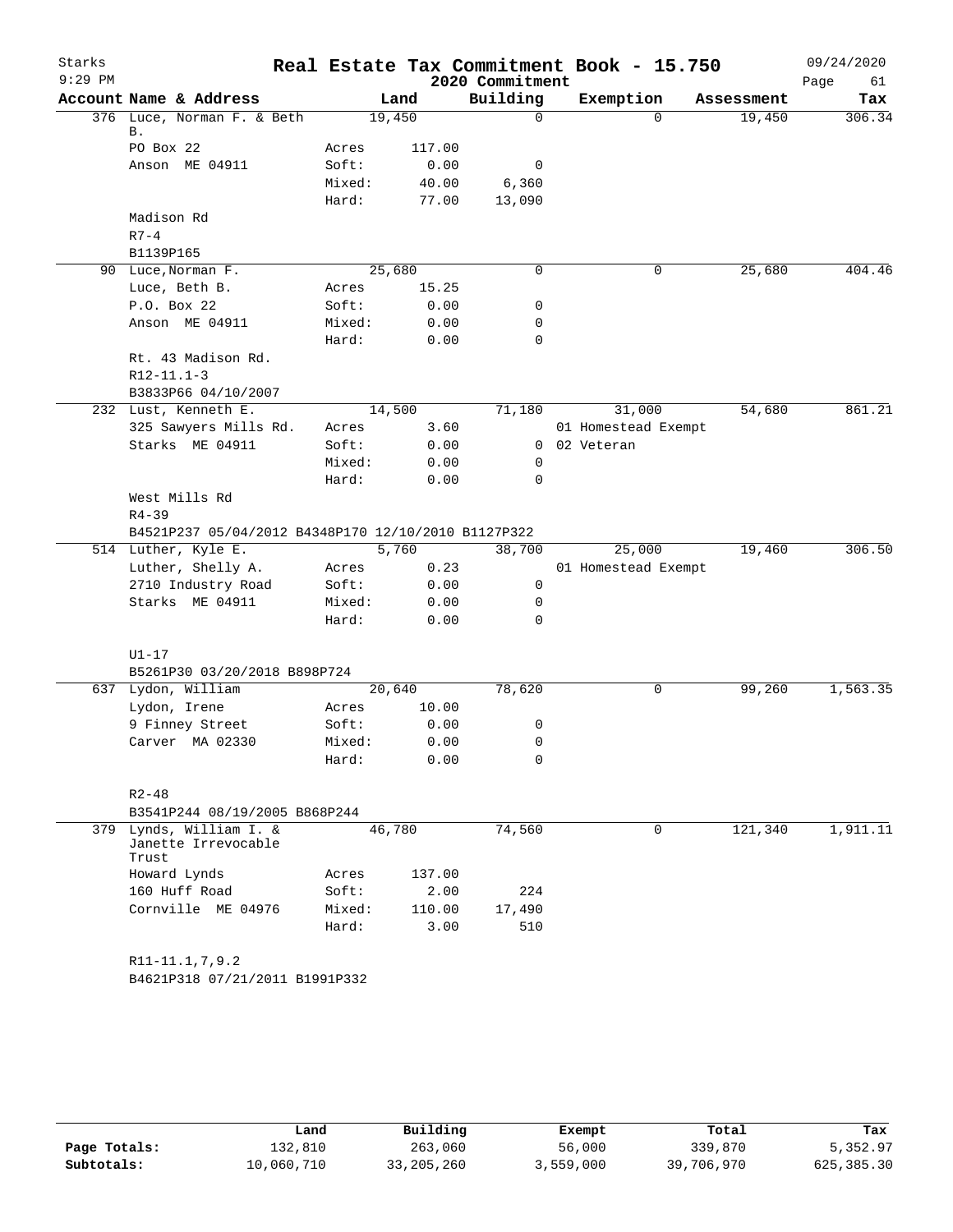| Starks<br>$9:29$ PM |                               |        |              | 2020 Commitment | Real Estate Tax Commitment Book - 15.750 |            |            | 09/24/2020        |
|---------------------|-------------------------------|--------|--------------|-----------------|------------------------------------------|------------|------------|-------------------|
|                     | Account Name & Address        |        | Land         | Building        | Exemption                                |            | Assessment | 62<br>Page<br>Tax |
|                     | 382 Madison Electric Works    | 15,840 |              | $\mathbf 0$     |                                          | $\Omega$   | 15,840     | 249.48            |
|                     | 6 Business Park Drive         | Acres  | 5.00         |                 |                                          |            |            |                   |
|                     | Madison ME 04911              | Soft:  | 0.00         | 0               |                                          |            |            |                   |
|                     |                               | Mixed: | 0.00         | 0               |                                          |            |            |                   |
|                     |                               | Hard:  | 0.00         | $\mathbf 0$     |                                          |            |            |                   |
|                     | $R12-19.1$                    |        |              |                 |                                          |            |            |                   |
|                     | B3878P84 06/27/2007 B987P232  |        |              |                 |                                          |            |            |                   |
|                     | 381 Madison Electric Works    | 12,960 |              | $\mathbf 0$     |                                          | 0          | 12,960     | 204.12            |
|                     | 6 Business Park Drive         | Acres  | 2.00         |                 |                                          |            |            |                   |
|                     | Madison ME 04950              | Soft:  | 0.00         | 0               |                                          |            |            |                   |
|                     |                               | Mixed: | 0.00         | 0               |                                          |            |            |                   |
|                     |                               | Hard:  | 0.00         | 0               |                                          |            |            |                   |
|                     | R12-23.1                      |        |              |                 |                                          |            |            |                   |
|                     | B987P232                      |        |              |                 |                                          |            |            |                   |
| 387                 | Mann, James N. & Donna<br>G.  | 12,100 |              | 70,430          |                                          | 0          | 82,530     | 1,299.85          |
|                     | PO Box 165                    | Acres  | 1.10         |                 |                                          |            |            |                   |
|                     | New Sharon ME 04955           | Soft:  | 0.00         | 0               |                                          |            |            |                   |
|                     |                               | Mixed: | 0.00         | 0               |                                          |            |            |                   |
|                     |                               | Hard:  | 0.00         | $\mathbf 0$     |                                          |            |            |                   |
|                     | $R1-1$                        |        |              |                 |                                          |            |            |                   |
|                     | B1380P94                      |        |              |                 |                                          |            |            |                   |
|                     | 422 Mansfield, John M.        |        | 15,740       | 54,000          | 25,000                                   |            | 44,740     | 704.66            |
|                     | 226 Mayhew Road               | Acres  | 4.90         |                 | 01 Homestead Exempt                      |            |            |                   |
|                     | Starks ME 04911               | Soft:  | 0.00         | $\mathbf 0$     |                                          |            |            |                   |
|                     |                               | Mixed: | 0.00         | $\mathbf 0$     |                                          |            |            |                   |
|                     |                               | Hard:  | 0.00         | $\Omega$        |                                          |            |            |                   |
|                     | $R7 - 18$                     |        |              |                 |                                          |            |            |                   |
|                     | B4513P86 04/03/2012 B2881P6   |        |              |                 |                                          |            |            |                   |
|                     | 715 Mansfield, Kelly Jayne    |        | 4,450        | $\mathbf 0$     |                                          | 0          | 4,450      | 70.09             |
|                     | 4 Park Street #1A             | Acres  | 29.00        |                 |                                          |            |            |                   |
|                     | Madison ME 04950              | Soft:  | 4.00         | 448             |                                          |            |            |                   |
|                     |                               | Mixed: | 23.00        | 3,657           |                                          |            |            |                   |
|                     |                               | Hard:  | 2.00         | 340             |                                          |            |            |                   |
|                     | $R3 - 4.3$                    |        |              |                 |                                          |            |            |                   |
|                     | B4500P245 02/27/2012          |        |              |                 |                                          |            |            |                   |
|                     | 368 Mansfield, Kelly Jayne    |        | 19,660       | 46,920          | 25,000                                   |            | 41,580     | 654.89            |
|                     | Mansfield, John Michael Acres |        | 29.00        |                 | 01 Homestead Exempt                      |            |            |                   |
|                     | 4 Park Street #1A             | Soft:  | 0.00         | $\mathbf 0$     |                                          |            |            |                   |
|                     | Madison ME 04950              | Mixed: | 24.00        | 3,816           |                                          |            |            |                   |
|                     |                               | Hard:  | 0.00         | 0               |                                          |            |            |                   |
|                     | $R3-4.3B$                     |        |              |                 |                                          |            |            |                   |
|                     | B1292P204                     |        |              |                 |                                          |            |            |                   |
|                     | 699 Marschall, Martina L.     |        | 16,530       | 48,540          |                                          | 0          | 65,070     | 1,024.85          |
|                     | 26 Harold Avery Road          | Acres  | 29.50        |                 |                                          |            |            |                   |
|                     | Ashland NH 03217              | Soft:  | 0.00         | 0               |                                          |            |            |                   |
|                     |                               | Mixed: | 28.50        | 4,532           |                                          |            |            |                   |
|                     |                               | Hard:  | 0.00         | 0               |                                          |            |            |                   |
|                     | Dill Road                     |        |              |                 |                                          |            |            |                   |
|                     | $R6 - 1.7$                    |        |              |                 |                                          |            |            |                   |
|                     | B3719P1 08/03/2006            |        |              |                 |                                          |            |            |                   |
|                     | Land                          |        | Building     |                 | Exempt                                   |            | Total      | Tax               |
| Page Totals:        | 97,280                        |        | 219,890      |                 | 50,000                                   |            | 267,170    | 4,207.94          |
| Subtotals:          | 10,157,990                    |        | 33, 425, 150 |                 | 3,609,000                                | 39,974,140 |            | 629,593.24        |
|                     |                               |        |              |                 |                                          |            |            |                   |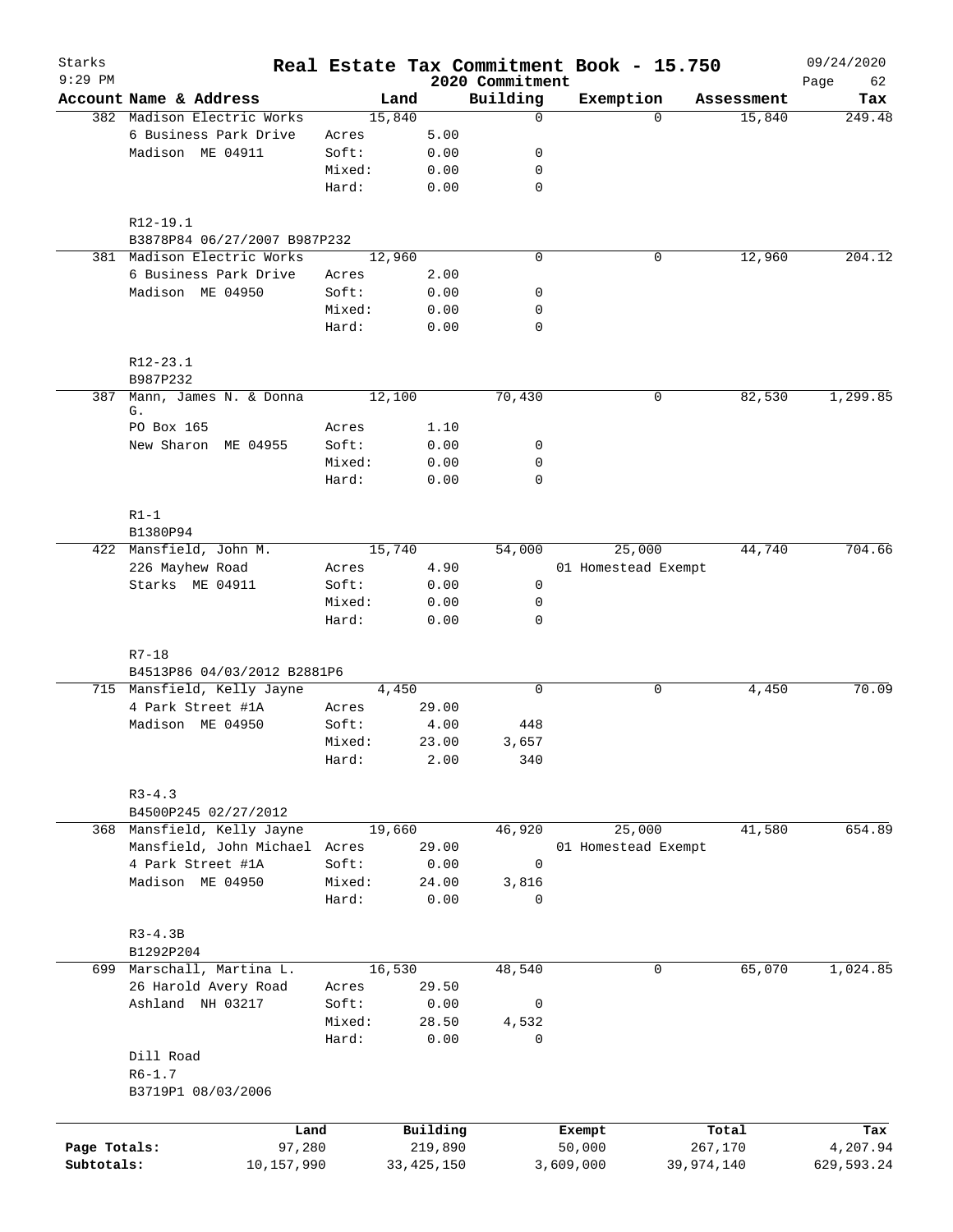| Starks    |                                                                            |        |        |                          | Real Estate Tax Commitment Book - 15.750 |            | 09/24/2020 |
|-----------|----------------------------------------------------------------------------|--------|--------|--------------------------|------------------------------------------|------------|------------|
| $9:29$ PM |                                                                            |        |        | 2020 Commitment          |                                          |            | Page<br>63 |
|           | Account Name & Address                                                     |        | Land   | Building                 | Exemption                                | Assessment | Tax        |
| 389       | Martikke, George &<br>Rosalie                                              | 30,360 |        | 11,520                   | $\Omega$                                 | 41,880     | 659.61     |
|           | 97 Chicken Street                                                          | Acres  | 27.00  |                          |                                          |            |            |
|           | Starks ME 04911                                                            | Soft:  | 0.00   | 0                        |                                          |            |            |
|           |                                                                            | Mixed: | 0.00   | 0                        |                                          |            |            |
|           |                                                                            | Hard:  | 0.00   | $\Omega$                 |                                          |            |            |
|           | $R3 - 16$                                                                  |        |        |                          |                                          |            |            |
|           | B2402P116                                                                  |        |        |                          |                                          |            |            |
|           | 390 Martikke, George F&<br>Rosalie                                         |        | 28,200 | 57,780                   | 25,000                                   | 60,980     | 960.44     |
|           | 97 Chicken Street                                                          | Acres  | 21.00  |                          |                                          |            |            |
|           | Starks ME 04911                                                            | Soft:  | 0.00   | 0                        | 01 Homestead Exempt                      |            |            |
|           |                                                                            | Mixed: | 0.00   | 0                        |                                          |            |            |
|           |                                                                            | Hard:  | 0.00   | 0                        |                                          |            |            |
|           | 97 Chicken Street                                                          |        |        |                          |                                          |            |            |
|           | $R3 - 15$                                                                  |        |        |                          |                                          |            |            |
|           | B2234P301                                                                  |        |        |                          |                                          |            |            |
|           | 215 Martin, Edward A.                                                      | 19,780 |        | 89,110                   | 25,000                                   | 83,890     | 1,321.27   |
|           | 132 Locke Hill Rd.                                                         | Acres  | 9.10   |                          | 01 Homestead Exempt                      |            |            |
|           | Starks ME 04911                                                            | Soft:  | 0.00   | 0                        |                                          |            |            |
|           |                                                                            | Mixed: | 0.00   | 0                        |                                          |            |            |
|           |                                                                            | Hard:  | 0.00   | 0                        |                                          |            |            |
|           | Lockehill Rd.                                                              |        |        |                          |                                          |            |            |
|           | $R2 - 54$                                                                  |        |        |                          |                                          |            |            |
|           | B4677P113 06/25/2013 B4211P246 10/30/2009 B3929P326<br>11/05/2007 B956P224 |        |        |                          |                                          |            |            |
|           | 355 Martin, Maurice                                                        |        | 33,360 | 182,420                  | 25,000                                   | 190,780    | 3,004.79   |
|           | Martin, Sarah                                                              | Acres  | 48.00  |                          |                                          |            |            |
|           | 24 Abijah Hill Road                                                        | Soft:  | 12.00  |                          | 1,344 01 Homestead Exempt                |            |            |
|           | Starks ME 04911                                                            | Mixed: | 6.00   | 954                      |                                          |            |            |
|           |                                                                            | Hard:  | 2.00   | 340                      |                                          |            |            |
|           | Bijah Hill Rd                                                              |        |        |                          |                                          |            |            |
|           | $R2 - 40$                                                                  |        |        |                          |                                          |            |            |
|           | B4667P196 05/31/2013 B3958P338 12/18/2007 B875P991                         |        |        |                          |                                          |            |            |
|           | 717 Martin, Maurice W.                                                     |        | 6,530  | 43,200                   | 0                                        | 49,730     | 783.25     |
|           | Martin, Sarah L.                                                           | Acres  | 40.00  |                          |                                          |            |            |
|           | 24 Abijah Hill Road                                                        | Soft:  | 0.00   | $\overline{\phantom{0}}$ |                                          |            |            |
|           | Starks ME 04911                                                            | Mixed: | 25.00  | 3,975                    |                                          |            |            |
|           |                                                                            | Hard:  | 15.00  | 2,550                    |                                          |            |            |
|           | 24 Abijah Hill Rd                                                          |        |        |                          |                                          |            |            |
|           | $R2 - 40.1$                                                                |        |        |                          |                                          |            |            |
|           | B4840P78 10/09/2014 B3958P338 12/18/2007                                   |        |        |                          |                                          |            |            |
|           | 396 Mccarten, Michael P. &                                                 | 20,640 |        | $\Omega$                 | $\Omega$                                 | 20,640     | 325.08     |
|           | Brown, Jeffrey L.                                                          | Acres  | 10.00  |                          |                                          |            |            |
|           | 159 Cottage Street                                                         | Soft:  | 0.00   | 0                        |                                          |            |            |
|           | Athol MA 01331                                                             | Mixed: | 0.00   | 0                        |                                          |            |            |
|           |                                                                            | Hard:  | 0.00   | 0                        |                                          |            |            |
|           |                                                                            |        |        |                          |                                          |            |            |
|           | R8-38.11                                                                   |        |        |                          |                                          |            |            |
|           | B1297P183                                                                  |        |        |                          |                                          |            |            |

|              | Land       | Building   | Exempt    | Total      | Tax        |
|--------------|------------|------------|-----------|------------|------------|
| Page Totals: | 138,870    | 384,030    | 75,000    | 447,900    | 7,054.44   |
| Subtotals:   | 10,296,860 | 33,809,180 | 3,684,000 | 40,422,040 | 636,647.68 |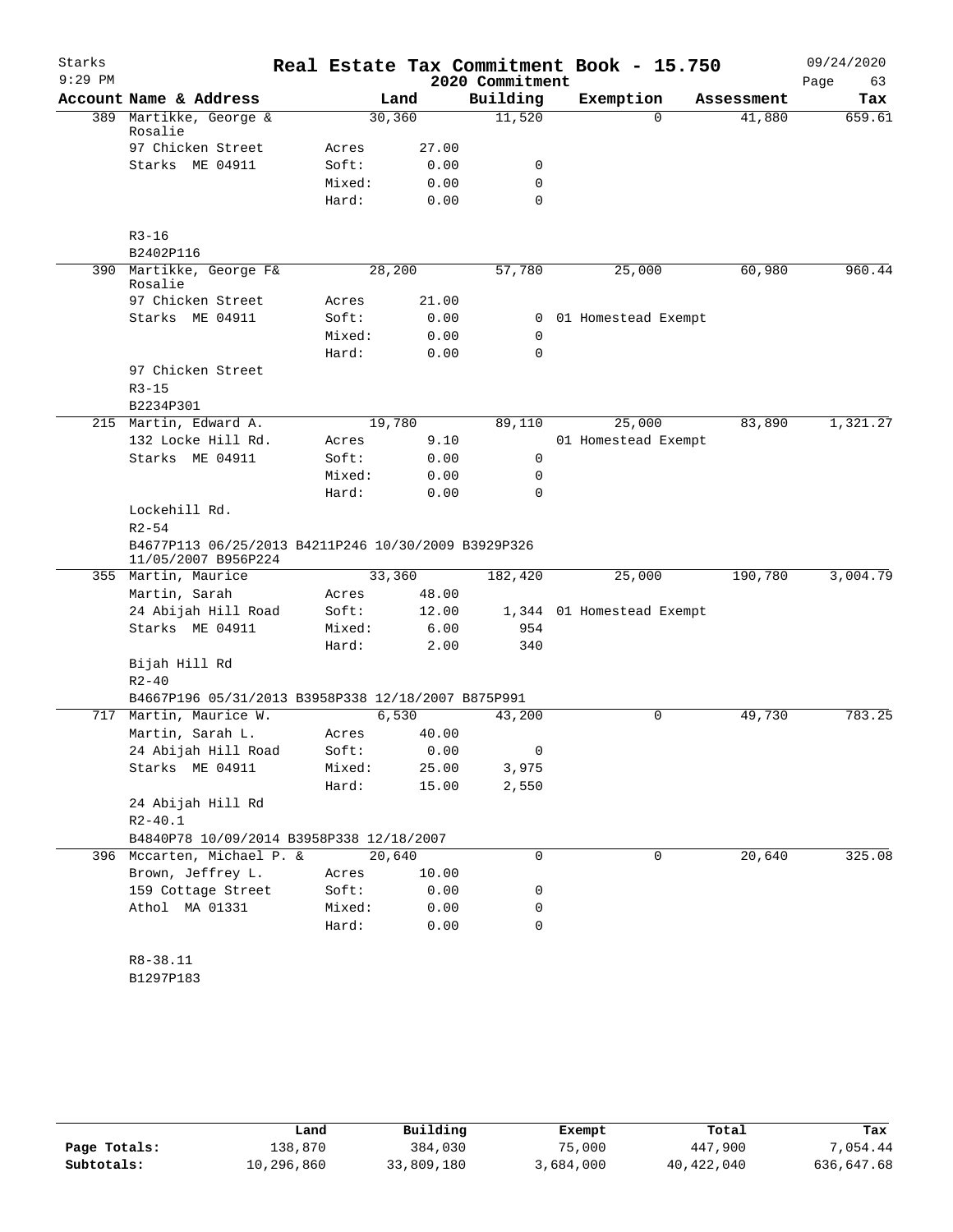| Starks    |                                                |        |        |        |                 | Real Estate Tax Commitment Book - 15.750 |            | 09/24/2020 |
|-----------|------------------------------------------------|--------|--------|--------|-----------------|------------------------------------------|------------|------------|
| $9:29$ PM |                                                |        |        |        | 2020 Commitment |                                          |            | Page<br>64 |
|           | Account Name & Address                         |        | Land   |        | Building        | Exemption                                | Assessment | Tax        |
|           | 397 McCarthy, Joseph K. &<br>Maryanne          |        | 34,510 |        | 133,620         | 25,000                                   | 143,130    | 2,254.30   |
|           | 265 Beans Corner Road                          | Acres  |        | 38.53  |                 | 01 Homestead Exempt                      |            |            |
|           | New Sharon ME 04955                            | Soft:  |        | 0.00   | 0               |                                          |            |            |
|           |                                                | Mixed: |        | 0.00   | 0               |                                          |            |            |
|           |                                                | Hard:  |        | 0.00   | $\mathbf 0$     |                                          |            |            |
|           | 265 Beans Corner Rd.                           |        |        |        |                 |                                          |            |            |
|           | $R1-8$                                         |        |        |        |                 |                                          |            |            |
|           | B2614P308                                      |        |        |        |                 |                                          |            |            |
| 399       | McCue, John J. & Cathy<br>Υ.                   |        | 27,640 |        | 11,520          | 0                                        | 39,160     | 616.77     |
|           | 360 Hardscrabble Road                          | Acres  |        | 19.43  |                 |                                          |            |            |
|           | Wayne ME 04284                                 | Soft:  |        | 0.00   | 0               |                                          |            |            |
|           |                                                | Mixed: |        | 0.00   | 0               |                                          |            |            |
|           |                                                | Hard:  |        | 0.00   | 0               |                                          |            |            |
|           |                                                |        |        |        |                 |                                          |            |            |
|           | $R8 - 38.3$                                    |        |        |        |                 |                                          |            |            |
|           | B1412P239                                      |        |        |        |                 |                                          |            |            |
|           | 400 McDowell, Ronald J. &<br>Anna M.           |        | 12,530 |        | $\mathbf 0$     | 0                                        | 12,530     | 197.35     |
|           | 2569 Carlo Henry Rd.                           | Acres  |        | 1.55   |                 |                                          |            |            |
|           | Lake Charles LA 70607                          | Soft:  |        | 0.00   | 0               |                                          |            |            |
|           |                                                | Mixed: |        | 0.00   | $\mathbf 0$     |                                          |            |            |
|           |                                                | Hard:  |        | 0.00   | $\mathbf 0$     |                                          |            |            |
|           |                                                |        |        |        |                 |                                          |            |            |
|           | $R3 - 39$                                      |        |        |        |                 |                                          |            |            |
|           | B836P345                                       |        |        |        |                 |                                          |            |            |
|           | 403 McFarlane, Jeremy                          |        | 31,140 |        | $\mathsf{O}$    | 0                                        | 31,140     | 490.46     |
|           | McFarlane, Christopher<br>137 Farmington Falls | Acres  |        | 114.00 | 0               |                                          |            |            |
|           | Road                                           | Soft:  |        | 0.00   |                 |                                          |            |            |
|           | Farmington ME 04938                            | Mixed: |        | 78.00  | 12,402          |                                          |            |            |
|           |                                                | Hard:  |        | 34.00  | 5,780           |                                          |            |            |
|           | Thompson Bridge Road<br>$R3-46.1, 44$          |        |        |        |                 |                                          |            |            |
|           | B5476P148 10/21/2019 B2515P153 B1373P349       |        |        |        |                 |                                          |            |            |
|           | 515 McKenney, David S.                         |        | 41,880 |        | 0               | 0                                        | 41,880     | 659.61     |
|           | 3709 Glades End Road                           | Acres  |        | 59.00  |                 |                                          |            |            |
|           | Richmond VA 23233                              | Soft:  |        | 0.00   | 0               |                                          |            |            |
|           |                                                | Mixed: |        | 0.00   | 0               |                                          |            |            |
|           |                                                | Hard:  |        | 0.00   | $\mathbf 0$     |                                          |            |            |
|           | 139 Anson Rd                                   |        |        |        |                 |                                          |            |            |
|           | $R8 - 44$                                      |        |        |        |                 |                                          |            |            |
|           | B4438P138 09/12/2011 B810P934                  |        |        |        |                 |                                          |            |            |
|           | 404 McLaughlin, Chris                          |        | 16,800 |        | 129,720         | 25,000                                   | 121,520    | 1,913.94   |
|           | 404 Anson Road                                 | Acres  |        | 6.00   |                 |                                          |            |            |
|           | Starks ME 04911                                | Soft:  |        | 0.00   |                 | 0 01 Homestead Exempt                    |            |            |
|           |                                                | Mixed: |        | 0.00   | 0               |                                          |            |            |
|           |                                                | Hard:  |        | 0.00   | $\mathbf 0$     |                                          |            |            |
|           | 404 Anson Rd                                   |        |        |        |                 |                                          |            |            |
|           | $R11-3$                                        |        |        |        |                 |                                          |            |            |
|           | B2053P120                                      |        |        |        |                 |                                          |            |            |
|           |                                                |        |        |        |                 |                                          |            |            |
|           |                                                |        |        |        |                 |                                          |            |            |

|              | Land       | Building   | Exempt    | Total      | Tax        |
|--------------|------------|------------|-----------|------------|------------|
| Page Totals: | 164,500    | 274,860    | 50,000    | 389,360    | 6,132.43   |
| Subtotals:   | 10,461,360 | 34,084,040 | 3,734,000 | 40,811,400 | 642,780.11 |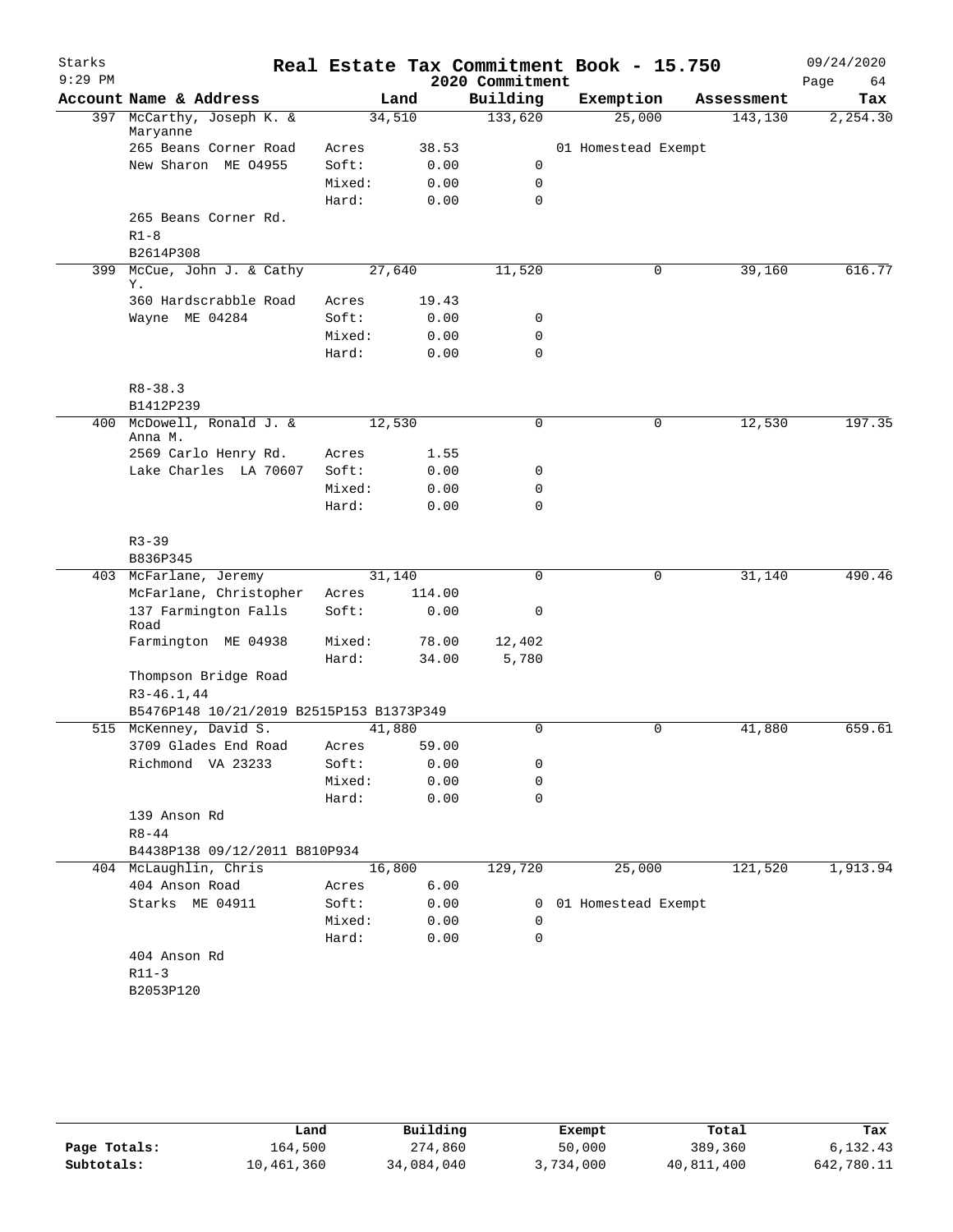| Starks<br>$9:29$ PM |                                                              |                 |              | 2020 Commitment            | Real Estate Tax Commitment Book - 15.750 |              |            | 09/24/2020        |
|---------------------|--------------------------------------------------------------|-----------------|--------------|----------------------------|------------------------------------------|--------------|------------|-------------------|
|                     | Account Name & Address                                       |                 | Land         | Building                   | Exemption                                |              | Assessment | Page<br>65<br>Tax |
|                     | 769 McLaughlin, Christopher                                  |                 | 12,670       | 46,980                     |                                          | $\Omega$     | 59,650     | 939.49            |
|                     | S.                                                           |                 |              |                            |                                          |              |            |                   |
|                     | 410 Anson Road                                               | Acres           | 1.70         |                            |                                          |              |            |                   |
|                     | Starks ME 04911                                              | Soft:           | 0.00         | 0                          |                                          |              |            |                   |
|                     |                                                              | Mixed:<br>Hard: | 0.00<br>0.00 | $\mathbf 0$<br>$\mathbf 0$ |                                          |              |            |                   |
|                     | 410 Anson Rd                                                 |                 |              |                            |                                          |              |            |                   |
|                     | $R11 - 3.1$                                                  |                 |              |                            |                                          |              |            |                   |
|                     | B4670P164 06/10/2013                                         |                 |              |                            |                                          |              |            |                   |
|                     | 405 McPherson, Wayne                                         |                 | 15,740       | 0                          |                                          | 0            | 15,740     | 247.91            |
|                     | 20 Isthmus Rd.                                               | Acres           | 4.90         |                            |                                          |              |            |                   |
|                     | Rumford Me 04276                                             | Soft:           | 0.00         | 0                          |                                          |              |            |                   |
|                     |                                                              | Mixed:          | 0.00         | $\mathbf 0$                |                                          |              |            |                   |
|                     |                                                              | Hard:           | 0.00         | $\mathbf 0$                |                                          |              |            |                   |
|                     | $R2 - 27$                                                    |                 |              |                            |                                          |              |            |                   |
|                     | B3217P114                                                    |                 |              |                            |                                          |              |            |                   |
|                     | 407 Meagher, Brian                                           |                 | 59,790       | 182,700                    | 25,000                                   |              | 217,490    | 3,425.47          |
|                     | 896 Anson Road                                               | Acres           | 159.00       |                            |                                          |              |            |                   |
|                     | Starks ME 04911                                              | Soft:           | 0.00         |                            | 0 01 Homestead Exempt                    |              |            |                   |
|                     |                                                              | Mixed:          | 90.00        | 14,310                     |                                          |              |            |                   |
|                     |                                                              | Hard:           | 0.00         | $\mathbf 0$                |                                          |              |            |                   |
|                     | 896 Anson Rd                                                 |                 |              |                            |                                          |              |            |                   |
|                     | $R11 - 23$                                                   |                 |              |                            |                                          |              |            |                   |
|                     | B3930P297 11/02/2007 B1327P95                                |                 |              |                            |                                          |              |            |                   |
|                     | 411 Melancon, Shirley J.                                     |                 | 28,200       | 122,880                    | 25,000                                   |              | 126,080    | 1,985.76          |
|                     | 486 Anson Road                                               | Acres           | 21.00        |                            |                                          |              |            |                   |
|                     | Starks ME 04911                                              | Soft:           | 0.00         |                            | 0 01 Homestead Exempt                    |              |            |                   |
|                     |                                                              | Mixed:          | 0.00         | $\mathbf 0$                |                                          |              |            |                   |
|                     |                                                              | Hard:           | 0.00         | $\mathbf 0$                |                                          |              |            |                   |
|                     | 486 Anson Rd                                                 |                 |              |                            |                                          |              |            |                   |
|                     | $R11-4$<br>B4636P59 02/15/2013 B4362P13 01/24/2011 B2525P184 |                 |              |                            |                                          |              |            |                   |
|                     | 508 Melancon-Quimby, Robin                                   |                 | 6,350        | 3,240                      |                                          | 0            | 9,590      | 151.04            |
|                     | 28 Chicken Street                                            | Acres           | 0.28         |                            |                                          |              |            |                   |
|                     | Starks ME 04911                                              | Soft:           | 0.00         | 0                          |                                          |              |            |                   |
|                     |                                                              | Mixed:          | 0.00         | $\mathbf 0$                |                                          |              |            |                   |
|                     |                                                              | Hard:           | 0.00         | 0                          |                                          |              |            |                   |
|                     | Chicken Street                                               |                 |              |                            |                                          |              |            |                   |
|                     | $U2-10$                                                      |                 |              |                            |                                          |              |            |                   |
|                     | B2167P73                                                     |                 |              |                            |                                          |              |            |                   |
|                     | 412 Melancon-Quimby, Robin                                   |                 | 9,680        | 29,880                     | 25,000                                   |              | 14,560     | 229.32            |
|                     | 28 Chicken Street                                            | Acres           | 0.65         |                            |                                          |              |            |                   |
|                     | Starks ME 04911                                              | Soft:           | 0.00         | 0                          | 01 Homestead Exempt                      |              |            |                   |
|                     |                                                              | Mixed:          | 0.00         | 0                          |                                          |              |            |                   |
|                     |                                                              | Hard:           | 0.00         | $\mathbf 0$                |                                          |              |            |                   |
|                     | $U2-9$                                                       |                 |              |                            |                                          |              |            |                   |
|                     | B1254P161                                                    |                 |              |                            |                                          |              |            |                   |
| 505                 | Melancon-Quimby, Robin<br>М.                                 |                 | 58,080       | $\mathsf{O}$               |                                          | $\mathbf 0$  | 58,080     | 914.76            |
|                     | Quimby, Francis J.                                           | Acres           | 104.00       |                            |                                          |              |            |                   |
|                     | 28 Chicken Street                                            | Soft:           | 0.00         | 0                          |                                          |              |            |                   |
|                     | Starks ME 04911                                              | Mixed:          | 0.00         | 0                          |                                          |              |            |                   |
|                     |                                                              | Hard:           | 0.00         | $\mathbf 0$                |                                          |              |            |                   |
|                     | River Rd                                                     |                 |              |                            |                                          |              |            |                   |
|                     | $R10 - 24$                                                   |                 |              |                            |                                          |              |            |                   |
|                     | B4658P165 05/13/2013 B2926P5                                 |                 |              |                            |                                          |              |            |                   |
|                     |                                                              | Land            | Building     |                            | Exempt                                   |              | Total      | Tax               |
| Page Totals:        | 190,510                                                      |                 | 385,680      |                            | 75,000                                   |              | 501,190    | 7,893.75          |
| Subtotals:          | 10,651,870                                                   |                 | 34,469,720   |                            | 3,809,000                                | 41, 312, 590 |            | 650,673.86        |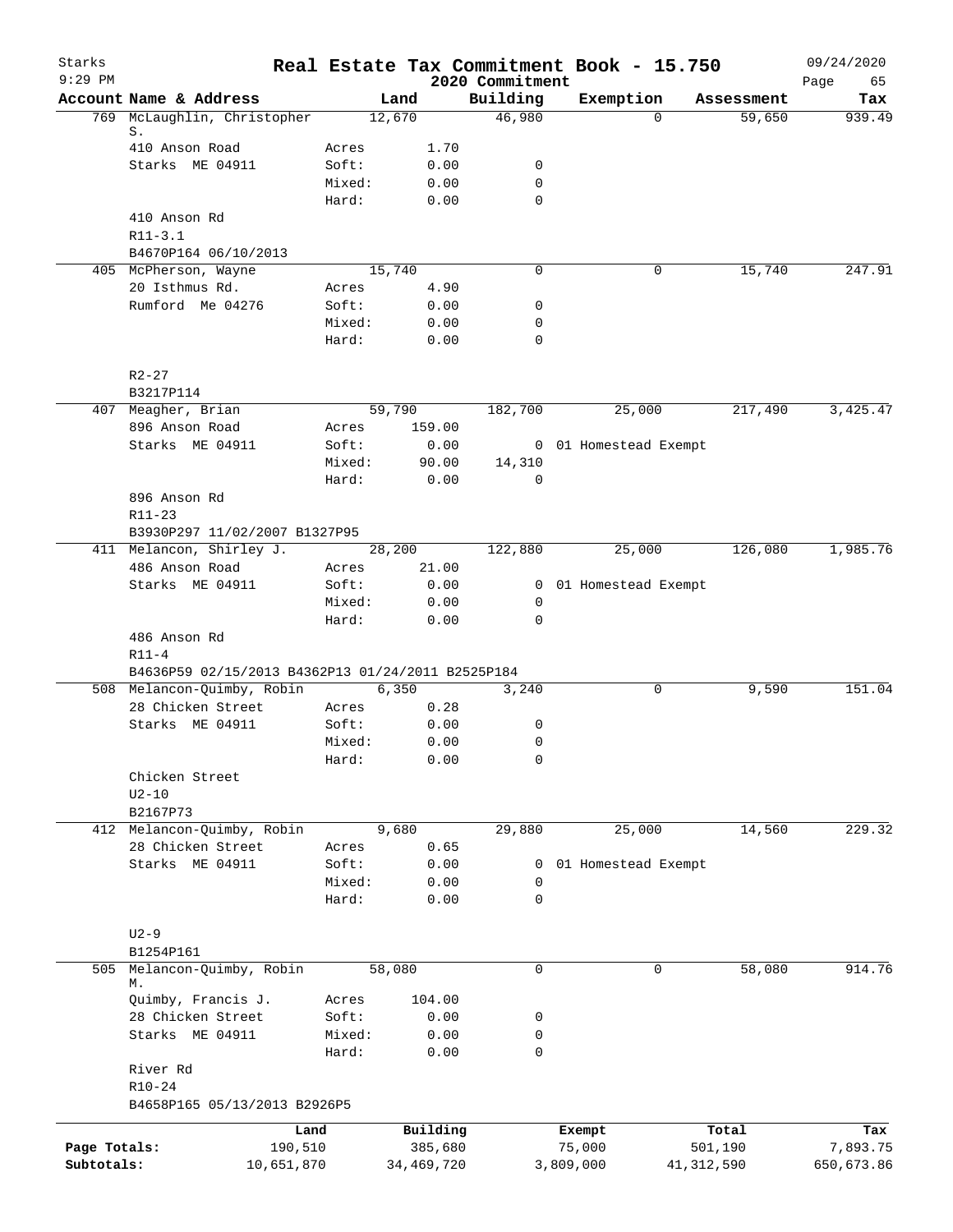| Starks    |                                                     |       |        |              |                 | Real Estate Tax Commitment Book - 15.750 |            | 09/24/2020 |
|-----------|-----------------------------------------------------|-------|--------|--------------|-----------------|------------------------------------------|------------|------------|
| $9:29$ PM |                                                     |       |        |              | 2020 Commitment |                                          |            | Page<br>66 |
|           | Account Name & Address                              |       | Land   |              | Building        | Exemption                                | Assessment | Tax        |
|           | 529 Merrill, Danielle L.                            |       | 18,240 |              | 67,430          | 25,000                                   | 60,670     | 955.55     |
|           | 552 Sandy River Road                                |       | Acres  | 7.50         |                 | 01 Homestead Exempt                      |            |            |
|           | Starks ME 04911                                     | Soft: |        | 0.00         | 0               |                                          |            |            |
|           |                                                     |       | Mixed: | 0.00         | $\mathbf 0$     |                                          |            |            |
|           |                                                     | Hard: |        | 0.00         | 0               |                                          |            |            |
|           | $R10-24.2$                                          |       |        |              |                 |                                          |            |            |
|           | B5257P288 03/09/2018 B4632P12 02/26/2013 B3008P117  |       |        |              |                 |                                          | 89,660     |            |
|           | 653 Mesich, John                                    |       | 17,350 |              | 97,310          | 25,000                                   |            | 1,412.15   |
|           | Mesich, Amy                                         |       | Acres  | 6.57         |                 |                                          |            |            |
|           | 254 Chicken Street                                  | Soft: |        | 0.00         |                 | 0 01 Homestead Exempt                    |            |            |
|           | Starks ME 04911                                     | Hard: | Mixed: | 0.00<br>0.00 | 0<br>0          |                                          |            |            |
|           | 254 Chicken St                                      |       |        |              |                 |                                          |            |            |
|           | $R3 - 24.1$                                         |       |        |              |                 |                                          |            |            |
|           | B5431P241 07/09/2019 B5022P149 04/29/2016 B2443P137 |       |        |              |                 |                                          |            |            |
|           | 772 Miller, Joseph                                  |       | 40,080 |              | 0               | 0                                        | 40,080     | 631.26     |
|           | Miller, Judith L.                                   | Acres |        | 54.00        |                 |                                          |            |            |
|           | 182 Olde Ferry Road                                 | Soft: |        | 0.00         | 0               |                                          |            |            |
|           | Starks ME 04911                                     |       | Mixed: | 0.00         | 0               |                                          |            |            |
|           |                                                     | Hard: |        | 0.00         | 0               |                                          |            |            |
|           | $U2-3$                                              |       |        |              |                 |                                          |            |            |
|           | B4864P351 01/02/2015                                |       |        |              |                 |                                          |            |            |
|           | 761 Miller, Joseph                                  |       | 35,400 |              | $\mathbf 0$     | 0                                        | 35,400     | 557.55     |
|           | Miller, Judith L.                                   |       | Acres  | 41.00        |                 |                                          |            |            |
|           | 182 Olde Ferry Road                                 |       | Soft:  | 0.00         | 0               |                                          |            |            |
|           | Starks ME 04911                                     |       | Mixed: | 0.00         | 0               |                                          |            |            |
|           |                                                     | Hard: |        | 0.00         | 0               |                                          |            |            |
|           | $R3 - 47$                                           |       |        |              |                 |                                          |            |            |
|           | B4983P147 12/08/2015 B4053P148 09/12/2008           |       |        |              |                 |                                          |            |            |
|           | 518 Miller, Joseph and<br>Judith                    |       | 32,520 |              | 23,220          | $\mathbf 0$                              | 55,740     | 877.91     |
|           | 182 Olde Ferry Road                                 | Acres |        | 33.00        |                 |                                          |            |            |
|           | Starks ME 04911                                     | Soft: |        | 0.00         | 0               |                                          |            |            |
|           |                                                     |       | Mixed: | 0.00         | 0               |                                          |            |            |
|           |                                                     | Hard: |        | 0.00         | 0               |                                          |            |            |
|           |                                                     |       |        |              |                 |                                          |            |            |
|           | $U2 - 3.1$                                          |       |        |              |                 |                                          |            |            |
|           | B4578P104 09/13/2012 B4053P148 09/12/2008 B800P901  |       |        |              |                 |                                          |            |            |
|           | 413 Miller, Joseph R.&<br>Judith L.                 |       | 58,550 |              | 263,930         | 25,000                                   | 297,480    | 4,685.31   |
|           | 182 Olde Ferry Road                                 | Acres |        | 128.00       |                 |                                          |            |            |
|           | Starks ME 04911                                     |       | Soft:  | 0.00         | 0               | 01 Homestead Exempt                      |            |            |
|           |                                                     |       | Mixed: | 0.00         | 0               |                                          |            |            |
|           |                                                     | Hard: |        | 43.00        | 7,310           |                                          |            |            |
|           | Olde Ferry Road                                     |       |        |              |                 |                                          |            |            |
|           | R12-11.2                                            |       |        |              |                 |                                          |            |            |
|           | B2208P25                                            |       |        |              |                 |                                          |            |            |
|           |                                                     |       |        |              |                 |                                          |            |            |

|              | Land       | Building   | Exempt    | Total      | Tax        |
|--------------|------------|------------|-----------|------------|------------|
| Page Totals: | 202,140    | 451,890    | 75,000    | 579,030    | 9,119.73   |
| Subtotals:   | 10,854,010 | 34,921,610 | 3,884,000 | 41,891,620 | 659,793.59 |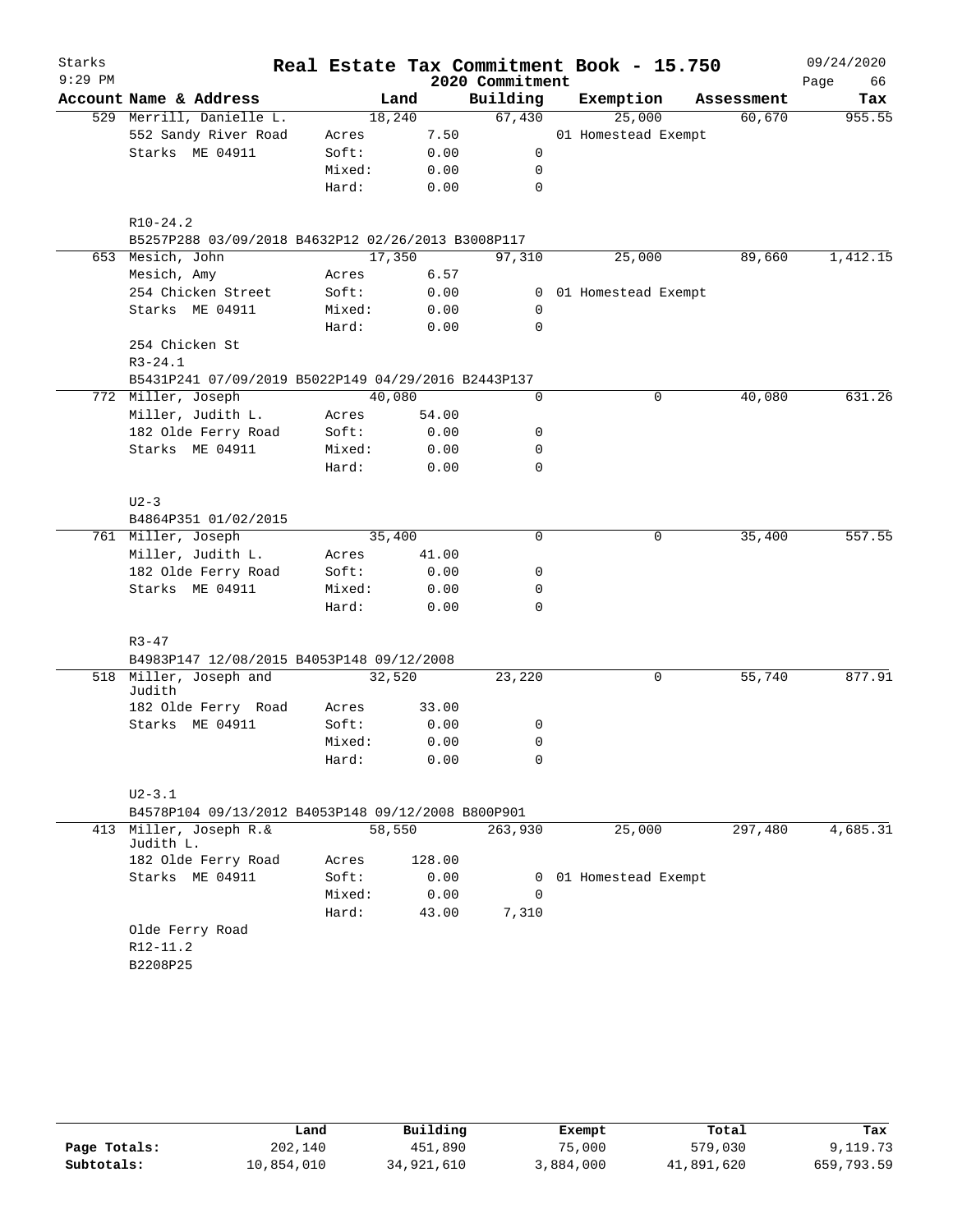| Starks    |                                         |                 |       |                 | Real Estate Tax Commitment Book - 15.750 |            | 09/24/2020 |
|-----------|-----------------------------------------|-----------------|-------|-----------------|------------------------------------------|------------|------------|
| $9:29$ PM |                                         |                 |       | 2020 Commitment |                                          |            | Page<br>67 |
|           | Account Name & Address                  |                 | Land  | Building        | Exemption                                | Assessment | Tax        |
|           | 414 Millett, Colin C. &<br>Elaine M.    | 13,920          |       | 25,800          | 25,000                                   | 14,720     | 231.84     |
|           | 510 Branns Mills Road                   | Acres           | 3.00  |                 |                                          |            |            |
|           | Starks ME 04911                         | Soft:           | 0.00  | 0               | 01 Homestead Exempt                      |            |            |
|           |                                         | Mixed:          | 0.00  | 0               |                                          |            |            |
|           |                                         | Hard:           | 0.00  | 0               |                                          |            |            |
|           | Branns Mill Road                        |                 |       |                 |                                          |            |            |
|           | $R1 - 32.2$                             |                 |       |                 |                                          |            |            |
|           | B2047P312                               |                 |       |                 |                                          |            |            |
|           | 548 Mitchell, Karen P.                  | 25,440          |       | 81,850          | 25,000                                   | 82,290     | 1,296.07   |
|           | Westover, Matthew                       | Acres           | 15.00 |                 | 01 Homestead Exempt                      |            |            |
|           | 1550 New Sharon Road                    | Soft:           | 0.00  | $\mathsf{O}$    |                                          |            |            |
|           | Starks ME 04911                         | Mixed:          | 0.00  | 0               |                                          |            |            |
|           |                                         | Hard:           | 0.00  | 0               |                                          |            |            |
|           | New Sharon Rd                           |                 |       |                 |                                          |            |            |
|           | $R8-10.4, 10.5$                         |                 |       |                 |                                          |            |            |
|           | B5381P177 02/15/2019 B2411P93           |                 |       |                 |                                          |            |            |
|           | 547 Mitchell, Karen P.                  | 18,240          |       | 14,400          | 0                                        | 32,640     | 514.08     |
|           | Westover, Matthew                       | Acres           | 7.50  |                 |                                          |            |            |
|           | 1550 New Sharon Road<br>Starks ME 04911 | Soft:           | 0.00  | 0               |                                          |            |            |
|           |                                         | Mixed:<br>Hard: | 0.00  | 0<br>0          |                                          |            |            |
|           |                                         |                 | 0.00  |                 |                                          |            |            |
|           | $R8 - 10.3$                             |                 |       |                 |                                          |            |            |
|           | B5381P176 02/15/2019 B2708P164          |                 |       |                 |                                          |            |            |
|           | 595 Morey , Shaun                       | 20,800          |       | 1,800           | 0                                        | 22,600     | 355.95     |
|           | Trefethen, Amanda                       | Acres           | 10.17 |                 |                                          |            |            |
|           | 714 Vincent Park                        | Soft:           | 0.00  | 0               |                                          |            |            |
|           | Redondo Beach CA 90277 Mixed:           |                 | 0.00  | 0               |                                          |            |            |
|           |                                         | Hard:           | 0.00  | 0               |                                          |            |            |
|           |                                         |                 |       |                 |                                          |            |            |
|           | $R8 - 38.10$                            |                 |       |                 |                                          |            |            |
|           | B3808P206 01/30/2007 B1298P52           |                 |       |                 |                                          |            |            |
|           | 418 Morris, Wayne R. &                  |                 | 8,490 | 48,420          | 25,000                                   | 31,910     | 502.58     |
|           | Sylvie B.<br>6 Chicken Street           | Acres           | 0.50  |                 |                                          |            |            |
|           | Starks ME 04911                         | Soft:           | 0.00  |                 | 0 01 Homestead Exempt                    |            |            |
|           |                                         | Mixed:          | 0.00  | 0               |                                          |            |            |
|           |                                         | Hard:           | 0.00  | 0               |                                          |            |            |
|           |                                         |                 |       |                 |                                          |            |            |
|           | $U2-6$                                  |                 |       |                 |                                          |            |            |
|           | B940P145                                |                 |       |                 |                                          |            |            |
|           | 66 Murray, Rita A.                      | 14,500          |       | 27,900          | 0                                        | 42,400     | 667.80     |
|           | 147 Tremont Street                      | Acres           | 3.60  |                 |                                          |            |            |
|           | Carver MA 02330                         | Soft:           | 0.00  | 0               |                                          |            |            |
|           |                                         | Mixed:          | 0.00  | 0               |                                          |            |            |
|           |                                         | Hard:           | 0.00  | 0               |                                          |            |            |
|           | Mt. Hunger Rd.                          |                 |       |                 |                                          |            |            |
|           | $R5 - 9$                                |                 |       |                 |                                          |            |            |
|           | B4845P284 10/24/2014 B1822P6            |                 |       |                 |                                          |            |            |
|           |                                         |                 |       |                 |                                          |            |            |

|              | Land       | Building     | Exempt    | Total        | Tax        |
|--------------|------------|--------------|-----------|--------------|------------|
| Page Totals: | 101,390    | 200,170      | 75,000    | 226,560      | 3,568.32   |
| Subtotals:   | 10,955,400 | 35, 121, 780 | 3,959,000 | 42, 118, 180 | 663,361.91 |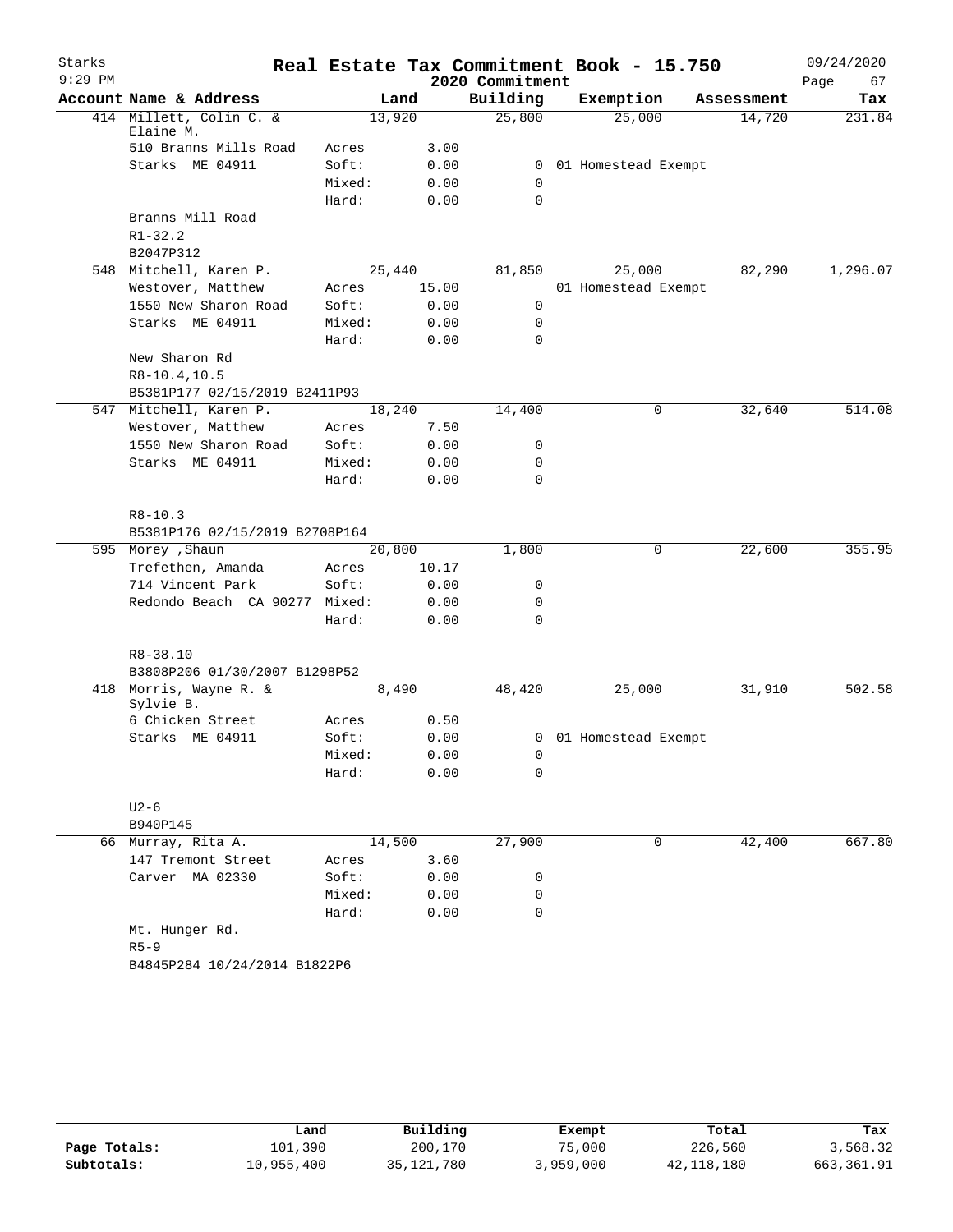| $9:29$ PM<br>2020 Commitment<br>Page<br>68<br>Account Name & Address<br>Building<br>Exemption<br>Land<br>Tax<br>Assessment<br>20,930<br>56,340<br>143 Murray, Skyla<br>$\Omega$<br>77,270<br>5 Redneck Rd<br>10.30<br>Acres<br>Starks ME 04911<br>0.00<br>Soft:<br>0<br>0.00<br>$\mathbf 0$<br>Mixed:<br>Hard:<br>0.00<br>0<br>$R6 - 2.18$<br>B5264P292 03/30/2018 B4142P135 05/26/2009 B3505P311<br>06/18/2005 B883P1018<br>171 Napoleon, Alexander G.<br>0<br>0<br>29,280<br>461.16<br>29,280<br>15 Blakeley Street<br>24.00<br>Acres<br>Lynn MA 01905<br>Soft:<br>0.00<br>0<br>Mixed:<br>0.00<br>0<br>$\mathbf 0$<br>Hard:<br>0.00<br>$R7 - 12$<br>B5239P166 12/27/2017 B4396P343 05/20/2011 B4034P20<br>08/02/2008 B1035P185<br>12,000<br>46,580<br>25,000<br>33,580<br>528.89<br>377 Neebe, Mary L.<br>108 Faulkner Hill Road<br>1.00<br>01 Homestead Exempt<br>Acres<br>Starks ME 04911<br>0.00<br>0<br>Soft:<br>Mixed:<br>0.00<br>0<br>$\mathbf 0$<br>Hard:<br>0.00<br>R8-38.1A<br>B4797P246 06/19/2014 B4493P1 02/10/2012 B3456P1<br>31,810<br>425 Nelson, Craig M. &<br>26,740<br>25,000<br>33,550 | Starks |  |  | Real Estate Tax Commitment Book - 15.750 | 09/24/2020 |
|-------------------------------------------------------------------------------------------------------------------------------------------------------------------------------------------------------------------------------------------------------------------------------------------------------------------------------------------------------------------------------------------------------------------------------------------------------------------------------------------------------------------------------------------------------------------------------------------------------------------------------------------------------------------------------------------------------------------------------------------------------------------------------------------------------------------------------------------------------------------------------------------------------------------------------------------------------------------------------------------------------------------------------------------------------------------------------------------------------------|--------|--|--|------------------------------------------|------------|
| 1,217.00<br>528.41                                                                                                                                                                                                                                                                                                                                                                                                                                                                                                                                                                                                                                                                                                                                                                                                                                                                                                                                                                                                                                                                                          |        |  |  |                                          |            |
|                                                                                                                                                                                                                                                                                                                                                                                                                                                                                                                                                                                                                                                                                                                                                                                                                                                                                                                                                                                                                                                                                                             |        |  |  |                                          |            |
|                                                                                                                                                                                                                                                                                                                                                                                                                                                                                                                                                                                                                                                                                                                                                                                                                                                                                                                                                                                                                                                                                                             |        |  |  |                                          |            |
|                                                                                                                                                                                                                                                                                                                                                                                                                                                                                                                                                                                                                                                                                                                                                                                                                                                                                                                                                                                                                                                                                                             |        |  |  |                                          |            |
|                                                                                                                                                                                                                                                                                                                                                                                                                                                                                                                                                                                                                                                                                                                                                                                                                                                                                                                                                                                                                                                                                                             |        |  |  |                                          |            |
|                                                                                                                                                                                                                                                                                                                                                                                                                                                                                                                                                                                                                                                                                                                                                                                                                                                                                                                                                                                                                                                                                                             |        |  |  |                                          |            |
|                                                                                                                                                                                                                                                                                                                                                                                                                                                                                                                                                                                                                                                                                                                                                                                                                                                                                                                                                                                                                                                                                                             |        |  |  |                                          |            |
|                                                                                                                                                                                                                                                                                                                                                                                                                                                                                                                                                                                                                                                                                                                                                                                                                                                                                                                                                                                                                                                                                                             |        |  |  |                                          |            |
|                                                                                                                                                                                                                                                                                                                                                                                                                                                                                                                                                                                                                                                                                                                                                                                                                                                                                                                                                                                                                                                                                                             |        |  |  |                                          |            |
|                                                                                                                                                                                                                                                                                                                                                                                                                                                                                                                                                                                                                                                                                                                                                                                                                                                                                                                                                                                                                                                                                                             |        |  |  |                                          |            |
|                                                                                                                                                                                                                                                                                                                                                                                                                                                                                                                                                                                                                                                                                                                                                                                                                                                                                                                                                                                                                                                                                                             |        |  |  |                                          |            |
|                                                                                                                                                                                                                                                                                                                                                                                                                                                                                                                                                                                                                                                                                                                                                                                                                                                                                                                                                                                                                                                                                                             |        |  |  |                                          |            |
|                                                                                                                                                                                                                                                                                                                                                                                                                                                                                                                                                                                                                                                                                                                                                                                                                                                                                                                                                                                                                                                                                                             |        |  |  |                                          |            |
|                                                                                                                                                                                                                                                                                                                                                                                                                                                                                                                                                                                                                                                                                                                                                                                                                                                                                                                                                                                                                                                                                                             |        |  |  |                                          |            |
|                                                                                                                                                                                                                                                                                                                                                                                                                                                                                                                                                                                                                                                                                                                                                                                                                                                                                                                                                                                                                                                                                                             |        |  |  |                                          |            |
|                                                                                                                                                                                                                                                                                                                                                                                                                                                                                                                                                                                                                                                                                                                                                                                                                                                                                                                                                                                                                                                                                                             |        |  |  |                                          |            |
|                                                                                                                                                                                                                                                                                                                                                                                                                                                                                                                                                                                                                                                                                                                                                                                                                                                                                                                                                                                                                                                                                                             |        |  |  |                                          |            |
|                                                                                                                                                                                                                                                                                                                                                                                                                                                                                                                                                                                                                                                                                                                                                                                                                                                                                                                                                                                                                                                                                                             |        |  |  |                                          |            |
|                                                                                                                                                                                                                                                                                                                                                                                                                                                                                                                                                                                                                                                                                                                                                                                                                                                                                                                                                                                                                                                                                                             |        |  |  |                                          |            |
|                                                                                                                                                                                                                                                                                                                                                                                                                                                                                                                                                                                                                                                                                                                                                                                                                                                                                                                                                                                                                                                                                                             |        |  |  |                                          |            |
|                                                                                                                                                                                                                                                                                                                                                                                                                                                                                                                                                                                                                                                                                                                                                                                                                                                                                                                                                                                                                                                                                                             |        |  |  |                                          |            |
|                                                                                                                                                                                                                                                                                                                                                                                                                                                                                                                                                                                                                                                                                                                                                                                                                                                                                                                                                                                                                                                                                                             |        |  |  |                                          |            |
|                                                                                                                                                                                                                                                                                                                                                                                                                                                                                                                                                                                                                                                                                                                                                                                                                                                                                                                                                                                                                                                                                                             |        |  |  |                                          |            |
| Mclauchlan, Martha N.<br>40.00<br>Acres                                                                                                                                                                                                                                                                                                                                                                                                                                                                                                                                                                                                                                                                                                                                                                                                                                                                                                                                                                                                                                                                     |        |  |  |                                          |            |
| 102 Sterry Hill Road<br>Soft:<br>0.00<br>0 01 Homestead Exempt                                                                                                                                                                                                                                                                                                                                                                                                                                                                                                                                                                                                                                                                                                                                                                                                                                                                                                                                                                                                                                              |        |  |  |                                          |            |
| Starks ME 04911<br>Mixed:<br>0.00<br>0                                                                                                                                                                                                                                                                                                                                                                                                                                                                                                                                                                                                                                                                                                                                                                                                                                                                                                                                                                                                                                                                      |        |  |  |                                          |            |
| Hard:<br>2,890<br>17.00                                                                                                                                                                                                                                                                                                                                                                                                                                                                                                                                                                                                                                                                                                                                                                                                                                                                                                                                                                                                                                                                                     |        |  |  |                                          |            |
| $R4 - 42$                                                                                                                                                                                                                                                                                                                                                                                                                                                                                                                                                                                                                                                                                                                                                                                                                                                                                                                                                                                                                                                                                                   |        |  |  |                                          |            |
| B1136P196                                                                                                                                                                                                                                                                                                                                                                                                                                                                                                                                                                                                                                                                                                                                                                                                                                                                                                                                                                                                                                                                                                   |        |  |  |                                          |            |
| 45,590<br>$\mathbf 0$<br>0<br>45,590<br>718.04<br>426 Nelson, Mark & Claire                                                                                                                                                                                                                                                                                                                                                                                                                                                                                                                                                                                                                                                                                                                                                                                                                                                                                                                                                                                                                                 |        |  |  |                                          |            |
| 171 Locke Hill Road<br>Acres<br>50.00                                                                                                                                                                                                                                                                                                                                                                                                                                                                                                                                                                                                                                                                                                                                                                                                                                                                                                                                                                                                                                                                       |        |  |  |                                          |            |
| Starks ME 04911<br>Soft:<br>0.00<br>0                                                                                                                                                                                                                                                                                                                                                                                                                                                                                                                                                                                                                                                                                                                                                                                                                                                                                                                                                                                                                                                                       |        |  |  |                                          |            |
| Mixed:<br>8.00<br>1,272                                                                                                                                                                                                                                                                                                                                                                                                                                                                                                                                                                                                                                                                                                                                                                                                                                                                                                                                                                                                                                                                                     |        |  |  |                                          |            |
| Hard:<br>32.00<br>5,440                                                                                                                                                                                                                                                                                                                                                                                                                                                                                                                                                                                                                                                                                                                                                                                                                                                                                                                                                                                                                                                                                     |        |  |  |                                          |            |
| Lock Hill Road                                                                                                                                                                                                                                                                                                                                                                                                                                                                                                                                                                                                                                                                                                                                                                                                                                                                                                                                                                                                                                                                                              |        |  |  |                                          |            |
| $R2 - 55$                                                                                                                                                                                                                                                                                                                                                                                                                                                                                                                                                                                                                                                                                                                                                                                                                                                                                                                                                                                                                                                                                                   |        |  |  |                                          |            |
| B2281P73                                                                                                                                                                                                                                                                                                                                                                                                                                                                                                                                                                                                                                                                                                                                                                                                                                                                                                                                                                                                                                                                                                    |        |  |  |                                          |            |
| Nelson, Mark & Claire<br>17,760<br>67,060<br>25,000<br>59,820<br>427<br>942.17<br>Nadeau                                                                                                                                                                                                                                                                                                                                                                                                                                                                                                                                                                                                                                                                                                                                                                                                                                                                                                                                                                                                                    |        |  |  |                                          |            |
| 171 Locke Hill Road<br>7.00<br>Acres                                                                                                                                                                                                                                                                                                                                                                                                                                                                                                                                                                                                                                                                                                                                                                                                                                                                                                                                                                                                                                                                        |        |  |  |                                          |            |
| Starks ME 04911<br>Soft:<br>0.00<br>01 Homestead Exempt<br>0                                                                                                                                                                                                                                                                                                                                                                                                                                                                                                                                                                                                                                                                                                                                                                                                                                                                                                                                                                                                                                                |        |  |  |                                          |            |
| 0.00<br>Mixed:<br>0                                                                                                                                                                                                                                                                                                                                                                                                                                                                                                                                                                                                                                                                                                                                                                                                                                                                                                                                                                                                                                                                                         |        |  |  |                                          |            |
| Hard:<br>0.00<br>0                                                                                                                                                                                                                                                                                                                                                                                                                                                                                                                                                                                                                                                                                                                                                                                                                                                                                                                                                                                                                                                                                          |        |  |  |                                          |            |
| $R3-6.2$                                                                                                                                                                                                                                                                                                                                                                                                                                                                                                                                                                                                                                                                                                                                                                                                                                                                                                                                                                                                                                                                                                    |        |  |  |                                          |            |
| B883P23                                                                                                                                                                                                                                                                                                                                                                                                                                                                                                                                                                                                                                                                                                                                                                                                                                                                                                                                                                                                                                                                                                     |        |  |  |                                          |            |

|              | Land         | Building     | Exempt    | Total      | Tax        |
|--------------|--------------|--------------|-----------|------------|------------|
| Page Totals: | 157,370      | 196.720      | 75,000    | 279,090    | 4,395.67   |
| Subtotals:   | 11, 112, 770 | 35, 318, 500 | 4,034,000 | 42,397,270 | 667,757.58 |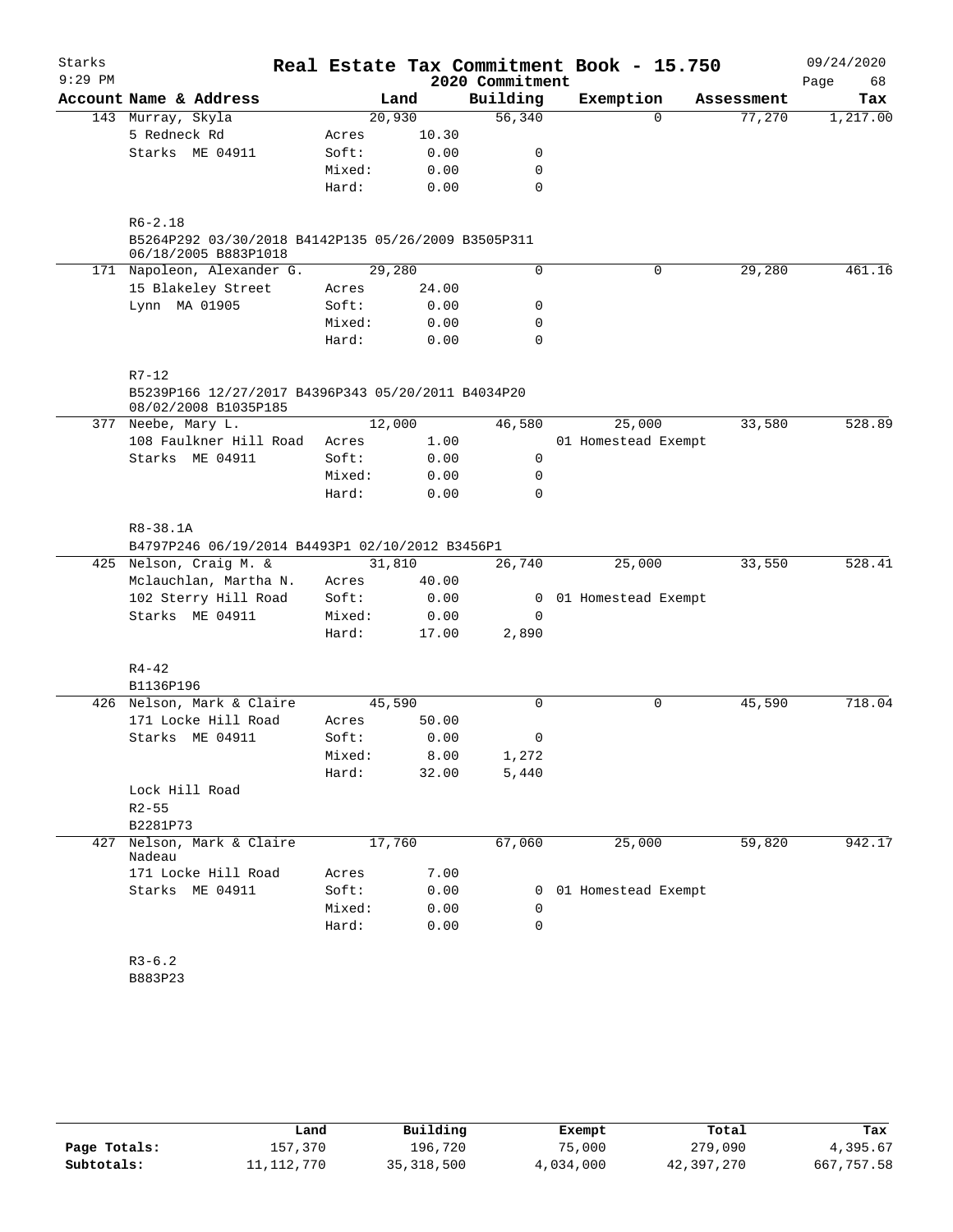| Starks<br>$9:29$ PM |                                                                             |        |        | 2020 Commitment | Real Estate Tax Commitment Book - 15.750 |            | 09/24/2020<br>Page<br>69 |
|---------------------|-----------------------------------------------------------------------------|--------|--------|-----------------|------------------------------------------|------------|--------------------------|
|                     | Account Name & Address                                                      |        | Land   | Building        | Exemption                                | Assessment | Tax                      |
|                     | 428 Nelson, Mark G. and<br>Claire                                           |        | 13,250 | 0               | $\Omega$                                 | 13,250     | 208.69                   |
|                     | 171 Locke Hill Road                                                         | Acres  | 2.30   |                 |                                          |            |                          |
|                     | Starks ME 04911                                                             | Soft:  | 0.00   | 0               |                                          |            |                          |
|                     |                                                                             | Mixed: | 0.00   | $\mathbf 0$     |                                          |            |                          |
|                     |                                                                             | Hard:  | 0.00   | $\mathbf 0$     |                                          |            |                          |
|                     | Locke Hill Rd                                                               |        |        |                 |                                          |            |                          |
|                     | $R3 - 5$<br>B2785P130                                                       |        |        |                 |                                          |            |                          |
|                     | 268 Newman Jr. 2015                                                         |        | 43,140 | 107,170         | 0                                        | 150,310    | 2,367.38                 |
|                     | Revocable Trust, Arthur<br>Ε.                                               |        |        |                 |                                          |            |                          |
|                     | PO Box 68                                                                   | Acres  | 62.50  |                 |                                          |            |                          |
|                     | Weymouth MA 02188                                                           | Soft:  | 0.00   | 0               |                                          |            |                          |
|                     |                                                                             | Mixed: | 0.00   | $\mathbf 0$     |                                          |            |                          |
|                     |                                                                             | Hard:  | 0.00   | $\Omega$        |                                          |            |                          |
|                     |                                                                             |        |        |                 |                                          |            |                          |
|                     | $R8 - 46$<br>B4914P282 06/12/2015 B4743P350 12/20/2103 B4471P356            |        |        |                 |                                          |            |                          |
|                     | 12/07/2011 B4372P87 02/24/2011 B1025P82<br>429 Newsom, John                 |        | 21,410 | 25,800          | 25,000                                   | 22,210     | 349.81                   |
|                     | 1518 New Sharon Road                                                        | Acres  | 10.80  |                 |                                          |            |                          |
|                     | Starks ME 04911                                                             | Soft:  | 0.00   | $\mathbf{0}$    | 01 Homestead Exempt                      |            |                          |
|                     |                                                                             | Mixed: | 0.00   | 0               |                                          |            |                          |
|                     |                                                                             | Hard:  | 0.00   | $\mathbf 0$     |                                          |            |                          |
|                     | New Sharon Rd                                                               |        |        |                 |                                          |            |                          |
|                     | $R8 - 10.6$                                                                 |        |        |                 |                                          |            |                          |
|                     | B1605P178                                                                   |        |        |                 |                                          |            |                          |
|                     | 430 Newton, Kirt                                                            |        | 13,920 | 84,060          | 0                                        | 97,980     | 1,543.19                 |
|                     | 554 Branns Mills Rd                                                         | Acres  | 3.00   |                 |                                          |            |                          |
|                     | Starks ME 04911                                                             | Soft:  | 0.00   | 0               |                                          |            |                          |
|                     |                                                                             | Mixed: | 0.00   | 0               |                                          |            |                          |
|                     |                                                                             | Hard:  | 0.00   | $\Omega$        |                                          |            |                          |
|                     | Route 134                                                                   |        |        |                 |                                          |            |                          |
|                     | $R1 - 32.3$                                                                 |        |        |                 |                                          |            |                          |
|                     | B2152P225                                                                   |        |        |                 |                                          |            |                          |
|                     | 148 Nichols, Bradford S. &<br>Carol M, Irrevocable                          |        | 23,350 | 135,200         | 25,000                                   | 133,550    | 2,103.41                 |
|                     | Trust                                                                       |        |        |                 |                                          |            |                          |
|                     | PO Box 329                                                                  | Acres  | 22.00  |                 | 01 Homestead Exempt                      |            |                          |
|                     | 261 Mayhew Road                                                             | Soft:  | 0.00   | 0               |                                          |            |                          |
|                     | Starks Me 04911                                                             | Mixed: | 11.00  | 1,749           |                                          |            |                          |
|                     |                                                                             | Hard:  | 0.00   | 0               |                                          |            |                          |
|                     | $R6-1.4, 5$                                                                 |        |        |                 |                                          |            |                          |
|                     | B5417P219 06/10/2019 B3574P262 08/18/2005 B3404P322<br>11/05/2004 B883P1018 |        |        |                 |                                          |            |                          |
|                     | 675 Nichols, Michael A.                                                     |        | 19,270 | 52,100          | 25,000                                   | 46,370     | 730.33                   |
|                     | Nichols, Crystal L.                                                         | Acres  | 50.00  |                 |                                          |            |                          |
|                     | 258 Locke Hill Road                                                         | Soft:  | 30.00  | 3,360           | 01 Homestead Exempt                      |            |                          |
|                     | Starks ME 04911                                                             | Mixed: | 10.00  | 1,590           |                                          |            |                          |
|                     |                                                                             | Hard:  | 8.00   | 1,360           |                                          |            |                          |
|                     | Locke Hill Rd<br>$R2 - 57$                                                  |        |        |                 |                                          |            |                          |
|                     | B4848P147 10/03/2014 B2660P24                                               |        |        |                 |                                          |            |                          |
|                     |                                                                             |        |        |                 |                                          |            |                          |
|                     |                                                                             |        |        |                 |                                          |            |                          |

|              | Land       | Building   | Exempt    | Total      | Tax        |
|--------------|------------|------------|-----------|------------|------------|
| Page Totals: | 134,340    | 404,330    | 75,000    | 463,670    | 7,302.81   |
| Subtotals:   | 11,247,110 | 35,722,830 | 4,109,000 | 42,860,940 | 675,060.39 |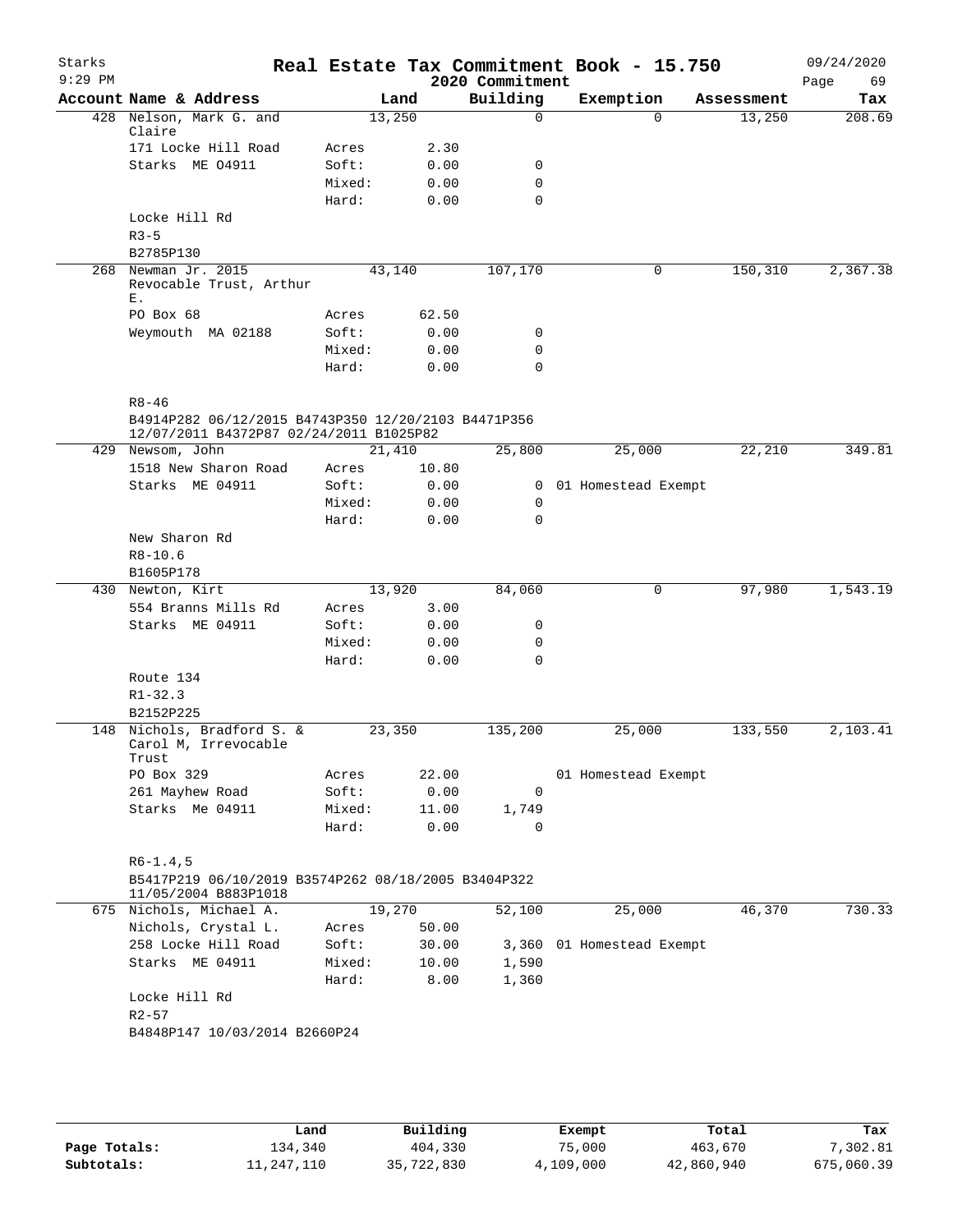| Starks    |                                                    |                |       |                 | Real Estate Tax Commitment Book - 15.750 |            | 09/24/2020 |
|-----------|----------------------------------------------------|----------------|-------|-----------------|------------------------------------------|------------|------------|
| $9:29$ PM |                                                    |                |       | 2020 Commitment |                                          |            | Page<br>70 |
|           | Account Name & Address                             | Land           |       | Building        | Exemption                                | Assessment | Tax        |
|           | 432 Nichols, Raynold B. &                          | 12,630         |       | 107,750         | 25,000                                   | 95,380     | 1,502.24   |
|           | Jeanne A.<br>69 Anson Road                         |                |       |                 |                                          |            |            |
|           | Starks ME 04911                                    | Acres<br>Soft: | 1.66  |                 |                                          |            |            |
|           |                                                    |                | 0.00  | 0<br>0          | 01 Homestead Exempt                      |            |            |
|           |                                                    | Mixed:         | 0.00  | $\mathbf 0$     |                                          |            |            |
|           |                                                    | Hard:          | 0.00  |                 |                                          |            |            |
|           | 69 Anson Rd                                        |                |       |                 |                                          |            |            |
|           | $UI - 1, 2$<br>B1046P23                            |                |       |                 |                                          |            |            |
|           | 225 Nichols, Sheri J.                              | 13,920         |       | 55,900          | 25,000                                   | 44,820     | 705.92     |
|           | 2450 Industry Road                                 | Acres          | 3.00  |                 | 01 Homestead Exempt                      |            |            |
|           | Starks ME 04911                                    | Soft:          | 0.00  | 0               |                                          |            |            |
|           |                                                    | Mixed:         | 0.00  | 0               |                                          |            |            |
|           |                                                    | Hard:          | 0.00  | 0               |                                          |            |            |
|           |                                                    |                |       |                 |                                          |            |            |
|           | $R2 - 35, 36$                                      |                |       |                 |                                          |            |            |
|           | B5087P177 10/07/2016 B4141P94 05/26/2009 B2669P274 |                |       |                 |                                          |            |            |
|           | 608 Nichols, William L.                            | 27,120         |       | 0               | 0                                        | 27,120     | 427.14     |
|           | Nichols, Cody L. and                               | Acres          | 18.00 |                 |                                          |            |            |
|           | Landon C.                                          |                |       |                 |                                          |            |            |
|           | 4 Glendale Street                                  | Soft:          | 0.00  | 0               |                                          |            |            |
|           | Madison ME 04950                                   | Mixed:         | 0.00  | 0               |                                          |            |            |
|           |                                                    | Hard:          | 0.00  | $\mathbf 0$     |                                          |            |            |
|           | $R2 - 31$                                          |                |       |                 |                                          |            |            |
|           | B4983P222 12/09/2015                               |                |       |                 |                                          |            |            |
|           | 433 Nickerson, Deborah                             | 16,800         |       | $\mathbf 0$     | 0                                        | 16,800     | 264.60     |
|           | 44 Algonquin Trail,                                | Acres          | 6.00  |                 |                                          |            |            |
|           | Unit B, Bldg. 64                                   |                |       |                 |                                          |            |            |
|           | Ashland MA 01721                                   | Soft:          | 0.00  | 0               |                                          |            |            |
|           |                                                    | Mixed:         | 0.00  | 0               |                                          |            |            |
|           |                                                    | Hard:          | 0.00  | 0               |                                          |            |            |
|           |                                                    |                |       |                 |                                          |            |            |
|           | R8-11.1                                            |                |       |                 |                                          |            |            |
|           | B4624P135 01/22/2013 B1393P322                     |                |       |                 |                                          |            |            |
|           | 214 Niskach, Lauren                                | 16,320         |       | 0               | $\mathbf 0$                              | 16,320     | 257.04     |
|           | Niskach, Joseph                                    | Acres          | 5.50  |                 |                                          |            |            |
|           | 453 Beans Corner Rd.                               | Soft:          | 0.00  | 0               |                                          |            |            |
|           | New Sharon ME 04955                                | Mixed:         | 0.00  | 0               |                                          |            |            |
|           |                                                    | Hard:          | 0.00  | 0               |                                          |            |            |
|           | New Sharon Town Line                               |                |       |                 |                                          |            |            |
|           | $R1-5$                                             |                |       |                 |                                          |            |            |
|           | B5260P110 03/16/2018 B876P159                      |                |       |                 |                                          |            |            |
|           | 435 Noble, Debra J.                                | 24,380         |       | $\mathbf 0$     | 0                                        | 24,380     | 383.99     |
|           | 82 Myrtle Ave.                                     | Acres          | 13.90 |                 |                                          |            |            |
|           | Webster MA 01570                                   | Soft:          | 0.00  | 0               |                                          |            |            |
|           |                                                    | Mixed:         | 0.00  | 0               |                                          |            |            |
|           |                                                    | Hard:          | 0.00  | 0               |                                          |            |            |
|           | Mayhew Rd                                          |                |       |                 |                                          |            |            |
|           | R6-11                                              |                |       |                 |                                          |            |            |
|           | B1982P158                                          |                |       |                 |                                          |            |            |
|           |                                                    |                |       |                 |                                          |            |            |

|              | Land       | Building   | Exempt    | Total      | Tax        |
|--------------|------------|------------|-----------|------------|------------|
| Page Totals: | ⊥11,170    | 163,650    | 50,000    | 224,820    | 3,540.93   |
| Subtotals:   | 11,358,280 | 35,886,480 | 4,159,000 | 43,085,760 | 678,601.32 |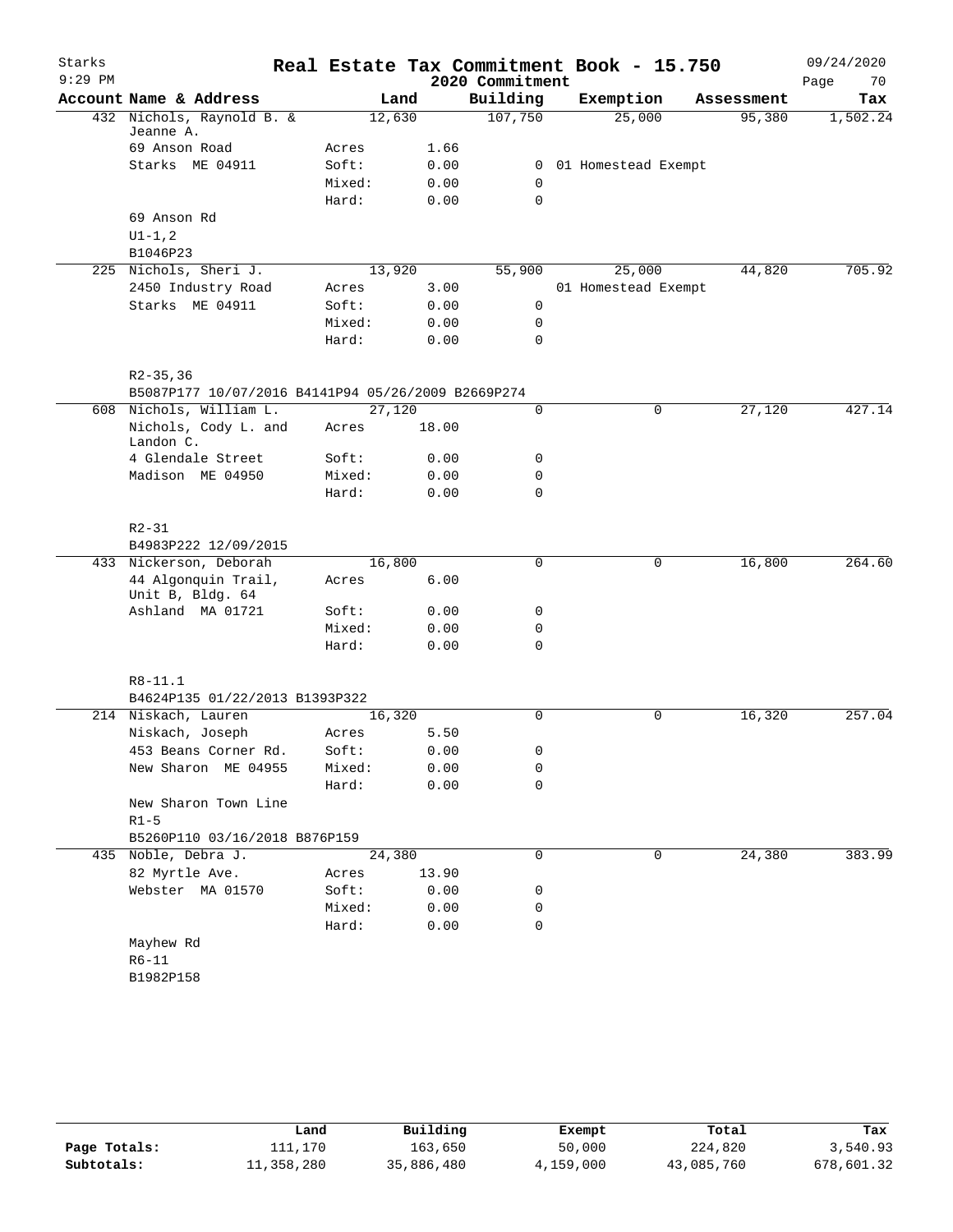| Starks<br>$9:29$ PM |                                                          |                 |              | 2020 Commitment  | Real Estate Tax Commitment Book - 15.750 |              | 09/24/2020        |
|---------------------|----------------------------------------------------------|-----------------|--------------|------------------|------------------------------------------|--------------|-------------------|
|                     | Account Name & Address                                   |                 | Land         | Building         | Exemption                                | Assessment   | Page<br>71<br>Tax |
|                     | 436 Norton, David L.                                     |                 | 13,920       | $\mathbf 0$      | $\Omega$                                 | 13,920       | 219.24            |
|                     | Norton Sheryl A.                                         | Acres           | 3.00         |                  |                                          |              |                   |
|                     | 398 Anson Rd                                             | Soft:           | 0.00         | 0                |                                          |              |                   |
|                     | Starks ME 04911                                          | Mixed:          | 0.00         | 0                |                                          |              |                   |
|                     |                                                          | Hard:           | 0.00         | $\mathbf 0$      |                                          |              |                   |
|                     | $R3 - 38.1$                                              |                 |              |                  |                                          |              |                   |
|                     | B2962P16                                                 |                 |              |                  |                                          |              |                   |
|                     | 520 Norton, Erin and Jared                               |                 | 35,040       | $\mathbf 0$      | 0                                        | 35,040       | 551.88            |
|                     | 398 Anson Road                                           | Acres           | 40.00        |                  |                                          |              |                   |
|                     | Starks ME 04911                                          | Soft:           | 0.00         | 0                |                                          |              |                   |
|                     |                                                          | Mixed:<br>Hard: | 0.00<br>0.00 | 0<br>$\mathbf 0$ |                                          |              |                   |
|                     | $R2 - 59.1$                                              |                 |              |                  |                                          |              |                   |
|                     | B4994P28 01/20/2016 B1021P73                             |                 |              |                  |                                          |              |                   |
|                     | 690 Norton, Erin E.                                      |                 | 26,400       | 197,820          | 25,000                                   | 199,220      | 3,137.72          |
|                     | Norton, Jared M.                                         | Acres           | 16.00        |                  | 01 Homestead Exempt                      |              |                   |
|                     | 398 Anson Road                                           | Soft:           | 0.00         | 0                |                                          |              |                   |
|                     | Starks ME 04911                                          | Mixed:          | 0.00         | 0                |                                          |              |                   |
|                     |                                                          | Hard:           | 0.00         | $\mathbf 0$      |                                          |              |                   |
|                     | 398 Anson Rd                                             |                 |              |                  |                                          |              |                   |
|                     | $R11 - 4.4$                                              |                 |              |                  |                                          |              |                   |
|                     | B3531P248 06/06/2005                                     |                 |              |                  |                                          |              |                   |
|                     | 261 Norton, Jared M.                                     |                 | 19,970       | $\mathbf 0$      | 0                                        | 19,970       | 314.53            |
|                     | Norton, Erin E.                                          | Acres           | 9.30         |                  |                                          |              |                   |
|                     | 398 Anson Rd                                             | Soft:           | 0.00         | 0                |                                          |              |                   |
|                     | Starks ME 04911                                          | Mixed:          | 0.00         | 0                |                                          |              |                   |
|                     |                                                          | Hard:           | 0.00         | $\mathbf 0$      |                                          |              |                   |
|                     | $R2 - 14$                                                |                 |              |                  |                                          |              |                   |
|                     | B5335P188 10/01/2018 B846P42<br>252 Norton, Jordon David |                 | 8,900        | 42,300           | 25,000                                   | 26,200       | 412.65            |
|                     | Hartigan, Julia R.                                       | Acres           | 0.55         |                  |                                          |              |                   |
|                     | 12 Anson Road                                            | Soft:           | 0.00         | $\mathbf{0}$     | 01 Homestead Exempt                      |              |                   |
|                     | Starks ME 04911                                          | Mixed:          | 0.00         | 0                |                                          |              |                   |
|                     |                                                          | Hard:           | 0.00         | $\mathbf 0$      |                                          |              |                   |
|                     | 12 Anson Rd.                                             |                 |              |                  |                                          |              |                   |
|                     | $U2 - 27$                                                |                 |              |                  |                                          |              |                   |
|                     | B3939P294 11/19/2007 B2360P217                           |                 |              |                  |                                          |              |                   |
|                     | 565 Norton, Jared M                                      |                 | 21,790       | 6,000            | 0                                        | 27,790       | 437.69            |
|                     | 398 Anson Rd.                                            | Acres           | 11.20        |                  |                                          |              |                   |
|                     | Starks ME 04911                                          | Soft:           | 0.00         | 0                |                                          |              |                   |
|                     |                                                          | Mixed:          | 0.00         | 0                |                                          |              |                   |
|                     |                                                          | Hard:           | 0.00         | $\mathbf 0$      |                                          |              |                   |
|                     | $R7 - 11.6$                                              |                 |              |                  |                                          |              |                   |
|                     | B3196P134                                                |                 |              |                  |                                          |              |                   |
| 438                 | Nunes, Roderick & Diane                                  |                 | 35,040       | 26,460           | 0                                        | 61,500       | 968.63            |
|                     | М.                                                       |                 |              |                  |                                          |              |                   |
|                     | 1 County Lane                                            | Acres           | 40.00        |                  |                                          |              |                   |
|                     | Hope RI 02831                                            | Soft:           | 0.00         | 0                |                                          |              |                   |
|                     |                                                          | Mixed:          | 0.00         | 0                |                                          |              |                   |
|                     |                                                          | Hard:           | 0.00         | 0                |                                          |              |                   |
|                     | West Mills Road<br>$R5-19.3$<br>B1341P23                 |                 |              |                  |                                          |              |                   |
|                     |                                                          |                 |              |                  |                                          |              |                   |
|                     |                                                          | Land            | Building     |                  | Exempt                                   | Total        | Tax               |
| Page Totals:        | 161,060                                                  |                 | 272,580      |                  | 50,000                                   | 383,640      | 6,042.34          |
| Subtotals:          | 11,519,340                                               |                 | 36,159,060   |                  | 4,209,000                                | 43, 469, 400 | 684,643.66        |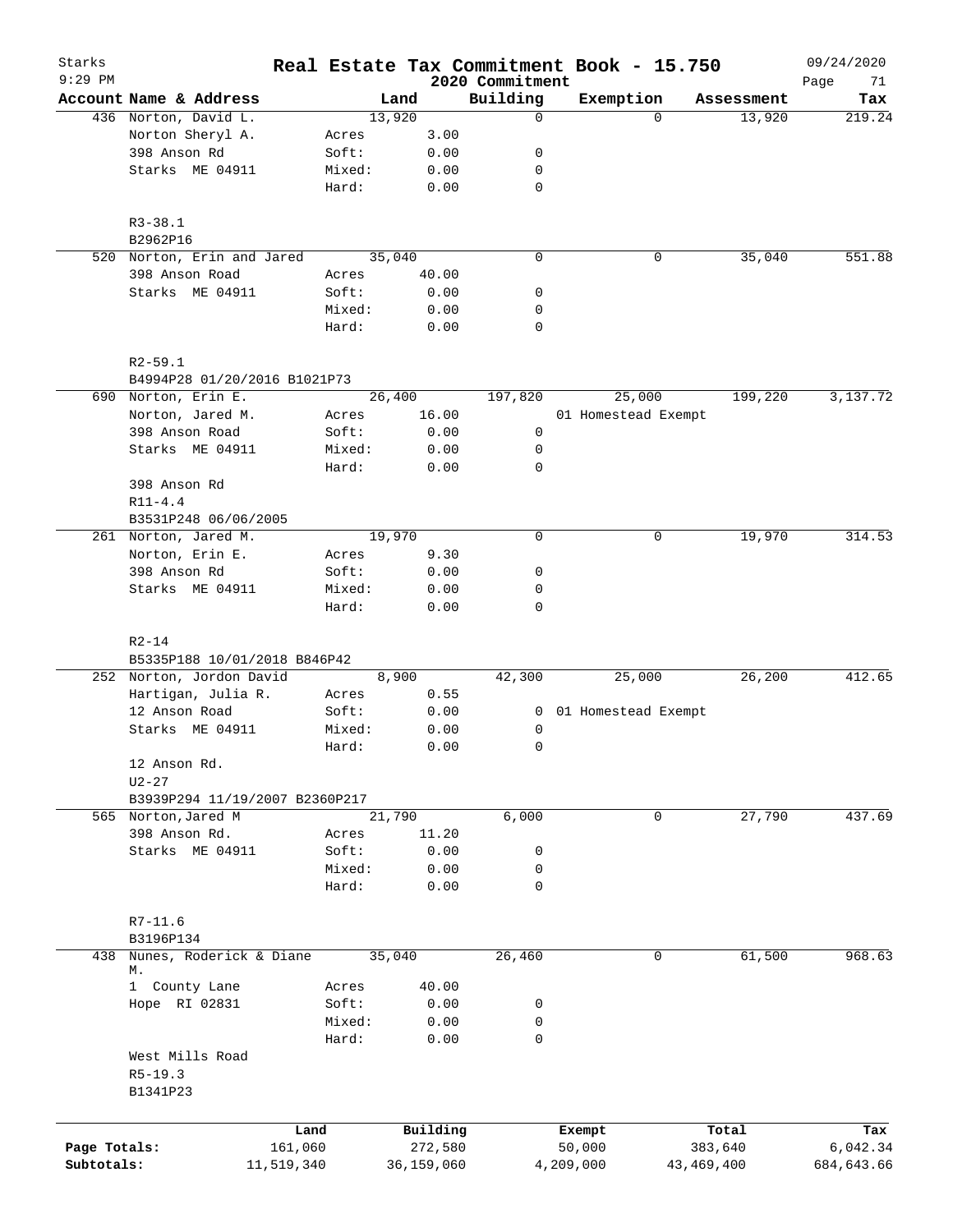| Starks<br>$9:29$ PM |                                                     |        |            | 2020 Commitment | Real Estate Tax Commitment Book - 15.750 |            | 09/24/2020<br>Page<br>72 |
|---------------------|-----------------------------------------------------|--------|------------|-----------------|------------------------------------------|------------|--------------------------|
|                     | Account Name & Address                              |        | Land       | Building        | Exemption                                | Assessment | Tax                      |
|                     | 81 O'Conner, Dennis P.                              | 14,400 |            | $\mathbf 0$     | $\Omega$                                 | 14,400     | 226.80                   |
|                     | 178 Limac Circle                                    | Acres  | 3.50       |                 |                                          |            |                          |
|                     | Center Conway NH 03813                              | Soft:  | 0.00       | 0               |                                          |            |                          |
|                     |                                                     | Mixed: | 0.00       | 0               |                                          |            |                          |
|                     |                                                     | Hard:  | 0.00       | 0               |                                          |            |                          |
|                     | 298 Chicken St                                      |        |            |                 |                                          |            |                          |
|                     | $R3 - 29$                                           |        |            |                 |                                          |            |                          |
|                     | B3991P259 04/17/2008 B1262P4                        |        |            |                 |                                          |            |                          |
|                     | 439 O'Donald, Melissa                               | 13,250 |            | 25,800          | 25,000                                   | 14,050     | 221.29                   |
|                     | Tuttle, Damien                                      | Acres  | 2.30       |                 |                                          |            |                          |
|                     | 1767 New Sharon Road                                | Soft:  | 0.00       | $\mathbf{0}$    | 01 Homestead Exempt                      |            |                          |
|                     | Starks ME 04911                                     | Mixed: | 0.00       | 0               |                                          |            |                          |
|                     |                                                     | Hard:  | 0.00       | 0               |                                          |            |                          |
|                     | Route #134                                          |        |            |                 |                                          |            |                          |
|                     | $R8 - 3$                                            |        |            |                 |                                          |            |                          |
|                     | B5250P18 02/02/2018 B2255P185                       |        |            |                 |                                          |            |                          |
|                     | 440 O'Hara, Francais G.                             |        | 22,750     | 60,730          | 0                                        | 83,480     | 1,314.81                 |
|                     | 235 Sawyers Mills Rd                                | Acres  | 12.20      |                 |                                          |            |                          |
|                     | Starks ME 04911                                     | Soft:  | 0.00       | 0               |                                          |            |                          |
|                     |                                                     | Mixed: | 0.00       | 0               |                                          |            |                          |
|                     |                                                     | Hard:  | 0.00       | $\mathbf 0$     |                                          |            |                          |
|                     | West Mills Road                                     |        |            |                 |                                          |            |                          |
|                     |                                                     |        |            |                 |                                          |            |                          |
|                     | R7-11.5A                                            |        |            |                 |                                          |            |                          |
|                     | B2459P220                                           |        |            |                 |                                          |            |                          |
|                     | 442 Olafson Sr., Anders N.                          |        | 16,130     | 178,390         | 25,000                                   | 169,520    | 2,669.94                 |
|                     | 350 Branns Mills Road                               | Acres  | 5.30       |                 | 01 Homestead Exempt                      |            |                          |
|                     | Starks ME 04911                                     | Soft:  | 0.00       | 0               |                                          |            |                          |
|                     |                                                     | Mixed: | 0.00       | 0               |                                          |            |                          |
|                     |                                                     | Hard:  | 0.00       | 0               |                                          |            |                          |
|                     | 350 Brann Mills Rd.                                 |        |            |                 |                                          |            |                          |
|                     | $R1 - 21$                                           |        |            |                 |                                          |            |                          |
|                     | B4252P138 03/26/2010 B3798P219 12/22/2006 B2541P141 |        |            |                 |                                          |            |                          |
|                     | 448 Oliver, Carla J.                                | 13,920 |            | 120,170         | 25,000                                   | 109,090    | 1,718.17                 |
|                     | 182 Chicken Street                                  | Acres  | 3.00       |                 | 01 Homestead Exempt                      |            |                          |
|                     | Starks ME 04911                                     | Soft:  | 0.00       | 0               |                                          |            |                          |
|                     |                                                     | Mixed: | 0.00       | 0               |                                          |            |                          |
|                     |                                                     | Hard:  | 0.00       | $\mathbf 0$     |                                          |            |                          |
|                     | 182 Chicken St                                      |        |            |                 |                                          |            |                          |
|                     | $R3 - 19.2$                                         |        |            |                 |                                          |            |                          |
|                     | B1661P23                                            |        |            |                 |                                          |            |                          |
| 443                 | Oliver, Ervin G. &                                  | 21,120 |            | 0               | 0                                        | 21,120     | 332.64                   |
|                     | Marilyn L.                                          |        |            |                 |                                          |            |                          |
|                     | 130 3rd Ave                                         | Acres  | 10.50      |                 |                                          |            |                          |
|                     | Lyons GA 30436                                      | Soft:  | 0.00       | 0               |                                          |            |                          |
|                     |                                                     | Mixed: | 0.00       | 0               |                                          |            |                          |
|                     |                                                     | Hard:  | 0.00       | 0               |                                          |            |                          |
|                     | Route 43 & New Sharon                               |        |            |                 |                                          |            |                          |
|                     | Road                                                |        |            |                 |                                          |            |                          |
|                     | $R2-1, 2, 3$                                        |        |            |                 |                                          |            |                          |
|                     | B4738P172 12/05/2013 B854P773                       |        |            |                 |                                          |            |                          |
|                     | 444 Oliver, Herbert E.                              |        | 6,000      | 30,670          | 25,000                                   | 11,670     | 183.80                   |
|                     | Oliver Tina M.                                      | Acres  | 0.25       |                 |                                          |            |                          |
|                     | 1712 New Sharon Road                                | Soft:  | 0.00       | 0               | 01 Homestead Exempt                      |            |                          |
|                     | Starks ME 04911                                     | Mixed: | 0.00       | 0               |                                          |            |                          |
|                     |                                                     | Hard:  | 0.00       | 0               |                                          |            |                          |
|                     |                                                     |        |            |                 |                                          |            |                          |
|                     | $R2 - 5$                                            |        |            |                 |                                          |            |                          |
|                     | B3214P158                                           |        |            |                 |                                          |            |                          |
|                     |                                                     |        |            |                 |                                          |            |                          |
|                     | Land                                                |        | Building   |                 | Exempt                                   | Total      | Tax                      |
| Page Totals:        | 107,570                                             |        | 415,760    |                 | 100,000                                  | 423,330    | 6,667.45                 |
| Subtotals:          | 11,626,910                                          |        | 36,574,820 |                 | 4,309,000                                | 43,892,730 | 691, 311. 11             |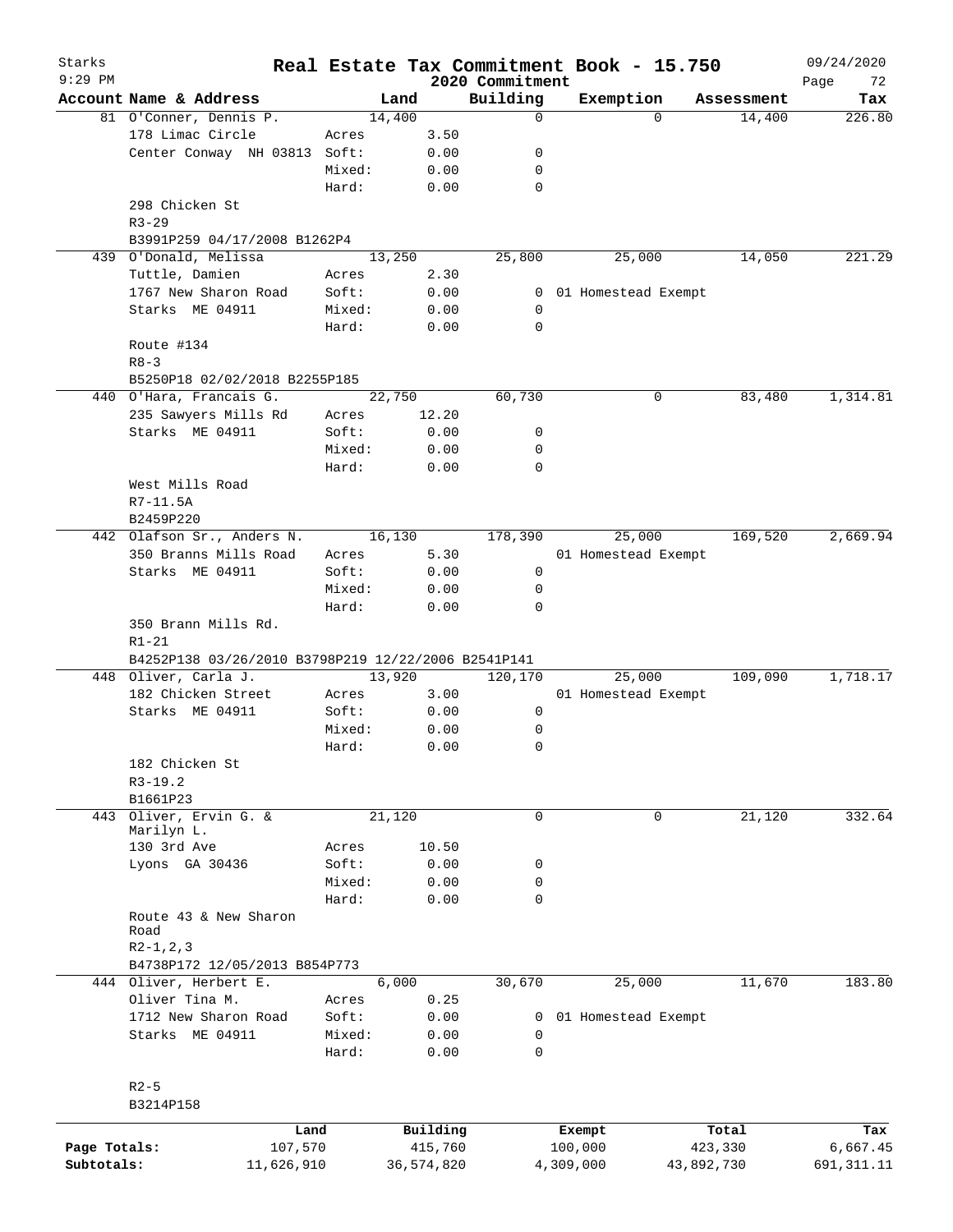| Starks<br>$9:29$ PM |                                |            | Real Estate Tax Commitment Book - 15.750 | 2020 Commitment |                     |              |            | 09/24/2020<br>Page<br>73 |
|---------------------|--------------------------------|------------|------------------------------------------|-----------------|---------------------|--------------|------------|--------------------------|
|                     | Account Name & Address         |            | Land                                     | Building        | Exemption           |              | Assessment | Tax                      |
|                     | 447 Oliver, Richard E.         |            | 27,910                                   | 47,160          | 25,000              |              | 50,070     | 788.60                   |
|                     | 2197 Industry RD.              | Acres      | 20.20                                    |                 |                     |              |            |                          |
|                     | Starks ME 04911                | Soft:      | 0.00                                     | 0               | 01 Homestead Exempt |              |            |                          |
|                     |                                | Mixed:     | 0.00                                     | 0               |                     |              |            |                          |
|                     |                                | Hard:      | 0.00                                     | $\mathbf 0$     |                     |              |            |                          |
|                     | Industry Rd                    |            |                                          |                 |                     |              |            |                          |
|                     | $R2 - 22, 23$                  |            |                                          |                 |                     |              |            |                          |
|                     | B3040P215 11/20/2002 B1947P180 |            |                                          |                 |                     |              |            |                          |
|                     | 449 Orfanos, Efthimios         |            | 20,930                                   | 0               |                     | 0            | 20,930     | 329.65                   |
|                     | Orfanos Ekaterini              | Acres      | 10.30                                    |                 |                     |              |            |                          |
|                     | 18 Colgate Rd                  | Soft:      | 0.00                                     | 0               |                     |              |            |                          |
|                     | Beverly MA 01915               | Mixed:     | 0.00                                     | 0               |                     |              |            |                          |
|                     |                                | Hard:      | 0.00                                     | 0               |                     |              |            |                          |
|                     | Mayhew Road                    |            |                                          |                 |                     |              |            |                          |
|                     | $R6 - 1.1$                     |            |                                          |                 |                     |              |            |                          |
|                     | B2915P227                      |            |                                          |                 |                     |              |            |                          |
|                     |                                |            | 20,740                                   | 0               |                     |              |            | 326.66                   |
|                     | 450 Orfanos, Efthimios         |            |                                          |                 |                     | 0            | 20,740     |                          |
|                     | Orfanos Ekaterini              | Acres      | 10.10                                    |                 |                     |              |            |                          |
|                     | 18 Colgate Rd                  | Soft:      | 0.00                                     | 0               |                     |              |            |                          |
|                     | Beverly MA 01915               | Mixed:     | 0.00                                     | 0               |                     |              |            |                          |
|                     |                                | Hard:      | 0.00                                     | 0               |                     |              |            |                          |
|                     |                                |            |                                          |                 |                     |              |            |                          |
|                     | $R6 - 1.2$                     |            |                                          |                 |                     |              |            |                          |
|                     | B2915P227                      |            |                                          |                 |                     |              |            |                          |
|                     | 451 Orfanos, Efthimios M       |            | 20,740                                   | 0               |                     | 0            | 20,740     | 326.66                   |
|                     | Orfanos Ekaterini              | Acres      | 10.10                                    |                 |                     |              |            |                          |
|                     | 18 Colgate Rd                  | Soft:      | 0.00                                     | 0               |                     |              |            |                          |
|                     | Beverly MA 01915               | Mixed:     | 0.00                                     | 0               |                     |              |            |                          |
|                     |                                | Hard:      | 0.00                                     | 0               |                     |              |            |                          |
|                     | Mayhew Road                    |            |                                          |                 |                     |              |            |                          |
|                     | $R6 - 1.3$                     |            |                                          |                 |                     |              |            |                          |
|                     | B2915P227                      |            |                                          |                 |                     |              |            |                          |
|                     | 453 Osathanondh MD., Rapin     |            | 16,000                                   | 0               |                     | 0            | 16,000     | 252.00                   |
|                     | 1 Pickerel Terrace             | Acres      | 5.17                                     |                 |                     |              |            |                          |
|                     | Wellesley MA 02482             | Soft:      | 0.00                                     | 0               |                     |              |            |                          |
|                     |                                | Mixed:     | 0.00                                     | 0               |                     |              |            |                          |
|                     |                                | Hard:      | 0.00                                     | 0               |                     |              |            |                          |
|                     |                                |            |                                          |                 |                     |              |            |                          |
|                     | $R6 - 22.3$                    |            |                                          |                 |                     |              |            |                          |
|                     | B1311P279                      |            |                                          |                 |                     |              |            |                          |
|                     | 454 Osathanondh MD., Rapin     |            | 35,040                                   | 0               |                     | 0            | 35,040     | 551.88                   |
|                     | 1 Pickerel Terrace             | Acres      | 40.00                                    |                 |                     |              |            |                          |
|                     | Wellesley MA 02482             | Soft:      | 0.00                                     | 0               |                     |              |            |                          |
|                     |                                | Mixed:     | 0.00                                     | 0               |                     |              |            |                          |
|                     |                                | Hard:      | 0.00                                     | 0               |                     |              |            |                          |
|                     |                                |            |                                          |                 |                     |              |            |                          |
|                     | $R6 - 22.5$                    |            |                                          |                 |                     |              |            |                          |
|                     | B1311P279                      |            |                                          |                 |                     |              |            |                          |
| 456                 | Osgood, Wanda                  |            | 36,920                                   | 56,100          | 25,000              |              | 68,020     | 1,071.32                 |
|                     | P.O. Box 50                    | Acres      | 45.21                                    |                 |                     |              |            |                          |
|                     | Anson ME 04911                 | Soft:      | 0.00                                     | 0               | 01 Homestead Exempt |              |            |                          |
|                     |                                | Mixed:     | 0.00                                     | 0               |                     |              |            |                          |
|                     |                                | Hard:      | 0.00                                     | 0               |                     |              |            |                          |
|                     |                                |            |                                          |                 |                     |              |            |                          |
|                     | $R8 - 38 - 4$                  |            |                                          |                 |                     |              |            |                          |
|                     | B2934P88                       |            |                                          |                 |                     |              |            |                          |
|                     |                                |            |                                          |                 |                     |              |            |                          |
|                     |                                |            |                                          |                 |                     |              |            |                          |
|                     |                                | Land       | Building                                 |                 | Exempt              |              | Total      | Tax                      |
| Page Totals:        |                                | 178,280    | 103,260                                  |                 | 50,000              |              | 231,540    | 3,646.77                 |
| Subtotals:          |                                | 11,805,190 | 36,678,080                               |                 | 4,359,000           | 44, 124, 270 |            | 694,957.88               |
|                     |                                |            |                                          |                 |                     |              |            |                          |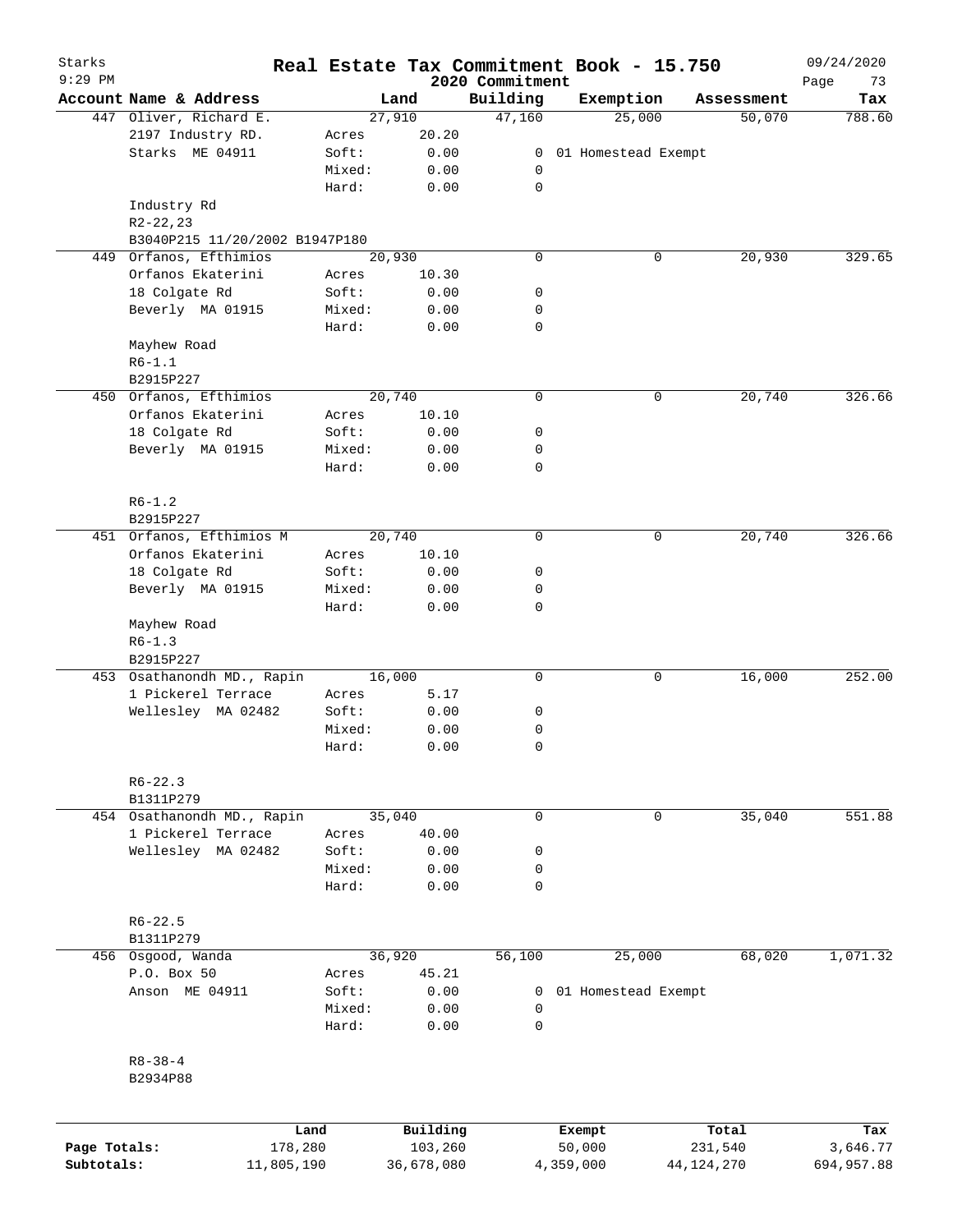| Starks       |                                                                |                 |                                         |                             | Real Estate Tax Commitment Book - 15.750 |              |            | 09/24/2020        |
|--------------|----------------------------------------------------------------|-----------------|-----------------------------------------|-----------------------------|------------------------------------------|--------------|------------|-------------------|
| $9:29$ PM    | Account Name & Address                                         |                 | Land                                    | 2020 Commitment<br>Building | Exemption                                |              | Assessment | Page<br>74<br>Tax |
|              | 458 Ouellette, Kenneth W                                       |                 | 42,600                                  | $\mathbf 0$                 |                                          | $\Omega$     | 42,600     | 670.95            |
|              | Emery Matthew P.                                               | Acres           | 61.00                                   |                             |                                          |              |            |                   |
|              | 3 High Bluff Lane                                              | Soft:           | 0.00                                    | 0                           |                                          |              |            |                   |
|              | Scarborough ME 04074                                           | Mixed:          | 0.00                                    | 0                           |                                          |              |            |                   |
|              |                                                                | Hard:           | 0.00                                    | $\mathbf 0$                 |                                          |              |            |                   |
|              | Route 134                                                      |                 |                                         |                             |                                          |              |            |                   |
|              | $R2 - 38.1$                                                    |                 |                                         |                             |                                          |              |            |                   |
|              | B2176P135 07/19/2004                                           |                 |                                         |                             |                                          |              |            |                   |
| 459          | Ouellette, Kenneth W.                                          |                 | 15,840                                  | 35,090                      |                                          | 0            | 50,930     | 802.15            |
|              | Richard E. White Robert Acres<br>E. Horr, William H.<br>Frankl |                 | 5.00                                    |                             |                                          |              |            |                   |
|              | 3 High Bluff Lane                                              | Soft:           | 0.00                                    | 0                           |                                          |              |            |                   |
|              | Scarborough ME 04093                                           | Mixed:          | 0.00                                    | 0                           |                                          |              |            |                   |
|              |                                                                | Hard:           | 0.00                                    | $\mathbf 0$                 |                                          |              |            |                   |
|              | $R2 - 38.1C$<br>B3346P192                                      |                 |                                         |                             |                                          |              |            |                   |
|              | 460 Pacheco, David R.                                          |                 | 21,790                                  | 22,800                      |                                          | 0            | 44,590     | 702.29            |
|              | Pacheco Suzanne L.                                             | Acres           | 11.20                                   |                             |                                          |              |            |                   |
|              | 246 John Franklin Rd.                                          | Soft:           | 0.00                                    | 0                           |                                          |              |            |                   |
|              | Hope RI 02831                                                  | Mixed:          | 0.00                                    | 0                           |                                          |              |            |                   |
|              |                                                                | Hard:           | 0.00                                    | $\mathbf 0$                 |                                          |              |            |                   |
|              |                                                                |                 |                                         |                             |                                          |              |            |                   |
|              | R5-19.3A<br>B2063P129                                          |                 |                                         |                             |                                          |              |            |                   |
|              | 462 Palmer, James W                                            |                 | 12,960                                  | 28,800                      | 25,000                                   |              | 16,760     | 263.97            |
|              | 261 Chicken Street                                             | Acres           | 2.00                                    |                             |                                          |              |            |                   |
|              | Starks ME 04911                                                | Soft:           | 0.00                                    | $\mathbf{0}$                | 01 Homestead Exempt                      |              |            |                   |
|              |                                                                | Mixed:          | 0.00                                    | 0                           |                                          |              |            |                   |
|              |                                                                | Hard:           | 0.00                                    | $\mathbf 0$                 |                                          |              |            |                   |
|              | 261 Chicken St.                                                |                 |                                         |                             |                                          |              |            |                   |
|              | $R4-1$                                                         |                 |                                         |                             |                                          |              |            |                   |
|              | B2667P167                                                      |                 |                                         |                             |                                          |              |            |                   |
|              | 464 Parrillo, Dennis V.                                        |                 | 18,430                                  | 0                           |                                          | 0            | 18,430     | 290.27            |
|              | 63 Stubtown Rd.                                                | Acres           | 7.70                                    |                             |                                          |              |            |                   |
|              | Hope Valley RI 02832                                           | Soft:           | 0.00                                    | 0                           |                                          |              |            |                   |
|              |                                                                | Mixed:<br>Hard: | ${\bf 0}$ . ${\bf 0}$ ${\bf 0}$<br>0.00 | 0<br>0                      |                                          |              |            |                   |
|              |                                                                |                 |                                         |                             |                                          |              |            |                   |
|              | $R3 - 22$                                                      |                 |                                         |                             |                                          |              |            |                   |
|              | B1387P315                                                      |                 |                                         |                             |                                          |              |            |                   |
|              | 466 Patenaude, Alan                                            |                 | 0                                       | 14,400                      |                                          | 0            | 14,400     | 226.80            |
|              | 141 Faulkner Hill Road                                         |                 |                                         |                             |                                          |              |            |                   |
|              | Starks ME 04911                                                |                 |                                         |                             |                                          |              |            |                   |
|              | Faulkner Hill Rd.                                              |                 |                                         |                             |                                          |              |            |                   |
|              | R8-38.14ON                                                     |                 |                                         |                             |                                          |              |            |                   |
|              | B1297P187                                                      |                 |                                         |                             |                                          |              |            |                   |
|              | 465 Patenaude, Alan T                                          |                 | 32,160                                  | 25,800                      | 25,000                                   |              | 32,960     | 519.12            |
|              | Patenaude, Donna P.                                            | Acres           | 10.50                                   |                             | 01 Homestead Exempt                      |              |            |                   |
|              | 141 Faulkner Hill Road                                         | Soft:           | 0.00                                    | 0                           |                                          |              |            |                   |
|              | Starks ME 04911                                                | Mixed:          | 0.00                                    | 0                           |                                          |              |            |                   |
|              |                                                                | Hard:           | 0.00                                    | $\mathbf 0$                 |                                          |              |            |                   |
|              | 141 Faulkner Hill Rd                                           |                 |                                         |                             |                                          |              |            |                   |
|              | R8-38.14                                                       |                 |                                         |                             |                                          |              |            |                   |
|              | B5519P276 02/26/2020 B3233P283                                 |                 |                                         |                             |                                          |              |            |                   |
|              | Land                                                           |                 | Building                                |                             | Exempt                                   |              | Total      | Tax               |
| Page Totals: | 143,780                                                        |                 | 126,890                                 |                             | 50,000                                   |              | 220,670    | 3,475.55          |
| Subtotals:   | 11,948,970                                                     |                 | 36,804,970                              |                             | 4,409,000                                | 44, 344, 940 |            | 698, 433. 43      |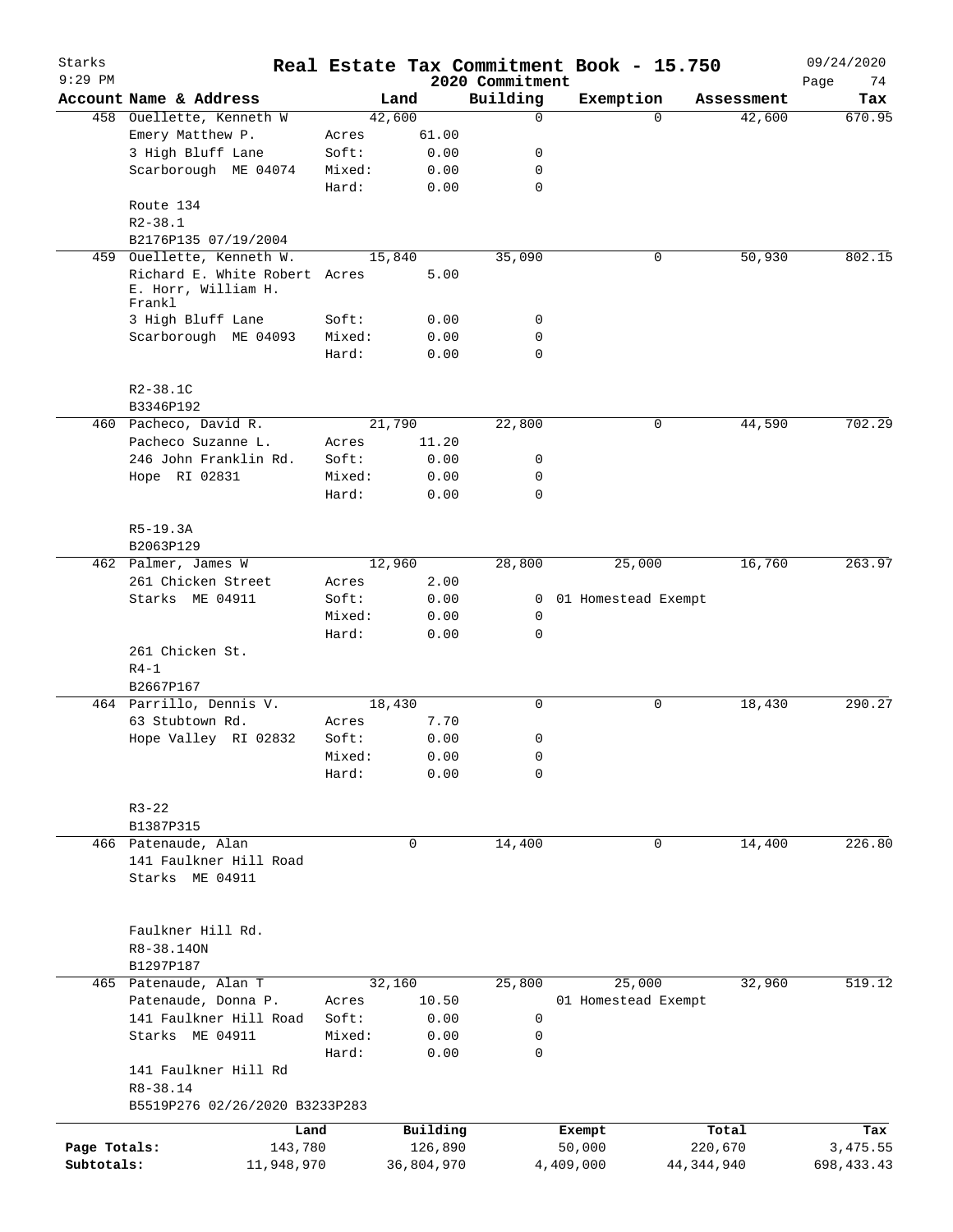| Starks<br>$9:29$ PM |                                                                           |                 |              | 2020 Commitment  | Real Estate Tax Commitment Book - 15.750 |            | 09/24/2020<br>Page<br>75 |
|---------------------|---------------------------------------------------------------------------|-----------------|--------------|------------------|------------------------------------------|------------|--------------------------|
|                     | Account Name & Address                                                    |                 | Land         | Building         | Exemption                                | Assessment | Tax                      |
|                     | 468 Patenaude, Donald<br>Joseph                                           | 17,880          |              | $\mathsf{O}$     | $\Omega$                                 | 17,880     | 281.61                   |
|                     | 11 West Lake Dr                                                           | Acres           | 7.12         |                  |                                          |            |                          |
|                     | Coventry RI 02816                                                         | Soft:           | 0.00         | 0                |                                          |            |                          |
|                     |                                                                           | Mixed:          | 0.00         | $\mathbf 0$      |                                          |            |                          |
|                     |                                                                           | Hard:           | 0.00         | $\Omega$         |                                          |            |                          |
|                     | $R1 - 17.1$<br>B3470P168 03/18/2005 B1511P261                             |                 |              |                  |                                          |            |                          |
|                     | 470 Patenaude, Marc                                                       | 12,960          |              | 25,800           | 25,000                                   | 13,760     | 216.72                   |
|                     | P.O. Box Box 143                                                          | Acres           | 2.00         |                  | 01 Homestead Exempt                      |            |                          |
|                     | Anson Me 04911                                                            | Soft:           | 0.00         | $\mathbf 0$      |                                          |            |                          |
|                     |                                                                           | Mixed:          | 0.00         | $\mathbf 0$      |                                          |            |                          |
|                     |                                                                           | Hard:           | 0.00         | 0                |                                          |            |                          |
|                     | Felkner Hill Rd                                                           |                 |              |                  |                                          |            |                          |
|                     | R8-38.15A                                                                 |                 |              |                  |                                          |            |                          |
|                     | B3233P285                                                                 |                 |              |                  |                                          |            |                          |
|                     | 472 Patten, Bruce K&Cheryl<br>W                                           | 26,400          |              | 0                | 0                                        | 26,400     | 415.80                   |
|                     | 1161 E. Pond Rd                                                           | Acres           | 16.00        |                  |                                          |            |                          |
|                     | Smithfield ME 04978                                                       | Soft:           | 0.00         | 0                |                                          |            |                          |
|                     |                                                                           | Mixed:          | 0.00         | 0                |                                          |            |                          |
|                     |                                                                           | Hard:           | 0.00         | $\Omega$         |                                          |            |                          |
|                     | $R8 - 33$                                                                 |                 |              |                  |                                          |            |                          |
|                     | B1885P35                                                                  |                 |              |                  |                                          |            |                          |
|                     | 474 Patten, Bruce K.&Cheryl<br>W                                          | 12,190          |              | 0                | 0                                        | 12,190     | 191.99                   |
|                     | 1161 E. Pond Rd                                                           | Acres           | 1.20         |                  |                                          |            |                          |
|                     | Smithfield ME 04978                                                       | Soft:           | 0.00         | 0                |                                          |            |                          |
|                     |                                                                           | Mixed:          | 0.00         | 0                |                                          |            |                          |
|                     |                                                                           | Hard:           | 0.00         | $\mathbf 0$      |                                          |            |                          |
|                     | $R8 - 34$                                                                 |                 |              |                  |                                          |            |                          |
|                     | B1025P352                                                                 |                 |              |                  |                                          |            |                          |
|                     | 441 Peitz, David A.                                                       | 27,840          |              | 25,870           | 0                                        | 53,710     | 845.93                   |
|                     | Willey, Aerin J.                                                          | Acres           | 20.00        |                  |                                          |            |                          |
|                     | 11 Morning Dew Drive                                                      | Soft:           | 0.00         | 0                |                                          |            |                          |
|                     | Fairfield ME 04937                                                        | Mixed:<br>Hard: | 0.00<br>0.00 | 0<br>$\mathbf 0$ |                                          |            |                          |
|                     | $R8 - 6$                                                                  |                 |              |                  |                                          |            |                          |
|                     | B5239P55 12/12/2017 B4971P250 11/04/2015 B4642P41<br>03/28/2013 B1622P166 |                 |              |                  |                                          |            |                          |
|                     | 480 Peppermint, Cary                                                      | 20,350          |              | 39,400           | 25,000                                   | 34,750     | 547.31                   |
|                     | Nadir Christine                                                           | Acres           | 49.00        |                  | 01 Homestead Exempt                      |            |                          |
|                     | 11 Lansdale Street                                                        | Soft:           | 5.00         | 560              |                                          |            |                          |
|                     | Rochester NY 14620                                                        | Mixed:          | 28.00        | 4,452            |                                          |            |                          |
|                     |                                                                           | Hard:           | 14.00        | 2,380            |                                          |            |                          |
|                     | $R2 - 24.14$                                                              |                 |              |                  |                                          |            |                          |
|                     | B1131P49                                                                  |                 |              |                  |                                          |            |                          |
|                     |                                                                           |                 |              |                  |                                          |            |                          |

|              | Land       | Building   | Exempt    | Total      | Tax        |
|--------------|------------|------------|-----------|------------|------------|
| Page Totals: | 117,620    | 91,070     | 50,000    | 158,690    | 2,499.36   |
| Subtotals:   | 12,066,590 | 36,896,040 | 4,459,000 | 44,503,630 | 700,932.79 |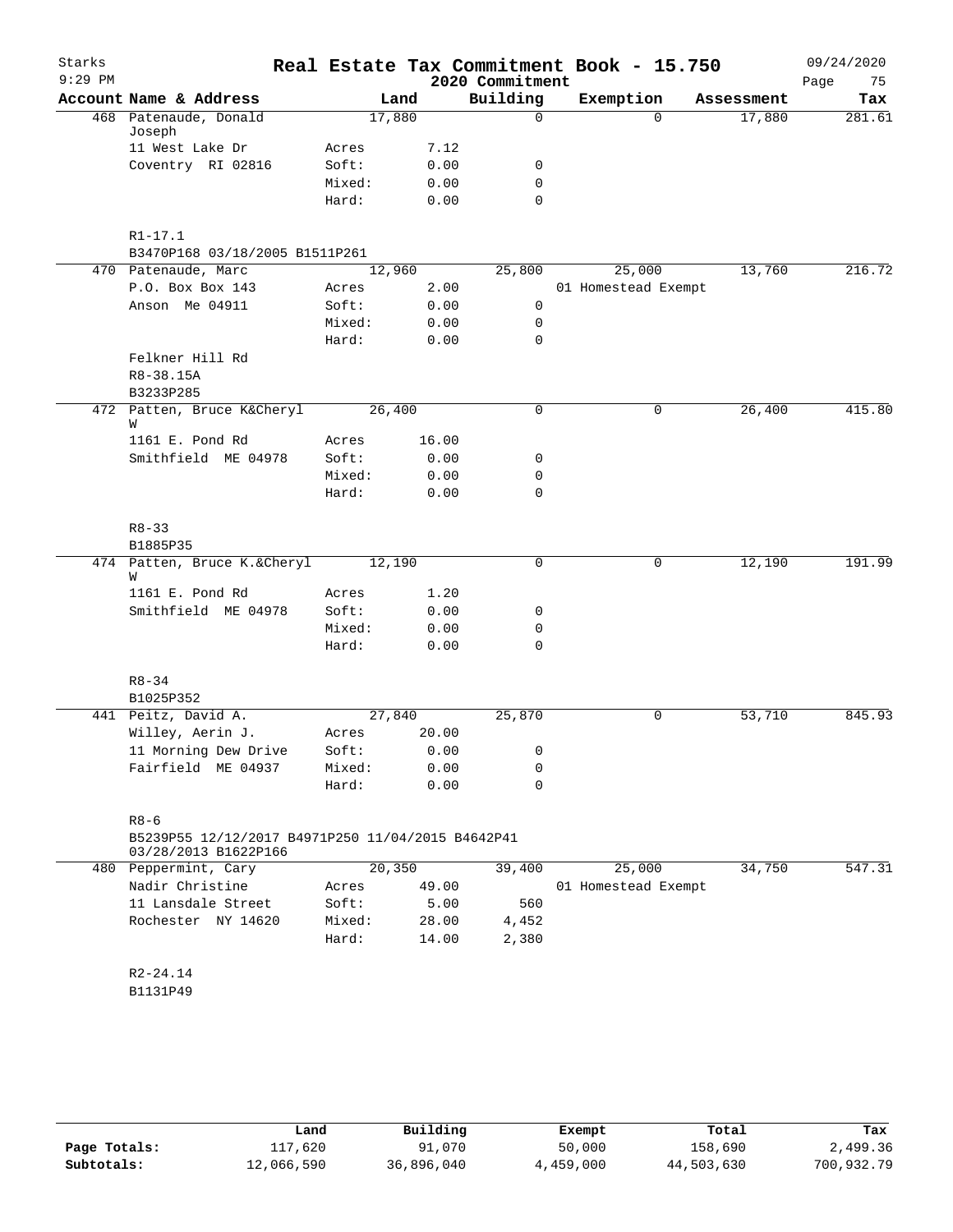| Starks    |                                                                                                        |                 |              |                 | Real Estate Tax Commitment Book - 15.750 |          |            | 09/24/2020 |
|-----------|--------------------------------------------------------------------------------------------------------|-----------------|--------------|-----------------|------------------------------------------|----------|------------|------------|
| $9:29$ PM |                                                                                                        |                 |              | 2020 Commitment |                                          |          |            | Page<br>76 |
|           | Account Name & Address                                                                                 | Land            |              | Building        | Exemption                                |          | Assessment | Tax        |
|           | 481 Pereira, Joseph                                                                                    | 17,430          |              | 142,080         |                                          | $\Omega$ | 159,510    | 2,512.28   |
|           | Pereira Linda                                                                                          | Acres           | 15.00        |                 |                                          |          |            |            |
|           | 22 Anthony St.                                                                                         | Soft:           | 0.00         | 0               |                                          |          |            |            |
|           | Berkley MA 02779                                                                                       | Mixed:          | 10.00        | 1,590           |                                          |          |            |            |
|           |                                                                                                        | Hard:           | 0.00         | 0               |                                          |          |            |            |
|           | Chicken St.                                                                                            |                 |              |                 |                                          |          |            |            |
|           | $R3 - 30.2$                                                                                            |                 |              |                 |                                          |          |            |            |
|           | B1446P338                                                                                              |                 |              |                 |                                          |          |            |            |
|           | 482 Pereira, Linda                                                                                     | 2,390           |              | $\mathbf 0$     |                                          | 0        | 2,390      | 37.64      |
|           | Pereira Joseph                                                                                         | Acres           | 15.00        |                 |                                          |          |            |            |
|           | 22 Anthony St.                                                                                         | Soft:           | 0.00         | 0               |                                          |          |            |            |
|           | Berkley MA 02779                                                                                       | Mixed:          | 15.00        | 2,385           |                                          |          |            |            |
|           |                                                                                                        | Hard:           | 0.00         | 0               |                                          |          |            |            |
|           | $R4 - 8$                                                                                               |                 |              |                 |                                          |          |            |            |
|           | B2581P349                                                                                              |                 |              |                 |                                          |          |            |            |
|           | 483 Perkins, Raymond, E.                                                                               | 27,890          |              | 47,210          | 25,000                                   |          | 50,100     | 789.08     |
|           | 203 Sawyers Mills Road                                                                                 | Acres           | 20.13        |                 |                                          |          |            |            |
|           | Starks ME 04911                                                                                        | Soft:           | 0.00         | $\overline{0}$  | 01 Homestead Exempt                      |          |            |            |
|           |                                                                                                        | Mixed:          | 0.00         | 0               |                                          |          |            |            |
|           |                                                                                                        | Hard:           | 0.00         | 0               |                                          |          |            |            |
|           | West Mills Rd                                                                                          |                 |              |                 |                                          |          |            |            |
|           | $R7 - 11.2$                                                                                            |                 |              |                 |                                          |          |            |            |
|           | B2655P104                                                                                              |                 |              |                 |                                          |          |            |            |
|           | 398 Perrault, Timothy                                                                                  | 26,760          |              | 71,260          |                                          | 0        | 98,020     | 1,543.82   |
|           | 476 Waterville Rd                                                                                      | Acres           | 17.00        |                 |                                          |          |            |            |
|           | Norridgewock Me 04957                                                                                  | Soft:           | 0.00         | 0               |                                          |          |            |            |
|           |                                                                                                        | Mixed:          | 0.00         | 0               |                                          |          |            |            |
|           |                                                                                                        | Hard:           | 0.00         | 0               |                                          |          |            |            |
|           | $R3-11A$                                                                                               |                 |              |                 |                                          |          |            |            |
|           | B5403P312 05/01/0219 B5303P201 07/12/2018 B1144P264                                                    |                 |              |                 |                                          |          |            |            |
|           | 452 Perrone, John                                                                                      | 22,560          |              | 29,700          |                                          | 0        | 52,260     | 823.10     |
|           | 114 Burkhall St. Ruit                                                                                  | Acres           | 12.00        |                 |                                          |          |            |            |
|           | R                                                                                                      |                 |              | 0               |                                          |          |            |            |
|           | Weymouth MA 02190                                                                                      | Soft:<br>Mixed: | 0.00<br>0.00 | 0               |                                          |          |            |            |
|           |                                                                                                        |                 | 0.00         | 0               |                                          |          |            |            |
|           | Rt. #43                                                                                                | Hard:           |              |                 |                                          |          |            |            |
|           | $R2 - 42$                                                                                              |                 |              |                 |                                          |          |            |            |
|           | B5136P142 02/28/2017 B2054P43                                                                          |                 |              |                 |                                          |          |            |            |
|           | 726 Perry, Patricia E.                                                                                 | 12,720          |              | 64,020          |                                          | 0        | 76,740     | 1,208.66   |
|           | Perry, Robert J.                                                                                       | Acres           | 1.75         |                 |                                          |          |            |            |
|           | 77 West Street                                                                                         | Soft:           | 0.00         | 0               |                                          |          |            |            |
|           | West Bridgewater MA                                                                                    | Mixed:          | 0.00         | $\Omega$        |                                          |          |            |            |
|           | 02379                                                                                                  |                 |              |                 |                                          |          |            |            |
|           |                                                                                                        | Hard:           | 0.00         | 0               |                                          |          |            |            |
|           | River Road                                                                                             |                 |              |                 |                                          |          |            |            |
|           | $R9 - 5.4B$                                                                                            |                 |              |                 |                                          |          |            |            |
|           | B5044P160 06/21/2016 B4855P215 11/26/2014 B4397P7<br>05/25/2011 B4189P71 09/03/2009 B4112P4 03/19/2009 |                 |              |                 |                                          |          |            |            |

|              | Land       | Building     | Exempt    | Total      | Tax        |
|--------------|------------|--------------|-----------|------------|------------|
| Page Totals: | 109,750    | 354,270      | 25,000    | 439,020    | 6,914.58   |
| Subtotals:   | 12,176,340 | 37, 250, 310 | 4,484,000 | 44,942,650 | 707,847.37 |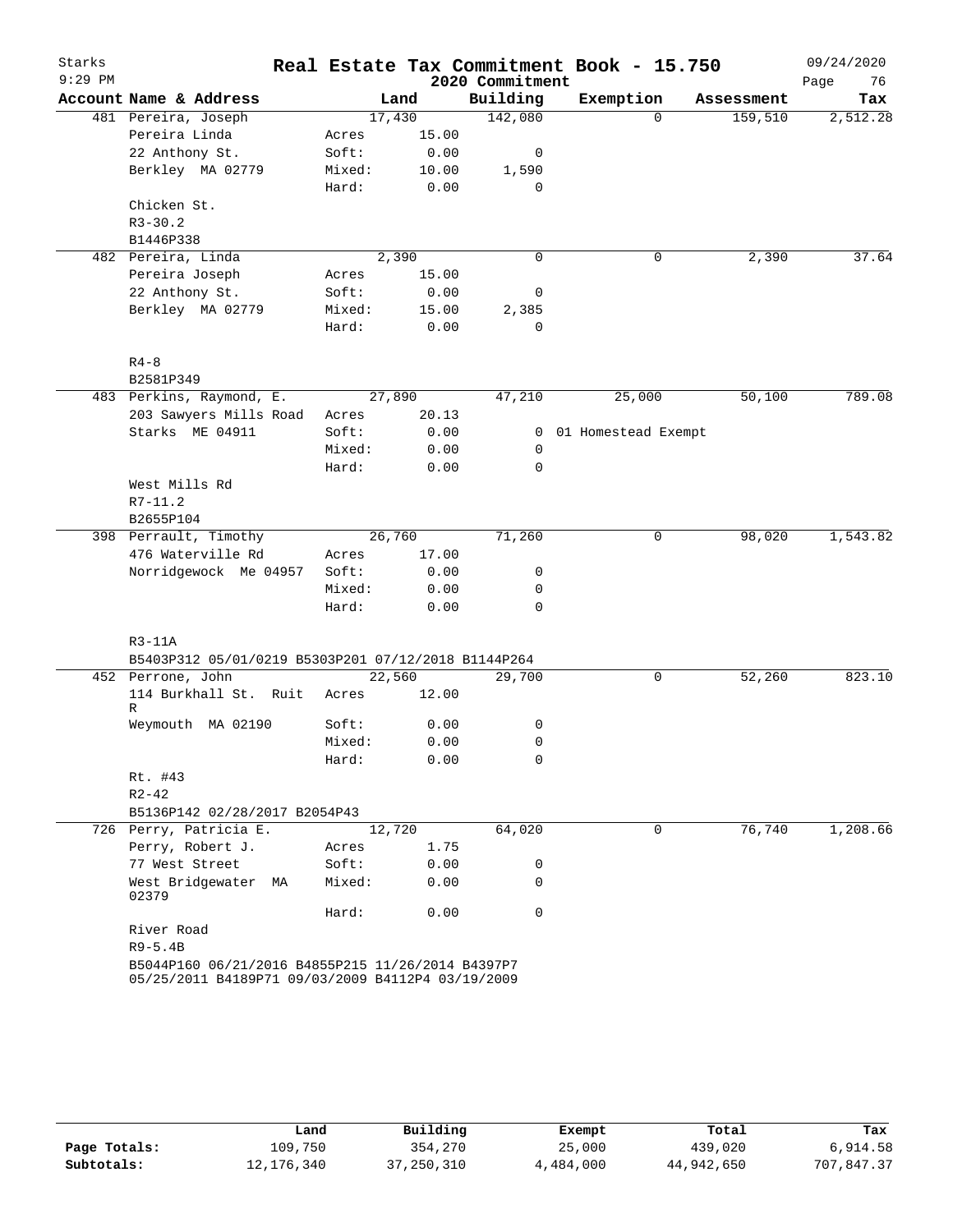| Starks    |                                                                  |        |       | Real Estate Tax Commitment Book - 15.750 |              |            | 09/24/2020 |
|-----------|------------------------------------------------------------------|--------|-------|------------------------------------------|--------------|------------|------------|
| $9:29$ PM |                                                                  |        |       | 2020 Commitment                          |              |            | 77<br>Page |
|           | Account Name & Address                                           |        | Land  | Building                                 | Exemption    | Assessment | Tax        |
|           | 486 Peters, Bruce                                                | 35,040 |       | $\Omega$                                 | $\Omega$     | 35,040     | 551.88     |
|           | 83 Mansfield Rd<br>Apt.215.                                      | Acres  | 40.00 |                                          |              |            |            |
|           | New London CT 06320                                              | Soft:  | 0.00  | 0                                        |              |            |            |
|           |                                                                  | Mixed: | 0.00  | $\mathbf 0$                              |              |            |            |
|           |                                                                  | Hard:  | 0.00  | $\mathbf 0$                              |              |            |            |
|           | R11-15                                                           |        |       |                                          |              |            |            |
|           | B1755P164                                                        |        |       |                                          |              |            |            |
|           | 485 Peters, Bruce                                                | 27,120 |       | $\mathbf 0$                              | 0            | 27,120     | 427.14     |
|           | 83 Mansfield Rd<br>Apt.215.                                      | Acres  | 18.00 |                                          |              |            |            |
|           | New London CT 06320                                              | Soft:  | 0.00  | 0                                        |              |            |            |
|           |                                                                  | Mixed: | 0.00  | 0                                        |              |            |            |
|           |                                                                  | Hard:  | 0.00  | $\mathbf 0$                              |              |            |            |
|           | $R11 - 16$                                                       |        |       |                                          |              |            |            |
|           | B815P268                                                         |        |       |                                          |              |            |            |
|           | 770 Peterson, Brian                                              | 16,220 |       | 114,910                                  | $\mathsf{O}$ | 131,130    | 2,065.30   |
|           | Peterson, Shelley                                                | Acres  | 5.40  |                                          |              |            |            |
|           | 46 Railroad Street                                               | Soft:  | 0.00  | 0                                        |              |            |            |
|           | Bethel ME 04217                                                  | Mixed: | 0.00  | 0                                        |              |            |            |
|           |                                                                  | Hard:  | 0.00  | $\mathbf 0$                              |              |            |            |
|           | 87 Anson Rd                                                      |        |       |                                          |              |            |            |
|           | $R8 - 46.2$                                                      |        |       |                                          |              |            |            |
|           | B5358P148 12/03/2018 B4986P117 12/17/2015 B4745P93<br>12/26/2013 |        |       |                                          |              |            |            |
|           | 490 Phillips et All, Laurie<br>J.                                | 13,680 |       | 17,280                                   | $\mathsf{O}$ | 30,960     | 487.62     |
|           | 1023 Rangley Road                                                | Acres  | 2.75  |                                          |              |            |            |
|           | Phillips ME 04966                                                | Soft:  | 0.00  | 0                                        |              |            |            |
|           |                                                                  | Mixed: | 0.00  | $\mathbf 0$                              |              |            |            |
|           |                                                                  | Hard:  | 0.00  | $\Omega$                                 |              |            |            |
|           | New Sharon Rd.                                                   |        |       |                                          |              |            |            |
|           | $R8 - 16.2$                                                      |        |       |                                          |              |            |            |
|           | B2678P266                                                        |        |       |                                          |              |            |            |
|           | 724 Phillips, Steven A. &<br>Teresa B.                           | 12,480 |       | 0                                        | 0            | 12,480     | 196.56     |
|           | 39 Cleveland Road                                                | Acres  | 1.50  |                                          |              |            |            |
|           | Embden ME 04958                                                  | Soft:  | 0.00  | 0                                        |              |            |            |
|           |                                                                  | Mixed: | 0.00  | 0                                        |              |            |            |
|           |                                                                  | Hard:  | 0.00  | $\mathbf 0$                              |              |            |            |
|           | $R5 - 31.1$                                                      |        |       |                                          |              |            |            |
|           | B4066P160 10/21/2008                                             |        |       |                                          |              |            |            |
|           | 492 Piche, Bradley M.                                            | 26,760 |       | 22,820                                   | 0            | 49,580     | 780.89     |
|           | Barnes Lorrin M.                                                 | Acres  | 17.00 |                                          |              |            |            |
|           | 38 Marianne Dr.                                                  | Soft:  | 0.00  | 0                                        |              |            |            |
|           | Bridgewater MA 02324                                             | Mixed: | 0.00  | 0                                        |              |            |            |
|           |                                                                  | Hard:  | 0.00  | $\mathbf 0$                              |              |            |            |
|           | New Sharon Rd                                                    |        |       |                                          |              |            |            |
|           | $R8 - 9$                                                         |        |       |                                          |              |            |            |
|           | B2605P240                                                        |        |       |                                          |              |            |            |
|           |                                                                  |        |       |                                          |              |            |            |
|           |                                                                  |        |       |                                          |              |            |            |

|              | Land       | Building   | Exempt    | Total      | Tax        |
|--------------|------------|------------|-----------|------------|------------|
| Page Totals: | 131,300    | 155.010    |           | 286,310    | 4,509.39   |
| Subtotals:   | 12,307,640 | 37,405,320 | 4,484,000 | 45,228,960 | 712,356.76 |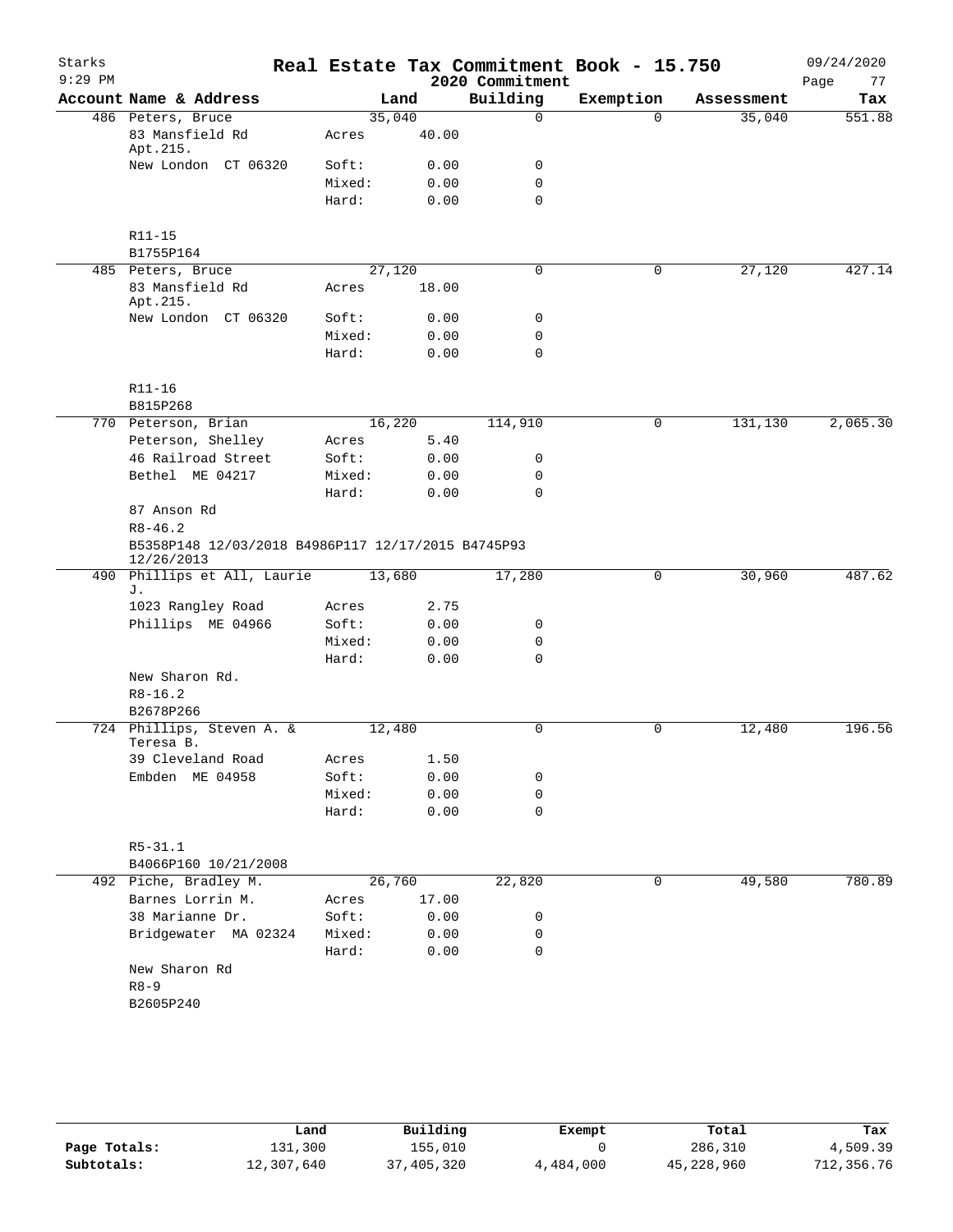| Starks       |                                                     |        |            |                             | Real Estate Tax Commitment Book - 15.750 |          |            | 09/24/2020        |
|--------------|-----------------------------------------------------|--------|------------|-----------------------------|------------------------------------------|----------|------------|-------------------|
| $9:29$ PM    | Account Name & Address                              |        | Land       | 2020 Commitment<br>Building | Exemption                                |          | Assessment | Page<br>78<br>Tax |
|              | 493 Pizzo, Angelo                                   |        | 17,760     | $\mathbf 0$                 |                                          | $\Omega$ | 17,760     | 279.72            |
|              | Pizzo, Ann                                          | Acres  | 7.00       |                             |                                          |          |            |                   |
|              | 21 Garrison St                                      | Soft:  | 0.00       | 0                           |                                          |          |            |                   |
|              | Cranston RI 02920                                   | Mixed: | 0.00       | 0                           |                                          |          |            |                   |
|              |                                                     | Hard:  | 0.00       | $\mathbf 0$                 |                                          |          |            |                   |
|              | 114 Clark Rd.                                       |        |            |                             |                                          |          |            |                   |
|              | $R5 - 3.2$                                          |        |            |                             |                                          |          |            |                   |
|              | B1863P288                                           |        |            |                             |                                          |          |            |                   |
|              | 494 Pond, Christopher D.                            |        | 31,080     | 40,500                      |                                          | 0        | 71,580     | 1,127.39          |
|              | 6 Broadway Ave                                      | Acres  | 29.00      |                             |                                          |          |            |                   |
|              | Naples ME 04055                                     | Soft:  | 0.00       | 0                           |                                          |          |            |                   |
|              |                                                     | Mixed: | 0.00       | 0                           |                                          |          |            |                   |
|              |                                                     | Hard:  | 0.00       | $\mathbf 0$                 |                                          |          |            |                   |
|              | Emery Road                                          |        |            |                             |                                          |          |            |                   |
|              | $R3 - 30.1$                                         |        |            |                             |                                          |          |            |                   |
|              | B5501P315 12/01/2019 B1957P320                      |        |            |                             |                                          |          |            |                   |
|              | 495 Porter, Dennis A.                               |        | 20,930     | 54,070                      |                                          | 0        | 75,000     | 1,181.25          |
|              | P.O. Box 410                                        | Acres  | 10.30      |                             |                                          |          |            |                   |
|              | Berlin MA 01503                                     | Soft:  | 0.00       | 0                           |                                          |          |            |                   |
|              |                                                     | Mixed: | 0.00       | 0                           |                                          |          |            |                   |
|              |                                                     | Hard:  | 0.00       | 0                           |                                          |          |            |                   |
|              | Mayhew Rd.                                          |        |            |                             |                                          |          |            |                   |
|              | $R7 - 10.1$                                         |        |            |                             |                                          |          |            |                   |
|              | B4468P149 11/23/2011 B3826P118 03/10/2007 B2169P319 |        |            |                             |                                          |          |            |                   |
|              | 542 Posey Family Revocable                          |        | 29,170     | 41,570                      |                                          | 0        | 70,740     | 1,114.16          |
|              | Trust<br>28 Hale True Road                          | Acres  | 23.69      |                             |                                          |          |            |                   |
|              | Sandown NH 03873                                    | Soft:  | 0.00       | 0                           |                                          |          |            |                   |
|              |                                                     | Mixed: | 0.00       | 0                           |                                          |          |            |                   |
|              |                                                     | Hard:  | 0.00       | 0                           |                                          |          |            |                   |
|              | Sawyers Mills Rd                                    |        |            |                             |                                          |          |            |                   |
|              | $R4 - 35$                                           |        |            |                             |                                          |          |            |                   |
|              | B5157P350 05/22/2017 B5030P182 05/25/2016 B253P280  |        |            |                             |                                          |          |            |                   |
|              | 478 Powers, Jeri-Ann                                |        | 20,640     | 91,930                      | 25,000                                   |          | 87,570     | 1,379.23          |
|              | Powers, Alan                                        | Acres  | 10.00      |                             | 01 Homestead Exempt                      |          |            |                   |
|              | 1219 New Sharon Road                                | Soft:  | 0.00       | 0                           |                                          |          |            |                   |
|              | Starks ME 04911                                     | Mixed: | 0.00       | 0                           |                                          |          |            |                   |
|              |                                                     | Hard:  | 0.00       | 0                           |                                          |          |            |                   |
|              |                                                     |        |            |                             |                                          |          |            |                   |
|              | $R1 - 34.3$                                         |        |            |                             |                                          |          |            |                   |
|              | B5214P283 10/13/2017 B3005P124                      |        |            |                             |                                          |          |            |                   |
|              | 585 Presbytery of Northern                          |        | 6,050      | $\mathbf 0$                 |                                          | 0        | 6,050      | 95.29             |
|              | New England                                         |        |            |                             |                                          |          |            |                   |
|              | United in Christ                                    | Acres  | 41.00      |                             |                                          |          |            |                   |
|              | Presbyterian Church                                 |        |            |                             |                                          |          |            |                   |
|              | PO Boc 228                                          | Soft:  | 10.00      | 1,120                       |                                          |          |            |                   |
|              | Leeds ME 04263                                      | Mixed: | 31.00      | 4,929                       |                                          |          |            |                   |
|              |                                                     | Hard:  | 0.00       | 0                           |                                          |          |            |                   |
|              |                                                     |        |            |                             |                                          |          |            |                   |
|              | $R7 - 8$<br>586 Presbytery of Northern              |        | 22,960     | $\mathbf 0$                 |                                          | 0        |            | 361.62            |
|              | New England                                         |        |            |                             |                                          |          | 22,960     |                   |
|              | Mission at the Eastward Acres                       |        | 59.00      |                             |                                          |          |            |                   |
|              | PO Box 228                                          | Soft:  | 20.00      | 2,240                       |                                          |          |            |                   |
|              | Leeds ME 04263                                      | Mixed: | 10.00      | 1,590                       |                                          |          |            |                   |
|              |                                                     | Hard:  | 25.00      | 4,250                       |                                          |          |            |                   |
|              | Sawyers Mills Road                                  |        |            |                             |                                          |          |            |                   |
|              | $R3 - 10$                                           |        |            |                             |                                          |          |            |                   |
|              |                                                     |        |            |                             |                                          |          |            |                   |
|              |                                                     | Land   | Building   |                             | Exempt                                   |          | Total      | Tax               |
| Page Totals: | 148,590                                             |        | 228,070    |                             | 25,000                                   |          | 351,660    | 5,538.66          |
| Subtotals:   | 12,456,230                                          |        | 37,633,390 |                             | 4,509,000                                |          | 45,580,620 | 717,895.42        |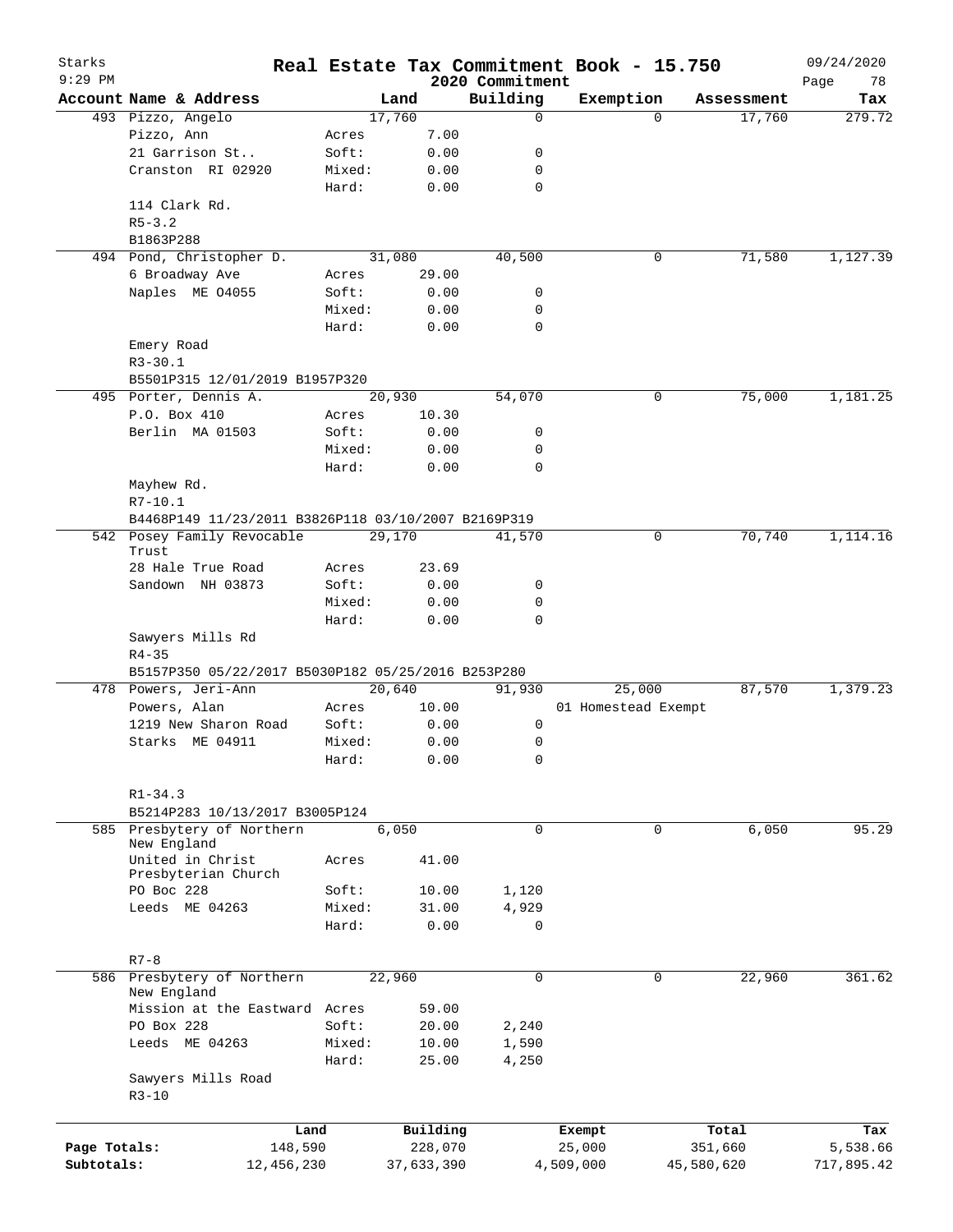| Starks<br>$9:29$ PM |                                                |                 |        |                                         | 2020 Commitment | Real Estate Tax Commitment Book - 15.750 |            | 09/24/2020<br>79<br>Page |
|---------------------|------------------------------------------------|-----------------|--------|-----------------------------------------|-----------------|------------------------------------------|------------|--------------------------|
|                     | Account Name & Address                         |                 | Land   |                                         | Building        | Exemption                                | Assessment | Tax                      |
|                     | 213 Presbytery of Northern<br>New England, The |                 | 15,260 |                                         | 0               | $\Omega$                                 | 15,260     | 240.35                   |
|                     | Trustees o<br>PO Box 228                       | Acres           |        | 4.40                                    |                 |                                          |            |                          |
|                     | Leeds ME 04263                                 | Soft:           |        | 0.00                                    | 0               |                                          |            |                          |
|                     |                                                | Mixed:          |        | 0.00                                    | 0               |                                          |            |                          |
|                     |                                                | Hard:           |        | 0.00                                    | $\Omega$        |                                          |            |                          |
|                     | New Sharon Road<br>$R1 - 35$                   |                 |        |                                         |                 |                                          |            |                          |
|                     | B4612P58 12/20/2012 B780P630                   |                 |        |                                         |                 |                                          |            |                          |
|                     | 498 Prescott, Daniel E                         |                 | 52,680 |                                         | 15,260          | $\mathsf{O}$                             | 67,940     | 1,070.06                 |
|                     | 484 Oak Pond Rd                                | Acres           |        | 89.00                                   |                 |                                          |            |                          |
|                     | Skowhegan ME 04976                             | Soft:           |        | 0.00                                    | 0               |                                          |            |                          |
|                     |                                                | Mixed:          |        | 0.00                                    | 0               |                                          |            |                          |
|                     |                                                | Hard:           |        | 0.00                                    | $\mathbf 0$     |                                          |            |                          |
|                     | $R1-14$                                        |                 |        |                                         |                 |                                          |            |                          |
|                     | B1767P192                                      |                 |        |                                         |                 |                                          |            |                          |
|                     | 763 Prescott, Ellen                            |                 | 23,230 |                                         | 0               | $\mathsf{O}$                             | 23,230     | 365.87                   |
|                     | 11 Reed Road                                   | Acres           |        | 12.70                                   |                 |                                          |            |                          |
|                     | Industry ME 04938                              | Soft:<br>Mixed: |        | 0.00<br>0.00                            | 0<br>0          |                                          |            |                          |
|                     |                                                | Hard:           |        | 0.00                                    | 0               |                                          |            |                          |
|                     | $R1 - 14.1$                                    |                 |        |                                         |                 |                                          |            |                          |
|                     | B4640P39 03/21/2013                            |                 |        |                                         |                 |                                          |            |                          |
|                     | 762 Prescott, Gerald S.                        |                 | 23,230 |                                         | 0               | 0                                        | 23,230     | 365.87                   |
|                     | 56 Getchell Road                               | Acres           |        | 12.70                                   |                 |                                          |            |                          |
|                     | Embden ME 04958                                | Soft:           |        | 0.00                                    | 0               |                                          |            |                          |
|                     |                                                | Mixed:          |        | 0.00                                    | 0               |                                          |            |                          |
|                     |                                                | Hard:           |        | 0.00                                    | 0               |                                          |            |                          |
|                     | $R1 - 14.2$                                    |                 |        |                                         |                 |                                          |            |                          |
|                     | B4640P42 03/21/2013                            |                 |        |                                         |                 |                                          |            |                          |
|                     | 778 Pressey, Heirs of Ruby                     |                 | 30,720 |                                         | 0               | $\mathbf 0$                              | 30,720     | 483.84                   |
|                     | 29 Pressey Road                                | Acres           |        | 28.00                                   |                 |                                          |            |                          |
|                     | Starks ME 04911                                | Soft:           |        | 0.00                                    | 0               |                                          |            |                          |
|                     |                                                | Mixed:<br>Hard: |        | ${\bf 0}$ . ${\bf 0}$ ${\bf 0}$<br>0.00 | 0<br>0          |                                          |            |                          |
|                     | $R2 - 7.2$                                     |                 |        |                                         |                 |                                          |            |                          |
|                     | B1407P316 01/18/1988                           |                 |        |                                         |                 |                                          |            |                          |
|                     | 499 Pressey, Robert M. &<br>Crystal L.         |                 | 12,000 |                                         | 74,880          | 25,000                                   | 61,880     | 974.61                   |
|                     | 12 Pressy Road                                 | Acres           |        | 1.00                                    |                 | 01 Homestead Exempt                      |            |                          |
|                     | Starks ME 04911                                | Soft:           |        | 0.00                                    | 0               |                                          |            |                          |
|                     |                                                | Mixed:          |        | 0.00                                    | 0               |                                          |            |                          |
|                     |                                                | Hard:           |        | 0.00                                    | $\mathbf 0$     |                                          |            |                          |
|                     | $R2 - 7.1$<br>B4841P252 B1405P169 10/15/2014   |                 |        |                                         |                 |                                          |            |                          |

|              | Land       | Building   | Exempt    | Total      | Tax        |
|--------------|------------|------------|-----------|------------|------------|
| Page Totals: | 157,120    | 90,140     | 25,000    | 222,260    | 3,500.60   |
| Subtotals:   | 12,613,350 | 37,723,530 | 4,534,000 | 45,802,880 | 721,396.02 |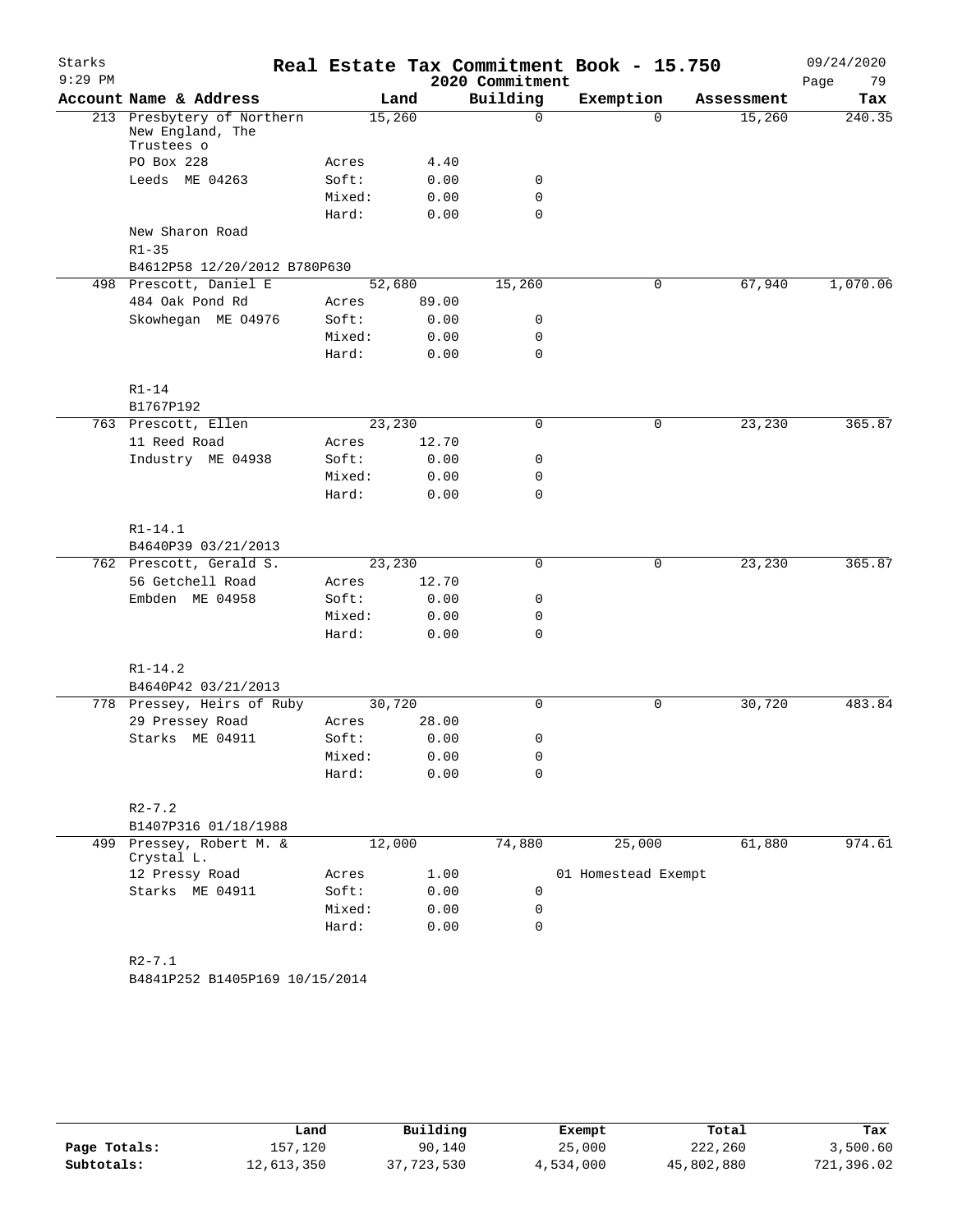| Starks<br>$9:29$ PM |                                                    |                 |              | 2020 Commitment | Real Estate Tax Commitment Book - 15.750 |            | 09/24/2020<br>Page<br>80 |
|---------------------|----------------------------------------------------|-----------------|--------------|-----------------|------------------------------------------|------------|--------------------------|
|                     | Account Name & Address                             |                 | Land         | Building        | Exemption                                | Assessment | Tax                      |
|                     | 500 Pressey, Ruby, Heirs Of                        |                 | 22,560       | 36,360          | 25,000                                   | 33,920     | 534.24                   |
|                     | 29 Pressey Road                                    | Acres           | 12.00        |                 |                                          |            |                          |
|                     | Starks ME 04911                                    | Soft:           | 0.00         |                 | 0 01 Homestead Exempt                    |            |                          |
|                     |                                                    | Mixed:          | 0.00         | 0               |                                          |            |                          |
|                     |                                                    | Hard:           | 0.00         | 0               |                                          |            |                          |
|                     | $R2-7$                                             |                 |              |                 |                                          |            |                          |
|                     | B1413P314                                          |                 |              |                 |                                          |            |                          |
|                     | 15 Price, Harold                                   |                 | 14,700       | 35,520          | 0                                        | 50,220     | 790.97                   |
|                     | 16 Pearl St.                                       | Acres           | 18.00        |                 |                                          |            |                          |
|                     | Madison ME 04950                                   | Soft:           | 0.00         | 0               |                                          |            |                          |
|                     |                                                    | Mixed:          | 17.00        | 2,703           |                                          |            |                          |
|                     |                                                    | Hard:           | 0.00         | 0               |                                          |            |                          |
|                     | Dill Road                                          |                 |              |                 |                                          |            |                          |
|                     | $R6 - 2.2A - 2$                                    |                 |              |                 |                                          |            |                          |
|                     | B2746P114                                          |                 |              |                 |                                          |            |                          |
|                     | 501 Price, Harold E                                |                 | 5,250        | $\mathbf 0$     | 0                                        | 5,250      | 82.69                    |
|                     | 16 Pearl St.                                       | Acres           | 33.00        |                 |                                          |            |                          |
|                     | Madison ME 04950                                   | Soft:           | 0.00         | 0               |                                          |            |                          |
|                     |                                                    | Mixed:          | 33.00        | 5,247           |                                          |            |                          |
|                     | Dill Road                                          | Hard:           | 0.00         | 0               |                                          |            |                          |
|                     | $R6 - 2.2A - 1$                                    |                 |              |                 |                                          |            |                          |
|                     | B2746P114                                          |                 |              |                 |                                          |            |                          |
|                     | 264 Provost, Gordon Ashley                         |                 | 15,550       | 0               | 0                                        | 15,550     | 244.91                   |
|                     | P.O. Box 4                                         | Acres           | 4.70         |                 |                                          |            |                          |
|                     | Bangor ME 04401                                    | Soft:           | 0.00         | 0               |                                          |            |                          |
|                     |                                                    | Mixed:          | 0.00         | 0               |                                          |            |                          |
|                     |                                                    | Hard:           | 0.00         | 0               |                                          |            |                          |
|                     |                                                    |                 |              |                 |                                          |            |                          |
|                     | R7-17                                              |                 |              |                 |                                          |            |                          |
|                     | B5441P240 07/30/2019                               |                 |              |                 |                                          |            |                          |
|                     | 256 Quimby, Francis J                              |                 | 15,840       | 74,770          | 0                                        | 90,610     | 1,427.11                 |
|                     | Melancon-Quimby Robin<br>М.                        | Acres           | 5.00         |                 |                                          |            |                          |
|                     | 529 Anson Rd                                       | Soft:           | 0.00         | 0               |                                          |            |                          |
|                     | Starks ME 04911                                    | Mixed:          | 0.00         | 0               |                                          |            |                          |
|                     |                                                    | Hard:           | 0.00         | 0               |                                          |            |                          |
|                     | 529 Anson Rd                                       |                 |              |                 |                                          |            |                          |
|                     | $R10-4$                                            |                 |              |                 |                                          |            |                          |
|                     | B5460P218 09/01/2019 B5331P92 09/19/2018 B3491P195 |                 |              |                 |                                          |            |                          |
|                     | 05/09/2005                                         |                 |              |                 |                                          |            |                          |
|                     | 502 Quimby, Glenda                                 |                 | 64,920       | 83,160          | 25,000                                   | 123,080    | 1,938.51                 |
|                     | P.O. Box 432                                       | Acres           | 123.00       |                 |                                          |            |                          |
|                     | Anson ME 04911                                     | Soft:           | 0.00         | 0<br>0          | 01 Homestead Exempt                      |            |                          |
|                     |                                                    | Mixed:<br>Hard: | 0.00<br>0.00 | $\mathbf 0$     |                                          |            |                          |
|                     |                                                    |                 |              |                 |                                          |            |                          |
|                     | R10-14,14A                                         |                 |              |                 |                                          |            |                          |
|                     | B5374P340 01/28/2019                               |                 |              |                 |                                          |            |                          |
|                     | 503 Quimby, Glenda                                 |                 | 91,200       | 30,000          | 0                                        | 121,200    | 1,908.90                 |
|                     | P.O. Box 432                                       | Acres           | 196.00       |                 |                                          |            |                          |
|                     | Anson ME 04911                                     | Soft:           | 0.00         | 0               |                                          |            |                          |
|                     |                                                    | Mixed:          | 0.00         | 0               |                                          |            |                          |
|                     |                                                    | Hard:           | 0.00         | 0               |                                          |            |                          |
|                     |                                                    |                 |              |                 |                                          |            |                          |
|                     | $R10-13$<br>B5374P340 01/28/2019 B824P667          |                 |              |                 |                                          |            |                          |
|                     | Land                                               |                 | Building     |                 | Exempt                                   | Total      | Tax                      |
| Page Totals:        | 230,020                                            |                 | 259,810      |                 | 50,000                                   | 439,830    | 6,927.33                 |

**Subtotals:** 12,843,370 37,983,340 4,584,000 46,242,710 728,323.35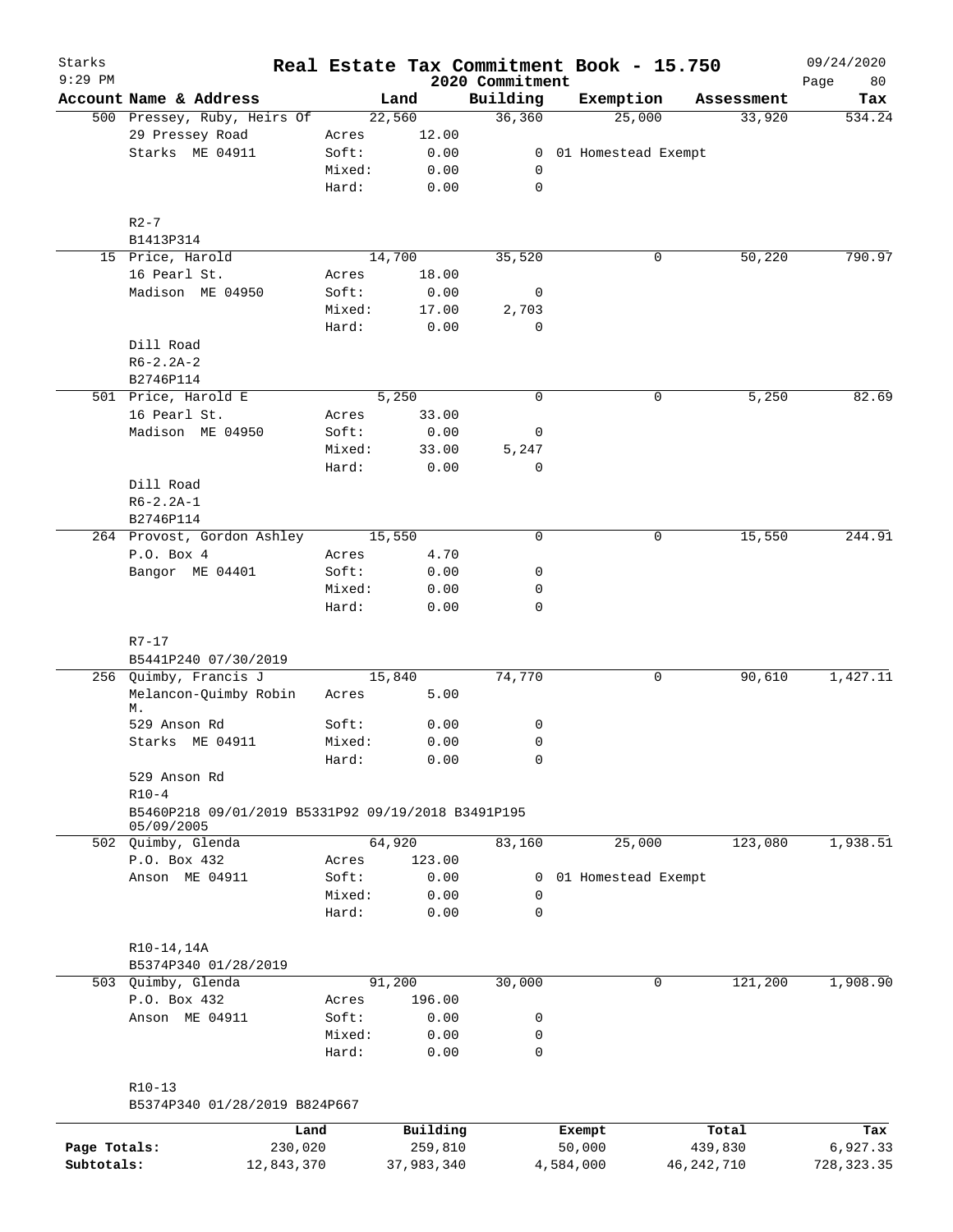| Starks    |                                       |        |       |                 | Real Estate Tax Commitment Book - 15.750 |            | 09/24/2020 |
|-----------|---------------------------------------|--------|-------|-----------------|------------------------------------------|------------|------------|
| $9:29$ PM |                                       |        |       | 2020 Commitment |                                          |            | Page<br>81 |
|           | Account Name & Address                |        | Land  | Building        | Exemption                                | Assessment | Tax        |
|           | 506 Quimby, Herbert &<br>Janice       | 28,200 |       | 114,070         | 25,000                                   | 117,270    | 1,847.00   |
|           | 565 Sandy River Road                  | Acres  | 21.00 |                 |                                          |            |            |
|           | Starks ME 04911                       | Soft:  | 0.00  | $\overline{0}$  | 01 Homestead Exempt                      |            |            |
|           |                                       | Mixed: | 0.00  | 0               |                                          |            |            |
|           |                                       | Hard:  | 0.00  | 0               |                                          |            |            |
|           | River Road                            |        |       |                 |                                          |            |            |
|           | $R10 - 25$                            |        |       |                 |                                          |            |            |
|           | B879P745                              |        |       |                 |                                          |            |            |
|           | 507 Quimby, Shaun G.                  | 12,960 |       | 70,200          | 25,000                                   | 58,160     | 916.02     |
|           | Ingraham Heather L.                   | Acres  | 2.00  |                 |                                          |            |            |
|           | P.O.Box 645                           | Soft:  | 0.00  | 0               | 01 Homestead Exempt                      |            |            |
|           | Starks ME 04911                       | Mixed: | 0.00  | $\mathbf 0$     |                                          |            |            |
|           |                                       | Hard:  | 0.00  | $\Omega$        |                                          |            |            |
|           | Faulkner Hill Road                    |        |       |                 |                                          |            |            |
|           | $R8 - 39.2$                           |        |       |                 |                                          |            |            |
|           | B2653P340                             |        |       |                 |                                          |            |            |
| 197       | R. J. Fortier<br>Hydropower, Inc.     |        | 8,570 | 42,300          | 0                                        | 50,870     | 801.20     |
|           | P.O. Box 621                          | Acres  | 0.51  |                 |                                          |            |            |
|           | 160 Main Street                       | Soft:  | 0.00  | 0               |                                          |            |            |
|           | Sabattus, ME 04280                    | Mixed: | 0.00  | 0               |                                          |            |            |
|           |                                       | Hard:  | 0.00  | 0               |                                          |            |            |
|           | 23 Anson Rd                           |        |       |                 |                                          |            |            |
|           | $U1-4$                                |        |       |                 |                                          |            |            |
|           | B2056P309                             |        |       |                 |                                          |            |            |
|           | 445 Rackliff Jr., Steven T.           | 12,290 |       | 0               | 0                                        | 12,290     | 193.57     |
|           | 2704 Industry Road                    | Acres  | 1.30  |                 |                                          |            |            |
|           | Starks ME 04911                       | Soft:  | 0.00  | 0               |                                          |            |            |
|           |                                       | Mixed: | 0.00  | 0               |                                          |            |            |
|           |                                       | Hard:  | 0.00  | 0               |                                          |            |            |
|           | $R8 - 1.4$                            |        |       |                 |                                          |            |            |
|           | B4815P83 08/04/2014 B3341P315         |        |       |                 |                                          |            |            |
|           | 510 Rackliff, Michael A.              |        | 6,680 | 39,240          | 25,000                                   | 20,920     | 329.49     |
|           | Rackliff Rebecca J.                   | Acres  | 0.31  |                 | 01 Homestead Exempt                      |            |            |
|           | 38 Chicken Street                     | Soft:  | 0.00  | 0               |                                          |            |            |
|           | Starks ME 04911                       | Mixed: | 0.00  | 0               |                                          |            |            |
|           |                                       | Hard:  | 0.00  | 0               |                                          |            |            |
|           | 38 Chicken St                         |        |       |                 |                                          |            |            |
|           | $U2-12$                               |        |       |                 |                                          |            |            |
|           | B1440P52                              |        |       |                 |                                          |            |            |
|           | 512 Rackliff, Steve T. &<br>Nellie L. | 12,960 |       | 46,680          | 25,000                                   | 34,640     | 545.58     |
|           | 27 Gordon Road                        | Acres  | 2.00  |                 | 01 Homestead Exempt                      |            |            |
|           | Starks ME 04911                       | Soft:  | 0.00  | 0               |                                          |            |            |
|           |                                       | Mixed: | 0.00  | 0               |                                          |            |            |
|           |                                       | Hard:  | 0.00  | 0               |                                          |            |            |
|           | $R3 - 37.1$                           |        |       |                 |                                          |            |            |
|           | B2980P74                              |        |       |                 |                                          |            |            |
|           |                                       |        |       |                 |                                          |            |            |

|              | Land       | Building     | Exempt    | Total      | Tax        |
|--------------|------------|--------------|-----------|------------|------------|
| Page Totals: | 81,660     | 312,490      | 100,000   | 294,150    | 4,632.86   |
| Subtotals:   | 12,925,030 | 38, 295, 830 | 4,684,000 | 46,536,860 | 732,956.21 |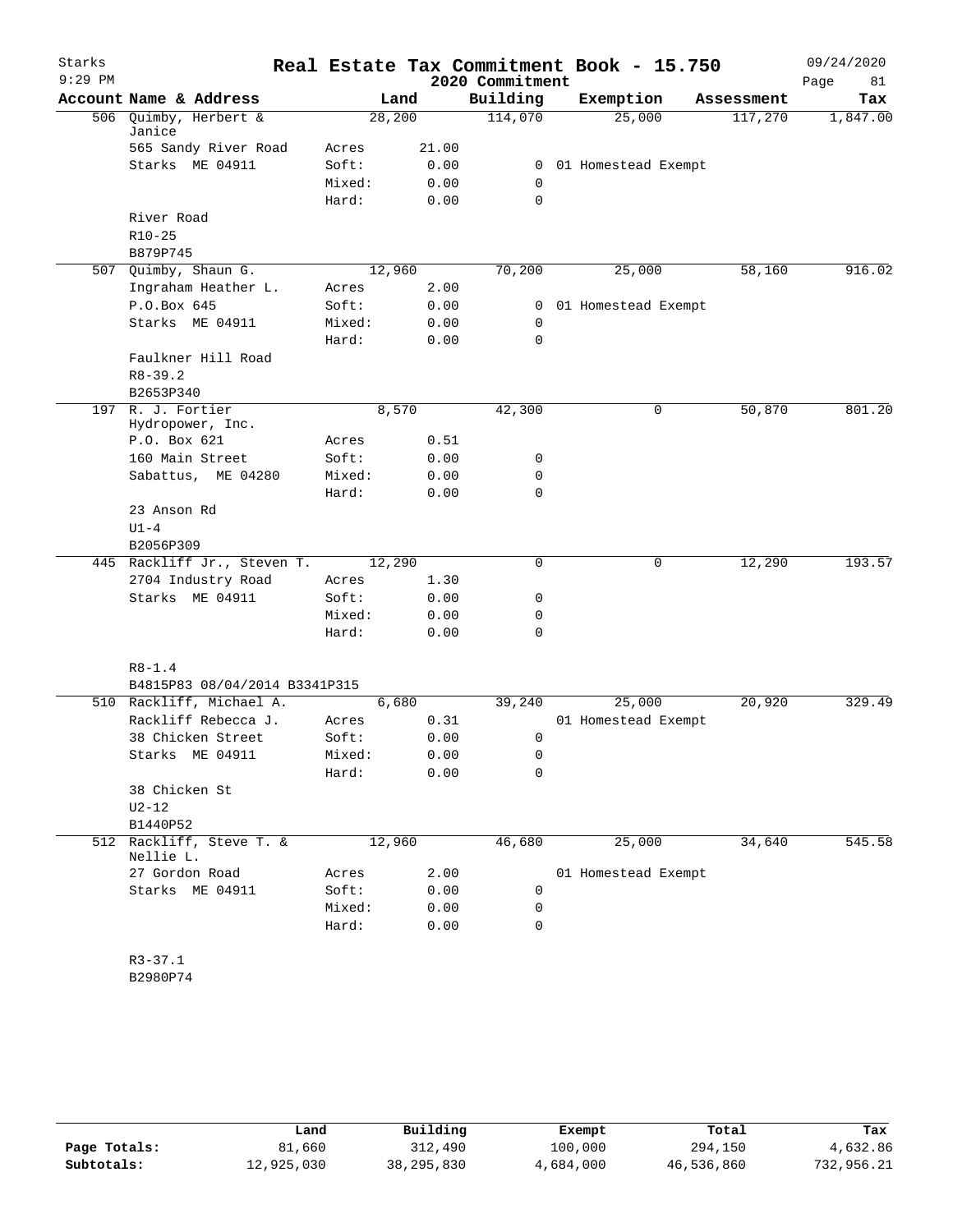| Starks<br>$9:29$ PM |                                                                          |        |        | 2020 Commitment | Real Estate Tax Commitment Book - 15.750 |            | 09/24/2020<br>Page<br>82 |
|---------------------|--------------------------------------------------------------------------|--------|--------|-----------------|------------------------------------------|------------|--------------------------|
|                     | Account Name & Address                                                   |        | Land   | Building        | Exemption                                | Assessment | Tax                      |
|                     | 635 Rackliff, Steven                                                     |        | 9,300  | 31,500          | $\Omega$                                 | 40,800     | 642.60                   |
|                     | Rackliff, Jeannie                                                        | Acres  | 0.60   |                 |                                          |            |                          |
|                     | 2704 Industry Rd                                                         | Soft:  | 0.00   | 0               |                                          |            |                          |
|                     | Starks ME 04911                                                          | Mixed: | 0.00   | 0               |                                          |            |                          |
|                     |                                                                          | Hard:  | 0.00   | 0               |                                          |            |                          |
|                     |                                                                          |        |        |                 |                                          |            |                          |
|                     | $R8 - 2$                                                                 |        |        |                 |                                          |            |                          |
|                     | B5352P302 11/19/2018 B988P80                                             |        |        |                 |                                          |            |                          |
|                     | 511 Rackliff, Steven T.                                                  |        | 24,960 | 123,310         | 25,000                                   | 123,270    | 1,941.50                 |
|                     | 2704 Industry Road                                                       | Acres  | 3.00   |                 | 01 Homestead Exempt                      |            |                          |
|                     | Starks ME 04911                                                          | Soft:  | 0.00   | 0               |                                          |            |                          |
|                     |                                                                          | Mixed: | 0.00   | 0               |                                          |            |                          |
|                     |                                                                          | Hard:  | 0.00   | $\mathbf 0$     |                                          |            |                          |
|                     | $UI-16$                                                                  |        |        |                 |                                          |            |                          |
|                     | B4619P269 01/18/2013 B1757P76                                            |        |        |                 |                                          |            |                          |
| 517                 | Randall, Lewis G.,<br>Randall Barbara J,                                 |        | 34,320 | 25,800          | 25,000                                   | 35,120     | 553.14                   |
|                     | Crystal L. Mendoza,<br>Ryan R. Rathburn                                  | Acres  | 38.00  |                 |                                          |            |                          |
|                     | P.O.Box 449                                                              | Soft:  | 0.00   | 0               | 01 Homestead Exempt                      |            |                          |
|                     | Anson ME 04911                                                           | Mixed: | 0.00   | 0               |                                          |            |                          |
|                     |                                                                          | Hard:  | 0.00   | $\Omega$        |                                          |            |                          |
|                     |                                                                          |        |        |                 |                                          |            |                          |
|                     | $R5 - 12$                                                                |        |        |                 |                                          |            |                          |
|                     | B5251P73 02/07/2018 B1509P262                                            |        |        |                 |                                          |            |                          |
|                     | 704 Randall, Robert M. Sr.                                               |        | 6,460  | 0               | 0                                        | 6,460      | 101.75                   |
|                     | Randall, Kathleen A.                                                     | Acres  | 38.00  |                 |                                          |            |                          |
|                     | 692 West Mills Road                                                      | Soft:  | 0.00   | 0               |                                          |            |                          |
|                     | Anson ME 04911                                                           | Mixed: | 0.00   | 0               |                                          |            |                          |
|                     |                                                                          | Hard:  | 38.00  | $6\,,460$       |                                          |            |                          |
|                     | $R5 - 12.1$                                                              |        |        |                 |                                          |            |                          |
|                     | 38 Renner, Trustee, Leslie                                               | 16,690 |        | 148,210         | 0                                        | 164,900    | 2,597.18                 |
|                     | Renner, Jr, Irrevocable Acres<br>Trust, George J                         |        | 30.50  |                 |                                          |            |                          |
|                     | 304 Sawyers Mills Rd                                                     | Soft:  | 0.00   | 0               |                                          |            |                          |
|                     | Starks Me 04911                                                          | Mixed: | 29.50  | 4,691           |                                          |            |                          |
|                     |                                                                          | Hard:  | 0.00   | 0               |                                          |            |                          |
|                     | West Millsroad                                                           |        |        |                 |                                          |            |                          |
|                     | $R3 - 14$                                                                |        |        |                 |                                          |            |                          |
|                     | B5440P110 07/26/2019 B5115P95 01/04/2017 B4220P54<br>11/23/2009 B2675P81 |        |        |                 |                                          |            |                          |
|                     | 522 Ricci, John                                                          |        | 58,800 | 139,140         | 25,000                                   | 172,940    | 2,723.81                 |
|                     | PO Box 407                                                               | Acres  | 106.00 |                 |                                          |            |                          |
|                     | Anson ME 04911                                                           | Soft:  | 0.00   | 0               | 01 Homestead Exempt                      |            |                          |
|                     |                                                                          | Mixed: | 0.00   | 0               |                                          |            |                          |
|                     |                                                                          | Hard:  | 0.00   | 0               |                                          |            |                          |
|                     |                                                                          |        |        |                 |                                          |            |                          |
|                     | R11-19                                                                   |        |        |                 |                                          |            |                          |
|                     | B1291P242                                                                |        |        |                 |                                          |            |                          |
|                     |                                                                          |        |        |                 |                                          |            |                          |
|                     |                                                                          |        |        |                 |                                          |            |                          |

|              | Land       | Building   | Exempt    | Total      | Tax        |
|--------------|------------|------------|-----------|------------|------------|
| Page Totals: | 150,530    | 467,960    | 75,000    | 543,490    | 8,559.98   |
| Subtotals:   | 13,075,560 | 38,763,790 | 4,759,000 | 47,080,350 | 741,516.19 |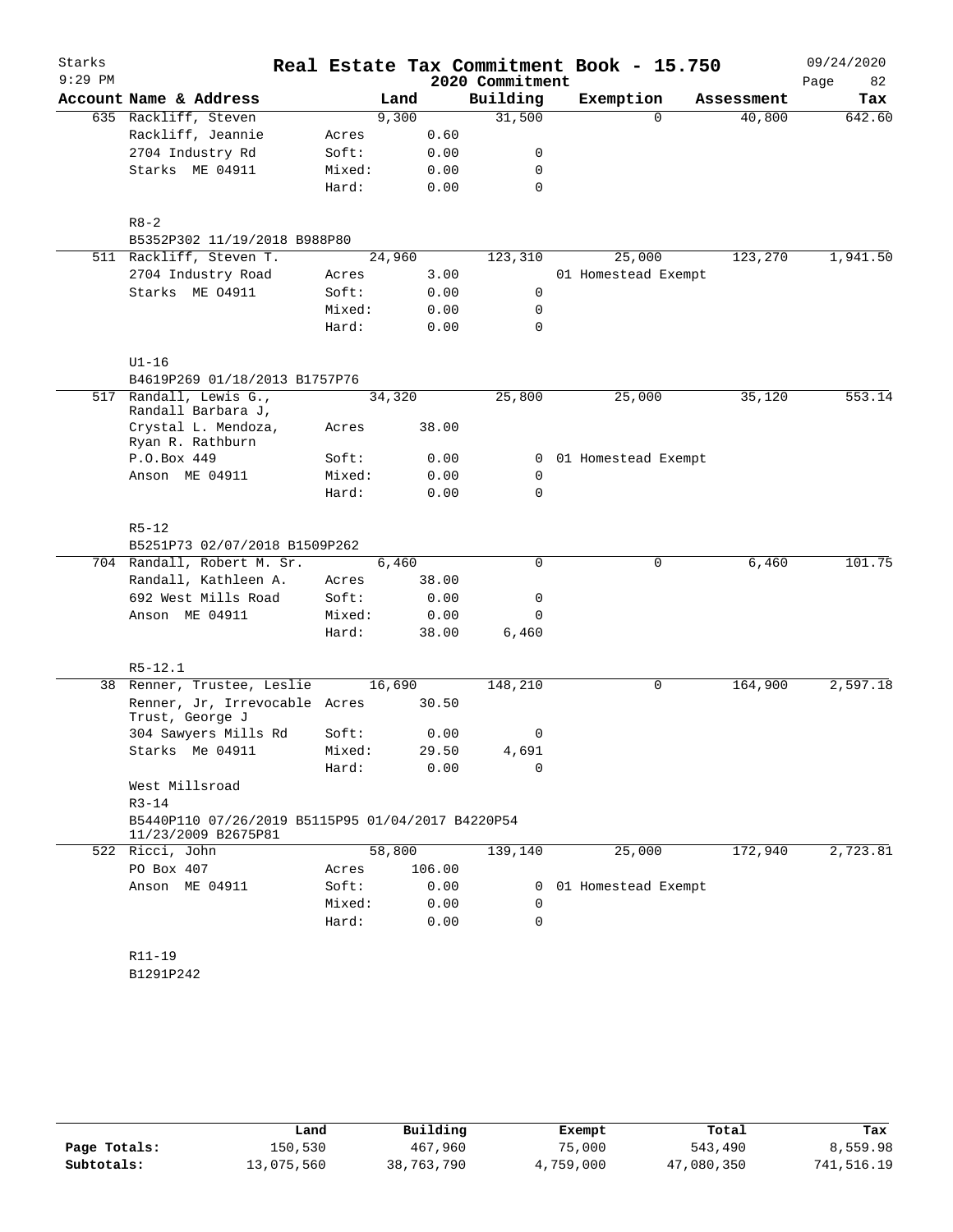| Starks    |                                                                          |        |       |                 | Real Estate Tax Commitment Book - 15.750 |            | 09/24/2020 |
|-----------|--------------------------------------------------------------------------|--------|-------|-----------------|------------------------------------------|------------|------------|
| $9:29$ PM |                                                                          |        |       | 2020 Commitment |                                          |            | Page<br>83 |
|           | Account Name & Address                                                   | Land   |       | Building        | Exemption                                | Assessment | Tax        |
|           | 523 Richards, Wayne M                                                    | 23,520 |       | 56,570          | $\Omega$                                 | 80,090     | 1,261.42   |
|           | Richards Linda L.                                                        | Acres  | 13.00 |                 |                                          |            |            |
|           | 392 Plain Street                                                         | Soft:  | 0.00  | 0               |                                          |            |            |
|           | Hanover Ma 02339                                                         | Mixed: | 0.00  | 0               |                                          |            |            |
|           |                                                                          | Hard:  | 0.00  | 0               |                                          |            |            |
|           |                                                                          |        |       |                 |                                          |            |            |
|           | $R5 - 3.1$                                                               |        |       |                 |                                          |            |            |
|           | B1045P50                                                                 |        |       |                 |                                          |            |            |
|           | 524 Richards, Wayne M.                                                   | 32,880 |       | 0               | 0                                        | 32,880     | 517.86     |
|           | Richards Linda                                                           | Acres  | 34.00 |                 |                                          |            |            |
|           | 392 Plain Street                                                         | Soft:  | 0.00  | 0               |                                          |            |            |
|           | Hanover MA 02339                                                         | Mixed: | 0.00  | 0               |                                          |            |            |
|           |                                                                          | Hard:  | 0.00  | 0               |                                          |            |            |
|           | $R7 - 24.1$                                                              |        |       |                 |                                          |            |            |
|           | B3416P336                                                                |        |       |                 |                                          |            |            |
|           | 527 Riley, Margot                                                        | 45,120 |       | 90,720          | 0                                        | 135,840    | 2,139.48   |
|           | c/o Holderness School                                                    | Acres  | 68.00 |                 |                                          |            |            |
|           | PO Box 1879                                                              | Soft:  | 0.00  | 0               |                                          |            |            |
|           | Plymouth NH 03264                                                        | Mixed: | 0.00  | 0               |                                          |            |            |
|           |                                                                          | Hard:  | 0.00  | 0               |                                          |            |            |
|           | 20 Churchill Rd.                                                         |        |       |                 |                                          |            |            |
|           |                                                                          |        |       |                 |                                          |            |            |
|           | $R2 - 9$                                                                 |        |       |                 |                                          |            |            |
|           | B1514P319                                                                |        |       |                 |                                          |            |            |
|           | 9 Riley, Megan                                                           | 12,290 |       | 25,800          | 25,000                                   | 13,090     | 206.17     |
|           | 54 Chicken St.                                                           | Acres  | 1.30  |                 |                                          |            |            |
|           | Starks ME 04911                                                          | Soft:  | 0.00  | 0               | 01 Homestead Exempt                      |            |            |
|           |                                                                          | Mixed: | 0.00  | 0               |                                          |            |            |
|           |                                                                          | Hard:  | 0.00  | 0               |                                          |            |            |
|           | 54 Chicken St.                                                           |        |       |                 |                                          |            |            |
|           | $U2-15$                                                                  |        |       |                 |                                          |            |            |
|           | B5025P283 05/09/2016 B4274P51 05/25/2010 B4242P224<br>09/28/2009 B902P42 |        |       |                 |                                          |            |            |
|           | 175 Ring, Marie L.                                                       | 35,040 |       | 127,990         | 25,000                                   | 138,030    | 2,173.97   |
|           | 1005 New Sharon Road                                                     | Acres  | 40.00 |                 | 01 Homestead Exempt                      |            |            |
|           | Starks ME 04911                                                          | Soft:  | 0.00  | 0               |                                          |            |            |
|           |                                                                          | Mixed: | 0.00  | 0               |                                          |            |            |
|           |                                                                          | Hard:  | 0.00  | 0               |                                          |            |            |
|           |                                                                          |        |       |                 |                                          |            |            |
|           | $R1 - 42$                                                                |        |       |                 |                                          |            |            |
|           | B4086P285 01/02/2009 B3879P247 07/10/2007 B1609P227                      |        |       |                 |                                          |            |            |
|           | 528 Rioux Family Revocable<br>Trust                                      | 10,390 |       | $\Omega$        | $\Omega$                                 | 10,390     | 163.64     |
|           | 17 Sherridan Ave.                                                        | Acres  | 0.75  |                 |                                          |            |            |
|           | Rochester NH 03867                                                       | Soft:  | 0.00  | 0               |                                          |            |            |
|           |                                                                          | Mixed: | 0.00  | 0               |                                          |            |            |
|           |                                                                          | Hard:  | 0.00  | $\Omega$        |                                          |            |            |
|           |                                                                          |        |       |                 |                                          |            |            |
|           | $R8 - 35$                                                                |        |       |                 |                                          |            |            |
|           | B4462P239 11/07/2011 B1401P213                                           |        |       |                 |                                          |            |            |

|              | Land       | Building   | Exempt    | Total      | Tax        |
|--------------|------------|------------|-----------|------------|------------|
| Page Totals: | 159,240    | 301,080    | 50,000    | 410,320    | 6,462.54   |
| Subtotals:   | 13,234,800 | 39,064,870 | 4,809,000 | 47,490,670 | 747,978.73 |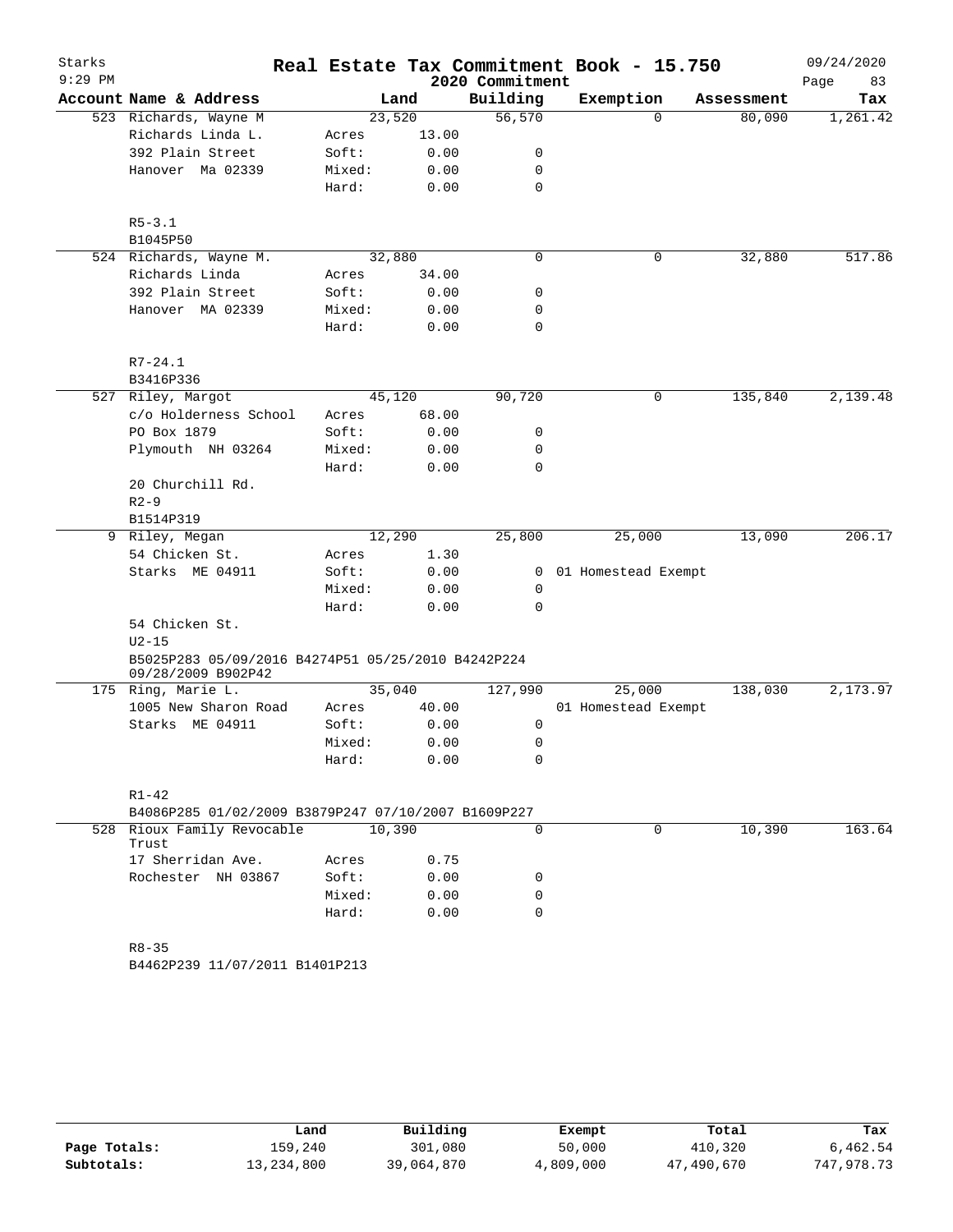| Starks       |                                                                                                            |                 |                |                     | Real Estate Tax Commitment Book - 15.750 |            | 09/24/2020      |
|--------------|------------------------------------------------------------------------------------------------------------|-----------------|----------------|---------------------|------------------------------------------|------------|-----------------|
| $9:29$ PM    | Account Name & Address                                                                                     |                 |                | 2020 Commitment     |                                          | Assessment | Page<br>84      |
|              | 362 Roberts, Sherene                                                                                       |                 | Land<br>31,510 | Building<br>133,280 | Exemption<br>25,000                      | 139,790    | Tax<br>2,201.69 |
|              | 433 Mayhew Road                                                                                            | Acres           | 30.20          |                     | 01 Homestead Exempt                      |            |                 |
|              | Starks ME 04911                                                                                            | Soft:           | 0.00           | 0                   |                                          |            |                 |
|              |                                                                                                            | Mixed:          | 0.00           | 0                   |                                          |            |                 |
|              |                                                                                                            | Hard:           | 0.00           | $\mathbf 0$         |                                          |            |                 |
|              |                                                                                                            |                 |                |                     |                                          |            |                 |
|              | $R6-3, 3.1, 2.19$                                                                                          |                 |                |                     |                                          |            |                 |
|              | B5262P349 03/26/2018 B5148P351 04/20/2017 B5065P333<br>B3869P189 06/26/2007 B3838P353 04/24/2007 B3299P231 |                 |                |                     |                                          |            |                 |
|              | 530 Robinson, John                                                                                         |                 | 52,130         | 122,040             | 25,000                                   | 149,170    | 2,349.43        |
|              | Jallow, Mariama                                                                                            | Acres           | 108.00         |                     |                                          |            |                 |
|              | 209 Sandy River Road                                                                                       | Soft:           | 10.00          |                     | 1,120 01 Homestead Exempt                |            |                 |
|              | Starks ME 04911                                                                                            | Mixed:          | 15.00          | 2,385               |                                          |            |                 |
|              |                                                                                                            | Hard:           | 10.00          | 1,700               |                                          |            |                 |
|              | River Rd                                                                                                   |                 |                |                     |                                          |            |                 |
|              | $R9-1$                                                                                                     |                 |                |                     |                                          |            |                 |
|              | B4810P288 07/24/2014 B1839P50                                                                              |                 |                |                     |                                          |            |                 |
|              | 531 Rodin, George                                                                                          |                 | 27,120         | $\mathbf 0$         | 0                                        | 27,120     | 427.14          |
|              | 11 Smith St.                                                                                               | Acres           | 18.00          |                     |                                          |            |                 |
|              | Howell NJ 07731                                                                                            | Soft:           | 0.00           | 0                   |                                          |            |                 |
|              |                                                                                                            | Mixed:          | 0.00           | 0                   |                                          |            |                 |
|              |                                                                                                            | Hard:           | 0.00           | 0                   |                                          |            |                 |
|              |                                                                                                            |                 |                |                     |                                          |            |                 |
|              | $R5 - 21$                                                                                                  |                 |                |                     |                                          |            |                 |
|              | B4429P118 08/02/2011 B4102P295 02/18/2009 B843P744                                                         |                 |                |                     |                                          |            |                 |
|              | 532 Rodin, George                                                                                          |                 | 12,380         | 17,640              | $\mathbf 0$                              | 30,020     | 472.82          |
|              | 11 Smith St.                                                                                               | Acres           | 1.40           |                     |                                          |            |                 |
|              | Howell NJ 07731                                                                                            | Soft:           | 0.00           | 0                   |                                          |            |                 |
|              |                                                                                                            | Mixed:<br>Hard: | 0.00<br>0.00   | 0<br>0              |                                          |            |                 |
|              |                                                                                                            |                 |                |                     |                                          |            |                 |
|              | $R4 - 24$                                                                                                  |                 |                |                     |                                          |            |                 |
|              | B4429P118 08/02/2011 B4102P295 02/18/2009 B840P179                                                         |                 |                |                     |                                          |            |                 |
|              | 70 Rosie, Crystal                                                                                          |                 | 13,440         | 29,480              | 25,000                                   | 17,920     | 282.24          |
|              | 16 Chicken Street                                                                                          | Acres           | 2.50           |                     | 01 Homestead Exempt                      |            |                 |
|              | Starks ME 04911                                                                                            | Soft:           | 0.00           | 0                   |                                          |            |                 |
|              |                                                                                                            | Mixed:          | 0.00           | 0                   |                                          |            |                 |
|              |                                                                                                            | Hard:           | 0.00           | 0                   |                                          |            |                 |
|              |                                                                                                            |                 |                |                     |                                          |            |                 |
|              | $U2-7$                                                                                                     |                 |                |                     |                                          |            |                 |
|              | B4602P45 11/20/2012 B4383P29 04/06/2011 B1103P137                                                          |                 |                |                     |                                          |            |                 |
|              | 535 Ross and Paula A. Day,                                                                                 |                 | 59,160         | 137,940             | 25,000                                   | 172,100    | 2,710.58        |
|              | Edward H.<br>94 Waugh Road                                                                                 | Acres           | 107.00         |                     |                                          |            |                 |
|              | Starks ME 04911                                                                                            | Soft:           | 0.00           | 0                   | 01 Homestead Exempt                      |            |                 |
|              |                                                                                                            | Mixed:          | 0.00           | 0                   |                                          |            |                 |
|              |                                                                                                            | Hard:           | 0.00           | $\mathbf 0$         |                                          |            |                 |
|              |                                                                                                            |                 |                |                     |                                          |            |                 |
|              | R11-10                                                                                                     |                 |                |                     |                                          |            |                 |
|              | B2043P31                                                                                                   |                 |                |                     |                                          |            |                 |
|              | 777 Ross, Jon A.                                                                                           |                 | 75,000         | 0                   | 0                                        | 75,000     | 1,181.25        |
|              | 30 Clarke Street                                                                                           | Acres           | 151.00         |                     |                                          |            |                 |
|              | Canaan ME 04924                                                                                            | Soft:           | 0.00           | 0                   |                                          |            |                 |
|              |                                                                                                            | Mixed:          | 0.00           | 0                   |                                          |            |                 |
|              |                                                                                                            | Hard:           | 0.00           | 0                   |                                          |            |                 |
|              |                                                                                                            |                 |                |                     |                                          |            |                 |
|              | $R2 - 38$                                                                                                  |                 |                |                     |                                          |            |                 |
|              | B5098P148 11/15/2016 B5003P266 02/25/2016                                                                  |                 |                |                     |                                          |            |                 |
|              |                                                                                                            | Land            | Building       |                     | Exempt                                   | Total      | Tax             |
| Page Totals: | 270,740                                                                                                    |                 | 440,380        |                     | 100,000                                  | 611,120    | 9,625.15        |
| Subtotals:   | 13,505,540                                                                                                 |                 | 39,505,250     |                     | 4,909,000                                | 48,101,790 | 757,603.88      |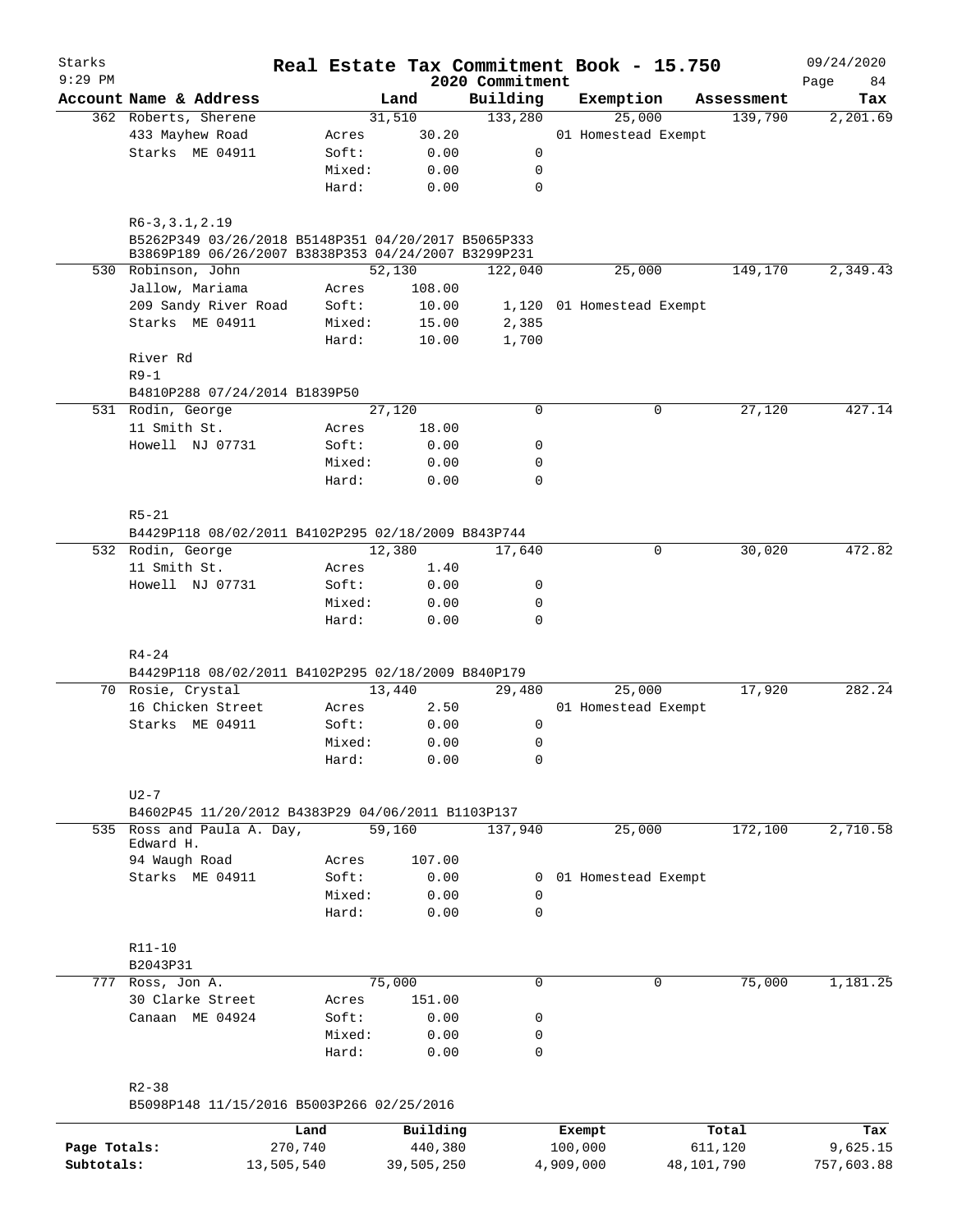| Starks       |                                        |        |            | Real Estate Tax Commitment Book - 15.750 |           |                       |            | 09/24/2020        |
|--------------|----------------------------------------|--------|------------|------------------------------------------|-----------|-----------------------|------------|-------------------|
| $9:29$ PM    | Account Name & Address                 |        | Land       | 2020 Commitment<br>Building              |           | Exemption             | Assessment | Page<br>85<br>Tax |
|              | 536 Russell, Franklin A                |        | 32,160     | 140,220                                  |           | 25,000                | 147,380    | 2,321.24          |
|              | Kremer, Robyn R.                       | Acres  | 32.00      |                                          |           |                       |            |                   |
|              | 869 Mayhew Road                        | Soft:  | 0.00       |                                          |           | 0 01 Homestead Exempt |            |                   |
|              | Starks ME 04911                        | Mixed: | 0.00       | 0                                        |           |                       |            |                   |
|              |                                        | Hard:  | 0.00       | 0                                        |           |                       |            |                   |
|              | $R6 - 15$                              |        |            |                                          |           |                       |            |                   |
|              | B3913P325 09/26/2007 B862P1109         |        |            |                                          |           |                       |            |                   |
|              | 666 Russo, Diane M.                    |        | 1,540      | $\mathbf 0$                              |           | 0                     | 1,540      | 24.26             |
|              | 1660 New Sharon Road                   | Acres  | 1.60       |                                          |           |                       |            |                   |
|              | Starks ME 04911                        | Soft:  | 0.00       | 0                                        |           |                       |            |                   |
|              |                                        | Mixed: | 0.00       | 0                                        |           |                       |            |                   |
|              |                                        | Hard:  | 0.00       | 0                                        |           |                       |            |                   |
|              | $R8 - 4$                               |        |            |                                          |           |                       |            |                   |
|              | 665 Russo, Diane M.                    |        | 29,640     | 77,720                                   |           | 25,000                | 82,360     | 1,297.17          |
|              | 1660 New Sharon Road                   | Acres  | 25.00      |                                          |           |                       |            |                   |
|              | Starks ME 04911                        | Soft:  | 0.00       |                                          |           | 0 01 Homestead Exempt |            |                   |
|              |                                        | Mixed: | 0.00       | 0                                        |           |                       |            |                   |
|              |                                        | Hard:  | 0.00       | 0                                        |           |                       |            |                   |
|              | $R2 - 46$                              |        |            |                                          |           |                       |            |                   |
|              | B868P482                               |        |            |                                          |           |                       |            |                   |
|              | 538 Russo, Diane M.                    |        | 30,000     | $\mathbf 0$                              |           | 0                     | 30,000     | 472.50            |
|              | 1660 New Sharon Road                   | Acres  | 26.00      |                                          |           |                       |            |                   |
|              | Starks ME 04911                        | Soft:  | 0.00       | 0                                        |           |                       |            |                   |
|              |                                        | Mixed: | 0.00       | 0                                        |           |                       |            |                   |
|              |                                        | Hard:  | 0.00       | 0                                        |           |                       |            |                   |
|              | $R2 - 47$                              |        |            |                                          |           |                       |            |                   |
|              | B4843P155 10/06/2014 B1076P253         |        |            |                                          |           |                       |            |                   |
|              | 539 Ryan, Kathleen A                   |        | 25,440     | 0                                        |           | 0                     | 25,440     | 400.68            |
|              | Blais David                            | Acres  | 15.00      |                                          |           |                       |            |                   |
|              | 203 Beans Corner Rd                    | Soft:  | 0.00       | 0                                        |           |                       |            |                   |
|              | New Sharon Me 04955                    | Mixed: | 0.00       | 0                                        |           |                       |            |                   |
|              |                                        | Hard:  | 0.00       | 0                                        |           |                       |            |                   |
|              | Beans Cor. Rd.                         |        |            |                                          |           |                       |            |                   |
|              | R1-13.1, 13.2, 13.3                    |        |            |                                          |           |                       |            |                   |
|              | B1728P259                              |        |            |                                          |           |                       |            |                   |
|              | 543 Sanders Living Trust               |        | 13,950     | 93,960                                   |           | $\mathbf 0$           | 107,910    | 1,699.58          |
|              | Sanders, Norman and<br>Linda Trustees  | Acres  | 3.03       |                                          |           |                       |            |                   |
|              | 27 Shore Drive                         | Soft:  | 0.00       | 0                                        |           |                       |            |                   |
|              | Upton MA 01568                         | Mixed: | 0.00       | 0                                        |           |                       |            |                   |
|              |                                        | Hard:  | 0.00       | $\mathbf 0$                              |           |                       |            |                   |
|              | 271 Anson Rd                           |        |            |                                          |           |                       |            |                   |
|              | $R8 - 39.1$                            |        |            |                                          |           |                       |            |                   |
|              | B4804P90 07/10/2014 B3272P162          |        |            |                                          |           |                       |            |                   |
|              | 752 Santiago el al, Barbara            |        | 31,430     | $\Omega$                                 |           | $\mathbf 0$           | 31,430     | 495.02            |
|              | Linda, Carolyn, Donna,<br>Darlene Gray | Acres  | 54.00      |                                          |           |                       |            |                   |
|              | 123 Madison Avenue                     | Soft:  | 30.00      | 3,360                                    |           |                       |            |                   |
|              | Madison ME 04950                       | Mixed: | 6.00       | 954                                      |           |                       |            |                   |
|              |                                        | Hard:  | 0.00       | 0                                        |           |                       |            |                   |
|              | R12-18                                 |        |            |                                          |           |                       |            |                   |
|              | B4236P353 01/22/2010                   |        |            |                                          |           |                       |            |                   |
|              |                                        | Land   | Building   |                                          | Exempt    |                       | Total      | Tax               |
| Page Totals: | 164,160                                |        | 311,900    |                                          | 50,000    |                       | 426,060    | 6,710.45          |
| Subtotals:   | 13,669,700                             |        | 39,817,150 |                                          | 4,959,000 |                       | 48,527,850 | 764, 314.33       |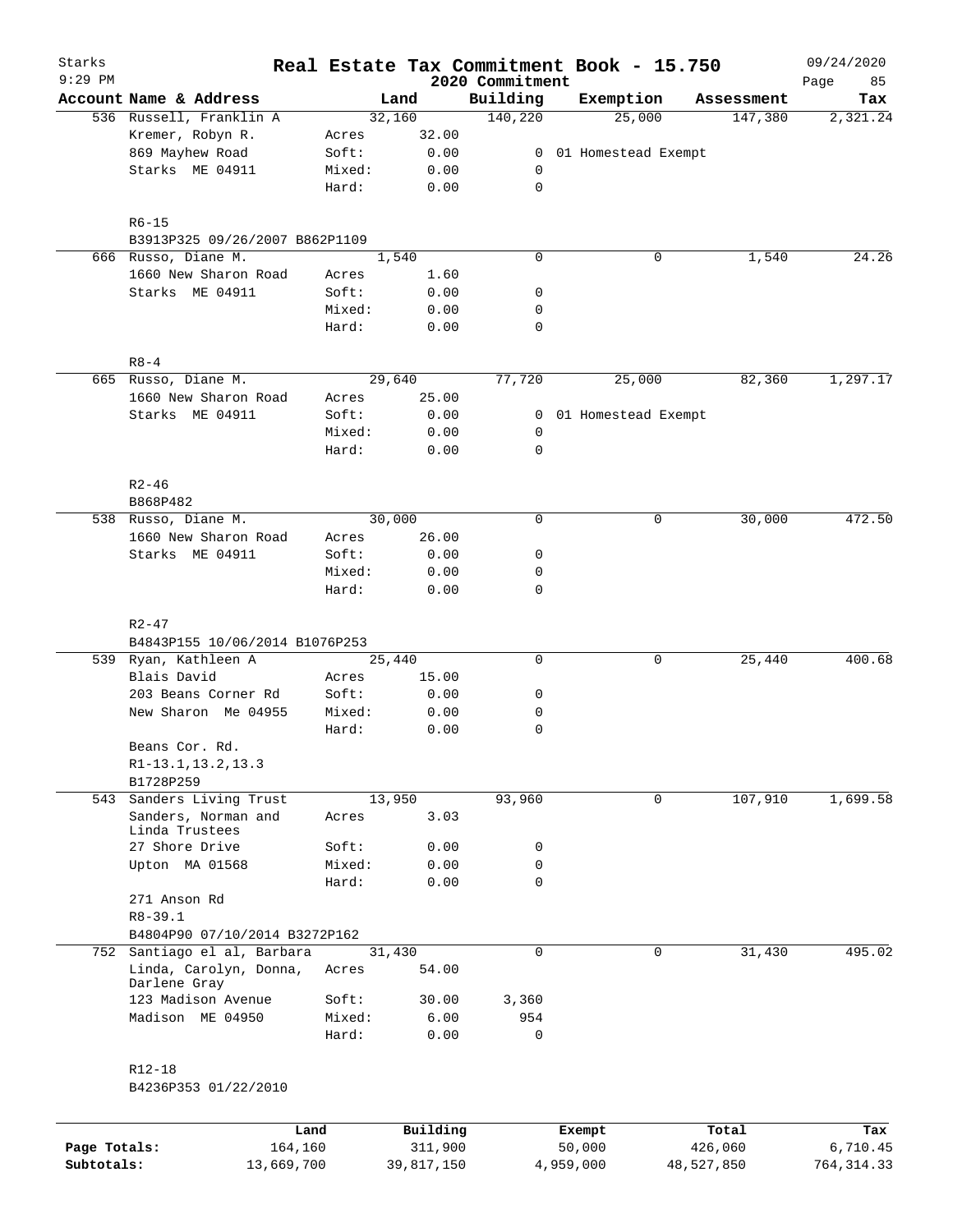| Starks<br>$9:29$ PM |                                                          |        |        | 2020 Commitment | Real Estate Tax Commitment Book - 15.750 |            | 09/24/2020<br>Page<br>86 |
|---------------------|----------------------------------------------------------|--------|--------|-----------------|------------------------------------------|------------|--------------------------|
|                     | Account Name & Address                                   |        | Land   | Building        | Exemption                                | Assessment | Tax                      |
| 227                 | Santiago et al, Barbara                                  |        | 37,560 | $\Omega$        | $\Omega$                                 | 37,560     | 591.57                   |
|                     | Linda, Darlene,<br>Richard, Donna, Carolyn<br>Gray       | Acres  | 56.00  |                 |                                          |            |                          |
|                     | 123 Madison Ave.                                         | Soft:  | 2.00   | 224             |                                          |            |                          |
|                     | Madison ME 04950                                         | Mixed: | 8.00   | 1,272           |                                          |            |                          |
|                     |                                                          | Hard:  | 6.00   | 1,020           |                                          |            |                          |
|                     | 1222 Anson Rd                                            |        |        |                 |                                          |            |                          |
|                     | $R12 - 17$                                               |        |        |                 |                                          |            |                          |
|                     | B4236P353 01/22/2010 B3910P240 09/21/2007                |        |        |                 |                                          |            |                          |
| 751                 | Santiago et al, Barbara                                  |        | 52,600 | $\mathbf 0$     | 0                                        | 52,600     | 828.45                   |
|                     | Linda Gray, Darlene<br>Gray, Carolyn Gray,<br>Donna Gray | Acres  | 253.00 |                 |                                          |            |                          |
|                     | 123 Madison Avenue                                       | Soft:  | 127.00 | 14,224          |                                          |            |                          |
|                     | Madison ME 04950                                         | Mixed: | 109.00 | 17,331          |                                          |            |                          |
|                     |                                                          | Hard:  | 8.00   | 1,360           |                                          |            |                          |
|                     | R12-19, 23                                               |        |        |                 |                                          |            |                          |
|                     | B4237P3 01/22/2010                                       |        |        |                 |                                          |            |                          |
| 736                 | Sanville Jr., Robert W.                                  |        | 12,960 | 25,800          | 25,000                                   | 13,760     | 216.72                   |
|                     | 2635 Industry Road                                       | Acres  | 2.00   |                 | 01 Homestead Exempt                      |            |                          |
|                     | Starks ME 04911                                          | Soft:  | 0.00   | 0               |                                          |            |                          |
|                     |                                                          | Mixed: | 0.00   | 0               |                                          |            |                          |
|                     |                                                          | Hard:  | 0.00   | 0               |                                          |            |                          |
|                     | $R2 - 42.1B$                                             |        |        |                 |                                          |            |                          |
|                     | B4185P259 08/28/2009                                     |        |        |                 |                                          |            |                          |
| 765                 | Sanville, Andrew                                         |        | 12,000 | 40,010          | 25,000                                   | 27,010     | 425.41                   |
|                     | 21 Sanville Lane                                         | Acres  | 1.00   |                 | 01 Homestead Exempt                      |            |                          |
|                     | Starks ME 04911                                          | Soft:  | 0.00   | 0               |                                          |            |                          |
|                     |                                                          | Mixed: | 0.00   | 0               |                                          |            |                          |
|                     |                                                          | Hard:  | 0.00   | $\Omega$        |                                          |            |                          |
|                     | $R2 - 42.1C$                                             |        |        |                 |                                          |            |                          |
|                     | B4525P219 05/16/2012                                     |        |        |                 |                                          |            |                          |
| 130                 | Sanville, Robert Sr                                      |        | 12,000 | 25,800          | 25,000                                   | 12,800     | 201.60                   |
|                     | Sanville, Bertha H.,<br>Sanville, Amy J.                 | Acres  | 1.00   |                 |                                          |            |                          |
|                     | 7 Sanville Lane                                          | Soft:  | 0.00   | 0               | 01 Homestead Exempt                      |            |                          |
|                     | Starks ME 04911                                          | Mixed: | 0.00   | 0               |                                          |            |                          |
|                     |                                                          | Hard:  | 0.00   | 0               |                                          |            |                          |
|                     | R2-42.1A-1                                               |        |        |                 |                                          |            |                          |
|                     | B5293P22 06/15/2018 B4122P55 04/14/2009 B1455P349        |        |        |                 |                                          |            |                          |
|                     | 259 Sanville, Scott R.                                   |        | 23,520 | 55,980          | 25,000                                   | 54,500     | 858.38                   |
|                     | Theriault, Megan E.                                      | Acres  | 13.00  |                 | 01 Homestead Exempt                      |            |                          |
|                     | 2 Sawyers Mills Road                                     | Soft:  | 0.00   | 0               |                                          |            |                          |
|                     | Starks ME 04911                                          | Mixed: | 0.00   | 0               |                                          |            |                          |
|                     |                                                          | Hard:  | 0.00   | 0               |                                          |            |                          |
|                     | Rt 43 Madison Rd                                         |        |        |                 |                                          |            |                          |
|                     | $R3 - 9$                                                 |        |        |                 |                                          |            |                          |
|                     | B5178P230 07/13/2017 B598P321                            |        |        |                 |                                          |            |                          |
|                     |                                                          |        |        |                 |                                          |            |                          |
|                     |                                                          |        |        |                 |                                          |            |                          |
|                     |                                                          |        |        |                 |                                          |            |                          |

|              | Land       | Building   | Exempt    | Total      | Tax         |
|--------------|------------|------------|-----------|------------|-------------|
| Page Totals: | 150,640    | 147,590    | 100,000   | 198,230    | 3,122.13    |
| Subtotals:   | 13,820,340 | 39,964,740 | 5,059,000 | 48,726,080 | 767, 436.46 |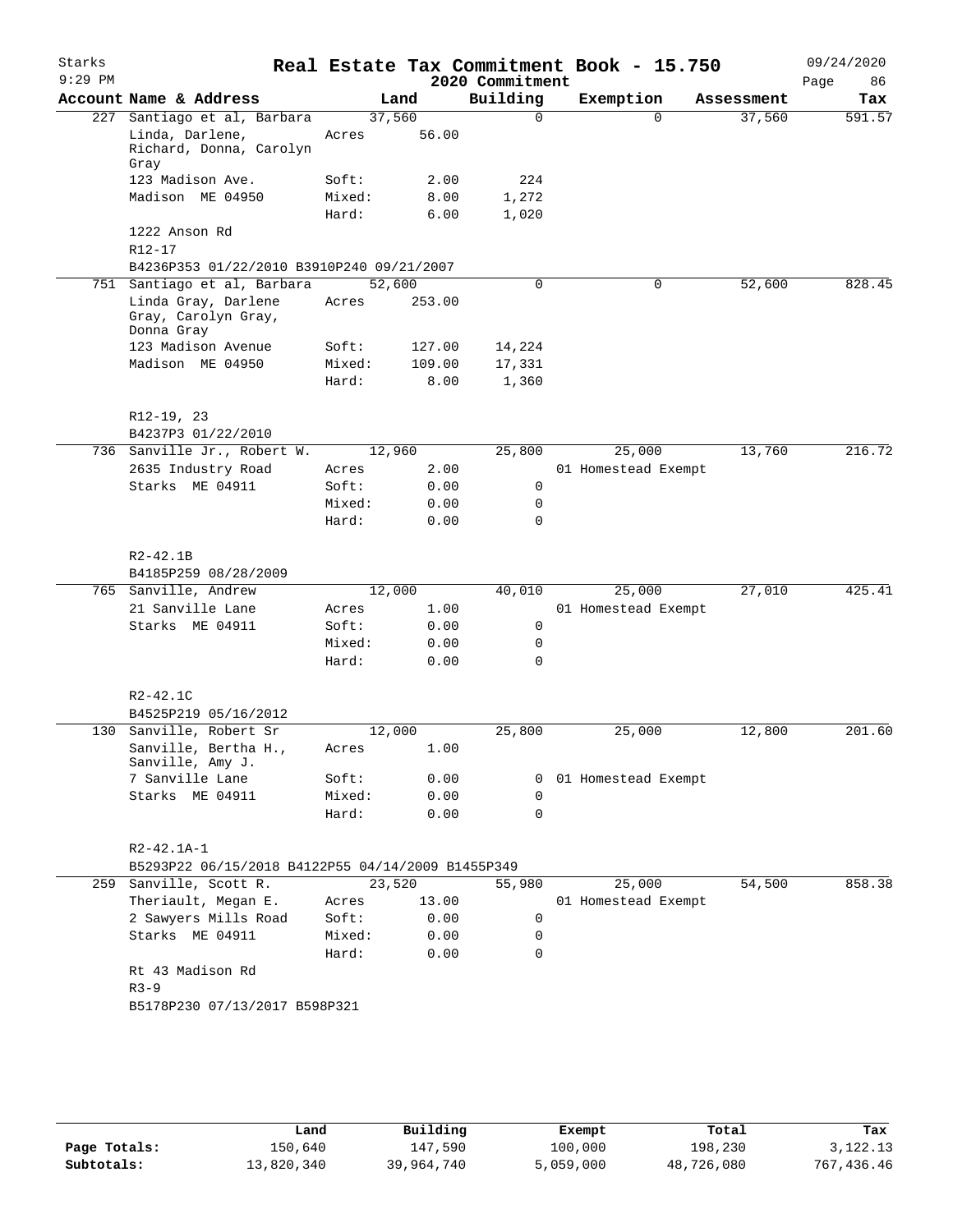| Starks    |                                                                |        |       |                 | Real Estate Tax Commitment Book - 15.750 |            | 09/24/2020 |
|-----------|----------------------------------------------------------------|--------|-------|-----------------|------------------------------------------|------------|------------|
| $9:29$ PM |                                                                |        |       | 2020 Commitment |                                          |            | 87<br>Page |
|           | Account Name & Address                                         | Land   |       | Building        | Exemption                                | Assessment | Tax        |
|           | 544 Sasville, Norman A.                                        | 28,950 |       | $\mathsf{O}$    | $\Omega$                                 | 28,950     | 455.96     |
|           | PO Box 619                                                     | Acres  | 23.07 |                 |                                          |            |            |
|           | Middleboro MA 02346                                            | Soft:  | 0.00  | 0               |                                          |            |            |
|           |                                                                | Mixed: | 0.00  | 0               |                                          |            |            |
|           |                                                                | Hard:  | 0.00  | $\mathbf 0$     |                                          |            |            |
|           | $R8 - 38 - 9$<br>B2307P110                                     |        |       |                 |                                          |            |            |
|           | 525 Saunders, Charles                                          | 15,940 |       | 37,380          | 0                                        | 53,320     | 839.79     |
|           | 4 Sunrise Lane                                                 | Acres  | 5.10  |                 |                                          |            |            |
|           | Harpswell Me 04079                                             | Soft:  | 0.00  | 0               |                                          |            |            |
|           |                                                                | Mixed: | 0.00  | 0               |                                          |            |            |
|           |                                                                | Hard:  | 0.00  | 0               |                                          |            |            |
|           |                                                                |        |       |                 |                                          |            |            |
|           | $R4 - 22$<br>B5464P57 09/18/2019 B4847P217 10/22/2014 B3878P88 |        |       |                 |                                          |            |            |
|           | 07/10/2007 B775P805<br>318 Schafer, Paul J.                    | 33,240 |       | 108,280         | 31,000                                   | 110,520    | 1,740.69   |
|           | 256 Mayhew Road                                                | Acres  | 35.00 |                 | 01 Homestead Exempt                      |            |            |
|           | Starks ME 04911                                                | Soft:  | 0.00  | $\Omega$        | 02 Veteran                               |            |            |
|           |                                                                | Mixed: | 0.00  | 0               |                                          |            |            |
|           |                                                                | Hard:  | 0.00  | $\Omega$        |                                          |            |            |
|           |                                                                |        |       |                 |                                          |            |            |
|           | $R7 - 24$                                                      |        |       |                 |                                          |            |            |
|           | B5126P111 02/03/2017 B3416P338 12/02/2004 B1505P80             |        |       |                 |                                          |            |            |
|           | 545 Schleier, Richard. &<br>Georgette M                        | 18,720 |       | 55,800          | 31,000                                   | 43,520     | 685.44     |
|           | 735 Sandy River Road                                           | Acres  | 8.00  |                 | 02 Veteran                               |            |            |
|           | Starks ME 04911                                                | Soft:  | 0.00  | $\overline{0}$  | 01 Homestead Exempt                      |            |            |
|           |                                                                | Mixed: | 0.00  | 0               |                                          |            |            |
|           |                                                                | Hard:  | 0.00  | 0               |                                          |            |            |
|           | $R10-11, 12$                                                   |        |       |                 |                                          |            |            |
|           | B886P33                                                        |        |       |                 |                                          |            |            |
|           | 546 Scioscia, Eugene. M                                        | 25,470 |       | 20,650          | 0                                        | 46,120     | 726.39     |
|           | Scioscia, Gail L.                                              | Acres  | 15.03 |                 |                                          |            |            |
|           | 6 Gioioso Drive                                                | Soft:  | 0.00  | 0               |                                          |            |            |
|           | Holbrook MA 02343                                              | Mixed: | 0.00  | 0               |                                          |            |            |
|           |                                                                | Hard:  | 0.00  | 0               |                                          |            |            |
|           | West Mills Rd                                                  |        |       |                 |                                          |            |            |
|           | R7-11.1                                                        |        |       |                 |                                          |            |            |
|           | B2546P86                                                       |        |       |                 |                                          |            |            |
| 549       | Seamon, Estate of<br>Thomas J                                  | 19,100 |       | $\Omega$        | 0                                        | 19,100     | 300.83     |
|           | c/o Angel Vinton                                               | Acres  | 8.40  |                 |                                          |            |            |
|           | 181 Marston Rd                                                 | Soft:  | 0.00  | 0               |                                          |            |            |
|           | Gardiner ME 04345                                              | Mixed: | 0.00  | 0               |                                          |            |            |
|           |                                                                | Hard:  | 0.00  | $\mathbf 0$     |                                          |            |            |
|           | Rt.134 New Sharon Rd.                                          |        |       |                 |                                          |            |            |
|           | $R8 - 10.2$                                                    |        |       |                 |                                          |            |            |
|           | B3637P282 01/30/2006 B1485P77                                  |        |       |                 |                                          |            |            |

|              | Land       | Building   | Exempt    | Total      | Tax        |
|--------------|------------|------------|-----------|------------|------------|
| Page Totals: | 141,420    | 222,110    | 62,000    | 301,530    | 4,749.10   |
| Subtotals:   | 13,961,760 | 40,186,850 | 5,121,000 | 49,027,610 | 772,185.56 |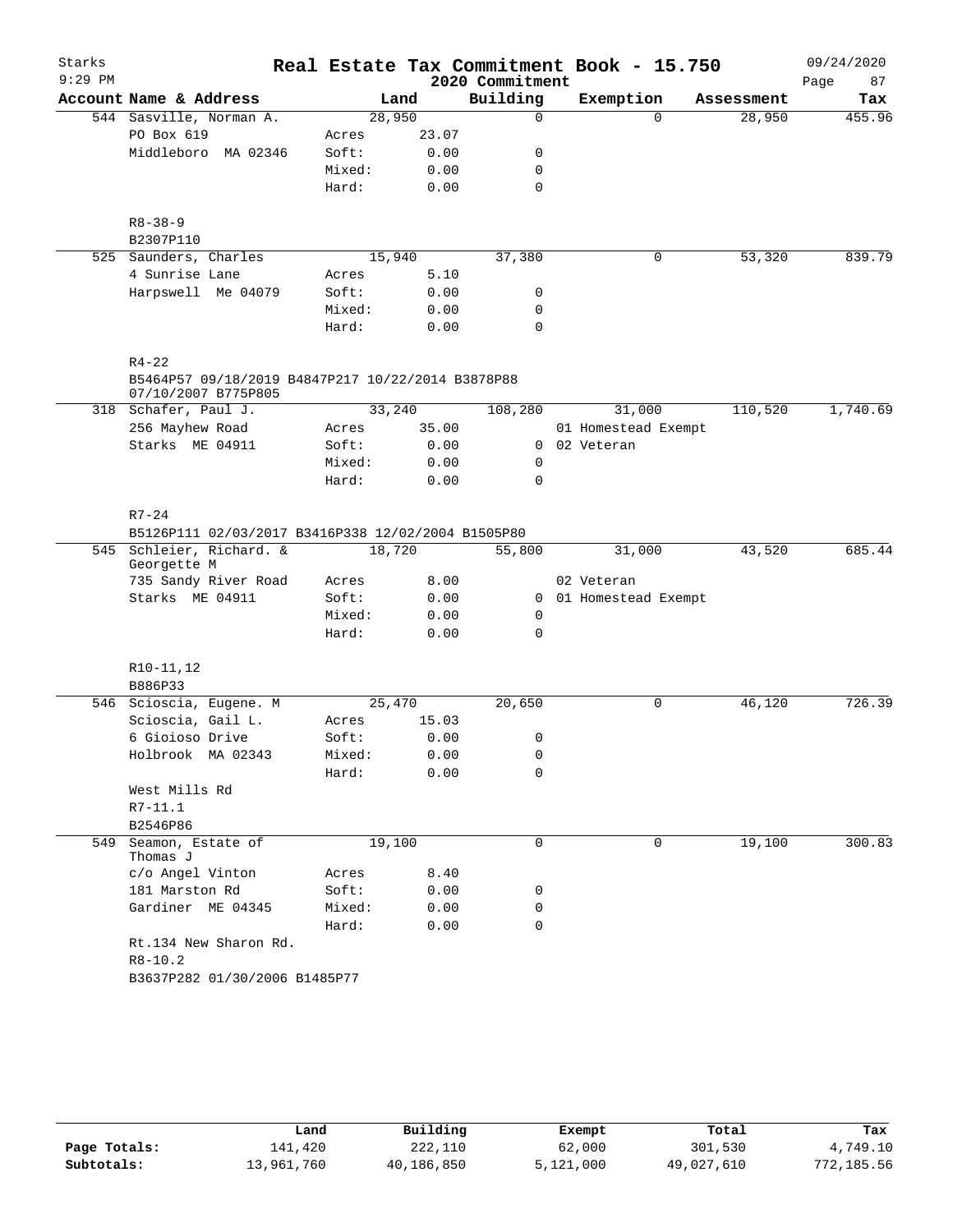| Starks<br>$9:29$ PM |                                |        |        | Real Estate Tax Commitment Book - 15.750<br>2020 Commitment |                     |            | 09/24/2020<br>Page<br>88 |
|---------------------|--------------------------------|--------|--------|-------------------------------------------------------------|---------------------|------------|--------------------------|
|                     | Account Name & Address         |        | Land   | Building                                                    | Exemption           | Assessment | Tax                      |
| 654                 | Seamon, Estate of              |        | 17,950 | 24,000                                                      | 25,000              | 16,950     | 266.96                   |
|                     | Thomas J.                      |        |        |                                                             |                     |            |                          |
|                     | c/o Angel Vinton               | Acres  | 7.20   |                                                             | 01 Homestead Exempt |            |                          |
|                     | 181 Marston Rd                 | Soft:  | 0.00   | $\mathbf 0$                                                 |                     |            |                          |
|                     | Gardiner ME 04345              | Mixed: | 0.00   | $\mathbf 0$                                                 |                     |            |                          |
|                     |                                | Hard:  | 0.00   | 0                                                           |                     |            |                          |
|                     | Rt.134 New Sharon Rd.          |        |        |                                                             |                     |            |                          |
|                     | $R8 - 10.1$                    |        |        |                                                             |                     |            |                          |
|                     | B3359P254 09/14/2005 B1936P46  |        |        |                                                             |                     |            |                          |
|                     | 463 Semas Joseph, J            |        | 25,150 | 61,380                                                      | 25,000              | 61,530     | 969.10                   |
|                     | Semas Margaret, A              | Acres  | 14.70  |                                                             | 01 Homestead Exempt |            |                          |
|                     | 248 Dill Road                  | Soft:  | 0.00   | $\mathsf{O}$                                                |                     |            |                          |
|                     | Starks Me 04911                | Mixed: | 0.00   | 0                                                           |                     |            |                          |
|                     |                                | Hard:  | 0.00   | 0                                                           |                     |            |                          |
|                     | Dill Rd                        |        |        |                                                             |                     |            |                          |
|                     | $R6 - 22.4A$                   |        |        |                                                             |                     |            |                          |
|                     | B3755P79 09/22/2006 B1446P306  |        |        |                                                             |                     |            |                          |
|                     | 550 Severn, Floyd K.           |        | 2,550  | 0                                                           | 0                   | 2,550      | 40.16                    |
|                     | 535 Sawyers Mills Road         | Acres  | 15.00  |                                                             |                     |            |                          |
|                     | Starks ME 04911                | Soft:  | 0.00   | 0                                                           |                     |            |                          |
|                     |                                | Mixed: | 0.00   | 0                                                           |                     |            |                          |
|                     |                                | Hard:  | 15.00  | 2,550                                                       |                     |            |                          |
|                     |                                |        |        |                                                             |                     |            |                          |
|                     | $R5 - 19.1$                    |        |        |                                                             |                     |            |                          |
|                     | B1067P238                      |        |        |                                                             |                     |            |                          |
|                     | 551 Severn, Floyd K.           |        | 13,870 | 126,670                                                     | 25,000              | 115,540    | 1,819.76                 |
|                     | Hickey Maureen E               | Acres  | 12.00  |                                                             |                     |            |                          |
|                     | 535 Sawyers Mills Road         | Soft:  | 0.00   | 0                                                           | 01 Homestead Exempt |            |                          |
|                     | Starks ME 04911                | Mixed: | 0.00   | $\mathbf 0$                                                 |                     |            |                          |
|                     |                                | Hard:  | 11.00  | 1,870                                                       |                     |            |                          |
|                     | $R5 - 20$                      |        |        |                                                             |                     |            |                          |
|                     | B2228P347                      |        |        |                                                             |                     |            |                          |
|                     | 552 Severn, Floyd. K           |        | 2,070  | 0                                                           | 0                   | 2,070      | 32.60                    |
|                     | Hickey Maureen E.              | Acres  | 13.00  |                                                             |                     |            |                          |
|                     | 535 Sawyers Mills Road         | Soft:  | 0.00   | 0                                                           |                     |            |                          |
|                     | Starks ME 04911                | Mixed: | 13.00  | 2,067                                                       |                     |            |                          |
|                     |                                | Hard:  | 0.00   | 0                                                           |                     |            |                          |
|                     | 535 Sawyers Mills Rd           |        |        |                                                             |                     |            |                          |
|                     | $R4 - 25.2$                    |        |        |                                                             |                     |            |                          |
|                     | B1143P261                      |        |        |                                                             |                     |            |                          |
|                     | 243 Shaw, Daniel C             |        | 18,890 | 44,280                                                      | 25,000              | 38,170     | 601.18                   |
|                     | Shaw, Sylvia F.                | Acres  | 27.60  |                                                             | 01 Homestead Exempt |            |                          |
|                     | 357 Sawyers Mills Road         | Soft:  | 6.00   | 672                                                         |                     |            |                          |
|                     | Starks ME 04911                | Mixed: | 12.00  | 1,908                                                       |                     |            |                          |
|                     |                                | Hard:  | 5.00   | 850                                                         |                     |            |                          |
|                     | West Mills Rd                  |        |        |                                                             |                     |            |                          |
|                     | $R4 - 38$                      |        |        |                                                             |                     |            |                          |
|                     | B4206P109 10/26/2100 B1890P18  |        |        |                                                             |                     |            |                          |
|                     | 554 Shaw, David J.             |        | 40,080 | 0                                                           | 0                   | 40,080     | 631.26                   |
|                     | Flagg-Shaw, Pamela             |        | 54.00  |                                                             |                     |            |                          |
|                     |                                | Acres  |        |                                                             |                     |            |                          |
|                     | 45 Ridge Rd                    | Soft:  | 0.00   | 0                                                           |                     |            |                          |
|                     | Randolph ME 04346              | Mixed: | 0.00   | 0                                                           |                     |            |                          |
|                     |                                | Hard:  | 0.00   | 0                                                           |                     |            |                          |
|                     |                                |        |        |                                                             |                     |            |                          |
|                     | $R10-7$                        |        |        |                                                             |                     |            |                          |
|                     | B3633P178 02/14/2006 B2291P238 |        |        |                                                             |                     |            |                          |
|                     |                                |        |        |                                                             |                     |            |                          |

|              | Land       | Building   | Exempt    | Total      | Tax        |
|--------------|------------|------------|-----------|------------|------------|
| Page Totals: | 120,560    | 256,330    | 100,000   | 276,890    | 4,361.02   |
| Subtotals:   | 14,082,320 | 40,443,180 | 5,221,000 | 49,304,500 | 776,546.58 |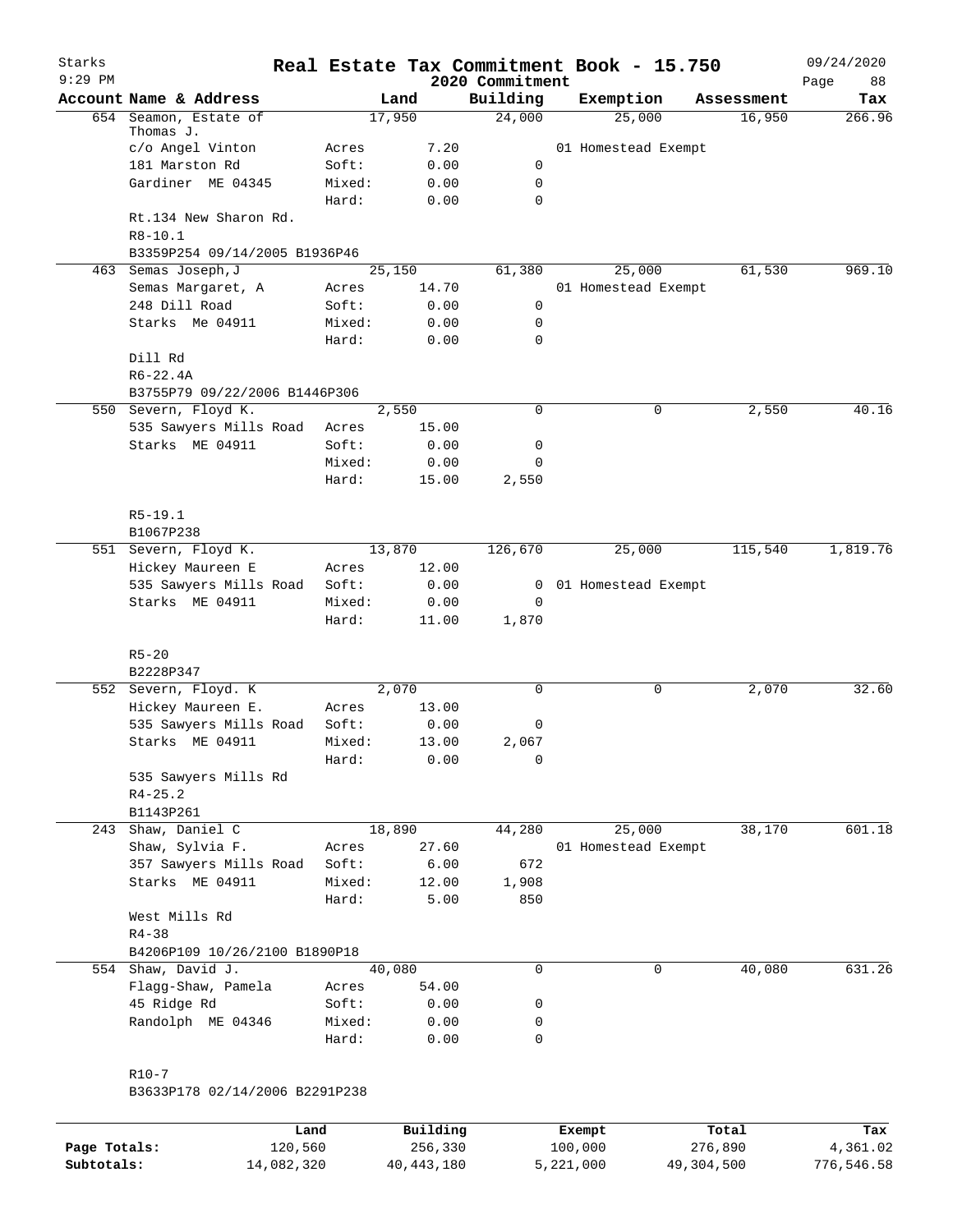| Starks       |                                              |                 | Real Estate Tax Commitment Book - 15.750 |                             |                     |             |                      | 09/24/2020      |
|--------------|----------------------------------------------|-----------------|------------------------------------------|-----------------------------|---------------------|-------------|----------------------|-----------------|
| $9:29$ PM    | Account Name & Address                       |                 | Land                                     | 2020 Commitment<br>Building |                     |             |                      | Page<br>89      |
|              | 553 Shaw, David J.                           |                 | 37,380                                   | 5,940                       | Exemption           | $\Omega$    | Assessment<br>43,320 | Tax<br>682.29   |
|              | Flagg-Shaw, Pamela                           | Acres           | 46.50                                    |                             |                     |             |                      |                 |
|              | 45 Ridge Rd                                  | Soft:           | 0.00                                     | 0                           |                     |             |                      |                 |
|              | Randolph ME 04346                            | Mixed:          | 0.00                                     | 0                           |                     |             |                      |                 |
|              |                                              | Hard:           | 0.00                                     | $\mathbf 0$                 |                     |             |                      |                 |
|              | 455 Anson Rd<br>$R10-2.2, 2.6$               |                 |                                          |                             |                     |             |                      |                 |
|              | B3633P178 02/14/2006 B2291P238               |                 |                                          |                             |                     |             |                      |                 |
|              | 555 Shaw, Kenneth                            |                 | 13,150                                   | 58,300                      |                     | 31,000      | 40,450               | 637.09          |
|              | PO Box 34                                    | Acres           | 2.20                                     |                             | 02 Veteran          |             |                      |                 |
|              | New Sharon ME 04955                          | Soft:           | 0.00                                     | 0                           | 01 Homestead Exempt |             |                      |                 |
|              |                                              | Mixed:          | 0.00                                     | 0                           |                     |             |                      |                 |
|              |                                              | Hard:           | 0.00                                     | $\mathbf 0$                 |                     |             |                      |                 |
|              | 249 Beans Corner Rd                          |                 |                                          |                             |                     |             |                      |                 |
|              | $R1 - 10$                                    |                 |                                          |                             |                     |             |                      |                 |
|              | B2018P38                                     |                 |                                          |                             |                     |             |                      |                 |
|              | 556 Sheen, Jada F.                           |                 | 36,480                                   | $\mathbf 0$                 |                     | 0           | 36,480               | 574.56          |
|              | P.O. Box 950                                 | Acres           | 44.00                                    |                             |                     |             |                      |                 |
|              | Christiansted, St.                           | Soft:           | 0.00                                     | 0                           |                     |             |                      |                 |
|              | Croix VI 00821                               |                 |                                          |                             |                     |             |                      |                 |
|              |                                              | Mixed:          | 0.00                                     | $\mathbf 0$                 |                     |             |                      |                 |
|              |                                              | Hard:           | 0.00                                     | $\mathbf 0$                 |                     |             |                      |                 |
|              | $R2 - 59.2$                                  |                 |                                          |                             |                     |             |                      |                 |
|              | B1022P73                                     |                 |                                          |                             |                     |             |                      |                 |
|              | 557 Shepard, Stephen C.                      |                 | 30,000                                   | 29,700                      |                     | 0           | 59,700               | 940.28          |
|              | 127 Riverside Drive                          | Acres           | 26.00                                    |                             |                     |             |                      |                 |
|              | Auburn ME 04210-5027                         | Soft:           | 0.00                                     | 0                           |                     |             |                      |                 |
|              |                                              | Mixed:          | 0.00                                     | 0                           |                     |             |                      |                 |
|              |                                              | Hard:           | 0.00                                     | $\mathbf 0$                 |                     |             |                      |                 |
|              | Brann Mills Road                             |                 |                                          |                             |                     |             |                      |                 |
|              | R2-20, 21, 25                                |                 |                                          |                             |                     |             |                      |                 |
|              | B897P791<br>558 Sherrer, Charles R.          |                 | 19,010                                   | 53,100                      |                     | 0           | 72,110               | 1,135.73        |
|              | 235 NE 199 Lane                              | Acres           | 8.30                                     |                             |                     |             |                      |                 |
|              | Miami FL 33179                               | Soft:           | 0.00                                     | 0                           |                     |             |                      |                 |
|              |                                              | Mixed:          |                                          | 0                           |                     |             |                      |                 |
|              |                                              |                 | 0.00                                     |                             |                     |             |                      |                 |
|              |                                              | Hard:           | 0.00                                     | 0                           |                     |             |                      |                 |
|              | Chicken St                                   |                 |                                          |                             |                     |             |                      |                 |
|              | $R3 - 41.5$                                  |                 |                                          |                             |                     |             |                      |                 |
|              | B2452P128                                    |                 | 18,430                                   | $\mathbf 0$                 |                     | $\mathbf 0$ | 18,430               | 290.27          |
| 559          | Sherrer, Christopher<br>21645 Fall River Dr. |                 |                                          |                             |                     |             |                      |                 |
|              | Boca Raton FL 33428                          | Acres<br>Soft:  | 7.70                                     |                             |                     |             |                      |                 |
|              |                                              |                 | 0.00                                     | 0                           |                     |             |                      |                 |
|              |                                              | Mixed:<br>Hard: | 0.00                                     | 0<br>$\mathbf 0$            |                     |             |                      |                 |
|              |                                              |                 | 0.00                                     |                             |                     |             |                      |                 |
|              | $R3 - 41.2$                                  |                 |                                          |                             |                     |             |                      |                 |
|              | 560 Sherrer, Earskin                         |                 | 18,720                                   | $\mathbf 0$                 |                     | $\mathbf 0$ |                      | 294.84          |
|              | 12 Yale Ave                                  |                 | 8.00                                     |                             |                     |             | 18,720               |                 |
|              | Dayton OH 45406                              | Acres<br>Soft:  | 0.00                                     | 0                           |                     |             |                      |                 |
|              |                                              |                 |                                          |                             |                     |             |                      |                 |
|              |                                              | Mixed:          | 0.00                                     | $\mathbf 0$                 |                     |             |                      |                 |
|              |                                              | Hard:           | 0.00                                     | $\mathbf 0$                 |                     |             |                      |                 |
|              | $R3 - 41.6$                                  |                 |                                          |                             |                     |             |                      |                 |
|              | B3344P84                                     |                 |                                          |                             |                     |             |                      |                 |
|              |                                              |                 |                                          |                             |                     |             |                      |                 |
| Page Totals: |                                              | Land<br>173,170 | Building<br>147,040                      |                             | Exempt<br>31,000    |             | Total<br>289,210     | Tax<br>4,555.06 |
| Subtotals:   | 14, 255, 490                                 |                 | 40,590,220                               |                             | 5,252,000           |             | 49,593,710           | 781,101.64      |
|              |                                              |                 |                                          |                             |                     |             |                      |                 |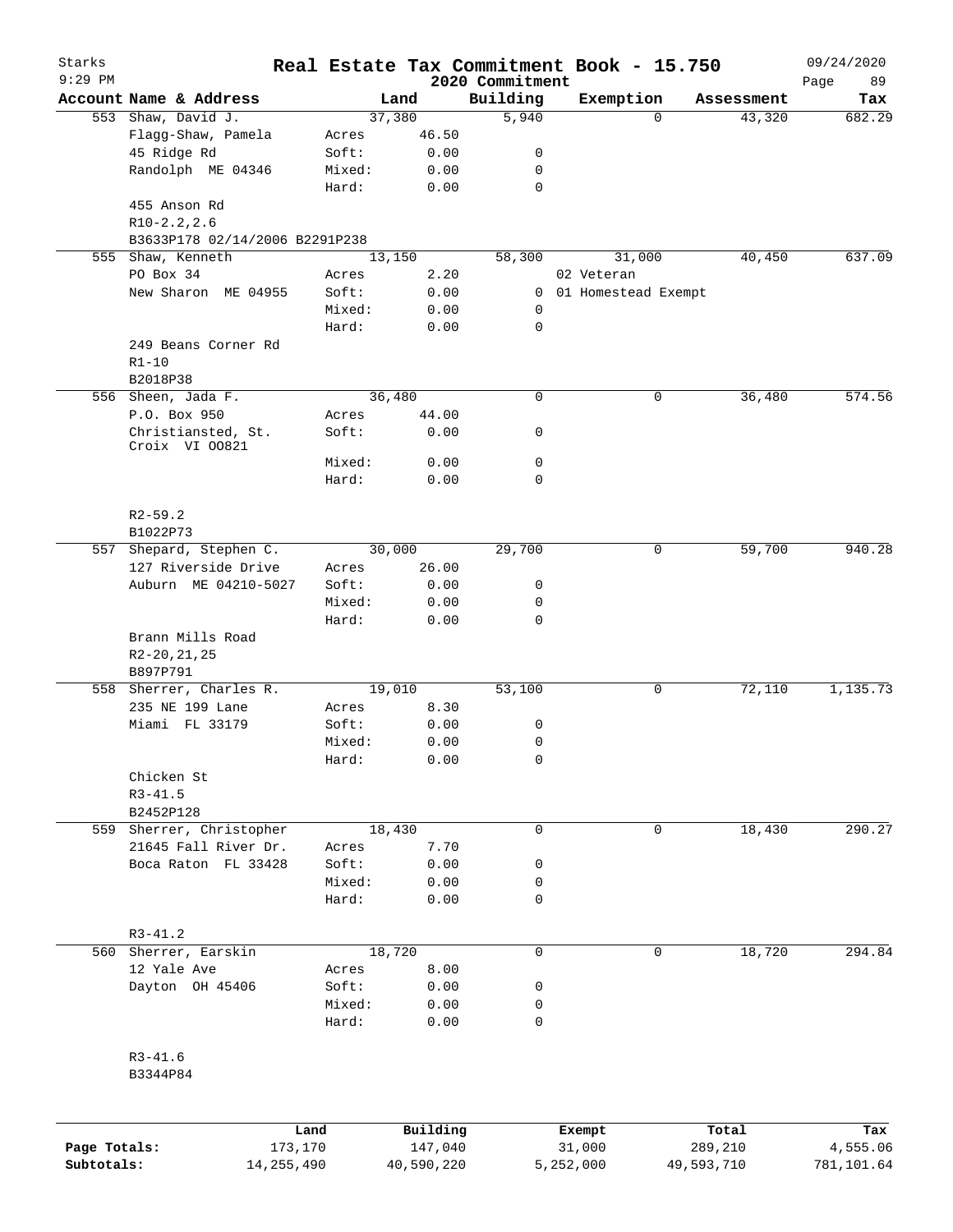| Starks<br>$9:29$ PM |                                                                            |        |        |        | 2020 Commitment | Real Estate Tax Commitment Book - 15.750 |            | 09/24/2020<br>90<br>Page |
|---------------------|----------------------------------------------------------------------------|--------|--------|--------|-----------------|------------------------------------------|------------|--------------------------|
|                     | Account Name & Address                                                     |        | Land   |        | Building        | Exemption                                | Assessment | Tax                      |
|                     | 562 Sherrer, John                                                          |        | 19,490 |        | 0               | $\Omega$                                 | 19,490     | 306.97                   |
|                     | 12 Yale Ave.                                                               | Acres  |        | 8.80   |                 |                                          |            |                          |
|                     | Dayton OH 45406                                                            | Soft:  |        | 0.00   | 0               |                                          |            |                          |
|                     |                                                                            | Mixed: |        | 0.00   | 0               |                                          |            |                          |
|                     |                                                                            | Hard:  |        | 0.00   | 0               |                                          |            |                          |
|                     | $R3 - 41.4$                                                                |        |        |        |                 |                                          |            |                          |
|                     | 563 Sherrer, Lucy Geneva                                                   |        | 27,730 |        | $\Omega$        | 0                                        | 27,730     | 436.75                   |
|                     | c/o John Sherrer                                                           | Acres  |        | 19.69  |                 |                                          |            |                          |
|                     | 12 Yale Ave                                                                | Soft:  |        | 0.00   | 0               |                                          |            |                          |
|                     | Dayton Oh 45406                                                            | Mixed: |        | 0.00   | 0               |                                          |            |                          |
|                     |                                                                            | Hard:  |        | 0.00   | $\Omega$        |                                          |            |                          |
|                     | $R3 - 41$<br>B4242P226 09/28/2009 B1263P84                                 |        |        |        |                 |                                          |            |                          |
| 160                 | Sherwood, Patrick H.                                                       |        | 20,260 |        | 104,640         | 31,000                                   | 93,900     | 1,478.93                 |
|                     | Jr.                                                                        |        |        |        |                 |                                          |            |                          |
|                     | 61 Mayhew Road                                                             | Acres  |        | 9.60   |                 | 02 Veteran                               |            |                          |
|                     | Starks ME 04911                                                            | Soft:  |        | 0.00   |                 | 0 01 Homestead Exempt                    |            |                          |
|                     |                                                                            | Mixed: |        | 0.00   | 0               |                                          |            |                          |
|                     |                                                                            | Hard:  |        | 0.00   | 0               |                                          |            |                          |
|                     | 61 Mayhew Rd.                                                              |        |        |        |                 |                                          |            |                          |
|                     | $R7 - 10.5$                                                                |        |        |        |                 |                                          |            |                          |
|                     | B5506P232 01/10/2020 B3955P192 01/22/2008 B3803P283<br>01/22/2007 B2048P69 |        |        |        |                 |                                          |            |                          |
|                     | 437 Simpson, Jennifer Marie                                                |        | 22,560 |        | 7,200           | 0                                        | 29,760     | 468.72                   |
|                     | Simpson, Curtis                                                            | Acres  |        | 12.00  |                 |                                          |            |                          |
|                     | 76 Zelkova Road                                                            | Soft:  |        | 0.00   | 0               |                                          |            |                          |
|                     | Smyrna DE 19977                                                            | Mixed: |        | 0.00   | 0               |                                          |            |                          |
|                     |                                                                            | Hard:  |        | 0.00   | $\mathbf 0$     |                                          |            |                          |
|                     | Rt. 134 Farmington Rd.<br>$R8 - 5$                                         |        |        |        |                 |                                          |            |                          |
|                     | B5009P285 03/21/2016 B1273P152                                             |        |        |        |                 |                                          |            |                          |
|                     | 581 Sirois, Robert                                                         |        | 29,640 |        | 0               | 0                                        | 29,640     | 466.83                   |
|                     | 249 Seamon Rd.                                                             | Acres  |        | 25.00  |                 |                                          |            |                          |
|                     | Farmington ME 04938                                                        | Soft:  |        | 0.00   | 0               |                                          |            |                          |
|                     |                                                                            | Mixed: |        | 0.00   | 0               |                                          |            |                          |
|                     |                                                                            | Hard:  |        | 0.00   | $\mathsf{O}$    |                                          |            |                          |
|                     | $R1 - 25.1$                                                                |        |        |        |                 |                                          |            |                          |
|                     | B5022P228 B1692P80                                                         |        |        |        |                 |                                          |            |                          |
|                     | 583 Sirois, Robert J.                                                      |        | 45,440 |        | 0               | 0                                        | 45,440     | 715.68                   |
|                     | 249 Seamon Rd.                                                             | Acres  |        | 170.00 |                 |                                          |            |                          |
|                     | Farmington ME 04938                                                        | Soft:  |        | 30.00  | 3,360           |                                          |            |                          |
|                     |                                                                            | Mixed: |        | 60.00  | 9,540           |                                          |            |                          |
|                     |                                                                            | Hard:  |        | 70.00  | 11,900          |                                          |            |                          |
|                     | New Sharon Rd                                                              |        |        |        |                 |                                          |            |                          |
|                     | $R1 - 41$                                                                  |        |        |        |                 |                                          |            |                          |
|                     | B5022P228 05/02/2016 B1495P24                                              |        |        |        |                 |                                          |            |                          |
|                     | 582 Sirois, Robert J.                                                      |        | 22,560 |        | 0               | $\mathsf{O}$                             | 22,560     | 355.32                   |
|                     | 249 Seamon Rd.                                                             | Acres  |        | 12.00  |                 |                                          |            |                          |
|                     | Farmington ME 04938                                                        | Soft:  |        | 0.00   | 0               |                                          |            |                          |
|                     |                                                                            | Mixed: |        | 0.00   | 0               |                                          |            |                          |
|                     |                                                                            | Hard:  |        | 0.00   | 0               |                                          |            |                          |
|                     |                                                                            |        |        |        |                 |                                          |            |                          |
|                     | $R1 - 28$                                                                  |        |        |        |                 |                                          |            |                          |
|                     | B5022P228 05/22/2016 B1692P266                                             |        |        |        |                 |                                          |            |                          |
|                     |                                                                            |        |        |        |                 |                                          |            |                          |

|              | Land       | Building   | Exempt    | Total      | Tax         |
|--------------|------------|------------|-----------|------------|-------------|
| Page Totals: | 187.680    | 111,840    | 31,000    | 268,520    | 4,229.20    |
| Subtotals:   | 14,443,170 | 40,702,060 | 5,283,000 | 49,862,230 | 785, 330.84 |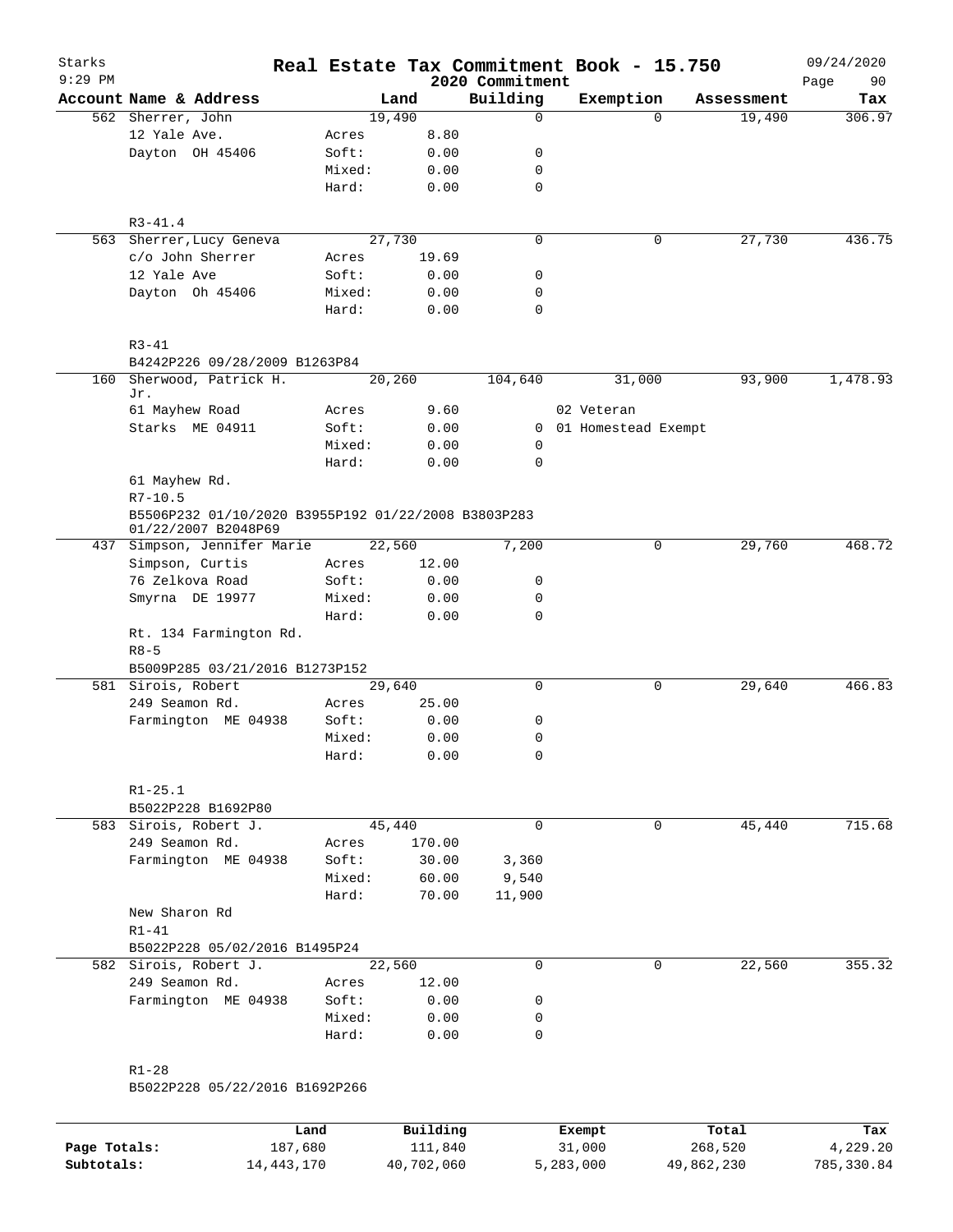| Starks       |                                     | Real Estate Tax Commitment Book - 15.750 |          |                             |                  |                     |            | 09/24/2020        |
|--------------|-------------------------------------|------------------------------------------|----------|-----------------------------|------------------|---------------------|------------|-------------------|
| 9:29 PM      | Account Name & Address              |                                          | Land     | 2020 Commitment<br>Building |                  | Exemption           | Assessment | Page<br>91<br>Tax |
|              | 790 Sirois, Ross D.                 |                                          | 29,640   | 87,730                      |                  | 25,000              | 92,370     | 1,454.83          |
|              | Waters, Misty M.                    | Acres                                    | 25.00    |                             |                  | 01 Homestead Exempt |            |                   |
|              | 1218 New Sharon Rd                  | Soft:                                    | 0.00     | 0                           |                  |                     |            |                   |
|              | Starks ME 04911                     | Mixed:                                   | 0.00     | 0                           |                  |                     |            |                   |
|              |                                     | Hard:                                    | 0.00     | $\mathbf 0$                 |                  |                     |            |                   |
|              | 1218 New Sharon Rd.                 |                                          |          |                             |                  |                     |            |                   |
|              | $R1 - 29.4 - A$                     |                                          |          |                             |                  |                     |            |                   |
|              | B5398P330 04/16/2019                |                                          |          |                             |                  |                     |            |                   |
| 155          | Sjostrom , John W.Jr                |                                          | 23,150   | 24,620                      |                  | 0                   | 47,770     | 752.38            |
|              | Sjostrom Gail. J                    | Acres                                    | 12.61    |                             |                  |                     |            |                   |
|              | 93 Bridge Street                    | Soft:                                    | 0.00     | 0                           |                  |                     |            |                   |
|              | Salem NH 03079                      | Mixed:                                   | 0.00     | 0                           |                  |                     |            |                   |
|              |                                     | Hard:                                    | 0.00     | 0                           |                  |                     |            |                   |
|              | $R8 - 38 - 7$                       |                                          |          |                             |                  |                     |            |                   |
|              | B3823P233 03/10/2007 B2308P33       |                                          |          |                             |                  |                     |            |                   |
|              | 568 Slawson, John A.                |                                          | 33,600   | 31,990                      |                  | 31,000              | 34,590     | 544.79            |
|              | P.O. Box 471                        | Acres                                    | 36.00    |                             | 02 Veteran       |                     |            |                   |
|              | Anson ME 04911                      | Soft:                                    | 0.00     | 0                           |                  | 01 Homestead Exempt |            |                   |
|              |                                     | Mixed:                                   | 0.00     | 0                           |                  |                     |            |                   |
|              |                                     | Hard:                                    | 0.00     | 0                           |                  |                     |            |                   |
|              | 251 Anson Rd                        |                                          |          |                             |                  |                     |            |                   |
|              | $R8 - 40$<br>B2611P209              |                                          |          |                             |                  |                     |            |                   |
| 731          | Smedberg, Elizabeth                 |                                          | 0        | 43,070                      |                  | 25,000              | 18,070     | 284.60            |
|              | 29 Abijah Hill Road                 |                                          |          |                             |                  | 01 Homestead Exempt |            |                   |
|              | Starks ME 04911                     |                                          |          |                             |                  |                     |            |                   |
|              | 29 Abijah Hill Rd                   |                                          |          |                             |                  |                     |            |                   |
|              | $R2 - 410N$                         |                                          |          |                             |                  |                     |            |                   |
| 144          | Smith, Joseph A.                    |                                          | 21,700   | 67,160                      |                  | 0                   | 88,860     | 1,399.55          |
|              | Smith, Brandi A.                    | Acres                                    | 11.10    |                             |                  |                     |            |                   |
|              | 511 East Madison Rd                 | Soft:                                    | 0.00     | 0                           |                  |                     |            |                   |
|              | Madison ME 04950                    | Mixed:                                   | 0.00     | 0                           |                  |                     |            |                   |
|              |                                     | Hard:                                    | 0.00     | 0                           |                  |                     |            |                   |
|              | $R6 - 2.16$                         |                                          |          |                             |                  |                     |            |                   |
|              | B5090P206 10/17/2016 B883P1018      |                                          |          |                             |                  |                     |            |                   |
|              | 570 Smith, Michael, A.              |                                          | 15,840   | 32,400                      |                  | 0                   | 48,240     | 759.78            |
|              | 1424 Industry Road                  | Acres                                    | 5.00     |                             |                  |                     |            |                   |
|              | Industry ME 04938                   | Soft:                                    | 0.00     | 0                           |                  |                     |            |                   |
|              |                                     | Mixed:                                   | 0.00     | 0                           |                  |                     |            |                   |
|              |                                     | Hard:                                    | 0.00     | 0                           |                  |                     |            |                   |
|              | Sandy River Estates                 |                                          |          |                             |                  |                     |            |                   |
|              | $R1 - 34.5$                         |                                          |          |                             |                  |                     |            |                   |
|              | B2114P150                           |                                          |          |                             |                  |                     |            |                   |
| 114          | Smith, Perry                        |                                          | 20,930   | 22,810                      |                  | 0                   | 43,740     | 688.91            |
|              | Smith, Kimberly                     | Acres                                    | 10.30    |                             |                  |                     |            |                   |
|              | 457 Hubbard Road                    | Soft:                                    | 0.00     | 0                           |                  |                     |            |                   |
|              | Berwick ME 03901                    | Mixed:                                   | 0.00     | 0                           |                  |                     |            |                   |
|              |                                     | Hard:                                    | 0.00     | $\mathbf 0$                 |                  |                     |            |                   |
|              | Thompson Bridge Road<br>$R3 - 46.4$ |                                          |          |                             |                  |                     |            |                   |
|              | B4449P142 10/07/2011 B2748P280      |                                          |          |                             |                  |                     |            |                   |
|              |                                     |                                          |          |                             |                  |                     |            |                   |
|              |                                     | Land                                     | Building |                             |                  |                     | Total      |                   |
| Page Totals: |                                     | 144,860                                  | 309,780  |                             | Exempt<br>81,000 |                     | 373,640    | Tax<br>5,884.84   |
|              |                                     |                                          |          |                             |                  |                     |            |                   |

**Subtotals:** 14,588,030 41,011,840 5,364,000 50,235,870 791,215.68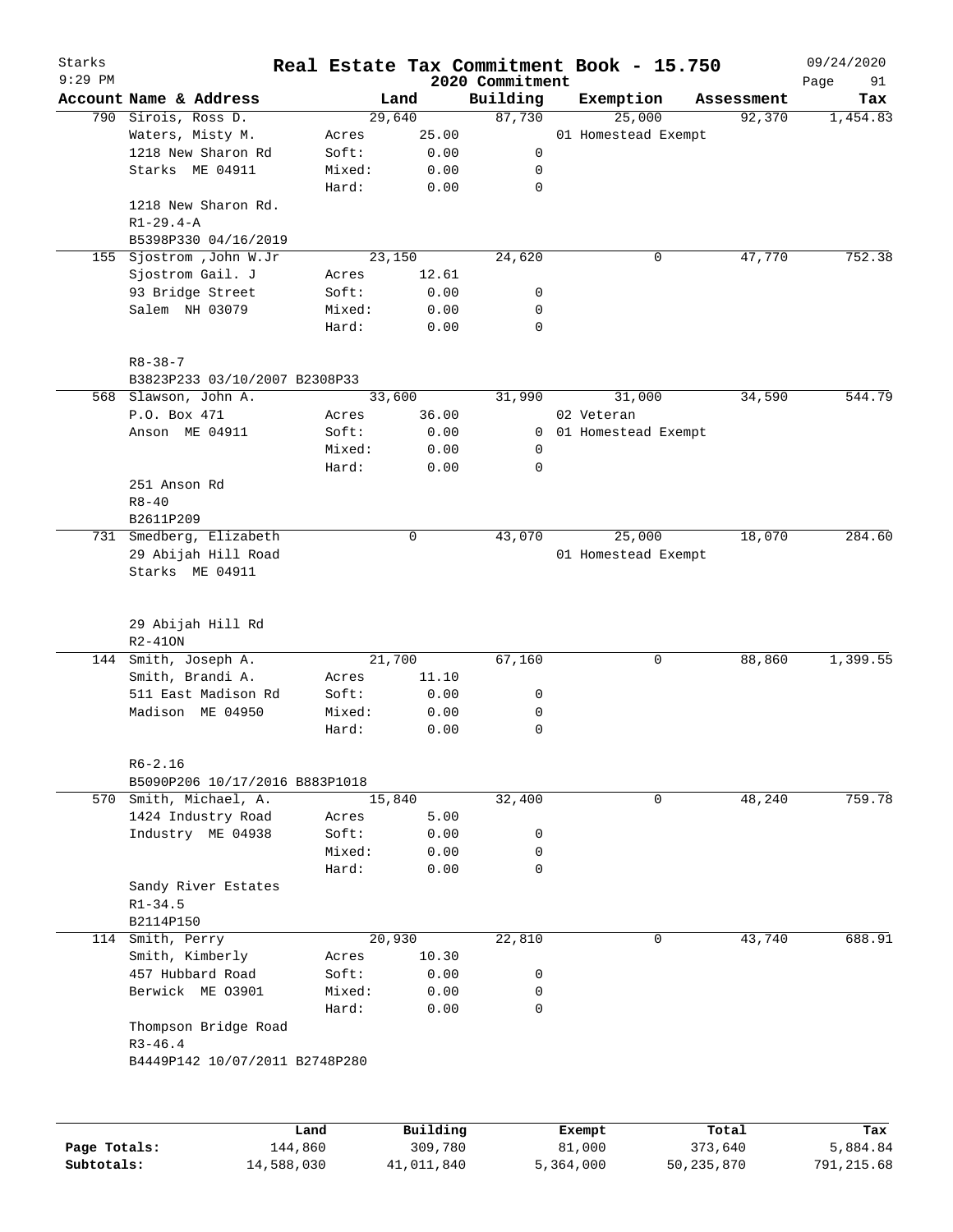| Starks<br>$9:29$ PM |                                                                                           |            |                 |              | 2020 Commitment | Real Estate Tax Commitment Book - 15.750 |            | 09/24/2020<br>92<br>Page |
|---------------------|-------------------------------------------------------------------------------------------|------------|-----------------|--------------|-----------------|------------------------------------------|------------|--------------------------|
|                     | Account Name & Address                                                                    |            |                 | Land         | Building        | Exemption                                | Assessment | Tax                      |
|                     | 31 Smith, Perry                                                                           |            |                 | 14,980       | 50,690          | $\Omega$                                 | 65,670     | 1,034.30                 |
|                     | Smith, Kimberly                                                                           |            | Acres           | 19.00        |                 |                                          |            |                          |
|                     | 457 Hubbard Road                                                                          |            | Soft:           | 0.00         | 0               |                                          |            |                          |
|                     | Berwick ME 03901                                                                          |            | Mixed:          | 7.00         | 1,113           |                                          |            |                          |
|                     |                                                                                           |            | Hard:           | 11.00        | 1,870           |                                          |            |                          |
|                     | $R3 - 46.3$                                                                               |            |                 |              |                 |                                          |            |                          |
|                     | B3406P232 11/12/2004 B1961P137                                                            |            |                 |              |                 |                                          |            |                          |
| 599                 | Smith, Perry and<br>Kimberly                                                              |            |                 | 27,840       | $\Omega$        | 0                                        | 27,840     | 438.48                   |
|                     | 457 Hubbard Road                                                                          |            | Acres           | 20.00        |                 |                                          |            |                          |
|                     | Berwick ME 03901                                                                          |            | Soft:           | 0.00         | 0               |                                          |            |                          |
|                     |                                                                                           |            | Mixed:          | 0.00         | 0               |                                          |            |                          |
|                     |                                                                                           |            | Hard:           | 0.00         | 0               |                                          |            |                          |
|                     | Thompson Bridge Road<br>$R3 - 46.2$                                                       |            |                 |              |                 |                                          |            |                          |
|                     | B4484P210 01/16/2012 B2073P194                                                            |            |                 |              |                 |                                          |            |                          |
|                     | 102 Smith, Robert F.                                                                      |            |                 | 22,080       | 128,820         | 31,000                                   | 119,900    | 1,888.43                 |
|                     | 282 Sawyers Mills Road                                                                    |            | Acres           | 11.50        |                 | 01 Homestead Exempt                      |            |                          |
|                     | Starks ME 04911                                                                           |            | Soft:           | 0.00         |                 | 0 02 Veteran                             |            |                          |
|                     |                                                                                           |            | Mixed:          | 0.00         | 0               |                                          |            |                          |
|                     |                                                                                           |            | Hard:           | 0.00         | 0               |                                          |            |                          |
|                     | $R3 - 14.4$<br>B4561P306 08/10/2012 B3329P1                                               |            |                 |              |                 |                                          |            |                          |
|                     | 119 Smith, Susan M                                                                        |            |                 | 20,260       | 8,640           | 0                                        | 28,900     | 455.18                   |
|                     | Smith, Everett W.                                                                         |            | Acres           | 9.60         |                 |                                          |            |                          |
|                     |                                                                                           |            |                 |              |                 |                                          |            |                          |
|                     | 136 Long Swamp Rd.                                                                        |            | Soft:           | 0.00         | 0               |                                          |            |                          |
|                     | Berwick ME 03901                                                                          |            | Mixed:<br>Hard: | 0.00<br>0.00 | 0<br>0          |                                          |            |                          |
|                     | $R7 - 10.4$<br>B3904P224 09/05/2007 B3769P232 10/30/2006 B1410P258<br>01/27/2011 B1388P74 |            |                 |              |                 |                                          |            |                          |
|                     | 571 Smithers, Linda                                                                       |            |                 | 64,890       | 243,360         | 25,000                                   | 283,250    | 4,461.19                 |
|                     | 404 Sandy River Road                                                                      |            | Acres           | 108.00       |                 |                                          |            |                          |
|                     | Starks ME 04911                                                                           |            | Soft:           | 0.00         |                 | 0 01 Homestead Exempt                    |            |                          |
|                     |                                                                                           |            | Mixed:          | 0.00         | $\Omega$        |                                          |            |                          |
|                     |                                                                                           |            | Hard:           | 33.00        | 5,610           |                                          |            |                          |
|                     | $9 - 6, 6.1, 7.8, 7.9, 7$<br>B4579P97 09/21/2012 B4225P264 12/18/2009 B1639P178           |            |                 |              |                 |                                          |            |                          |
|                     | 223 Sobczak, Wieslaw                                                                      |            |                 | 6,920        | 0               | 0                                        | 6,920      | 108.99                   |
|                     | 100 Oakland Avenue                                                                        |            | Acres           | 41.00        |                 |                                          |            |                          |
|                     | New Britain Ct 06053                                                                      |            | Soft:           | 0.00         | 0               |                                          |            |                          |
|                     |                                                                                           |            | Mixed:          | 5.00         | 795             |                                          |            |                          |
|                     |                                                                                           |            | Hard:           | 36.00        | 6,120           |                                          |            |                          |
|                     | $R8 - 38 - 18$                                                                            |            |                 |              |                 |                                          |            |                          |
|                     | B4410P212 07/03/2011 B3233P287                                                            |            |                 |              |                 |                                          |            |                          |
|                     | 222 Sobczak, Wieslaw                                                                      |            |                 | 15,110       | 96,130          | 0                                        | 111,240    | 1,752.03                 |
|                     | 100 Oakland Avenue                                                                        |            | Acres           | 10.00        |                 |                                          |            |                          |
|                     | New Britain CT 06053                                                                      |            | Soft:           | 0.00         | 0               |                                          |            |                          |
|                     |                                                                                           |            | Mixed:          | 0.00         | 0               |                                          |            |                          |
|                     |                                                                                           |            | Hard:           | 7.00         | 1,190           |                                          |            |                          |
|                     | Felker Hill Rd<br>$R8 - 38 - 16$                                                          |            |                 |              |                 |                                          |            |                          |
|                     | B4410P210 07/01/2011 B2749P258                                                            |            |                 |              |                 |                                          |            |                          |
|                     |                                                                                           | Land       |                 | Building     |                 | Exempt                                   | Total      | Tax                      |
| Page Totals:        |                                                                                           | 172,080    |                 | 527,640      |                 | 56,000                                   | 643,720    | 10,138.60                |
| Subtotals:          |                                                                                           | 14,760,110 |                 | 41,539,480   |                 | 5,420,000<br>50,879,590                  |            | 801, 354.28              |
|                     |                                                                                           |            |                 |              |                 |                                          |            |                          |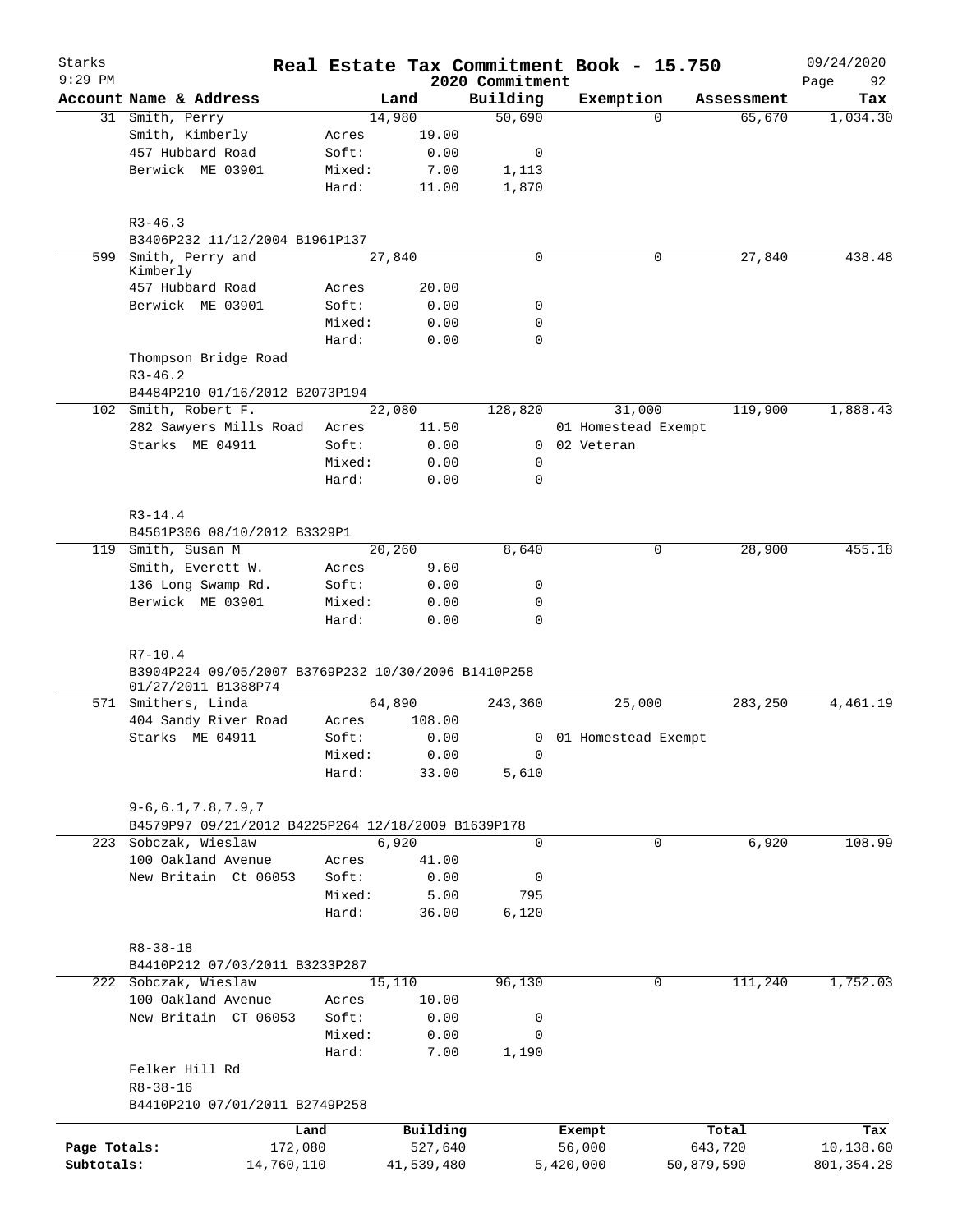| Starks<br>$9:29$ PM |                                                   |        |        | 2020 Commitment | Real Estate Tax Commitment Book - 15.750 |            | 09/24/2020<br>Page<br>93 |
|---------------------|---------------------------------------------------|--------|--------|-----------------|------------------------------------------|------------|--------------------------|
|                     | Account Name & Address                            |        | Land   | Building        | Exemption                                | Assessment | Tax                      |
|                     | 421 Sommers, Benjy C.                             |        | 65,590 | 92,160          | 25,000                                   | 132,750    | 2,090.81                 |
|                     | Sommers, Lisa M.                                  | Acres  | 198.00 |                 | 01 Homestead Exempt                      |            |                          |
|                     | 843 Anson Rd.                                     | Soft:  | 0.00   | 0               |                                          |            |                          |
|                     | Starks ME 04911                                   | Mixed: | 131.00 | 20,829          |                                          |            |                          |
|                     |                                                   | Hard:  | 0.00   | $\mathbf 0$     |                                          |            |                          |
|                     | 843 Anson Rd                                      |        |        |                 |                                          |            |                          |
|                     | R11-17,18                                         |        |        |                 |                                          |            |                          |
|                     | B5179P261 07/17/2017 B1639P130                    |        |        |                 |                                          |            |                          |
|                     | 521 Sours, Shane L.                               |        | 6,240  | 44,100          | 25,000                                   | 25,340     | 399.11                   |
|                     | Walls, Dawn R.                                    | Acres  | 0.27   |                 | 01 Homestead Exempt                      |            |                          |
|                     | 970 Gardiner Rd., Lot                             | Soft:  | 0.00   | 0               |                                          |            |                          |
|                     | 20                                                |        |        | 0               |                                          |            |                          |
|                     | Wiscasset ME 04578                                | Mixed: | 0.00   | 0               |                                          |            |                          |
|                     |                                                   | Hard:  | 0.00   |                 |                                          |            |                          |
|                     | $UI-12$                                           |        |        |                 |                                          |            |                          |
|                     | B3819P229 09/22/2006 B825P380                     |        |        |                 |                                          |            |                          |
|                     | 417 Sprague, Richard J.                           |        | 14,780 | 30,180          | 0                                        | 44,960     | 708.12                   |
|                     | c/o Michael Hemond                                | Acres  | 3.90   |                 |                                          |            |                          |
|                     | 695 Woodman Hill Rd.                              | Soft:  | 0.00   | 0               |                                          |            |                          |
|                     | Minot ME 04258                                    | Mixed: | 0.00   | 0               |                                          |            |                          |
|                     |                                                   | Hard:  | 0.00   | 0               |                                          |            |                          |
|                     |                                                   |        |        |                 |                                          |            |                          |
|                     | $R1-2$                                            |        |        |                 |                                          |            |                          |
|                     | B3474P126 04/22/2005 B812P93                      |        |        |                 |                                          |            |                          |
|                     | 579 Staph, Mike                                   |        | 22,150 | 49,460          | 0                                        | 71,610     | 1,127.86                 |
|                     | Matta Kelly                                       | Acres  | 11.57  |                 |                                          |            |                          |
|                     | 5 Plain Street                                    | Soft:  | 0.00   | 0               |                                          |            |                          |
|                     | Middleboro Ma 02346                               | Mixed: | 0.00   | 0               |                                          |            |                          |
|                     |                                                   | Hard:  | 0.00   | $\mathbf 0$     |                                          |            |                          |
|                     | Felker Hill Rd.                                   |        |        |                 |                                          |            |                          |
|                     | R8-38.17                                          |        |        |                 |                                          |            |                          |
|                     | B2752P288                                         |        |        |                 |                                          |            |                          |
|                     | 154 Staples, Gary L                               |        | 22,940 | 119,140         | 25,000                                   | 117,080    | 1,844.01                 |
|                     | Staples, Patricia A.                              | Acres  | 12.40  |                 | 01 Homestead Exempt                      |            |                          |
|                     | 38 Hartland Rd                                    | Soft:  | 0.00   | 0               |                                          |            |                          |
|                     | Canaan ME 04924                                   | Mixed: | 0.00   | 0               |                                          |            |                          |
|                     |                                                   | Hard:  | 0.00   | 0               |                                          |            |                          |
|                     | 473 Sandy River Rd                                |        |        |                 |                                          |            |                          |
|                     | $R9 - 7.4$                                        |        |        |                 |                                          |            |                          |
|                     | B5424P110 06/24/2019 B1439P117                    |        |        |                 |                                          |            |                          |
|                     | 593 Sterry Earl R. Jr.                            | 12,190 |        | 38,880          | 25,000                                   | 26,070     | 410.60                   |
|                     | 111 Chicken Street                                | Acres  | 1.20   |                 | 01 Homestead Exempt                      |            |                          |
|                     | Starks ME 04911                                   | Soft:  | 0.00   | 0               |                                          |            |                          |
|                     |                                                   | Mixed: | 0.00   | 0               |                                          |            |                          |
|                     |                                                   | Hard:  | 0.00   | $\Omega$        |                                          |            |                          |
|                     | 111 Chicken Street                                |        |        |                 |                                          |            |                          |
|                     | $R3 - 17$                                         |        |        |                 |                                          |            |                          |
|                     | B3662P65 04/16/2006 B2602P316                     |        |        |                 |                                          |            |                          |
|                     | 578 Sterry, Earl                                  |        | 19,390 | 79,090          | 0                                        | 98,480     | 1,551.06                 |
|                     | 335 Sterry Hill Rd                                | Acres  | 8.70   |                 |                                          |            |                          |
|                     | Starks Me 04911                                   | Soft:  | 0.00   | 0               |                                          |            |                          |
|                     |                                                   | Mixed: | 0.00   | 0               |                                          |            |                          |
|                     |                                                   | Hard:  | 0.00   | $\mathbf 0$     |                                          |            |                          |
|                     |                                                   |        |        |                 |                                          |            |                          |
|                     | $R1 - 38$                                         |        |        |                 |                                          |            |                          |
|                     | B5467P147 09/25/2019 B4745P63 12/24/2013 B838P458 |        |        |                 |                                          |            |                          |
|                     |                                                   |        |        |                 |                                          |            |                          |

|              | Land       | Building   | Exempt    | Total      | Tax        |
|--------------|------------|------------|-----------|------------|------------|
| Page Totals: | 163,280    | 453,010    | 100,000   | 516,290    | 8,131.57   |
| Subtotals:   | 14,923,390 | 41,992,490 | 5,520,000 | 51,395,880 | 809,485.85 |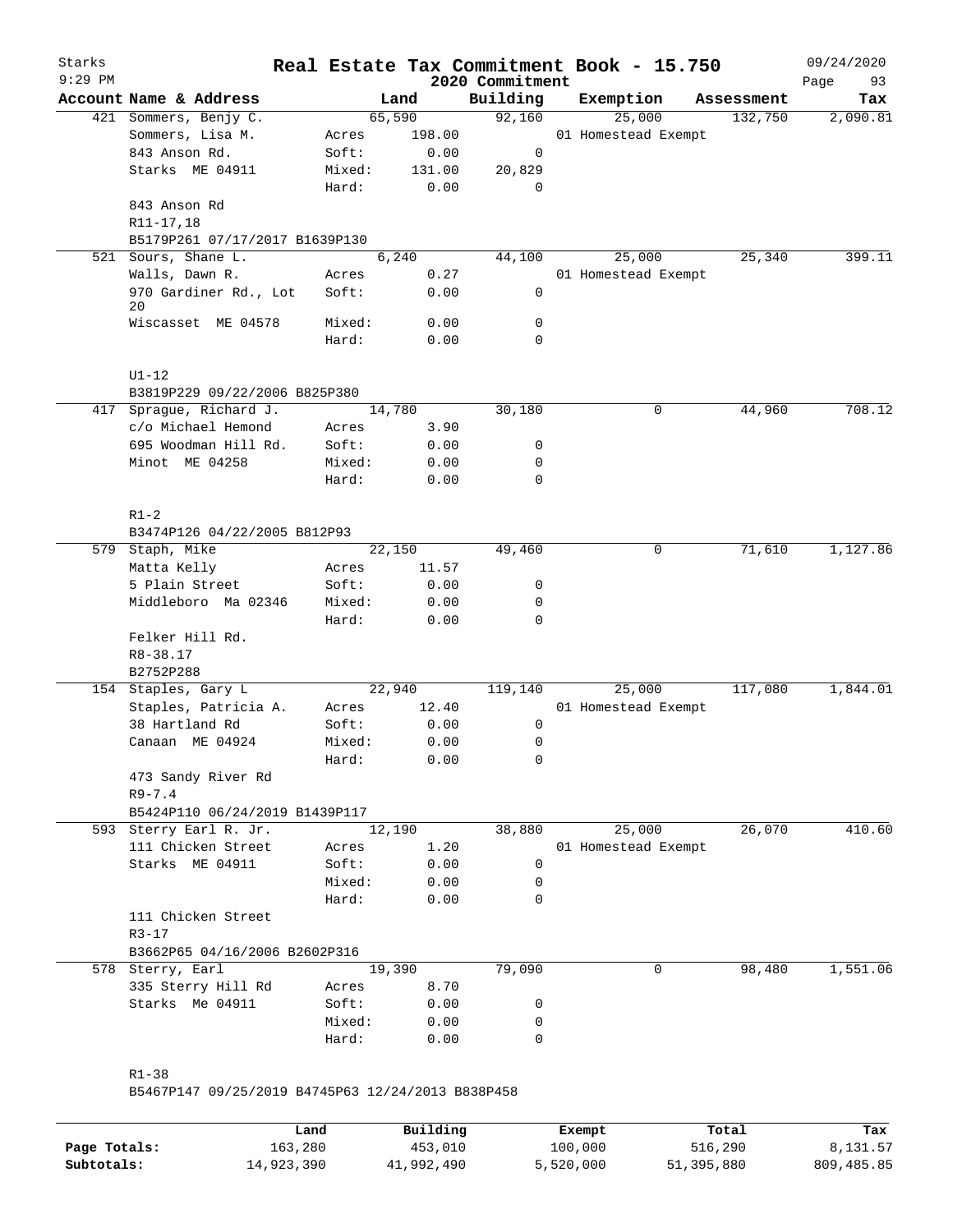| Starks<br>$9:29$ PM |                                                     |                 |               | 2020 Commitment | Real Estate Tax Commitment Book - 15.750 |            | 09/24/2020<br>Page<br>94 |
|---------------------|-----------------------------------------------------|-----------------|---------------|-----------------|------------------------------------------|------------|--------------------------|
|                     | Account Name & Address                              |                 | Land          | Building        | Exemption                                | Assessment | Tax                      |
|                     | 743 Sterry, Earl R.                                 |                 | 14,110        | 110, 110        | 25,000                                   | 99,220     | 1,562.72                 |
|                     | Coles, Carol                                        | Acres           | 3.20          |                 | 01 Homestead Exempt                      |            |                          |
|                     | 335 Sawyers Mills Road                              | Soft:           | 0.00          | 0               |                                          |            |                          |
|                     | Starks ME 04911                                     | Mixed:          | 0.00          | 0               |                                          |            |                          |
|                     |                                                     | Hard:           | 0.00          | 0               |                                          |            |                          |
|                     | $R4 - 39.2$                                         |                 |               |                 |                                          |            |                          |
|                     | B4348P170 11/17/2010                                |                 |               |                 |                                          |            |                          |
|                     | 590 Sterry, Troy                                    |                 | 16,610        | 81,700          | 25,000                                   | 73,310     | 1,154.63                 |
|                     | P.O.Box 381                                         | Acres           | 5.80          |                 |                                          |            |                          |
|                     | Farmington ME 04938                                 | Soft:           | 0.00          | 0               | 01 Homestead Exempt                      |            |                          |
|                     |                                                     | Mixed:          | 0.00          | $\mathbf 0$     |                                          |            |                          |
|                     |                                                     | Hard:           | 0.00          | 0               |                                          |            |                          |
|                     | 119 Anson Rd                                        |                 |               |                 |                                          |            |                          |
|                     | $R8 - 45$                                           |                 |               |                 |                                          |            |                          |
|                     | B2556P273                                           |                 | 46,200        | 118,190         |                                          | 139,390    |                          |
|                     | 594 Stevens, Alan R.<br>Stevens Vicki R.            |                 |               |                 | 25,000                                   |            | 2,195.39                 |
|                     |                                                     | Acres           | 71.00         |                 | 01 Homestead Exempt                      |            |                          |
|                     | 27 Remick Road                                      | Soft:           | 0.00          | 0               |                                          |            |                          |
|                     | Starks ME 04911                                     | Mixed:          | 0.00          | 0               |                                          |            |                          |
|                     |                                                     | Hard:           | 0.00          | 0               |                                          |            |                          |
|                     | $R6-4$                                              |                 |               |                 |                                          |            |                          |
|                     | B2228P290                                           |                 | 18,490        | 38,680          | 0                                        | 57,170     | 900.43                   |
|                     | 691 Stevens, Charles L.                             |                 |               |                 |                                          |            |                          |
|                     | Stevens, Melissa S.                                 | Acres           | 40.00         |                 |                                          |            |                          |
|                     | 56 State Park Road                                  | Soft:           | 11.00         | 1,232<br>4,293  |                                          |            |                          |
|                     | Presque Isle ME 04769                               | Mixed:<br>Hard: | 27.00<br>0.00 | 0               |                                          |            |                          |
|                     |                                                     |                 |               |                 |                                          |            |                          |
|                     | $R6 - 22.2$                                         |                 |               |                 |                                          |            |                          |
|                     | B3577P328 10/07/2005<br>366 Stevens, Vicki and Alan |                 | 29,640        | $\mathbf 0$     | 0                                        | 29,640     | 466.83                   |
|                     | 27 Remick Road                                      | Acres           | 25.00         |                 |                                          |            |                          |
|                     | Starks ME 04911                                     | Soft:           | 0.00          | 0               |                                          |            |                          |
|                     |                                                     | Mixed:          | 0.00          | 0               |                                          |            |                          |
|                     |                                                     | Hard:           | 0.00          | $\mathbf 0$     |                                          |            |                          |
|                     | Locke Hill Rd                                       |                 |               |                 |                                          |            |                          |
|                     | $R2 - 56$                                           |                 |               |                 |                                          |            |                          |
|                     | B4592P295 10/26/2012 B2668P1                        |                 |               |                 |                                          |            |                          |
|                     | 11 Stewart, Gary M.                                 |                 | 20,740        | 0               | 0                                        | 20,740     | 326.66                   |
|                     | 66 Park Street                                      | Acres           | 10.10         |                 |                                          |            |                          |
|                     | Madison ME 04950                                    | Soft:           | 0.00          | 0               |                                          |            |                          |
|                     |                                                     | Mixed:          | 0.00          | 0               |                                          |            |                          |
|                     |                                                     |                 |               | 0               |                                          |            |                          |
|                     |                                                     | Hard:           | 0.00          |                 |                                          |            |                          |
|                     | Mayhew Road<br>$R6 - 2.3$                           |                 |               |                 |                                          |            |                          |
|                     | B4761P27 02/28/2014 B2150P149                       |                 |               |                 |                                          |            |                          |
|                     | 64 Stoney Fields, LLC                               |                 | 27,840        | $\mathbf 0$     | 0                                        | 27,840     | 438.48                   |
|                     | PO Box 373                                          | Acres           | 20.00         |                 |                                          |            |                          |
|                     |                                                     | Soft:           |               | 0               |                                          |            |                          |
|                     | East Wilton ME 04234                                | Mixed:          | 0.00<br>0.00  | 0               |                                          |            |                          |
|                     |                                                     | Hard:           | 0.00          | $\mathbf 0$     |                                          |            |                          |
|                     | West Mills Rd.                                      |                 |               |                 |                                          |            |                          |
|                     | $R3 - 11$                                           |                 |               |                 |                                          |            |                          |
|                     | B4270P57 05/12/2010 B2410P122                       |                 |               |                 |                                          |            |                          |
|                     |                                                     |                 |               |                 |                                          |            |                          |
|                     |                                                     | Land            | Building      |                 | Exempt                                   | Total      | Tax                      |
| Page Totals:        | 173,630                                             |                 | 348,680       |                 | 75,000                                   | 447,310    | 7,045.14                 |

**Subtotals:** 15,097,020 42,341,170 5,595,000 51,843,190 816,530.99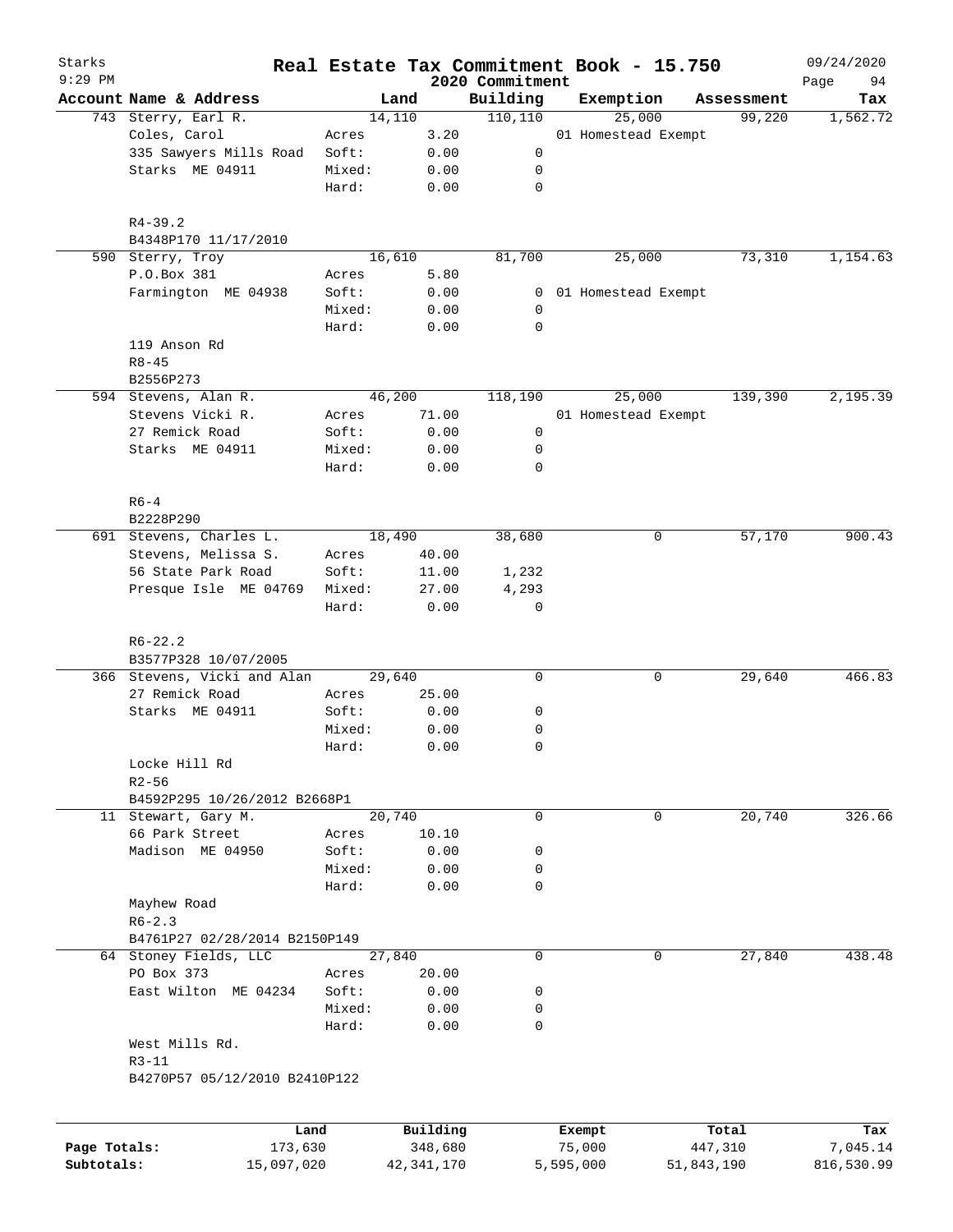| Starks<br>$9:29$ PM |                                                                                                 |        |       | 2020 Commitment | Real Estate Tax Commitment Book - 15.750 |            | 09/24/2020<br>95 |
|---------------------|-------------------------------------------------------------------------------------------------|--------|-------|-----------------|------------------------------------------|------------|------------------|
|                     | Account Name & Address                                                                          |        | Land  | Building        | Exemption                                | Assessment | Page<br>Tax      |
|                     | 574 Stuart, Nathan                                                                              | 14,020 |       | 0               | $\Omega$                                 | 14,020     | 220.82           |
|                     | Welch, Rose                                                                                     | Acres  | 3.10  |                 |                                          |            |                  |
|                     | 101 Village View Apt 3                                                                          | Soft:  | 0.00  | 0               |                                          |            |                  |
|                     |                                                                                                 |        |       |                 |                                          |            |                  |
|                     | Wilton ME 04294                                                                                 | Mixed: | 0.00  | 0               |                                          |            |                  |
|                     |                                                                                                 | Hard:  | 0.00  | $\mathbf 0$     |                                          |            |                  |
|                     | 307 Chicken St                                                                                  |        |       |                 |                                          |            |                  |
|                     | $R4 - 3.1$                                                                                      |        |       |                 |                                          |            |                  |
|                     | B5467P202 09/26/2019 B4654P278 05/03/2013 B4171P195<br>07/30/2009 B3751P89 10/02/2006 B1139P150 |        |       |                 |                                          |            |                  |
|                     | 596 Sullo, David A                                                                              | 48,900 |       | 15,840          | 0                                        | 64,740     | 1,019.66         |
|                     | 70 Kendrick Rd.                                                                                 | Acres  | 78.50 |                 |                                          |            |                  |
|                     | Wakefield MA 01880                                                                              | Soft:  | 0.00  | 0               |                                          |            |                  |
|                     |                                                                                                 | Mixed: | 0.00  | 0               |                                          |            |                  |
|                     |                                                                                                 | Hard:  | 0.00  | 0               |                                          |            |                  |
|                     | Rt. 134 New Sharon Rd.                                                                          |        |       |                 |                                          |            |                  |
|                     | $R8 - 15$                                                                                       |        |       |                 |                                          |            |                  |
|                     | B2541P215                                                                                       |        |       |                 |                                          |            |                  |
|                     | 597 Sullo, David A.                                                                             |        |       |                 | 0                                        |            | 850.66           |
|                     |                                                                                                 | 13,150 |       | 40,860          |                                          | 54,010     |                  |
|                     | 70 Kendrick Rd                                                                                  | Acres  | 2.20  |                 |                                          |            |                  |
|                     | Wakefield MA 01880                                                                              | Soft:  | 0.00  | 0               |                                          |            |                  |
|                     |                                                                                                 | Mixed: | 0.00  | 0               |                                          |            |                  |
|                     |                                                                                                 | Hard:  | 0.00  | 0               |                                          |            |                  |
|                     |                                                                                                 |        |       |                 |                                          |            |                  |
|                     | $R8 - 13$                                                                                       |        |       |                 |                                          |            |                  |
|                     | B1119P54                                                                                        |        |       |                 |                                          |            |                  |
|                     | 163 Sutherburg, Walfred F.                                                                      | 27,840 |       | 114,860         | 25,000                                   | 117,700    | 1,853.78         |
|                     | Sutherburg, Laura J.                                                                            | Acres  | 20.00 |                 | 01 Homestead Exempt                      |            |                  |
|                     | 226 Dill Road                                                                                   | Soft:  | 0.00  | 0               |                                          |            |                  |
|                     | Starks ME 04911                                                                                 | Mixed: | 0.00  | 0               |                                          |            |                  |
|                     |                                                                                                 | Hard:  | 0.00  | 0               |                                          |            |                  |
|                     | Dill Road                                                                                       |        |       |                 |                                          |            |                  |
|                     | $R6 - 22.4$                                                                                     |        |       |                 |                                          |            |                  |
|                     | B4977P224 11/23/2015 B4457P215 10/26/2011 B1391P335                                             |        |       |                 |                                          |            |                  |
|                     | 792 Sweetser, Jeff A                                                                            | 12,000 |       | 57,120          | 0                                        | 69,120     | 1,088.64         |
|                     | Sweetser, Karen                                                                                 | Acres  | 1.00  |                 |                                          |            |                  |
|                     | P.O. Box 96                                                                                     | Soft:  | 0.00  | 0               |                                          |            |                  |
|                     | West Farmington ME<br>04294                                                                     | Mixed: | 0.00  | 0               |                                          |            |                  |
|                     |                                                                                                 | Hard:  | 0.00  | 0               |                                          |            |                  |
|                     |                                                                                                 |        |       |                 |                                          |            |                  |
|                     | $R4 - 3$                                                                                        |        |       |                 |                                          |            |                  |
|                     | B5467P202 09/26/2019                                                                            |        |       |                 |                                          |            |                  |
|                     | 722 Swisher, John R.                                                                            | 15,840 |       | 0               | 0                                        | 15,840     | 249.48           |
|                     | 454 Mile Hill Road                                                                              | Acres  | 5.00  |                 |                                          |            |                  |
|                     | New Sharon ME 04955                                                                             | Soft:  | 0.00  | 0               |                                          |            |                  |
|                     |                                                                                                 | Mixed: | 0.00  | 0               |                                          |            |                  |
|                     |                                                                                                 | Hard:  | 0.00  | 0               |                                          |            |                  |
|                     |                                                                                                 |        |       |                 |                                          |            |                  |
|                     | $R3 - 38.2$                                                                                     |        |       |                 |                                          |            |                  |
|                     | B3920P247 10/15/2007                                                                            |        |       |                 |                                          |            |                  |

|              | Land       | Building   | Exempt    | Total      | Tax        |
|--------------|------------|------------|-----------|------------|------------|
| Page Totals: | ⊥31,750    | 228,680    | 25,000    | 335,430    | 5,283.04   |
| Subtotals:   | 15,228,770 | 42,569,850 | 5,620,000 | 52,178,620 | 821,814.03 |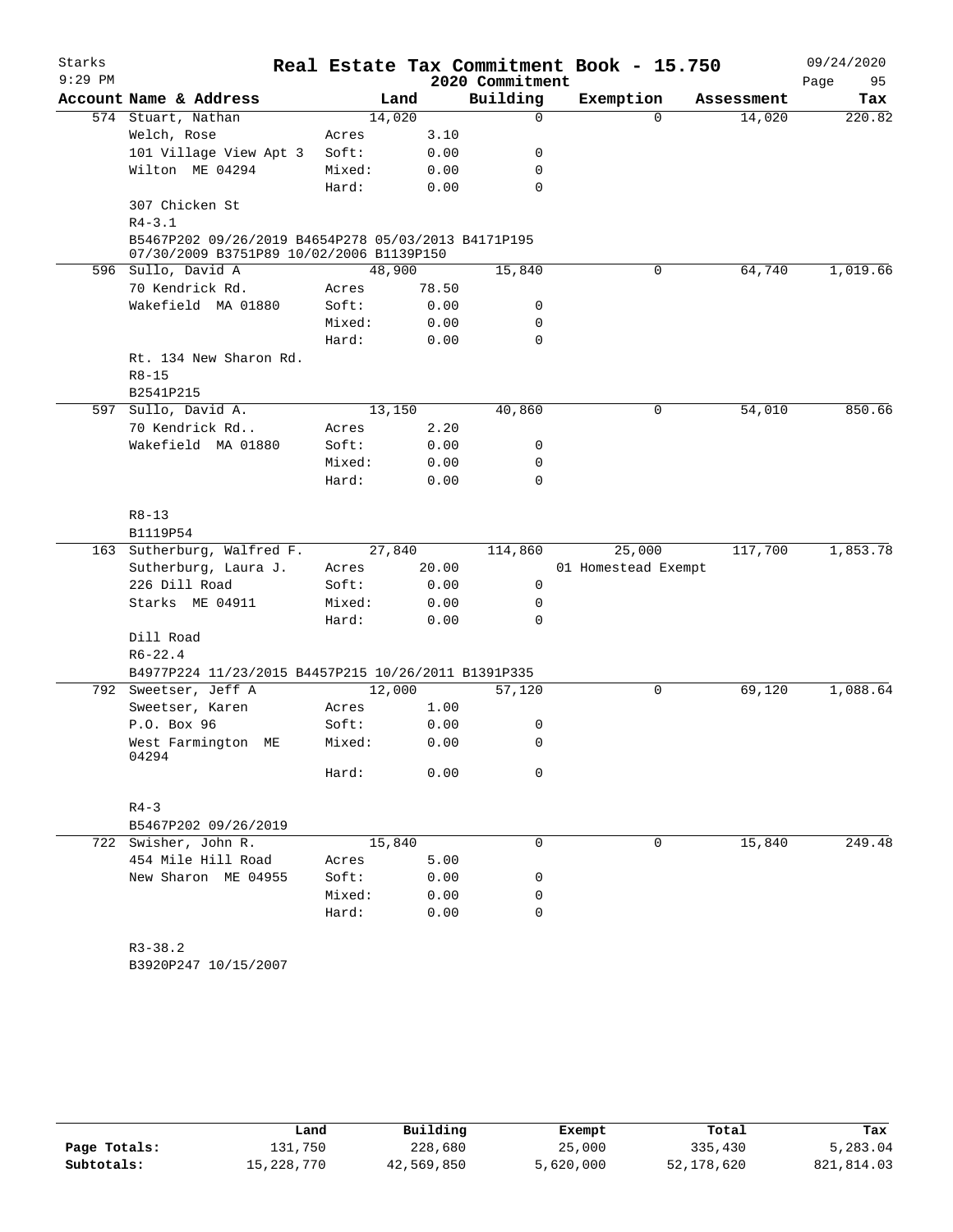| Starks       |                                           |                 | Real Estate Tax Commitment Book - 15.750 |                             |           |                     |              | 09/24/2020        |
|--------------|-------------------------------------------|-----------------|------------------------------------------|-----------------------------|-----------|---------------------|--------------|-------------------|
| $9:29$ PM    | Account Name & Address                    |                 | Land                                     | 2020 Commitment<br>Building |           | Exemption           | Assessment   | 96<br>Page<br>Tax |
| 602          | Tanner, Richard A. &                      |                 | 19,920                                   | $\mathbf 0$                 |           | $\Omega$            | 19,920       | 313.74            |
|              | Alice B.                                  |                 |                                          |                             |           |                     |              |                   |
|              | 97 Waites Corner Rd.                      | Acres           | 9.25                                     |                             |           |                     |              |                   |
|              | West Kingston RI 02892 Soft:              |                 | 0.00                                     | 0                           |           |                     |              |                   |
|              |                                           | Mixed:<br>Hard: | 0.00<br>0.00                             | $\mathbf 0$<br>$\mathbf 0$  |           |                     |              |                   |
|              | Mayhew Road                               |                 |                                          |                             |           |                     |              |                   |
|              | $R5 - 6.1$                                |                 |                                          |                             |           |                     |              |                   |
|              | B1494P94                                  |                 |                                          |                             |           |                     |              |                   |
|              | 603 Taylor, Brandon                       |                 | 36,840                                   | 118,020                     |           | 25,000              | 129,860      | 2,045.30          |
|              | Taylor, Darlene S.                        | Acres           | 45.00                                    |                             |           |                     |              |                   |
|              | 1234 New Sharon Road                      | Soft:           | 0.00                                     | $\overline{0}$              |           | 01 Homestead Exempt |              |                   |
|              | Starks ME 04911                           | Mixed:          | 0.00                                     | $\mathbf 0$                 |           |                     |              |                   |
|              |                                           | Hard:           | 0.00                                     | $\mathbf 0$                 |           |                     |              |                   |
|              | Route 134                                 |                 |                                          |                             |           |                     |              |                   |
|              | $R2 - 38.1B$                              |                 |                                          |                             |           |                     |              |                   |
|              | B4859P24 12/10/2014 B2086P176             |                 |                                          |                             |           |                     |              |                   |
|              | 606 Taylor, Brandon A.                    |                 | 23,520                                   | $\mathbf 0$                 |           | 0                   | 23,520       | 370.44            |
|              | 1234 New Sharon Road                      | Acres           | 13.00                                    |                             |           |                     |              |                   |
|              | Starks ME 04911                           | Soft:           | 0.00                                     | 0                           |           |                     |              |                   |
|              |                                           | Mixed:          | 0.00                                     | 0                           |           |                     |              |                   |
|              |                                           | Hard:           | 0.00                                     | $\mathbf 0$                 |           |                     |              |                   |
|              |                                           |                 |                                          |                             |           |                     |              |                   |
|              | $R8 - 21.1$                               |                 |                                          |                             |           |                     |              |                   |
|              | B5499P127 12/01/2019 B3706P73 06/20/2006  |                 |                                          |                             |           |                     |              |                   |
|              | 604 Taylor, Darlene A.                    |                 | 15,840                                   | 109,800                     |           | 25,000              | 100,640      | 1,585.08          |
|              | 1226 New Sharon Road                      | Acres           | 5.00                                     |                             |           |                     |              |                   |
|              | Starks ME 04911                           | Soft:           | 0.00                                     | $\overline{0}$              |           | 01 Homestead Exempt |              |                   |
|              |                                           | Mixed:          | 0.00                                     | $\mathbf 0$                 |           |                     |              |                   |
|              |                                           | Hard:           | 0.00                                     | $\mathbf 0$                 |           |                     |              |                   |
|              | Route 134                                 |                 |                                          |                             |           |                     |              |                   |
|              | $R2 - 38.1A$<br>B2086P175                 |                 |                                          |                             |           |                     |              |                   |
|              | 605 Taylor, David E.                      |                 | 17,620                                   | 91,850                      |           | 25,000              | 84,470       | 1,330.40          |
|              | Taylor, Sarah E.                          | Acres           | 6.85                                     |                             |           | 01 Homestead Exempt |              |                   |
|              | 274 Sawyers Mills Road                    | Soft:           | 0.00                                     | 0                           |           |                     |              |                   |
|              | Starks ME 04911                           | Mixed:          | 0.00                                     | 0                           |           |                     |              |                   |
|              |                                           | Hard:           | 0.00                                     | 0                           |           |                     |              |                   |
|              |                                           |                 |                                          |                             |           |                     |              |                   |
|              | $R3 - 14.3$                               |                 |                                          |                             |           |                     |              |                   |
|              | B5031P333 05/24/2016 B3760P204 10/16/2006 |                 |                                          |                             |           |                     |              |                   |
|              | 740 Taylor, Gary A.                       |                 | 13,920                                   | $\mathbf 0$                 |           | 0                   | 13,920       | 219.24            |
|              | 134 Main Street                           | Acres           | 3.00                                     |                             |           |                     |              |                   |
|              | Anson ME 04911                            | Soft:           | 0.00                                     | 0                           |           |                     |              |                   |
|              |                                           | Mixed:          | 0.00                                     | 0                           |           |                     |              |                   |
|              |                                           | Hard:           | 0.00                                     | $\mathbf 0$                 |           |                     |              |                   |
|              |                                           |                 |                                          |                             |           |                     |              |                   |
|              | $R8 - 21.3$                               |                 |                                          |                             |           |                     |              |                   |
|              | B4378P68 03/18/2011                       |                 |                                          |                             |           |                     |              |                   |
|              | 612 Tedeschi, Albert M.                   |                 | 32,520                                   | $\mathbf 0$                 |           | 0                   | 32,520       | 512.19            |
|              | Tedeschi Elizabeth A.                     | Acres           | 33.00                                    |                             |           |                     |              |                   |
|              | 55 Church St.                             | Soft:<br>Mixed: | 0.00<br>0.00                             | 0<br>0                      |           |                     |              |                   |
|              | Cranston, RI 02920                        | Hard:           | 0.00                                     | 0                           |           |                     |              |                   |
|              |                                           |                 |                                          |                             |           |                     |              |                   |
|              | R7-19.1                                   |                 |                                          |                             |           |                     |              |                   |
|              | B995P350                                  |                 |                                          |                             |           |                     |              |                   |
|              |                                           |                 |                                          |                             |           |                     |              |                   |
|              | Land                                      |                 | Building                                 |                             | Exempt    |                     | Total        | Tax               |
| Page Totals: | 160,180                                   |                 | 319,670                                  |                             | 75,000    |                     | 404,850      | 6,376.39          |
| Subtotals:   | 15,388,950                                |                 | 42,889,520                               |                             | 5,695,000 |                     | 52, 583, 470 | 828,190.42        |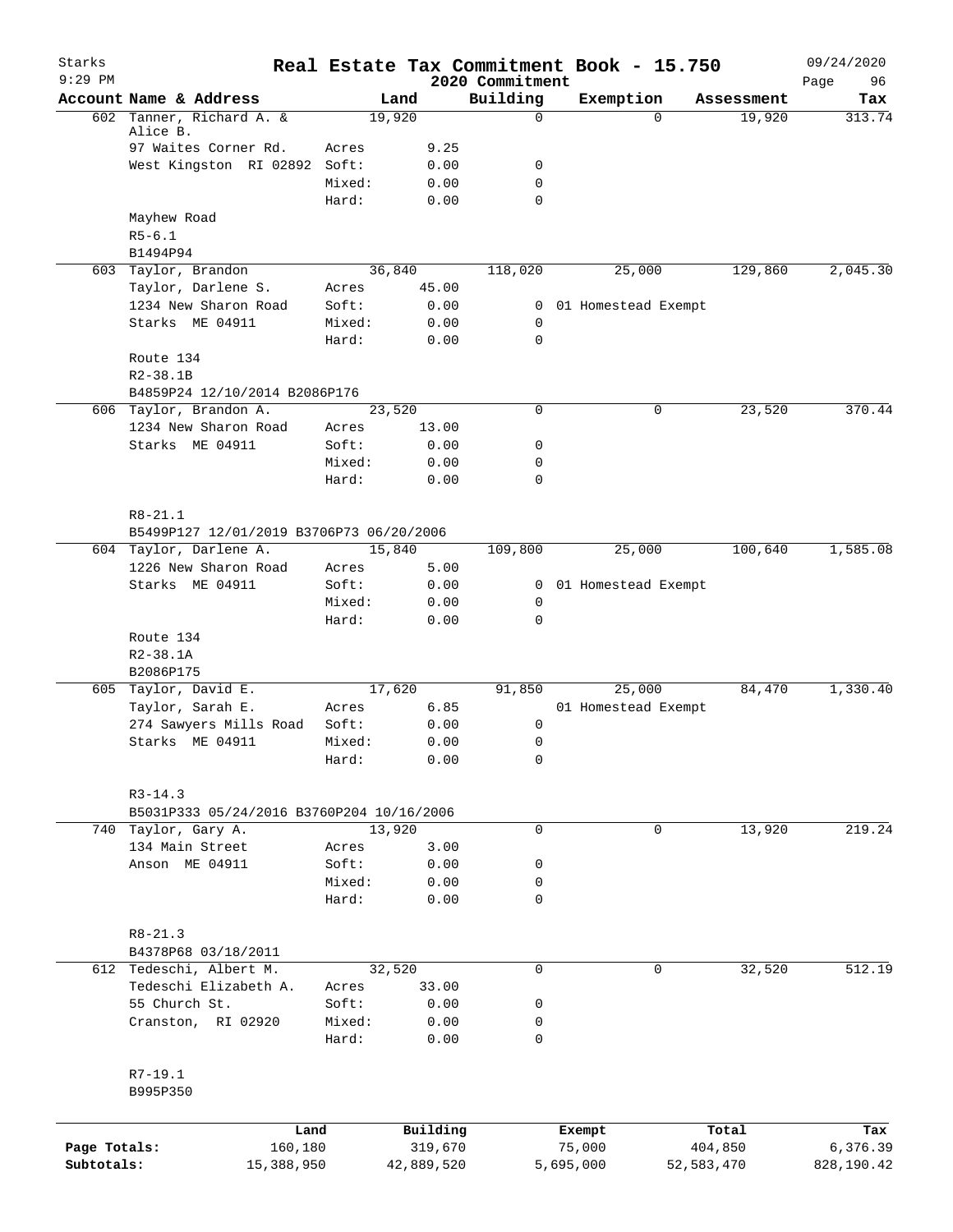| Starks<br>$9:29$ PM |                                                                            |                |              | 2020 Commitment | Real Estate Tax Commitment Book - 15.750 |            | 09/24/2020<br>97<br>Page |
|---------------------|----------------------------------------------------------------------------|----------------|--------------|-----------------|------------------------------------------|------------|--------------------------|
|                     | Account Name & Address                                                     |                | Land         | Building        | Exemption                                | Assessment | Tax                      |
|                     | 132 Terry E. Davis and Euna<br>0. Davis Irrevocable<br>Trust               |                | 33,240       | 57,530          | 25,000                                   | 65,770     | 1,035.88                 |
|                     | 1636 New Sharon Road                                                       | Acres          | 35.00        |                 | 01 Homestead Exempt                      |            |                          |
|                     | Starks ME 04911                                                            | Soft:          | 0.00         | 0               |                                          |            |                          |
|                     |                                                                            | Mixed:         | 0.00         | 0               |                                          |            |                          |
|                     |                                                                            | Hard:          | 0.00         | $\Omega$        |                                          |            |                          |
|                     | New Sharon Road                                                            |                |              |                 |                                          |            |                          |
|                     | $R2-6.2$<br>B5259P252 03/15/2018 B2514P1                                   |                |              |                 |                                          |            |                          |
|                     | 615 Thayer, Erika L.                                                       |                | 20,640       | 60,300          | 25,000                                   | 55,940     | 881.06                   |
|                     | PO Box 81                                                                  | Acres          | 10.00        |                 |                                          |            |                          |
|                     | South China ME 04358                                                       | Soft:          | 0.00         | $\mathbf{0}$    | 01 Homestead Exempt                      |            |                          |
|                     |                                                                            | Mixed:         | 0.00         | 0               |                                          |            |                          |
|                     |                                                                            | Hard:          | 0.00         | $\mathbf 0$     |                                          |            |                          |
|                     | Farmington Rd<br>$R2 - 24.1$                                               |                |              |                 |                                          |            |                          |
|                     | B4699P267 08/19/2013 B3708P323 07/07/2006 B3093P92<br>11/11/2008 B2578P352 |                |              |                 |                                          |            |                          |
|                     | 613 Thayer, James & Elaine                                                 |                | 20,640       | 67,140          | 0                                        | 87,780     | 1,382.54                 |
|                     | 2072 Industry Road                                                         | Acres          | 10.00        |                 |                                          |            |                          |
|                     | Starks ME 04911                                                            | Soft:          | 0.00         | 0               |                                          |            |                          |
|                     |                                                                            | Mixed:         | 0.00         | 0               |                                          |            |                          |
|                     |                                                                            | Hard:          | 0.00         | $\Omega$        |                                          |            |                          |
|                     | $R2 - 24.2$                                                                |                |              |                 |                                          |            |                          |
|                     | B1589P150                                                                  |                |              |                 |                                          |            |                          |
|                     | 614 Thayer, James W. &                                                     |                | 20,640       | 46,980          | 25,000                                   | 42,620     | 671.27                   |
|                     | Elaine A.                                                                  |                |              |                 |                                          |            |                          |
|                     | 2072 Industry Rd<br>Starks ME 04911                                        | Acres<br>Soft: | 10.00        | 0               | 01 Homestead Exempt                      |            |                          |
|                     |                                                                            | Mixed:         | 0.00<br>0.00 | 0               |                                          |            |                          |
|                     |                                                                            | Hard:          | 0.00         | $\Omega$        |                                          |            |                          |
|                     | Industry Road                                                              |                |              |                 |                                          |            |                          |
|                     | $R2 - 24.3$                                                                |                |              |                 |                                          |            |                          |
|                     | B4398P132 05/31/2011 B1867P122                                             |                |              |                 |                                          |            |                          |
|                     | 616 The 184 Shawmut Ave.                                                   |                | 16,420       | 0               | $\mathbf 0$                              | 16,420     | 258.62                   |
|                     | Realty Trust                                                               |                |              |                 |                                          |            |                          |
|                     | 21 Rodney St.                                                              | Acres          | 5.60         |                 |                                          |            |                          |
|                     | Bedford MA 02744                                                           | Soft:          | 0.00         | 0               |                                          |            |                          |
|                     |                                                                            | Mixed:         | 0.00         | 0               |                                          |            |                          |
|                     |                                                                            | Hard:          | 0.00         | $\mathbf 0$     |                                          |            |                          |
|                     | $R8 - 25$                                                                  |                |              |                 |                                          |            |                          |
|                     | B2902P206                                                                  |                |              |                 |                                          |            |                          |
| 246                 | The Harris Maple Land<br>Trust                                             |                | 41,520       | 3,460           | 0                                        | 44,980     | 708.44                   |
|                     | 527 Petersborough Road                                                     | Acres          | 58.00        |                 |                                          |            |                          |
|                     | Warren ME 04864                                                            | Soft:          | 0.00         | 0               |                                          |            |                          |
|                     |                                                                            | Mixed:         | 0.00         | 0               |                                          |            |                          |
|                     |                                                                            | Hard:          | 0.00         | $\mathbf 0$     |                                          |            |                          |
|                     | $R7-16.3, 16.4, 16.5$<br>B5376P90 01/31/2019 B1302P114                     |                |              |                 |                                          |            |                          |
|                     |                                                                            |                |              |                 |                                          |            |                          |
|                     |                                                                            |                |              |                 |                                          |            |                          |

|              | Land       | Building   | Exempt    | Total      | Tax          |
|--------------|------------|------------|-----------|------------|--------------|
| Page Totals: | 153,100    | 235,410    | 75,000    | 313,510    | 4,937.81     |
| Subtotals:   | 15,542,050 | 43,124,930 | 5,770,000 | 52,896,980 | 833, 128, 23 |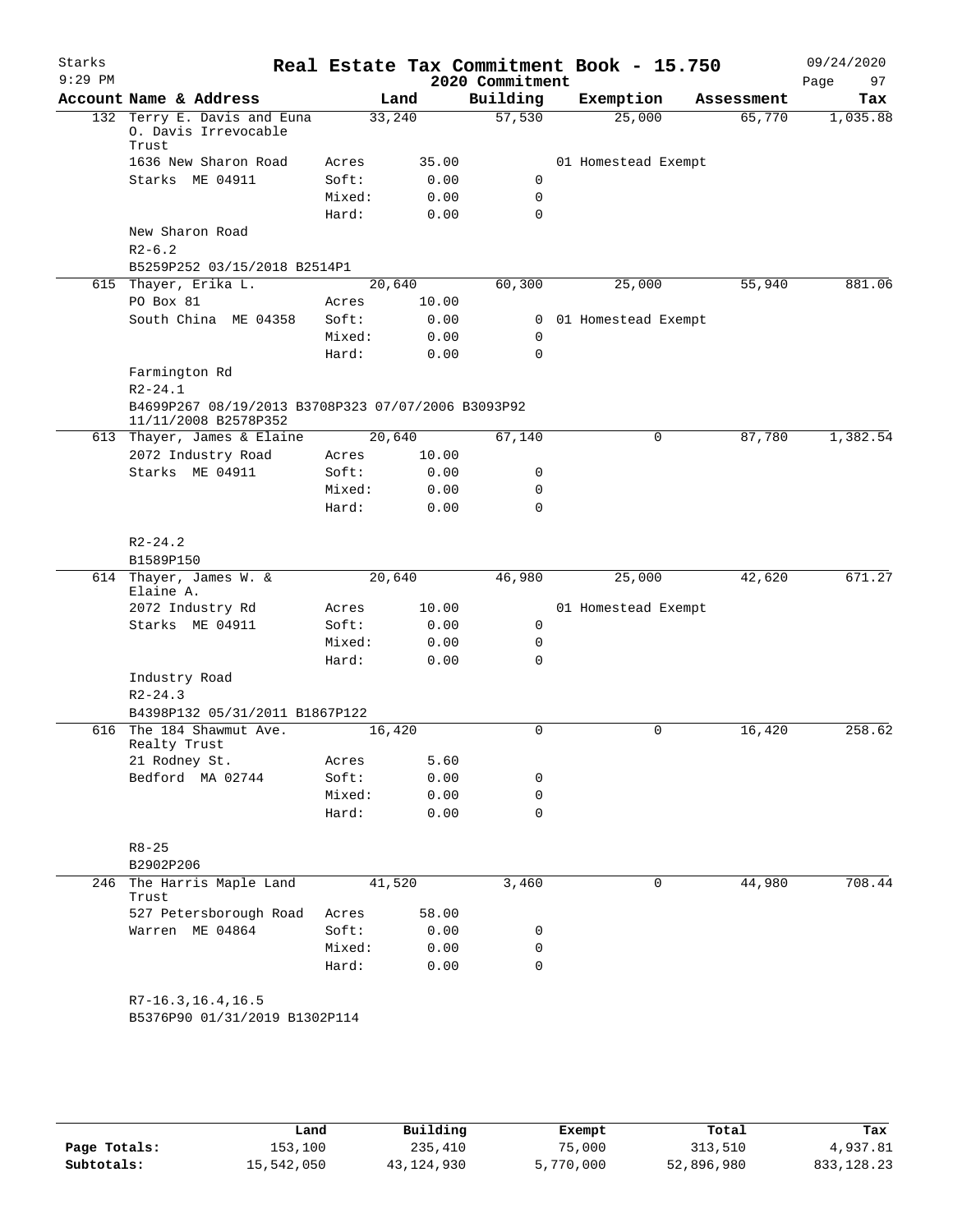| Starks<br>$9:29$ PM |                                                     |                |              | Real Estate Tax Commitment Book - 15.750<br>2020 Commitment |                     |            | 09/24/2020<br>Page<br>98 |
|---------------------|-----------------------------------------------------|----------------|--------------|-------------------------------------------------------------|---------------------|------------|--------------------------|
|                     | Account Name & Address                              |                | Land         | Building                                                    | Exemption           | Assessment | Tax                      |
|                     | 297 The John And Dawn Hull<br>Revocable Trust       | 45,840         |              | 92,160                                                      | 25,000              | 113,000    | 1,779.75                 |
|                     | 55 Cemetary Road                                    | Acres          | 70.00        |                                                             |                     |            |                          |
|                     | Starks ME 04911                                     | Soft:          | 0.00         | 0                                                           | 01 Homestead Exempt |            |                          |
|                     |                                                     | Mixed:         | 0.00         | 0                                                           |                     |            |                          |
|                     |                                                     | Hard:          | 0.00         | 0                                                           |                     |            |                          |
|                     | $R3 - 24.2$<br>B5234P227 12/07/2017 B1531P17        |                |              |                                                             |                     |            |                          |
| 290                 | The Maxine G. Hoskins                               | 68,160         |              | 57,060                                                      | 0                   | 125,220    | 1,972.22                 |
|                     | Revocable Trust<br>Huggins, Kimberley J.,           | Acres          | 132.00       |                                                             |                     |            |                          |
|                     | Trustee                                             |                |              |                                                             |                     |            |                          |
|                     | P.O. Box 431                                        | Soft:          | 0.00         | 0                                                           |                     |            |                          |
|                     | Norridgewock ME 04957                               | Mixed:         | 0.00         | 0                                                           |                     |            |                          |
|                     |                                                     | Hard:          | 0.00         | $\Omega$                                                    |                     |            |                          |
|                     | Sandy River Rd                                      |                |              |                                                             |                     |            |                          |
|                     | $R10-22$                                            |                |              |                                                             |                     |            |                          |
|                     | B5228P348 11/20/2017 B2414P233                      |                |              |                                                             |                     |            |                          |
| 291                 | The Maxine G. Hoskins<br>Revocable Trust            | 28,920         |              | $\Omega$                                                    | $\Omega$            | 28,920     | 455.49                   |
|                     | Huggins, Kimberley J.,<br>Trustee                   | Acres          | 23.00        |                                                             |                     |            |                          |
|                     | P.O. Box 431                                        | Soft:          | 0.00         | 0                                                           |                     |            |                          |
|                     | Norridgewock ME 04957                               | Mixed:         | 0.00         | 0                                                           |                     |            |                          |
|                     |                                                     | Hard:          | 0.00         | $\Omega$                                                    |                     |            |                          |
|                     | $R10-23$<br>B5228P346 11/20/2017 B2414P233          |                |              |                                                             |                     |            |                          |
|                     | 617 Theberge, Andre &                               | 13,440         |              | 200,340                                                     | 25,000              | 188,780    | 2,973.29                 |
|                     | Patricia                                            |                |              |                                                             |                     |            |                          |
|                     | 113 Dill Road                                       | Acres          | 2.50         |                                                             |                     |            |                          |
|                     | Starks ME 04911                                     | Soft:          | 0.00         | $\mathbf{0}$                                                | 01 Homestead Exempt |            |                          |
|                     |                                                     | Mixed:         | 0.00         | 0                                                           |                     |            |                          |
|                     |                                                     | Hard:          | 0.00         | 0                                                           |                     |            |                          |
|                     | 113 Dill Rd                                         |                |              |                                                             |                     |            |                          |
|                     | $R6 - 23.2$                                         |                |              |                                                             |                     |            |                          |
|                     | B1610P272                                           |                |              |                                                             |                     |            |                          |
|                     | 618 Therrien, John Michael                          | 22,750         |              | 18,720                                                      | U                   | 41,470     | 653.15                   |
|                     | 409 Sandy River Road                                | Acres          | 12.20        |                                                             |                     |            |                          |
|                     | Starks ME 04911                                     | Soft:          | 0.00         | 0                                                           |                     |            |                          |
|                     |                                                     | Mixed:         | 0.00         | 0                                                           |                     |            |                          |
|                     |                                                     | Hard:          | 0.00         | 0                                                           |                     |            |                          |
|                     | River Road                                          |                |              |                                                             |                     |            |                          |
|                     | $R9 - 7.7$                                          |                |              |                                                             |                     |            |                          |
|                     | B2719P245                                           |                |              |                                                             |                     | 191,760    |                          |
|                     | 734 Thomas, Jason                                   | 17,570         |              | 199,190                                                     | 25,000              |            | 3,020.22                 |
|                     | 944 Anson Road<br>Starks ME 04911                   | Acres<br>Soft: | 6.80<br>0.00 | 0                                                           | 01 Homestead Exempt |            |                          |
|                     |                                                     |                |              |                                                             |                     |            |                          |
|                     |                                                     | Mixed:         | 0.00         | 0                                                           |                     |            |                          |
|                     |                                                     | Hard:          | 0.00         | 0                                                           |                     |            |                          |
|                     | $R12 - 2.1$                                         |                |              |                                                             |                     |            |                          |
|                     | B4621P318 07/27/2011 B4513P167 04/10/2012 B4426P223 |                |              |                                                             |                     |            |                          |
|                     | 07/27/2011 B4220P50 12/02/2009                      |                |              |                                                             |                     |            |                          |
|                     |                                                     |                |              |                                                             |                     |            |                          |

|              | Land       | Building   | Exempt    | Total      | Tax        |
|--------------|------------|------------|-----------|------------|------------|
| Page Totals: | 196,680    | 567,470    | 75,000    | 689,150    | 10,854.12  |
| Subtotals:   | 15,738,730 | 43,692,400 | 5,845,000 | 53,586,130 | 843,982.35 |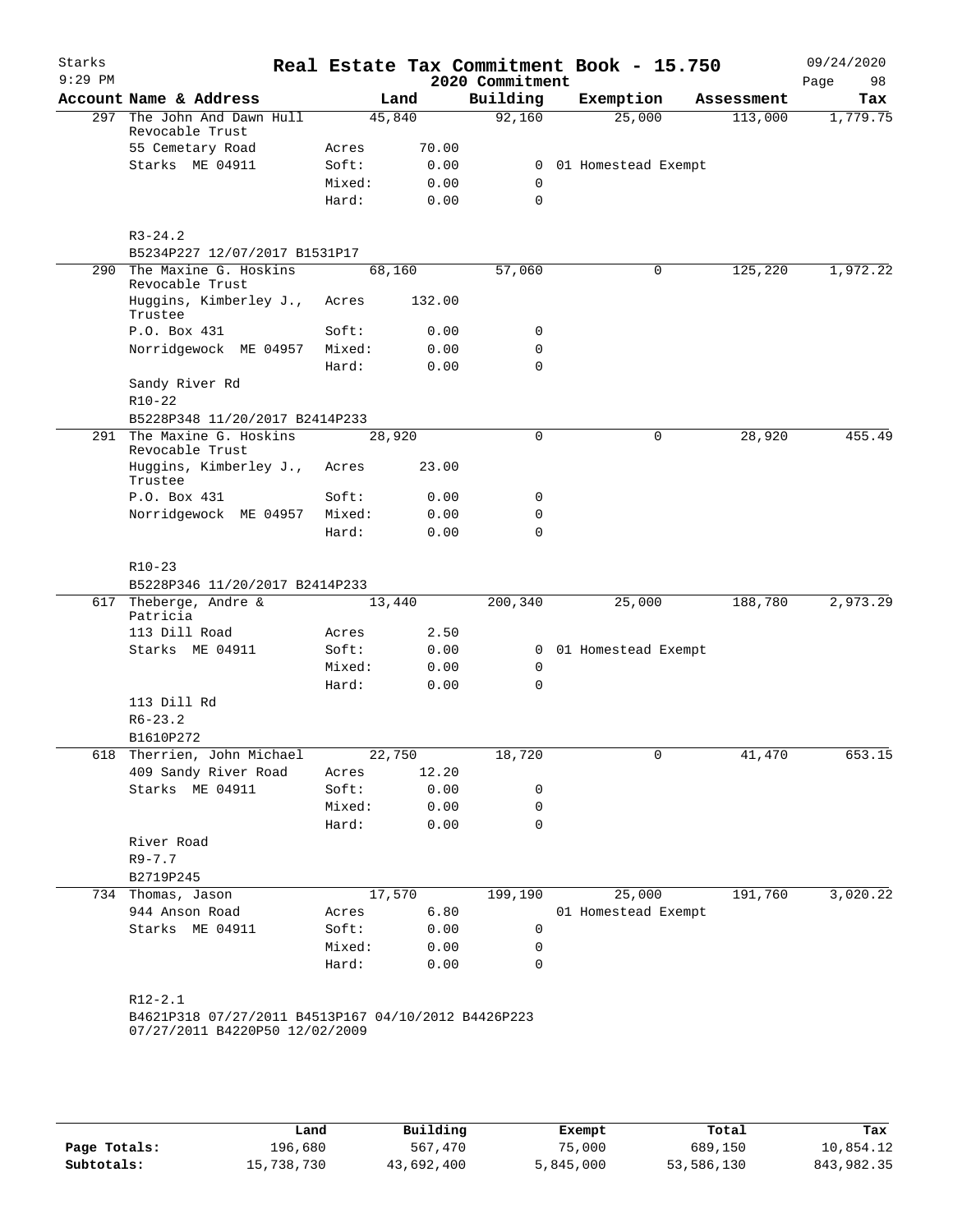| Starks<br>$9:29$ PM |                                                      |                 |              | 2020 Commitment  | Real Estate Tax Commitment Book - 15.750 |             |            | 09/24/2020        |
|---------------------|------------------------------------------------------|-----------------|--------------|------------------|------------------------------------------|-------------|------------|-------------------|
|                     | Account Name & Address                               |                 | Land         | Building         | Exemption                                |             | Assessment | 99<br>Page<br>Tax |
|                     | 620 Thornton, David J.                               |                 | 4,810        | $\mathbf 0$      |                                          | $\Omega$    | 4,810      | 75.76             |
|                     | Thornton, Catherine S.                               | Acres           | 30.00        |                  |                                          |             |            |                   |
|                     | 12831 NCR 3270                                       | Soft:           | 5.00         | 560              |                                          |             |            |                   |
|                     | Pauls Valley OK 73075                                | Mixed:          | 0.00         | 0                |                                          |             |            |                   |
|                     |                                                      | Hard:           | 25.00        | 4,250            |                                          |             |            |                   |
|                     | Pease Rd                                             |                 |              |                  |                                          |             |            |                   |
|                     | $R12 - 11.3$                                         |                 |              |                  |                                          |             |            |                   |
|                     | B2597P217                                            |                 |              |                  |                                          |             |            |                   |
|                     | 754 Tibbetts, Antonio                                |                 | 17,280       | 46,190           | 25,000                                   |             | 38,470     | 605.90            |
|                     | Tibbetts, Deborah                                    | Acres           | 6.50         |                  | 01 Homestead Exempt                      |             |            |                   |
|                     | 430 Anson Rd                                         | Soft:           | 0.00         | 0                |                                          |             |            |                   |
|                     | Starks ME 04911                                      | Mixed:          | 0.00         | 0                |                                          |             |            |                   |
|                     |                                                      | Hard:           | 0.00         | $\mathbf 0$      |                                          |             |            |                   |
|                     | $R11-4.2A$                                           |                 |              |                  |                                          |             |            |                   |
|                     | B5188P281 08/02/2017 B4676P10 06/20/2013 B4362P13    |                 |              |                  |                                          |             |            |                   |
|                     | 01/24/2011<br>784 Tombeno, Maura J.                  |                 | 14,880       | 94,870           |                                          | 0           | 109,750    | 1,728.56          |
|                     | Tombeno, James J.                                    | Acres           | 4.00         |                  |                                          |             |            |                   |
|                     | 14 McGilpin Rd                                       | Soft:           | 0.00         | 0                |                                          |             |            |                   |
|                     |                                                      |                 |              |                  |                                          |             |            |                   |
|                     | Sturbridge Ma 01566                                  | Mixed:<br>Hard: | 0.00<br>0.00 | 0<br>$\mathbf 0$ |                                          |             |            |                   |
|                     |                                                      |                 |              |                  |                                          |             |            |                   |
|                     | $R7 - 7$<br>B5401P241 04/24/2019 B5293P72 06/18/2018 |                 |              |                  |                                          |             |            |                   |
|                     | 622 Toothaker, Nona L.                               |                 | 13,010       | 57,010           | 25,000                                   |             | 45,020     | 709.07            |
|                     | 992 New Sharon Road                                  | Acres           | 2.05         |                  |                                          |             |            |                   |
|                     | Starks ME 04911                                      | Soft:           | 0.00         |                  | 0 01 Homestead Exempt                    |             |            |                   |
|                     |                                                      | Mixed:          | 0.00         | 0                |                                          |             |            |                   |
|                     |                                                      | Hard:           | 0.00         | $\mathbf 0$      |                                          |             |            |                   |
|                     |                                                      |                 |              |                  |                                          |             |            |                   |
|                     | $R1 - 44$<br>B1359P210                               |                 |              |                  |                                          |             |            |                   |
|                     | 370 Town of Starks                                   |                 | 33,020       | $\mathbf 0$      |                                          | 0           | 33,020     | 520.07            |
|                     | 57 Anson Road                                        | Acres           | 34.40        |                  |                                          |             |            |                   |
|                     | Starks ME 04911                                      | Soft:           | 0.00         | 0                |                                          |             |            |                   |
|                     |                                                      | Mixed:          | 0.00         | $\mathbf 0$      |                                          |             |            |                   |
|                     |                                                      | Hard:           | 0.00         | 0                |                                          |             |            |                   |
|                     |                                                      |                 |              |                  |                                          |             |            |                   |
|                     | $R4 - 14.1$<br>B1072P98                              |                 |              |                  |                                          |             |            |                   |
|                     | 371 Town of Starks                                   |                 | 38,640       | $\mathbf 0$      |                                          | $\mathbf 0$ | 38,640     | 608.58            |
|                     | 57 Anson Road                                        | Acres           | 50.00        |                  |                                          |             |            |                   |
|                     | Starks ME 04911                                      | Soft:           | 0.00         | 0                |                                          |             |            |                   |
|                     |                                                      | Mixed:          | 0.00         | 0                |                                          |             |            |                   |
|                     |                                                      | Hard:           | 0.00         | $\mathbf 0$      |                                          |             |            |                   |
|                     | $R4 - 14.2$                                          |                 |              |                  |                                          |             |            |                   |
|                     | B1057P44                                             |                 |              |                  |                                          |             |            |                   |
| 627                 | Tracy, Alice C. and<br>Truman G.                     |                 | 6,000        | $\mathbf 0$      |                                          | 0           | 6,000      | 94.50             |
|                     | 25 Chicken Street                                    | Acres           | 0.25         |                  |                                          |             |            |                   |
|                     | Starks ME 04911                                      | Soft:           | 0.00         | 0                |                                          |             |            |                   |
|                     |                                                      | Mixed:          | 0.00         | $\mathbf 0$      |                                          |             |            |                   |
|                     |                                                      | Hard:           | 0.00         | $\mathbf 0$      |                                          |             |            |                   |
|                     | Chicken St.                                          |                 |              |                  |                                          |             |            |                   |
|                     | $U2-22$                                              |                 |              |                  |                                          |             |            |                   |
|                     | B2688P12                                             |                 |              |                  |                                          |             |            |                   |
|                     |                                                      | Land            | Building     |                  | Exempt                                   |             | Total      | Tax               |
| Page Totals:        | 127,640                                              |                 | 198,070      |                  | 50,000                                   |             | 275,710    | 4,342.44          |
| Subtotals:          | 15,866,370                                           |                 | 43,890,470   |                  | 5,895,000                                | 53,861,840  |            | 848, 324.79       |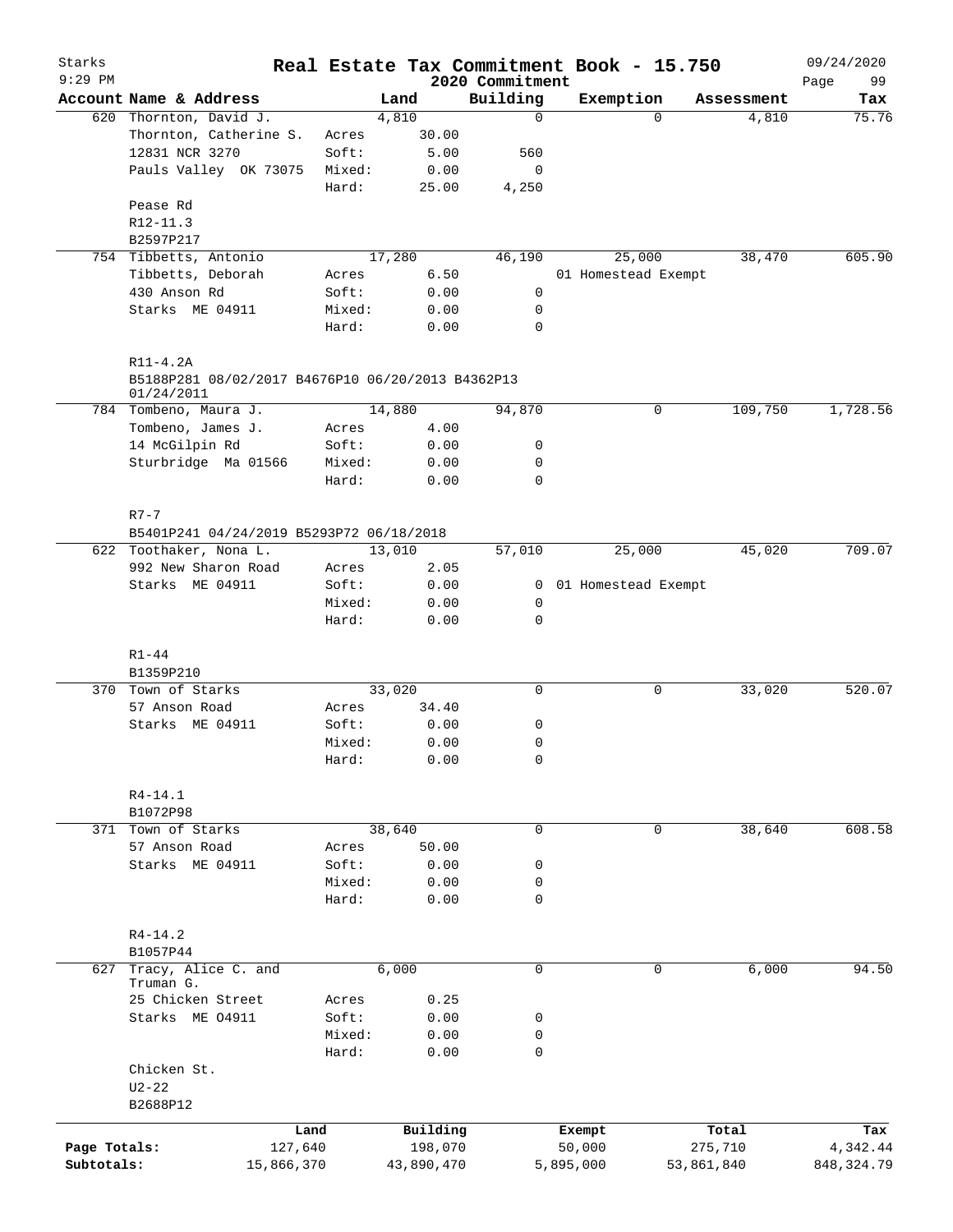| Starks<br>$9:29$ PM |                                                                                     |            |                 |                    |              | Real Estate Tax Commitment Book - 15.750 |           |                       |              |            | 09/24/2020         |
|---------------------|-------------------------------------------------------------------------------------|------------|-----------------|--------------------|--------------|------------------------------------------|-----------|-----------------------|--------------|------------|--------------------|
|                     | Account Name & Address                                                              |            |                 | Land               |              | 2020 Commitment<br>Building              |           | Exemption             |              | Assessment | 100<br>Page<br>Tax |
|                     | 393 Tracy, Howard S.                                                                |            |                 | 34,460             |              | 1,310                                    |           | $\Omega$              |              | 35,770     | 563.38             |
|                     | P.O. Box 181                                                                        |            | Acres           | 38.40              |              |                                          |           |                       |              |            |                    |
|                     | New Sharon ME 04955                                                                 |            | Soft:           |                    | 0.00         | 0                                        |           |                       |              |            |                    |
|                     |                                                                                     |            | Mixed:          |                    | 0.00         | 0                                        |           |                       |              |            |                    |
|                     |                                                                                     |            | Hard:           |                    | 0.00         | $\mathbf 0$                              |           |                       |              |            |                    |
|                     | Branns Mills Rd                                                                     |            |                 |                    |              |                                          |           |                       |              |            |                    |
|                     | $R1 - 25, 26, 27$<br>B4746P319 01/02/2014 B1834P58                                  |            |                 |                    |              |                                          |           |                       |              |            |                    |
|                     | 774 Tracy, Trista A.                                                                |            |                 | 12,000             |              | 25,800                                   |           | 25,000                |              | 12,800     | 201.60             |
|                     | Martin, Marcie                                                                      |            | Acres           |                    | 1.00         |                                          |           | 01 Homestead Exempt   |              |            |                    |
|                     | 27 Chicken Street                                                                   |            | Soft:           |                    | 0.00         | $\mathbf 0$                              |           |                       |              |            |                    |
|                     |                                                                                     |            |                 |                    |              |                                          |           |                       |              |            |                    |
|                     | Starks ME 04911                                                                     |            | Mixed:<br>Hard: |                    | 0.00<br>0.00 | 0<br>0                                   |           |                       |              |            |                    |
|                     | $U2 - 21.1$                                                                         |            |                 |                    |              |                                          |           |                       |              |            |                    |
|                     | B4722P288 04/11/2014                                                                |            |                 |                    |              |                                          |           |                       |              |            |                    |
|                     | 628 Tracy, Truman G.                                                                |            |                 | 12,480             |              | 31,680                                   |           | 25,000                |              | 19,160     | 301.77             |
|                     | Brewer Taylia M.                                                                    |            | Acres           |                    | 1.50         |                                          |           |                       |              |            |                    |
|                     | 25 Chicken Street                                                                   |            | Soft:           |                    | 0.00         | $\mathbf{0}$                             |           | 01 Homestead Exempt   |              |            |                    |
|                     | Starks ME 04911                                                                     |            | Mixed:          |                    | 0.00         | 0                                        |           |                       |              |            |                    |
|                     |                                                                                     |            | Hard:           |                    | 0.00         | $\mathbf 0$                              |           |                       |              |            |                    |
|                     | Chicken Street                                                                      |            |                 |                    |              |                                          |           |                       |              |            |                    |
|                     |                                                                                     |            |                 |                    |              |                                          |           |                       |              |            |                    |
|                     | $U2 - 21, 23$                                                                       |            |                 |                    |              |                                          |           |                       |              |            |                    |
|                     | B5191P31 08/09/2017 B2688P15                                                        |            |                 |                    |              |                                          |           |                       |              |            |                    |
|                     | 631 Tutt, Dawn                                                                      |            |                 | 25,440             |              | 71,100                                   |           | 0                     |              | 96,540     | 1,520.51           |
|                     | 34 Spring St.                                                                       |            | Acres           | 15.00              |              |                                          |           |                       |              |            |                    |
|                     | Apt. 1                                                                              |            | Soft:           |                    | 0.00         | 0                                        |           |                       |              |            |                    |
|                     | Saco ME 04072                                                                       |            | Mixed:          |                    | 0.00         | 0                                        |           |                       |              |            |                    |
|                     |                                                                                     |            | Hard:           |                    | 0.00         | 0                                        |           |                       |              |            |                    |
|                     | 423 Anson Rd                                                                        |            |                 |                    |              |                                          |           |                       |              |            |                    |
|                     | $R10 - 2.1$                                                                         |            |                 |                    |              |                                          |           |                       |              |            |                    |
|                     | B2654P231                                                                           |            |                 |                    |              |                                          |           |                       |              |            |                    |
| 632                 | Tweedie, Gene D. &                                                                  |            |                 | 20,640             |              | 68,220                                   |           | 31,000                |              | 57,860     | 911.30             |
|                     | Pamela R.                                                                           |            |                 |                    |              |                                          |           |                       |              |            |                    |
|                     | 713 Mayhew Road                                                                     |            | Acres           | 10.00              |              |                                          |           | 02 Veteran            |              |            |                    |
|                     | Starks ME 04911                                                                     |            | Soft:           |                    | 0.00         |                                          |           | 0 01 Homestead Exempt |              |            |                    |
|                     |                                                                                     |            | Mixed:          |                    | 0.00         | 0                                        |           |                       |              |            |                    |
|                     |                                                                                     |            | Hard:           |                    | 0.00         | 0                                        |           |                       |              |            |                    |
|                     | $R6 - 2.6$                                                                          |            |                 |                    |              |                                          |           |                       |              |            |                    |
|                     | B1364P48                                                                            |            |                 |                    |              |                                          |           |                       |              |            |                    |
|                     | 156 Tyack, Nathan                                                                   |            |                 | 19,490             |              | 69,980                                   |           | 0                     |              | 89,470     | 1,409.15           |
|                     | 127 Western Ave                                                                     |            | Acres           |                    | 8.80         |                                          |           |                       |              |            |                    |
|                     | Essex Ma 01929                                                                      |            | Soft:           |                    | 0.00         | 0                                        |           |                       |              |            |                    |
|                     |                                                                                     |            | Mixed:          |                    | 0.00         | 0                                        |           |                       |              |            |                    |
|                     |                                                                                     |            | Hard:           |                    | 0.00         | $\mathbf 0$                              |           |                       |              |            |                    |
|                     | 40 Mayhew Rd                                                                        |            |                 |                    |              |                                          |           |                       |              |            |                    |
|                     |                                                                                     |            |                 |                    |              |                                          |           |                       |              |            |                    |
|                     | $R7-11$                                                                             |            |                 |                    |              |                                          |           |                       |              |            |                    |
|                     | B5480P128 10/29/2019 B4818P45 08/14/2014 B4739P197<br>12/09/2013 B3521P253 B1893P99 |            |                 |                    |              |                                          |           |                       |              |            |                    |
|                     | 636 Van Tol, Gary                                                                   |            |                 | $\overline{9,530}$ |              | 25,800                                   |           | 25,000                |              | 10,330     | 162.70             |
|                     | 36 Chicken St                                                                       |            | Acres           |                    | 0.63         |                                          |           |                       |              |            |                    |
|                     | Starks ME 04911                                                                     |            | Soft:           |                    | 0.00         | 0                                        |           | 01 Homestead Exempt   |              |            |                    |
|                     |                                                                                     |            | Mixed:          |                    | 0.00         | 0                                        |           |                       |              |            |                    |
|                     |                                                                                     |            | Hard:           |                    | 0.00         | $\mathbf 0$                              |           |                       |              |            |                    |
|                     | 36 Chicken St                                                                       |            |                 |                    |              |                                          |           |                       |              |            |                    |
|                     | $U2-11$                                                                             |            |                 |                    |              |                                          |           |                       |              |            |                    |
|                     | B1462P118                                                                           |            |                 |                    |              |                                          |           |                       |              |            |                    |
|                     |                                                                                     |            |                 |                    |              |                                          |           |                       |              |            |                    |
|                     |                                                                                     | Land       |                 | Building           |              |                                          | Exempt    |                       |              | Total      | Tax                |
| Page Totals:        |                                                                                     | 134,040    |                 | 293,890            |              |                                          | 106,000   |                       |              | 321,930    | 5,070.41           |
| Subtotals:          |                                                                                     | 16,000,410 |                 | 44, 184, 360       |              |                                          | 6,001,000 |                       | 54, 183, 770 |            | 853, 395.20        |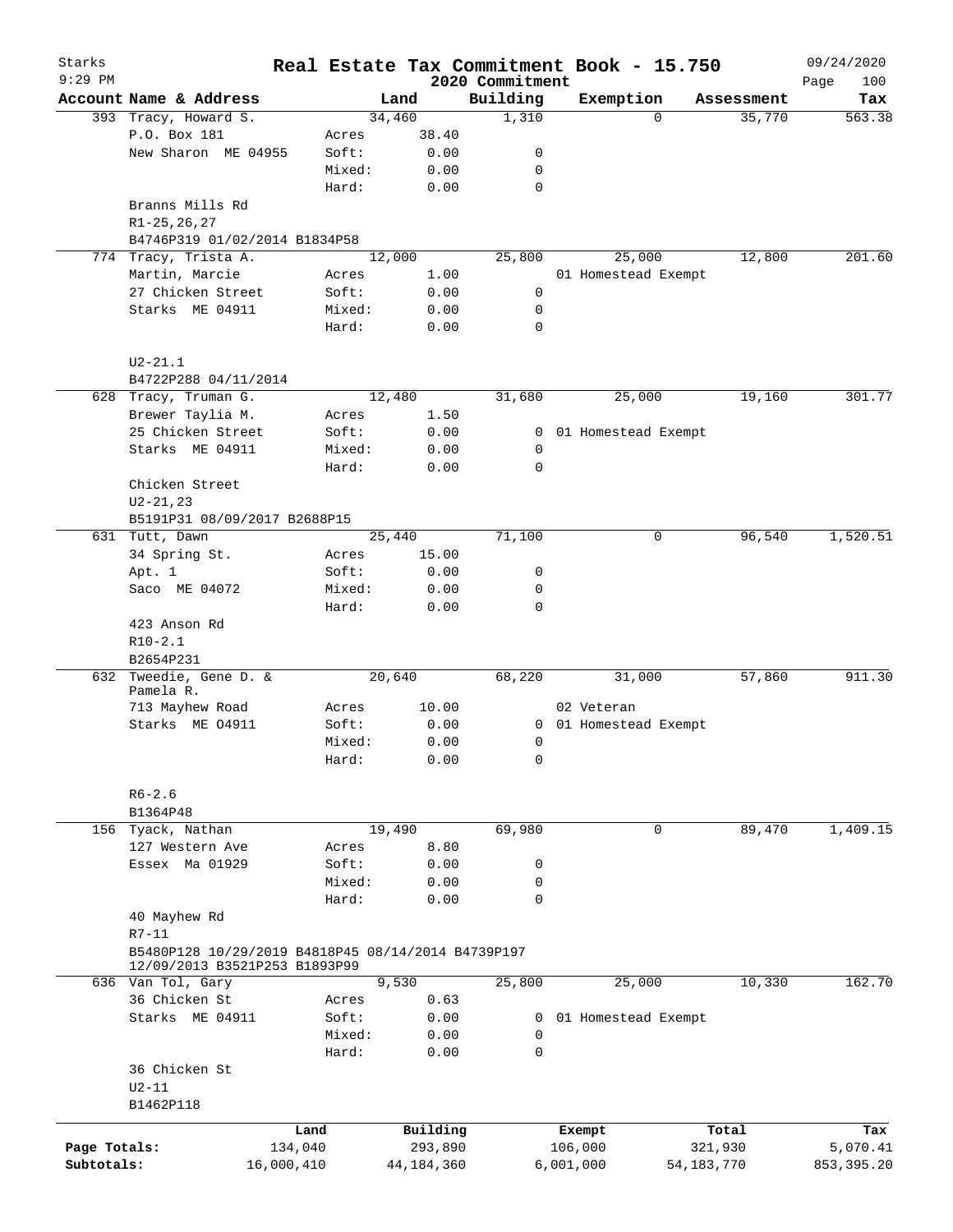| Starks       |                                                    |        |              |                             | Real Estate Tax Commitment Book - 15.750 |                      | 09/24/2020         |
|--------------|----------------------------------------------------|--------|--------------|-----------------------------|------------------------------------------|----------------------|--------------------|
| 9:29 PM      | Account Name & Address                             |        | Land         | 2020 Commitment<br>Building |                                          |                      | Page<br>101<br>Tax |
|              | 638 Vessella, David A                              |        | 20,640       | 86,470                      | Exemption<br>25,000                      | Assessment<br>82,110 | 1,293.23           |
|              | Plante, Mabel E.                                   |        | 10.00        |                             | 01 Homestead Exempt                      |                      |                    |
|              | PO Box 212                                         | Acres  |              |                             |                                          |                      |                    |
|              |                                                    | Soft:  | 0.00         | 0                           |                                          |                      |                    |
|              | Starks ME 04911                                    | Mixed: | 0.00         | 0                           |                                          |                      |                    |
|              |                                                    | Hard:  | 0.00         | 0                           |                                          |                      |                    |
|              | 2096 Industry Road                                 |        |              |                             |                                          |                      |                    |
|              | $R2 - 24.4$                                        |        |              |                             |                                          |                      |                    |
|              | B4471P249 12/07/2011 B1023P209                     |        |              |                             |                                          |                      |                    |
|              | 282 Viant, Jules                                   |        | 30,280       | 900                         | 0                                        | 31,180               | 491.09             |
|              | Viant, Karen                                       | Acres  | 40.00        |                             |                                          |                      |                    |
|              | 1839 Pin Oak Ln                                    | Soft:  | 0.00         | 0                           |                                          |                      |                    |
|              | Easton PA 18040                                    | Mixed: | 18.00        | 2,862                       |                                          |                      |                    |
|              |                                                    | Hard:  | 6.00         | 1,020                       |                                          |                      |                    |
|              | $R1 - 29.1$                                        |        |              |                             |                                          |                      |                    |
|              | B4820P29 08/20/2014 B4147P184 06/11/2009 B1118P4   |        |              |                             |                                          |                      |                    |
|              | 639 Vincent, Edward B.                             |        | 13,730       | 0                           | 0                                        | 13,730               | 216.25             |
|              | Brackett-Vincent<br>Cynthia                        | Acres  | 2.80         |                             |                                          |                      |                    |
|              | 423 Beans Corner Rd.                               | Soft:  | 0.00         | 0                           |                                          |                      |                    |
|              | New Sharon Me 04955                                | Mixed: | 0.00         | 0                           |                                          |                      |                    |
|              |                                                    | Hard:  | 0.00         | 0                           |                                          |                      |                    |
|              | New Sharon Town Line                               |        |              |                             |                                          |                      |                    |
|              | $R1-4$                                             |        |              |                             |                                          |                      |                    |
|              | B2672P327                                          |        |              |                             |                                          |                      |                    |
|              | Melissa M<br>253 Vining,                           |        | 17,280       | 116,710                     | 25,000                                   | 108,990              | 1,716.59           |
|              | 93 Olde Ferry Road                                 | Acres  | 6.50         |                             |                                          |                      |                    |
|              | Starks ME 04911                                    | Soft:  |              |                             |                                          |                      |                    |
|              |                                                    |        | 0.00         | $\mathbf{0}$                | 01 Homestead Exempt                      |                      |                    |
|              |                                                    | Mixed: | 0.00         | $\mathbf 0$                 |                                          |                      |                    |
|              |                                                    | Hard:  | 0.00         | 0                           |                                          |                      |                    |
|              | Olde Ferry Road                                    |        |              |                             |                                          |                      |                    |
|              | R12-10.5,10.6                                      |        |              |                             |                                          |                      |                    |
|              | B3864P205 05/18/2007                               |        |              |                             |                                          |                      |                    |
|              | 750 Vischer, Gary                                  |        | 20,640       | 75,040                      | 25,000                                   | 70,680               | 1,113.21           |
|              | Vischer, Barbara K.                                | Acres  | 10.00        |                             | 01 Homestead Exempt                      |                      |                    |
|              | 1222 Anson Road                                    | Soft:  | 0.00         | 0                           |                                          |                      |                    |
|              | Starks ME 04911                                    | Mixed: | 0.00         | 0                           |                                          |                      |                    |
|              |                                                    | Hard:  | 0.00         | 0                           |                                          |                      |                    |
|              | R12-17.1                                           |        |              |                             |                                          |                      |                    |
|              | 656 Vogel Jr., Frederick B.                        |        | 34,320       | 0                           | 0                                        | 34,320               | 540.54             |
|              | 253 Mayhew Road                                    | Acres  | 38.00        |                             |                                          |                      |                    |
|              | Starks ME 04911                                    | Soft:  | 0.00         | 0                           |                                          |                      |                    |
|              |                                                    |        |              |                             |                                          |                      |                    |
|              |                                                    | Mixed: | 0.00         | 0                           |                                          |                      |                    |
|              |                                                    | Hard:  | 0.00         | 0                           |                                          |                      |                    |
|              | $R7 - 21$                                          |        |              |                             |                                          |                      |                    |
|              | B4236P74 01/28/2010 B4049P163 09/02/2008 B1114P203 |        |              |                             |                                          |                      |                    |
|              | 641 Vogel, Jr.Frederick B                          |        | 22,560       | $\mathbf 0$                 | 0                                        | 22,560               | 355.32             |
|              | 253 Mayhew Road                                    | Acres  | 12.00        |                             |                                          |                      |                    |
|              | Starks Me 04911                                    | Soft:  | 0.00         | 0                           |                                          |                      |                    |
|              |                                                    | Mixed: | 0.00         | 0                           |                                          |                      |                    |
|              |                                                    | Hard:  | 0.00         | 0                           |                                          |                      |                    |
|              |                                                    |        |              |                             |                                          |                      |                    |
|              | $R7 - 23$<br>B2822P130                             |        |              |                             |                                          |                      |                    |
|              |                                                    |        |              |                             |                                          |                      |                    |
|              | Land                                               |        | Building     |                             | Exempt                                   | Total                | Tax                |
| Page Totals: | 159,450                                            |        | 279,120      |                             | 75,000                                   | 363,570              | 5,726.23           |
| Subtotals:   | 16,159,860                                         |        | 44, 463, 480 |                             | 6,076,000                                | 54, 547, 340         | 859, 121.43        |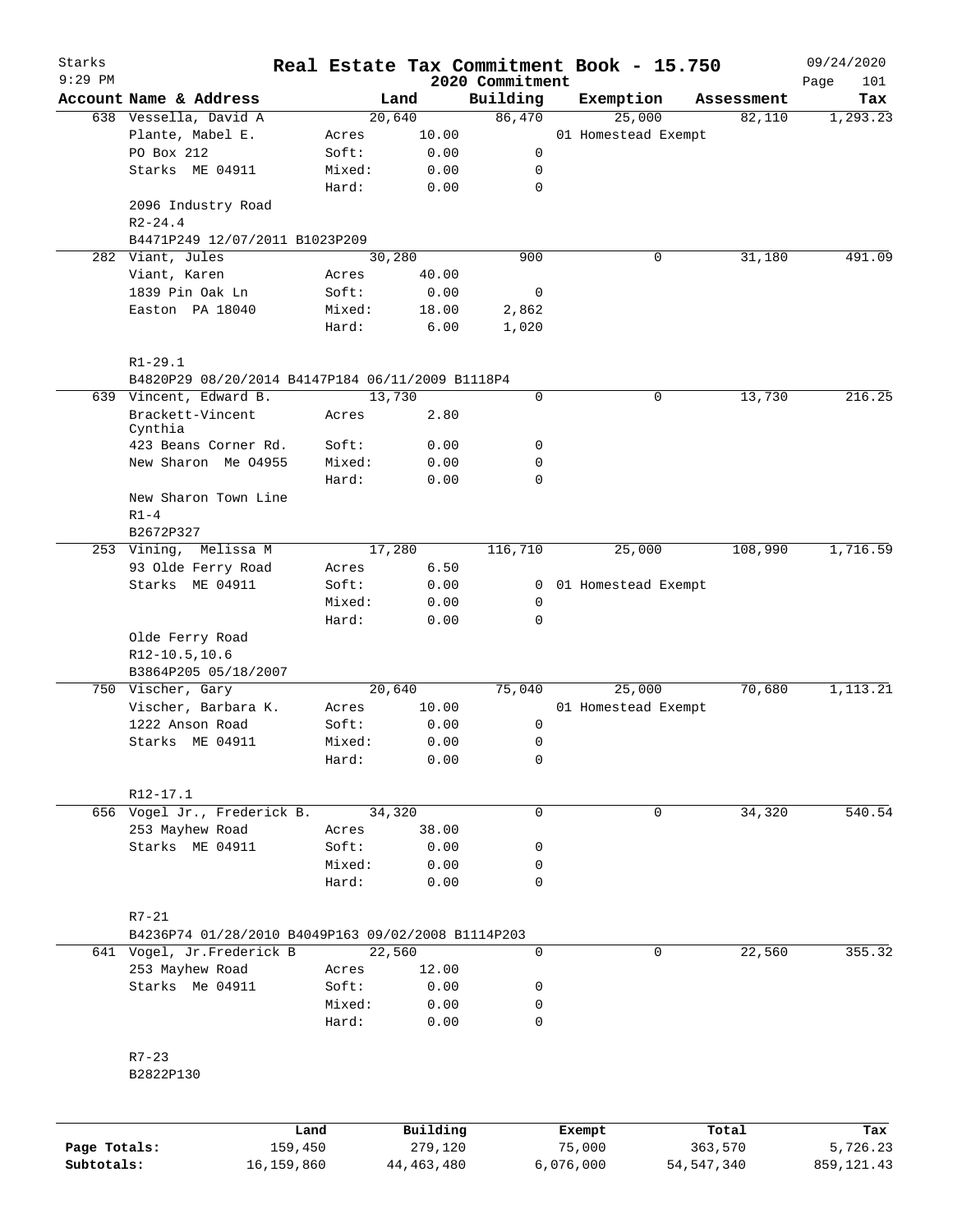| Starks       |                                                                 |        |            |      |                             | Real Estate Tax Commitment Book - 15.750 |            | 09/24/2020         |
|--------------|-----------------------------------------------------------------|--------|------------|------|-----------------------------|------------------------------------------|------------|--------------------|
| $9:29$ PM    | Account Name & Address                                          |        | Land       |      | 2020 Commitment<br>Building | Exemption                                | Assessment | 102<br>Page<br>Tax |
|              | 640 Vogel, Jr.Frederick B                                       |        | 51,600     |      | 129,430                     | 25,000                                   | 156,030    | 2,457.47           |
|              | 253 Mayhew Road                                                 | Acres  | 86.00      |      |                             | 01 Homestead Exempt                      |            |                    |
|              | Starks Me 04911                                                 | Soft:  |            | 0.00 | $\mathsf{O}$                |                                          |            |                    |
|              |                                                                 | Mixed: |            | 0.00 | 0                           |                                          |            |                    |
|              |                                                                 | Hard:  |            | 0.00 | 0                           |                                          |            |                    |
|              | $R7 - 22$                                                       |        |            |      |                             |                                          |            |                    |
|              | B2822P130                                                       |        |            |      |                             |                                          |            |                    |
|              | 410 Vomorde, Carson C.                                          |        | 32,640     |      | 83,760                      | 25,000                                   | 91,400     | 1,439.55           |
|              | 442 Anson Road                                                  | Acres  | 11.00      |      |                             |                                          |            |                    |
|              | Starks ME 04911                                                 | Soft:  |            | 0.00 |                             | 0 01 Homestead Exempt                    |            |                    |
|              |                                                                 | Mixed: |            | 0.00 | 0                           |                                          |            |                    |
|              |                                                                 | Hard:  |            | 0.00 | 0                           |                                          |            |                    |
|              | Rt.43 Anson Rd                                                  |        |            |      |                             |                                          |            |                    |
|              | $R11 - 4.2$                                                     |        |            |      |                             |                                          |            |                    |
|              | B4847P215 11/04/2014 B1576P78                                   |        |            |      |                             |                                          |            |                    |
|              | 189 Wade, Jacob C.                                              |        | 38,640     |      | 93,060                      | 25,000                                   | 106,700    | 1,680.53           |
|              | 51 Thompson Bridge Road Acres                                   |        | 50.00      |      |                             |                                          |            |                    |
|              | Starks ME 04911                                                 | Soft:  |            | 0.00 |                             | 0 01 Homestead Exempt                    |            |                    |
|              |                                                                 | Mixed: |            | 0.00 | 0                           |                                          |            |                    |
|              |                                                                 | Hard:  |            | 0.00 | $\mathbf 0$                 |                                          |            |                    |
|              | Chin Rd.                                                        |        |            |      |                             |                                          |            |                    |
|              | $R3 - 42$                                                       |        |            |      |                             |                                          |            |                    |
|              | B4586P235 10/05/2012 B2010P164                                  |        |            |      |                             |                                          |            |                    |
|              | 181 Waite, Nicholas P.                                          |        | 14,690     |      | 48,600                      | 25,000                                   | 38,290     | 603.07             |
|              | Waite, Jessica L.                                               | Acres  |            | 3.80 |                             |                                          |            |                    |
|              | 199 Anson Road                                                  | Soft:  |            | 0.00 |                             | 0 01 Homestead Exempt                    |            |                    |
|              | Starks ME 04911                                                 | Mixed: |            | 0.00 | 0                           |                                          |            |                    |
|              |                                                                 | Hard:  |            | 0.00 | 0                           |                                          |            |                    |
|              | 199 Anson Rd<br>$R8 - 42, 44.2, 6R7 - 5$                        |        |            |      |                             |                                          |            |                    |
|              | B5184P196 07/26/2017 B2180P104 B5184P196 07/26/2017<br>B2159P85 |        |            |      |                             |                                          |            |                    |
|              | 643 Wallace Family Land<br>Trust                                |        | 23,520     |      | 80,420                      | 25,000                                   | 78,940     | 1,243.31           |
|              | 53 Jacob Lane                                                   | Acres  | 13.00      |      |                             |                                          |            |                    |
|              | Starks ME 04911                                                 | Soft:  |            | 0.00 |                             | 0 01 Homestead Exempt                    |            |                    |
|              |                                                                 | Mixed: |            | 0.00 | $\overline{0}$              |                                          |            |                    |
|              |                                                                 | Hard:  |            | 0.00 | 0                           |                                          |            |                    |
|              | Locke Hill Road                                                 |        |            |      |                             |                                          |            |                    |
|              | $R3 - 4.3A$                                                     |        |            |      |                             |                                          |            |                    |
|              | B4699P116 08/16/2013 B2725P113                                  |        |            |      |                             |                                          |            |                    |
| 642          | Wallace, Joseph C.                                              |        | 0          |      | 9,000                       | 0                                        | 9,000      | 141.75             |
|              | Wallace, Bernadette                                             |        |            |      |                             |                                          |            |                    |
|              | 53 Jacob Lane                                                   |        |            |      |                             |                                          |            |                    |
|              | Starks ME 04911                                                 |        |            |      |                             |                                          |            |                    |
|              |                                                                 |        |            |      |                             |                                          |            |                    |
|              | Lockhill Road                                                   |        |            |      |                             |                                          |            |                    |
|              | $R3 - 4.30N$                                                    |        |            |      |                             |                                          |            |                    |
|              | 646 Ward, Robert                                                |        | 50,160     |      | 0                           | 0                                        | 50,160     | 790.02             |
|              | 61 Heald St                                                     | Acres  | 82.00      |      |                             |                                          |            |                    |
|              | Madison ME 04950                                                | Soft:  |            | 0.00 | 0                           |                                          |            |                    |
|              |                                                                 | Mixed: |            | 0.00 |                             |                                          |            |                    |
|              |                                                                 |        |            |      | 0<br>0                      |                                          |            |                    |
|              |                                                                 | Hard:  |            | 0.00 |                             |                                          |            |                    |
|              | Mt. Hungar Road                                                 |        |            |      |                             |                                          |            |                    |
|              | $R5 - 15$                                                       |        |            |      |                             |                                          |            |                    |
|              | B2248P116                                                       |        |            |      |                             |                                          |            |                    |
|              |                                                                 |        |            |      |                             |                                          |            |                    |
|              | Land                                                            |        | Building   |      |                             | Exempt                                   | Total      | Tax                |
| Page Totals: | 211,250                                                         |        | 444,270    |      |                             | 125,000                                  | 530,520    | 8,355.70           |
| Subtotals:   | 16, 371, 110                                                    |        | 44,907,750 |      |                             | 6, 201, 000                              | 55,077,860 | 867, 477.13        |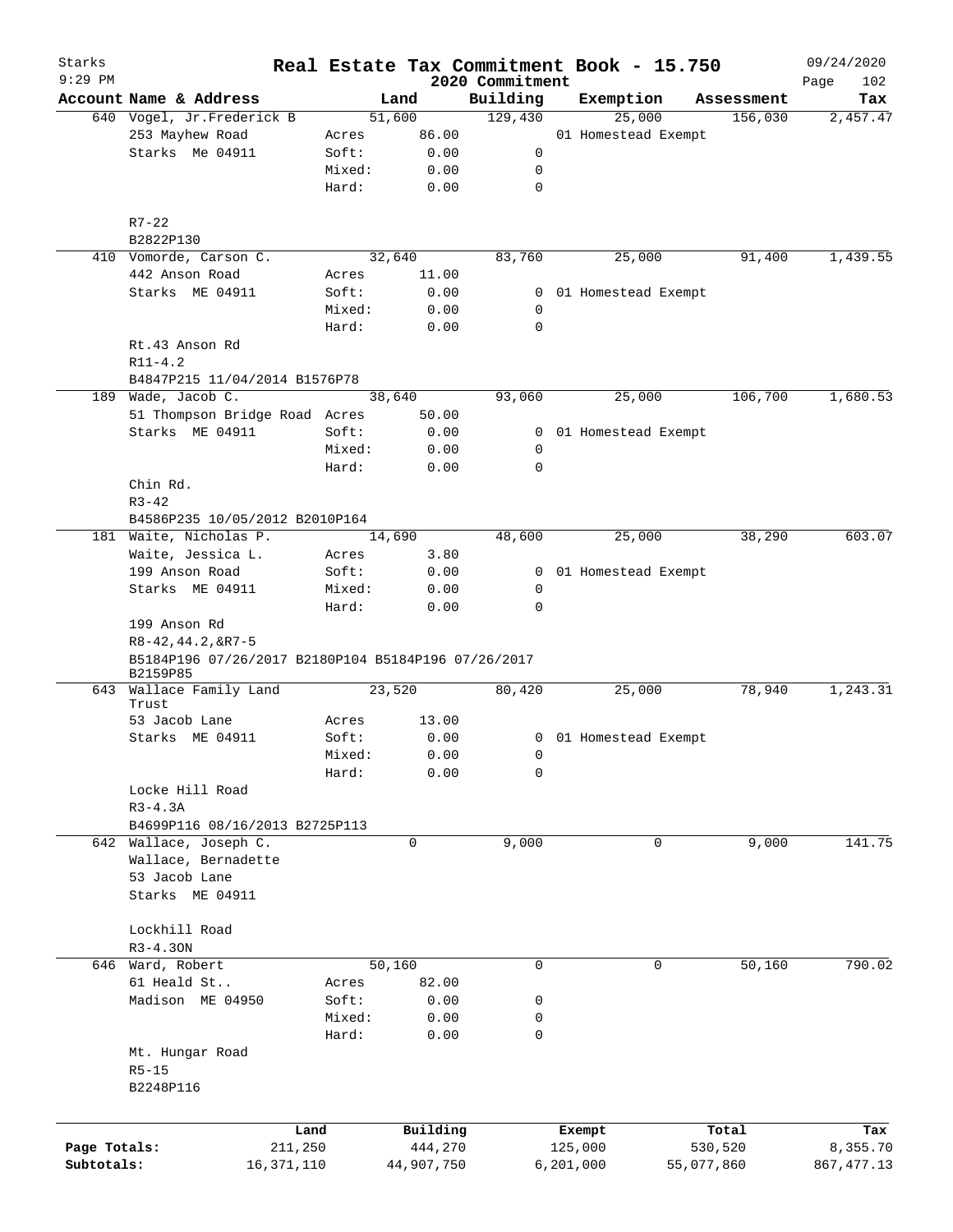| Starks<br>$9:29$ PM |                                                     |        |             | 2020 Commitment | Real Estate Tax Commitment Book - 15.750 |            | 09/24/2020<br>103 |
|---------------------|-----------------------------------------------------|--------|-------------|-----------------|------------------------------------------|------------|-------------------|
|                     | Account Name & Address                              | Land   |             | Building        | Exemption                                | Assessment | Page<br>Tax       |
|                     | 645 Ward, Robert                                    | 32,160 |             | 0               | $\Omega$                                 | 32,160     | 506.52            |
|                     | 61 Heald St                                         | Acres  | 32.00       |                 |                                          |            |                   |
|                     | Madison ME 04950                                    | Soft:  | 0.00        | 0               |                                          |            |                   |
|                     |                                                     | Mixed: | 0.00        | 0               |                                          |            |                   |
|                     |                                                     | Hard:  | 0.00        | 0               |                                          |            |                   |
|                     | Mt. Hungar Road                                     |        |             |                 |                                          |            |                   |
|                     | $R5 - 11$                                           |        |             |                 |                                          |            |                   |
|                     | B2248P115                                           |        |             |                 |                                          |            |                   |
|                     | 647 Waters, Leona                                   | 27,840 |             | 0               | 0                                        | 27,840     | 438.48            |
|                     | RFD 5 Box 287                                       | Acres  | 20.00       |                 |                                          |            |                   |
|                     | Penacook NH 03303                                   | Soft:  | 0.00        | 0               |                                          |            |                   |
|                     |                                                     | Mixed: | 0.00        | 0               |                                          |            |                   |
|                     |                                                     | Hard:  | 0.00        | 0               |                                          |            |                   |
|                     |                                                     |        |             |                 |                                          |            |                   |
|                     | $R1 - 29.4$                                         |        |             |                 |                                          |            |                   |
|                     | B5398P330 04/16/2019 B3755P136 10/06/2006 B1524P236 |        |             |                 |                                          |            |                   |
|                     | 372 Waugh, Michael F.                               | 16,670 |             | 145,940         | 25,000                                   | 137,610    | 2,167.36          |
|                     | PO Box 472                                          | Acres  | 5.86        |                 | 01 Homestead Exempt                      |            |                   |
|                     | Starks ME 04911                                     | Soft:  | 0.00        | 0               |                                          |            |                   |
|                     |                                                     | Mixed: | 0.00        | 0               |                                          |            |                   |
|                     |                                                     | Hard:  | 0.00        | $\mathbf 0$     |                                          |            |                   |
|                     | 999 Anson Rd                                        |        |             |                 |                                          |            |                   |
|                     | $R12 - 11.1 - 2$                                    |        |             |                 |                                          |            |                   |
|                     | B4941P165 08/11/2015 B2634P1                        |        |             |                 |                                          |            |                   |
|                     | 352 Webber, Archie L.                               | 13,920 |             | $\mathbf 0$     | 0                                        | 13,920     | 219.24            |
|                     | P.O. Box 215                                        | Acres  | 3.00        |                 |                                          |            |                   |
|                     | Anson ME 04911                                      | Soft:  | 0.00        | 0               |                                          |            |                   |
|                     |                                                     | Mixed: | 0.00        | 0               |                                          |            |                   |
|                     |                                                     | Hard:  | 0.00        | $\Omega$        |                                          |            |                   |
|                     |                                                     |        |             |                 |                                          |            |                   |
|                     | $R8 - 38$                                           |        |             |                 |                                          |            |                   |
|                     | B4395P30 05/16/2011 B4242P225 09/28/2009            |        |             |                 |                                          |            |                   |
|                     | 247 Webster, Robert D.                              | 32,520 |             | 42,000          | 25,000                                   | 49,520     | 779.94            |
|                     | Webster, Eunice M.                                  | Acres  | 33.00       |                 | 01 Homestead Exempt                      |            |                   |
|                     | 203 Mayhew Rd                                       | Soft:  | 0.00        | 0               |                                          |            |                   |
|                     | Starks ME 04911                                     | Mixed: | 0.00        | 0               |                                          |            |                   |
|                     | 203 Mayhew Rd.                                      | Hard:  | 0.00        | 0               |                                          |            |                   |
|                     | $R7 - 19$                                           |        |             |                 |                                          |            |                   |
|                     | B4873P165 01/26/2015 B3818P303 03/05/2007 B3703P15  |        |             |                 |                                          |            |                   |
|                     | 06/28/2006 B1473P294                                |        |             |                 |                                          |            |                   |
|                     | 782 Welcome, Cordell                                |        | 0           | 25,800          | 25,000                                   | 800        | 12.60             |
|                     | 48 Redneck Rd                                       |        |             |                 | 01 Homestead Exempt                      |            |                   |
|                     | Starks ME 04911                                     |        |             |                 |                                          |            |                   |
|                     |                                                     |        |             |                 |                                          |            |                   |
|                     |                                                     |        |             |                 |                                          |            |                   |
|                     |                                                     |        |             |                 |                                          |            |                   |
|                     | R6-2.15ON                                           |        |             |                 |                                          |            |                   |
|                     | 781 Welcome, Jeffery                                |        | $\mathbf 0$ | 28,330          | 25,000                                   | 3,330      | 52.45             |
|                     | 48 Redneck Rd                                       |        |             |                 | 01 Homestead Exempt                      |            |                   |
|                     | Starks ME 04911                                     |        |             |                 |                                          |            |                   |
|                     |                                                     |        |             |                 |                                          |            |                   |
|                     |                                                     |        |             |                 |                                          |            |                   |
|                     |                                                     |        |             |                 |                                          |            |                   |
|                     | R6-2.14ON                                           |        |             |                 |                                          |            |                   |
|                     |                                                     |        |             |                 |                                          |            |                   |
|                     |                                                     |        |             |                 |                                          |            |                   |
|                     |                                                     |        |             |                 |                                          |            |                   |

|              | Land       | Building   | Exempt    | Total      | Tax        |
|--------------|------------|------------|-----------|------------|------------|
| Page Totals: | 123,110    | 242,070    | 100,000   | 265,180    | 4,176.59   |
| Subtotals:   | 16,494,220 | 45,149,820 | 6,301,000 | 55,343,040 | 871,653.72 |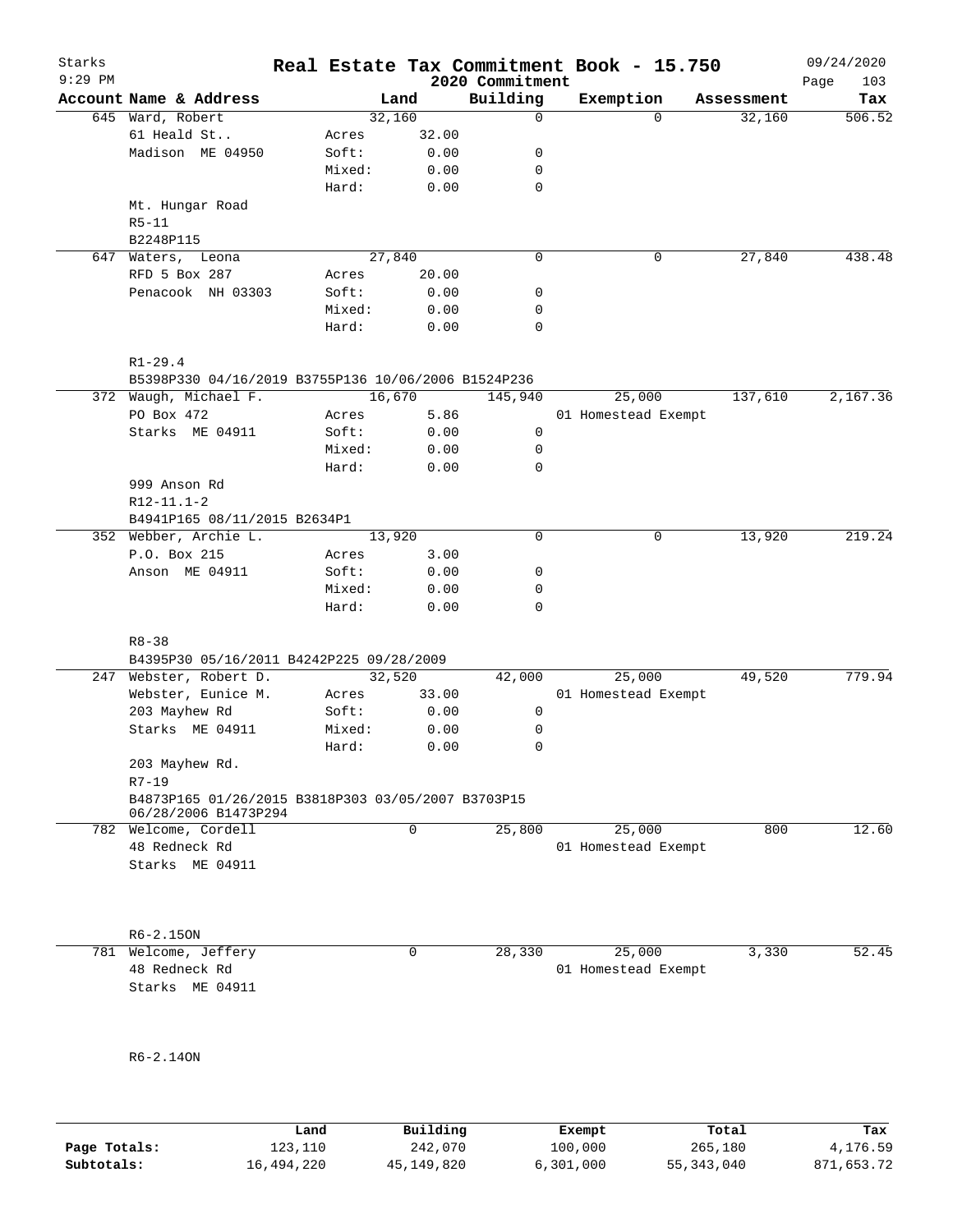| Starks<br>$9:29$ PM |                                                                                                                   |                 |               | 2020 Commitment | Real Estate Tax Commitment Book - 15.750 |            | 09/24/2020<br>Page<br>104 |
|---------------------|-------------------------------------------------------------------------------------------------------------------|-----------------|---------------|-----------------|------------------------------------------|------------|---------------------------|
|                     | Account Name & Address                                                                                            | Land            |               | Building        | Exemption                                | Assessment | Tax                       |
|                     | 467 Whipple, Charles Bruce                                                                                        | 19,870          |               | 79,380          | $\Omega$                                 | 99,250     | 1,563.19                  |
|                     | Whipple, Cara                                                                                                     | Acres           | 9.20          |                 |                                          |            |                           |
|                     | 970 Farmington Falls<br>Road                                                                                      | Soft:           | 0.00          | 0               |                                          |            |                           |
|                     | Farmington ME 04938                                                                                               | Mixed:          | 0.00          | 0               |                                          |            |                           |
|                     |                                                                                                                   | Hard:           | 0.00          | $\Omega$        |                                          |            |                           |
|                     | $R8 - 38 - 15$<br>B4407P92 06/17/2011 B4270P151 05/19/2010 B3680P46<br>05/19/2006 B3233P281                       |                 |               |                 |                                          |            |                           |
|                     | 658 Whipple, Charles Bruce<br>Estate of Valerie<br>Whipple<br>970 Farmington Falls<br>Road<br>Farmington ME 04938 |                 | 0             | 9,000           | 0                                        | 9,000      | 141.75                    |
|                     | R8-120N2                                                                                                          |                 |               |                 |                                          |            |                           |
|                     | B885P912                                                                                                          |                 |               |                 |                                          |            |                           |
| 659                 | Whipple, Charles Bruce                                                                                            | 38,350          |               | 42,660          | 0                                        | 81,010     | 1,275.91                  |
|                     | Whipple, Valerie M<br>Estate                                                                                      | Acres           | 5.45          |                 |                                          |            |                           |
|                     | 970 Farmington Falls<br>Rd.                                                                                       | Soft:           | 0.00          | 0               |                                          |            |                           |
|                     | Farmington ME 04938                                                                                               | Mixed:<br>Hard: | 0.00<br>0.00  | 0<br>$\Omega$   |                                          |            |                           |
|                     | New Sharon Rd                                                                                                     |                 |               |                 |                                          |            |                           |
|                     | $R8 - 12$                                                                                                         |                 |               |                 |                                          |            |                           |
|                     | B898P80                                                                                                           |                 |               |                 |                                          |            |                           |
|                     | 660 White, Stephen                                                                                                | 33,240          |               | 6,900           | 0                                        | 40,140     | 632.21                    |
|                     | White, Michael                                                                                                    | Acres           | 35.00         |                 |                                          |            |                           |
|                     | 4 White Ave.                                                                                                      | Soft:           | 0.00          | 0               |                                          |            |                           |
|                     | Jay ME 04239                                                                                                      | Mixed:          | 0.00          | 0               |                                          |            |                           |
|                     |                                                                                                                   | Hard:           | 0.00          | 0               |                                          |            |                           |
|                     | $R7 - 20$                                                                                                         |                 |               |                 |                                          |            |                           |
|                     | B3700P323 06/16/2006 B1170P232                                                                                    |                 |               |                 |                                          |            |                           |
|                     | 177 Whitmore Family Trust                                                                                         | 55,920          |               | 292,240         | 25,000                                   | 323,160    | 5,089.77                  |
|                     | PO Box 597<br>Anson ME 04911                                                                                      | Acres<br>Soft:  | 98.00<br>0.00 |                 | 0 01 Homestead Exempt                    |            |                           |
|                     |                                                                                                                   | Mixed:          | 0.00          | 0               |                                          |            |                           |
|                     |                                                                                                                   | Hard:           | 0.00          | 0               |                                          |            |                           |
|                     | Faulker Hill Rd<br>$R8 - 36$                                                                                      |                 |               |                 |                                          |            |                           |
|                     | B5411P49 05/24/2019 B4341P75 11/15/2010 B2616P167                                                                 |                 |               |                 |                                          |            |                           |
|                     | 580 Whitmore, Robert                                                                                              | 20,830          |               | 9,900           | 0                                        | 30,730     | 484.00                    |
|                     | 216 Pinkham Brook Rd.                                                                                             | Acres           | 10.20         |                 |                                          |            |                           |
|                     | Durham ME 04222                                                                                                   | Soft:           | 0.00          | 0               |                                          |            |                           |
|                     |                                                                                                                   | Mixed:          | 0.00          | 0               |                                          |            |                           |
|                     |                                                                                                                   | Hard:           | 0.00          | 0               |                                          |            |                           |
|                     | Mayhew Road<br>$R7 - 10.2$                                                                                        |                 |               |                 |                                          |            |                           |
|                     | B4365P74 01/28/2011 B2501P82                                                                                      |                 |               |                 |                                          |            |                           |
|                     |                                                                                                                   |                 |               |                 |                                          |            |                           |

|              | Land       | Building   | Exempt    | Total      | Tax        |
|--------------|------------|------------|-----------|------------|------------|
| Page Totals: | 168,210    | 440,080    | 25,000    | 583,290    | 9,186.83   |
| Subtotals:   | 16,662,430 | 45,589,900 | 6,326,000 | 55,926,330 | 880,840.55 |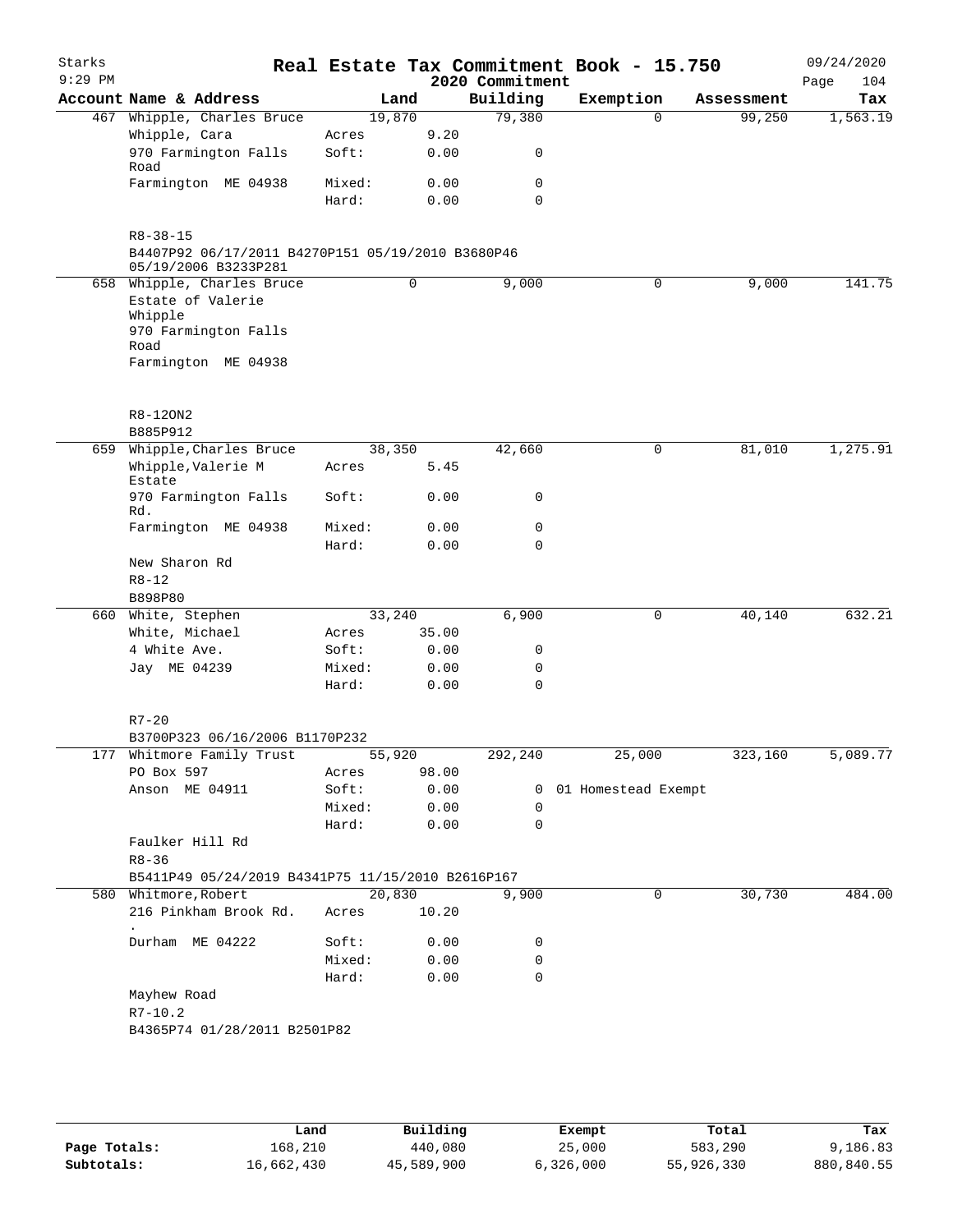| Starks<br>$9:29$ PM |                                   |                 |              | 2020 Commitment  | Real Estate Tax Commitment Book - 15.750 |            | 09/24/2020<br>Page<br>105 |
|---------------------|-----------------------------------|-----------------|--------------|------------------|------------------------------------------|------------|---------------------------|
|                     | Account Name & Address            |                 | Land         | Building         | Exemption                                | Assessment | Tax                       |
|                     | 662 Whittemore, Nicholas          | 21,600          |              | $\mathbf 0$      | $\Omega$                                 | 21,600     | 340.20                    |
|                     | General Delivery Box 96           | Acres           | 11.00        |                  |                                          |            |                           |
|                     | Farmington Falls ME<br>04940      | Soft:           | 0.00         | 0                |                                          |            |                           |
|                     |                                   | Mixed:          | 0.00         | 0                |                                          |            |                           |
|                     |                                   | Hard:           | 0.00         | $\mathbf 0$      |                                          |            |                           |
|                     | $R1 - 46$<br>B1084P10             |                 |              |                  |                                          |            |                           |
| 664                 | Willis, Neil E, & Susan           | 40,920          |              | 39,060           | 25,000                                   | 54,980     | 865.94                    |
|                     | D.                                |                 |              |                  |                                          |            |                           |
|                     | 30 Anson Road                     | Acres           | 24.00        |                  |                                          |            |                           |
|                     | Starks ME 04911                   | Soft:           | 0.00         | 0                | 01 Homestead Exempt                      |            |                           |
|                     |                                   | Mixed:<br>Hard: | 0.00<br>0.00 | 0<br>$\mathbf 0$ |                                          |            |                           |
|                     | 30 Anson Rd                       |                 |              |                  |                                          |            |                           |
|                     | $U2 - 30$                         |                 |              |                  |                                          |            |                           |
|                     | B2055P123                         |                 |              |                  |                                          |            |                           |
| 667                 | Winder, James And                 | 18,720          |              | 0                | $\mathsf{O}$                             | 18,720     | 294.84                    |
|                     | Constance                         |                 |              |                  |                                          |            |                           |
|                     | 49 Church St.                     | Acres           | 8.00         |                  |                                          |            |                           |
|                     | Old Orchard Beach ME<br>04064     | Soft:           | 0.00         | 0                |                                          |            |                           |
|                     |                                   | Mixed:          | 0.00         | 0                |                                          |            |                           |
|                     |                                   | Hard:           | 0.00         | $\mathbf 0$      |                                          |            |                           |
|                     | Mayhew Road                       |                 |              |                  |                                          |            |                           |
|                     | $R5 - 6$<br>B2522P246             |                 |              |                  |                                          |            |                           |
| 668                 | Winder, James W.                  | 22,800          |              | 25,380           | 0                                        | 48,180     | 758.84                    |
|                     | Winder, Constance E.              | Acres           | 12.25        |                  |                                          |            |                           |
|                     | 49 Church St                      | Soft:           | 0.00         | 0                |                                          |            |                           |
|                     | Old Orchard Beach ME<br>04064     | Mixed:          | 0.00         | $\mathbf 0$      |                                          |            |                           |
|                     |                                   | Hard:           | 0.00         | 0                |                                          |            |                           |
|                     | Mayhew Road                       |                 |              |                  |                                          |            |                           |
|                     | $R5 - 6.2$                        |                 |              |                  |                                          |            |                           |
|                     | B2174P132                         |                 |              |                  |                                          |            |                           |
| 669                 | Wing, Ronald                      | 35,040          |              | 0                | $\mathbf 0$                              | 35,040     | 551.88                    |
|                     | Elizabeth Wing                    | Acres           | 40.00        |                  |                                          |            |                           |
|                     | 525 W. Mills Rd                   | Soft:           | 0.00         | 0                |                                          |            |                           |
|                     | Industry ME 04938                 | Mixed:          | 0.00         | 0                |                                          |            |                           |
|                     |                                   | Hard:           | 0.00         | $\mathbf 0$      |                                          |            |                           |
|                     | $R1 - 49$                         |                 |              |                  |                                          |            |                           |
|                     | B2762P67 B797P790                 |                 |              |                  |                                          |            |                           |
| 670                 | Wing, Ronald D. &<br>Elizabeth M. | 45,480          |              | $\mathbf 0$      | $\mathbf 0$                              | 45,480     | 716.31                    |
|                     | 525 W.Mills Rd.                   | Acres           | 69.00        |                  |                                          |            |                           |
|                     | Industry ME 04938                 | Soft:           | 0.00         | 0                |                                          |            |                           |
|                     |                                   | Mixed:          | 0.00         | 0                |                                          |            |                           |
|                     |                                   | Hard:           | 0.00         | $\mathbf 0$      |                                          |            |                           |
|                     | $R1 - 36$                         |                 |              |                  |                                          |            |                           |
|                     | B2762P67 B1378P9                  |                 |              |                  |                                          |            |                           |
|                     |                                   |                 |              |                  |                                          |            |                           |
|                     |                                   |                 |              |                  |                                          |            |                           |

|              | Land       | Building   | Exempt    | Total      | Tax         |
|--------------|------------|------------|-----------|------------|-------------|
| Page Totals: | 184,560    | 64,440     | 25,000    | 224,000    | 3,528.01    |
| Subtotals:   | 16,846,990 | 45,654,340 | 6,351,000 | 56,150,330 | 884, 368.56 |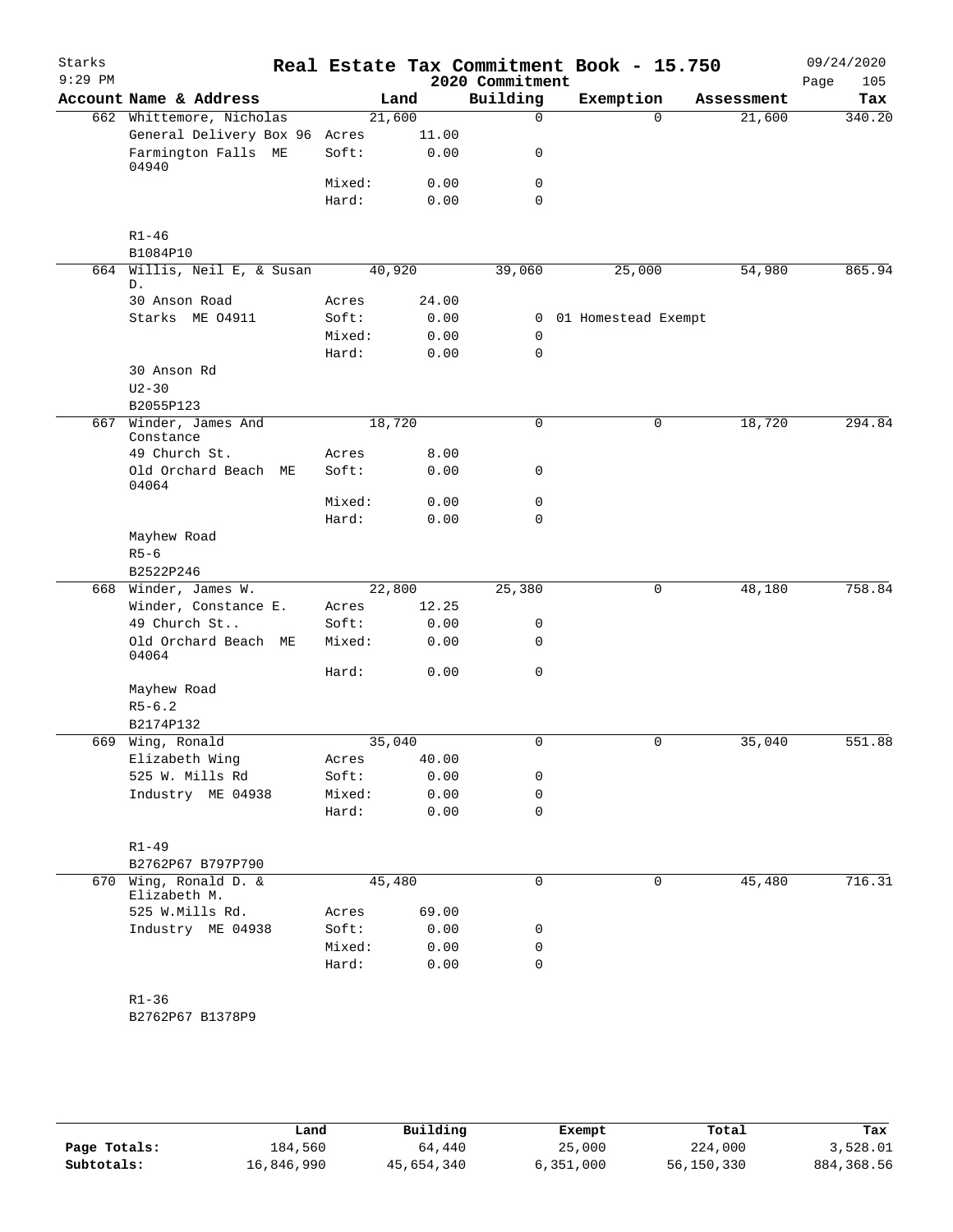| Starks    |                                                    |        |        |                 | Real Estate Tax Commitment Book - 15.750 |            | 09/24/2020  |
|-----------|----------------------------------------------------|--------|--------|-----------------|------------------------------------------|------------|-------------|
| $9:29$ PM |                                                    |        |        | 2020 Commitment |                                          |            | Page<br>106 |
|           | Account Name & Address                             |        | Land   | Building        | Exemption                                | Assessment | Tax         |
|           | 80 Winkley, Jereme P.                              |        | 31,800 | 30,600          | $\Omega$                                 | 62,400     | 982.80      |
|           | 2 Mohegan Street                                   | Acres  | 31.00  |                 |                                          |            |             |
|           | Winslow ME 04901                                   | Soft:  | 0.00   | 0               |                                          |            |             |
|           |                                                    | Mixed: | 0.00   | 0               |                                          |            |             |
|           |                                                    | Hard:  | 0.00   | $\mathbf 0$     |                                          |            |             |
|           | $R3 - 37$                                          |        |        |                 |                                          |            |             |
|           |                                                    |        |        |                 |                                          |            |             |
|           | B5218P114 10/23/2017 B3398P254                     |        |        |                 |                                          |            |             |
|           | 671 Winslow, Barbara T.                            |        | 52,320 | 0               | 0                                        | 52,320     | 824.04      |
|           | 466 Smithfield Rd.                                 | Acres  | 88.00  |                 |                                          |            |             |
|           | Norridgewock ME 04957                              | Soft:  | 0.00   | 0               |                                          |            |             |
|           |                                                    | Mixed: | 0.00   | 0               |                                          |            |             |
|           |                                                    | Hard:  | 0.00   | $\mathbf 0$     |                                          |            |             |
|           | $R5 - 24$                                          |        |        |                 |                                          |            |             |
|           | B4699P144 08/19/2013 B3913P153 09/28/2007 B845P468 |        |        |                 |                                          |            |             |
| 672       | Winslow, Peter V. and<br>Michelle A.               |        | 19,390 | 25,380          | $\mathbf 0$                              | 44,770     | 705.13      |
|           | 258 Farmington Falls<br>Road                       | Acres  | 8.70   |                 |                                          |            |             |
|           | New Sharon ME 04955                                | Soft:  | 0.00   | 0               |                                          |            |             |
|           |                                                    | Mixed: | 0.00   | 0               |                                          |            |             |
|           |                                                    | Hard:  | 0.00   | $\mathbf 0$     |                                          |            |             |
|           | River Rd                                           |        |        |                 |                                          |            |             |
|           | $R8 - 22$                                          |        |        |                 |                                          |            |             |
|           | B2727P141                                          |        |        |                 |                                          |            |             |
|           | 378 Wisse, Michael J.                              |        | 15,840 | 52,730          | 25,000                                   | 43,570     | 686.23      |
|           | Wisse, Shirley A.,<br>Bartlett, Warren C.          | Acres  | 5.00   |                 | 01 Homestead Exempt                      |            |             |
|           | 14 Sterry Hill Road                                | Soft:  | 0.00   | 0               |                                          |            |             |
|           | Starks ME 04911                                    | Mixed: | 0.00   | 0               |                                          |            |             |
|           |                                                    | Hard:  | 0.00   | 0               |                                          |            |             |
|           | $R4 - 39.1$                                        |        |        |                 |                                          |            |             |
|           | B5185P4 B5182P328 B3294P88                         |        |        |                 |                                          |            |             |
|           | 395 Witham, Jr., William R                         |        | 31,550 | 73,440          | $\mathbf 0$                              | 104,990    | 1,653.59    |
|           | 300 Locke Hill                                     | Acres  | 30.30  |                 |                                          |            |             |
|           |                                                    | Soft:  | 0.00   | $\Omega$        |                                          |            |             |
|           | Starks Me 04911                                    |        |        |                 |                                          |            |             |
|           |                                                    | Mixed: | 0.00   | 0               |                                          |            |             |
|           |                                                    | Hard:  | 0.00   | 0               |                                          |            |             |
|           | 300 Locke Hill Rd                                  |        |        |                 |                                          |            |             |
|           | $R2 - 58$                                          |        |        |                 |                                          |            |             |
|           | B5442P292 07/31/2019 B5414P11 05/31/2019 B2922P8   |        |        |                 |                                          |            |             |
|           | 677 Worthley, Melinda                              |        | 12,670 | 0               | 0                                        | 12,670     | 199.55      |
|           | 176 Middle St.                                     | Acres  | 1.70   |                 |                                          |            |             |
|           | Farmington ME 04938                                | Soft:  | 0.00   | 0               |                                          |            |             |
|           |                                                    | Mixed: | 0.00   | 0               |                                          |            |             |
|           |                                                    | Hard:  | 0.00   | 0               |                                          |            |             |
|           | emery road                                         |        |        |                 |                                          |            |             |
|           | $R4-9$                                             |        |        |                 |                                          |            |             |
|           | B2727P323                                          |        |        |                 |                                          |            |             |
|           |                                                    |        |        |                 |                                          |            |             |

|              | Land       | Building   | Exempt    | Total      | Tax        |
|--------------|------------|------------|-----------|------------|------------|
| Page Totals: | 163,570    | 182,150    | 25,000    | 320,720    | 5,051.34   |
| Subtotals:   | 17,010,560 | 45,836,490 | 6,376,000 | 56,471,050 | 889,419.90 |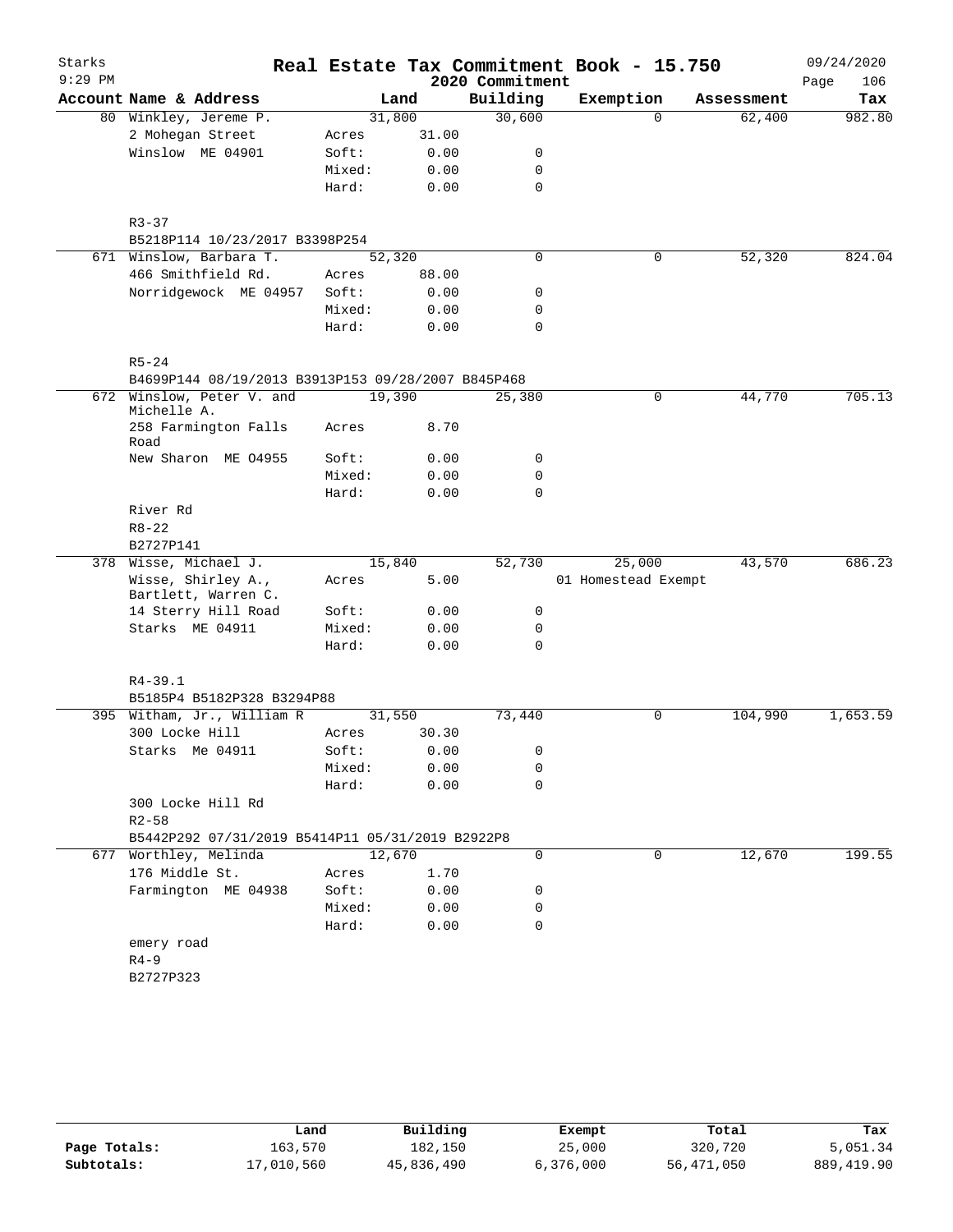| Starks<br>$9:29$ PM |                                                                 |        |            | 2020 Commitment |           | Real Estate Tax Commitment Book - 15.750 |            | 09/24/2020<br>107<br>Page |
|---------------------|-----------------------------------------------------------------|--------|------------|-----------------|-----------|------------------------------------------|------------|---------------------------|
|                     | Account Name & Address                                          |        | Land       | Building        |           | Exemption                                | Assessment | Tax                       |
|                     | 676 Worthley, Melinda                                           |        | 18,240     | 50,020          |           | 25,000                                   | 43,260     | 681.35                    |
|                     | 176 Middle St.                                                  | Acres  | 7.50       |                 |           |                                          |            |                           |
|                     | Farmington ME 04938                                             | Soft:  | 0.00       | 0               |           | 01 Homestead Exempt                      |            |                           |
|                     |                                                                 | Mixed: | 0.00       | 0               |           |                                          |            |                           |
|                     |                                                                 | Hard:  | 0.00       | $\mathbf 0$     |           |                                          |            |                           |
|                     | emery road                                                      |        |            |                 |           |                                          |            |                           |
|                     | $R3-32A$                                                        |        |            |                 |           |                                          |            |                           |
|                     | B4139P135 04/17/2009 B2727P323                                  |        |            |                 |           |                                          |            |                           |
| 663                 | Wright, Albert                                                  |        | 20,830     | 15,300          |           | 0                                        | 36,130     | 569.05                    |
|                     | Wright, Maureen                                                 | Acres  | 10.20      |                 |           |                                          |            |                           |
|                     | 2 Sepulga Drive                                                 | Soft:  | 0.00       | 0               |           |                                          |            |                           |
|                     | Browns Mills NJ 08015                                           | Mixed: | 0.00       | 0               |           |                                          |            |                           |
|                     |                                                                 | Hard:  | 0.00       | $\mathbf 0$     |           |                                          |            |                           |
|                     | $R8 - 10.7$                                                     |        |            |                 |           |                                          |            |                           |
|                     | B3469P199 04/12/2005 B1056P158                                  |        |            |                 |           |                                          |            |                           |
|                     | 748 Wyman, Joseph                                               |        | 31,440     | $\mathbf 0$     |           | 0                                        | 31,440     | 495.18                    |
|                     | P.O. Box 442                                                    | Acres  | 30.00      |                 |           |                                          |            |                           |
|                     | Skowhegan ME 04976                                              | Soft:  | 0.00       | 0               |           |                                          |            |                           |
|                     |                                                                 | Mixed: | 0.00       | 0               |           |                                          |            |                           |
|                     |                                                                 | Hard:  | 0.00       | $\mathbf 0$     |           |                                          |            |                           |
|                     | R11-25                                                          |        |            |                 |           |                                          |            |                           |
|                     | B5344P95 10/26/2018 B4724P33 10/22/2013 B4291P154<br>07/13/2010 |        |            |                 |           |                                          |            |                           |
|                     | 746 Wyman, Joseph                                               |        | 42,240     | 24,000          |           | $\mathbf 0$                              | 66,240     | 1,043.28                  |
|                     | P.O. Box 442                                                    | Acres  | 60.00      |                 |           |                                          |            |                           |
|                     | Skowhegan ME 04976                                              | Soft:  | 0.00       | 0               |           |                                          |            |                           |
|                     |                                                                 | Mixed: | 0.00       | $\mathbf 0$     |           |                                          |            |                           |
|                     |                                                                 | Hard:  | 0.00       | $\mathbf 0$     |           |                                          |            |                           |
|                     | $R7 - 15.1$                                                     |        |            |                 |           |                                          |            |                           |
|                     | B5344P95 10/26/2018 B4330P182 10/23/2010                        |        |            |                 |           |                                          |            |                           |
|                     | 692 Zink Jr., George H.                                         |        | 36,840     | $\mathbf 0$     |           | 0                                        | 36,840     | 580.23                    |
|                     | Joyce, Davie and<br>Jenkinson, John                             | Acres  | 45.00      |                 |           |                                          |            |                           |
|                     | 83 Baker Road                                                   | Soft:  | 0.00       | 0               |           |                                          |            |                           |
|                     | Starks ME 04911                                                 | Mixed: | 0.00       | 0               |           |                                          |            |                           |
|                     |                                                                 | Hard:  | 0.00       | 0               |           |                                          |            |                           |
|                     | $R4 - 14.3$                                                     |        |            |                 |           |                                          |            |                           |
|                     | 682 Zink, George H. Jr.                                         |        | 1,110      | $\mathbf 0$     |           | 0                                        | 1,110      | 17.48                     |
|                     | 83 Baker Road                                                   | Acres  | 7.00       |                 |           |                                          |            |                           |
|                     | Starks ME 04911                                                 | Soft:  | 0.00       | 0               |           |                                          |            |                           |
|                     |                                                                 | Mixed: | 7.00       | 1,113           |           |                                          |            |                           |
|                     |                                                                 | Hard:  | 0.00       | $\mathbf 0$     |           |                                          |            |                           |
|                     | $R4 - 30$                                                       |        |            |                 |           |                                          |            |                           |
|                     | B1299P74                                                        |        |            |                 |           |                                          |            |                           |
|                     | 681 Zink, George H. Jr.                                         |        | 21,350     | 42,120          |           | 31,000                                   | 32,470     | 511.40                    |
|                     | 83 Baker Road                                                   | Acres  | 38.00      |                 |           | 02 Veteran                               |            |                           |
|                     | Starks ME 04911                                                 | Soft:  | 0.00       | 0               |           | 01 Homestead Exempt                      |            |                           |
|                     |                                                                 | Mixed: | 9.00       | 1,431           |           |                                          |            |                           |
|                     |                                                                 | Hard:  | 24.00      | 4,080           |           |                                          |            |                           |
|                     | 83 Baker Rd                                                     |        |            |                 |           |                                          |            |                           |
|                     | $R4 - 32$                                                       |        |            |                 |           |                                          |            |                           |
|                     | B1299P74                                                        |        |            |                 |           |                                          |            |                           |
|                     |                                                                 |        |            |                 |           |                                          |            |                           |
|                     |                                                                 | Land   | Building   |                 | Exempt    |                                          | Total      | Tax                       |
| Page Totals:        | 172,050                                                         |        | 131,440    |                 | 56,000    |                                          | 247,490    | 3,897.97                  |
| Final Totals:       | 17, 182, 610                                                    |        | 45,967,930 |                 | 6,432,000 |                                          | 56,718,540 | 893, 317.87               |